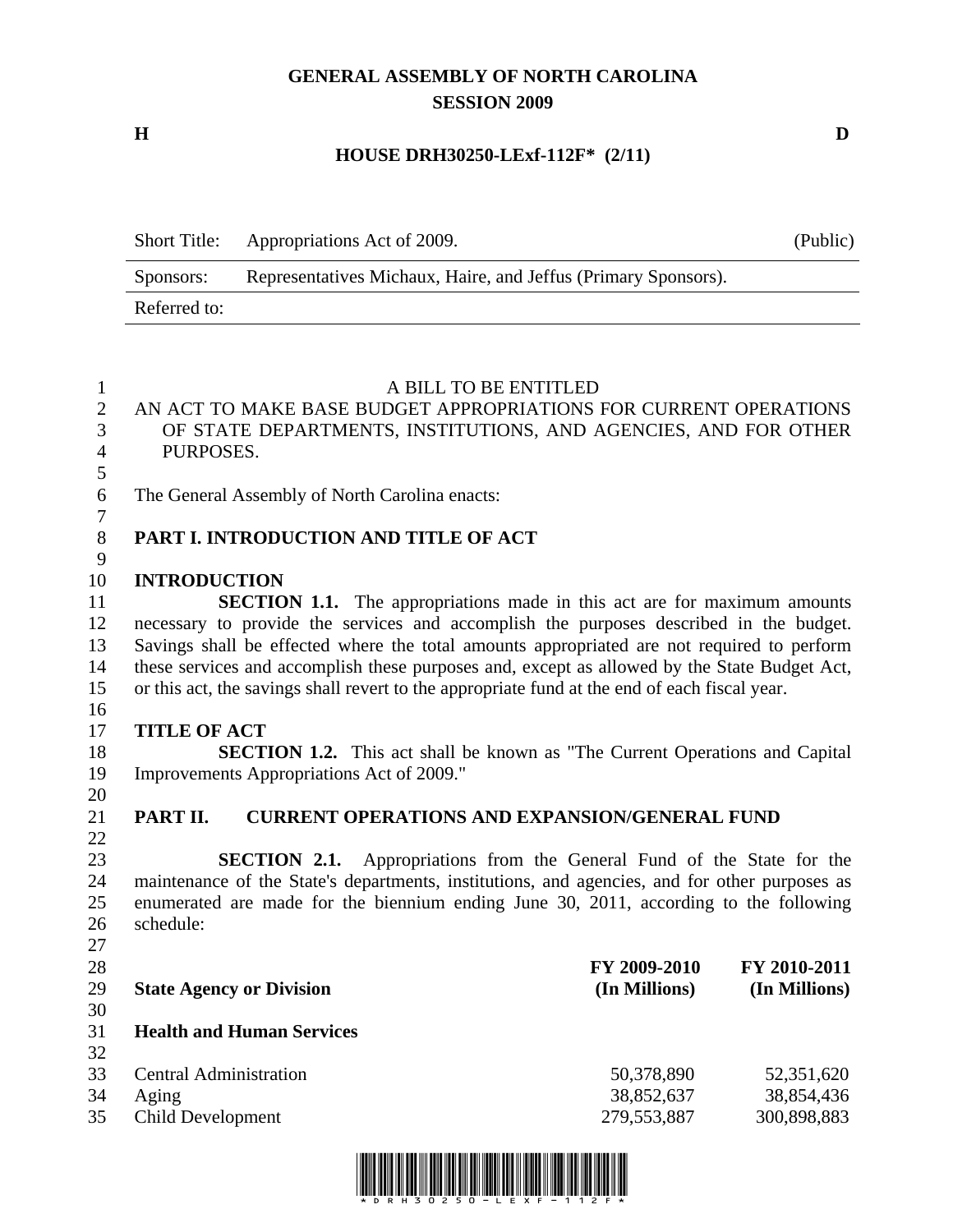|                | <b>General Assembly of North Carolina</b>                            | <b>Session 2009</b>  |               |
|----------------|----------------------------------------------------------------------|----------------------|---------------|
| $\mathbf{1}$   | <b>Education Services</b>                                            | 38, 367, 421         | 38,419,329    |
| $\mathbf{2}$   | Public Health                                                        | 184,376,922          | 186,253,287   |
| 3              | <b>Social Services</b>                                               | 211,862,807          | 218,188,346   |
| $\overline{4}$ | <b>Medical Assistance</b>                                            | 3,534,653,548        | 3,760,966,766 |
| 5              | Child Health                                                         | 72,878,252           | 84,507,003    |
| 6              | Services for the Blind                                               | 11,410,072           | 11,410,073    |
| $\tau$         | Mental Health/DD/SAS                                                 | 802,183,113          | 797,170,665   |
| $8\,$          | <b>Health Service Regulation</b>                                     | 18,013,493           | 18,018,831    |
| 9              | <b>Vocational Rehabilitation</b>                                     | 42,095,435           | 42,108,493    |
| 10<br>11       | <b>Total Health &amp; Human Services</b>                             | 5,284,626,477        | 5,549,147,732 |
| 12<br>13       | <b>Natural and Economic Resources</b>                                |                      |               |
| 14<br>15       | Agriculture & Consumer Services                                      | 59,718,202           | 59,454,549    |
| 16             | Commerce                                                             | 48,502,026           | 44,544,085    |
| 17             | Commerce – State Aid to Non-State Entities                           | 70,065,318           | 58,315,318    |
| 18             | <b>Environment and Natural Resources</b>                             | 199,933,377          | 202,333,715   |
| 19             | Clean Water Management Trust Fund                                    | 75,000,000           | 75,000,000    |
| 20             | Labor                                                                | 15,852,544           | 15,880,605    |
| 21             |                                                                      |                      |               |
| 22<br>23       | <b>Total Natural and Economic Resources</b>                          | 469,071,467          | 455,528,272   |
| 24<br>25       | <b>Justice and Public Safety</b>                                     |                      |               |
| 26             | Correction                                                           | 1,316,791,882        | 1,322,897,116 |
| 27             | Crime Control & Public Safety                                        | 41,127,049           | 41,069,041    |
| 28             | Judicial                                                             | 471,127,933          | 481,700,136   |
| 29             | Judicial – Indigent Defense                                          | 123,716,016          | 127, 185, 222 |
| 30             | Justice                                                              | 94,287,671           | 94,483,101    |
| 31             | Juvenile Justice                                                     | 155,076,168          | 155,242,861   |
| 32             |                                                                      |                      |               |
| 33             | <b>Total Justice and Public Safety</b>                               | 2, 202, 126, 719     | 2,222,577,477 |
| 34             |                                                                      |                      |               |
| 35             | <b>General Government</b>                                            |                      |               |
| 36             |                                                                      |                      |               |
| 37             | Administration                                                       | 73,702,894           | 73,489,302    |
| 38             | <b>State Auditor</b>                                                 | 13,224,512           | 13,240,784    |
| 39             | <b>Cultural Resources</b>                                            | 72,819,260           | 74,215,832    |
| 40             | Cultural Resources - Roanoke Island                                  | 1,955,050            | 1,955,050     |
| 41             | <b>General Assembly</b>                                              | 57,661,786           | 59,371,264    |
| 42             | Governor's Office                                                    | 6,113,531            | 6,119,712     |
| 43             | Insurance                                                            | 31,644,853           | 31,707,037    |
| 44             |                                                                      |                      | 2,000,000     |
|                | Insurance – Workers' Compensation Fund<br><b>Lieutenant Governor</b> | 2,000,000<br>937,852 | 937,852       |
| 45             |                                                                      | 3,967,455            | 3,980,290     |
| 46             | Office of Administrative Hearings                                    |                      |               |
| 47             | Revenue                                                              | 84,920,596           | 85,013,566    |
| 48             | <b>NC Housing Finance</b>                                            | 14,608,417           | 14,608,417    |
| 49             | Secretary of State                                                   | 11,110,720           | 11,184,594    |
| 50             | <b>State Board of Elections</b>                                      | 6,183,822            | 6,187,615     |
| 51             | <b>State Budget and Management (OSBM)</b>                            | 6,593,846            | 6,597,294     |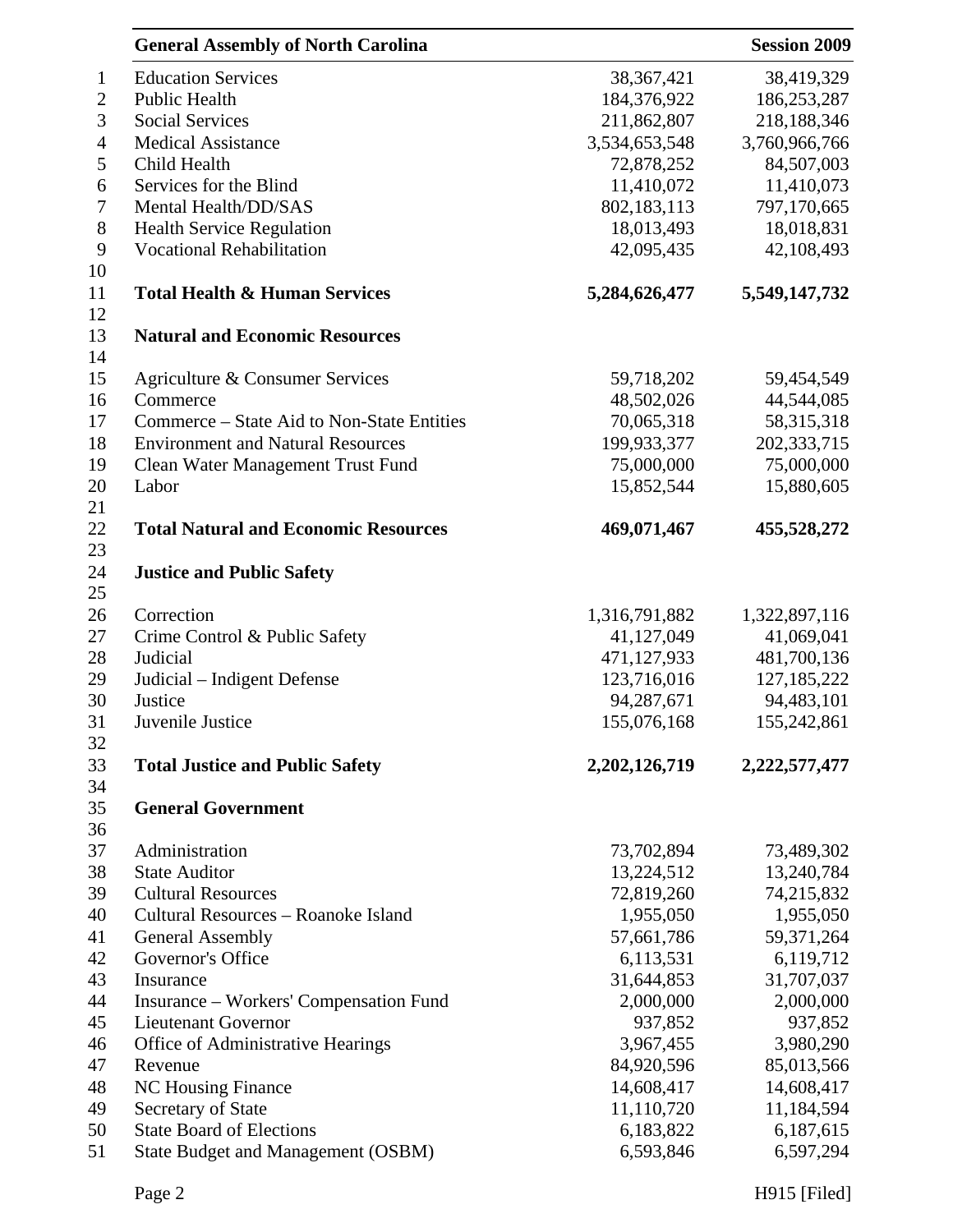|                                    | <b>General Assembly of North Carolina</b>                 | <b>Session 2009</b>  |                |  |
|------------------------------------|-----------------------------------------------------------|----------------------|----------------|--|
| $\mathbf{1}$                       | <b>OSBM</b> – Special Appropriations                      | 5,273,000            | 4,273,000      |  |
| $\sqrt{2}$                         | Office of State Controller                                | 23,611,155           | 24, 243, 461   |  |
| 3                                  | <b>State Treasurer</b>                                    | 10,370,644           | 10,384,432     |  |
| $\overline{4}$                     | State Treasurer - Retirement/Benefits                     | 10,804,671           | 10,804,671     |  |
| $\mathfrak{S}$<br>$\boldsymbol{6}$ | <b>Total General Government</b>                           | 437,504,064          | 440,314,173    |  |
| $\boldsymbol{7}$<br>$8\,$          | <b>Education</b>                                          |                      |                |  |
| 9                                  |                                                           |                      |                |  |
| 10                                 | <b>Public Schools</b>                                     | 7,947,740,343        | 8,109,136,300  |  |
| 11                                 | <b>Community Colleges</b>                                 | 1,026,792,329        | 1,068,146,255  |  |
| 12                                 | <b>University System</b>                                  | 2,659,865,615        | 2,678,472,564  |  |
| 13                                 | UNC - Hospital                                            | 36,011,882           | 36,011,882     |  |
| 14<br>15                           | UNC - GA Passthrough                                      | 162,440,759          | 214,213,885    |  |
| 16                                 | <b>Total Education</b>                                    | 11,832,850,928       | 12,105,980,886 |  |
| 17<br>18                           | <b>Total Budget</b>                                       | 20,226,179,655       | 20,773,548,540 |  |
| 19                                 |                                                           |                      |                |  |
| 20<br>21                           | <b>Debt Service</b>                                       |                      |                |  |
| 22                                 | <b>General Debt Service</b>                               | 662,994,697          | 735,878,445    |  |
| 23                                 | <b>Federal Reimbursement</b>                              | 1,616,380            | 1,616,380      |  |
| 24                                 |                                                           |                      |                |  |
| 25                                 | <b>Total Debt Service</b>                                 | 664,611,077          | 737,494,825    |  |
| 26<br>27                           | <b>Reserves &amp; Adjustments</b>                         |                      |                |  |
| 28                                 |                                                           |                      |                |  |
| 29                                 | Contingency and Emergency Reserve                         | 5,000,000            | 5,000,000      |  |
| 30                                 | Teacher Salary Schedule Employee's Reserve                | 64,726,385           | 56,051,665     |  |
| 31                                 | <b>Administrative Support Reduction Statewide Reserve</b> | (3,000,000)          | (4,000,000)    |  |
| 32                                 | <b>Retirement System</b>                                  | 21,000,000           | 21,000,000     |  |
| 33                                 | <b>Freeze Longevity Payments Reserve</b>                  | (173,000,000)        | (177,800,000)  |  |
| 34                                 | <b>Economic and Recovery Section Reserve</b>              | 1,277,682            | 1,062,872      |  |
| 35                                 | <b>Health Plan Reserve</b>                                | 125,000,000          | 228,000,000    |  |
| 36                                 | <b>Job Development Investment Grants</b>                  | 27,400,000           | 27,400,000     |  |
| 37                                 | <b>Budget E-Procurement Receipts</b>                      | $-0-$                | (10,000,000)   |  |
| 38                                 | Health Plan Reserve Reduction-Employee's Opting Out       | (25,000,000)         | (25,000,000)   |  |
| 39                                 | 2010 Census Local Promotion Reserve                       | 750,000              | $-0-$          |  |
| 40                                 |                                                           |                      | 1,000,000      |  |
| 41                                 | Performance Management System Reserve                     | 3,250,000<br>500,000 | 500,000        |  |
| 42                                 | Transparency and Accountability Reserve<br>IT Initiative  | 14,821,416           |                |  |
| 43                                 |                                                           |                      | 14,821,416     |  |
| 44                                 | <b>Total Reserves &amp; Adjustments</b>                   | 62,725,483           | 138,035,953    |  |
| 45<br>46                           | Capital                                                   |                      |                |  |
| 47                                 |                                                           |                      |                |  |
| 48                                 | Capital Improvements                                      | 27,600,000           | $-0-$          |  |
| 49                                 |                                                           |                      |                |  |
| 50                                 | <b>Total Capital</b>                                      | 27,600,000           | $-0-$          |  |
| 51                                 |                                                           |                      |                |  |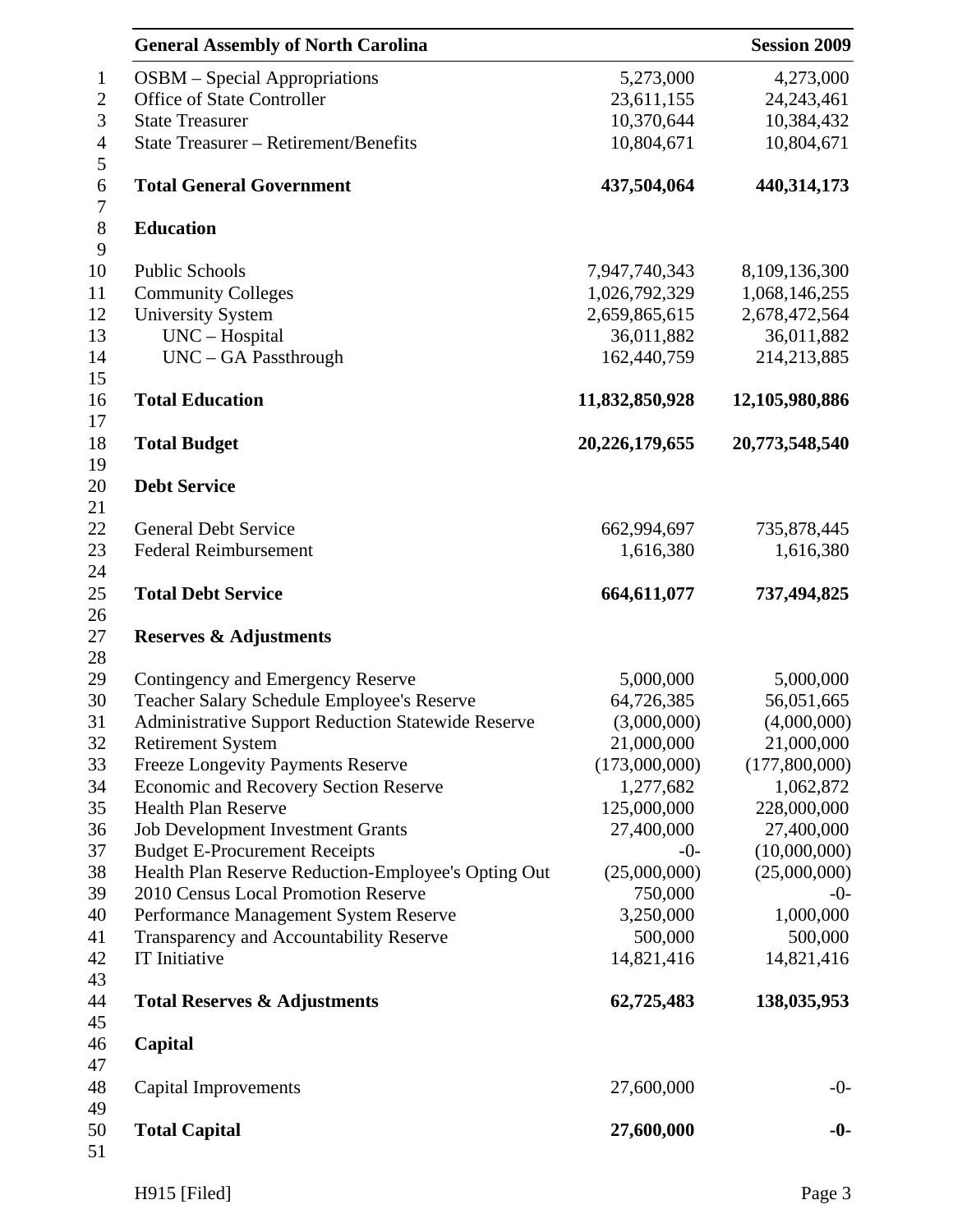|                     | <b>General Assembly of North Carolina</b>                  | <b>Session 2009</b>                                                                |                  |  |  |  |
|---------------------|------------------------------------------------------------|------------------------------------------------------------------------------------|------------------|--|--|--|
| $\mathbf{1}$        | <b>Total General Fund Budget</b>                           | \$20,981,116,215                                                                   | \$21,649,079,318 |  |  |  |
| $\overline{c}$<br>3 | <b>GENERAL FUND AVAILABILITY STATEMENT</b>                 |                                                                                    |                  |  |  |  |
| $\overline{4}$      |                                                            |                                                                                    |                  |  |  |  |
| 5                   |                                                            | <b>SECTION 2.2.</b> The General Fund availability used in developing the 2009-2011 |                  |  |  |  |
| 6                   | budget is shown below:                                     |                                                                                    |                  |  |  |  |
| 7                   |                                                            | FY 2009-2010                                                                       | FY 2010-2011     |  |  |  |
| 8                   | <b>Description</b>                                         | (In Millions)                                                                      | (In Millions)    |  |  |  |
| 9                   |                                                            |                                                                                    |                  |  |  |  |
| 10                  | <b>Beginning Availability</b>                              |                                                                                    |                  |  |  |  |
| 11                  | <b>Unappropriated Balance from Prior Fiscal Year</b>       |                                                                                    |                  |  |  |  |
| 12                  | Credit Balance FY 2008-2009 (Reversions & Overcollections) |                                                                                    |                  |  |  |  |
| 13                  | <b>Credit to Savings Reserve Account</b>                   |                                                                                    |                  |  |  |  |
| 14                  | Credit to Repairs and Renovations Reserve Account          |                                                                                    |                  |  |  |  |
| 15                  | <b>Beginning Unreserved Credit Balance</b>                 |                                                                                    |                  |  |  |  |
| 16                  |                                                            |                                                                                    |                  |  |  |  |
| 17                  | <b>Revenues</b>                                            |                                                                                    |                  |  |  |  |
| 18                  | Tax:                                                       |                                                                                    |                  |  |  |  |
| 19                  | <b>Individual Income Tax</b>                               | 10,385,100,000                                                                     | 10,962,100,000   |  |  |  |
| 20                  | Corporate Income Tax                                       | 772,000,000                                                                        | 823,700,000      |  |  |  |
| 21                  | Sales and Use                                              | 5,038,400,000                                                                      | 5,400,300,000    |  |  |  |
| 22                  | Other Tax                                                  | 1,835,000,000                                                                      | 1,886,700,000    |  |  |  |
| 23                  | <b>Total Tax</b>                                           | 18,030,500,000                                                                     | 19,072,800,000   |  |  |  |
| 24                  | Nontax/Transfers                                           | 831,000,000                                                                        | 831,300,000      |  |  |  |
| 25                  | <b>Total Revenue</b>                                       | 18,861,500,000                                                                     | 19,904,100,000   |  |  |  |
| 26                  |                                                            |                                                                                    |                  |  |  |  |
| 27                  | <b>Revenue Changes</b>                                     |                                                                                    |                  |  |  |  |
| 28                  | Tobacco (\$1.00 cigarette, \$1.35 total; 18% other)        | 342,900,000                                                                        | 457,100,000      |  |  |  |
| 29                  |                                                            |                                                                                    |                  |  |  |  |
| 30                  | Alcohol (5% tax surcharge)                                 | 157,500,000                                                                        | 210,000,000      |  |  |  |
| 31                  |                                                            |                                                                                    |                  |  |  |  |
| 32                  | <b>Improved Enforcement</b>                                | 50,000,000                                                                         | 75,000,000       |  |  |  |
| 33                  |                                                            |                                                                                    |                  |  |  |  |
| 34                  | <b>Adjust Fees</b>                                         | 27,439,810                                                                         | 30,553,080       |  |  |  |
| 35                  |                                                            |                                                                                    |                  |  |  |  |
| 36                  | Disproportionate Share Allocation                          | 24,994,954                                                                         |                  |  |  |  |
| 37                  | <b>Small Business Tax Relief</b>                           | (12,000,000)                                                                       | (24,000,000)     |  |  |  |
| 38                  |                                                            |                                                                                    |                  |  |  |  |
| 39                  | Caregiver's Tax Credit                                     |                                                                                    | (800,000)        |  |  |  |
| 40                  | Founder's Credit                                           |                                                                                    |                  |  |  |  |
| 41                  | WaterSense Holiday                                         |                                                                                    |                  |  |  |  |
| 42                  | <b>Miscellaneous IRC Conformities</b>                      | (10,400,000)                                                                       | (20,100,000)     |  |  |  |
| 43                  |                                                            |                                                                                    |                  |  |  |  |
| 44                  | <b>Subtotal Revenue Changes</b>                            | 580,434,764                                                                        | 706,753,080      |  |  |  |
| 45                  |                                                            |                                                                                    |                  |  |  |  |
| 46                  | <b>Federal Recovery Funds</b>                              |                                                                                    |                  |  |  |  |
| 47                  | <b>FMAP</b> Assistance                                     | 1,003,677,475                                                                      | 500,711,010      |  |  |  |
| 48                  | <b>Fiscal Stabilization-Education</b>                      | 580,966,000                                                                        | 580,966,000      |  |  |  |
| 49                  | <b>Fiscal Stabilization-General Purpose</b>                | 129,261,500                                                                        | 129,261,500      |  |  |  |
| 50                  |                                                            |                                                                                    |                  |  |  |  |
| 51                  | <b>Subtotal Federal Recovery Funds</b>                     | 1,713,904,975                                                                      | 1,210,938,510    |  |  |  |
|                     | Page 4                                                     |                                                                                    | H915 [Filed]     |  |  |  |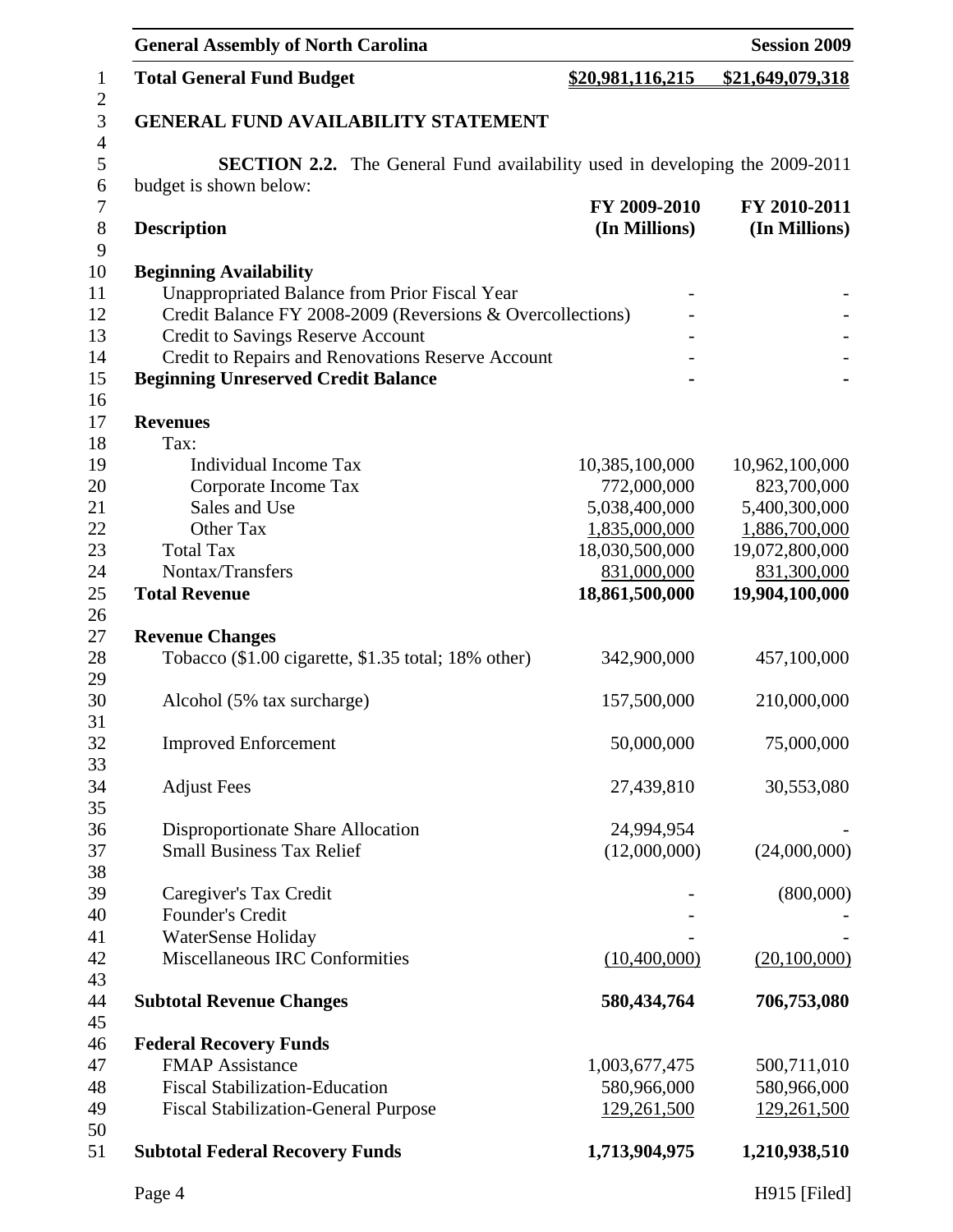| <b>General Assembly of North Carolina</b>                                                                                                                                                                                                                                                                                     |                                                      | <b>Session 2009</b>                                  |
|-------------------------------------------------------------------------------------------------------------------------------------------------------------------------------------------------------------------------------------------------------------------------------------------------------------------------------|------------------------------------------------------|------------------------------------------------------|
| <b>Total Availability</b>                                                                                                                                                                                                                                                                                                     | 21, 155, 839, 739                                    | 21,821,791,590                                       |
| <b>Less: Total General Fund Appropriations</b><br><b>Transfer Funds to Fiscal Responsibility Reserve</b>                                                                                                                                                                                                                      | 20,981,116,215<br>174,723,525                        | 21,649,079,318                                       |
| <b>Unappropriated Balance Remaining</b>                                                                                                                                                                                                                                                                                       |                                                      | \$172,712,272                                        |
| PART III. CURRENT OPERATIONS/HIGHWAY FUND                                                                                                                                                                                                                                                                                     |                                                      |                                                      |
| <b>CURRENT OPERATIONS/HIGHWAY FUND</b><br>Appropriations from the Highway Fund of the State for the<br><b>SECTION 3.1.</b><br>maintenance and operation of the Department of Transportation, and for other purposes as<br>enumerated, are made for the biennium ending June 30, 2011, according to the following<br>schedule: |                                                      |                                                      |
| <b>Current Operations - Highway Fund</b>                                                                                                                                                                                                                                                                                      | FY 2009-2010                                         | FY 2010-2011                                         |
| DOT - General Administration<br><b>Highway Division Administration</b><br>State Match for Federal Aid-Planning and Research                                                                                                                                                                                                   | \$<br>80,810,522<br>32,938,983<br>4,055,402          | \$<br>81,897,273<br>32,993,177<br>4,055,402          |
| <b>Construction Program:</b><br><b>State Secondary System</b><br>Division Small Urban Construction<br><b>Discretionary Funds</b><br><b>Spot Safety Improvements</b>                                                                                                                                                           | 87,071,264<br>19,530,000<br>13,950,000<br>9,100,000  | 86,200,551<br>19,530,000<br>13,950,000<br>9,100,000  |
| <b>Access and Public Services Roads</b><br><b>Total Construction Program</b>                                                                                                                                                                                                                                                  | 1,860,000<br>131,511,264                             | 1,860,000<br>130,640,551                             |
| Maintenance Program<br><b>Primary System</b><br><b>Secondary System</b><br><b>System Preservation</b>                                                                                                                                                                                                                         | 187,750,224<br>269,718,619<br>71,534,008             | 179,888,263<br>261,856,658<br>63,435,877             |
| <b>Contract Resurfacing</b><br><b>General Maintenance Reserve</b><br><b>Total Maintenance Program</b>                                                                                                                                                                                                                         | 250,826,777<br>39,518,978<br>819,348,606             | 242,964,816<br>39,518,978<br>787,664,592             |
| Ferry Operations<br><b>State Aid to Municipalities</b><br><b>State Aid to Railroads</b><br>State Aid for Public Transportation                                                                                                                                                                                                | 30,206,209<br>87,071,264<br>17,101,153<br>71,595,962 | 30,110,209<br>86,200,551<br>17,101,153<br>71,631,962 |
| Airports<br><b>OSHA</b><br>Governor's Highway Safety Program<br>Division of Motor Vehicles                                                                                                                                                                                                                                    | 17,349,592<br>355,389<br>351,779<br>101,732,813      | 17,291,543<br>355,389<br>352,325<br>101,747,629      |
| <b>Total Department of Transportation</b>                                                                                                                                                                                                                                                                                     | \$1,394,428,938                                      | \$1,362,041,756                                      |
| Appropriations to Other State Agencies:<br>Agriculture                                                                                                                                                                                                                                                                        | 4,972,215                                            | 4,965,929                                            |
| H915 [Filed]                                                                                                                                                                                                                                                                                                                  |                                                      | Page 5                                               |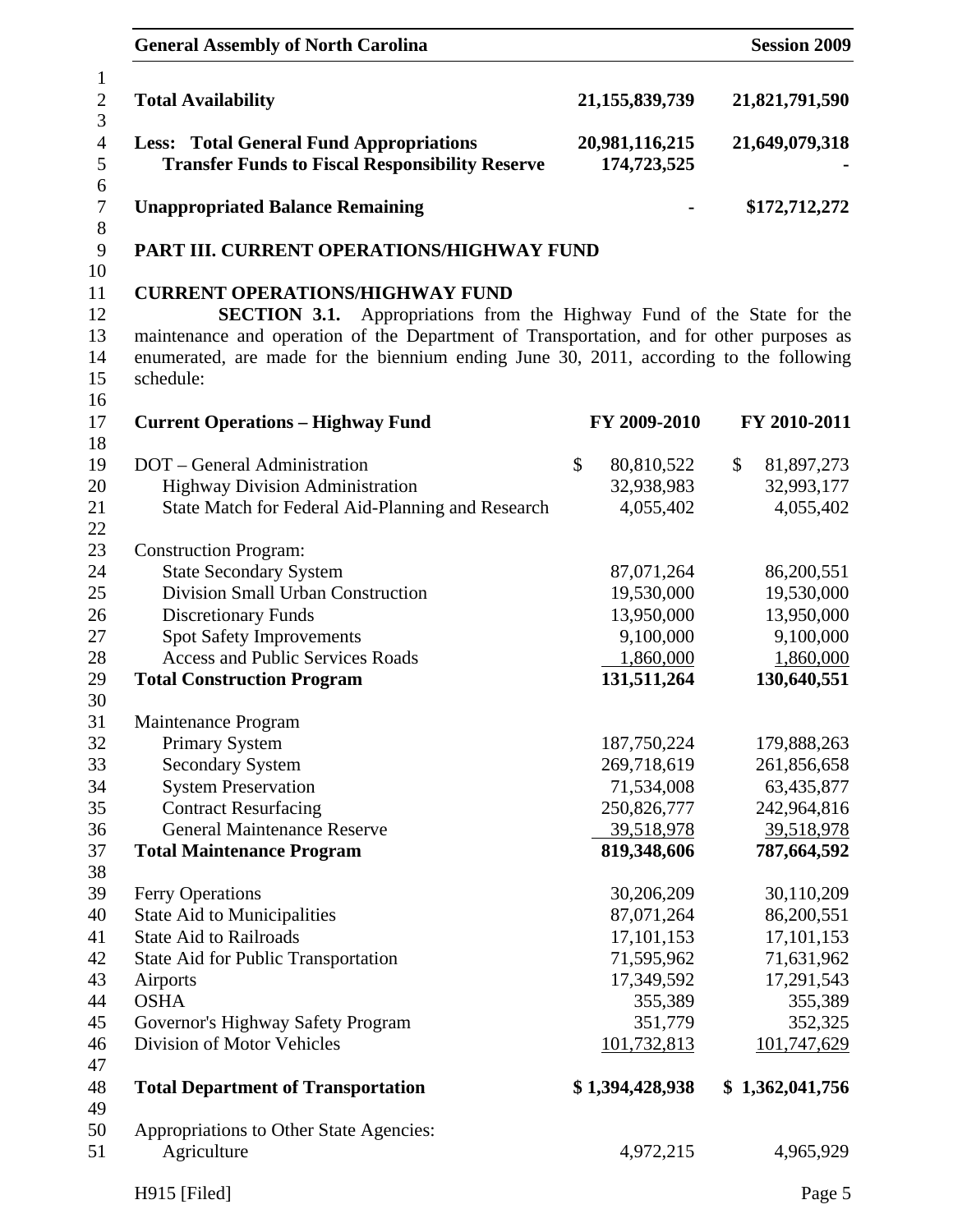|                | <b>General Assembly of North Carolina</b>                                          |                 | <b>Session 2009</b> |
|----------------|------------------------------------------------------------------------------------|-----------------|---------------------|
| 1              | Revenue                                                                            | 6,238,753       | 6,244,609           |
| $\overline{2}$ | <b>State Treasurer</b>                                                             | 17,557,170      | 17,504,498          |
| 3              | Office of State Controller-BEST Shared Services                                    | 444,037         | 444,037             |
| $\overline{4}$ | Public Instruction – Civil Penalties                                               | 22,000,000      | 22,000,000          |
| 5              | Public Instruction – Driver Education                                              | 33,959,859      | 33,321,964          |
| 6              | CCPS – Highway Patrol                                                              | 198, 351, 279   | 201,164,792         |
| 7              | DENR - LUST Trust Fund                                                             | 2,500,123       | 2,550,553           |
| $8\,$          | DHHS - Chemical Test                                                               | 660,039         | 660,039             |
| 9              | <b>Total - Other State Agencies</b>                                                | 286,683,475     | 288,856,421         |
| 10             |                                                                                    |                 |                     |
| 11             | <b>Reserves and Transfers:</b>                                                     |                 |                     |
| 12             | <b>Minority Contractor Development</b>                                             | 150,000         | 150,000             |
| 13             | <b>State Fire Protection Grant</b>                                                 | 150,000         | 150,000             |
| 14             | <b>Stormwater Discharge Permit</b>                                                 | 500,000         | 500,000             |
| 15             | <b>Reserve for Visitor's Centers</b>                                               | 400,000         | 400,000             |
| 16             | Global TransPark                                                                   | 1,600,000       | 1,600,000           |
| 17             | Reserve for Health Insurance Adjustment                                            | 3,920,922       | 9,320,922           |
| 18             | <b>Employer's Contribution to Retirement</b>                                       | 1,000,000       | 1,000,000           |
| 19             | <b>Reserve for Longevity Payments</b>                                              | (2,833,335)     | (3,059,099)         |
| 20             | <b>Reserve for Administrative Reduction</b>                                        | (2,500,000)     | (2,500,000)         |
| 21             | <b>Total Reserves and Transfers</b>                                                | 2,387,587       | 7,561,823           |
| 22             |                                                                                    |                 |                     |
| 23             | <b>Total Highway Fund Appropriation</b>                                            | \$1,683,500,000 | \$1,658,460,000     |
| 24             |                                                                                    |                 |                     |
| 25             | HIGHWAY FUND AVAILABILITY STATEMENT                                                |                 |                     |
| 26             | <b>SECTION 3.2.</b> The Highway Fund availability used in developing the 2009-2011 |                 |                     |
| 27             | biennial budget is shown below:                                                    |                 |                     |
| 28             |                                                                                    |                 |                     |
| 29             | <b>Highway Fund Availability Statement</b>                                         | 2009-2010       | 2010-2011           |
| 30             |                                                                                    |                 |                     |
| 31             | <b>Beginning Credit Balance</b>                                                    |                 |                     |
| 32             | <b>Estimated Revenue</b>                                                           | 1,683,500,000   | 1,658,460,000       |
| 33             | <b>Estimated Reversions</b>                                                        |                 |                     |
| 34             |                                                                                    |                 |                     |
| 35             | <b>Total Highway Fund Availability</b>                                             | 1,683,500,000   | \$1,658,460,000     |
| 36             |                                                                                    |                 |                     |
| 37             | PART IV. HIGHWAY TRUST FUND APPROPRIATIONS                                         |                 |                     |
| 38             |                                                                                    |                 |                     |
| 39             | <b>HIGHWAY TRUST FUND APPROPRIATIONS</b>                                           |                 |                     |
| 40             | SECTION 4.1. Appropriations from the Highway Trust Fund are made for the           |                 |                     |
| 41             | biennium ending June 30, 2011, according to the following schedule:                |                 |                     |
| 42             |                                                                                    |                 |                     |
| 43             | <b>Highway Trust Fund</b>                                                          | 2009-2010       | 2010-2011           |
| 44             |                                                                                    |                 |                     |
| 45             | Department of Transportation:                                                      |                 |                     |
| 46             | Maximum Allowance for Administration                                               | \$41,092,320    | \$42,373,920        |
| 47             |                                                                                    |                 |                     |
| 48             | <b>Construction Allocation:</b>                                                    |                 |                     |
| 49             |                                                                                    | 352,674,316     | 369,455,555         |
|                | <b>Intrastate System</b>                                                           |                 | 118,440,179         |
| 50             | <b>Urban Loop System</b>                                                           | 110,759,502     |                     |
| 51             | <b>Secondary Roads</b>                                                             | 57,777,091      | 60,531,355          |

Page 6 H915 [Filed]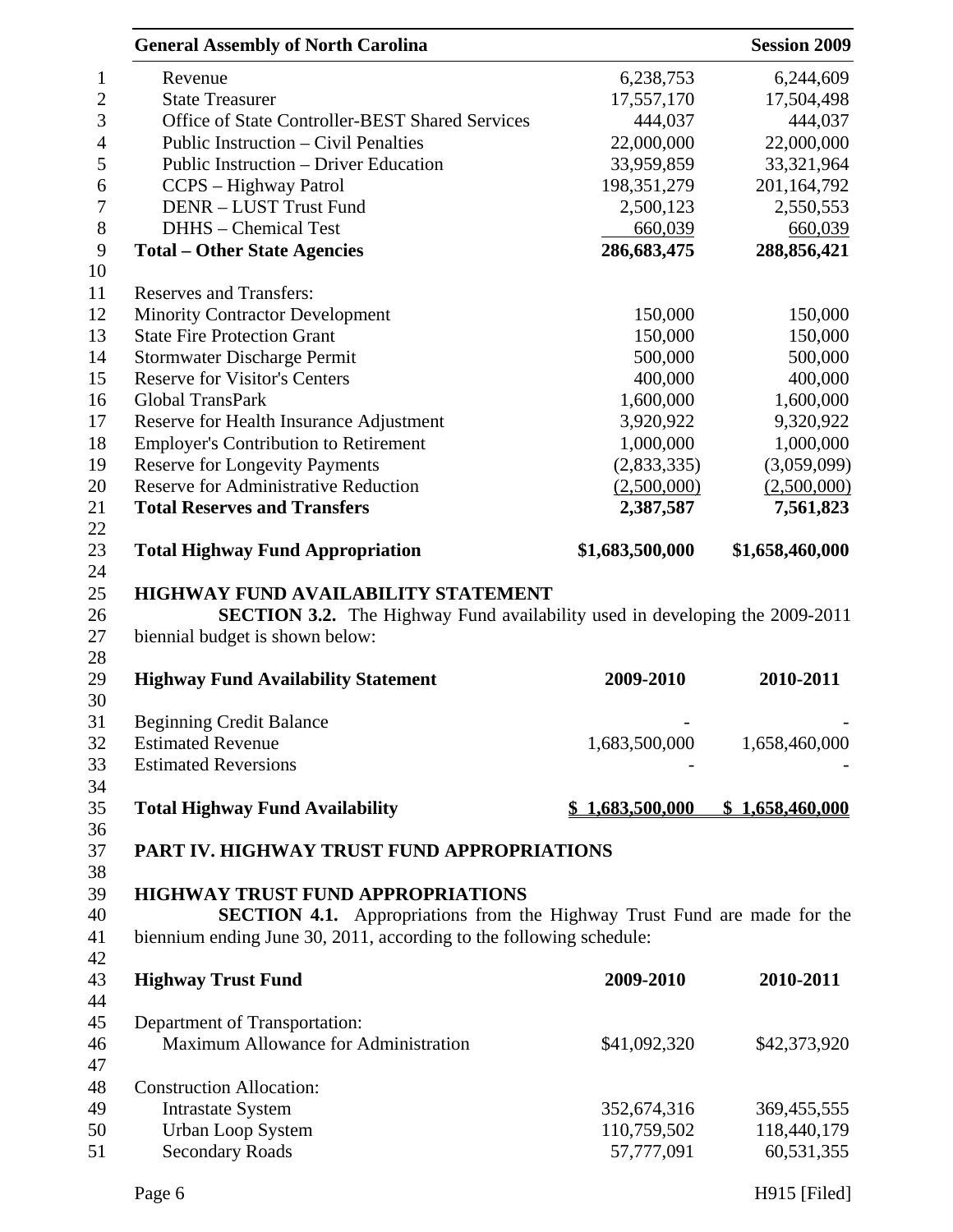| <b>General Assembly of North Carolina</b>                                                                                                                                                                                                                                         |                                                           | <b>Session 2009</b> |
|-----------------------------------------------------------------------------------------------------------------------------------------------------------------------------------------------------------------------------------------------------------------------------------|-----------------------------------------------------------|---------------------|
| <b>State Aid to Municipalities</b>                                                                                                                                                                                                                                                | 39,893,942                                                | 41,549,515          |
| Bonds:                                                                                                                                                                                                                                                                            |                                                           |                     |
| <b>Bond Redemption</b>                                                                                                                                                                                                                                                            | 54,065,000                                                | 54,030,000          |
| <b>Bond Interest</b>                                                                                                                                                                                                                                                              | 28,666,000                                                | 25,962,750          |
| NC Turnpike Authority                                                                                                                                                                                                                                                             | 64,000,000                                                | 99,000,000          |
| Transfer to the General Fund                                                                                                                                                                                                                                                      | <u>108,561,829</u>                                        | <u>72,846,726</u>   |
| <b>Total Highway Trust Fund Appropriations</b>                                                                                                                                                                                                                                    | \$857,490,000                                             | \$884,190,000       |
| HIGHWAY TRUST FUND AVAILABILITY STATEMENT<br><b>SECTION 4.2.</b> The Highway Trust Fund availability used in developing the<br>2009-2011 biennial budget is shown below:                                                                                                          |                                                           |                     |
| <b>Highway Trust Fund Availability Statement</b>                                                                                                                                                                                                                                  | 2009-2010                                                 | 2010-2011           |
| <b>Beginning Credit Balance</b>                                                                                                                                                                                                                                                   |                                                           |                     |
|                                                                                                                                                                                                                                                                                   |                                                           |                     |
| <b>Estimated Revenue</b>                                                                                                                                                                                                                                                          | 857,490,000                                               | 884,190,000         |
| <b>Estimated Reversions</b>                                                                                                                                                                                                                                                       |                                                           |                     |
| <b>Total Highway Trust Fund Availability</b>                                                                                                                                                                                                                                      | <u>\$857,490,000</u>                                      | \$884,190,000       |
| PART V. OTHER AVAILABILITY AND APPROPRIATIONS                                                                                                                                                                                                                                     |                                                           |                     |
| <b>CIVIL FORFEITURE FUNDS</b>                                                                                                                                                                                                                                                     |                                                           |                     |
| <b>SECTION 5.1.</b> Appropriations. – Appropriations are made from the Civil Penalty<br>and Forfeiture Fund for the fiscal biennium ending June 30, 2011, as follows:                                                                                                             |                                                           |                     |
|                                                                                                                                                                                                                                                                                   | FY 2009-2010                                              | FY 2010-2011        |
| School Technology Fund                                                                                                                                                                                                                                                            | 36,183,251                                                | 18,000,000          |
| <b>State Public School Fund</b>                                                                                                                                                                                                                                                   | 120,362,790                                               | 120,362,790         |
|                                                                                                                                                                                                                                                                                   | 156,546,041                                               | 138, 362, 790       |
| <b>Total Appropriation</b>                                                                                                                                                                                                                                                        |                                                           |                     |
| <b>SECTION 5.2.</b> All University of North Carolina campuses shall remit all parking<br>fines held in escrow in the amount of eighteen million one hundred eighty-three thousand two<br>hundred fifty-one dollars (\$18,183,251) to the Civil Penalties and Forfeitures Fund for |                                                           |                     |
| appropriation.                                                                                                                                                                                                                                                                    |                                                           |                     |
| <b>SECTION 5.3.</b> Local school administrative units are encouraged to use these funds                                                                                                                                                                                           |                                                           |                     |
| to implement $21st$ century classrooms.                                                                                                                                                                                                                                           |                                                           |                     |
| <b>EDUCATION LOTTERY</b>                                                                                                                                                                                                                                                          |                                                           |                     |
| SECTION $5.4(a)$                                                                                                                                                                                                                                                                  | Notwithstanding G.S. 18C-164, the revenue used to support |                     |
| appropriations made in this act is transferred from the State Lottery Fund in the amount of three                                                                                                                                                                                 |                                                           |                     |
| hundred sixty-eight million seventy thousand two hundred seven dollars (\$368,070,207) for the                                                                                                                                                                                    |                                                           |                     |
| 2009-2010 fiscal year.                                                                                                                                                                                                                                                            |                                                           |                     |
| <b>SECTION 5.4.(b)</b> Notwithstanding G.S. 18C-164, the appropriations made from                                                                                                                                                                                                 |                                                           |                     |
| the Education Lottery Fund pursuant to G.S. 18C-164(d) for the 2009-2010 fiscal year are as                                                                                                                                                                                       |                                                           |                     |
| follows:                                                                                                                                                                                                                                                                          |                                                           |                     |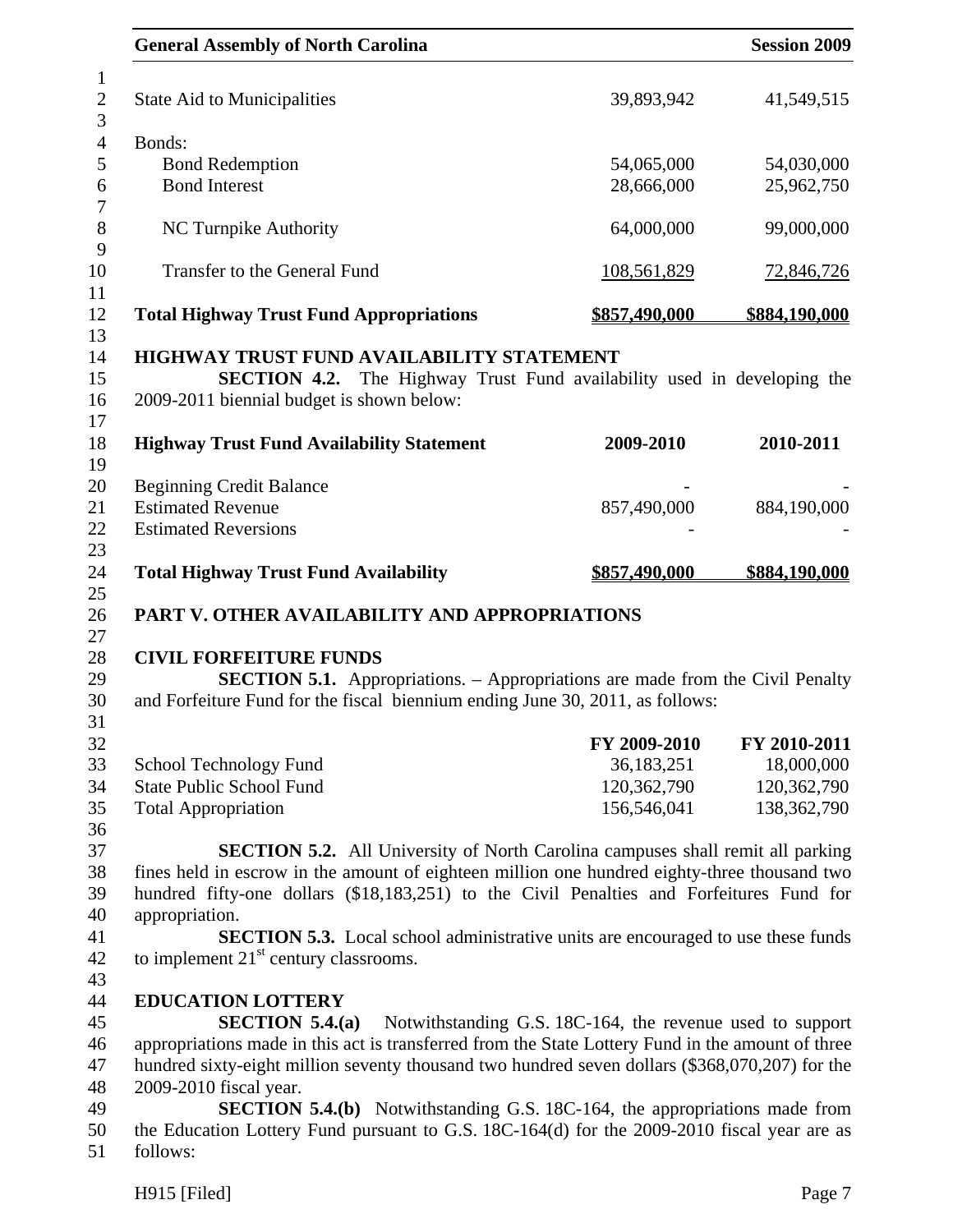| 6 | <b>Total Appropriation</b>                 | \$368,070,208 |
|---|--------------------------------------------|---------------|
| 5 | <b>Scholarships for Needy Students</b>     | 36,807,021    |
| 4 | <b>Public School Building Capital Fund</b> | 147,228,083   |
| 3 | Prekindergarten Program                    | 84,452,881    |
| 2 | <b>Class Size Reduction</b>                | 99,582,223    |
|   |                                            |               |

7

9

## 8 **PART VI. GENERAL PROVISIONS**

### 10 **APPROPRIATION OF CASH BALANCES AND RECEIPTS**

11 **SECTION 6.1.** Expenditures of cash balances, federal funds, departmental 12 receipts, grants, and gifts from the various General Fund, Special Revenue Fund, Enterprise 13 Fund, Internal Service Fund, and Trust and Agency Fund budget codes are appropriated and 14 authorized for the 2009-2011 fiscal biennium as follows:

- 15 (1) For all budget codes listed in "North Carolina State Budget, Recommended 16 Operating Budget 2009-2011, Volumes 1 through 6," cash balances and 17 receipts are appropriated up to the amounts specified in Volumes 1 through 18 6, as adjusted by the General Assembly, for the 2009-2010 fiscal year and 19 the 2010-2011 fiscal year. Funds may be expended only for the programs, 20 purposes, objects, and line items specified in Volumes 1 through 6, or 21 otherwise authorized by the General Assembly.
- 22 (2) For all budget codes that are not listed in "North Carolina State Budget, 23 Recommended Operating Budget 2009-2011, Volumes 1 through 6," cash 24 balances and receipts are appropriated for each year of the 2009-2011 fiscal 25 biennium up to the level of actual expenditures for the 2008-2009 fiscal 26 year, unless otherwise provided by law. Funds may be expended only for the 27 programs, purposes, objects, and line items authorized for the 2008-2009 28 fiscal year.
- 29 (3) Notwithstanding subdivisions (1) and (2) of this subsection, any receipts that 30 are required to be used to pay debt service requirements for various 31 outstanding bond issues and certificates of participation are appropriated up 32 to the actual amounts received for the 2009-2010 fiscal year and the 33 2010-2011 fiscal year and shall be used only to pay debt service 34 requirements.
- 35 (4) Notwithstanding subdivisions (1) and (2) of this subsection, cash balances 36 and receipts of funds that meet the definition issued by the Governmental 37 Accounting Standards Board of a trust or agency fund are appropriated for 38 and in the amounts required to meet the legal requirements of the trust 39 agreement for the 2009-2010 fiscal year and the 2010-2011 fiscal year.

40 All these cash balances, federal funds, departmental receipts, grants, and gifts shall 41 be expended and reported in accordance with the provisions of the State Budget Act, except as 42 otherwise provided by law and this section.

43

# 44 **BULK IT PURCHASING FOR UNIVERSITIES**

45 **SECTION 6.2.** General Administration of The University of North Carolina with 46 assistance from the Office of Information Technology Services and the Office of State Budget 47 and Management shall consolidate information technology infrastructure purchasing which 48 includes, but is not limited to, personal computer and printer purchases for all 16 State 49 universities, the North Carolina School of Science and Mathematics, and General 50 Administration by creating a bulk purchasing process that will realize savings through 51 efficiencies. General Administration may choose to utilize the Office of Information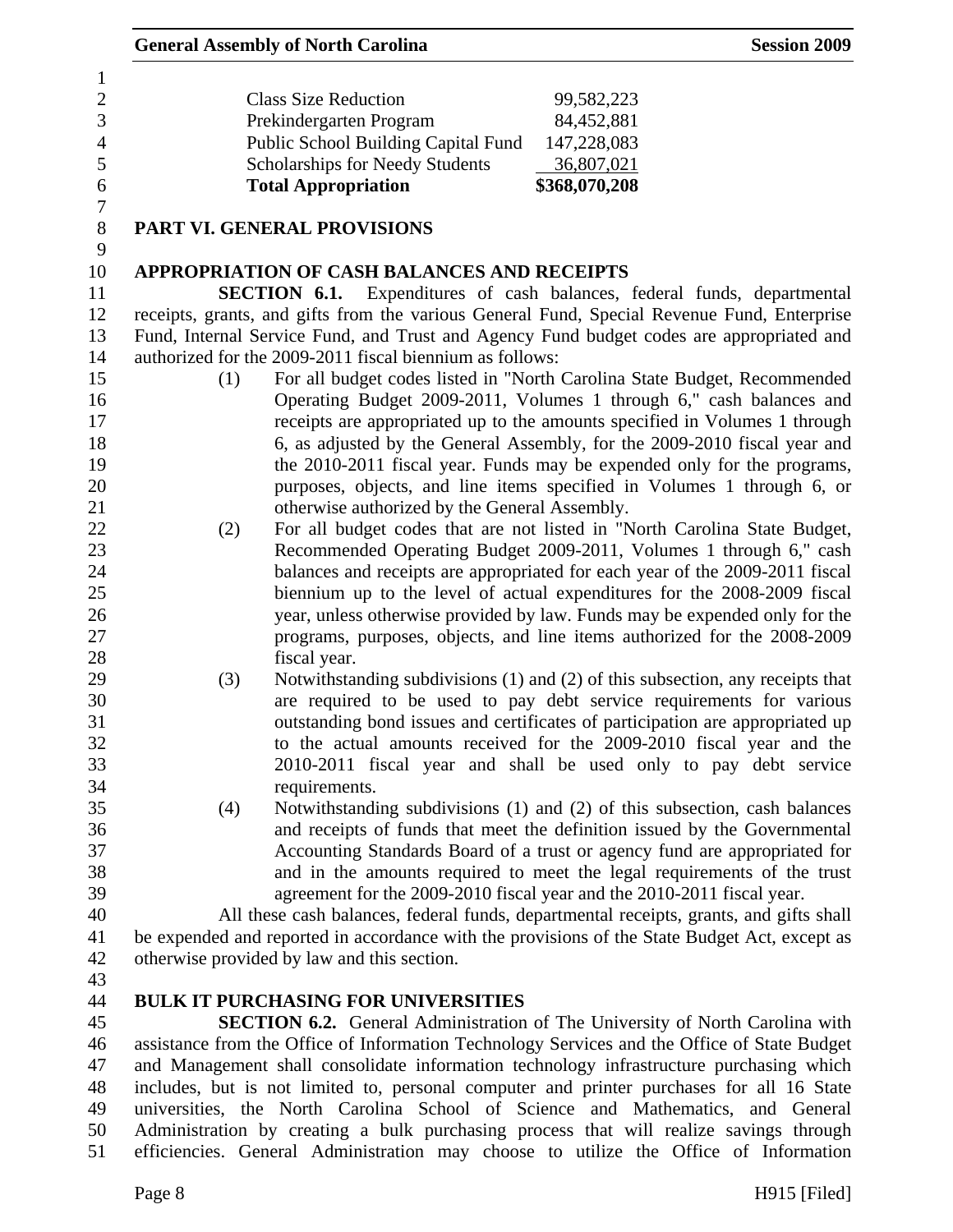|                                       | <b>General Assembly of North Carolina</b><br><b>Session 2009</b>                                                                                                                                                                                                                                                                                                                                                                                                    |
|---------------------------------------|---------------------------------------------------------------------------------------------------------------------------------------------------------------------------------------------------------------------------------------------------------------------------------------------------------------------------------------------------------------------------------------------------------------------------------------------------------------------|
| $\mathbf{1}$<br>$\boldsymbol{2}$<br>3 | Technology Services' existing bulk contracts. Information technology<br>infrastructure<br>expenditure shall not be authorized without complying with this section.                                                                                                                                                                                                                                                                                                  |
| $\overline{4}$<br>5                   | <b>CONSOLIDATING STATEWIDE NETWORKS</b><br><b>SECTION 6.3.</b> The Office of Information Technology Services, MCNC, and the                                                                                                                                                                                                                                                                                                                                         |
| 6<br>$\tau$<br>$8\,$<br>9<br>10       | Office of State Budget and Management shall develop a viable plan for the<br>consolidation/migration of NCREN and the Office of Information Technology Services' State<br>backbone by January 31, 2010, to the Governor for implementation in fiscal year 2010-2011.<br>Rates will decrease as a result of this migration. These funds shall be taken from the agencies'<br>and universities' budgets on a pro rata basis based on usage for fiscal year 2010-2011. |
| 11<br>12<br>13                        | REPEAL REQUIREMENT FOR MAILING LIST CERTIFICATIONS<br><b>SECTION 6.3A.</b> G.S. 143-169.1 is repealed.                                                                                                                                                                                                                                                                                                                                                              |
| 14                                    |                                                                                                                                                                                                                                                                                                                                                                                                                                                                     |
| 15                                    | <b>INSURANCE AND FIDELITY BONDS</b>                                                                                                                                                                                                                                                                                                                                                                                                                                 |
| 16                                    | <b>SECTION 6.4.</b> All insurance and all official fidelity and surety bonds authorized                                                                                                                                                                                                                                                                                                                                                                             |
| 17<br>18                              | for the several departments, institutions, and agencies shall be effected and placed by the                                                                                                                                                                                                                                                                                                                                                                         |
| 19                                    | Department of Insurance, and the cost of placement shall be paid by the affected department,<br>institution, or agency with the approval of the Commissioner of Insurance.                                                                                                                                                                                                                                                                                          |
| 20                                    |                                                                                                                                                                                                                                                                                                                                                                                                                                                                     |
| 21                                    | <b>EXPENDITURES OF FUNDS IN RESERVES LIMITED</b>                                                                                                                                                                                                                                                                                                                                                                                                                    |
| 22                                    | <b>SECTION 6.5.</b> All funds appropriated by this act into reserves may be expended                                                                                                                                                                                                                                                                                                                                                                                |
| 23                                    | only for the purposes for which the reserves were established.                                                                                                                                                                                                                                                                                                                                                                                                      |
| 24                                    |                                                                                                                                                                                                                                                                                                                                                                                                                                                                     |
| 25                                    | <b>BUDGET CODE CONSOLIDATIONS</b>                                                                                                                                                                                                                                                                                                                                                                                                                                   |
| 26                                    | <b>SECTION 6.6.</b> Notwithstanding G.S. 143C-6-4, the Office of State Budget and                                                                                                                                                                                                                                                                                                                                                                                   |
| 27                                    | Management may adjust the enacted budget by making transfers among purposes or programs                                                                                                                                                                                                                                                                                                                                                                             |
| 28                                    | for the purpose of consolidating budget and fund codes or eliminating inactive budget and fund                                                                                                                                                                                                                                                                                                                                                                      |
| 29                                    | codes. The Office of State Budget and Management shall change the authorized budget to                                                                                                                                                                                                                                                                                                                                                                              |
| 30                                    | reflect these adjustments.                                                                                                                                                                                                                                                                                                                                                                                                                                          |
| 31                                    |                                                                                                                                                                                                                                                                                                                                                                                                                                                                     |
| 32                                    | <b>BEACON ACCOUNTABILITY</b>                                                                                                                                                                                                                                                                                                                                                                                                                                        |
| 33                                    | <b>SECTION 6.7.</b> In order to document the continued improvement of the BEACON                                                                                                                                                                                                                                                                                                                                                                                    |
| 34                                    | system, the Office of the State Controller (OSC), in consultation with the Office of the State                                                                                                                                                                                                                                                                                                                                                                      |
| 35                                    | CIO and the Office of State Budget and Management (OSBM) shall conduct a study comparing                                                                                                                                                                                                                                                                                                                                                                            |
| 36                                    | the operations of the BEACON system against private sector metrics for payroll and human                                                                                                                                                                                                                                                                                                                                                                            |
| 37<br>38                              | resource systems. These benchmarks shall be based on industry standards.                                                                                                                                                                                                                                                                                                                                                                                            |
| 39                                    | Beginning September 30, 2009, and quarterly thereafter, OSC shall provide reports<br>to the Governor's Office and the General Assembly using the agreed-upon metrics in at least                                                                                                                                                                                                                                                                                    |
| 40                                    | the following categories:                                                                                                                                                                                                                                                                                                                                                                                                                                           |
| 41                                    | System risk;<br>(1)                                                                                                                                                                                                                                                                                                                                                                                                                                                 |
| 42                                    | (2)<br>Data integrity;                                                                                                                                                                                                                                                                                                                                                                                                                                              |
| 43                                    | Customer service;<br>(3)                                                                                                                                                                                                                                                                                                                                                                                                                                            |
| 44                                    | Service time;<br>(4)                                                                                                                                                                                                                                                                                                                                                                                                                                                |
| 45                                    | FTE and budget as compared to employees served;<br>(5)                                                                                                                                                                                                                                                                                                                                                                                                              |
| 46                                    | Reporting; and<br>(6)                                                                                                                                                                                                                                                                                                                                                                                                                                               |
| 47                                    | Cost.<br>(7)                                                                                                                                                                                                                                                                                                                                                                                                                                                        |
| 48                                    |                                                                                                                                                                                                                                                                                                                                                                                                                                                                     |
| 49                                    | REPEAL REQUIREMENT FOR MAILING LIST CERTIFICATIONS                                                                                                                                                                                                                                                                                                                                                                                                                  |
| 50                                    | <b>SECTION 6.8.</b> G.S. 143-169.1 is repealed.                                                                                                                                                                                                                                                                                                                                                                                                                     |
| 51                                    |                                                                                                                                                                                                                                                                                                                                                                                                                                                                     |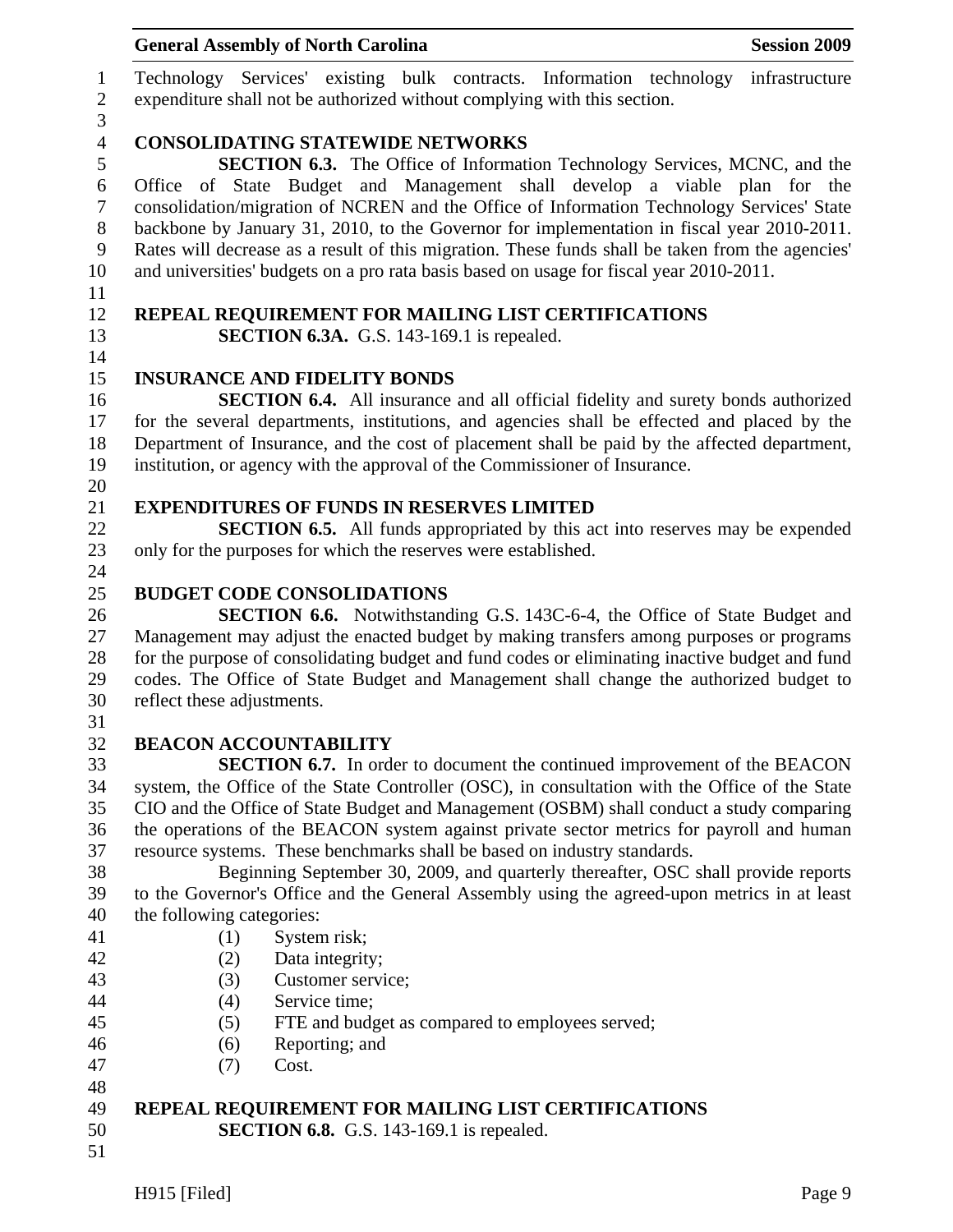### 1 **OFFICE OF INFORMATION TECHNOLOGY SERVICES BUDGET REVIEW**  2 **SECTION 6.9.** G.S. 147-33.88(a) reads as rewritten: 3 "(a) The Office shall develop an annual budget for review and approval by the Office of 4 State Budget and Management prior to April 1 of each year. in accordance with 5 G.S. 143C-3-3." 6 7 **BUDGET REALIGNMENT**  8 **SECTION 6.10.** Notwithstanding G.S. 143C-6-4(b), the Office of State Budget and 9 Management may adjust the enacted budget by making transfers among purposes or programs 10 for the sole purpose of correctly aligning authorized positions and associated operating costs 11 with the appropriate purposes or programs as defined in G.S. 143C-1-1(d)(23). The Office of 12 State Budget and Management shall change the certified budget to reflect these adjustments 13 only after reporting the proposed adjustments to the Joint Legislative Commission on 14 Governmental Operations and the Fiscal Research Division. Under no circumstances shall total 15 General Fund expenditures for a State department exceed the amount appropriated to that 16 department from the General Fund for the fiscal year. 17 18 **TRUTH-IN-BUDGETING REFORM**  19 **SECTION 6.11.** G.S. 143C-6-4 reads as rewritten: 20 "**§ 143C-6-4. Budget Adjustments Authorized.**  21 (a) Findings. – The General Assembly recognizes that even the most thorough budget 22 deliberations may be affected by unforeseeable events. Under limited circumstances set forth in 23 this section, the Director may adjust the enacted budget by making transfers among lines of 24 expenditure, purposes, or programs or by increasing expenditures funded by departmental 25 receipts. Under no circumstances, however, shall total General Fund expenditures for a State 26 department exceed the amount appropriated to that department from the General Fund for the 27 fiscal year. 28 (b) Adjustments to the Certified Budget. – Notwithstanding the provisions of 29 G.S. 143C-6-1, a State agency may, with approval of the Director of the Budget, spend more 30 than was authorized in the certified budget for all of the following: 31 (1) An object or line item within a purpose or program department so long as the 32 total amount expended for the purpose or program department is no more 33 than was authorized in the certified budget for the purpose or program 34 department. 35 (2) A purpose or program if the overexpenditure of the purpose or program is: 36 a. Required by a court or Industrial Commission order; 37 b. Authorized under G.S. 166A-5(1)a.9. of the Emergency Management 38 Act; or 39 c. Required to call out the national guard. 40 (3) A purpose or program not subject to the provisions of subdivision (b)(2) of 41 this subsection, but only in accord with the following restrictions: (i) the 42 overexpenditure is required to continue the purpose or programs due to 43 complications or changes in circumstances that could not have been foreseen 44 when the budget for the fiscal period was enacted, (ii) the scope of the 45 purpose or program is not increased,  $(iii)$  the overexpenditure is authorized 46 on a nonrecurring basis, and (iv) (iii) under no circumstances shall the total 47 requirements for a State department exceed the department's certified budget 48 for the fiscal year by more than three percent (3%)ten percent (10%) without 49 prior consultation with the Joint Legislative Commission on Governmental 50 Operations." 51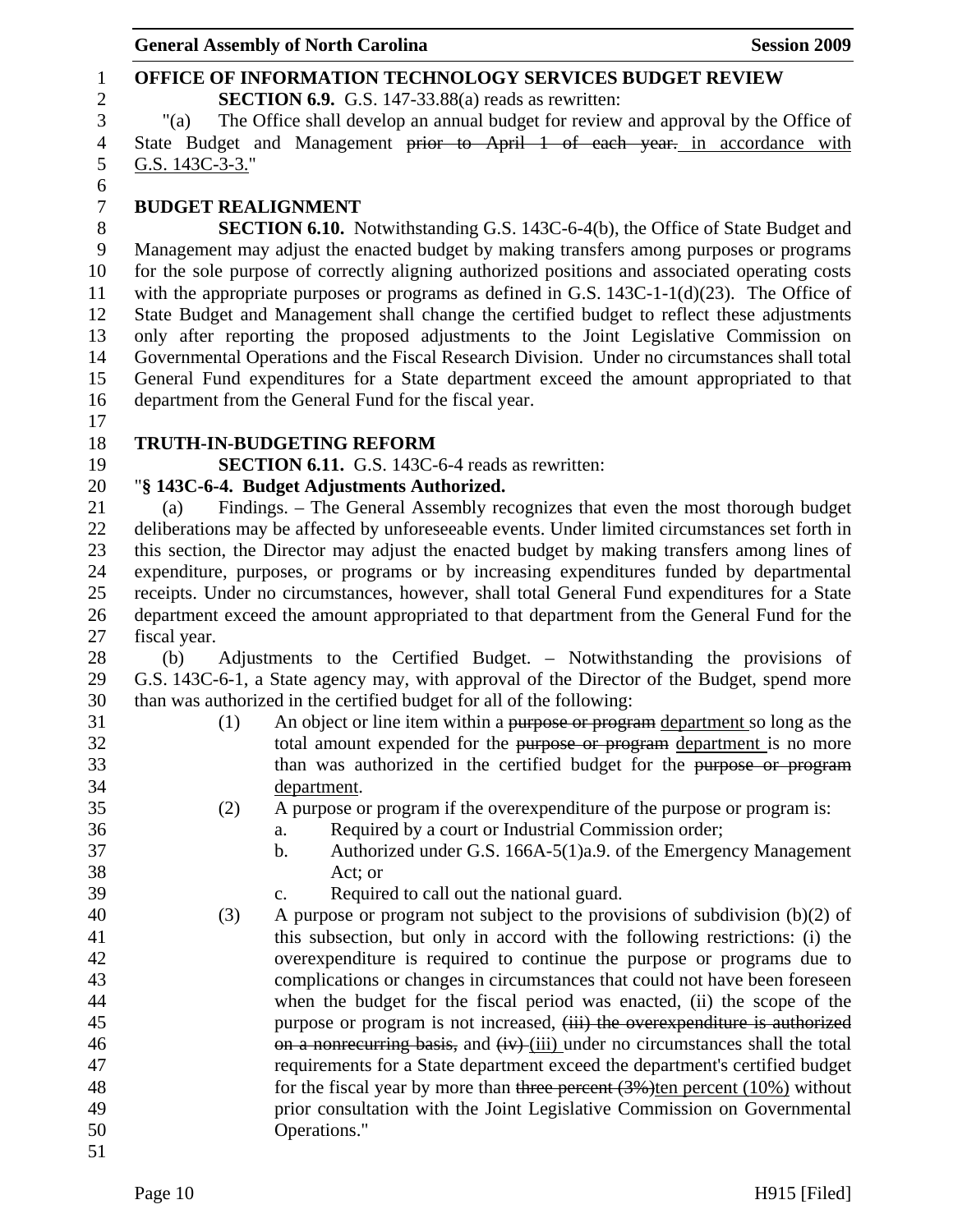# 1 **FISCAL RESPONSIBILITY RESERVE**

2 **SECTION 6.12.** The unobligated balance of the General Fund at the end of fiscal 3 year 2009-2010 shall be deposited in a reserve fund dedicated to maximizing federal recovery 4 receipts, including those available through the American Recovery and Reinvestment Act of 5 2009 (ARRA), and filling any deficit created by anticipated federal recovery receipts that do 6 not materialize. The Office of State Budget and Management shall administer the fund in 7 consultation with the Joint Legislative Commission on Governmental Operations. 8 Expenditures from the fund in fiscal year 2010-2011 are authorized for:

- 
- 9 (1) Required State matching funds for federal discretionary grants that create 10 jobs or foster economic development;
- 11 (2) Required State matching funds for federal discretionary grants included in 12 the ARRA or any other federal recovery law or activity;
- 13 (3) Offsetting any unexpected deficit due to receiving less recovery funding than 14 anticipated from mandatory grants included in the ARRA; and
- 15 (4) Implementing State government efficiency plans approved by the Governor 16 and the Joint Legislative Commission on Governmental Operations.
- 17

# 18 **PART VII. PUBLIC SCHOOLS**

19

# 20 **CHILDREN WITH DISABILITIES**

21 **SECTION 7.1.** The State Board of Education shall allocate funds for children with 22 disabilities on the basis of three thousand five hundred dollars and seventy-seven cents 23 (\$3,500.77) per child for a maximum of 173,249 children for the 2009-2010 school year. Each 24 local school administrative unit shall receive funds for the lesser of (i) all children who are 25 identified as children with disabilities, or (ii) twelve and five-tenths percent (12.5%) of the 26 2009-2010 allocated average daily membership in the local school administrative unit.

27 The dollar amounts allocated under this section for children with disabilities shall 28 also adjust in accordance with legislative salary increments, retirement rate adjustments, and 29 health benefit adjustments for personnel who serve children with disabilities.

30

# 31 **FUNDS FOR ACADEMICALLY GIFTED CHILDREN**

32 **SECTION 7.2.** The State Board of Education shall allocate funds for academically 33 or intellectually gifted children on the basis of one thousand one hundred sixty-three dollars 34 and seven cents (\$1,163.07) per child. A local school administrative unit shall receive funds for 35 a maximum of four percent (4%) of its 2009-2010 allocated average daily membership, 36 regardless of the number of children identified as academically or intellectually gifted in the 37 unit. The State Board shall allocate funds for no more than 58,597 children for the 2009-2010 38 school year.

39 The dollar amounts allocated under this section for academically or intellectually 40 gifted children shall also adjust in accordance with legislative salary increments, retirement rate 41 adjustments, and health benefit adjustments for personnel who serve academically or 42 intellectually gifted children.

43

# 44 **ABCS OF PUBLIC EDUCATION**

45 **SECTION 7.3.** Notwithstanding G.S. 115C-105.36, the State Board of Education 46 is directed to place a one-year moratorium on financial awards paid to school personnel in 47 fiscal year 2009-2010 based on 2008-2009 student academic performance. The State Board of 48 Education shall develop a plan to restructure the ABCs Accountability System and report the 49 restructuring plan to the Governor and General Assembly no later than January 31, 2010.

50

# 51 **NORTH CAROLINA VIRTUAL PUBLIC SCHOOLS**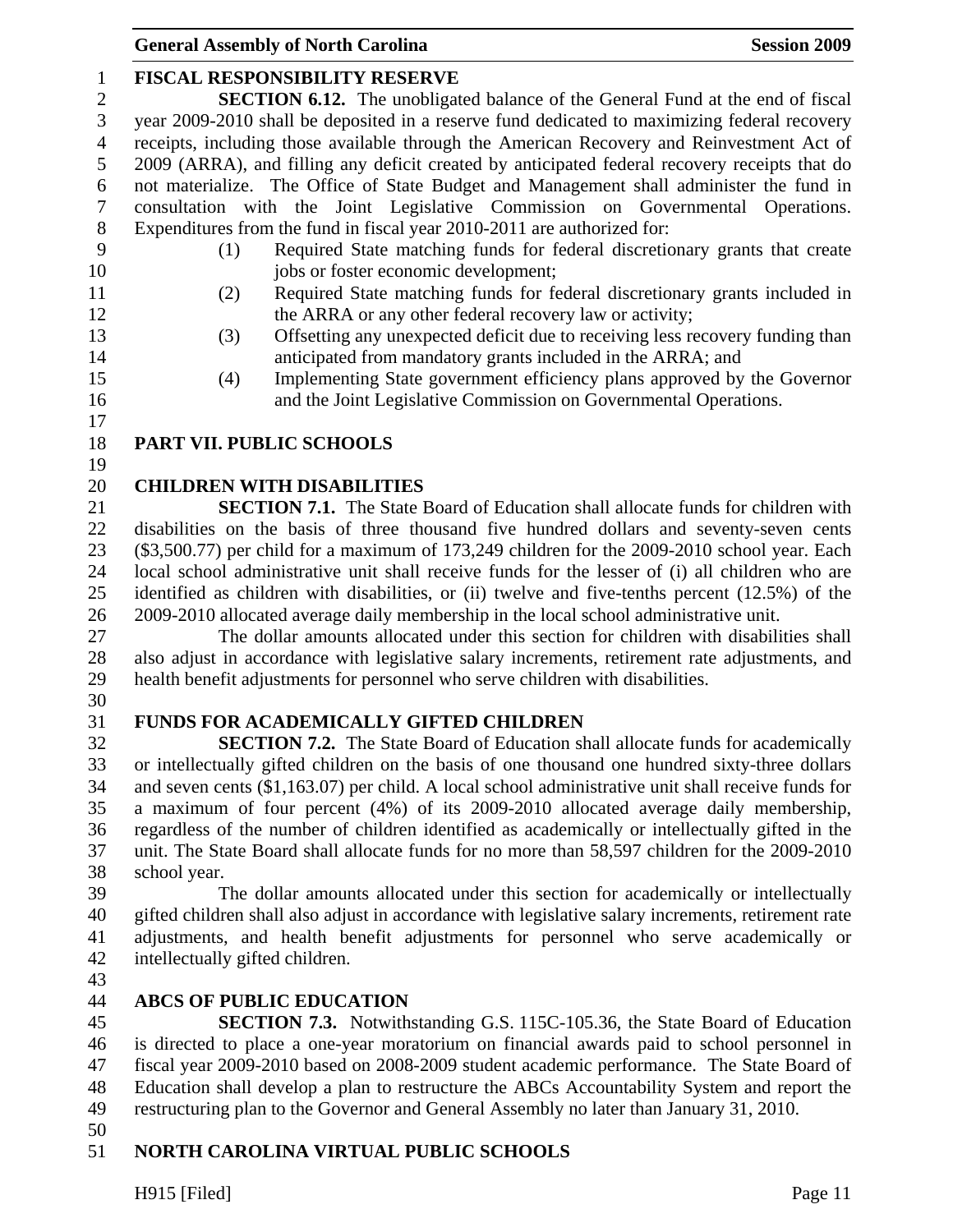1 **SECTION 7.4.(a)** The North Carolina Virtual Public School (NCVPS) program 2 shall report to the State Board of Education and shall maintain an administrative office at the 3 Department of Public Instruction.

4 **SECTION 7.4.(b)** The Director of NCVPS shall continue to ensure that course 5 quality standards are established and met and that all e-learning opportunities offered by 6 State-funded entities to public school students are consolidated under the North Carolina 7 Virtual Public School program, eliminating course duplication.

8 **SECTION 7.4.(c)** Subsequent to course consolidation, the Director shall prioritize 9 e-learning course offerings for students residing in rural and low-wealth county LEAs, in order 10 to expand available instructional opportunities. First-available e-learning instructional 11 opportunities should include courses required as part of the standard course of study for high 12 school graduation and AP offerings not otherwise available.

13 **SECTION 7.4.(d)** The State Board of Education shall implement an allotment 14 formula developed pursuant to Section 7.16(d) of S.L. 2006-66, for funding e-learning, 15 effective in the 2010-2011 fiscal year. NCVPS shall be available at no cost to all students in 16 North Carolina who are enrolled in North Carolina's public schools, Department of Defense 17 schools, and schools operated by the Bureau of Indian Affairs. The Department of Public 18 Instruction shall communicate to local school administrative units all applicable guidelines 19 regarding the enrollment of nonpublic school students in these courses.

20 **SECTION 7.4.(e)** The State Board of Education shall project funds needed to 21 operate the North Carolina Virtual Public School (NCVPS) for fiscal year 2009-2010. In order 22 to ensure funds are available, the State Board of Education is directed to utilize funding sources 23 in the following order:

- 
- 24 (1) Available American Recovery and Reinvestment Act funds;
- 25 (2) Up to six million dollars (\$6,000,000) from the School Technology 26 appropriation.

27 If additional funds are needed, the State Board of Education may use funds from the State 28 Public School Fund to implement NCVPS courses. 29

#### 30 **LEARN AND EARN ONLINE**

31 **SECTION 7.5.(a)** Funds are appropriated in this act for the Learn and Earn Online 32 program. This program will allow high school students to enroll in college courses to qualify 33 for college credit. Online courses will be made available to students through The University of 34 North Carolina and the North Carolina Community College System.

35 **SECTION 7.5.(b)** Funds shall be used for course tuition and only those technology 36 and course fees and textbooks required for course participation. Funds shall also support a 37 liaison position to be housed at the Department of Public Instruction to coordinate with The 38 University of North Carolina and North Carolina Community College System, and to 39 communicate course availability and related information to high school administrators, 40 teachers, and counselors.

41 **SECTION 7.5.(c)** The State Board of Education shall determine the allocation of 42 Learn and Earn Online course offerings across the State.

43 **SECTION 7.5.(d)** The State Board of Education shall allot funds for tuition, fees, 44 and textbooks on the basis of and after verification of the credit hour enrollment of high school 45 students in Learn and Earn Online courses.

46 **SECTION 7.5.(e)** The University of North Carolina program shall report to The 47 University of North Carolina Board of Governors, and the North Carolina Community College 48 program shall report to the North Carolina Community College Board of Trustees. The 49 Department of Public Instruction shall report to the State Board of Education.

50 **SECTION 7.5.(f)** Both The University of North Carolina and the North Carolina 51 Community College System shall provide oversight and coordination, including coordination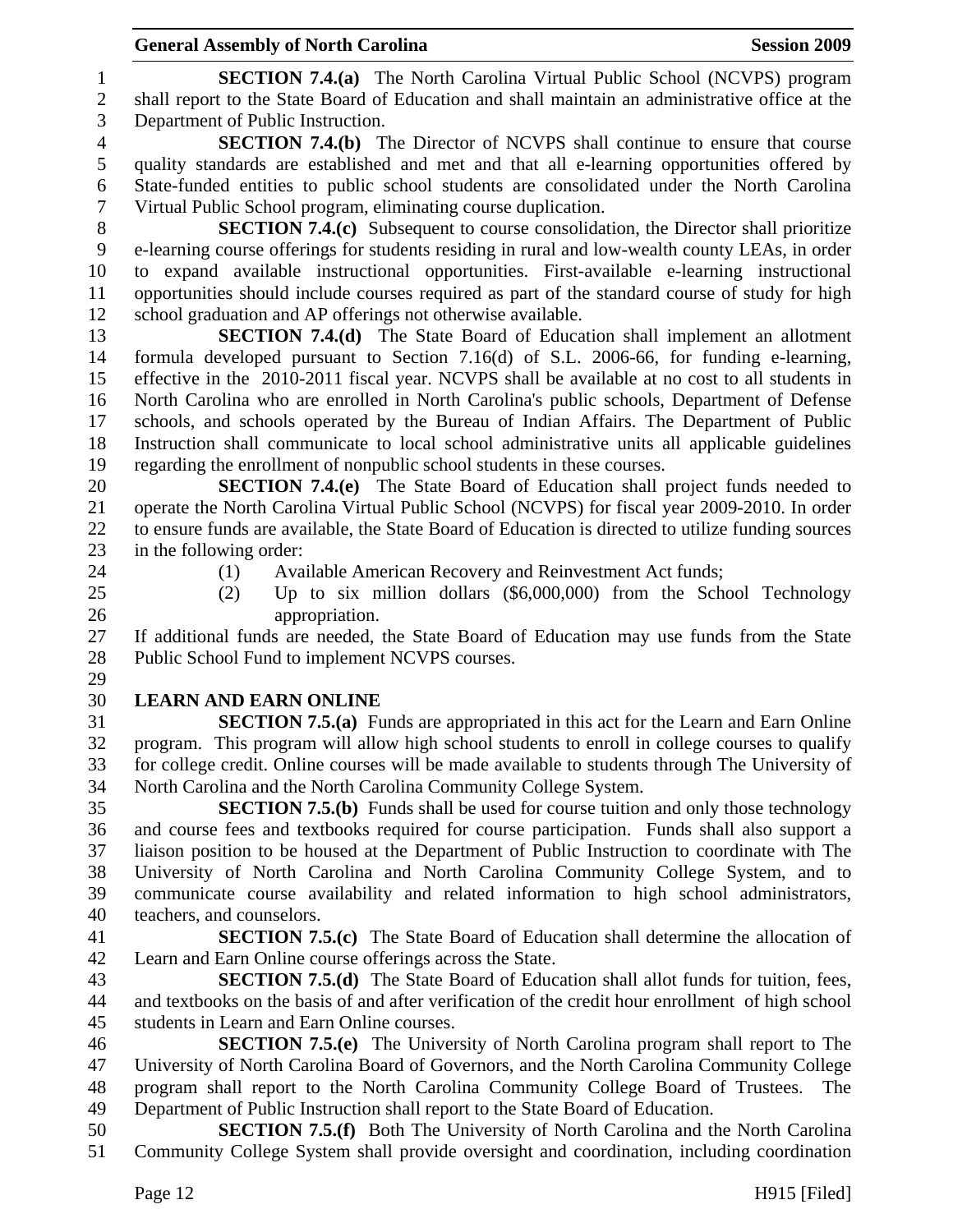|                  | <b>General Assembly of North Carolina</b> |                                                                                                                                                                                              | <b>Session 2009</b> |
|------------------|-------------------------------------------|----------------------------------------------------------------------------------------------------------------------------------------------------------------------------------------------|---------------------|
| $\mathbf{1}$     |                                           | with the Department of Public Instruction and with the North Carolina Virtual Public School                                                                                                  |                     |
| $\mathbf{2}$     | (NCVPS) to avoid course duplication.      |                                                                                                                                                                                              |                     |
| $\mathfrak{Z}$   |                                           | <b>SECTION 7.5.(g)</b> Course quality and rigor standards shall be established and each                                                                                                      |                     |
| $\overline{4}$   |                                           | program shall conduct course evaluations to ensure that the online courses made available to                                                                                                 |                     |
| 5                | students meet the established standards.  |                                                                                                                                                                                              |                     |
| 6                |                                           | <b>SECTION 7.5.(h)</b> The State Board of Education, The University of North Carolina                                                                                                        |                     |
| $\boldsymbol{7}$ |                                           | and the North Carolina Community College System shall report on the proposed operating plan                                                                                                  |                     |
| $8\,$            |                                           | for 2009-2010 to the Joint Legislative Education Oversight Committee, the Office of State                                                                                                    |                     |
| 9                |                                           | Budget and Management, and the Fiscal Research Division no later than September 1, 2009.                                                                                                     |                     |
| 10               |                                           | <b>SECTION 7.5.(i)</b> Local school administrative units may purchase textbooks for                                                                                                          |                     |
| 11               |                                           | Learn and Earn Online courses through the Department of Public Instruction's textbook                                                                                                        |                     |
| 12<br>13         |                                           | warehouse in the same manner as textbooks that have been adopted for public school students                                                                                                  |                     |
| 14               | by the State Board of Education.          | <b>SECTION 7.5.(j)</b> Funds appropriated for Learn and Earn Online that are                                                                                                                 |                     |
| 15               |                                           | unexpended or unencumbered at the end of each fiscal year shall not revert but shall remain                                                                                                  |                     |
| 16               | available for expenditure.                |                                                                                                                                                                                              |                     |
| 17               |                                           | <b>SECTION 7.5.(k)</b> This section becomes effective June 30, 2009.                                                                                                                         |                     |
| 18               |                                           |                                                                                                                                                                                              |                     |
| 19               |                                           | USE OF SUPPLEMENTAL FUNDING IN LOW-WEALTH COUNTIES                                                                                                                                           |                     |
| 20               |                                           | <b>SECTION 7.6.(a)</b> Use of Funds for Supplemental Funding. – All funds received                                                                                                           |                     |
| 21               |                                           | pursuant to this section shall be used only: (i) to provide instructional positions, instructional                                                                                           |                     |
| 22               |                                           | support positions, teacher assistant positions, clerical positions, school computer technicians,                                                                                             |                     |
| 23               |                                           | instructional supplies and equipment, staff development, and textbooks; (ii) for salary                                                                                                      |                     |
| 24               |                                           | supplements for instructional personnel and instructional support personnel; and (iii) to pay an                                                                                             |                     |
| 25               |                                           | amount not to exceed ten thousand dollars (\$10,000) of the plant operation contract cost                                                                                                    |                     |
| 26               |                                           | charged by the Department of Public Instruction for services. Local boards of education are                                                                                                  |                     |
| 27               |                                           | encouraged to use at least twenty-five percent (25%) of the funds received pursuant to this                                                                                                  |                     |
| 28               |                                           | section to improve the academic performance of children who are performing at Level I or II on                                                                                               |                     |
| 29               |                                           | either reading or mathematics end-of-grade tests in grades 3-8 and children who are performing                                                                                               |                     |
| 30<br>31         |                                           | at Level I or II on the writing tests in grades 4 and 7. Local boards of education shall report to                                                                                           |                     |
| 32               |                                           | the State Board of Education on an annual basis on funds used for this purpose, and the State<br>Board shall report this information to the Joint Legislative Education Oversight Committee. |                     |
| 33               |                                           | These reports shall specify how these funds were targeted and used to implement specific                                                                                                     |                     |
| 34               |                                           | improvement strategies of each local school administrative unit and its schools, such as teacher                                                                                             |                     |
| 35               |                                           | recruitment, closing the achievement gap, improving student accountability, addressing the                                                                                                   |                     |
| 36               |                                           | needs of at-risk students, and establishing and maintaining safe schools.                                                                                                                    |                     |
| 37               |                                           | <b>SECTION 7.6.(b)</b> The State Board of Education shall report this information                                                                                                            |                     |
| 38               |                                           | annually by October 31 to the Office of State Budget and Management, the Joint Legislative                                                                                                   |                     |
| 39               |                                           | Education Oversight Committee, and the Fiscal Research Division.                                                                                                                             |                     |
| 40               |                                           | <b>SECTION 7.6.(c)</b> Definitions. $-$ As used in this section:                                                                                                                             |                     |
| 41               | (1)                                       | "Anticipated county property tax revenue availability" means                                                                                                                                 | the                 |
| 42               |                                           | county-adjusted property tax base multiplied by the effective State average                                                                                                                  |                     |
| 43               |                                           | tax rate.                                                                                                                                                                                    |                     |
| 44               | (2)                                       | "Anticipated total county revenue availability" means the sum of the:                                                                                                                        |                     |
| 45               | a.                                        | Anticipated county property tax revenue availability,                                                                                                                                        |                     |
| 46<br>47         | $\mathbf b$ .                             | Local sales and use taxes received by the county that are levied under<br>Chapter 1096 of the 1967 Session Laws or under Subchapter VIII of                                                  |                     |
| 48               |                                           | Chapter 105 of the General Statutes,                                                                                                                                                         |                     |
| 49               | c.                                        | Sales tax hold harmless reimbursement received by the county under                                                                                                                           |                     |
| 50               |                                           | G.S. 105-521, and                                                                                                                                                                            |                     |
|                  |                                           |                                                                                                                                                                                              |                     |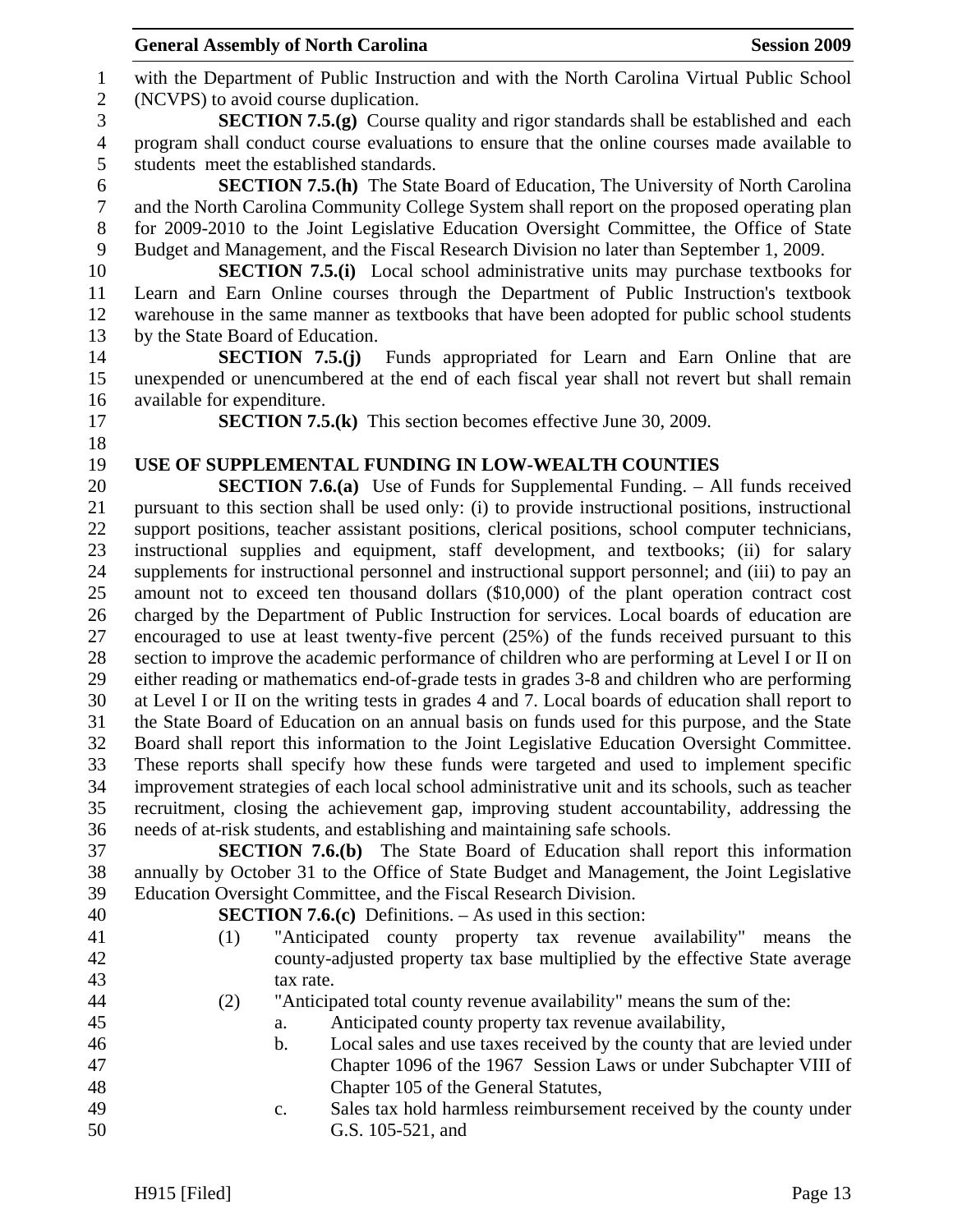|       | <b>General Assembly of North Carolina</b><br><b>Session 2009</b>               |
|-------|--------------------------------------------------------------------------------|
|       | d.<br>Fines and forfeitures deposited in the county school fund for the most   |
|       | recent year for which data are available.                                      |
| (3)   | "Anticipated total county revenue availability per student" means the          |
|       | anticipated total county revenue availability for the county divided by the    |
|       | average daily membership of the county.                                        |
| (4)   | "Anticipated State average revenue availability per student" means the sum     |
|       | of all anticipated total county revenue availability divided by the average    |
|       | daily membership for the State.                                                |
| (5)   | "Average daily membership" means average daily membership as defined in        |
|       | the North Carolina Public Schools Allotment Policy Manual, adopted by the      |
|       | State Board of Education. If a county contains only part of a local school     |
|       | administrative unit, the average daily membership of that county includes all  |
|       | students who reside within the county and attend that local school             |
|       | administrative unit.                                                           |
| (6)   | "County-adjusted property tax base" shall be computed as follows:              |
|       | Subtract the present-use value of agricultural land, horticultural land,<br>a. |
|       | and forestland in the county, as defined in G.S. 105-277.2, from the           |
|       | total assessed real property valuation of the county,                          |
|       | Adjust the resulting amount by multiplying by a weighted average of<br>b.      |
|       | the three most recent annual sales assessment ratio studies,                   |
|       | Add to the resulting amount the:<br>c.                                         |
|       | Present-use value of agricultural land, horticultural land, and<br>1.          |
|       | forestland, as defined in G.S. 105-277.2,                                      |
|       | Value of property of public service companies, determined in<br>2.             |
|       | accordance with Article 23 of Chapter 105 of the General                       |
|       | Statutes, and                                                                  |
|       | 3.<br>Personal property value for the county.                                  |
| (7)   | "County-adjusted property tax base per square<br>mile" means<br>the            |
|       | county-adjusted property tax base divided by the number of square miles of     |
|       | land area in the county.                                                       |
| (8)   | "County wealth as a percentage of State average wealth" shall be computed      |
|       | as follows:                                                                    |
|       | Compute the percentage that the county per capita income is of the<br>a.       |
|       | State per capita income and weight the resulting percentage by a               |
|       | factor of five-tenths,                                                         |
|       | b.<br>Compute the percentage that the anticipated total county revenue         |
|       | availability per student is of the anticipated State average revenue           |
|       | availability per student and weight the resulting percentage by a              |
|       | factor of four-tenths,                                                         |
|       | Compute the percentage that the county-adjusted property tax base<br>c.        |
|       | per square mile is of the State-adjusted property tax base per square          |
|       | mile and weight the resulting percentage by a factor of one-tenth,             |
|       | d.<br>Add the three weighted percentages to derive the county wealth as a      |
|       | percentage of the State average wealth.                                        |
| (9)   | "Effective county tax rate" means the actual county tax rate multiplied by a   |
|       | weighted average of the three most recent annual sales assessment ratio        |
|       | studies.                                                                       |
| (10)  | "Effective State average tax rate" means the average of effective county tax   |
|       | rates for all counties.                                                        |
| (10a) | "Local current expense funds" means the most recent county current expense     |
|       | appropriations to public schools, as reported by local boards of education in  |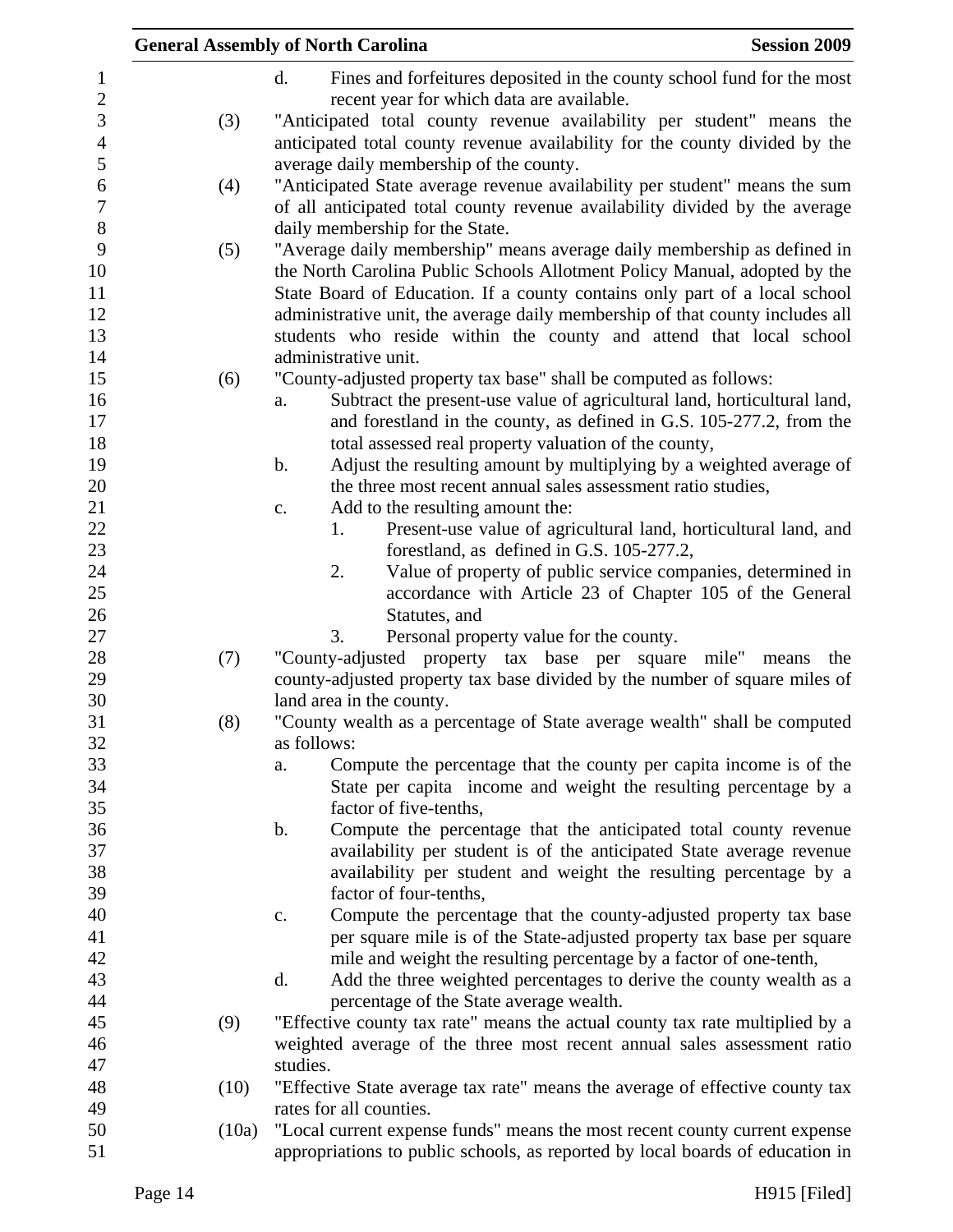|                     |          | <b>General Assembly of North Carolina</b><br><b>Session 2009</b>                                                                                                                            |
|---------------------|----------|---------------------------------------------------------------------------------------------------------------------------------------------------------------------------------------------|
| 1<br>$\overline{2}$ |          | the audit report filed with the Secretary of the Local Government<br>Commission pursuant to G.S. 115C-447.                                                                                  |
| 3                   | (11)     | "Per capita income" means the average for the most recent three years for                                                                                                                   |
| $\overline{4}$      |          | which data are available of the per capita income according to the most                                                                                                                     |
| 5                   |          | recent report of the United States Department of Commerce, Bureau of                                                                                                                        |
| 6                   |          | Economic Analysis, including any reported modifications for prior years as                                                                                                                  |
| $\boldsymbol{7}$    |          | outlined in the most recent report.                                                                                                                                                         |
| $8\,$               | (12)     | "Sales assessment ratio studies" means sales assessment ratio studies                                                                                                                       |
| 9                   |          | performed by the Department of Revenue under G.S. 105-289(h).                                                                                                                               |
| 10                  | (13)     | "State average current expense appropriations per student" means the most                                                                                                                   |
| 11                  |          | recent State total of county current expense appropriations to public schools,                                                                                                              |
| 12                  |          | as reported by local boards of education in the audit report filed with the                                                                                                                 |
| 13                  |          | Secretary of the Local Government Commission pursuant to G.S. 115C-447.                                                                                                                     |
| 14                  | (14)     | "State average adjusted property tax base per square mile" means the sum of                                                                                                                 |
| 15                  |          | the county-adjusted property tax bases for all counties divided by the                                                                                                                      |
| 16<br>17            | (14a)    | number of square miles of land area in the State.<br>"Supplant" means to decrease local per student current expense                                                                         |
| 18                  |          | appropriations from one fiscal year to the next fiscal year.                                                                                                                                |
| 19                  | (15)     | "Weighted average of the three most recent annual sales assessment ratio                                                                                                                    |
| 20                  |          | studies" means the weighted average of the three most recent annual sales                                                                                                                   |
| 21                  |          | assessment ratio studies in the most recent years for which county current                                                                                                                  |
| 22                  |          | expense appropriations and adjusted property tax valuations are available. If                                                                                                               |
| 23                  |          | real property in a county has been revalued one year prior to the most recent                                                                                                               |
| 24                  |          | sales assessment ratio study, a weighted average of the two most recent sales                                                                                                               |
| 25                  |          | assessment ratios shall be used. If property has been revalued the year of the                                                                                                              |
| 26                  |          | most recent sales assessment ratio study, the sales assessment ratio for the                                                                                                                |
| 27                  |          | year of revaluation shall be used.                                                                                                                                                          |
| 28                  |          | <b>SECTION 7.6.(d)</b> Eligibility for Funds. – Except as provided in subsection (h) of                                                                                                     |
| 29                  |          | this section, the State Board of Education shall allocate these funds to local school                                                                                                       |
| 30                  |          | administrative units located in whole or in part in counties in which the county wealth as a                                                                                                |
| 31                  |          | percentage of the State average wealth is less than one hundred percent (100%).                                                                                                             |
| 32<br>33            |          | <b>SECTION 7.6.(e)</b> Allocation of Funds. – Except as provided in subsection (g) of                                                                                                       |
| 34                  |          | this section, the amount received per average daily membership for a county shall be the<br>difference between the State average current expense appropriations per student and the current |
| 35                  |          | expense appropriations per student that the county could provide given the county's wealth and                                                                                              |
| 36                  |          | an average effort to fund public schools. (To derive the current expense appropriations per                                                                                                 |
| 37                  |          | student that the county could be able to provide given the county's wealth and an average effort                                                                                            |
| 38                  |          | to fund public schools, multiply the county wealth as a percentage of State average wealth by                                                                                               |
| 39                  |          | the State average current expense appropriations per student.) The funds for the local school                                                                                               |
| 40                  |          | administrative units located in whole or in part in the county shall be allocated to each local                                                                                             |
| 41                  |          | school administrative unit located in whole or in part in the county based on the average daily                                                                                             |
| 42                  |          | membership of the county's students in the school units. If the funds appropriated for                                                                                                      |
| 43                  |          | supplemental funding are not adequate to fund the formula fully, each local school                                                                                                          |
| 44                  |          | administrative unit shall receive a pro rata share of the funds appropriated for supplemental                                                                                               |
| 45                  | funding. |                                                                                                                                                                                             |
| 46                  |          | <b>SECTION 7.6.(f)</b> Formula for Distribution of Supplemental Funding Pursuant to                                                                                                         |

46 **SECTION 7.6.(f)** Formula for Distribution of Supplemental Funding Pursuant to 47 This Section Only. – The formula in this section is solely a basis for distribution of 48 supplemental funding for low-wealth counties and is not intended to reflect any measure of the 49 adequacy of the educational program or funding for public schools. The formula is also not 50 intended to reflect any commitment by the General Assembly to appropriate any additional 51 supplemental funds for low-wealth counties.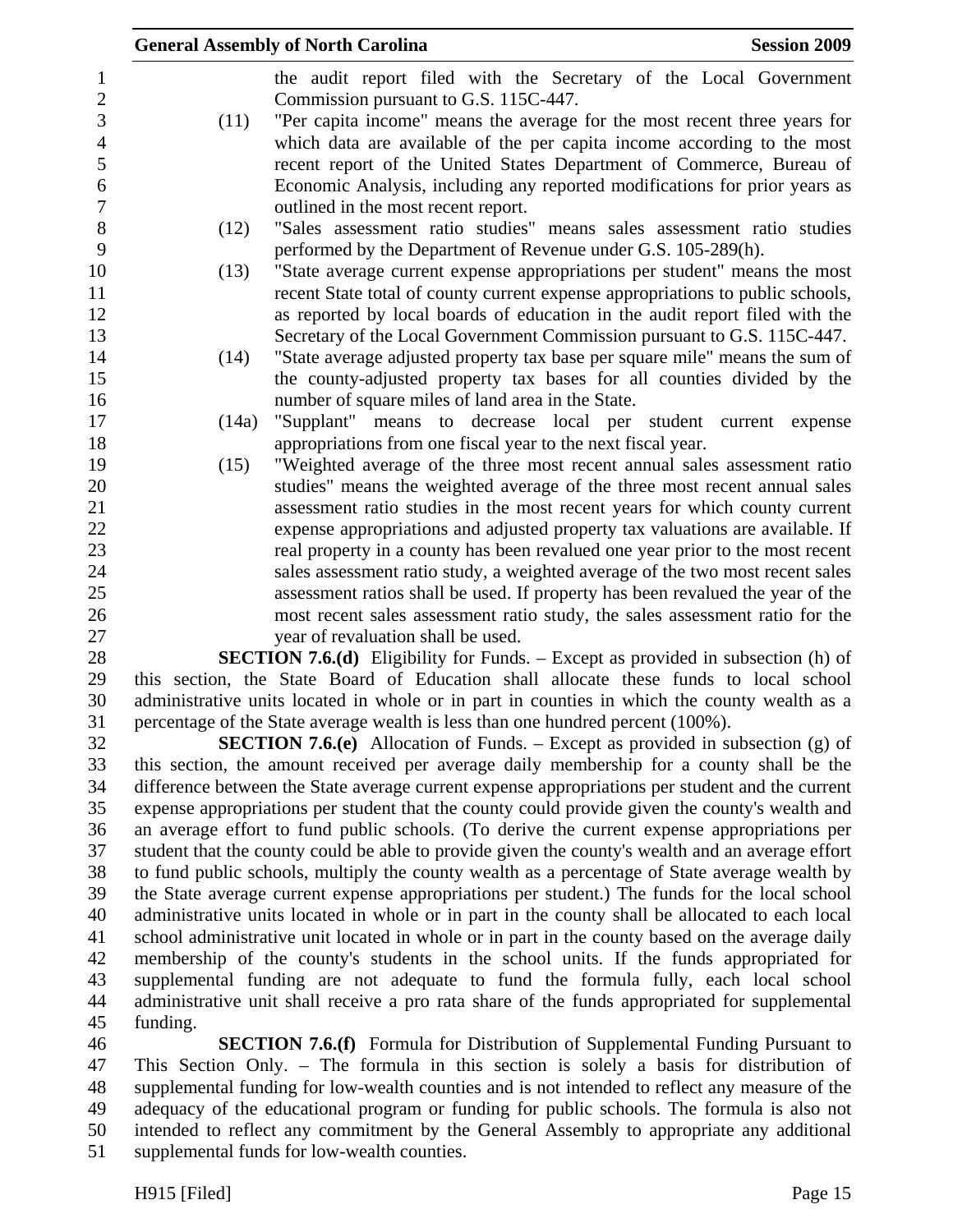1 **SECTION 7.6.(g)** Minimum Effort Required. – Counties that had effective tax 2 rates in the 1996-1997 fiscal year that were above the State average effective tax rate but that 3 had effective rates below the State average in the 1997-1998 fiscal year or thereafter shall 4 receive reduced funding under this section. This reduction in funding shall be determined by 5 subtracting the amount that the county would have received pursuant to Section 17.1(g) of 6 Chapter 507 of the 1995 Session Laws from the amount that the county would have received if 7 qualified for full funding and multiplying the difference by ten percent (10%). This method of 8 calculating reduced funding shall apply one time only. This method of calculating reduced 9 funding shall not apply in cases in which the effective tax rate fell below the statewide average 10 effective tax rate as a result of a reduction in the actual property tax rate. In these cases, the 11 minimum effort required shall be calculated in accordance with Section  $17.1(g)$  of Chapter 507 12 of the 1995 Session Laws. If the county documents that it has increased the per student 13 appropriation to the school current expense fund in the current fiscal year, the State Board of 14 Education shall include this additional per pupil appropriation when calculating minimum 15 effort pursuant to Section 17.1(g) of Chapter 507 of the 1995 Session Laws.

16 **SECTION 7.6.(h)** Nonsupplant Requirement. – A county in which a local school 17 administrative unit receives funds under this section shall use the funds to supplement local 18 current expense funds and shall not supplant local current expense funds. For the 2009-2011 19 fiscal biennium, the State Board of Education shall not allocate funds under this section to a 20 county found to have used these funds to supplant local per student current expense funds. The 21 State Board of Education shall make a finding that a county has used these funds to supplant 22 local current expense funds in the prior year, or the year for which the most recent data are 23 available, if:

- -
- 24 (1) The current expense appropriation per student of the county for the current 25 year is less than ninety-five percent (95%) of the average of the local current 26 expense appropriations per student for the three prior fiscal years; and
- -
- 27 (2) The county cannot show: (i) that it has remedied the deficiency in funding or 28 (ii) that extraordinary circumstances caused the county to supplant local 29 current expense funds with funds allocated under this section. The State 30 Board of Education shall adopt rules to implement this section.

31 **SECTION 7.6.(i)** Reports. – The State Board of Education shall report to the Joint 32 Legislative Education Oversight Committee prior to May 1, 2010, if it determines that counties 33 have supplanted funds.

34 **SECTION 7.6.(j)** Department of Revenue Reports. – The Department of Revenue 35 shall provide to the Department of Public Instruction a preliminary report for the current fiscal 36 year of the assessed value of the property tax base for each county prior to March 1 of each 37 year and a final report prior to May 1 of each year. The reports shall include for each county the 38 annual sales assessment ratio and the taxable values of (i) total real property, (ii) the portion of 39 total real property represented by the present-use value of agricultural land, horticultural land, 40 and forestland as defined in G.S. 105-277.2, (iii) property of public service companies 41 determined in accordance with Article 23 of Chapter 105 of the General Statutes, and (iv) 42 personal property.

43

# 44 **SMALL SCHOOL SYSTEM SUPPLEMENTAL FUNDING**

45 **SECTION 7.7.(a)** Funds for Small School Systems. – Except as provided in 46 subsection (b) of this section, the State Board of Education shall allocate funds appropriated for 47 small school system supplemental funding (i) to each county school administrative unit with an 48 average daily membership of fewer than 3,175 students and (ii) to each county school 49 administrative unit with an average daily membership from 3,175 to 4,000 students if the 50 county in which the local school administrative unit is located has a county-adjusted property 51 tax base per student that is below the State-adjusted property tax base per student and if the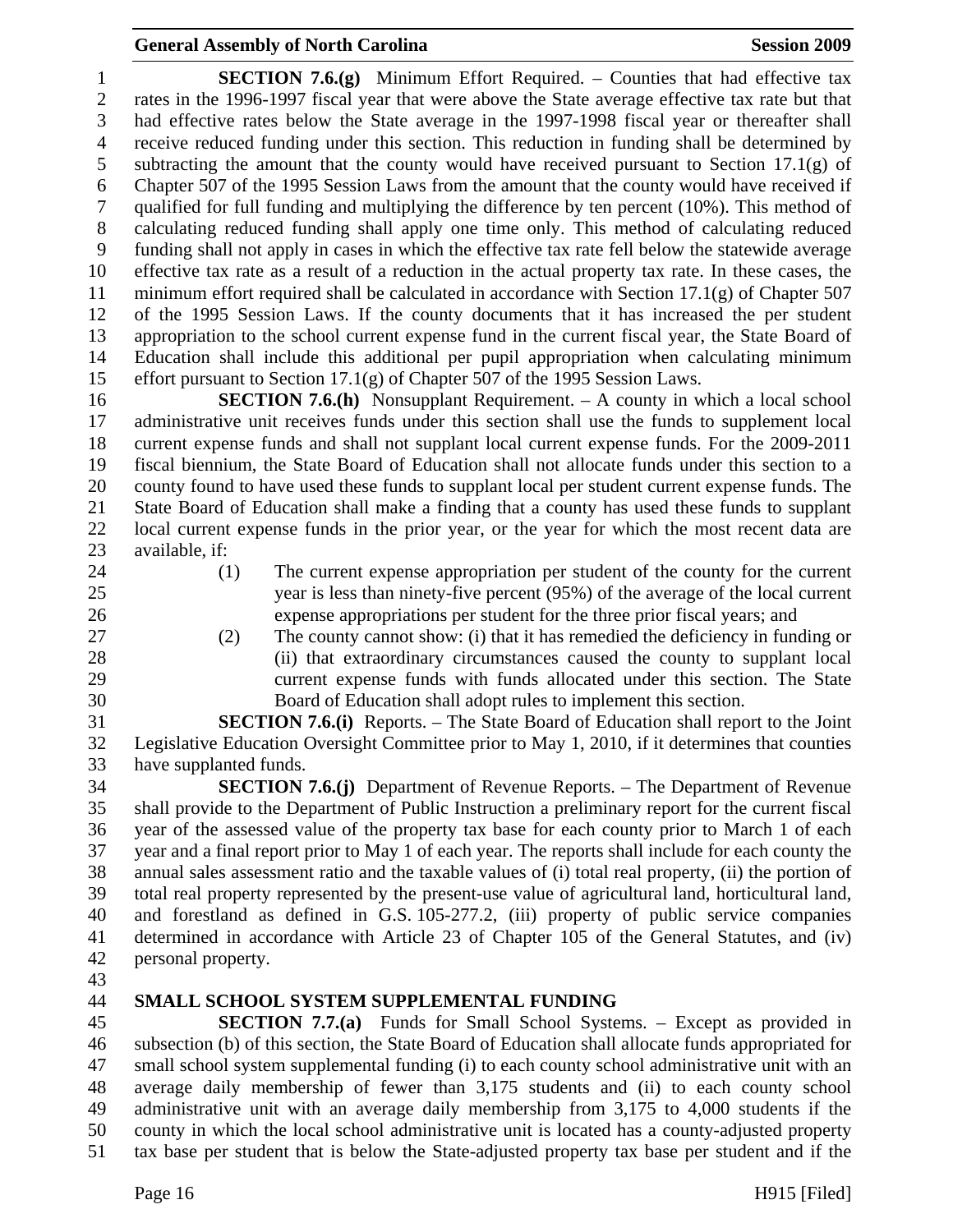|                | <b>General Assembly of North Carolina</b>                                                                                                                                                  | <b>Session 2009</b> |
|----------------|--------------------------------------------------------------------------------------------------------------------------------------------------------------------------------------------|---------------------|
| 1              | total average daily membership of all local school administrative units located within the                                                                                                 |                     |
| $\sqrt{2}$     | county is from 3,175 to 4,000 students. The allocation formula shall:                                                                                                                      |                     |
| 3              | Round all fractions of positions to the next whole position.<br>(1)                                                                                                                        |                     |
| $\overline{4}$ | Provide five and one-half additional regular classroom teachers in counties<br>(2)                                                                                                         |                     |
| 5              | in which the average daily membership per square mile is greater than four,                                                                                                                |                     |
| 6              | and seven additional regular classroom teachers in counties in which the                                                                                                                   |                     |
| $\tau$         | average daily membership per square mile is four or fewer.                                                                                                                                 |                     |
| $8\,$          | Provide additional program enhancement teachers adequate to offer the<br>(3)                                                                                                               |                     |
| 9              | standard course of study.                                                                                                                                                                  |                     |
| 10             | Change the duty-free period allocation to one teacher assistant per 400<br>(4)                                                                                                             |                     |
| 11             | average daily membership.                                                                                                                                                                  |                     |
| 12             | Provide a base for the consolidated funds allotment of at least seven hundred<br>(5)                                                                                                       |                     |
| 13             | forty thousand seventy-four dollars (\$740,074), excluding textbooks for the                                                                                                               |                     |
| 14             | 2009-2010 fiscal year and a base of seven hundred forty thousand                                                                                                                           |                     |
| 15             | seventy-four dollars (\$740,074) for the 2010-2011 fiscal year.                                                                                                                            |                     |
| 16             | Allot vocational education funds for grade 6 as well as for grades 7-12. If<br>(6)                                                                                                         |                     |
| 17             | funds appropriated for each fiscal year for small school system supplemental                                                                                                               |                     |
| 18             | funding are not adequate to fully fund the program, the State Board of                                                                                                                     |                     |
| 19             | Education shall reduce the amount allocated to each county school                                                                                                                          |                     |
| 20             | administrative unit on a pro rata basis. This formula is solely a basis for                                                                                                                |                     |
| 21<br>22       | distribution of supplemental funding for certain county school administrative<br>units and is not intended to reflect any measure of the adequacy of the                                   |                     |
| 23             | educational program or funding for public schools. The formula is also not                                                                                                                 |                     |
| 24             | intended to reflect any commitment by the General Assembly to appropriate                                                                                                                  |                     |
| 25             | any additional supplemental funds for such county administrative units.                                                                                                                    |                     |
| 26             | <b>SECTION 7.7.(b)</b> Nonsupplant Requirement. - A county in which a local school                                                                                                         |                     |
| 27             | administrative unit receives funds under this section shall use the funds to supplement local                                                                                              |                     |
| 28             | current expense funds and shall not supplant local current expense funds. For the 2009-2011                                                                                                |                     |
| 29             | fiscal biennium, the State Board of Education shall not allocate funds under this section to a                                                                                             |                     |
| 30             | county found to have used these funds to supplant local per student current expense funds. The                                                                                             |                     |
| 31             | State Board of Education shall make a finding that a county has used these funds to supplant                                                                                               |                     |
| 32             | local current expense funds in the prior year, or the year for which the most recent data are                                                                                              |                     |
| 33             | available, if:                                                                                                                                                                             |                     |
| 34             | The current expense appropriation per student of the county for the current<br>(1)                                                                                                         |                     |
| 35             | year is less than ninety-five percent (95%) of the average of the local current                                                                                                            |                     |
| 36             | expense appropriations per student for the three prior fiscal years; and                                                                                                                   |                     |
| 37             | The county cannot show: (i) that it has remedied the deficiency in funding or<br>(2)                                                                                                       |                     |
| 38             | (ii) that extraordinary circumstances caused the county to supplant local                                                                                                                  |                     |
| 39             | current expense funds with funds allocated under this section. The State                                                                                                                   |                     |
| 40             | Board of Education shall adopt rules to implement this section.                                                                                                                            |                     |
| 41             | <b>SECTION 7.7.(c)</b> Phase-Out Provisions. – If a local school administrative unit                                                                                                       |                     |
| 42             | becomes ineligible for funding under this formula because of (i) an increase in the population                                                                                             |                     |
| 43             | of the county in which the local school administrative unit is located or (ii) an increase in the                                                                                          |                     |
| 44<br>45       | county-adjusted property tax base per student of the county in which the local school<br>administrative unit is located, funding for that unit shall be continued for five years after the |                     |
| 46             | unit becomes ineligible.                                                                                                                                                                   |                     |
| 47             | <b>SECTION 7.7.(d)</b> Definitions. $-$ As used in this section:                                                                                                                           |                     |
| 48             | "Average daily membership" means within two percent (2%) of the average<br>(1)                                                                                                             |                     |
| 49             | daily membership as defined in the North Carolina Public Schools Allotment                                                                                                                 |                     |
| 50             | Policy Manual adopted by the State Board of Education.                                                                                                                                     |                     |
|                |                                                                                                                                                                                            |                     |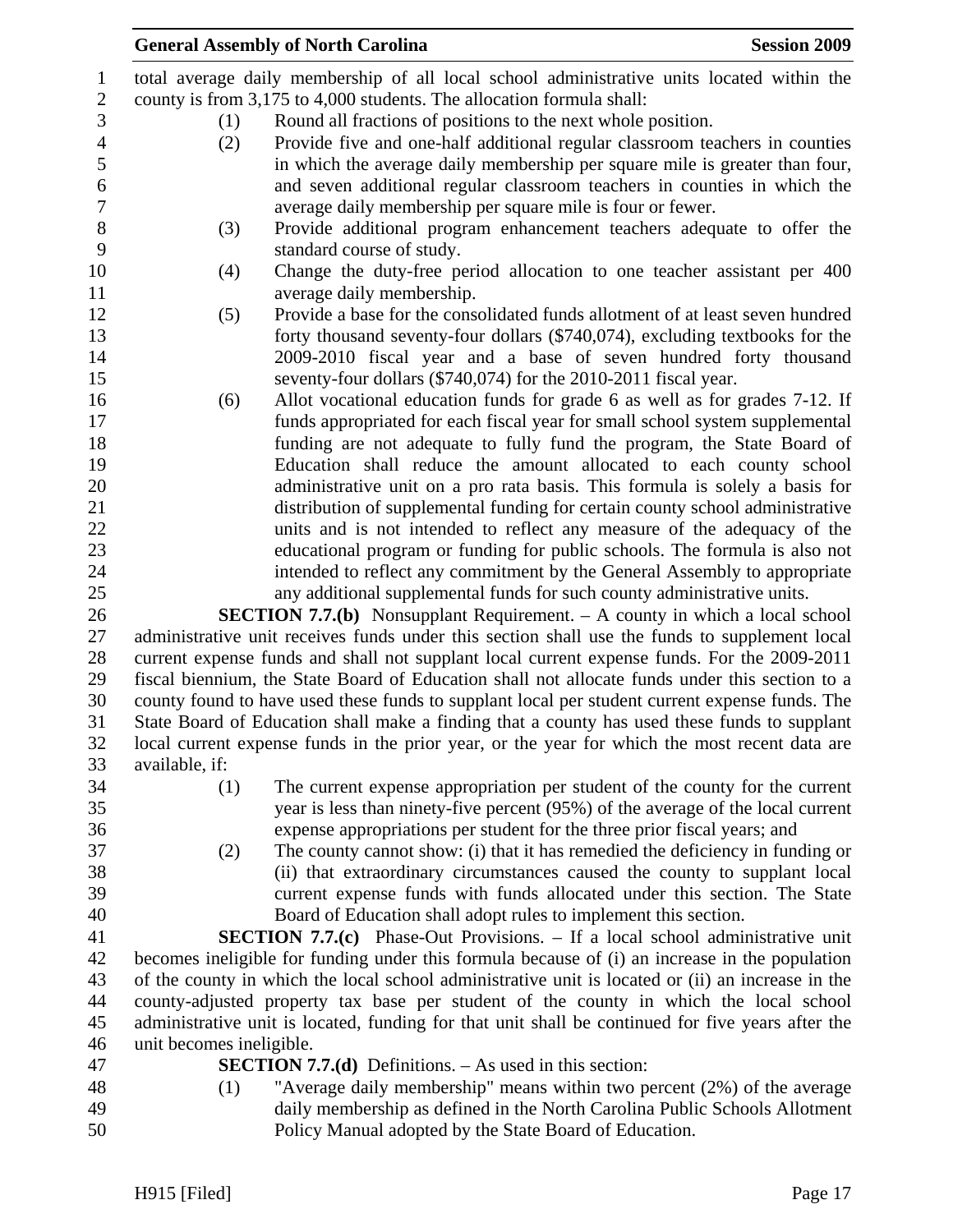|                        | <b>Session 2009</b><br><b>General Assembly of North Carolina</b>                                                                                                                                                                                                                                                             |
|------------------------|------------------------------------------------------------------------------------------------------------------------------------------------------------------------------------------------------------------------------------------------------------------------------------------------------------------------------|
| (2)                    | "County-adjusted property tax base per student" means the total assessed<br>property valuation for each county, adjusted using a weighted average of the<br>three most recent annual sales assessment ratio studies, divided by the total<br>number of students in average daily membership who reside within the<br>county. |
| (2a)                   | "Local current expense funds" means the most recent county current expense<br>appropriations to public schools, as reported by local boards of education in<br>the audit report filed with the Secretary of the Local Government<br>Commission pursuant to G.S. 115C-447.                                                    |
| (3)                    | "Sales assessment ratio studies" means sales assessment ratio studies<br>performed by the Department of Revenue under G.S. 105-289(h).                                                                                                                                                                                       |
| (4)                    | "State-adjusted property tax base per student" means the sum of all<br>county-adjusted property tax bases divided by the total number of students in<br>average daily membership who reside within the State.                                                                                                                |
| (4a)                   | "Supplant" means to decrease local per student current expense<br>appropriations from one fiscal year to the next fiscal year.                                                                                                                                                                                               |
| (5)                    | "Weighted average of the three most recent annual sales assessment ratio<br>studies" means the weighted average of the three most recent annual sales                                                                                                                                                                        |
|                        | assessment ratio studies in the most recent years for which county current<br>expense appropriations and adjusted property tax valuations are available. If<br>real property in a county has been revalued one year prior to the most recent                                                                                 |
|                        | sales assessment ratio study, a weighted average of the two most recent sales<br>assessment ratios shall be used. If property has been revalued during the year                                                                                                                                                              |
|                        | of the most recent sales assessment ratio study, the sales assessment ratio for<br>the year of revaluation shall be used.                                                                                                                                                                                                    |
|                        | <b>SECTION 7.7.(e)</b> Reports. – The State Board of Education shall report to the Joint                                                                                                                                                                                                                                     |
|                        | Legislative Education Oversight Committee prior to May 1, 2010, if it determines that counties                                                                                                                                                                                                                               |
| have supplanted funds. |                                                                                                                                                                                                                                                                                                                              |
|                        | <b>SECTION 7.7.(f)</b> Use of Funds. – Local boards of education are encouraged to use                                                                                                                                                                                                                                       |
|                        | at least twenty percent (20%) of the funds they receive pursuant to this section to improve the                                                                                                                                                                                                                              |
|                        | academic performance of children who are performing at Level I or II on either reading or<br>mathematics end-of-grade tests in grades 3-8 and children who are performing at Level I or II                                                                                                                                   |
|                        | on the writing tests in grades 4 and 7. Local boards of education shall report to the State Board                                                                                                                                                                                                                            |
|                        | of Education on an annual basis on funds used for this purpose, and the State Board shall report                                                                                                                                                                                                                             |
|                        | this information to the Joint Legislative Education Oversight Committee. These reports shall                                                                                                                                                                                                                                 |
|                        | specify how these funds were targeted and used to implement specific improvement strategies                                                                                                                                                                                                                                  |
|                        | of each local school administrative unit and its schools such as teacher recruitment, closing the                                                                                                                                                                                                                            |

39 and establishing and maintaining safe schools. 40

### 41 **DISADVANTAGED STUDENT SUPPLEMENTAL FUNDING**

42 **SECTION 7.8.(a)** Funds are appropriated in this act to address the capacity needs 43 of local school administrative units to meet the needs of disadvantaged students. Each local 44 school administrative unit shall use funds allocated to it for disadvantaged student supplemental 45 funding to implement a plan jointly developed by the unit and the LEA Assistance Program 46 team. The plan shall be based upon the needs of students in the unit not achieving grade level 47 proficiency. The plan shall detail how these funds shall be used in conjunction with all other 48 supplemental funding allotments such as Low-Wealth, Small County, At-Risk Student 49 Services/Alternative Schools, and Improving Student Accountability, to provide instructional 50 and other services that meet the educational needs of these students. Prior to the allotment of

38 achievement gap, improving student accountability, addressing the needs of at-risk students,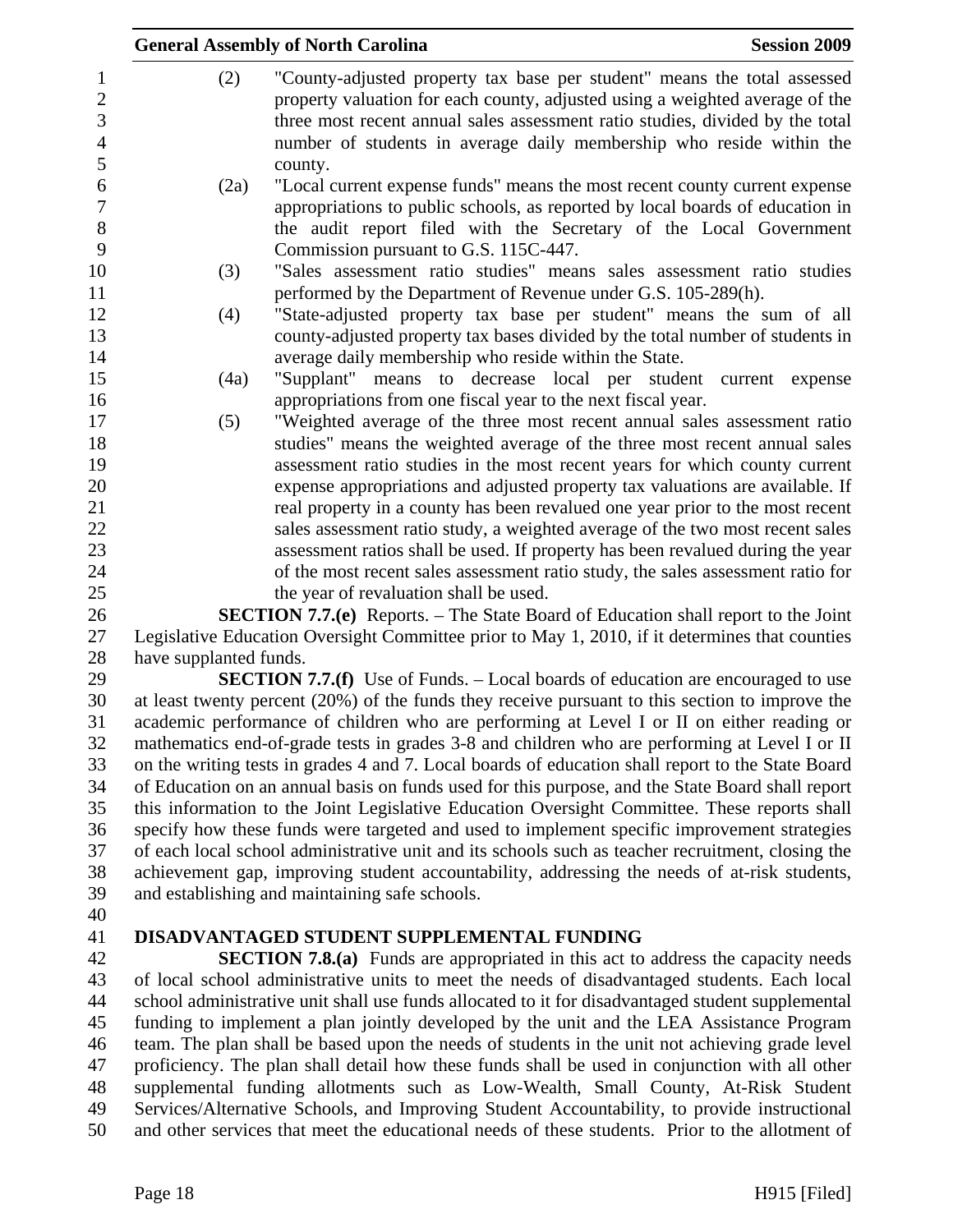| $\mathbf{1}$<br>$\mathbf{2}$ | disadvantaged student supplemental funds, the plan shall be approved by the State Board of<br>Education.                                                                           |
|------------------------------|------------------------------------------------------------------------------------------------------------------------------------------------------------------------------------|
| 3                            | Funds received for disadvantaged student supplemental funding shall be used,                                                                                                       |
| $\overline{4}$               | consistent with the policies and procedures adopted by the State Board of Education only to:                                                                                       |
| 5                            | Provide instructional positions or instructional support position and/or<br>(1)                                                                                                    |
| 6                            | professional development;                                                                                                                                                          |
| $\boldsymbol{7}$             | Provide intensive in-school and/or after-school remediation;<br>(2)                                                                                                                |
| 8                            | Purchase diagnostic software and progress monitoring tools; and<br>(3)                                                                                                             |
| 9                            | Provide funds for teacher bonuses and supplements. The State Board of<br>(4)                                                                                                       |
| 10                           | Education shall set a maximum percentage of the funds that may be used for                                                                                                         |
| 11                           | this purpose.                                                                                                                                                                      |
| 12                           | The State Board of Education may require districts receiving funding under the Disadvantaged                                                                                       |
| 13                           | Student Supplemental Fund to purchase the Education Value Added Assessment System in                                                                                               |
| 14                           | order to provide in-depth analysis of student performance and help identify strategies for                                                                                         |
| 15                           | improving student achievement. This data shall be used exclusively for instructional and                                                                                           |
| 16                           | curriculum decisions made in the best interest of children and for professional development for                                                                                    |
| 17                           | their teachers and administrators.                                                                                                                                                 |
| 18<br>19                     | <b>SECTION 7.8.(b)</b> Funds appropriated to a local school administrative unit for<br>disadvantaged student supplemental funding shall be allotted based on: (i) the local school |
| 20                           | administrative unit's eligible DSSF population and (ii) the difference between a                                                                                                   |
| 21                           | teacher-to-student ratio of 1:21 and the following teacher-to-student ratios:                                                                                                      |
| 22                           | For counties with wealth greater than ninety percent (90%) of the statewide<br>(1)                                                                                                 |
| 23                           | average, a ratio of 19:9;                                                                                                                                                          |
| 24                           | For counties with wealth not less than eighty percent (80%) and not greater<br>(2)                                                                                                 |
| 25                           | than ninety percent $(90\%)$ of the statewide average, a ratio of 1:19.4;                                                                                                          |
| 26                           | For counties with wealth less than eighty percent (80%) of the statewide<br>(3)                                                                                                    |
| 27                           | average, a ratio of 1:19.1; and                                                                                                                                                    |
| 28                           | For LEAs receiving DSSF funds in 2005-2006, a ratio of 1:16. These LEAs<br>(4)                                                                                                     |
| 29                           | shall receive no less than the DSSF amount allotted in 2006-2007.                                                                                                                  |
| 30                           | For the purpose of this subsection, wealth shall be calculated under the low-wealth                                                                                                |
| 31                           | supplemental formula.                                                                                                                                                              |
| 32                           |                                                                                                                                                                                    |
| 33                           | STUDENTS WITH LIMITED ENGLISH PROFICIENCY                                                                                                                                          |
| 34                           | <b>SECTION 7.9.(a)</b> The State Board of Education shall develop guidelines for                                                                                                   |
| 35                           | identifying and providing services to students with limited proficiency in the English language.                                                                                   |
| 36                           | The State Board shall allocate these funds to local school administrative units and to                                                                                             |
| 37                           | charter schools under a formula that takes into account the average percentage of students in                                                                                      |
| 38                           | the units or the charters over the past three years who have limited English proficiency. The                                                                                      |
| 39                           | State Board shall allocate funds to a unit or a charter school only if (i) average daily                                                                                           |
| 40                           | membership of the unit or the charter school includes at least 20 students with limited English                                                                                    |
| 41                           | proficiency or (ii) students with limited English proficiency comprise at least two and one-half                                                                                   |
| 42                           | percent (2.5%) of the average daily membership of the unit or charter school. For the portion of                                                                                   |
| 43                           | the funds that is allocated on the basis of the number of identified students, the maximum                                                                                         |
| 44                           | number of identified students for whom a unit or charter school receives funds shall not exceed                                                                                    |
| 45                           | ten and six-tenths percent $(10.6%)$ of its average daily membership.                                                                                                              |
| 46<br>47                     | Local school administrative units shall use funds allocated to them to pay for<br>classroom teachers, teacher assistants, tutors, textbooks, classroom materials/instructional     |
| 48                           | supplies/equipment, transportation costs, and staff development of teachers for students with                                                                                      |
| 49                           | limited English proficiency. A county in which a local school administrative unit receives funds                                                                                   |
|                              |                                                                                                                                                                                    |

50 under this section shall use the funds to supplement local current expense funds and shall not

51 supplant local current expense funds.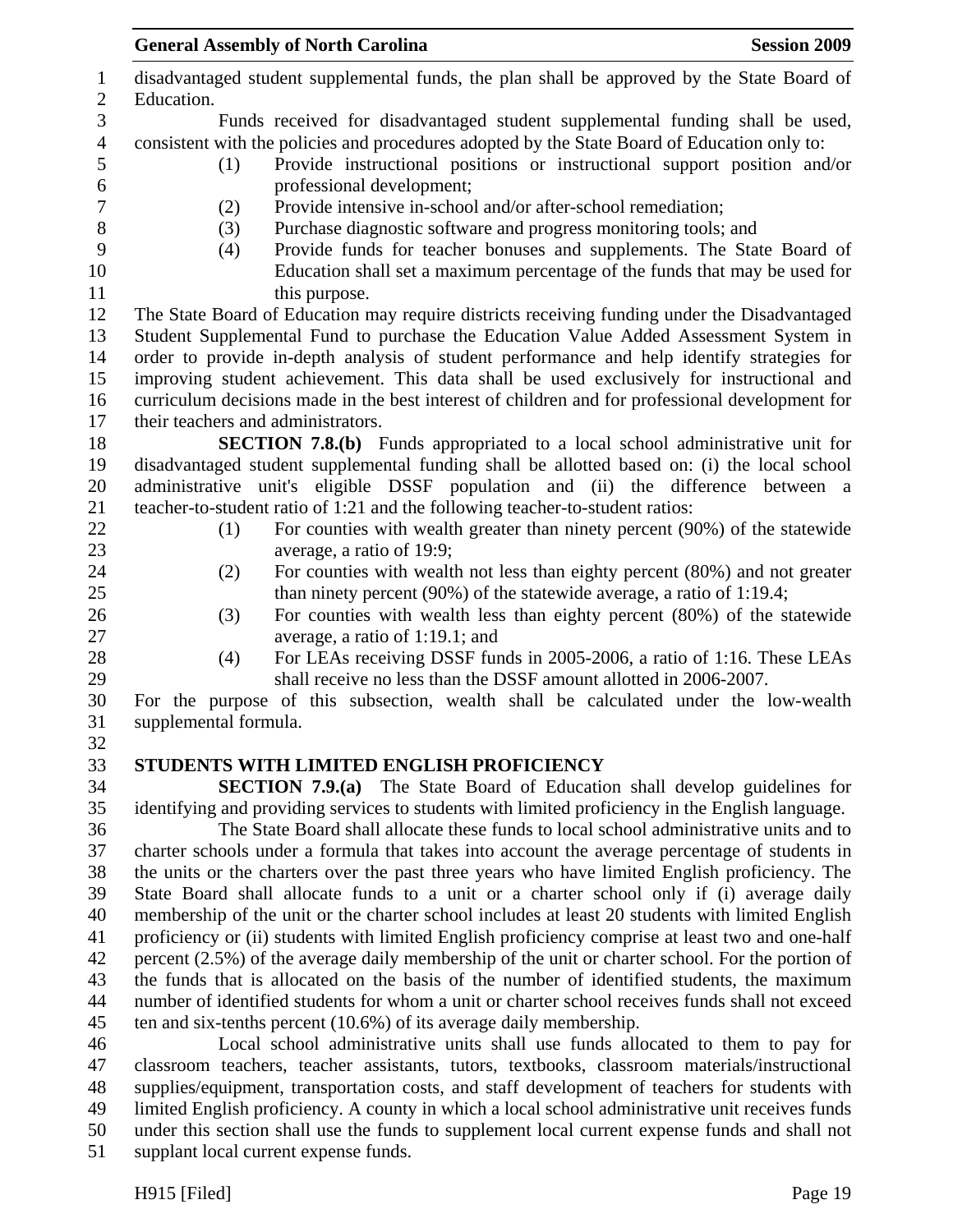|                |                       | <b>General Assembly of North Carolina</b>                                                                                                                      | <b>Session 2009</b> |
|----------------|-----------------------|----------------------------------------------------------------------------------------------------------------------------------------------------------------|---------------------|
| $\mathbf{1}$   |                       | <b>SECTION 7.9.(b)</b> The Department of Public Instruction shall prepare a current                                                                            |                     |
| $\mathbf{2}$   |                       | head count of the number of students classified with limited English proficiency by December                                                                   |                     |
| 3              |                       | 1 of each year. Students in the head count shall be assessed at least once every three years to                                                                |                     |
| $\overline{4}$ |                       | determine their level of English proficiency. A student who scores "superior" on the standard                                                                  |                     |
| 5              |                       | English language proficiency assessment instrument used in this State shall not be included in                                                                 |                     |
| 6              |                       | the head count of students with limited English proficiency.                                                                                                   |                     |
| $\tau$         |                       |                                                                                                                                                                |                     |
| $8\,$          |                       | AT-RISK STUDENT SERVICES/ALTERNATIVE SCHOOLS                                                                                                                   |                     |
| 9              |                       | <b>SECTION 7.10.</b> The State Board of Education may use up to two hundred                                                                                    |                     |
| 10             |                       | thousand dollars (\$200,000) of the funds in the Alternative Schools/At-Risk Student allotment                                                                 |                     |
| 11             |                       | each year for the 2009-2010 fiscal year and for the 2010-2011 fiscal year to implement                                                                         |                     |
| 12             | G.S. 115C-12(24).     |                                                                                                                                                                |                     |
| 13             |                       |                                                                                                                                                                |                     |
| 14             |                       | <b>SCHOOL CONNECTIVITY INITIATIVE</b>                                                                                                                          |                     |
| 15             |                       | <b>SECTION 7.11.(a)</b> Up to three hundred thousand dollars (\$300,000) may be                                                                                |                     |
| 16             |                       | transferred to the Office of the Governor for NC Virtual (NCV) within the Education Cabinet.                                                                   |                     |
| 17             |                       | These funds may be used for services to coordinate e-learning activities across all State                                                                      |                     |
| 18             | educational agencies. |                                                                                                                                                                |                     |
| 19             |                       | <b>SECTION 7.11.(b)</b> Of the funds allocated for the School Connectivity Initiative,                                                                         |                     |
| 20             |                       | the sum of two hundred fifty thousand dollars (\$250,000) may be used to sustain the Education                                                                 |                     |
| 21             | E-Learning Portal.    |                                                                                                                                                                |                     |
| 22             |                       | <b>SECTION 7.11.(c)</b> Funds allocated to the School Connectivity Initiative shall                                                                            |                     |
| 23             |                       | carry forward to the next fiscal year until the project is fully implemented by June 30, 2010.                                                                 |                     |
| 24<br>25       |                       | <b>LITIGATION RESERVE FUNDS</b>                                                                                                                                |                     |
| 26             |                       | <b>SECTION 7.12.</b> The State Board of Education may expend up to five hundred                                                                                |                     |
| 27             |                       | thousand dollars $(\$500,000)$ each year for the 2009-2010 and 2010-2011 fiscal years from                                                                     |                     |
| 28             |                       | unexpended funds for certified employees' salaries to pay expenses related to pending                                                                          |                     |
| 29             | litigation.           |                                                                                                                                                                |                     |
| 30             |                       |                                                                                                                                                                |                     |
| 31             |                       | REPLACEMENT SCHOOL BUSES FUNDS                                                                                                                                 |                     |
| 32             |                       | <b>SECTION 7.13.(a)</b> The State Board of Education may impose any of the following                                                                           |                     |
| 33             |                       | conditions on allotments to local boards of education for replacement school buses:                                                                            |                     |
| 34             | (1)                   | The local board of education shall use the funds only to make the first,                                                                                       |                     |
| 35             |                       | second, third, or fourth year's payment on a financing contract entered into                                                                                   |                     |
| 36             |                       | pursuant to G.S. 115C-528.                                                                                                                                     |                     |
| 37             | (2)                   | The term of a financing contract entered into under this section shall not                                                                                     |                     |
| 38             |                       | exceed four years.                                                                                                                                             |                     |
| 39             | (3)                   | The local board of education shall purchase the buses only from vendors                                                                                        |                     |
| 40             |                       | selected by the State Board of Education and on terms approved by the State                                                                                    |                     |
| 41             |                       | Board of Education.                                                                                                                                            |                     |
| 42             | (4)                   | The Department of Administration, Division of Purchase and Contract, in                                                                                        |                     |
| 43             |                       | cooperation with the State Board of Education, shall solicit bids for the                                                                                      |                     |
| 44             |                       | direct purchase of school buses and activity buses and shall establish a                                                                                       |                     |
| 45             |                       | statewide term contract for use by the State Board of Education. Local                                                                                         |                     |
| 46<br>47       |                       | boards of education and other agencies shall be eligible to purchase from the<br>statewide term contract. The State Board of Education shall also solicit bids |                     |
| 48             |                       | for the financing of school buses.                                                                                                                             |                     |
| 49             | (5)                   | A bus financed pursuant to this section shall meet all federal motor vehicle                                                                                   |                     |
| 50             |                       | safety regulations for school buses.                                                                                                                           |                     |
| $\sim$ 1       |                       |                                                                                                                                                                |                     |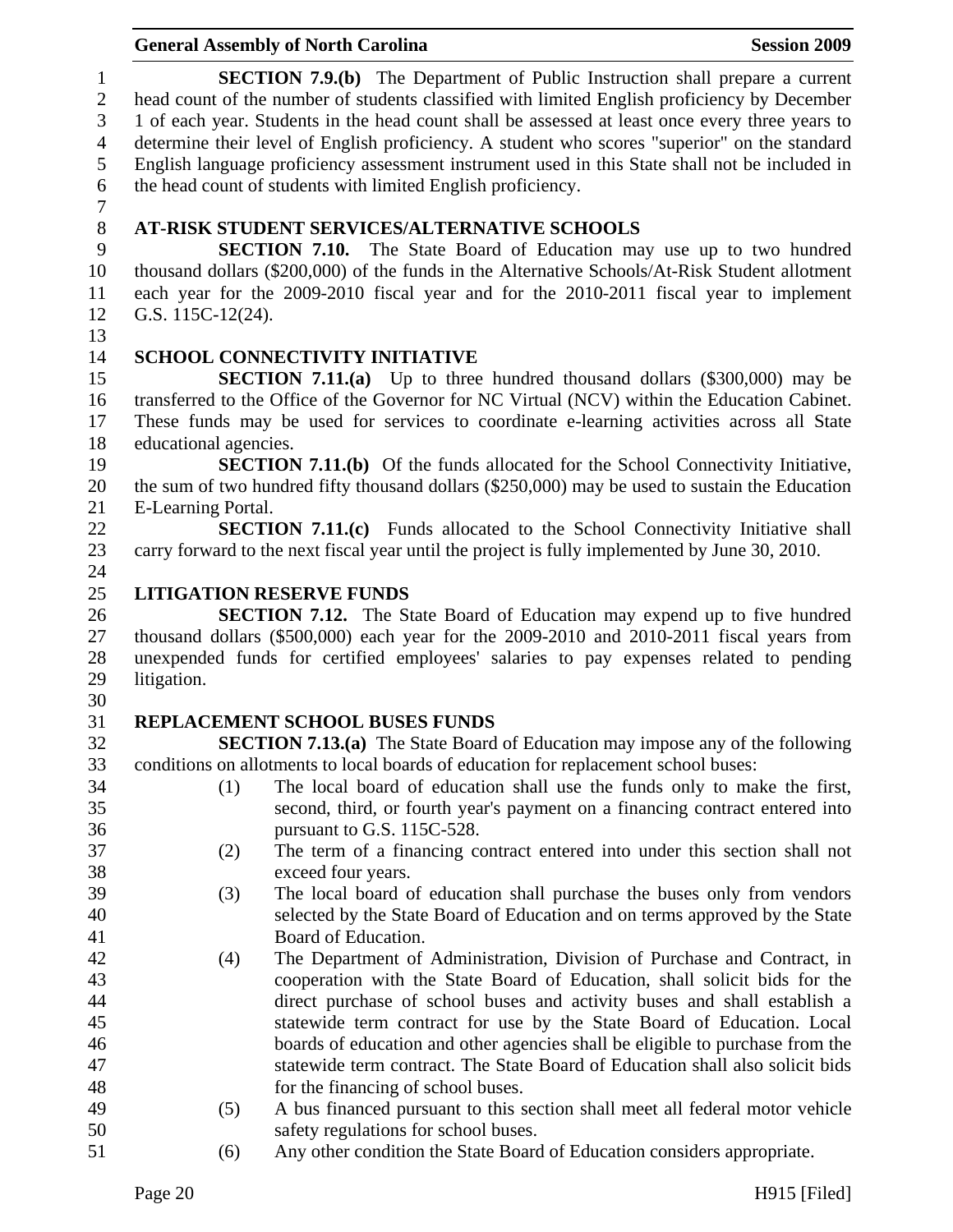1 **SECTION 7.13.(b)** Any term contract for the purchase or lease-purchase of school 2 buses or school activity buses shall not require vendor payment of the electronic procurement 3 transaction fee of the North Carolina E-Procurement Service.

4

## 5 **DISCREPANCIES BETWEEN ANTICIPATED AND ACTUAL ADM**

6 **SECTION 7.14.(a)** If the State Board of Education does not have sufficient 7 resources in the ADM Contingency Reserve line item to make allotment adjustments in 8 accordance with the Allotment Adjustments for ADM Growth provisions of the North Carolina 9 Public Schools Allotment Policy Manual, the State Board of Education may use funds 10 appropriated to State Aid for Public Schools for this purpose.

11 **SECTION 7.14.(b)** If the higher of the first or second month average daily 12 membership in a local school administrative unit is at least two percent (2%) or 100 students 13 lower than the anticipated average daily membership used for allotments for the unit, the State 14 Board of Education shall reduce allotments for the unit. The reduced allotments shall be based 15 on the higher of the first or second month average daily membership plus one-half of the 16 number of students overestimated in the anticipated average daily membership.

17 The allotments reduced pursuant to this subsection shall include only those 18 allotments that may be increased pursuant to the Allotment Adjustments for ADM Growth 19 provisions of the North Carolina Public Schools Allotment Policy Manual.

## 21 **CHARTER SCHOOL EVALUATION**

22 **SECTION 7.15.(a)** The State Board of Education may spend up to fifty thousand 23 dollars (\$50,000) a year from State Aid to Local School Administrative Units for the 24 2009-2010 and 2010-2011 fiscal years to evaluate charter schools. In particular, the State Board 25 of Education shall consider the extent to which charter schools have accomplished the 26 following six objectives, which are set out in G.S. 115C-238.29A:

20

- 27 (1) Improve student learning;
- 28 (2) Increase learning opportunities for all students, with special emphasis on 29 expanded learning experiences for students who are identified as at risk of 30 academic failure or academically gifted;
- 31 (3) Encourage the use of different and innovative teaching methods;
- 32 (4) Create new professional opportunities for teachers, including the 33 opportunities to be responsible for the learning program at the school site;
- 34 (5) Provide parents and students with expanded choices in the types of 35 educational opportunities that are available within the public school system; 36 and
- 37 (6) Hold the schools established under this Part accountable for meeting 38 measurable student achievement results and provide the schools with a 39 method to change from rule-based to performance-based accountability 40 systems.

41 **SECTION 7.15.(b)** The State Board of Education shall report the results of its 42 evaluation to the Joint Legislative Education Oversight Committee and the Fiscal Research 43 Division.

44

### 45 **MENTOR TEACHER FUNDS**

46 **SECTION 7.16.(a)** The State Board of Education shall allot funds for mentoring 47 services to local school administrative units based on the highest number of employees in the 48 preceding three school years who (i) are paid with State, federal, or local funds and (ii) are 49 either teachers paid on the first or second steps of the teacher salary schedule or instructional 50 support personnel paid on the first step of the instructional support personnel salary schedule.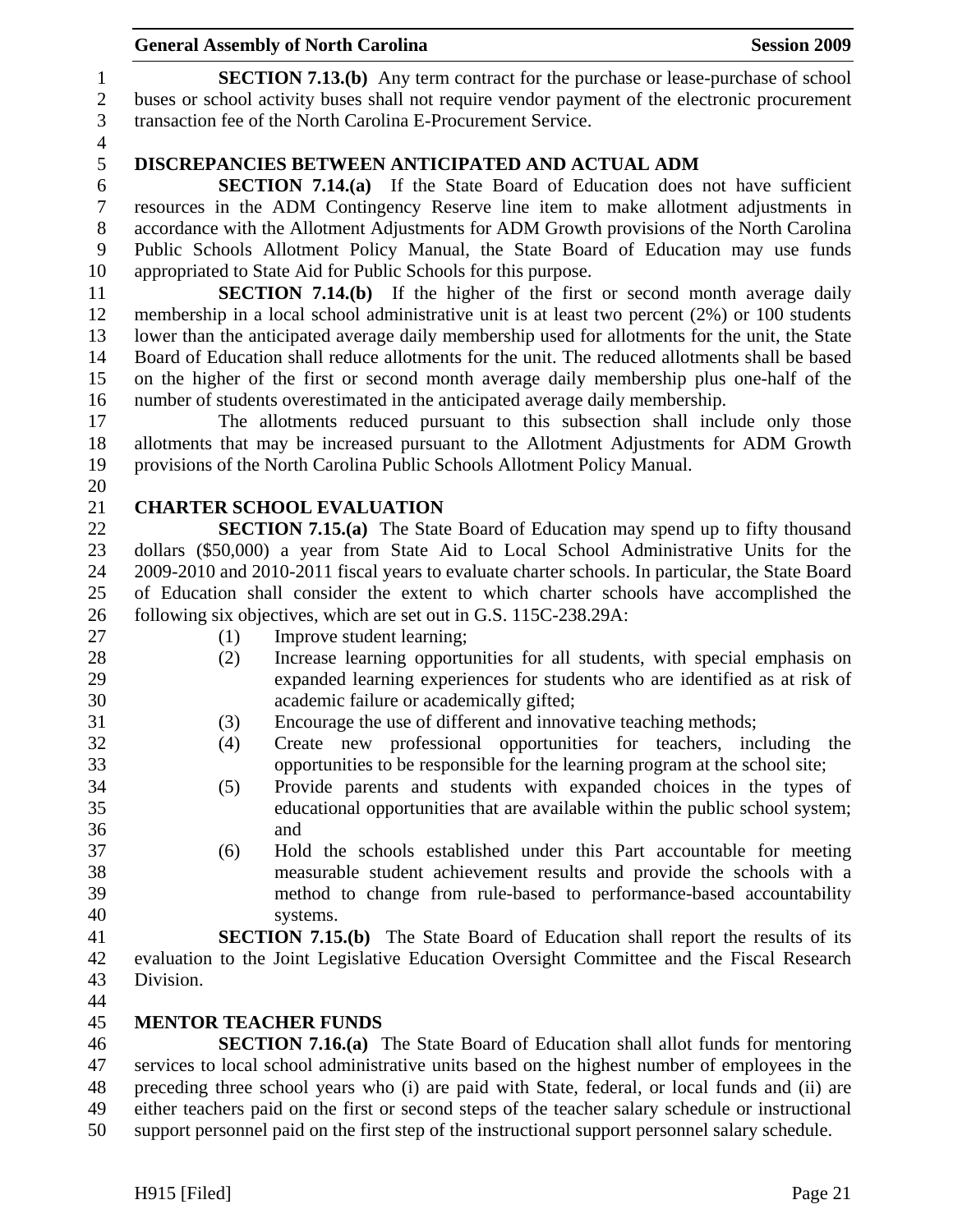1 Local school administrative units shall use these funds to provide mentoring support 2 to eligible employees in accordance with a plan approved by the State Board of Education. The 3 plan shall include information on how all mentors in the local school administrative unit will be 4 adequately trained to provide mentoring support.

5 **SECTION 7.16.(b)** The State Board of Education shall grant flexibility to a local 6 board of education regarding the use of mentor funds to provide mentoring support, provided 7 the local board submits a detailed plan on the use of the funds to the State Board and the State 8 Board approves that plan. The plan shall include information on how all mentors in the local 9 school administrative unit have been or will be adequately trained to provide mentoring 10 support.

11 Local boards of education shall use funds allocated for mentor teachers to provide 12 mentoring support to all State-paid newly certified teachers, second-year teachers who were 13 assigned mentors during the prior school year, and entry-level instructional support personnel 14 who have not previously been teachers.

15 **SECTION 7.16.(c)** Each local board of education with a plan approved pursuant to 16 subsection (b) of this section shall report to the State Board on the impact of its mentor 17 program on teacher retention. The State Board shall analyze these reports to determine the 18 characteristics of mentor programs that are most effective in retaining teachers and shall report 19 its findings to the Joint Legislative Education Oversight Committee by October 15 of each year 20 of the biennium.

21 **SECTION 7.16.(d)** In addition to the report required in subsection (c) of this 22 section, the State shall also evaluate the effectiveness of a representative sample of local 23 mentor programs and report on its findings to the Joint Legislative Education Oversight 24 Committee and the Fiscal Research Division by December 15 of each year of the biennium. 25 The evaluation shall focus on quantitative evidence, quality of service delivery, and satisfaction 26 of those involved. The report shall include the results of the evaluation and recommendations 27 both for improving mentor programs generally and for an appropriate level of State support for 28 mentor programs.

29

# 30 **LEARN AND EARN HIGH SCHOOLS**

31 **SECTION 7.17.(a)** Funds are appropriated in this act for the Learn and Earn high 32 school workforce development program. The purpose of the program is to create rigorous and 33 relevant high school options that provide students with the opportunity and assistance to earn 34 an associate degree or two years of college credit by the conclusion of the year after their senior 35 year in high school. The State Board of Education shall work closely with the Education 36 Cabinet and the New Schools Project in administering the program.

37 **SECTION 7.17.(b)** These funds shall be used to establish new high schools in 38 which a local school administrative unit, two- and four-year colleges and universities, and local 39 employers work together to ensure that high school and postsecondary college curricula operate 40 seamlessly and meet the needs of participating employers. Funds shall not be allotted until 41 Learn and Earn high schools are certified as operational.

42 **SECTION 7.17.(c)** During the first year of its operation, a high school established 43 under G.S. 115C-238.50 shall be allotted a principal regardless of the number of State-paid 44 teachers assigned to the school or the number of students enrolled in the school. The budget 45 flexibility authorized by G.S. 115C-105.25 does not apply to these positions.

46 **SECTION 7.17.(d)** The State Board of Education, in consultation with the State 47 Board of Community Colleges and The University of North Carolina Board of Governors, shall 48 conduct an annual evaluation of this program. The evaluation shall include measures as 49 identified in G.S. 115C-238.55. It shall also include: (i) an accounting of how funds and 50 personnel resources were utilized and their impact on student achievement, retention, and 51 employability; (ii) recommended statutory and policy changes; and (iii) recommendations for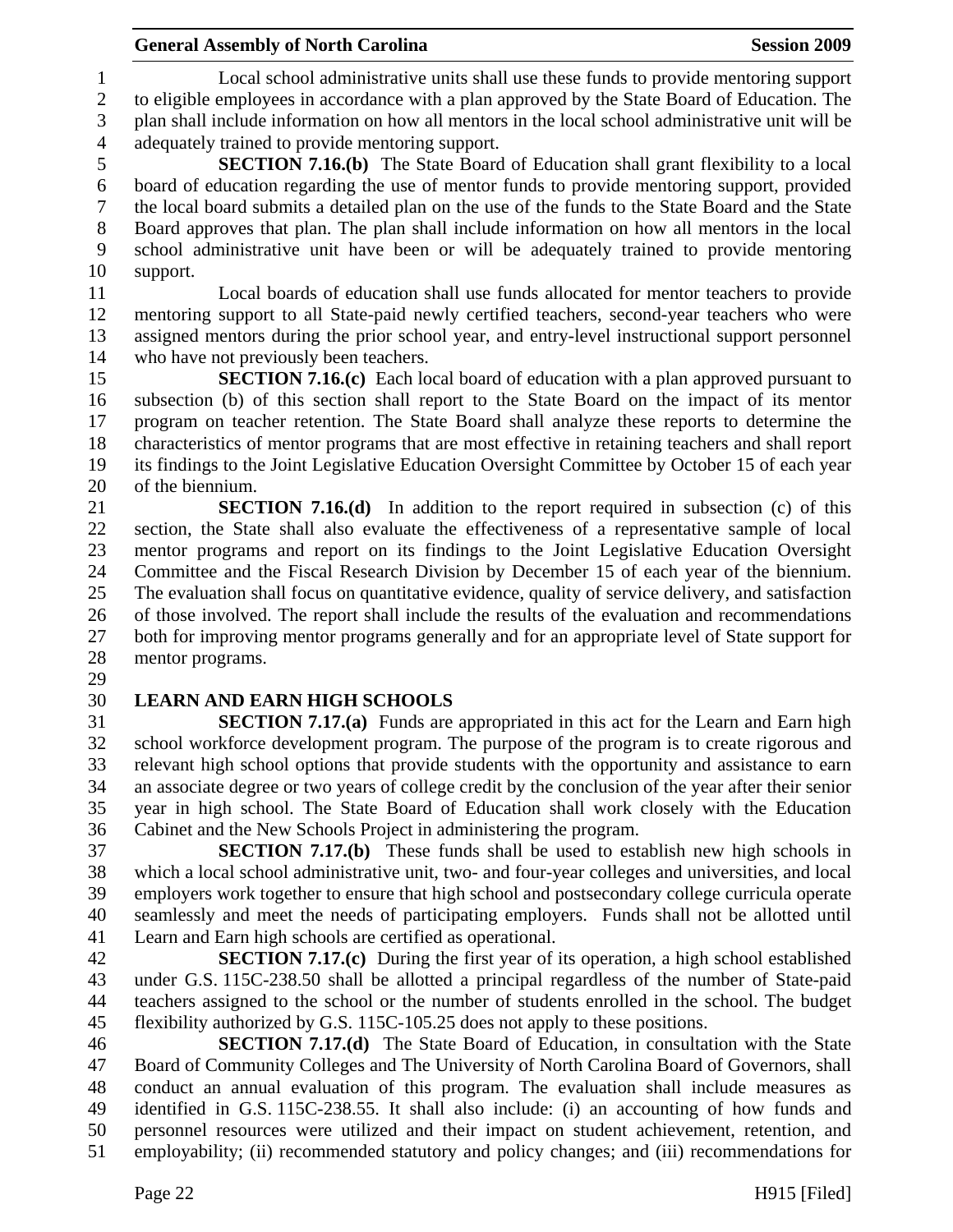1 improvement of the program. The State Board of Education shall report the results of this 2 evaluation to the Office of State Budget and Management, the Joint Legislative Education 3 Oversight Committee, and the Fiscal Research Division by January 15 of each fiscal year. 4 **SECTION 7.17.(e)** Enrollment fees and tuition for The University of North 5 Carolina courses in which Learn and Earn students are enrolled are allowable uses of these 6 funds. Tuition costs may include laboratory fees assessed to all students enrolled in the course 7 or a similar course. 8 **SECTION 7.17.(f)** Textbooks required for college courses in which Learn and 9 Earn students are enrolled may be purchased with these funds. 10 **SECTION 7.17.(g)** Payment of fees from these funds by local school 11 administrative units to partnering community colleges and universities are restricted to 12 technology or course fees. Funds appropriated in this act shall not be used to support the cost of 13 athletic or other student activity or campus fees not required by enrollment in a specific course. 14 **SECTION 7.17.(h)** The State Board of Education shall allot funds for university 15 enrollment, tuition and fees, and textbooks on the basis of and after verification of the credit 16 hour enrollment of Learn and Earn students in university courses. The State Board of Education 17 shall allot funds for community college fees and textbooks on the basis of and after verification 18 of the credit hour enrollment of Learn and Earn students in community college courses. 19 20 **MORE AT FOUR PROGRAM AND OFFICE OF SCHOOL READINESS**  21 **SECTION 7.18.(a)** The Department of Public Instruction shall continue the 22 implementation of the More at Four prekindergarten program for at-risk four-year-olds who are 23 at risk of failure in kindergarten. The program is available statewide to all counties that choose 24 to participate, including underserved areas. The goal of the program is to provide quality 25 prekindergarten services to a greater number of at-risk children in order to enhance 26 kindergarten readiness for these children. The program shall be consistent with standards and 27 assessments established jointly by the Department of Health and Human Services and the 28 Department of Public Instruction. The program shall include: 29 (1) A process and system for identifying children at risk of academic failure. 30 (2) A process and system for identifying children who are not being served in 31 formal early education programs, such as child care, public or private 32 preschools, Head Start, Early Head Start, early intervention programs, or 33 other such programs, who demonstrate educational needs, and who are 34 eligible to enter kindergarten the next school year, as well as children who 35 are underserved. 36 (3) A curriculum or several curricula that are research-based and/or built on 37 sound instructional theory. These curricula shall: (i) focus primarily on oral 38 language and emergent literacy; (ii) engage children through key 39 experiences and provide background knowledge requisite for formal learning 40 and successful reading in the early elementary years; (iii) involve active 41 learning; (iv) promote measurable kindergarten language-readiness skills 42 that focus on emergent literacy and mathematical skills; and (v) develop 43 skills that will prepare children emotionally and socially for kindergarten. 44 (4) An emphasis on ongoing family involvement with the prekindergarten 45 program. 46 (5) Evaluation of child progress through a statewide evaluation, as well as 47 ongoing assessment of the children by teachers. 48 (6) Guidelines for a system to reimburse local school boards and systems, 49 private child care providers, and other entities willing to establish and 50 provide prekindergarten programs to serve at-risk children.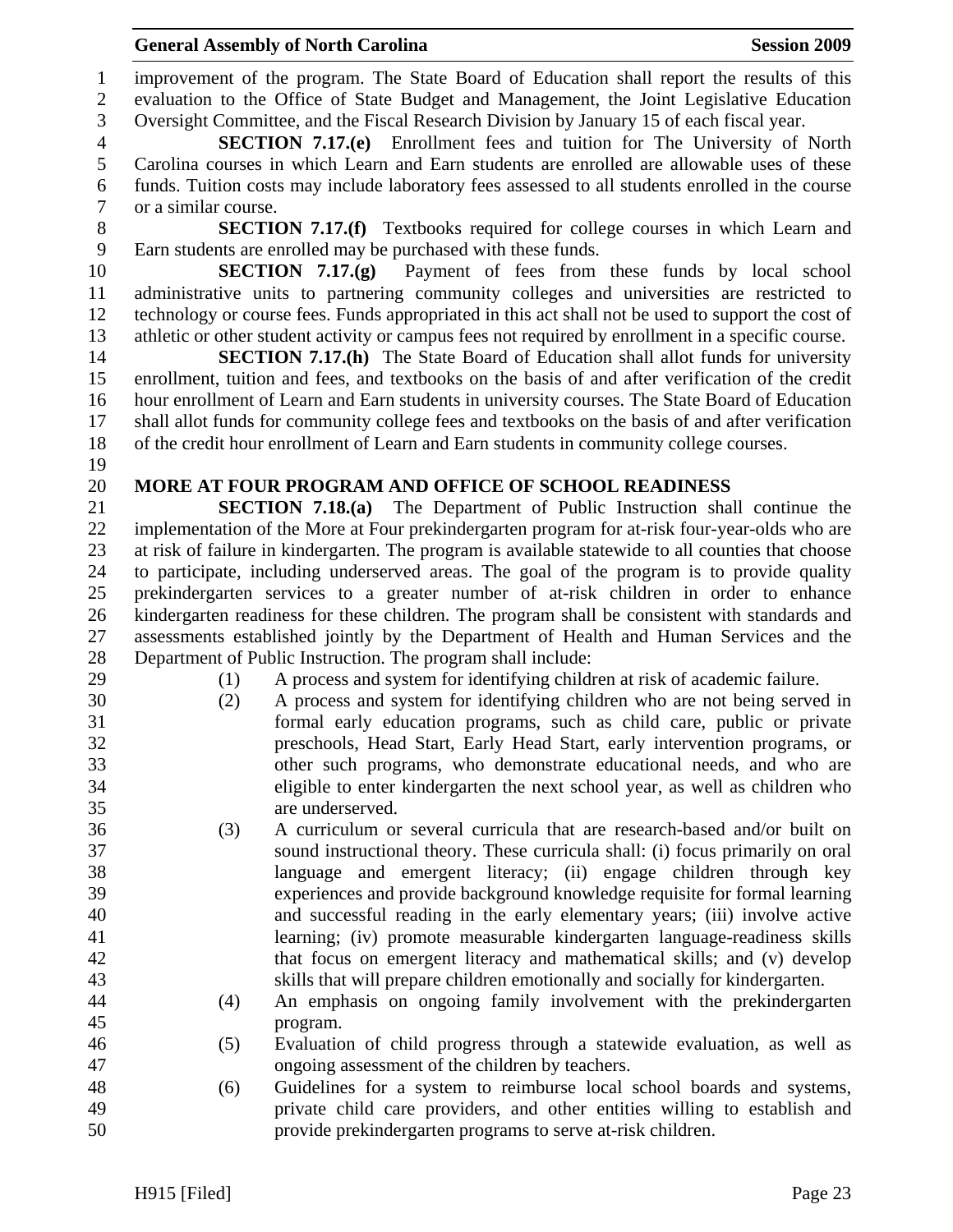|      | <b>General Assembly of North Carolina</b>                                                                                                                                                                                                                                                                            | <b>Session 2009</b> |
|------|----------------------------------------------------------------------------------------------------------------------------------------------------------------------------------------------------------------------------------------------------------------------------------------------------------------------|---------------------|
| (7)  | A system built upon existing local school boards and systems, private child<br>care providers, and other entities that demonstrate the ability to establish or<br>expand prekindergarten capacity.                                                                                                                   |                     |
| (8)  | A quality-control system. Participating providers shall comply with<br>standards and guidelines as established by the Department of Health and<br>Human Services and the Department of Public Instruction. The Department<br>may use the child care rating system to assist in determining program<br>participation. |                     |
| (9)  | Standards for minimum teacher qualifications. A portion of the classroom                                                                                                                                                                                                                                             |                     |
|      | sites initially funded shall have at least one teacher who is certified or<br>provisionally certified in birth-to-kindergarten education.                                                                                                                                                                            |                     |
| (10) | A local contribution. Programs must demonstrate that they are accessing                                                                                                                                                                                                                                              |                     |
|      | resources other than More at Four.                                                                                                                                                                                                                                                                                   |                     |
| (11) | A system of accountability to include a yearly review. The Department shall                                                                                                                                                                                                                                          |                     |
|      | contract with an independent research organization to produce an annual                                                                                                                                                                                                                                              |                     |
|      | report to include longitudinal review of the program and academic,                                                                                                                                                                                                                                                   |                     |
|      | behavioral, and other child-specific outcomes. The review shall include a                                                                                                                                                                                                                                            |                     |
|      | quasi-experimental research design of a representative sample of children                                                                                                                                                                                                                                            |                     |
|      | who complete the More at Four program every year and shall report on their                                                                                                                                                                                                                                           |                     |
|      | sustained progress until the end of grade 9. The review shall also study a                                                                                                                                                                                                                                           |                     |
|      | representative sample of children who do not enter the More at Four                                                                                                                                                                                                                                                  |                     |
|      | program but who are of the same grade level and demographic as those who                                                                                                                                                                                                                                             |                     |
|      | complete the program and their sustained progress shall also be reviewed                                                                                                                                                                                                                                             |                     |
|      | until the end of grade 9. The review shall be presented to the Joint                                                                                                                                                                                                                                                 |                     |
|      | Legislative Education Oversight Committee by January 31 of every year.                                                                                                                                                                                                                                               |                     |
| (12) | Consideration of the reallocation of existing funds. In order to maximize<br>current funding and resources, the Department of Health and Human                                                                                                                                                                       |                     |
|      | Services and the Department of Public Instruction shall consider the                                                                                                                                                                                                                                                 |                     |
|      | reallocation of existing funds from State and local programs that provide                                                                                                                                                                                                                                            |                     |
|      | prekindergarten-related care and services.                                                                                                                                                                                                                                                                           |                     |
|      | <b>SECTION 7.18.(b)</b> The Department of Public Instruction, in collaboration with the                                                                                                                                                                                                                              |                     |
|      | Department of Health and Human Services, shall implement a plan to expand More at Four                                                                                                                                                                                                                               |                     |
|      | program standards within existing resources to include four- and five-star-rated centers and                                                                                                                                                                                                                         |                     |
|      | schools serving four-year-olds and develop guidelines for these programs. The "NC                                                                                                                                                                                                                                    |                     |
|      | Prekindergarten Program Standards" initiative shall recognize four- and five-star-rated centers                                                                                                                                                                                                                      |                     |
|      | that choose to apply and meet equivalent More at Four program standards as high quality                                                                                                                                                                                                                              |                     |
|      | prekindergarten classrooms. Classrooms meeting these standards shall have access to training                                                                                                                                                                                                                         |                     |
|      | and workshops for More at Four programs. Whenever expansion slots are available, these                                                                                                                                                                                                                               |                     |
|      | classrooms shall have first priority to receive them.                                                                                                                                                                                                                                                                |                     |
|      | The More at Four program shall review the number of slots filled by counties on a<br>monthly basis and shift the unfilled slots to counties with waiting lists. The shifting of slots                                                                                                                                |                     |

41 monthly basis and shift the unfilled slots to counties with waiting lists. The shifting of slots 42 shall occur through January 31 of each year, at which time any remaining funds for slots 43 unfilled shall be used to meet the needs of the waiting list for subsidized child care.

44 **SECTION 7.18.(c)** The Department of Public Instruction shall submit a report by 45 February 1, 2010, to the Joint Legislative Commission on Governmental Operations, the Joint 46 Legislative Education Oversight Committee, the Senate Appropriations Committee on 47 Education, the House of Representatives Appropriations Subcommittee on Education, and the 48 Fiscal Research Division. This final report shall include the following:

- 
- 49 (1) The number of children participating in the program.
- 50 (2) The number of children participating in the program who have never been 51 served in other early education programs, such as child care, public or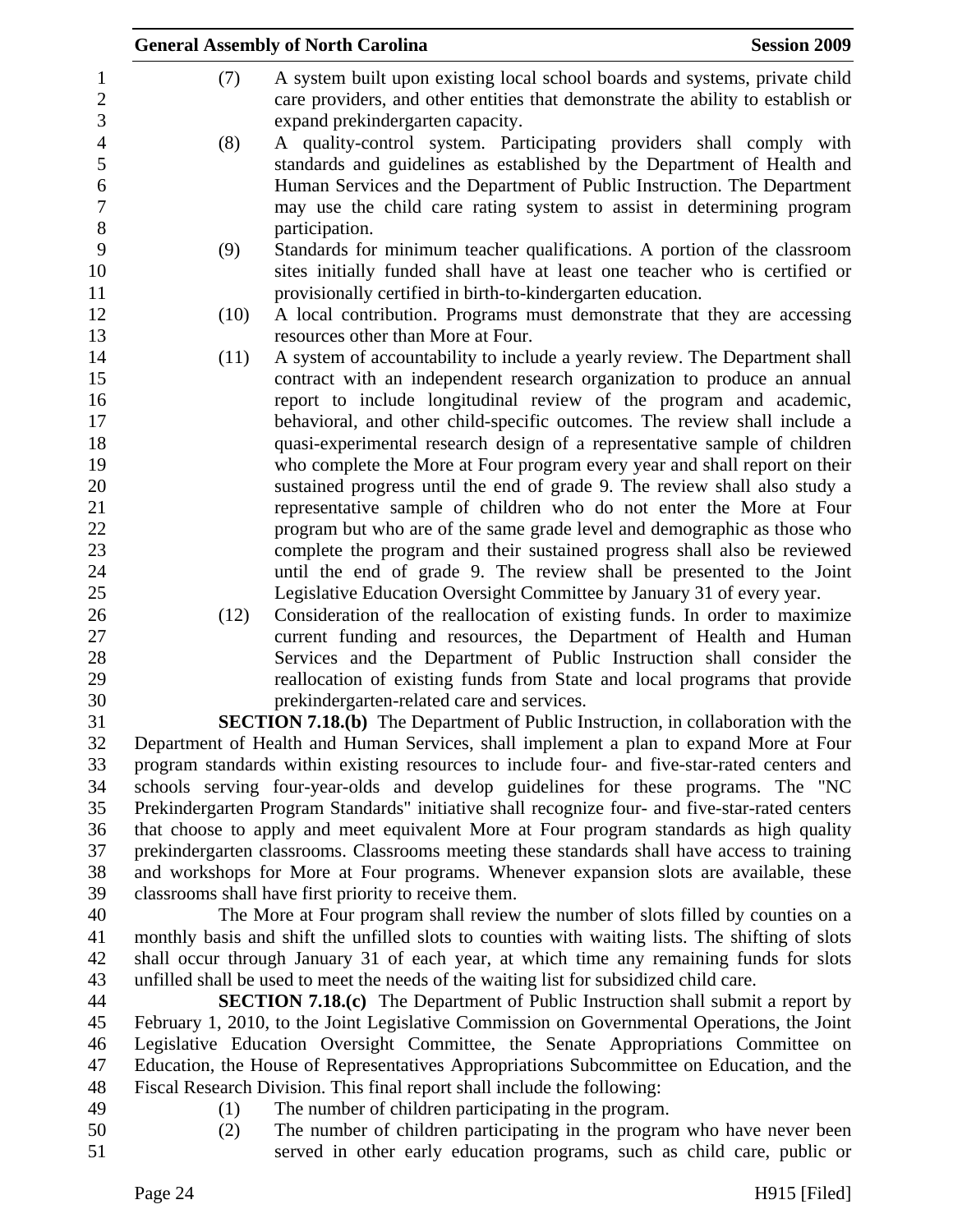|          | <b>General Assembly of North Carolina</b>                                                               | <b>Session 2009</b> |
|----------|---------------------------------------------------------------------------------------------------------|---------------------|
|          | private preschool, Head Start, Early Head Start, or early intervention                                  |                     |
|          | programs.                                                                                               |                     |
| (3)      | The expected expenditures for the programs and the source of the local                                  |                     |
|          | match for each grantee.                                                                                 |                     |
| (4)      | The location of program sites and the corresponding number of children                                  |                     |
|          | participating in the program at each site.                                                              |                     |
| (5)      | A comprehensive cost analysis of the program, including the cost per child                              |                     |
|          | served by the program.                                                                                  |                     |
| (6)      | The status of the NC prekindergarten initiatives as outlined in this section.                           |                     |
|          | <b>SECTION 7.18.(d)</b> For the 2009-2010 and the 2010-2011 fiscal years, the More at                   |                     |
|          | Four program shall establish income eligibility requirements for the program not to exceed              |                     |
|          | seventy-five percent (75%) of the State median income. Up to twenty percent (20%) of children           |                     |
|          | enrolled may have family incomes in excess of seventy-five percent (75%) of median income if            |                     |
|          | they have other designated risk factors."                                                               |                     |
|          | SECTION 7.18.(e) The More at Four program funding shall not supplant any                                |                     |
|          | funding for classrooms serving four-year-olds as of the 2005-2006 fiscal year. Support of               |                     |
|          | existing four-year-old classrooms with More at Four program funding shall be permitted when             |                     |
|          | current funding is eliminated, reduced, or redirected as required to meet other specified federal       |                     |
|          | or State educational mandates."                                                                         |                     |
|          | <b>SECTION 7.18.(f)</b> If a county is unable to increase More at Four slots because of a               |                     |
|          | documented lack of available resources necessary to provide the required local contribution for         |                     |
|          | the additional slots allocated to the county for the 2009-2010 fiscal year or the 2010-2011 fiscal      |                     |
|          | year, the contract agency for that county may appeal to the Office of School Readiness for an           |                     |
|          | exception to the required local amount for those additional slots. The Office of School                 |                     |
|          | Readiness may grant an exception and allot funds to pay up to ninety percent (90%) of the full          |                     |
|          | cost of the additional slots for that county if it finds that (i) there is in fact a documented lack of |                     |
|          | available resources in the county and (ii) granting the exception will not reduce access                |                     |
|          | statewide to More at Four slots."                                                                       |                     |
|          |                                                                                                         |                     |
|          | <b>DROPOUT PREVENTION GRANTS</b>                                                                        |                     |
|          | <b>SECTION 7.19.(a)</b> Dropout Prevention Grants. – The Committee on Dropout                           |                     |
|          | Prevention, as reestablished in Section 7.14 of S.L. 2008-107, shall select grant recipients as         |                     |
| follows: |                                                                                                         |                     |
| (1)      | Using the process for the review of grant applications in 2007, the                                     |                     |
|          | Committee shall establish a cutoff score and award grants to applicants that                            |                     |
|          | meet the cutoff score.                                                                                  |                     |
| (2)      | From the recipients of grants awarded under S.L. 2008-107, the Committee                                |                     |
|          | may establish a process to award additional funds to those grantees.                                    |                     |
| (3)      | Using the process outlined in Section $7.32(d)$ of S.L. 2007-323 consistent                             |                     |
|          | with subsection (b) of this section, the Committee may award grants to new                              |                     |
|          | applicants that did not apply for funding under that act.                                               |                     |
|          | <b>SECTION 7.19.(b)</b> Criteria for Dropout Prevention Grants. – The following                         |                     |
|          | criteria apply to all types of dropout prevention grants approved by the Committee:                     |                     |
| (1)      | Grants shall be issued in varying amounts up to a maximum of one hundred                                |                     |
|          | fifty thousand dollars (\$150,000).                                                                     |                     |
| (2)      | These grants shall be provided to innovative programs and initiatives that                              |                     |
|          | target students at risk of dropping out of school and that demonstrate the                              |                     |
|          | potential to (i) be developed into effective, sustainable, and coordinated                              |                     |
|          | dropout prevention and reentry programs in middle schools and high schools                              |                     |
|          | and (ii) serve as effective models for other programs.                                                  |                     |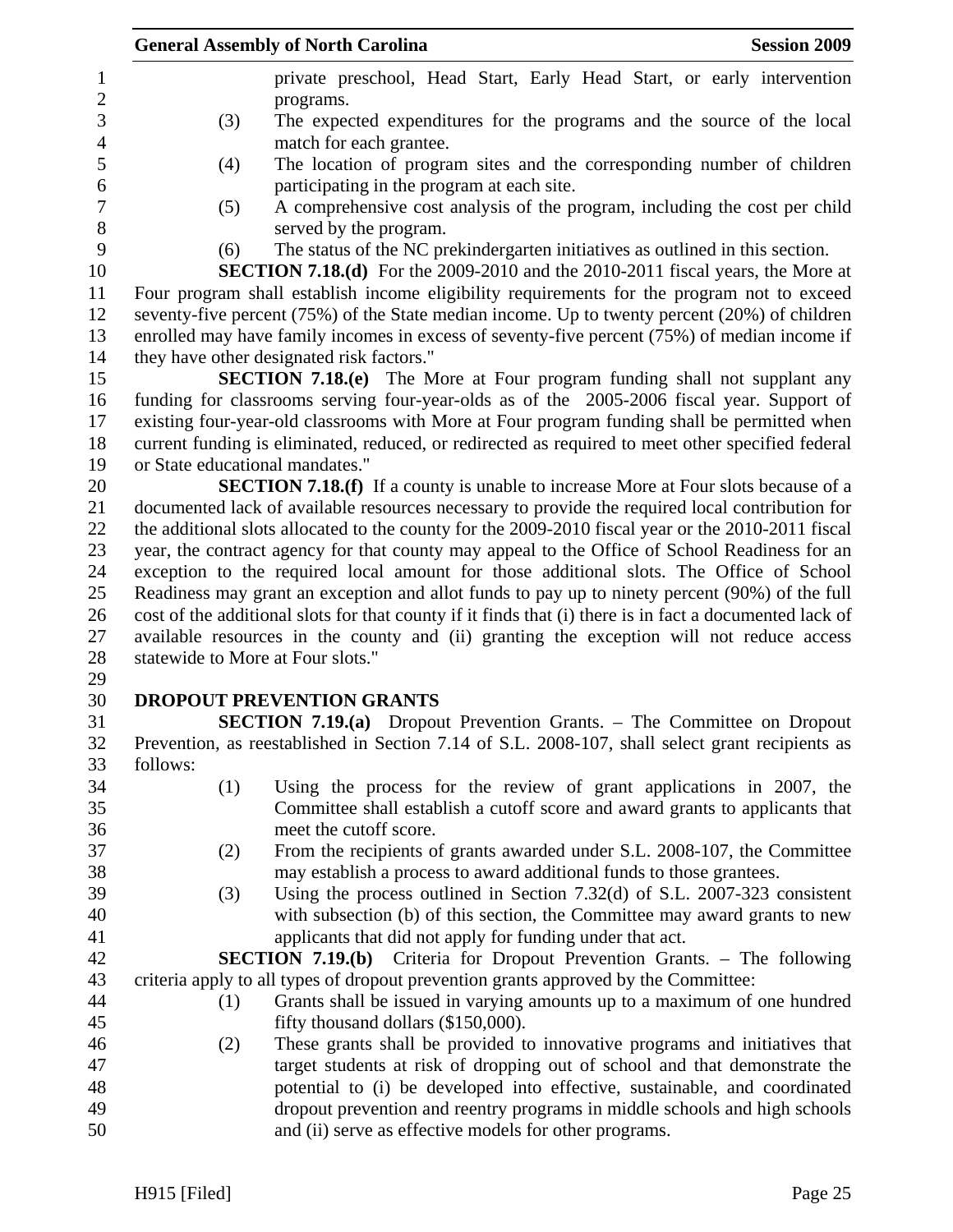|                  |                               | <b>General Assembly of North Carolina</b><br><b>Session 2009</b>                                                                                       |
|------------------|-------------------------------|--------------------------------------------------------------------------------------------------------------------------------------------------------|
| 1                | (3)                           | Priority shall be given to new programs and initiatives or to those that have                                                                          |
| $\sqrt{2}$       |                               | begun within the last five school years.                                                                                                               |
| 3                | (4)                           | Grants shall be distributed geographically throughout the State and                                                                                    |
| $\overline{4}$   |                               | throughout the eight educational districts as defined in G.S. 115C-65. No                                                                              |
| 5                |                               | more than three grants shall be awarded in any one county under this section                                                                           |
| 6                |                               | in a single fiscal year.                                                                                                                               |
| $\boldsymbol{7}$ | (5)                           | Grants may be made to local school administrative units, schools, local                                                                                |
| $8\phantom{1}$   |                               | agencies, or nonprofit organizations.                                                                                                                  |
| 9                | (6)                           | Grants shall be to programs and initiatives that hold all students to high                                                                             |
| 10               |                               | academic and personal standards.                                                                                                                       |
| 11               | (7)                           | Grant applications shall state (i) how grant funds will be used, (ii) what, if                                                                         |
| 12               |                               | any, other resources will be used in conjunction with the grant funds, (iii)                                                                           |
| 13               |                               | how the program or initiative will be coordinated to enhance the                                                                                       |
| 14               |                               | effectiveness of existing programs, initiatives, or services in the community,                                                                         |
| 15               |                               | and (iv) a process for evaluating the success of the program or initiative.                                                                            |
| 16               | (8)                           | Programs and initiatives that receive grants under this section shall be based                                                                         |
| 17               |                               | on best practices for helping at-risk students achieve successful academic                                                                             |
| 18               |                               | progress, preventing students from dropping out of school, or for increasing                                                                           |
| 19               |                               | the high school completion rate for those students who already have dropped                                                                            |
| 20               |                               | out of school.                                                                                                                                         |
| 21               | (9)                           | Priority for grants shall be given to proposals that demonstrate input from                                                                            |
| 22               |                               | the local community and coordination with other available programs or                                                                                  |
| 23               |                               | resources.                                                                                                                                             |
| 24               | (10)                          | Grantees shall assure their compliance with applicable laws and rules                                                                                  |
| 25               |                               | regulating conflicts of interest.                                                                                                                      |
| 26               | (11)                          | Priority for grants shall be given to programs that would serve students in                                                                            |
| 27               |                               | local schools that have a four-year cohort graduation rate of less than                                                                                |
| 28               |                               | sixty-five percent (65%) and that are from counties that did not receive                                                                               |
| 29               |                               | funding under S.L. 2007-323. The Committee shall establish a grant rating                                                                              |
| 30<br>31         |                               | cutoff score at such a level as to allow for consideration of all viable grants                                                                        |
| 32               |                               | in this priority category. The Committee may require grantees to provide                                                                               |
| 33               | (12)                          | supplemental information in response to any prior reviewer comments.<br>The demonstrated need for a grant, level of collaboration, ability to increase |
| 34               |                               | attendance, persistence, academic success, ability to increase parental                                                                                |
| 35               |                               | involvement, and graduation shall be given more weight than the quality of                                                                             |
| 36               |                               | the written grant.                                                                                                                                     |
| 37               | (13)                          | Grants shall be made no later than November 1, 2009.                                                                                                   |
| 38               |                               | The Committee shall report to the Joint Legislative Commission on Dropout                                                                              |
| 39               |                               | Prevention and High School Graduation and the Joint Legislative Education Oversight                                                                    |
| 40               |                               | Committee on the grants awarded under this section by March 1, 2010.                                                                                   |
| 41               |                               | <b>SECTION 7.19.(c)</b> Evaluation. – The Committee shall evaluate the impact of the                                                                   |
| 42               |                               | dropout prevention grants awarded under this section. In evaluating the impact of the grants,                                                          |
| 43               | the Committee shall consider: |                                                                                                                                                        |
| 44               | (1)                           | How grant funds were used, including the services provided for teen                                                                                    |
| 45               |                               | pregnancy prevention and for pregnant and parenting teens;                                                                                             |
| 46               | (2)                           | The success of the program or initiative, as indicated by the evaluation                                                                               |
| 47               |                               | process stated in its grant application;                                                                                                               |
| 48               | (3)                           | The extent to which the program or initiative has improved students'                                                                                   |
| 49               |                               | attendance, test scores, persistence, and graduation rates;                                                                                            |
| 50               | (4)                           | How the program or initiative was coordinated to enhance the effectiveness                                                                             |
| 51               |                               | of existing programs, initiatives, or services in the community;                                                                                       |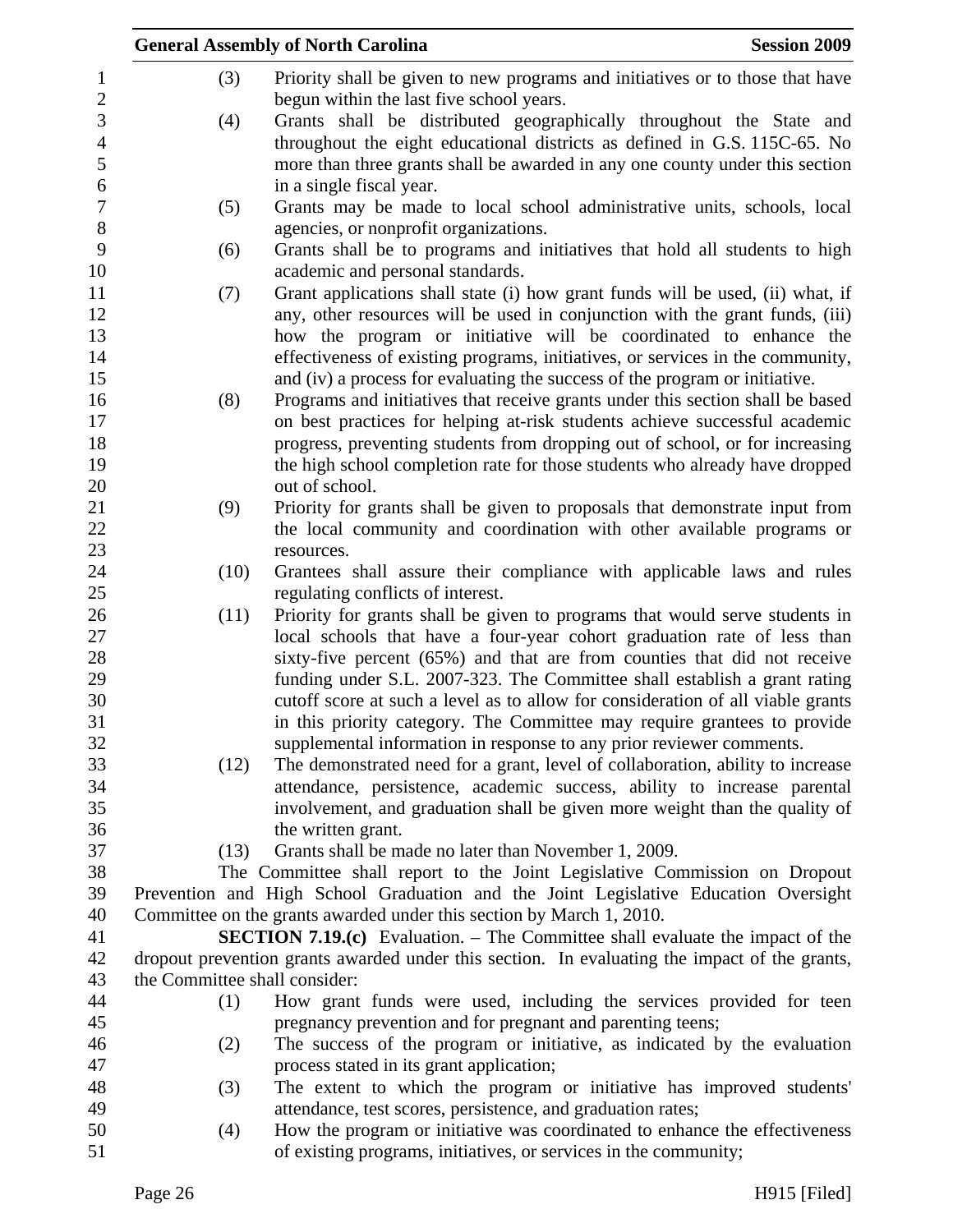| <b>General Assembly of North Carolina</b><br><b>Session 2009</b>                                   |
|----------------------------------------------------------------------------------------------------|
| What, if any, other resources were used in conjunction with the grant funds;<br>(5)                |
| The sustainability of the program;<br>(6)                                                          |
| The number, gender, ethnicity, and grade level of students being served as<br>(7)                  |
| well as whether the student left school due to pregnancy or parenting                              |
| responsibilities;                                                                                  |
| The potential for the program to serve as a model for achieving successful<br>(8)                  |
| academic progress for at-risk students; and                                                        |
| Other indicators of the impact of the grant on dropout prevention.<br>(9)                          |
| The recipients of the dropout prevention grants awarded under this section shall                   |
| report to the Committee on Dropout Prevention by January 31, 2011, and by September 30,            |
| 2011. The reports shall provide information to assist the Committee in conducting its              |
| evaluation. The reports shall include a statement that the recipients used grant funds for the     |
| purposes appropriated by the General Assembly and complied with applicable laws,                   |
| regulations, and terms and conditions of the grant documents. The Committee shall make an          |
| interim report of the results of its evaluation of the grants awarded under this section by March  |
| 31, 2011, to the Joint Legislative Commission on Dropout Prevention and High School                |
| Graduation and to the Joint Legislative Education Oversight Committee. The Committee shall         |
| make a final report of the results of its evaluation of the grants awarded under subsection (c) of |
| this section by November 15, 2011, to the Joint Legislative Commission on Dropout Prevention       |
| and High School Graduation and to the Joint Legislative Education Oversight Committee.             |
| <b>SECTION 7.19.(d)</b> Of the funds appropriated in this act for the Committee on                 |
| Dropout Prevention, the sum of six million five hundred forty-three thousand sixty dollars         |
| $(\$6,543,060)$ for the 2009-2010 and 2010-2011 fiscal years shall be used to award new grants,    |
| as well as additional grants to previous grant recipients, in accordance with subsection (b) of    |
| this section.                                                                                      |
| <b>SECTION 7.19.(e)</b> Funds appropriated for the dropout prevention grants for the               |
| 2009-2010 fiscal year shall not revert but shall remain available for expenditure until August     |
| 31, 2011.                                                                                          |
| <b>SECTION 7.19.(f)</b> Of the funds appropriated for the dropout prevention grants, the           |
| sum of one hundred thousand dollars (\$100,000) for the 2009-2010 and 2010-2011 fiscal years       |
| may be used to issue a request for proposals from qualified vendors on a competitive basis to      |
| contract as a consultant to assist with the evaluation. The factors to be considered in awarding   |
| the contract shall be identified in the request for proposals.                                     |
| <b>SECTION 7.19.(g)</b> Of the funds appropriated for the dropout prevention grants,               |
| the Department of Public Instruction may use up to fifty thousand dollars (\$50,000) in fiscal     |
| years 2009-2010 and 2010-2011 for its administrative assistance to the Committee and provide       |
| technical assistance under this section.                                                           |
|                                                                                                    |
| <b>LEA FLEXIBILITY REDUCTION</b>                                                                   |
| <b>SECTION 7.20.(a)</b> The State Board of Education is authorized to implement                    |
| temporary modifications to flexibility requirements outlined in G.S. 115C-105.25. For fiscal       |
| years 2009-2010 and 2010-2011, local school administrators shall make every effort to reduce       |
| spending whenever and wherever such budget reductions are appropriate as long as the targeted      |
| reductions do not directly impact classroom services or any services for students at risk or       |
| children with special needs.                                                                       |
| <b>SECTION 7.20.(b)</b> Within 14 days of the date this act becomes law, the State                 |
| Board of Education shall notify each local school administrative unit and charter school of the    |
| amount the unit must reduce from the State General Fund appropriations. The State Board            |
| shall determine the amount of the reduction for each unit on the basis of average daily            |

50 membership.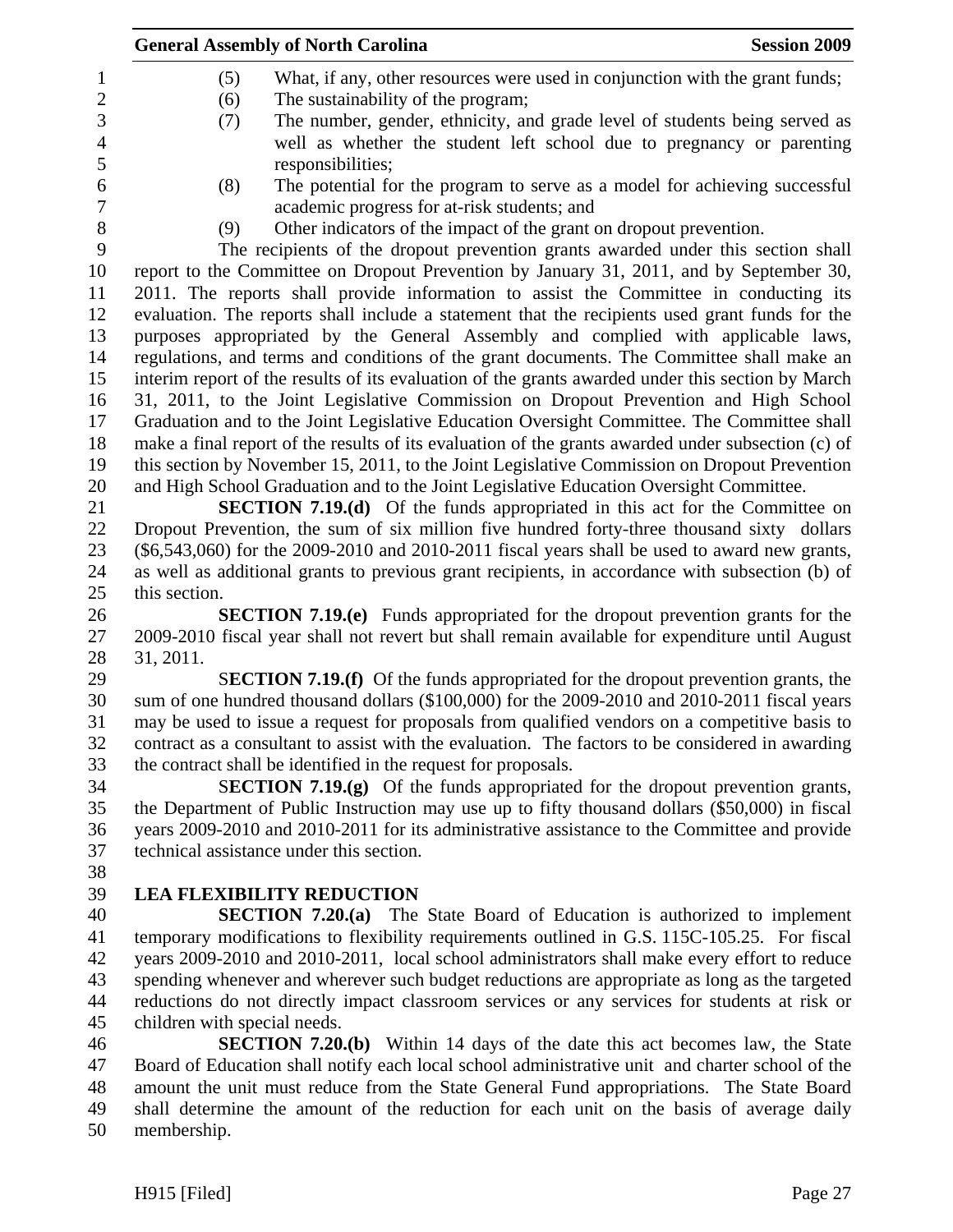|                                     | <b>Session 2009</b><br><b>General Assembly of North Carolina</b>                                                                                                                                                  |
|-------------------------------------|-------------------------------------------------------------------------------------------------------------------------------------------------------------------------------------------------------------------|
| $\mathbf{1}$<br>$\overline{2}$<br>3 | <b>SECTION 7.20.(c)</b> Each unit shall report to the Department of Public Instruction<br>on the flexibility budget reductions it has identified for the unit within 30 days of the date this<br>act becomes law. |
| $\overline{4}$<br>5                 | <b>SECTION 7.20.(d)</b> The State Board of Education shall make a summary report to<br>the Joint Legislative Education Oversight Committee, the Office of State Budget and                                        |
| $\boldsymbol{6}$<br>$\tau$          | Management, and the Fiscal Research Division on all reductions made by the LEAs and charter<br>schools, including an explanation as to the need for the modification to achieve this reduction,                   |
| $8\,$<br>9                          | by December 15, 2009, and annually thereafter.                                                                                                                                                                    |
| 10                                  | RESTRUCTURE THE DEPARTMENT OF PUBLIC INSTRUCTION                                                                                                                                                                  |
| 11                                  | SECTION $7.21(a)$<br>The State Board of Education shall develop a plan to                                                                                                                                         |
| 12                                  | restructure the Department of Public Instruction. The plan shall be reported to the Governor by                                                                                                                   |
| 13                                  | December 31, 2009.                                                                                                                                                                                                |
| 14                                  | <b>SECTION 7.21.(b)</b> Notwithstanding G.S. 143C-6-4, the Department of Public                                                                                                                                   |
| 15                                  | Instruction may reorganize in accordance with the plan adopted by the State Board of                                                                                                                              |
| 16                                  | Education. The Department shall report to the Joint Legislative Commission on Governmental                                                                                                                        |
| 17                                  | Operations on the reorganization.                                                                                                                                                                                 |
| 18                                  | <b>SECTION 7.21.(c)</b> This section expires June 30, 2010.                                                                                                                                                       |
| 19                                  |                                                                                                                                                                                                                   |
| 20                                  | <b>SCHOOL TECHNOLOGY PILOT</b>                                                                                                                                                                                    |
| 21                                  | <b>SECTION 7.22.(a)</b> Funds appropriated for the School Technology Pilot that are                                                                                                                               |
| 22                                  | unexpended or unencumbered at the end of the 2008-2009 fiscal year shall not revert but shall                                                                                                                     |
| 23                                  | remain available for expenditure through June 30, 2010.                                                                                                                                                           |
| 24                                  | <b>SECTION 7.22.(b)</b> This section becomes effective June 30, 2009.                                                                                                                                             |
| 25                                  |                                                                                                                                                                                                                   |
| 26                                  | <b>BUSINESS EDUCATION TECHNOLOGY ALLIANCE</b>                                                                                                                                                                     |
| 27                                  | <b>SECTION 7.23.(a)</b> G.S. 115C-102.15 is repealed.                                                                                                                                                             |
| 28                                  | <b>SECTION 7.23.(b)</b> This section becomes effective June 30, 2009.                                                                                                                                             |
| 29                                  |                                                                                                                                                                                                                   |
| 30                                  | <b>CRITICAL FOREIGN LANGUAGE PILOT FUNDS DO NOT REVERT</b>                                                                                                                                                        |
| 31                                  | <b>SECTION 7.24.(a)</b> Funds appropriated for the Critical Foreign Language Pilot that                                                                                                                           |
| 32                                  | are not expended or encumbered shall not revert but shall remain available for expenditure                                                                                                                        |
| 33                                  | through June 30, 2010.                                                                                                                                                                                            |
| 34                                  | <b>SECTION 7.24.(b)</b> This section becomes effective June 30, 2009.                                                                                                                                             |
| 35                                  |                                                                                                                                                                                                                   |
| 36                                  | ASSESSMENT AND ACCOUNTABILITY                                                                                                                                                                                     |
| 37                                  | <b>SECTION 7.25.(a)</b> Funds appropriated in this act shall be used to develop new                                                                                                                               |
| 38                                  | End of Course, End of Grade tests or national assessments as determined by the State Board of                                                                                                                     |
| 39                                  | Education. The development of any new tests replacing End of Course and End of Grade tests                                                                                                                        |
| 40                                  | shall be aligned with the new essential standards and included in the State Board of Education's                                                                                                                  |
| 41                                  | ABCs Accountability restructuring plan. The State Board of Education is directed to eliminate                                                                                                                     |
| 42                                  | unnecessary or duplicative tests and to investigate replacing existing End of Course and End of                                                                                                                   |
| 43                                  | Grade tests with national assessments.                                                                                                                                                                            |
| 44                                  | <b>SECTION 7.25.(b)</b> Notwithstanding G.S. 115C-174.11, in fiscal year 2009-2010                                                                                                                                |
| 45                                  | the State Board of Education shall use funds appropriated in this act to investigate and pilot a                                                                                                                  |
| 46<br>47                            | developmentally appropriate diagnostic assessment for students in elementary grades in<br>2009-2010. This assessment will enable teachers to individualize instruction to meet student                            |
| 48                                  | learning needs and ensure adequate preparation for the next level of coursework as set out by                                                                                                                     |
| 49                                  | the Standard Course of Study.                                                                                                                                                                                     |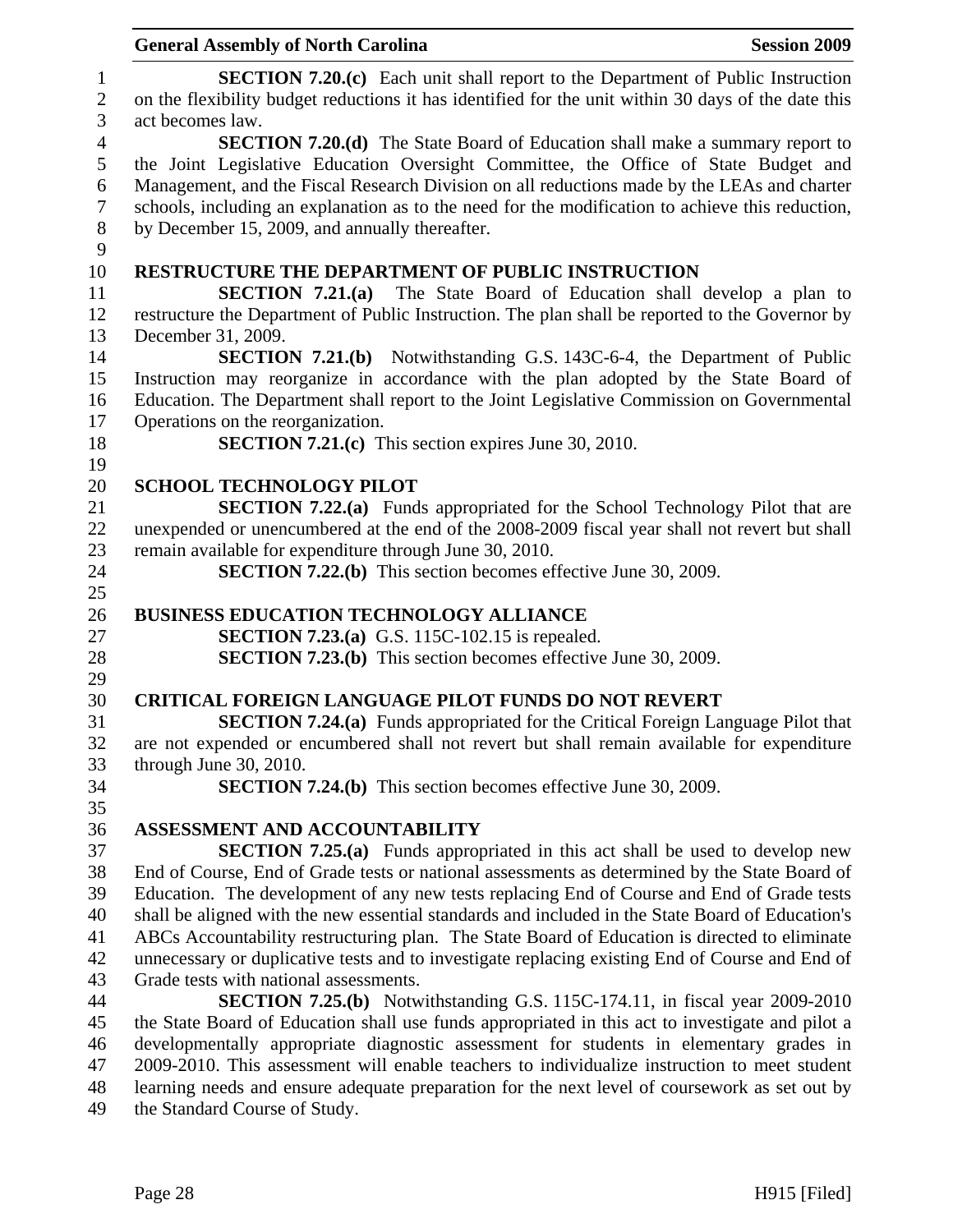1 **SECTION 7.25.(c)** The State Board of Education shall report the results of the 2 pilot to the Joint Legislative Education Oversight Committee, the Fiscal Research Division, and 3 the Office of State Budget and Management by December 1, 2010. = 4 **SECTION 7.25.(d)** Funds appropriated for Assessment and Accountability that 5 remain unexpended and unencumbered at the end of fiscal year 2009-2010 shall not revert but 6 shall remain available for expenditure through June 30, 2011. 7 8 **DEVELOPMENT OF A PREK-20 DATA SYSTEM**  9 **SECTION 7.26.(a)** The Department of Public Instruction, the North Carolina 10 Community College System, and The University of North Carolina shall collaboratively 11 develop and systematically determine the technical specifications and data standards for a 12 PreK-20 data system to centralize student data collected about students enrolled in 13 prekindergarten programs through doctoral programs. The PreK-20 data system shall build 14 upon the current capacity, programs, and initiatives of the Department of Public Instruction, the 15 North Carolina Community College System, and The University of North Carolina. 16 The PreK-20 data standards and specifications shall include: 17 (1) The types and forms of data to be included in a PreK-20 data system, 18 including longitudinal data and the use of a unique student identifier; 19 (2) The capacity of a shared PreK-20 data system; 20 (3) The degree and extent of cooperation between a shared PreK-20 data system 21 and the current data collection systems of the Department of Public 22 Instruction, the North Carolina Community College System, and The 23 University of North Carolina; 24 (4) The minimum capacity and technical specifications needed for each data 25 system to feed into a shared PreK-20 data system; 26 (5) The ability for data in a shared PreK-20 data system to be understood and 27 used by interested stakeholders, including federal and other North Carolina 28 State agencies. 29 **SECTION 7.26.(b)** Standards and specifications shall conform to the guidelines 30 and instructions governing any funds received through the American Recovery and 31 Reinvestment Act of 2009 for this purpose. 32 **SECTION 7.26.(c)** Standards and specifications shall be submitted to the 33 Education Cabinet no later than January 1, 2010. The Education Cabinet shall review and 34 approve these standards and submit them to the Joint Legislative Education Oversight 35 Committee, the Fiscal Research Division, and the Office of State Budget and Management by 36 March 1, 2010. 37 38 **PROGRAM ON PREVENTION OF ABUSE AND NEGLECT**  39 **SECTION 7.27.(a)** The Children's Trust Fund, a program on prevention of abuse 40 and neglect, is transferred from the Department of Public Instruction to the Division of Social 41 Services in the Department of Health and Human Services, as if by a Type I transfer as defined 42 in G.S. 143A-6, with all the elements of such a transfer. 43 **SECTION 7.27.(b)** G.S. 7B-1301 reads as rewritten: 44 "**§ 7B-1301. Program on Prevention of Abuse and Neglect.**  45 (a) The State Board of Education Department of Health and Human Services, through 46 the Department of Public Instruction Division of Social Services, shall implement the Program 47 on Prevention of Abuse and Neglect. The <del>Department of Public Instruction</del> Division of Social 48 Services, subject to the approval of the State Board of Education, shall provide the staff and 49 support services for implementing this program. 50 (b) In order to carry out the purposes of this Article: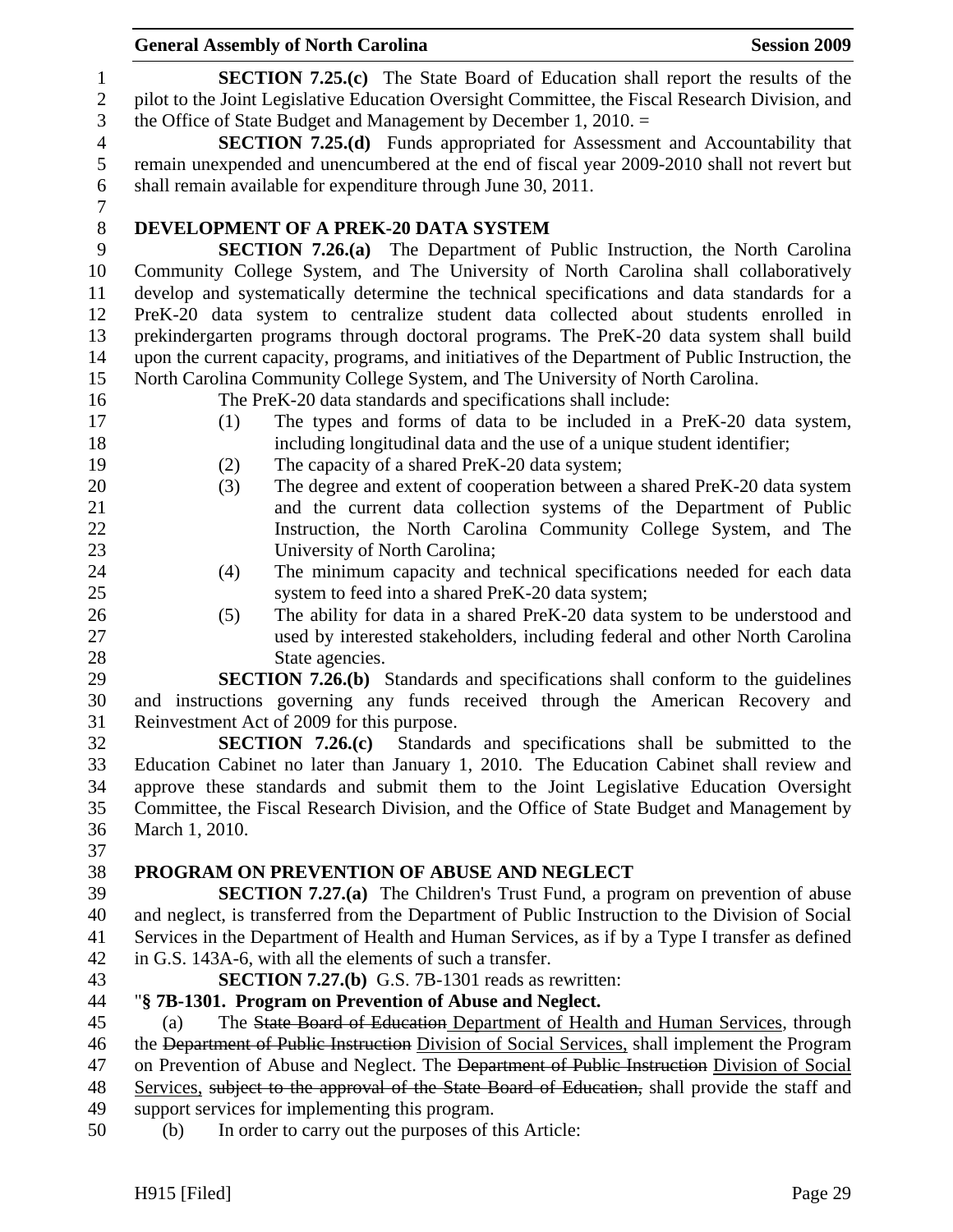|     |     | <b>General Assembly of North Carolina</b>                                                                                               | <b>Session 2009</b> |
|-----|-----|-----------------------------------------------------------------------------------------------------------------------------------------|---------------------|
|     | (1) | The Department of Public Instruction Division of Social Services shall                                                                  |                     |
|     |     | review applications and make recommendations to the State Board of                                                                      |                     |
|     |     | Education concerning the awarding of contracts under this Article.                                                                      |                     |
|     | (2) | The State Board of Education Division of Social Services shall contract with                                                            |                     |
|     |     | public or private nonprofit organizations, agencies, schools, or with qualified                                                         |                     |
|     |     | individuals to operate community-based educational and service programs                                                                 |                     |
|     |     | designed to prevent the occurrence of abuse and neglect. Every contract                                                                 |                     |
|     |     | entered into by the State Board of Education Division of Social Services                                                                |                     |
|     |     | shall contain provisions that at least twenty-five percent (25%) of the total                                                           |                     |
|     |     | funding required for a program be provided by the administering                                                                         |                     |
|     |     | organization in the form of in-kind or other services and that a mechanism                                                              |                     |
|     |     | for evaluation of services provided under the contract be included in the                                                               |                     |
|     |     | services to be performed. In addition, every proposal to the Department of                                                              |                     |
|     |     | <b>Public Instruction Division of Social Services for funding under this Article</b>                                                    |                     |
|     |     | shall include assurances that the proposal has been forwarded to the local                                                              |                     |
|     |     | department of social services for comment so that the Department of Public                                                              |                     |
|     |     | Instruction Division of Social Services may consider coordination and                                                                   |                     |
|     |     | duplication of effort on the local level as criteria in making<br>recommendations. to the State Board of Education.                     |                     |
|     | (3) | The State Board of Education Division of Social Services, with the                                                                      |                     |
|     |     | assistance of the Department of Public Instruction Health and Human                                                                     |                     |
|     |     | Services, shall develop appropriate guidelines and criteria for awarding                                                                |                     |
|     |     | contracts under this Article. These criteria shall include, but are not limited                                                         |                     |
|     |     | to: documentation of need within the proposed geographical impact area;                                                                 |                     |
|     |     | diversity of geographical areas of programs funded under this Article;                                                                  |                     |
|     |     | demonstrated effectiveness of the proposed strategy or program for                                                                      |                     |
|     |     | preventing abuse and neglect; reasonableness of implementation plan for                                                                 |                     |
|     |     | achieving stated objectives; utilization of community resources including                                                               |                     |
|     |     | volunteers; provision for an evaluation component that will provide outcome                                                             |                     |
|     |     | data; plan for dissemination of the program for implementation in other                                                                 |                     |
|     |     | communities; and potential for future funding from private sources.                                                                     |                     |
|     | (4) | The State Board of Education Division of Social Services, with the                                                                      |                     |
|     |     | assistance of the Department of Public Instruction Health and Human                                                                     |                     |
|     |     | Services, shall develop guidelines for regular monitoring of contracts                                                                  |                     |
|     |     | awarded under this Article in order to maximize the investments in<br>prevention programs by the Children's Trust Fund and to establish |                     |
|     |     | appropriate accountability measures for administration of contracts.                                                                    |                     |
|     | (5) | The State Board of Education Division of Social Services shall develop a                                                                |                     |
|     |     | State plan for the prevention of abuse and neglect for submission to the                                                                |                     |
|     |     | Governor, the President of the Senate, and the Speaker of the House of                                                                  |                     |
|     |     | Representatives.                                                                                                                        |                     |
| (c) |     | To assist in implementing this Article, the State Board of Education Division of                                                        |                     |
|     |     | Social Services may accept contributions, grants, or gifts in cash or otherwise from persons,                                           |                     |
|     |     | associations, or corporations. All monies received by the State Board of Education Division of                                          |                     |
|     |     | Social Services from contributions, grants, or gifts and not through appropriation by the                                               |                     |
|     |     | General Assembly shall be deposited in the Children's Trust Fund. Disbursements of the funds                                            |                     |
|     |     | shall be on the authorization of the State Board of Education or that Board's duly authorized                                           |                     |
|     |     | representative Department of Health and Human Services. In order to maintain an effective                                               |                     |
|     |     | expenditure and revenue control, the funds are subject in all respects to State law and                                                 |                     |
|     |     | regulations, but no appropriation is required to permit expenditure of the funds.                                                       |                     |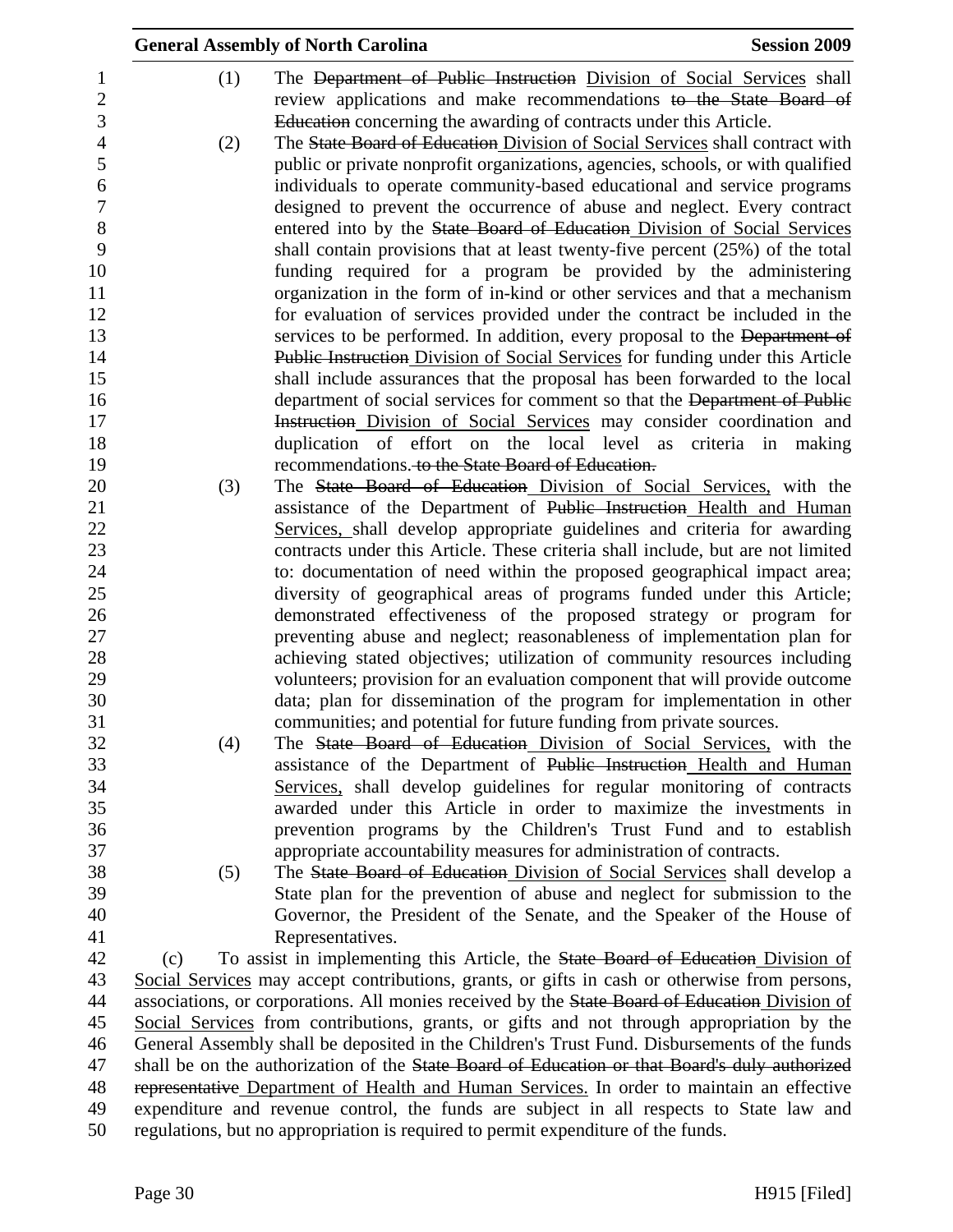|                                                     |                                                                                                  | <b>General Assembly of North Carolina</b>                                                                                                                                                                                                                                                                                                                      | <b>Session 2009</b> |
|-----------------------------------------------------|--------------------------------------------------------------------------------------------------|----------------------------------------------------------------------------------------------------------------------------------------------------------------------------------------------------------------------------------------------------------------------------------------------------------------------------------------------------------------|---------------------|
| $\mathbf{1}$<br>$\mathbf{2}$<br>3<br>$\overline{4}$ | (d)                                                                                              | Programs contracted for under this Article are intended to prevent abuse and neglect<br>of juveniles. Abuse and neglect prevention programs are defined to be those programs and<br>services which impact on juveniles and families before any substantiated incident of abuse or<br>neglect has occurred. These programs may include, but are not limited to: |                     |
| 5<br>6<br>$\boldsymbol{7}$                          | (1)                                                                                              | Community-based educational programs on prenatal care, perinatal bonding,<br>child development, basic child care, care of children with special needs, and<br>coping with family stress; and                                                                                                                                                                   |                     |
| 8<br>9<br>10                                        | (2)                                                                                              | Community-based programs relating to crisis care, aid to parents, and<br>support groups for parents and their children experiencing stress within the<br>family unit.                                                                                                                                                                                          |                     |
| 11                                                  | (e)                                                                                              | No more than twenty percent (20%) of each year's total awards may be utilized for                                                                                                                                                                                                                                                                              |                     |
| 12<br>13                                            |                                                                                                  | funding State-level programs to coordinate community-based programs."<br>SECTION 7.27.(c) G.S. 7B-1302 reads as rewritten:                                                                                                                                                                                                                                     |                     |
| 14                                                  |                                                                                                  | "§ 7B-1302. Children's Trust Fund.                                                                                                                                                                                                                                                                                                                             |                     |
| 15                                                  | (a)                                                                                              | There is established a fund to be known as the "Children's Trust Fund," in the                                                                                                                                                                                                                                                                                 |                     |
| 16<br>17                                            |                                                                                                  | Department of State Treasurer, which shall be funded by a portion of the marriage license fee<br>under G.S. 161-11.1 and a portion of the special license plate fee under G.S. 20-81.12. The                                                                                                                                                                   |                     |
| 18                                                  |                                                                                                  | money in the Fund shall be used by the State Board of Education Division of Social Services to                                                                                                                                                                                                                                                                 |                     |
| 19                                                  |                                                                                                  | fund abuse and neglect prevention programs so authorized by this Article.                                                                                                                                                                                                                                                                                      |                     |
| 20                                                  | (b)                                                                                              | The Department of Public Instruction Health and Human Services shall report                                                                                                                                                                                                                                                                                    |                     |
| 21                                                  |                                                                                                  | annually on revenues and expenditures of the Children's Trust Fund to the Joint Legislative                                                                                                                                                                                                                                                                    |                     |
| 22                                                  |                                                                                                  | Commission on Governmental Operations."                                                                                                                                                                                                                                                                                                                        |                     |
| 23                                                  |                                                                                                  |                                                                                                                                                                                                                                                                                                                                                                |                     |
| 24                                                  |                                                                                                  | <b>ELIMINATE CERTAIN TESTS</b>                                                                                                                                                                                                                                                                                                                                 |                     |
| 25                                                  |                                                                                                  | <b>SECTION 7.28.(a)</b> The State Board of Education shall identify and eliminate                                                                                                                                                                                                                                                                              |                     |
| 26                                                  |                                                                                                  | certain unnecessary or duplicative tests not required for high school graduation or by the                                                                                                                                                                                                                                                                     |                     |
| 27<br>28                                            | $(AYP)$ .                                                                                        | federal government for No Child Left Behind (NCLB) to determine Adequate Yearly Progress                                                                                                                                                                                                                                                                       |                     |
| 29                                                  |                                                                                                  | <b>SECTION 7.28.(b)</b> The State Board of Education shall report on those tests                                                                                                                                                                                                                                                                               |                     |
| 30<br>31                                            |                                                                                                  | selected for elimination to the Governor and the General Assembly by September 30, 2009.                                                                                                                                                                                                                                                                       |                     |
| 32                                                  |                                                                                                  | 21ST CENTURY CAREER PAY PLAN FOR TEACHERS                                                                                                                                                                                                                                                                                                                      |                     |
| 33                                                  |                                                                                                  | SECTION $7.29(a)$<br>The North Carolina Professional Teaching Standards                                                                                                                                                                                                                                                                                        |                     |
| 34                                                  |                                                                                                  | Commission (NCPTSC) shall develop a plan to restructure the North Carolina Teacher Salary                                                                                                                                                                                                                                                                      |                     |
| 35                                                  |                                                                                                  | Schedule. It is North Carolina's goal to have a competitive system of compensation that attracts                                                                                                                                                                                                                                                               |                     |
| 36                                                  |                                                                                                  | highly skilled and motivated individuals into the profession. Further, it should compensate                                                                                                                                                                                                                                                                    |                     |
| 37                                                  | teachers' knowledge, skills, and instructional expertise that lead to improved student learning. |                                                                                                                                                                                                                                                                                                                                                                |                     |
| 38                                                  |                                                                                                  | In developing the restructured salary system, the NCPTSC should consider the following                                                                                                                                                                                                                                                                         |                     |
| 39                                                  | factors:                                                                                         |                                                                                                                                                                                                                                                                                                                                                                |                     |
| 40                                                  | (1)                                                                                              | Designs a schedule that emphasizes increasing beginning teacher salary to                                                                                                                                                                                                                                                                                      |                     |
| 41                                                  |                                                                                                  | make the starting salaries more competitive to attract recent graduates and                                                                                                                                                                                                                                                                                    |                     |
| 42                                                  |                                                                                                  | promotes teacher retention.                                                                                                                                                                                                                                                                                                                                    |                     |
| 43                                                  | (2)                                                                                              | Aligns with the newly adopted North Carolina Professional Teaching                                                                                                                                                                                                                                                                                             |                     |
| 44                                                  |                                                                                                  | Standards.                                                                                                                                                                                                                                                                                                                                                     |                     |
| 45                                                  | (3)                                                                                              | Rewards expert, accomplished teachers for taking on challenging                                                                                                                                                                                                                                                                                                |                     |
| 46                                                  |                                                                                                  | assignments such as working in high-poverty, low-performing schools.                                                                                                                                                                                                                                                                                           |                     |
| 47                                                  | (4)                                                                                              | Provides incentives for becoming licensed in high-needs subject areas such                                                                                                                                                                                                                                                                                     |                     |
| 48                                                  |                                                                                                  | as math and science and teaching in high-needs areas of the State.                                                                                                                                                                                                                                                                                             |                     |
| $\overline{A}$                                      | (5)                                                                                              | Considers research and data that supports improved teaching and learning                                                                                                                                                                                                                                                                                       |                     |

49 (5) Considers research and data that supports improved teaching and learning.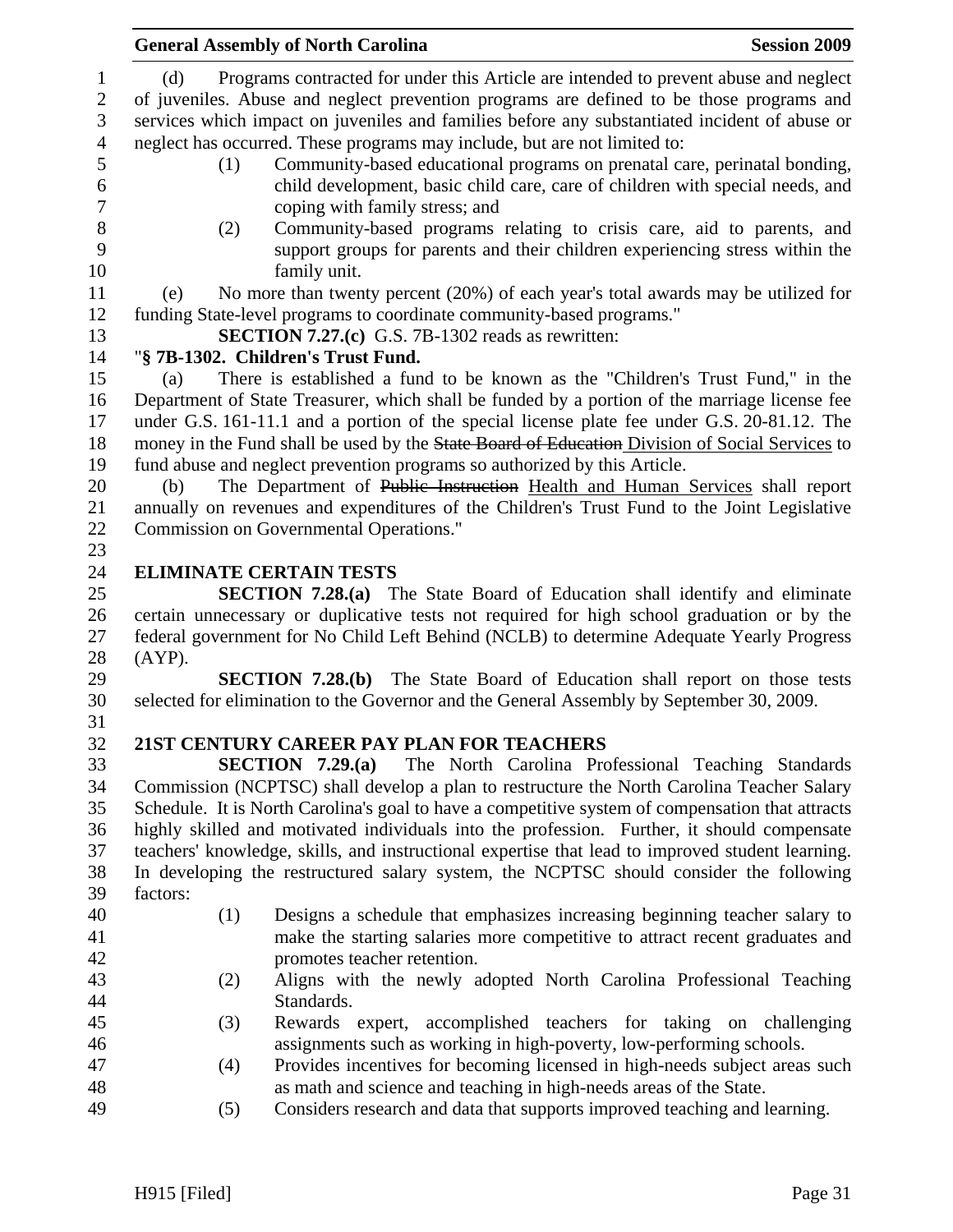|                                            | <b>General Assembly of North Carolina</b><br><b>Session 2009</b>                                                                                                                                                                                                                                                                                            |  |
|--------------------------------------------|-------------------------------------------------------------------------------------------------------------------------------------------------------------------------------------------------------------------------------------------------------------------------------------------------------------------------------------------------------------|--|
| 1<br>$\overline{2}$<br>3<br>$\overline{4}$ | Provides optional pathways for salary increases that focus on strategies such<br>(6)<br>as National Board Certified Teachers, literacy coach endorsement and other<br>options that lead to improved student learning.                                                                                                                                       |  |
| 5<br>6<br>$\boldsymbol{7}$                 | <b>SECTION 7.29.(b)</b> The NCPTSC is encouraged to seek partnerships with other<br>state and national public and private groups in designing the new compensation system. The<br>NCPTSC shall report on the plan to the State Board of Education, the Joint Legislative<br>Education Oversight Committee, and the Governor no later than January 31, 2010. |  |
| $8\,$                                      |                                                                                                                                                                                                                                                                                                                                                             |  |
| 9<br>10                                    | <b>QUALITY TEACHING AND LEARNING TIME</b>                                                                                                                                                                                                                                                                                                                   |  |
| 11                                         | <b>SECTION 7.30.</b> The State Board of Education shall provide guidance to local<br>boards of education and individual schools on maximizing and improving the quality and                                                                                                                                                                                 |  |
| 12                                         | amount of time spent on teaching and learning during but not limited to the instructional day.                                                                                                                                                                                                                                                              |  |
| 13                                         | They shall include in this guidance how reform initiatives such as the North Carolina Virtual                                                                                                                                                                                                                                                               |  |
| 14                                         | Public School, Learn and Earn Online, Cooperative Innovative High Schools, and Professional                                                                                                                                                                                                                                                                 |  |
| 15                                         | Learning Communities provide options for continuous learning that leads to academic success                                                                                                                                                                                                                                                                 |  |
| 16<br>17                                   | and promotes seamless PreK-20 learning.                                                                                                                                                                                                                                                                                                                     |  |
| 18<br>19                                   | PART VIII. COMMUNITY COLLEGES                                                                                                                                                                                                                                                                                                                               |  |
| 20                                         | USE OF FUNDS FOR THE COLLEGE INFORMATION SYSTEM                                                                                                                                                                                                                                                                                                             |  |
| 21                                         | <b>SECTION 8.1.(a)</b> Funds appropriated in this act to the Community Colleges                                                                                                                                                                                                                                                                             |  |
| 22                                         | System Office for the College Information System shall not revert at the end of the 2008-2009                                                                                                                                                                                                                                                               |  |
| 23                                         | fiscal year but shall remain available until expended. These funds may be used to purchase                                                                                                                                                                                                                                                                  |  |
| 24                                         | periodic system upgrades.                                                                                                                                                                                                                                                                                                                                   |  |
| 25                                         | <b>SECTION 8.1.(b)</b> Notwithstanding G.S. 143C-6-4, the Community Colleges                                                                                                                                                                                                                                                                                |  |
| 26<br>27                                   | System Office may, subject to the approval of the Office of State Budget and Management, in<br>consultation with the Office of Information Technology Services, use funds appropriated in this                                                                                                                                                              |  |
| 28                                         | act for the College Information System to create a maximum of three positions. Personnel                                                                                                                                                                                                                                                                    |  |
| 29                                         | positions created pursuant to this subsection shall be dedicated to maintaining and                                                                                                                                                                                                                                                                         |  |
| 30                                         | administering information technology and software upgrades to the College Information                                                                                                                                                                                                                                                                       |  |
| 31                                         | System.                                                                                                                                                                                                                                                                                                                                                     |  |
| 32                                         |                                                                                                                                                                                                                                                                                                                                                             |  |
| 33                                         | <b>FUNDS FOR CAMPUS SECURITY</b>                                                                                                                                                                                                                                                                                                                            |  |
| 34                                         | <b>SECTION 8.2.</b> Notwithstanding G.S. 115D-32 or any other provision of law, a                                                                                                                                                                                                                                                                           |  |
| 35                                         | community college may use up to two percent (2%) of noninstructional State funds allocated to                                                                                                                                                                                                                                                               |  |
| 36                                         | it in the enrollment allotment of the institutional support allotment and up to two percent (2%)                                                                                                                                                                                                                                                            |  |
| 37                                         | of the funds allocated to it through the regular equipment allotment for the 2009-2010 fiscal                                                                                                                                                                                                                                                               |  |
| 38                                         | year for campus security. This may include the hiring of personnel, contracted professional                                                                                                                                                                                                                                                                 |  |
| 39<br>40                                   | services, surveillance cameras, call boxes, alert systems, and other equipment-related<br>expenditures.                                                                                                                                                                                                                                                     |  |
| 41                                         | These funds shall be used to supplement and shall not be used to supplant existing                                                                                                                                                                                                                                                                          |  |
| 42                                         | local funding for campus security.                                                                                                                                                                                                                                                                                                                          |  |
| 43                                         |                                                                                                                                                                                                                                                                                                                                                             |  |
| 44                                         | <b>USE OF BASIC SKILLS FUNDS</b>                                                                                                                                                                                                                                                                                                                            |  |
| 45                                         | <b>SECTION 8.3.</b> Notwithstanding any other provision of law, a local community                                                                                                                                                                                                                                                                           |  |
| 46                                         | college may use up to five percent (5%) of the Literacy Funds allocated to it by the State Board                                                                                                                                                                                                                                                            |  |
| 47                                         | of Community Colleges to procure instructional technology for literacy labs. This technology                                                                                                                                                                                                                                                                |  |
| 48                                         | may include computers, instructional software and software licenses, scanners for testing, and                                                                                                                                                                                                                                                              |  |
| 49                                         | classroom projection equipment.                                                                                                                                                                                                                                                                                                                             |  |
| 50                                         |                                                                                                                                                                                                                                                                                                                                                             |  |
| 51                                         | FINANCIAL AID PROGRAM ADMINISTRATIVE COSTS                                                                                                                                                                                                                                                                                                                  |  |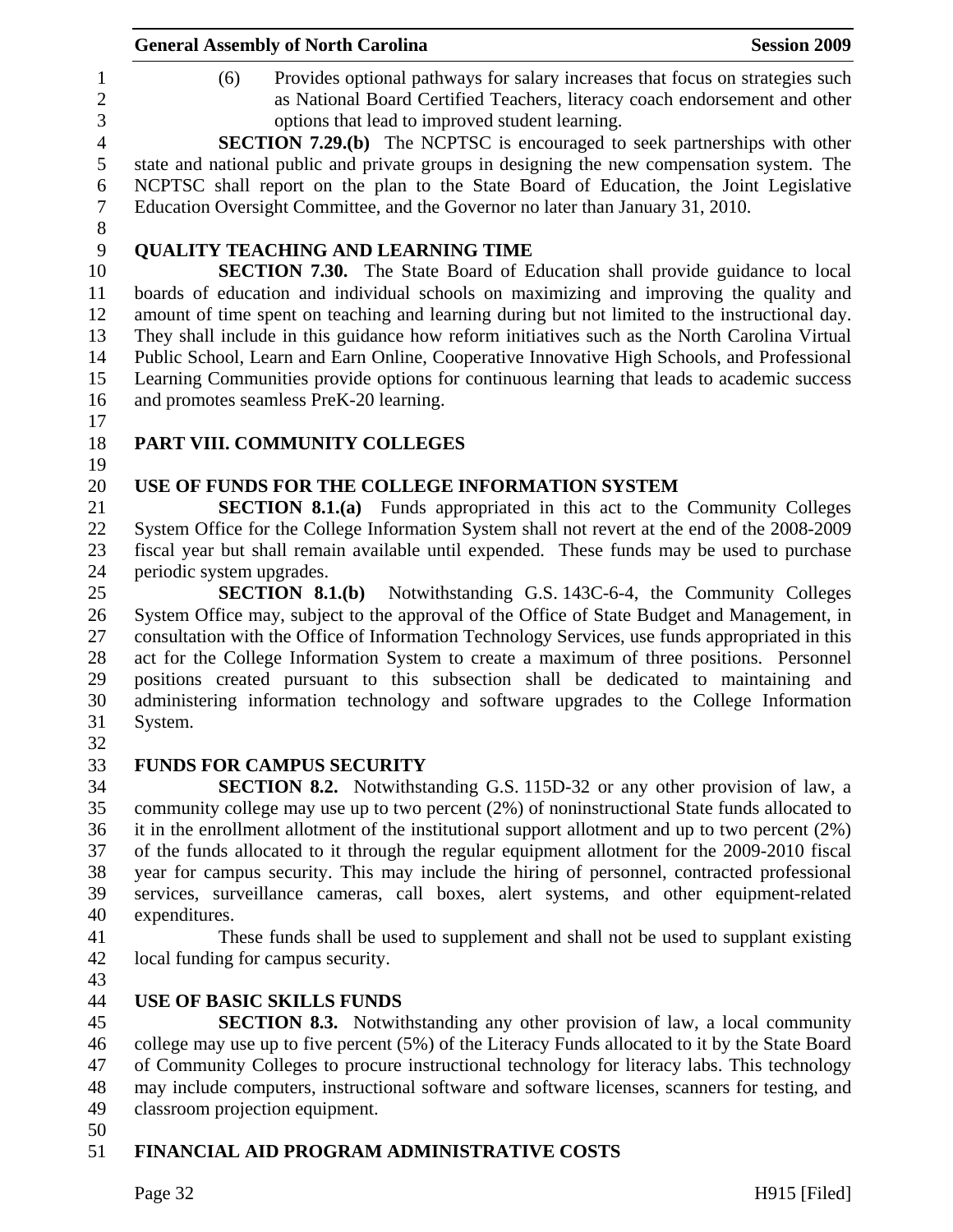|                                | <b>General Assembly of North Carolina</b>                                                                                                                                               | <b>Session 2009</b> |
|--------------------------------|-----------------------------------------------------------------------------------------------------------------------------------------------------------------------------------------|---------------------|
| $\mathbf{1}$<br>$\overline{2}$ | <b>SECTION 8.4.</b> G.S. 115D-40.1 reads as rewritten:<br>Administration of Program. – The State Board shall adopt rules and policies for the<br>"(c)                                   |                     |
| 3                              | disbursement of the financial assistance provided in this section. Degree, diploma, and                                                                                                 |                     |
| $\overline{4}$<br>5            | certificate students must complete a Free Application for Federal Student Aid (FAFSA) to be<br>eligible for financial assistance. The State Board may contract with the State Education |                     |
| 6                              | Assistance Authority for administration of these financial assistance funds. These funds shall                                                                                          |                     |
| $\overline{7}$                 | not revert at the end of each fiscal year but shall remain available until expended for                                                                                                 |                     |
| $8\,$                          | need-based financial assistance. The interest earned on the funds provided in this section may                                                                                          |                     |
| 9                              | be used to support the costs of administering the Community College Grant Program."                                                                                                     |                     |
| 10<br>11                       | <b>CONSOLIDATE NURSING AND ALLIED HEALTH ALLOTMENTS</b>                                                                                                                                 |                     |
| 12                             | <b>SECTION 8.5.</b> The State Board of Community Colleges shall consolidate the                                                                                                         |                     |
| 13                             | Nursing categorical allotment into the Allied Health categorical allotment before distributing                                                                                          |                     |
| 14                             | funds appropriated in this act. These funds shall be awarded to community colleges based on                                                                                             |                     |
| 15                             | the full-time equivalent (FTE) enrollment in allied health programs.                                                                                                                    |                     |
| 16                             |                                                                                                                                                                                         |                     |
| 17<br>18                       | <b>MODIFY MULTICAMPUS AND OFF-CAMPUS CENTER REPORT DATE</b><br><b>SECTION 8.6.</b> G.S. 115D-5 reads as rewritten:                                                                      |                     |
| 19                             | The General Assembly finds that additional data are needed to determine the<br>"(0)                                                                                                     |                     |
| 20                             | adequacy of multicampus and off-campus center funds; therefore, multicampus colleges and                                                                                                |                     |
| 21                             | colleges with off-campus centers shall report annually, beginning September 1, 2005, to the                                                                                             |                     |
| 22                             | Community Colleges System Office on all expenditures by line item of funds used to support                                                                                              |                     |
| 23                             | their multicampuses and off-campus centers. The Community Colleges System Office shall                                                                                                  |                     |
| 24                             | report on these expenditures to the Education Appropriation Subcommittees of the House of                                                                                               |                     |
| 25                             | Representatives and the Senate, the Office of State Budget and Management, and the Fiscal                                                                                               |                     |
| 26                             | Research Division by October 1 December 1 of each year."                                                                                                                                |                     |
| 27                             |                                                                                                                                                                                         |                     |
| 28                             | REPEAL REPORT ON THE USE OF COMMUNITY COLLEGE FACILITIES BY                                                                                                                             |                     |
| 29                             | PRIVATE BUSINESSES                                                                                                                                                                      |                     |
| 30<br>31                       | <b>SECTION 8.8.</b> G.S. 115D-5 $(q)$ is repealed.                                                                                                                                      |                     |
| 32                             | JUSTICE COORDINATORS TRANSFERRED TO THE SYSTEM<br><b>CRIMINAL</b>                                                                                                                       |                     |
| 33                             | <b>OFFICE</b>                                                                                                                                                                           |                     |
| 34                             | <b>SECTION 8.9.</b> The criminal justice regional coordinators and supporting staff                                                                                                     |                     |
| 35                             | located at community colleges shall be transferred to the Community Colleges System Office.                                                                                             |                     |
| 36                             | This transfer shall be effective July 1, 2009.                                                                                                                                          |                     |
| 37                             |                                                                                                                                                                                         |                     |
| 38                             | <b>EXPAND ELIGIBILITY TO USE PERFORMANCE FUNDING FOR MAINTENANCE</b>                                                                                                                    |                     |
| 39                             | OF PLANT EXPENDITURES                                                                                                                                                                   |                     |
| 40                             | <b>SECTION 8.10.</b> G.S. 115D-31.3 reads as rewritten:                                                                                                                                 |                     |
| 41                             | Use of funds in low-wealth counties. - Funds retained by colleges or distributed to<br>" $(i)$                                                                                          |                     |
| 42                             | colleges pursuant to this section may be used to supplement local funding for maintenance of                                                                                            |                     |
| 43                             | plant if the college does not receive maintenance of plant funds pursuant to G.S. 115D-31.2,                                                                                            |                     |
| 44<br>45                       | and if the county in which the main campus of the community college is located meets all of<br>the following:                                                                           |                     |
| 46                             | Is designated as a Tier 1 county in accordance with G.S. 143B-437.08.<br>(1)                                                                                                            |                     |
| 47                             | Had an unemployment rate greater than $\theta$ at least two percent (2%) above<br>(2)                                                                                                   |                     |
| 48                             | the State average or greater than seven percent (7%), whichever is higher, in                                                                                                           |                     |
| 49                             | the prior calendar year.                                                                                                                                                                |                     |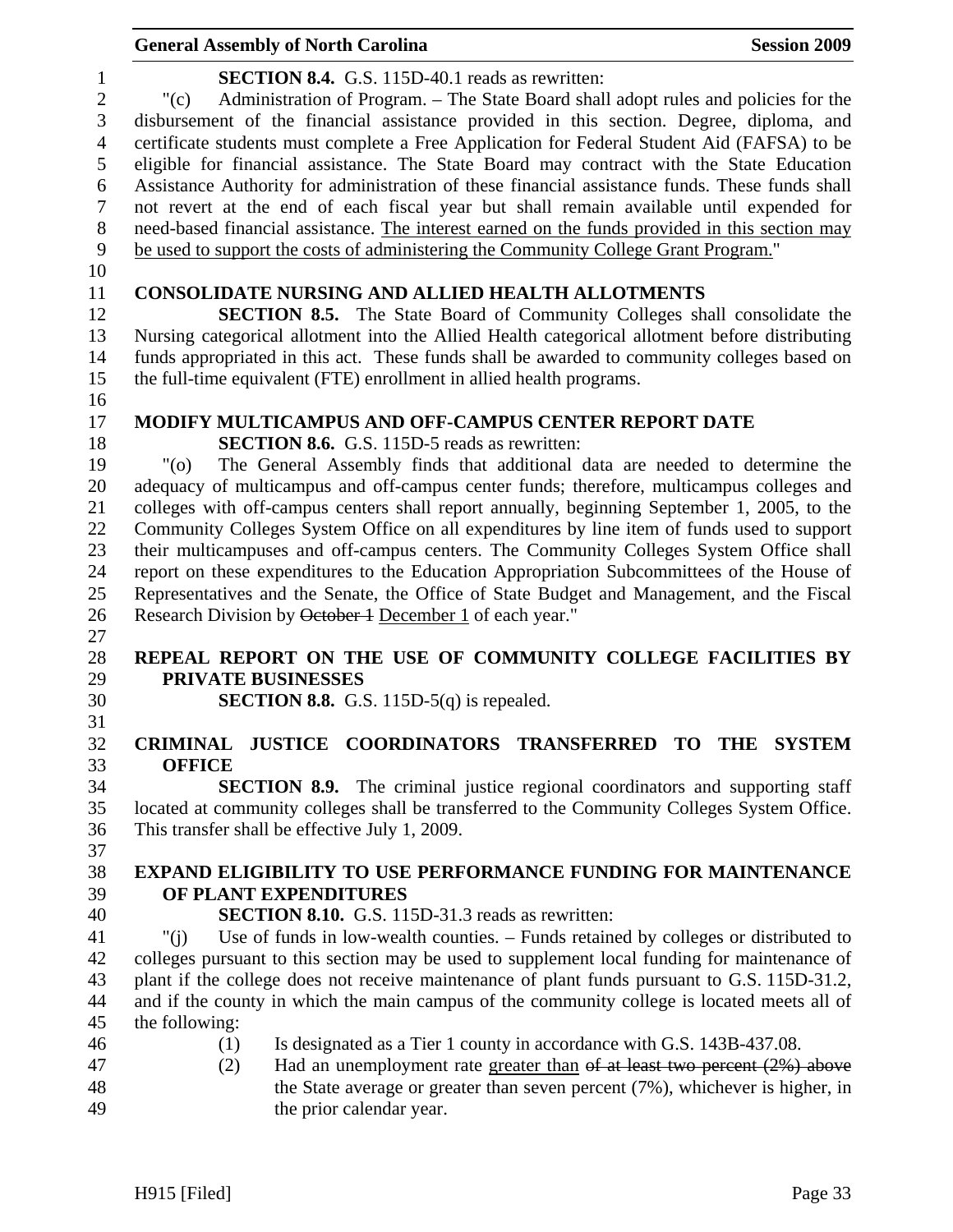|                                     | <b>General Assembly of North Carolina</b><br><b>Session 2009</b>                                                                                                                                       |
|-------------------------------------|--------------------------------------------------------------------------------------------------------------------------------------------------------------------------------------------------------|
| $\mathbf{1}$<br>$\overline{c}$<br>3 | Is a county whose wealth, as calculated under the formula for distributing<br>(3)<br>supplemental funding for schools in low-wealth counties, is eighty percent<br>(80%) or less of the State average. |
| $\overline{4}$<br>5                 | Funds may be used for this purpose only after all local funds appropriated for maintenance of<br>plant have been expended."                                                                            |
| 6                                   |                                                                                                                                                                                                        |
| $\boldsymbol{7}$                    | <b>CUSTOMIZED TRAINING PROGRAM</b>                                                                                                                                                                     |
| $8\,$                               | <b>SECTION 8.11.(a)</b> Funds appropriated in this act for the Customized Training                                                                                                                     |
| 9                                   | Program and unspent and unencumbered by June 30, 2010, may, subject to cash availability                                                                                                               |
| 10                                  | and the approval of the Office of State Budget and Management, be carried forward into the                                                                                                             |
| 11                                  | 2010-2011 fiscal year for equipment purchases. These funds, if carried forward, shall be                                                                                                               |
| 12                                  | distributed through the Educational Equipment Reserve.                                                                                                                                                 |
| 13                                  | <b>SECTION 8.11.(b)</b> Funds appropriated for the Customized Training Program shall                                                                                                                   |
| 14                                  | be allocated with the first priority use for those projects that create or retain jobs in North                                                                                                        |
| 15                                  | Carolina.                                                                                                                                                                                              |
| 16                                  | <b>SECTION 8.11.(c)</b> G.S. 115D-5.1(f) is amended by adding a new subsection to                                                                                                                      |
| 17                                  | read:                                                                                                                                                                                                  |
| 18                                  | The types of services sought by company, whether for new, expanding, or<br>" $(1a)$                                                                                                                    |
| 19                                  | existing industry."                                                                                                                                                                                    |
| 20                                  |                                                                                                                                                                                                        |
| 21                                  | <b>CAROLINA</b><br><b>CAMPUS</b><br><b>CARRYFORWARD</b><br>OF<br><b>NORTH</b><br><b>RESEARCH</b>                                                                                                       |
| 22                                  | <b>BIOTECHNOLOGY TRAINING FUNDS</b>                                                                                                                                                                    |
| 23                                  | <b>SECTION 8.12.(a)</b> Funds appropriated in S.L. 2006-66, S.L. 2007-323, and S.L.                                                                                                                    |
| 24                                  | 2008-103 for the Rowan-Cabarrus Community College Biotechnology Training Center and                                                                                                                    |
| 25                                  | Greenhouse at the North Carolina Research Campus in Kannapolis shall not revert but shall                                                                                                              |
| 26                                  | remain available until expended.                                                                                                                                                                       |
| 27                                  | <b>SECTION 8.12.(b)</b> This section becomes effective June 30, 2009.                                                                                                                                  |
| 28                                  |                                                                                                                                                                                                        |
| 29                                  | <b>LEARN AND EARN ONLINE FUNDS</b>                                                                                                                                                                     |
| 30                                  | <b>SECTION 8.13.(a)</b> Funds reimbursed to the Community College System for                                                                                                                           |
| 31                                  | full-time equivalent (FTE) students participating in learn and earn online courses during the                                                                                                          |
| 32                                  | 2008-2009 fiscal year shall not revert at the end of a fiscal year but shall remain available for                                                                                                      |
| 33                                  | expenditure up to 12 months after the close of a fiscal year.                                                                                                                                          |
| 34                                  | <b>SECTION 8.13.(b)</b> Community college student enrollments in Learn and Earn                                                                                                                        |
| 35                                  | Online shall be considered regular budget full-time equivalent (FTE) in the curriculum                                                                                                                 |
| 36                                  | enrollment formula regardless of the term during which the instruction is provided. The NC                                                                                                             |
| 37                                  | Community College System may only seek reimbursement from the Department of Public                                                                                                                     |
| 38                                  | Instruction for technology and course fees and textbooks required for course participation.                                                                                                            |
| 39                                  | <b>SECTION 8.13.(c)</b> Subsection (a) of this section becomes effective June 30, 2009.                                                                                                                |
| 40                                  | Subsection (b) of this section becomes effective July 1, 2009.                                                                                                                                         |
| 41                                  |                                                                                                                                                                                                        |
| 42                                  | <b>COMMUNITY COLLEGE FINANCIAL ASSISTANCE FUND BALANCE SHALL BE</b>                                                                                                                                    |
| 43                                  | USED TO OFFER NEED-BASED AID AND ENSURE ACCESS TO DISPLACED                                                                                                                                            |
| 44                                  | <b>WORKERS AND INDEPENDENT STUDENTS</b>                                                                                                                                                                |
| 45                                  | <b>SECTION 8.14.</b> The balance remaining in Budget Code 66801, Fund 6102 (CCS                                                                                                                        |
| 46                                  | Financial Assistance) shall be used in the 2009-2010 fiscal year to offer need-based assistance                                                                                                        |
| 47                                  | to displaced workers and qualified students. This balance has accumulated due to financial aid                                                                                                         |
| 48                                  | refunds received from students in fiscal year 2008-2009 and past fiscal years.                                                                                                                         |
| 49                                  |                                                                                                                                                                                                        |
| 50                                  | <b>COMMUNITY COLLEGE APPRENTICESHIP TRAINING PROGRAM</b>                                                                                                                                               |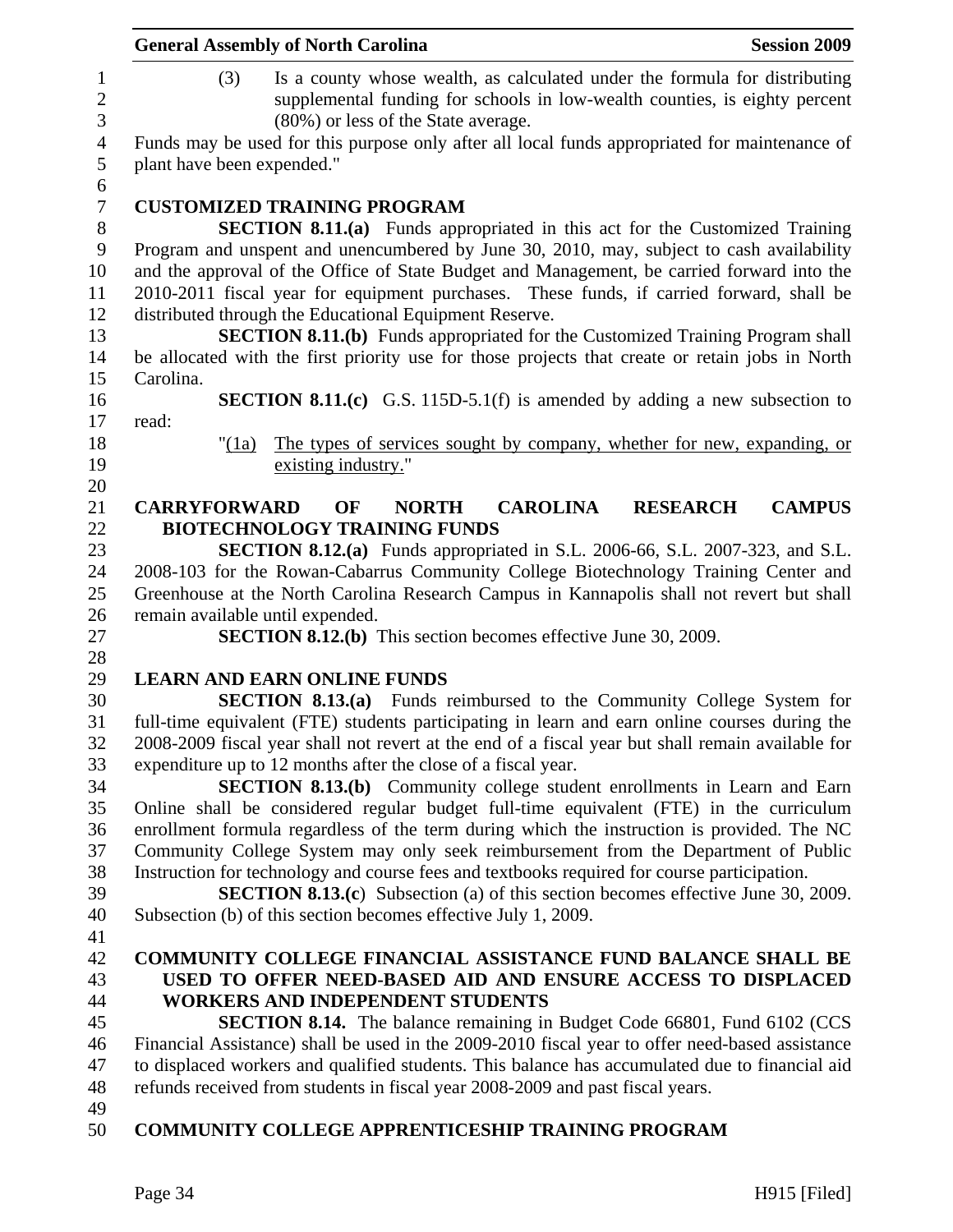1 **SECTION 8.15.(a)** The Community Colleges System Office shall establish an 2 Apprenticeship Training Program that maximizes the development of employer-sponsored 3 flexible training programs. The Apprenticeship Training Program shall leverage existing 4 community college economic development and workforce training programs. Joint delivery of 5 these programs will ensure coordination of program delivery and appropriate classroom 6 training supporting the needs of the client and the employer. The community colleges currently 7 provide the majority of classroom training for Apprenticeship. 8 **SECTION 8.15.(b)** The Community College Apprenticeship Training Program 9 shall include and shall recognize all apprenticeships in North Carolina currently licensed by the 10 U.S. Department of Labor. Apprenticeships licensed after the creation of this program shall 11 conform to the licensure requirements of the U.S. Department of Labor. 12 **SECTION 8.15.(c)** If the Community College Apprenticeship Training Program 13 requires approval by the U.S. Department of Labor, additional apprenticeships may not be 14 licensed until such approval is granted. 15 **SECTION 8.15.(d)** The Community Colleges System Office shall report by March 16 1, 2010, to the Joint Legislative Education Oversight Committee, the Fiscal Research Division, 17 and the Office of State Budget and Management on the creation and implementation of the 18 Community College Apprenticeship Training Program. 19 20 **STATE BOARD OF COMMUNITY COLLEGE MANAGEMENT FLEXIBILITY**  21 **SECTION 8.16.(a)** Due to significant budget adjustments required for the 22 2009-2011 fiscal biennium, the State Board of Community Colleges shall allocate the 23 discretionary budget reductions made in this act. These reductions shall be made in accordance 24 with this act and consistent with G.S. 115D-5(a). 25 **SECTION 8.16.(b)** Within 30 days of the date this act becomes law, the State 26 Board of Community Colleges shall notify each college of the amount the college must reduce 27 from State General Fund appropriations. The State Board shall determine the amount of the 28 reduction for each community college on the basis of FTE enrollment or another method that 29 accounts for the unique needs of specific colleges. 30 **SECTION 8.16.(c)** Colleges are urged to make every effort to reduce spending 31 whenever and wherever such budget reductions are appropriate and to make every effort so that 32 the targeted reductions do not directly impact those services that are involved in training 33 displaced workers and do not reduce Huskins or dual enrollment course offerings offered in 34 conjunction with College Promise. Each college shall report to the State Board of Community 35 Colleges on the discretionary budget reductions it has identified for the college within 60 days 36 of the date this act becomes law. 37 **SECTION 8.16.(d)** By December 15, 2009, the State Board of Community 38 Colleges shall make a summary report to the Joint Legislative Education Oversight Committee, 39 the Office of State Budget and Management, and the Fiscal Research Division on all reductions 40 made by the colleges, including an explanation of the impact of reductions on those services 41 identified as fulfilling a high-need area for the State. 42 **SECTION 8.16.(e)** Discretionary reductions identified in this act for the 43 2009-2010 fiscal year may be allocated to community colleges on a nonrecurring basis. By 44 February 19, 2010, the State Board of Community Colleges shall determine the necessary 45 changes to categorical and formula allotments to make permanent reductions beginning with

- 46 the 2010-2011 fiscal year.
- 47

#### 48 **MAINTENANCE OF PLANT FLEXIBILITY**

49 **SECTION 8.17.** Notwithstanding any other provision of law, a community college 50 that received State funds in fiscal year 2008-2009 for maintenance of plant pursuant to 51 G.S. 115D-31.2 may use noninstructional State funds allocated through the institutional support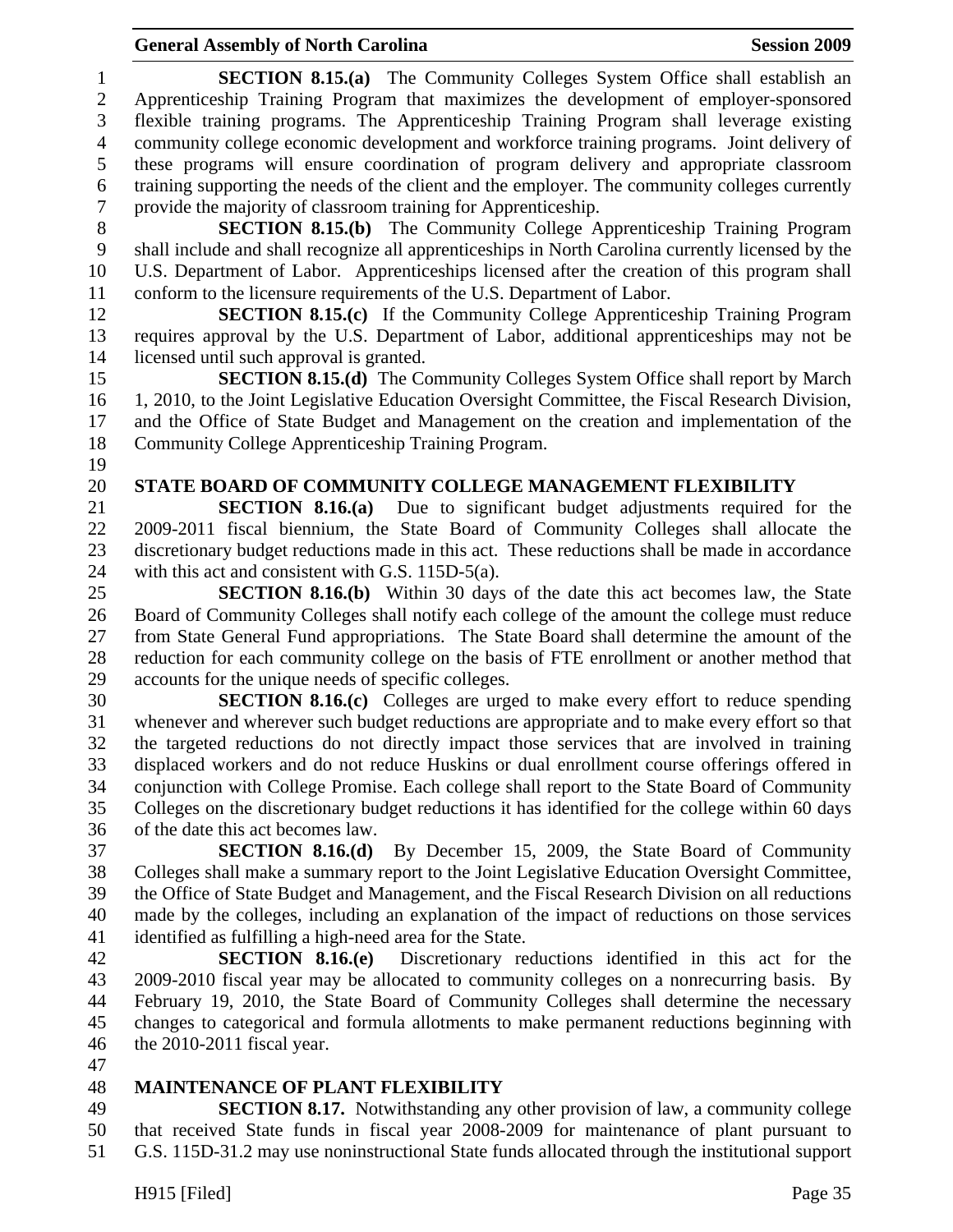1 allotment for the 2009-2011 biennium for maintenance of plant costs. The amount of funds 2 used in fiscal year 2009-2010 for these purposes may not exceed the total maintenance of plant 3 funds received in fiscal year 2008-2009. The amount of funds used for these purposes in fiscal 4 year 2010-2011 may not exceed fifty (50%) percent of the amount of maintenance of plant 5 funds received in fiscal year 2008-2009 pursuant to G.S. 115-31.2.

6

8

# 7 **PART IX. UNIVERSITIES**

## 9 **USE OF ESCHEAT FUND FOR NEED-BASED FINANCIAL AID PROGRAMS**

10 **SECTION 9.1.(a)** There is appropriated from the Escheat Fund income to the 11 Board of Governors of The University of North Carolina the sum of one hundred twenty-three 12 million six hundred forty-one thousand forty dollars (\$123,641,040) for fiscal years 2009-2010 13 and 2010-2011, to the State Board of Community Colleges the sum of thirteen million nine 14 hundred eighty-one thousand two hundred two dollars (\$13,981,202) for 2009-2010 and 15 2010-2011, and to the Department of Administration, Division of Veterans Affairs, the sum of 16 six million five hundred twenty thousand nine hundred sixty-four dollars (\$6,520,964) for years 17 2009-2010 and 2010-2011. These funds shall be allocated by the State Educational Assistance 18 Authority for need-based student financial aid in accordance with G.S. 116B-7.

19 If the interest income generated from the Escheat Fund is less than the amounts 20 referenced in this section, the difference may be taken from the Escheat Fund principal to reach 21 the appropriations referenced in this section; however, under no circumstances shall the 22 Escheat Fund principal be reduced below the sum of three hundred million dollars 23 (\$300,000,000).

24 **SECTION 9.1.(b)** The North Carolina State Education Assistance Authority 25 (SEAA) shall perform all of the administrative functions necessary to implement this program 26 of financial aid. The SEAA shall conduct periodic evaluations of expenditures of the 27 Scholarship Programs to determine if allocations are utilized to ensure access to institutions of 28 higher learning and to meet the goals of the respective programs. SEAA may make 29 recommendations for redistribution of funds to The University of North Carolina, Department 30 of Administration, and/or the President of the Community College System regarding their 31 respective scholarship programs, who then may authorize redistribution of unutilized funds for 32 a particular fiscal year.

**SECTION 9.1.(c)** There is appropriated from the Escheat Fund to the Board of 34 Governors of The University of North Carolina the sum of one million one hundred fifty-seven 35 thousand dollars (\$1,157,000) for the 2009-2010 and 2010-2011 fiscal years to be allocated to 36 the SEAA for need-based student financial aid to be used in accordance with G.S. 116B-7 and 37 this act. The SEAA shall use these funds only to provide scholarship loans (known as the 38 Millennium Teaching Scholarship Loan Program) to North Carolina high school seniors 39 interested in preparing to teach in the State's public schools who also enroll at any of the 40 Historically Black Colleges and Universities that do not have Teaching Fellows. An allocation 41 of 20 grants of six thousand five hundred dollars (\$6,500) each shall be given to the two 42 universities without any Teaching Fellows for the purposes specified in this subsection. The 43 SEAA shall administer these funds and shall establish any additional criteria needed to award 44 these scholarship loans, the conditions for forgiving the loans, and the collection of the loan 45 repayments when necessary.

46 **SECTION 9.1.(d)** All obligations to students for uses of the funds set out in 47 sections that were made prior to the effective date of Section 9.1(a) shall be fulfilled as to 48 students who remain eligible under the provisions of the respective programs.

49

#### 50 **THE EDUCATION ACCESS REWARDS NORTH CAROLINA SCHOLARS FUND**  51 **(EARN)**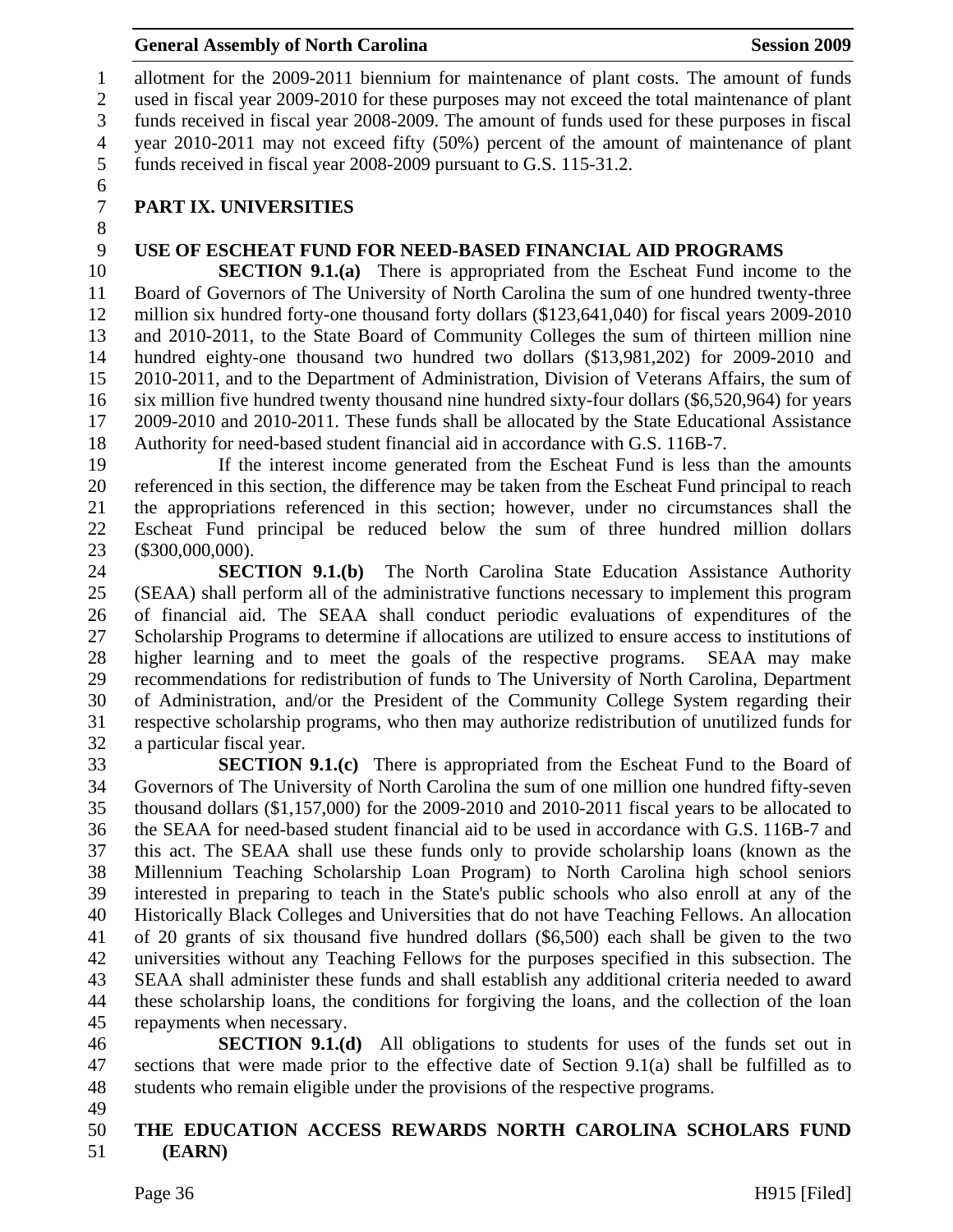|                              | <b>General Assembly of North Carolina</b><br><b>Session 2009</b>                                                                                                                                                                                                         |
|------------------------------|--------------------------------------------------------------------------------------------------------------------------------------------------------------------------------------------------------------------------------------------------------------------------|
| $\mathbf{1}$<br>$\mathbf{2}$ | <b>SECTION 9.2.(a)</b> There is appropriated from the General Fund to the State<br>Education Assistance Authority the sum of sixty million dollars (\$60,000,000) for the                                                                                                |
| 3                            | 2009-2010 fiscal year and the sum of sixty million dollars (\$60,000,000) for the 2010-2011                                                                                                                                                                              |
| $\overline{4}$               | fiscal year.                                                                                                                                                                                                                                                             |
| 5<br>6<br>$\tau$             | <b>SECTION 9.2.(b)</b> There is appropriated from the Escheat Fund to the State<br>Education Assistance Authority the sum of forty million dollars (\$40,000,000) for the<br>2009-2010 fiscal year and the sum of forty million dollars (\$40,000,000) for the 2010-2011 |
| 8                            | fiscal year.                                                                                                                                                                                                                                                             |
| 9                            | <b>SECTION 9.2.(c)</b> Subsections (a) and (b) of this section apply only for academic                                                                                                                                                                                   |
| 10                           | years beginning on or after July 1, 2009.                                                                                                                                                                                                                                |
| 11                           |                                                                                                                                                                                                                                                                          |
| 12                           | <b>TRANSFERS OF CASH BALANCES TO THE GENERAL FUND</b>                                                                                                                                                                                                                    |
| 13<br>14                     | <b>SECTION 9.3.(a)</b> Notwithstanding any other provision of law, the unencumbered<br>cash balance remaining in the Future Teachers Financial Aid fund on June 30, 2009, shall be                                                                                       |
| 15                           | transferred to the State Controller to be deposited in Nontax Budget Code 19978 (Intra State                                                                                                                                                                             |
| 16                           | Transfers).                                                                                                                                                                                                                                                              |
| 17                           | <b>SECTION 9.3.(b)</b> Notwithstanding any other provision of law, the unencumbered                                                                                                                                                                                      |
| 18<br>19                     | cash balance of the appropriation remaining in the Education Access Rewards North Carolina<br>(EARN) Scholars fund on June 30, 2009, shall be transferred to the State Controller to be                                                                                  |
| 20                           | deposited in Nontax Budget Code 19978 (Intra State Transfers).                                                                                                                                                                                                           |
| 21                           |                                                                                                                                                                                                                                                                          |
| 22                           | <b>TRANSFER FUNDING TO ROANOKE ISLAND COMMISSION FOR ARTS</b>                                                                                                                                                                                                            |
| 23                           | <b>SECTION 9.4.(a)</b> The funds allocated for the Summer Institute of the North                                                                                                                                                                                         |
| 24                           | Carolina School of the Arts on Roanoke Island program are transferred from The University of                                                                                                                                                                             |
| 25                           | North Carolina System, North Carolina School of the Arts, to the Roanoke Island Commission.                                                                                                                                                                              |
| 26                           | To expand opportunities for students involved in the performing arts, the Roanoke Island                                                                                                                                                                                 |
| 27                           | Commission may use these funds to contract with any of the constituent institutions of The                                                                                                                                                                               |
| 28                           | University of North Carolina System to provide music and drama students an education in                                                                                                                                                                                  |
| 29                           | professional performing environment while providing a public service to the State.                                                                                                                                                                                       |
| 30                           | <b>SECTION 9.4.(b)</b> This section becomes effective July 1, 2009.                                                                                                                                                                                                      |
| 31                           |                                                                                                                                                                                                                                                                          |
| 32                           | UNC CENTER FOR ALCOHOL STUDIES                                                                                                                                                                                                                                           |
| 33                           | <b>SECTION 9.5.</b> The endowment of the Center for Alcohol Studies at the University                                                                                                                                                                                    |
| 34                           | of North Carolina at Chapel Hill has exceeded ten million dollars (\$10,000,000). This fulfills                                                                                                                                                                          |
| 35                           | G.S. 20-7(i1). The fee assessed for this purpose will expire on June 30, 2009.                                                                                                                                                                                           |
| 36                           |                                                                                                                                                                                                                                                                          |
| 37                           | <b>HICKORY METRO HIGHER EDUCATION CENTER MERGER</b>                                                                                                                                                                                                                      |
| 38                           | <b>SECTION 9.6.</b> The Hickory Metro Higher Education Center shall be merged with                                                                                                                                                                                       |
| 39                           | the North Carolina Center for Engineering and Technology. The merged entity shall be                                                                                                                                                                                     |
| 40                           | referred to as the Hickory Metro Higher Education Center. The new Center shall be                                                                                                                                                                                        |
| 41                           | administered by The University of North Carolina (with Appalachian State University acting as                                                                                                                                                                            |
| 42                           | fiscal agent for the Center). The new Center shall be housed at the current location of the                                                                                                                                                                              |
| 43                           | North Carolina Center for Engineering and Technology, as soon as such facilities are prepared                                                                                                                                                                            |
| 44                           | for that purpose.                                                                                                                                                                                                                                                        |
| 45                           |                                                                                                                                                                                                                                                                          |
| 46                           | REPEAL FULL TUITION GRANT FOR GRADUATES OF NORTH CAROLINA                                                                                                                                                                                                                |
| 47                           | SCHOOL OF SCIENCE AND MATH (NCSSM) WHO ATTEND A STATE                                                                                                                                                                                                                    |
| 48                           | UNIVERSITY.                                                                                                                                                                                                                                                              |
| 49                           | <b>SECTION 9.7.(a)</b> Effective July 1, 2009, tuition grants for graduates of the North                                                                                                                                                                                 |
| 50<br>51                     | Carolina School of Science and Mathematics will be phased out. No new recipients shall be<br>funded after June 30, 2009.                                                                                                                                                 |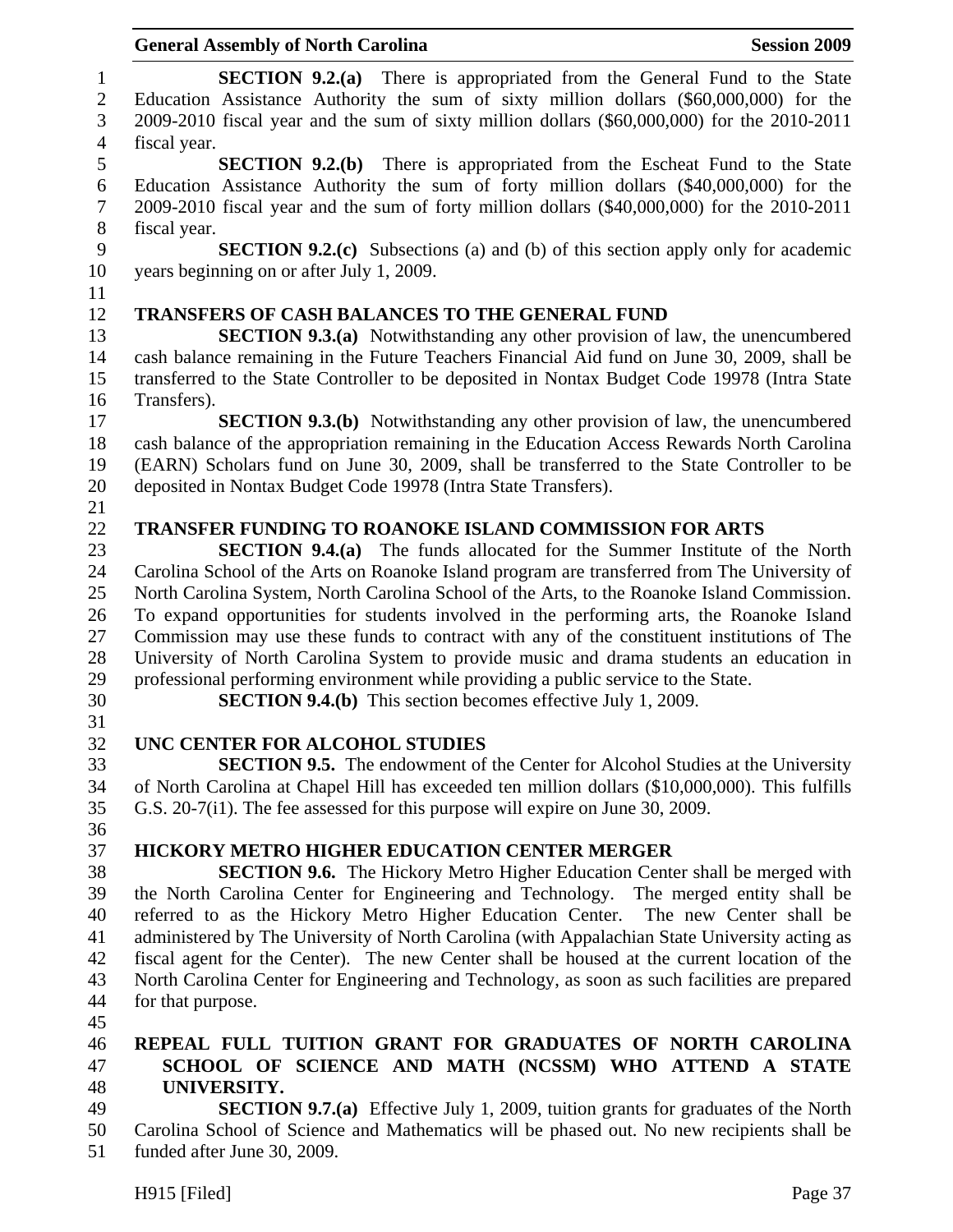|                                                                                    | <b>General Assembly of North Carolina</b>                |                                                                                                                                                                                                                                                                                                                                                                                                                                                                                                                                                                                                                                                         | <b>Session 2009</b> |
|------------------------------------------------------------------------------------|----------------------------------------------------------|---------------------------------------------------------------------------------------------------------------------------------------------------------------------------------------------------------------------------------------------------------------------------------------------------------------------------------------------------------------------------------------------------------------------------------------------------------------------------------------------------------------------------------------------------------------------------------------------------------------------------------------------------------|---------------------|
| $\mathbf{1}$<br>$\sqrt{2}$<br>$\mathfrak{Z}$<br>$\overline{4}$<br>5<br>6<br>$\tau$ | "(a)                                                     | <b>SECTION 9.7.(b)</b> G.S. 116-238.1(a) reads as rewritten:<br>There is granted to each State resident who graduates graduated from the North<br>Carolina School of Science and Mathematics on or before January 16, 2009, and who enrolls<br>enrolled no later than January 31, 2009, as a full-time student in a constituent institution of The<br>University of North Carolina a sum to be determined by the General Assembly as a tuition<br>grant. The tuition grant shall be for four consecutive academic years and shall cover the tuition<br>cost at the constituent institution in which the student is enrolled. The tuition grant shall be |                     |
| $8\,$                                                                              | distributed to the student as provided by this section." |                                                                                                                                                                                                                                                                                                                                                                                                                                                                                                                                                                                                                                                         |                     |
| 9                                                                                  |                                                          | <b>SECTION 9.7.(c)</b> G.S. 116-238.1 is repealed effective July 1, 2012.                                                                                                                                                                                                                                                                                                                                                                                                                                                                                                                                                                               |                     |
| 10                                                                                 |                                                          |                                                                                                                                                                                                                                                                                                                                                                                                                                                                                                                                                                                                                                                         |                     |
| 11<br>12                                                                           |                                                          | PART X. DEPARTMENT OF HEALTH AND HUMAN SERVICES                                                                                                                                                                                                                                                                                                                                                                                                                                                                                                                                                                                                         |                     |
| 13                                                                                 | <b>CHILD CARE SUBSIDY RATES</b>                          |                                                                                                                                                                                                                                                                                                                                                                                                                                                                                                                                                                                                                                                         |                     |
| 14                                                                                 |                                                          | <b>SECTION 10.1.(a)</b> The maximum gross annual income for initial eligibility,                                                                                                                                                                                                                                                                                                                                                                                                                                                                                                                                                                        |                     |
| 15                                                                                 |                                                          | adjusted biennially, for subsidized child care services shall be seventy-five percent (75%) of the                                                                                                                                                                                                                                                                                                                                                                                                                                                                                                                                                      |                     |
| 16                                                                                 | State median income, adjusted for family size.           |                                                                                                                                                                                                                                                                                                                                                                                                                                                                                                                                                                                                                                                         |                     |
| 17                                                                                 |                                                          | <b>SECTION 10.1.(b)</b> Fees for families who are required to share in the cost of care                                                                                                                                                                                                                                                                                                                                                                                                                                                                                                                                                                 |                     |
| 18                                                                                 |                                                          | shall be established based on a percent of gross family income and adjusted for family size.                                                                                                                                                                                                                                                                                                                                                                                                                                                                                                                                                            |                     |
| 19                                                                                 | Fees shall be determined as follows:                     |                                                                                                                                                                                                                                                                                                                                                                                                                                                                                                                                                                                                                                                         |                     |
| 20                                                                                 | <b>FAMILY SIZE</b>                                       | PERCENT OF GROSS FAMILY INCOME                                                                                                                                                                                                                                                                                                                                                                                                                                                                                                                                                                                                                          |                     |
| 21                                                                                 | $1 - 3$                                                  | 10%                                                                                                                                                                                                                                                                                                                                                                                                                                                                                                                                                                                                                                                     |                     |
| 22                                                                                 | $4 - 5$                                                  | 9%                                                                                                                                                                                                                                                                                                                                                                                                                                                                                                                                                                                                                                                      |                     |
| 23                                                                                 | 6 or more                                                | 8%.                                                                                                                                                                                                                                                                                                                                                                                                                                                                                                                                                                                                                                                     |                     |
| 24                                                                                 | SECTION 10.1(c)                                          | Payments for the purchase of child care services for                                                                                                                                                                                                                                                                                                                                                                                                                                                                                                                                                                                                    |                     |
| 25                                                                                 |                                                          | low-income children shall be in accordance with the following requirements:                                                                                                                                                                                                                                                                                                                                                                                                                                                                                                                                                                             |                     |
| 26                                                                                 | (1)                                                      | Religious-sponsored child care facilities operating pursuant to G.S. 110-106                                                                                                                                                                                                                                                                                                                                                                                                                                                                                                                                                                            |                     |
| 27                                                                                 |                                                          | and licensed child care centers and homes that meet the minimum licensing                                                                                                                                                                                                                                                                                                                                                                                                                                                                                                                                                                               |                     |
| 28                                                                                 |                                                          | standards that are participating in the subsidized child care program shall be                                                                                                                                                                                                                                                                                                                                                                                                                                                                                                                                                                          |                     |
| 29                                                                                 |                                                          | paid the one-star county market rate or the rate they charge privately paying                                                                                                                                                                                                                                                                                                                                                                                                                                                                                                                                                                           |                     |
| 30                                                                                 |                                                          | parents, whichever is lower.                                                                                                                                                                                                                                                                                                                                                                                                                                                                                                                                                                                                                            |                     |
| 31                                                                                 | (2)                                                      | Licensed child care centers and homes with two or more stars shall receive                                                                                                                                                                                                                                                                                                                                                                                                                                                                                                                                                                              |                     |
| 32                                                                                 |                                                          | the market rate for that rated license level for that age group or the rate they                                                                                                                                                                                                                                                                                                                                                                                                                                                                                                                                                                        |                     |
| 33                                                                                 |                                                          | charge privately paying parents, whichever is lower.                                                                                                                                                                                                                                                                                                                                                                                                                                                                                                                                                                                                    |                     |
| 34                                                                                 | (3)                                                      | Nonlicensed homes shall receive fifty percent (50%) of the county market                                                                                                                                                                                                                                                                                                                                                                                                                                                                                                                                                                                |                     |
| 35                                                                                 |                                                          | rate or the rate they charge privately paying parents, whichever is lower.                                                                                                                                                                                                                                                                                                                                                                                                                                                                                                                                                                              |                     |
| 36                                                                                 | (4)                                                      | Maximum payment rates shall also be calculated periodically by the                                                                                                                                                                                                                                                                                                                                                                                                                                                                                                                                                                                      |                     |
| 37                                                                                 |                                                          | Division of Child Development for transportation to and from child care                                                                                                                                                                                                                                                                                                                                                                                                                                                                                                                                                                                 |                     |
| 38                                                                                 |                                                          | provided by the child care provider, individual transporter, or transportation                                                                                                                                                                                                                                                                                                                                                                                                                                                                                                                                                                          |                     |
| 39                                                                                 |                                                          | agency, and for fees charged by providers to parents. These payment rates                                                                                                                                                                                                                                                                                                                                                                                                                                                                                                                                                                               |                     |
| 40                                                                                 |                                                          | shall be based upon information collected by market rate surveys.                                                                                                                                                                                                                                                                                                                                                                                                                                                                                                                                                                                       |                     |
| 41                                                                                 |                                                          | <b>SECTION 10.1.(d)</b> Provisions of payment rates for child care providers in counties                                                                                                                                                                                                                                                                                                                                                                                                                                                                                                                                                                |                     |
| 42                                                                                 |                                                          | that do not have at least 50 children in each age group for center-based and home-based care                                                                                                                                                                                                                                                                                                                                                                                                                                                                                                                                                            |                     |
| 43                                                                                 | are as follows:                                          |                                                                                                                                                                                                                                                                                                                                                                                                                                                                                                                                                                                                                                                         |                     |
| 44                                                                                 | (1)                                                      | Except as applicable in subdivision (2) of this subsection, payment rates                                                                                                                                                                                                                                                                                                                                                                                                                                                                                                                                                                               |                     |
| 45                                                                                 |                                                          | shall be set at the statewide or regional market rate for licensed child care                                                                                                                                                                                                                                                                                                                                                                                                                                                                                                                                                                           |                     |
| 46                                                                                 | centers and homes.                                       |                                                                                                                                                                                                                                                                                                                                                                                                                                                                                                                                                                                                                                                         |                     |
| 47                                                                                 | (2)                                                      | If it can be demonstrated that the application of the statewide or regional                                                                                                                                                                                                                                                                                                                                                                                                                                                                                                                                                                             |                     |
| 48                                                                                 |                                                          | market rate to a county with fewer than 50 children in each age group is                                                                                                                                                                                                                                                                                                                                                                                                                                                                                                                                                                                |                     |
| 49                                                                                 |                                                          | lower than the county market rate and would inhibit the ability of the county                                                                                                                                                                                                                                                                                                                                                                                                                                                                                                                                                                           |                     |
| 50                                                                                 |                                                          | to purchase child care for low-income children, then the county market rate                                                                                                                                                                                                                                                                                                                                                                                                                                                                                                                                                                             |                     |
| 51                                                                                 | may be applied.                                          |                                                                                                                                                                                                                                                                                                                                                                                                                                                                                                                                                                                                                                                         |                     |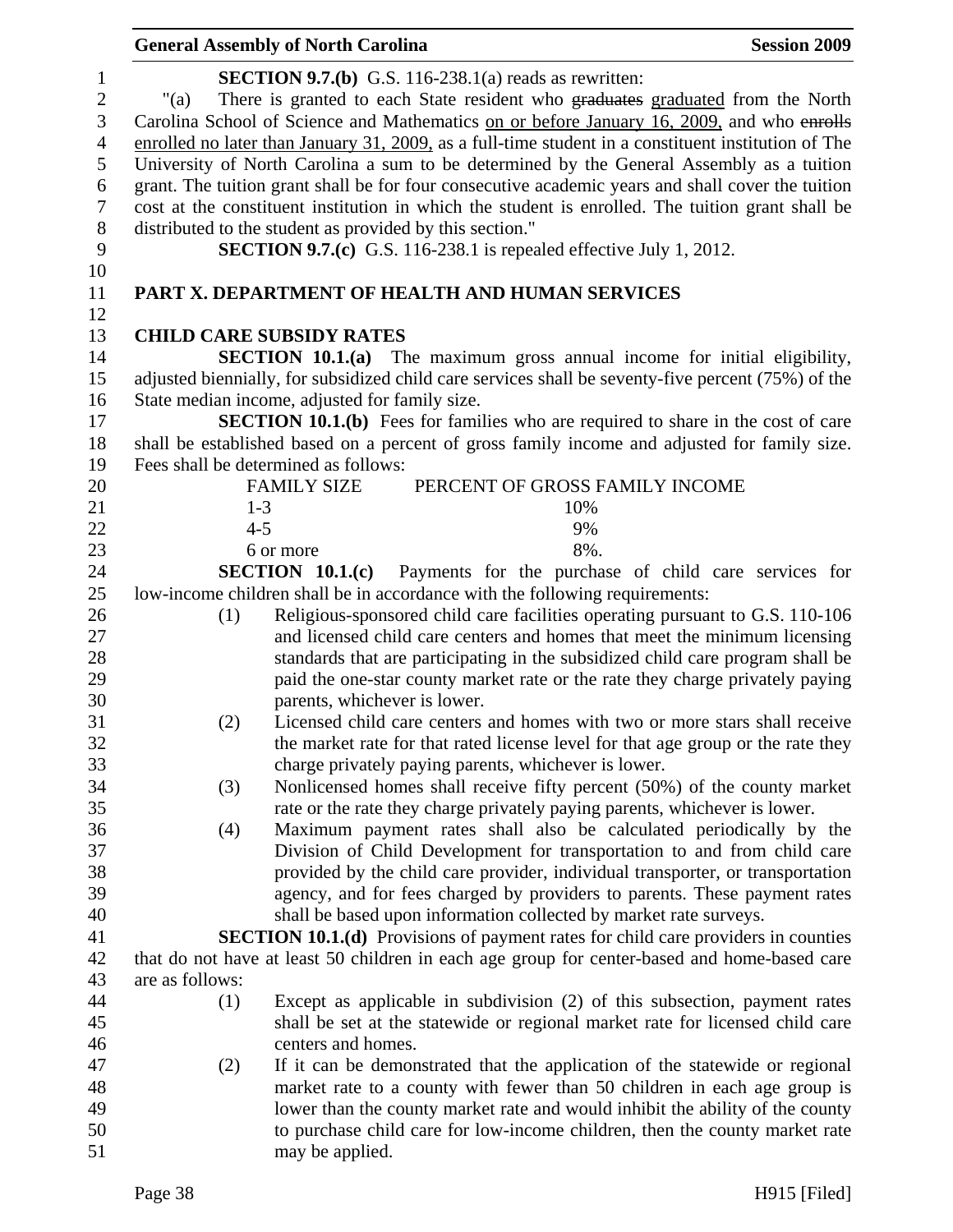# **General Assembly of North Carolina Session 2009 Session 2009**

| $\mathbf{1}$             | <b>SECTION 10.1.(e)</b> A market rate shall be calculated for child care centers and                                                                                                  |
|--------------------------|---------------------------------------------------------------------------------------------------------------------------------------------------------------------------------------|
| $\mathbf{2}$             | homes at each rated license level for each county and for each age group or age category of                                                                                           |
| 3                        | enrollees and shall be representative of fees charged to parents for each age group of enrollees                                                                                      |
| $\overline{\mathcal{A}}$ | within the county. The Division of Child Development shall also calculate a statewide rate and                                                                                        |
| 5                        | regional market rates for each rated license level for each age category.                                                                                                             |
| 6                        | <b>SECTION 10.1.(f)</b> Facilities licensed pursuant to Article 7 of Chapter 110 of the                                                                                               |
| $\boldsymbol{7}$         | General Statutes and facilities operated pursuant to G.S. 110-106 may participate in the                                                                                              |
| $8\,$                    | program that provides for the purchase of care in child care facilities for minor children of                                                                                         |
| 9                        | needy families. No separate licensing requirements shall be used to select facilities to                                                                                              |
| 10                       | participate. In addition, child care facilities shall be required to meet any additional applicable                                                                                   |
| 11                       | requirements of federal law or regulations. Child care arrangements exempt from State                                                                                                 |
| 12                       | regulation pursuant to Article 7 of Chapter 110 of the General Statutes shall meet the                                                                                                |
| 13                       | requirements established by other State law and by the Social Services Commission.                                                                                                    |
| 14                       | County departments of social services or other local contracting agencies shall not                                                                                                   |
| 15                       | use a provider's failure to comply with requirements in addition to those specified in this                                                                                           |
| 16                       | subsection as a condition for reducing the provider's subsidized child care rate.                                                                                                     |
| 17                       | <b>SECTION 10.1.(g)</b> Payment for subsidized child care services provided with Work                                                                                                 |
| 18                       | First Block Grant funds shall comply with all regulations and policies issued by the Division of                                                                                      |
| 19                       | Child Development for the subsidized child care program.                                                                                                                              |
| 20                       | SECTION 10.1.(h) Noncitizen families who reside in this State legally shall be                                                                                                        |
| 21                       | eligible for child care subsidies if all other conditions of eligibility are met. If all other                                                                                        |
| 22                       | conditions of eligibility are met, noncitizen families who reside in this State illegally shall be                                                                                    |
| 23                       | eligible for child care subsidies only if at least one of the following conditions is met:                                                                                            |
| 24                       | The child for whom a child care subsidy is sought is receiving child<br>(1)                                                                                                           |
| 25                       | protective services or foster care services.                                                                                                                                          |
| 26                       | The child for whom a child care subsidy is sought is developmentally<br>(2)                                                                                                           |
| 27                       | delayed or at risk of being developmentally delayed.                                                                                                                                  |
| 28                       | The child for whom a child care subsidy is sought is a citizen of the United<br>(3)                                                                                                   |
| 29                       | States.                                                                                                                                                                               |
| 30                       |                                                                                                                                                                                       |
| 31<br>32                 | <b>CHILD CARE ALLOCATION FORMULA</b>                                                                                                                                                  |
| 33                       | <b>SECTION 10.2.(a)</b> The Department of Health and Human Services shall allocate<br>child care subsidy voucher funds to pay the costs of necessary child care for minor children of |
| 34                       | needy families. The mandatory thirty percent (30%) Smart Start subsidy allocation under                                                                                               |
| 35                       | G.S. $143B-168.15(g)$ shall constitute the base amount for each county's child care subsidy                                                                                           |
| 36                       | allocation. The Department of Health and Human Services shall use the following method                                                                                                |
| 37                       | when allocating federal and State child care funds, not including the aggregate mandatory thirty                                                                                      |
| 38                       | percent (30%) Smart Start subsidy allocation:                                                                                                                                         |
| 39                       | Funds shall be allocated based upon the projected cost of serving children in<br>(1)                                                                                                  |
| 40                       | a county under age 11 in families with all parents working who earn less                                                                                                              |
| 41                       | than seventy-five percent (75%) of the State median income.                                                                                                                           |
| 42                       | No county's allocation shall be less than ninety percent (90%) of its State<br>(2)                                                                                                    |
| 43                       | fiscal year 2001-2002 initial child care subsidy allocation.                                                                                                                          |
| 44                       | <b>SECTION 10.2.(b)</b> The Department of Health and Human Services may reallocate                                                                                                    |
| 45                       | unused child care subsidy voucher funds in order to meet the child care needs of low-income                                                                                           |
| 46                       | families. Any reallocation of funds shall be based upon the expenditures of all child care                                                                                            |
| 47                       | subsidy voucher funding, including Smart Start funds, within a county.                                                                                                                |
| 48                       | <b>SECTION 10.2.(c)</b> Notwithstanding subsection (a) of this section, the Department                                                                                                |
| 49                       | of Health and Human Services may reallocate up to twenty million dollars (\$20,000,000) in                                                                                            |
| 50                       | federal block grant funds and State funds appropriated for fiscal years 2009-2010 and                                                                                                 |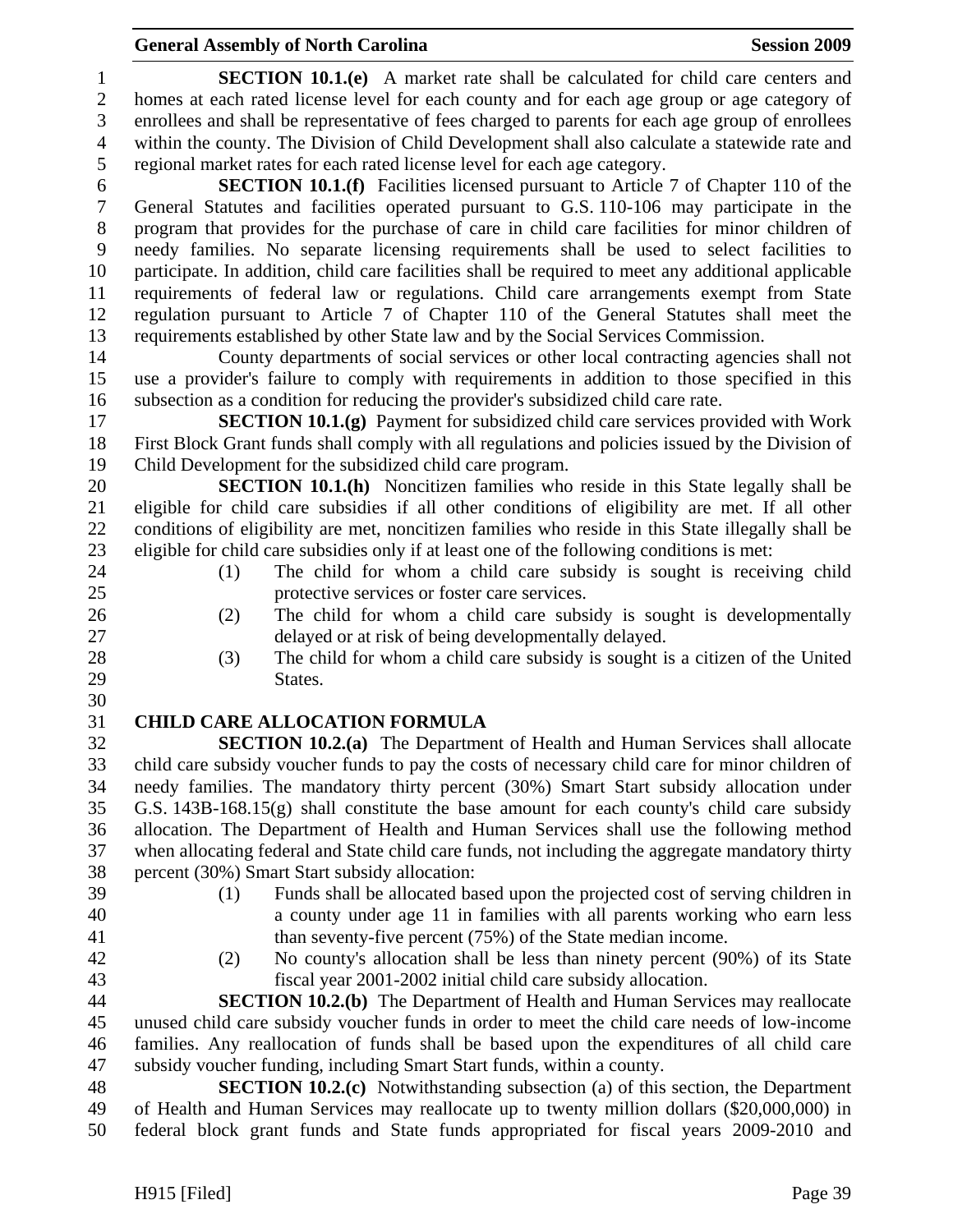|                  | <b>General Assembly of North Carolina</b><br><b>Session 2009</b>                                              |
|------------------|---------------------------------------------------------------------------------------------------------------|
| $\mathbf{1}$     | 2010-2011 for child care services. These funds shall be allocated to prevent termination of                   |
| $\sqrt{2}$       | child care services or to maximize use of nonrecurring funds that are available.                              |
| 3                |                                                                                                               |
| $\overline{4}$   | <b>CHILD CARE FUNDS MATCHING REQUIREMENT</b>                                                                  |
| 5                | <b>SECTION 10.3.</b> No local matching funds may be required by the Department of                             |
| $\sqrt{6}$       | Health and Human Services as a condition of any locality's receiving its initial allocation of                |
| $\overline{7}$   | child care funds appropriated by this act unless federal law requires a match. If the Department              |
| $8\,$            | reallocates additional funds above twenty-five thousand dollars (\$25,000) to local purchasing                |
| $\boldsymbol{9}$ | agencies beyond their initial allocation, local purchasing agencies must provide a twenty                     |
| 10               | percent (20%) local match to receive the reallocated funds. Matching requirements shall not                   |
| 11               | apply when funds are allocated because of a disaster as defined in G.S. 166A-4(1).                            |
| 12               |                                                                                                               |
| 13               | <b>CHILD CARE REVOLVING LOAN</b>                                                                              |
| 14               | <b>SECTION 10.4.</b> Notwithstanding any law to the contrary, funds budgeted for the                          |
| 15               | Child Care Revolving Loan Fund may be transferred to and invested by the financial institution                |
| 16               | contracted to operate the Fund. The principal and any income to the Fund may be used to make                  |
| 17<br>18         | loans, reduce loan interest to borrowers, serve as collateral for borrowers, pay the contractor's             |
| 19               | cost of operating the Fund, or pay the Department's cost of administering the program.                        |
| 20               | INCREASE/ESTABLISH CHILD CARE LICENSING FEES FOR CHILD CARE                                                   |
| 21               | <b>FACILITIES</b>                                                                                             |
| 22               | <b>SECTION 10.5.</b> G.S. 110-90 reads as rewritten:                                                          |
| 23               | "§ 110-90. Powers and duties of Secretary of Health and Human Services.                                       |
| 24               | The Secretary shall have the following powers and duties under the policies and rules of the                  |
| 25               | Commission:                                                                                                   |
| 26               | To administer the licensing program for child care facilities.<br>(1)                                         |
| 27               | To establish a fee for the licensing of child care facilities, centers. The fee<br>(1a)                       |
| 28               | does not apply to a religious-sponsored child care facilities eenter-operated                                 |
| 29               | pursuant to a letter of compliance. The amount of the fee may not exceed the                                  |
| 30               | amount listed in this subdivision.                                                                            |
| 31               | Capacity of Facility Center Maximum Fee                                                                       |
| 32               | 12 or fewer children<br>$$52.00$ \$35.00                                                                      |
| 33               | \$187.00 \$125.00<br>13-50 children                                                                           |
| 34               | 51-100 children<br>\$375.00 \$250.00                                                                          |
| 35               | 101 or more children<br>\$600.00 \$400.00"                                                                    |
| 36<br>37         | <b>EDUCATION</b><br><b>AND</b><br><b>DEVELOPMENT</b><br><b>INITIATIVE</b><br><b>EARLY</b><br><b>CHILDHOOD</b> |
| 38               | <b>ENHANCEMENTS</b>                                                                                           |
| 39               | <b>SECTION 10.6.(a)</b> Administrative costs shall be equivalent to, on an average                            |
| 40               | statewide basis for all local partnerships, not more than eight percent (8%) of the total statewide           |
| 41               | allocation to all local partnerships. For purposes of this subsection, administrative costs shall             |
| 42               | include costs associated with partnership oversight, business and financial management,                       |
| 43               | general accounting, human resources, budgeting, purchasing, contracting, and information                      |
| 44               | systems management.                                                                                           |
| 45               | <b>SECTION 10.6.(b)</b> The North Carolina Partnership for Children, Inc., and all local                      |
| 46               | partnerships shall use competitive bidding practices in contracting for goods and services on                 |
| 47               | contract amounts as follows:                                                                                  |
| 48               | For amounts of five thousand dollars $(\$5,000)$ or less, the procedures<br>(1)                               |
| 49               | specified by a written policy to be developed by the Board of Directors of                                    |
| 50               | the North Carolina Partnership for Children, Inc.                                                             |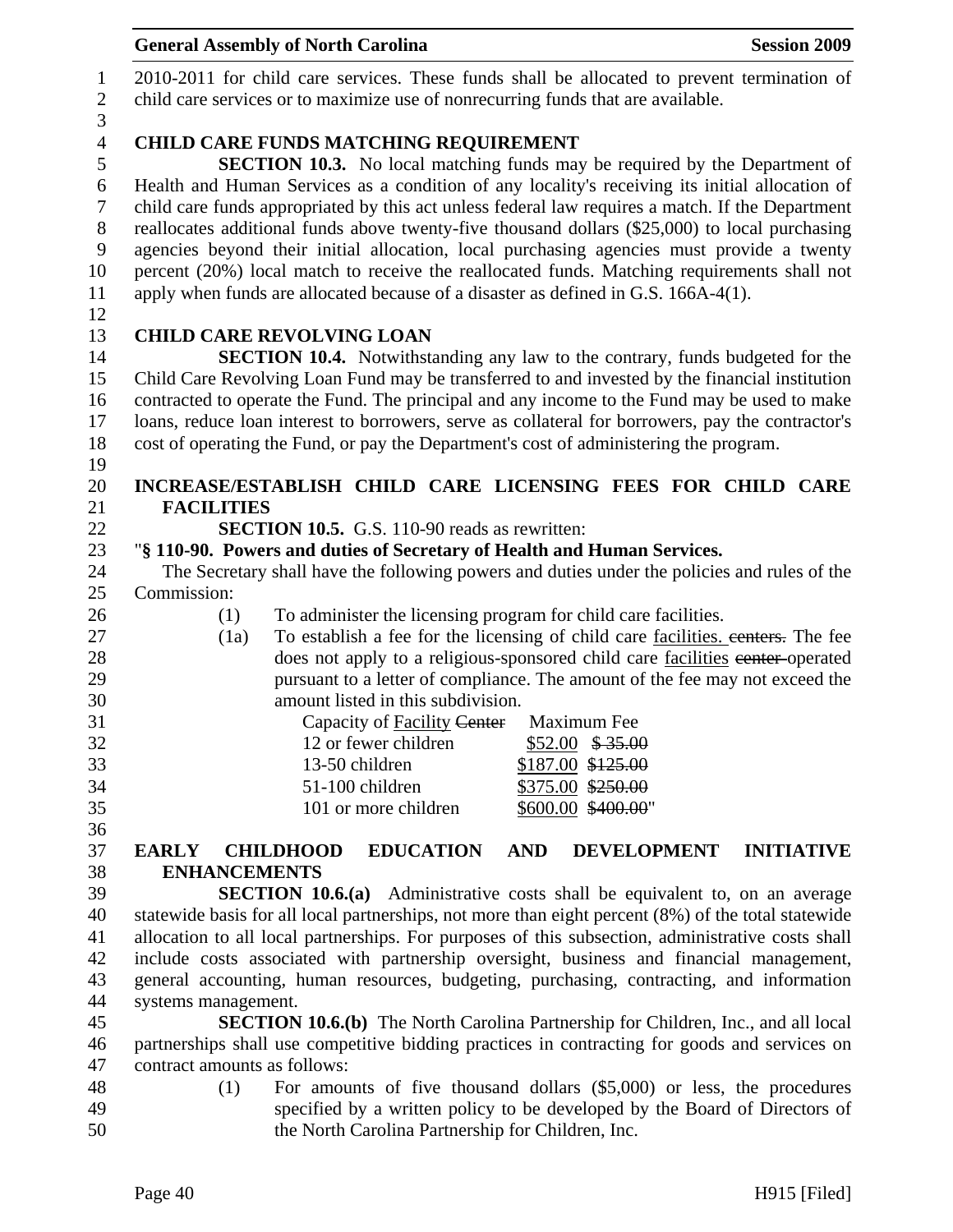|                | <b>Session 2009</b><br><b>General Assembly of North Carolina</b>                                                                                                                           |
|----------------|--------------------------------------------------------------------------------------------------------------------------------------------------------------------------------------------|
| $\mathbf{1}$   | For amounts greater than five thousand dollars (\$5,000), but less than fifteen<br>(2)                                                                                                     |
| $\overline{2}$ | thousand dollars (\$15,000), three written quotes.                                                                                                                                         |
| 3              | For amounts of fifteen thousand dollars (\$15,000) or more, but less than<br>(3)                                                                                                           |
| $\overline{4}$ | forty thousand dollars (\$40,000), a request for proposal process.                                                                                                                         |
|                | For amounts of forty thousand dollars (\$40,000) or more, a request for<br>(4)                                                                                                             |
|                | proposal process and advertising in a major newspaper.                                                                                                                                     |
|                | <b>SECTION 10.6.(c)</b> The North Carolina Partnership for Children, Inc., and all local                                                                                                   |
|                | partnerships shall, in the aggregate, be required to match no less than fifty percent (50%) of the                                                                                         |
|                | total amount budgeted for the program in each fiscal year of the biennium as follows:                                                                                                      |
|                | contributions of cash equal to at least fifteen percent (15%) and in-kind donated resources equal                                                                                          |
|                | to no more than five percent $(5%)$ for a total match requirement of twenty percent $(20%)$ for                                                                                            |
|                | each fiscal year. The North Carolina Partnership for Children, Inc., may carry forward any                                                                                                 |
|                | amount in excess of the required match for a fiscal year in order to meet the match requirement                                                                                            |
|                | of the succeeding fiscal year. Only in-kind contributions that are quantifiable shall be applied to                                                                                        |
|                | the in-kind match requirement. Volunteer services may be treated as an in-kind contribution for                                                                                            |
|                | the purpose of the match requirement of this subsection. Volunteer services that qualify as                                                                                                |
|                | professional services shall be valued at the fair market value of those services. All other                                                                                                |
|                | volunteer service hours shall be valued at the statewide average wage rate as calculated from                                                                                              |
|                | data compiled by the Employment Security Commission in the Employment and Wages in                                                                                                         |
|                | North Carolina Annual Report for the most recent period for which data are available.                                                                                                      |
|                | Expenses, including both those paid by cash and in-kind contributions, incurred by other<br>participating non-State entities contracting with the North Carolina Partnership for Children, |
|                | Inc., or the local partnerships, also may be considered resources available to meet the required                                                                                           |
|                | private match. In order to qualify to meet the required private match, the expenses shall:                                                                                                 |
|                | Be verifiable from the contractor's records.<br>(1)                                                                                                                                        |
|                | If in-kind, other than volunteer services, be quantifiable in accordance with<br>(2)                                                                                                       |
|                | generally accepted accounting principles for nonprofit organizations.                                                                                                                      |
|                | Not include expenses funded by State funds.<br>(3)                                                                                                                                         |
|                | Be supplemental to and not supplant preexisting resources for related<br>(4)                                                                                                               |
|                | program activities.                                                                                                                                                                        |
|                | Be incurred as a direct result of the Early Childhood Initiatives Program and<br>(5)                                                                                                       |
|                | be necessary and reasonable for the proper and efficient accomplishment of                                                                                                                 |
|                | the Program's objectives.                                                                                                                                                                  |
|                | Be otherwise allowable under federal or State law.<br>(6)                                                                                                                                  |
|                | Be required and described in the contractual agreements approved by the<br>(7)                                                                                                             |
|                | North Carolina Partnership for Children, Inc., or the local partnership.                                                                                                                   |
|                | (8)<br>Be reported to the North Carolina Partnership for Children, Inc., or the local                                                                                                      |
|                | partnership by the contractor in the same manner as reimbursable expenses.                                                                                                                 |
|                | Failure to obtain a twenty percent (20%) match by June 30 of each fiscal year shall                                                                                                        |
|                | result in a dollar-for-dollar reduction in the appropriation for the Program for a subsequent                                                                                              |
|                | fiscal year. The North Carolina Partnership for Children, Inc., shall be responsible for<br>compiling information on the private cash and in-kind contributions into a report that is      |
|                | submitted to the Joint Legislative Commission on Governmental Operations in a format that                                                                                                  |
|                | allows verification by the Department of Revenue. The same match requirements shall apply to                                                                                               |
|                | any expansion funds appropriated by the General Assembly.                                                                                                                                  |
|                | <b>SECTION 10.6.(d)</b> The Department of Health and Human Services shall continue                                                                                                         |
|                | to implement the performance-based evaluation system.                                                                                                                                      |
|                | <b>SECTION 10.6.(e)</b> The Department of Health and Human Services and the North                                                                                                          |
|                | Carolina Partnership for Children, Inc., shall ensure that the allocation of funds for Early                                                                                               |
|                | Childhood Education and Development Initiatives for State fiscal years 2009-2010 and                                                                                                       |

51 2010-2011 shall be administered and distributed in the following manner: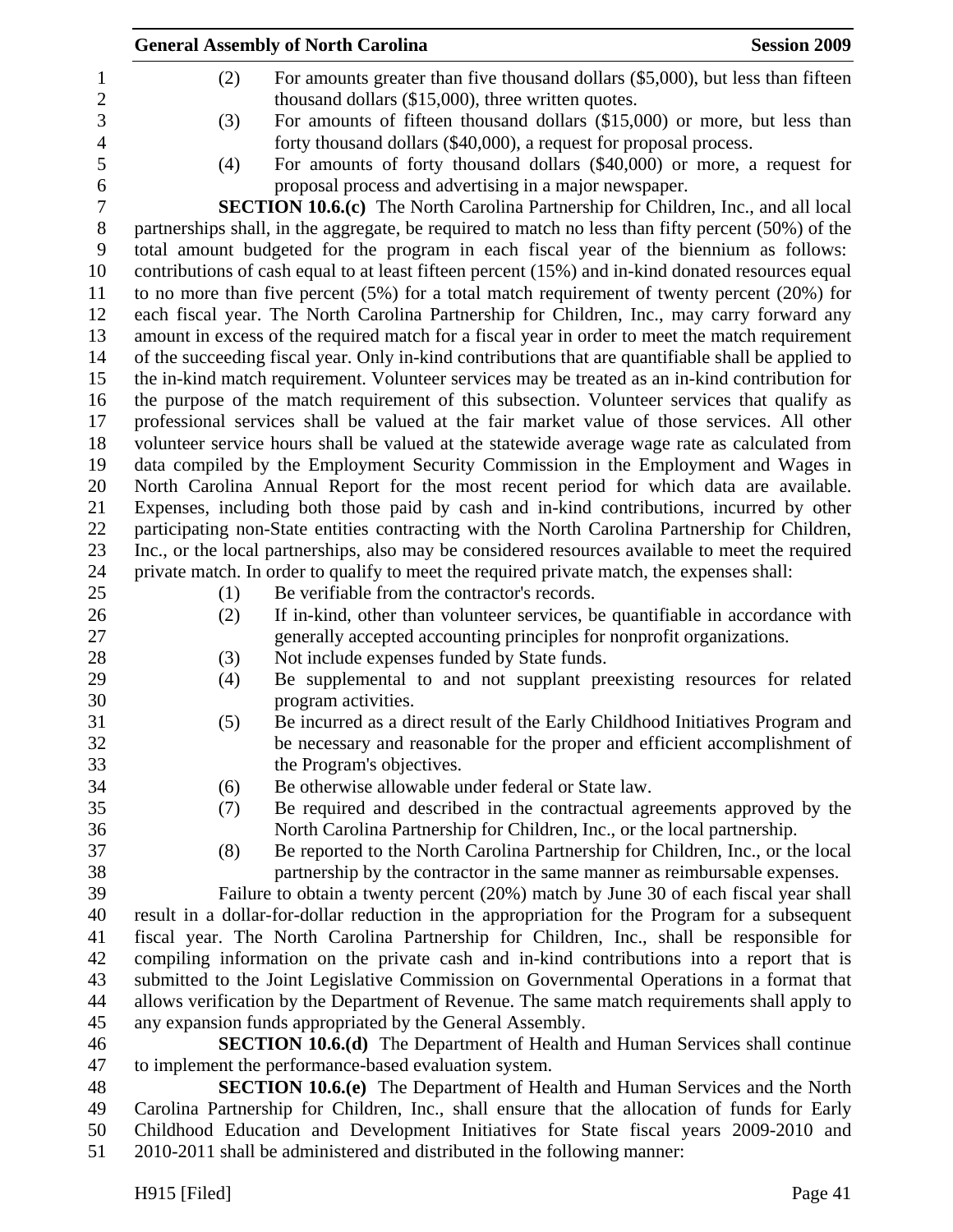| <b>General Assembly of North Carolina</b>                                                                                                                                                                                                                                                                                                                                                                                                        | <b>Session 2009</b> |
|--------------------------------------------------------------------------------------------------------------------------------------------------------------------------------------------------------------------------------------------------------------------------------------------------------------------------------------------------------------------------------------------------------------------------------------------------|---------------------|
| (1)<br>Capital expenditures are prohibited for fiscal years 2009-2010 and<br>$\mathbf{1}$<br>$\overline{2}$<br>2010-2011. For the purposes of this section, "capital expenditures" means<br>3<br>expenditures for capital improvements as defined in G.S. $143C-1-1(d)(5)$ .<br>Expenditures of State funds for advertising and promotional activities are<br>$\overline{4}$<br>(2)<br>5<br>prohibited for fiscal years 2009-2010 and 2010-2011. |                     |
| <b>SECTION 10.6.(f)</b> A county may use the county's allocation of State and federal<br>6<br>$\boldsymbol{7}$                                                                                                                                                                                                                                                                                                                                   |                     |
| child care funds to subsidize child care according to the county's Early Childhood Education<br>8<br>and Development Initiatives Plan as approved by the North Carolina Partnership for Children,                                                                                                                                                                                                                                                |                     |
| 9<br>Inc. The use of federal funds shall be consistent with the appropriate federal regulations. Child                                                                                                                                                                                                                                                                                                                                           |                     |
| care providers shall, at a minimum, comply with the applicable requirements for State licensure<br>10                                                                                                                                                                                                                                                                                                                                            |                     |
| pursuant to Article 7 of Chapter 110 of the General Statutes.<br>11                                                                                                                                                                                                                                                                                                                                                                              |                     |
| <b>SECTION 10.6.(g)</b> For fiscal years $2009-2010$ and $2010-2011$ , the local<br>12                                                                                                                                                                                                                                                                                                                                                           |                     |
| 13<br>partnerships shall spend an amount for child care subsidies that provides at least fifty-two                                                                                                                                                                                                                                                                                                                                               |                     |
| million dollars (\$52,000,000) for the TANF maintenance of effort requirement and the Child<br>14                                                                                                                                                                                                                                                                                                                                                |                     |
| 15<br>Care Development Fund and Block Grant match requirement.<br>16                                                                                                                                                                                                                                                                                                                                                                             |                     |
| NC HEALTH CHOICE TRANSITION<br>17                                                                                                                                                                                                                                                                                                                                                                                                                |                     |
| 18<br>SECTION 10.7.(a) The Secretary of the Department of Health and Human                                                                                                                                                                                                                                                                                                                                                                       |                     |
| Services shall develop and implement a plan for assuming administrative responsibility for the<br>19                                                                                                                                                                                                                                                                                                                                             |                     |
| North Carolina Health Choice for Children program by transitioning all administrative<br>20                                                                                                                                                                                                                                                                                                                                                      |                     |
| 21<br>oversight and claims processing activities from the Executive Administrator and Board of                                                                                                                                                                                                                                                                                                                                                   |                     |
| 22<br>Trustees of the State Health Plan for Teachers and State Employees to the Division of Medical                                                                                                                                                                                                                                                                                                                                              |                     |
| 23<br>Assistance. The transition of all administrative oversight and claims processing from the State                                                                                                                                                                                                                                                                                                                                            |                     |
| 24<br>Health Plan to the Division of Medical Assistance shall be completed not later than July 1,<br>2010. The Secretary shall report to the Joint Legislative Health Care Oversight Committee and                                                                                                                                                                                                                                               |                     |
| 25<br>the Committee on Employee Hospital and Medical Benefits at least 30 days prior to effecting<br>26                                                                                                                                                                                                                                                                                                                                          |                     |
| 27<br>the transition of the responsibilities for the administration and processing of claims for benefits                                                                                                                                                                                                                                                                                                                                        |                     |
| 28<br>provided under the North Carolina Health Choice for Children program from the Executive                                                                                                                                                                                                                                                                                                                                                    |                     |
| 29<br>Administrator and Board of Trustees of the State Health Plan for Teachers and State Employees                                                                                                                                                                                                                                                                                                                                              |                     |
| 30<br>to the Department.                                                                                                                                                                                                                                                                                                                                                                                                                         |                     |
| 31<br>32<br>NC HEALTH CHOICE TRANSITION STUDY                                                                                                                                                                                                                                                                                                                                                                                                    |                     |
| 33<br><b>SECTION 10.8.</b> In consultation with the Department of Health and Human                                                                                                                                                                                                                                                                                                                                                               |                     |
| Services, Division of Medical Assistance, and other appropriate organizations, the Office of<br>34                                                                                                                                                                                                                                                                                                                                               |                     |
| State Budget and Management (OSBM) shall conduct a study to determine appropriate staffing<br>35                                                                                                                                                                                                                                                                                                                                                 |                     |
| levels to manage and implement the transition of NC Health Choice from the State Health Plan<br>36                                                                                                                                                                                                                                                                                                                                               |                     |
| 37<br>to the division to ensure that the transition of NC Health Choice occurs with minimal                                                                                                                                                                                                                                                                                                                                                      |                     |
| 38<br>disruption, and that the division has adequate staffing and a organizational structure that fits                                                                                                                                                                                                                                                                                                                                           |                     |
| 39<br>with its existing structure. OSBM shall produce a report with staffing recommendations by                                                                                                                                                                                                                                                                                                                                                  |                     |
| 40<br>March 1, 2010.<br>41                                                                                                                                                                                                                                                                                                                                                                                                                       |                     |
| 42<br><b>CHANGES TO MEDICAL POLICY FOR NC HEALTH CHOICE</b>                                                                                                                                                                                                                                                                                                                                                                                      |                     |
| 43<br><b>SECTION 10.9.</b> Chapter 108A of the General Statutes is amended by adding a new                                                                                                                                                                                                                                                                                                                                                       |                     |
| 44<br>section to read:                                                                                                                                                                                                                                                                                                                                                                                                                           |                     |
| 45<br>"§ 108A-54.3. Procedures for changing medical policy.                                                                                                                                                                                                                                                                                                                                                                                      |                     |
| The Department shall develop, amend, and adopt medical coverage policy in accordance<br>46                                                                                                                                                                                                                                                                                                                                                       |                     |
| 47<br>with the following:<br>48                                                                                                                                                                                                                                                                                                                                                                                                                  |                     |
| During the development of new medical coverage policy or amendment to<br>(1)                                                                                                                                                                                                                                                                                                                                                                     |                     |
| existing medical coverage policy applicable to the North Carolina Health<br>Choice Program for Children, consult with and seek the advice of the                                                                                                                                                                                                                                                                                                 |                     |
| Physician Advisory Group of the North Carolina Medical Society and other                                                                                                                                                                                                                                                                                                                                                                         |                     |
| Page 42                                                                                                                                                                                                                                                                                                                                                                                                                                          | H915 [Filed]        |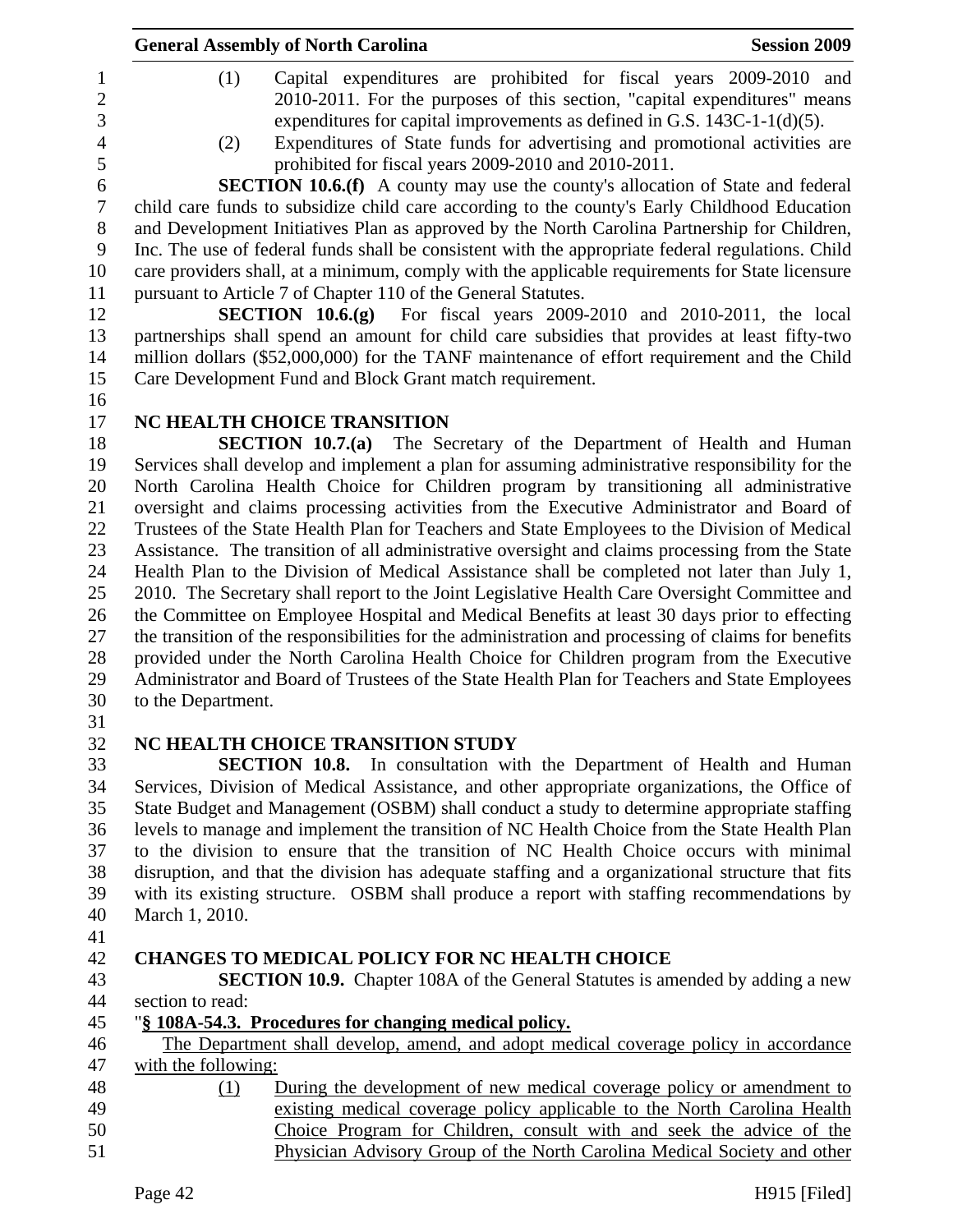|                                                                                                 |                   | <b>General Assembly of North Carolina</b>                                                                            | <b>Session 2009</b> |
|-------------------------------------------------------------------------------------------------|-------------------|----------------------------------------------------------------------------------------------------------------------|---------------------|
|                                                                                                 |                   | organizations the Secretary deems appropriate. The Secretary shall also                                              |                     |
|                                                                                                 |                   | consult with and seek the advice of officials of the professional societies or                                       |                     |
|                                                                                                 |                   | associations representing providers who are affected by the new medical                                              |                     |
|                                                                                                 |                   | coverage policy or amendments to existing medical coverage policy.                                                   |                     |
|                                                                                                 | (2)               | At least 45 days prior to the adoption of new or amended medical coverage                                            |                     |
|                                                                                                 |                   | policy, the Department shall:                                                                                        |                     |
|                                                                                                 |                   | Publish the proposed new or amended medical coverage policy on<br>a.                                                 |                     |
|                                                                                                 |                   | the Department's Web site;                                                                                           |                     |
|                                                                                                 |                   | Notify all North Carolina Health Choice Program for Children<br><u>b.</u>                                            |                     |
|                                                                                                 |                   | providers of the proposed, new, or amended policy; and                                                               |                     |
|                                                                                                 |                   | Upon request, provide persons copies of the proposed medical<br>$\underline{c}$ .                                    |                     |
|                                                                                                 |                   | coverage policy.                                                                                                     |                     |
|                                                                                                 | (3)               | During the 45-day period immediately following publication of the proposed                                           |                     |
|                                                                                                 |                   | new or amended medical coverage policy, accept oral and written comments                                             |                     |
|                                                                                                 |                   | on the proposed new or amended policy.                                                                               |                     |
|                                                                                                 | $\underline{(4)}$ | If, following the comment period, the proposed new or amended medical                                                |                     |
|                                                                                                 |                   | coverage policy is modified, then the Department shall, at least 15 days prior                                       |                     |
|                                                                                                 |                   | to its adoption:                                                                                                     |                     |
|                                                                                                 |                   | Notify all North Carolina Health Choice Program for Children<br>$\underline{a}$ .                                    |                     |
|                                                                                                 |                   | providers of the proposed policy;<br>Upon request, provide persons notice of amendments to the proposed<br><u>b.</u> |                     |
|                                                                                                 |                   | policy; and                                                                                                          |                     |
|                                                                                                 |                   | Accept additional oral or written comments during this 15-day<br>$\underline{c}$ .                                   |                     |
|                                                                                                 |                   | period."                                                                                                             |                     |
|                                                                                                 |                   |                                                                                                                      |                     |
|                                                                                                 |                   | <b>EXEMPTIONS TO RULE MAKING</b>                                                                                     |                     |
|                                                                                                 |                   | <b>SECTION 10.10.</b> G.S. 150B-1 $(d)(9)$ reads as rewritten:                                                       |                     |
| " $(d)$                                                                                         |                   | Exemptions from Rule Making. – Article 2A of this Chapter does not apply to the                                      |                     |
| following:                                                                                      |                   |                                                                                                                      |                     |
|                                                                                                 | $\cdots$          |                                                                                                                      |                     |
|                                                                                                 | (9)               | The Department of Health and Human Services in adopting new or                                                       |                     |
|                                                                                                 |                   | amending existing medical coverage policies under the State Medicaid                                                 |                     |
|                                                                                                 |                   | Program-Program and the North Carolina Health Choice Program for                                                     |                     |
|                                                                                                 | 11                | Children.                                                                                                            |                     |
|                                                                                                 |                   |                                                                                                                      |                     |
|                                                                                                 |                   | NC HEALTH CHOICE MEDICAL POLICY                                                                                      |                     |
|                                                                                                 |                   | <b>SECTION 10.11.</b> Unless required for compliance with federal law, the Department                                |                     |
|                                                                                                 |                   | shall not change medical policy affecting the amount, sufficiency, duration, and scope of NC                         |                     |
|                                                                                                 |                   | Health Choice health care services and who may provide services until the Division of Medical                        |                     |
|                                                                                                 |                   | Assistance has prepared a five-year fiscal analysis documenting the increased cost of the                            |                     |
|                                                                                                 |                   | proposed change in medical policy and submitted it for Departmental review. If the fiscal                            |                     |
|                                                                                                 |                   | impact indicated by the fiscal analysis for any proposed medical policy change exceeds one                           |                     |
|                                                                                                 |                   | million dollars (\$1,000,000) in total requirements for a given fiscal year, then the Department                     |                     |
| shall submit the proposed medical policy change with the fiscal analysis to the Office of State |                   |                                                                                                                      |                     |
|                                                                                                 |                   | Budget and Management and the Fiscal Research Division. The Department shall not                                     |                     |
|                                                                                                 |                   | implement any proposed medical policy change exceeding one million dollars (\$1,000,000) in                          |                     |
| total requirements for a given fiscal year unless the source of State funding is identified and |                   |                                                                                                                      |                     |
|                                                                                                 |                   | approved by the Office of State Budget and Management. For medical policy changes                                    |                     |
|                                                                                                 |                   | exceeding one million dollars (\$1,000,000) in total requirements for a given fiscal year that are                   |                     |
|                                                                                                 |                   | required for compliance with federal law, the Department shall submit the proposed medical                           |                     |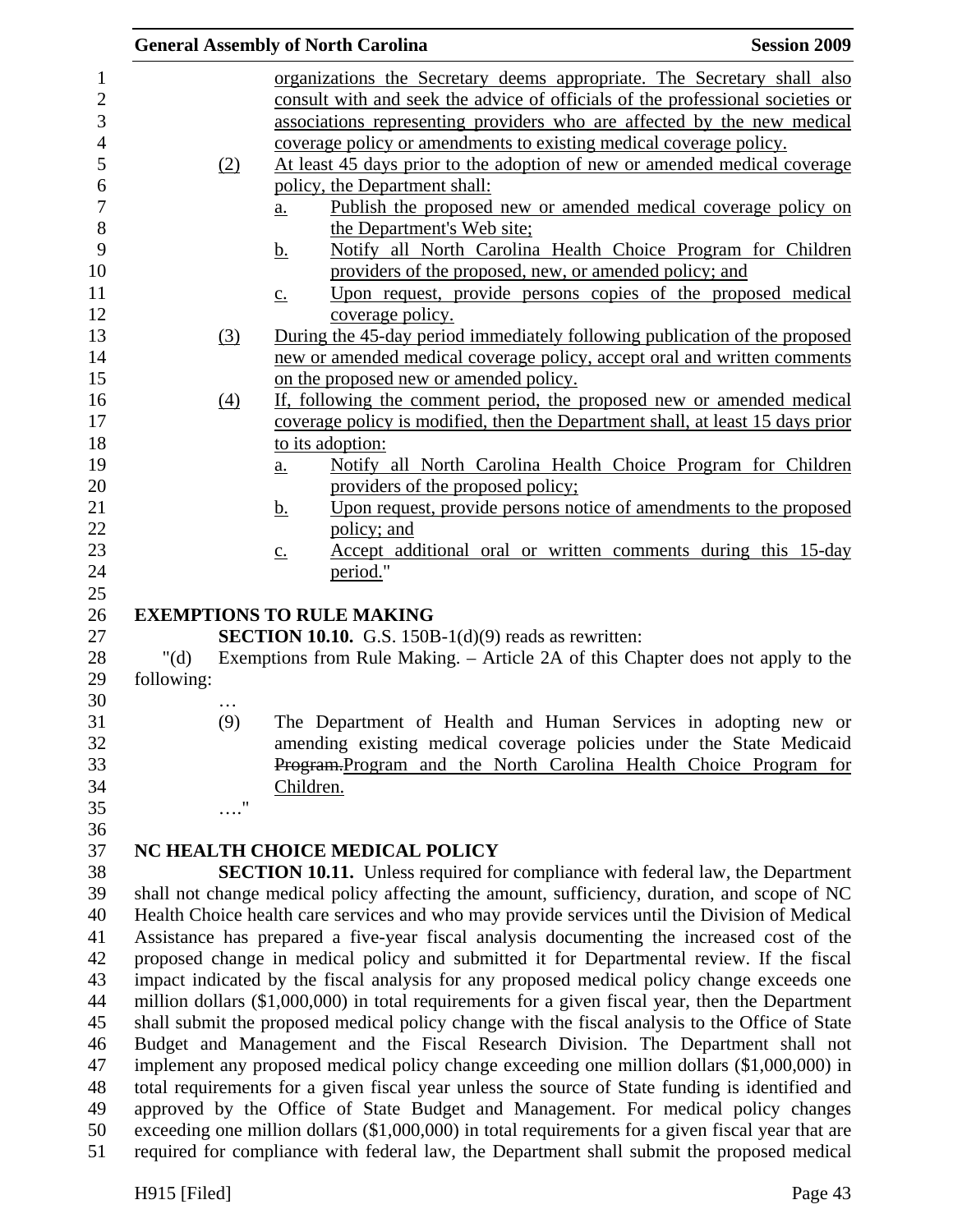1 policy or policy interpretation change with a five-year fiscal analysis to the Office of State 2 Budget and Management prior to implementing the change. The Department shall provide the 3 Office of State Budget and Management and the Fiscal Research Division a quarterly report 4 itemizing all medical policy changes with total requirements of less than one million dollars 5 (\$1,000,000).

6

## 7 **HEALTH CHOICE ENROLLMENT**

8 **SECTION 10.12.** For the fiscal years 2009-2010 and 2010-2011, funds are 9 appropriated to the NC Health Choice program to fully fund projected enrollment. In the event, 10 however, that enrollment grows beyond projections due to the current economic downturn, the 11 Department of Health and Human Services, NC Health Choice (NCHC) shall not start a 12 waiting list but shall use funds available to the Department of Health and Human Services to 13 enroll all eligible children in NCHC.

14

## 15 **EXPAND HEALTH CHOICE**

16 **SECTION 10.13.** Funds appropriated to the Department of Health and Human 17 Services for NC Kids' Care for the 2009-2011 fiscal biennium shall be used to support the 18 existing NC Health Choice Program to expand access to health insurance to children below two 19 hundred percent (200%) of the federal poverty level effective July 1, 2009, and shall be used to 20 transition the administration of NC Health Choice from the State Health Plan to the Department 21 of Health and Human Services, Division of Medical Assistance.

22

## 23 **IMPLEMENTATION OF MMIS/CONTRACT PROVISION**

24 **SECTION 10.14.(a)** The Department of Health and Human Services (Department) 25 shall make full development of the replacement Medicaid Management Information System 26 (MMIS) a top priority. During the development and implementation of MMIS, the Department 27 shall develop plans to ensure the timely and effective implementation of enhancements to the 28 system to provide the following capabilities:

- 
- 
- 29 (1) Receiving and tracking premium or other payments required by law.
- 30 (2) Compatibility with the administration of the Health Information System.

31 The Department shall make every effort to expedite the implementation of the 32 enhancements. ITS shall work in cooperation with the Department to ensure the timely and 33 effective implementation of the MMIS and enhancements. The contract between the 34 Department and the contract vendor shall contain an explicit provision requiring that the MMIS 35 have the capability to fully implement the administration of NC Health Choice, NC Kids' Care, 36 Ticket to Work, Families Pay Part of the Cost of Services under the CAP-MR/DD, CAP 37 Children's Program, and all relevant Medicaid waivers and the Medicare 646 waiver as it 38 applies to Medicaid eligibles. The Department must have detailed cost information for each 39 requirement before signing the contract. Any contract between the Department and a vendor for 40 the MMIS that does not contain the explicit provision required under this subsection is void on 41 its face. Notwithstanding any other provision of law to the contrary, the Secretary of the 42 Department of Health and Human Services does not have the authority to sign a contract for the 43 MMIS if the contract does not contain the explicit provision required under this section.

44 **SECTION 10.14.(b)** Notwithstanding G.S. 114-2.3, the Department of Health and 45 Human Services shall engage the services of private counsel with the pertinent information 46 technology and computer law expertise to review requests for proposals and to negotiate and 47 review contracts associated with MMIS. The counsel engaged by the Department shall review 48 the MMIS contract between the Department of Health and Human Services and the vendor to 49 ensure that the requirements of subsection (a) of this section are met in their entirety.

50 **SECTION 10.14.(c)** Of the funds appropriated in this act to the Department of 51 Health and Human Services for the MMIS replacement system, the sum of three hundred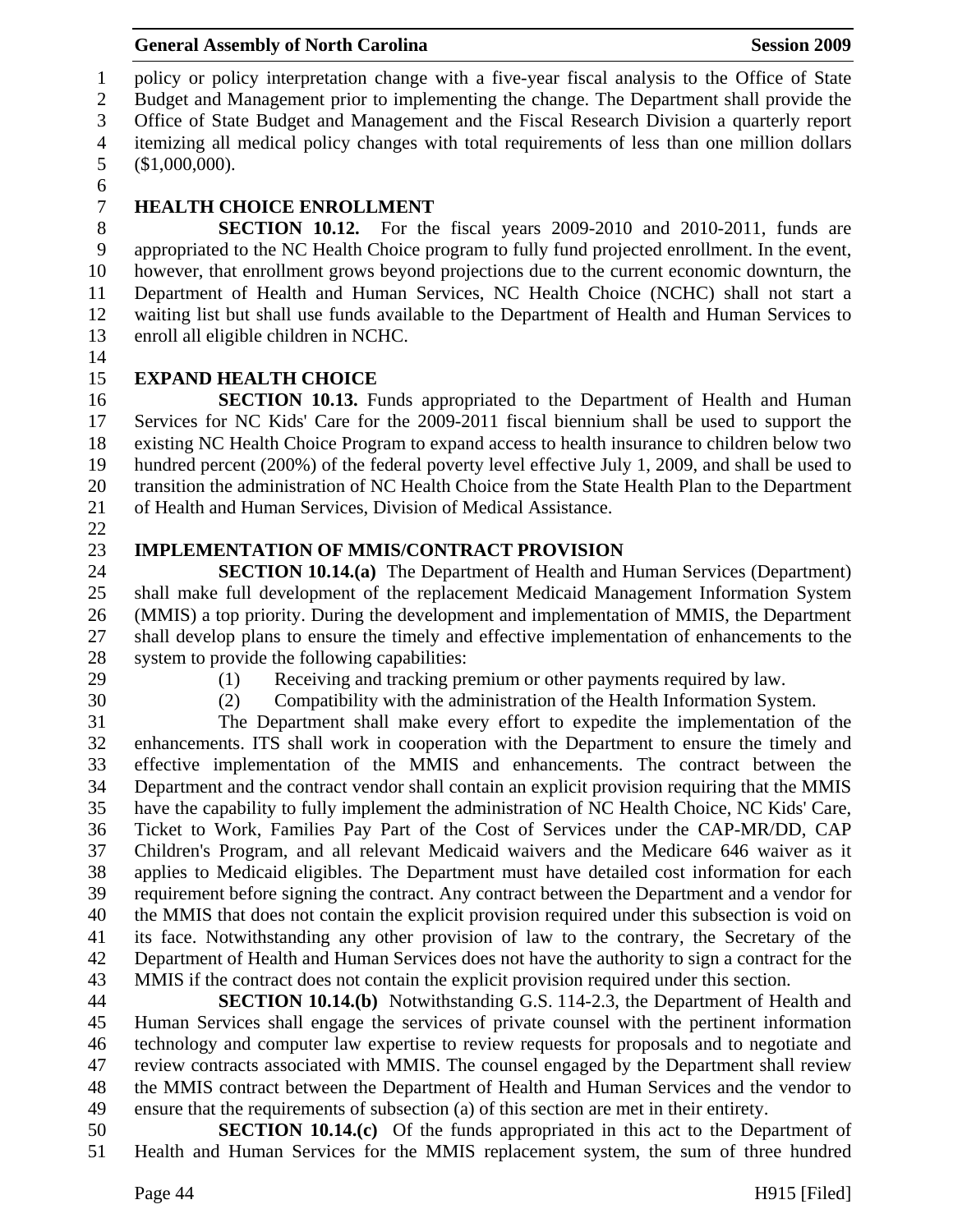#### **General Assembly of North Carolina**  Session 2009 **Session 2009**

1 thousand dollars (\$300,000) for the 2009-2010 fiscal year may be used to hire time-limited 2 staff to ensure the integration of NC Health Choice into the MMIS project.

3 **SECTION 10.14.(d)** The Department of Health and Human Services shall develop 4 a comprehensive schedule for the development and implementation of the MMIS that fully 5 incorporates federal and State project management and review requirements. The Department 6 shall ensure that the schedule is as accurate as possible. The initial schedule that includes all 7 activities up to contract award must be provided by October 1, 2008. The design, development, 8 and implementation schedule must be provided by March 1, 2009, as part of the Department's 9 quarterly MMIS reporting requirements. The Department shall submit the schedule to the 10 Chairs of the House of Representatives Committee on Appropriations and the House of 11 Representatives Subcommittee on Health and Human Services, the Chairs of the Senate 12 Committee on Appropriations and the Senate Appropriations Committee on Health and Human 13 Services, and the Fiscal Research Division. Any change to key milestones in either schedule 14 shall be immediately reported to the Chairs of the House of Representatives Committee on 15 Appropriations and the House of Representatives Subcommittee on Health and Human 16 Services, the Chairs of the Senate Committee on Appropriations and the Senate Appropriations 17 Committee on Health and Human Services, and the Fiscal Research Division with a full 18 explanation of the reason for the change.

19 **SECTION 10.14.(e)** Beginning July 1, 2009, the Department shall make quarterly 20 reports on changes in the functionality and projected costs of the MMIS. The first quarterly 21 submission shall contain a final report on the contract award to include total costs and 22 functionality of the MMIS. Each report shall be made to the Chairs of the House of 23 Representatives Committee on Appropriations and the House of Representatives Subcommittee 24 on Health and Human Services, the Chairs of the Senate Committee on Appropriations and the 25 Senate Appropriations Committee on Health and Human Services, and the Fiscal Research 26 Division. A copy of the final report on the contract award shall also be submitted to the Joint 27 Legislative Commission on Governmental Operations.

28 **SECTION 10.14.(f)** Upon initiation of the NC MMIS Program Reporting and 29 Analytics Project and the Division of Health Services Regulation (DHSR) Project, the 30 Department shall submit all reports regarding functionality, schedule, and cost in the next 31 regular cycle of reporting identified in subsections (c) and (d) of this section. The Department 32 shall ensure that the solution developed in the Reporting and Analytics Project supports the 33 capability, in its initial implementation, to interface with the North Carolina State Health Plan 34 for Teachers and State Employees. The costs for this capability shall be negotiated prior to the 35 award of the Reporting and Analytics contract. The Reporting and Analytics solution must be 36 completed simultaneously with the replacement MMIS.

- 37
- 38 **MEDICAID**
- 
- 

39 **SECTION 10.15.(a)** Use of Funds, Allocation of Costs, Other Authorizations.

- 40 (1) Use of funds. Funds appropriated in this act for services provided in 41 accordance with Title XIX of the Social Security Act (Medicaid) are for both 42 the categorically needy and the medically needy.
- 43 (2) Allocation of nonfederal cost of Medicaid. The State shall pay one 44 hundred percent (100%) of the nonfederal costs of all applicable services 45 listed in this section. In addition, the State shall pay one hundred percent 46 (100%) of the federal Medicare Part D clawback payments under the 47 Medicare Modernization Act of 2004.
- 48 (3) Use of funds for development and acquisition of equipment and software. 49 If first approved by the Office of State Budget and Management, the 50 Division of Medical Assistance, Department of Health and Human Services, 51 may use funds that are identified to support the cost of development and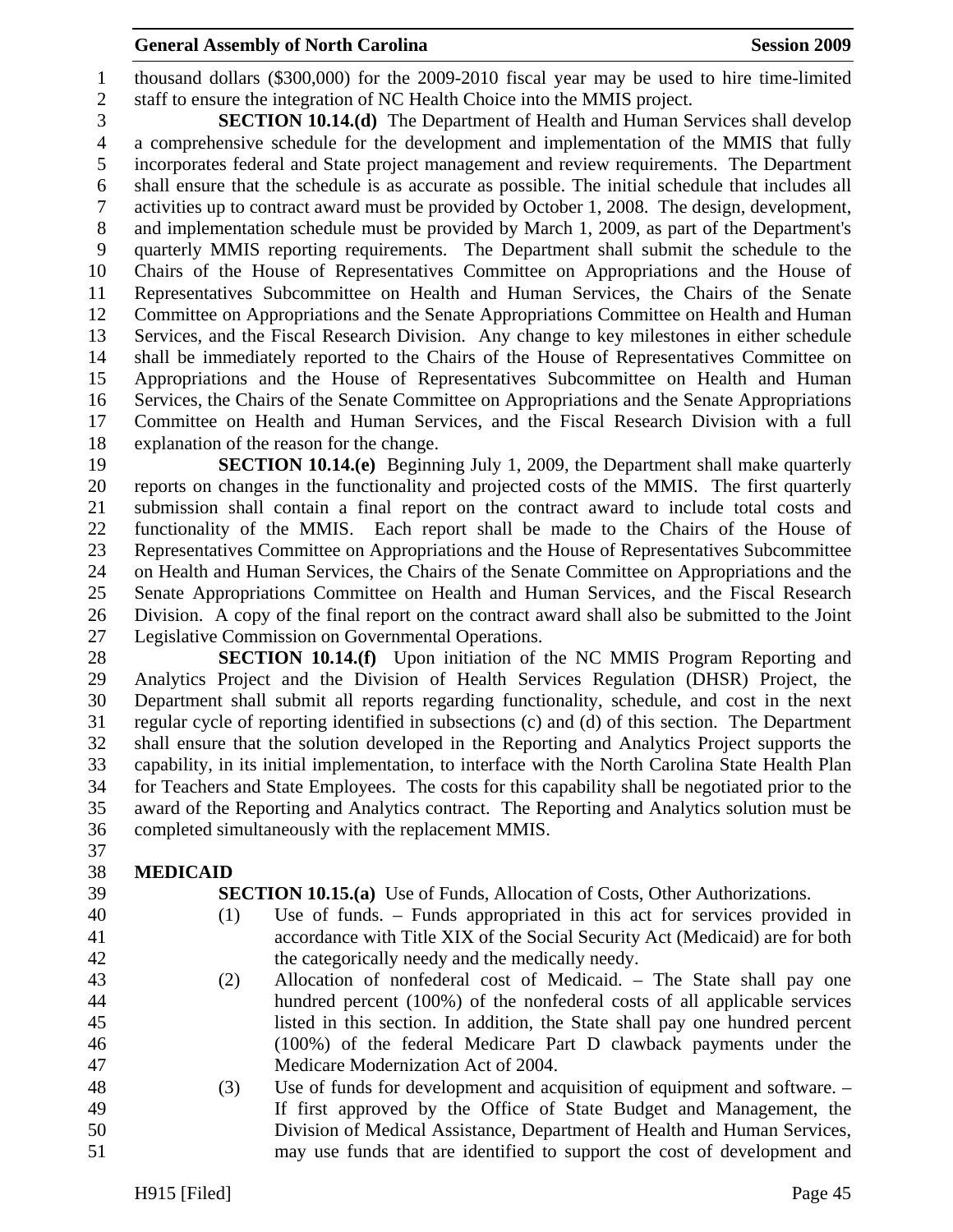|                                                                                                                                   |     | <b>General Assembly of North Carolina</b>                                                                                                                                                                                                                                                                                                                                                                                                                                                                                                                                                                                                                                                                                                                                                                                                                                                                                                                                                                                                                        | <b>Session 2009</b> |
|-----------------------------------------------------------------------------------------------------------------------------------|-----|------------------------------------------------------------------------------------------------------------------------------------------------------------------------------------------------------------------------------------------------------------------------------------------------------------------------------------------------------------------------------------------------------------------------------------------------------------------------------------------------------------------------------------------------------------------------------------------------------------------------------------------------------------------------------------------------------------------------------------------------------------------------------------------------------------------------------------------------------------------------------------------------------------------------------------------------------------------------------------------------------------------------------------------------------------------|---------------------|
| $\mathbf{1}$<br>$\boldsymbol{2}$<br>3<br>$\overline{4}$<br>5<br>6<br>$\boldsymbol{7}$<br>$8\,$<br>9<br>10<br>11<br>12<br>13<br>14 | (4) | acquisition of equipment and software and related operational costs through<br>contractual means to improve and enhance information systems that provide<br>management information and claims processing. The Department of Health<br>and Human Services shall identify adequate funds to support the<br>implementation and first year's operational costs that exceed funds allocated<br>for the 2009-2010 and 2010-2011 fiscal years for the new contract for the<br>fiscal agent for the Medicaid Management Information System.<br>Reports. – Unless otherwise provided, whenever the Department of Health<br>and Human Services is required by this section to report to the General<br>Assembly, the report shall be submitted to the House of Representatives<br>Appropriations Subcommittee for Health and Human Services, the Senate<br>Appropriations Committee on Health and Human Services, and the Fiscal<br>Research Division of the Legislative Services Office. Reports shall be<br>submitted on the date provided in the reporting requirement. |                     |
| 15                                                                                                                                |     | <b>SECTION 10.15.(b)</b> Policy.                                                                                                                                                                                                                                                                                                                                                                                                                                                                                                                                                                                                                                                                                                                                                                                                                                                                                                                                                                                                                                 |                     |
| 16<br>17<br>18<br>19<br>20<br>21                                                                                                  | (1) | Volume purchase plans and single source procurement. – The Department of<br>Health and Human Services, Division of Medical Assistance, may, subject to<br>the approval of a change in the State Medicaid Plan, contract for services,<br>medical equipment, supplies, and appliances by implementation of volume<br>purchase plans, single source procurement, or other contracting processes in<br>order to improve cost containment.                                                                                                                                                                                                                                                                                                                                                                                                                                                                                                                                                                                                                           |                     |
| 22                                                                                                                                | (2) | Cost-containment programs. - The Department of Health and Human                                                                                                                                                                                                                                                                                                                                                                                                                                                                                                                                                                                                                                                                                                                                                                                                                                                                                                                                                                                                  |                     |
| 23                                                                                                                                |     | Services, Division of Medical Assistance, may undertake cost-containment                                                                                                                                                                                                                                                                                                                                                                                                                                                                                                                                                                                                                                                                                                                                                                                                                                                                                                                                                                                         |                     |
| 24                                                                                                                                |     | programs, including contracting for services, preadmissions to hospitals, and                                                                                                                                                                                                                                                                                                                                                                                                                                                                                                                                                                                                                                                                                                                                                                                                                                                                                                                                                                                    |                     |
| 25                                                                                                                                |     | prior approval for certain outpatient surgeries before they may be performed                                                                                                                                                                                                                                                                                                                                                                                                                                                                                                                                                                                                                                                                                                                                                                                                                                                                                                                                                                                     |                     |
| 26                                                                                                                                |     | in an inpatient setting.                                                                                                                                                                                                                                                                                                                                                                                                                                                                                                                                                                                                                                                                                                                                                                                                                                                                                                                                                                                                                                         |                     |
| 27                                                                                                                                | (3) | Fraud and abuse. - The Division of Medical Assistance, Department of                                                                                                                                                                                                                                                                                                                                                                                                                                                                                                                                                                                                                                                                                                                                                                                                                                                                                                                                                                                             |                     |
| 28                                                                                                                                |     | Health and Human Services, shall provide incentives to counties that                                                                                                                                                                                                                                                                                                                                                                                                                                                                                                                                                                                                                                                                                                                                                                                                                                                                                                                                                                                             |                     |
| 29                                                                                                                                |     | successfully recover fraudulently spent Medicaid funds by sharing State                                                                                                                                                                                                                                                                                                                                                                                                                                                                                                                                                                                                                                                                                                                                                                                                                                                                                                                                                                                          |                     |
| 30                                                                                                                                |     | savings with counties responsible for the recovery of the fraudulently spent                                                                                                                                                                                                                                                                                                                                                                                                                                                                                                                                                                                                                                                                                                                                                                                                                                                                                                                                                                                     |                     |
| 31                                                                                                                                |     | funds.                                                                                                                                                                                                                                                                                                                                                                                                                                                                                                                                                                                                                                                                                                                                                                                                                                                                                                                                                                                                                                                           |                     |
| 32                                                                                                                                | (4) | Medical policy. – Unless required for compliance with federal law, the                                                                                                                                                                                                                                                                                                                                                                                                                                                                                                                                                                                                                                                                                                                                                                                                                                                                                                                                                                                           |                     |
| 33                                                                                                                                |     | Department shall not change medical policy affecting the amount,                                                                                                                                                                                                                                                                                                                                                                                                                                                                                                                                                                                                                                                                                                                                                                                                                                                                                                                                                                                                 |                     |
| 34                                                                                                                                |     | sufficiency, duration, and scope of health care services and who may provide                                                                                                                                                                                                                                                                                                                                                                                                                                                                                                                                                                                                                                                                                                                                                                                                                                                                                                                                                                                     |                     |
| 35                                                                                                                                |     | services until the Division of Medical Assistance has prepared a five-year                                                                                                                                                                                                                                                                                                                                                                                                                                                                                                                                                                                                                                                                                                                                                                                                                                                                                                                                                                                       |                     |
| 36<br>37                                                                                                                          |     | fiscal analysis documenting the increased cost of the proposed change in                                                                                                                                                                                                                                                                                                                                                                                                                                                                                                                                                                                                                                                                                                                                                                                                                                                                                                                                                                                         |                     |
| 38                                                                                                                                |     | medical policy and submitted it for Departmental review. If the fiscal impact<br>indicated by the fiscal analysis for any proposed medical policy change                                                                                                                                                                                                                                                                                                                                                                                                                                                                                                                                                                                                                                                                                                                                                                                                                                                                                                         |                     |
| 39                                                                                                                                |     | exceeds three million dollars (\$3,000,000) in total requirements for a given                                                                                                                                                                                                                                                                                                                                                                                                                                                                                                                                                                                                                                                                                                                                                                                                                                                                                                                                                                                    |                     |
| 40                                                                                                                                |     | fiscal year, then the Department shall submit the proposed medical policy                                                                                                                                                                                                                                                                                                                                                                                                                                                                                                                                                                                                                                                                                                                                                                                                                                                                                                                                                                                        |                     |
| 41                                                                                                                                |     | change with the fiscal analysis to the Office of State Budget and                                                                                                                                                                                                                                                                                                                                                                                                                                                                                                                                                                                                                                                                                                                                                                                                                                                                                                                                                                                                |                     |
| 42                                                                                                                                |     | Management and the Fiscal Research Division. The Department shall not                                                                                                                                                                                                                                                                                                                                                                                                                                                                                                                                                                                                                                                                                                                                                                                                                                                                                                                                                                                            |                     |
| 43                                                                                                                                |     | implement any proposed medical policy change exceeding three million                                                                                                                                                                                                                                                                                                                                                                                                                                                                                                                                                                                                                                                                                                                                                                                                                                                                                                                                                                                             |                     |
| 44                                                                                                                                |     | dollars (\$3,000,000) in total requirements for a given fiscal year unless the                                                                                                                                                                                                                                                                                                                                                                                                                                                                                                                                                                                                                                                                                                                                                                                                                                                                                                                                                                                   |                     |
| 45                                                                                                                                |     | source of State funding is identified and approved by the Office of State                                                                                                                                                                                                                                                                                                                                                                                                                                                                                                                                                                                                                                                                                                                                                                                                                                                                                                                                                                                        |                     |
| 46                                                                                                                                |     | Budget and Management. For medical policy changes exceeding three                                                                                                                                                                                                                                                                                                                                                                                                                                                                                                                                                                                                                                                                                                                                                                                                                                                                                                                                                                                                |                     |
| 47                                                                                                                                |     | million dollars (\$3,000,000) in total requirements for a given fiscal year that                                                                                                                                                                                                                                                                                                                                                                                                                                                                                                                                                                                                                                                                                                                                                                                                                                                                                                                                                                                 |                     |
| 48                                                                                                                                |     | are required for compliance with federal law, the Department shall submit                                                                                                                                                                                                                                                                                                                                                                                                                                                                                                                                                                                                                                                                                                                                                                                                                                                                                                                                                                                        |                     |
| 49                                                                                                                                |     | the proposed medical policy or policy interpretation change with the                                                                                                                                                                                                                                                                                                                                                                                                                                                                                                                                                                                                                                                                                                                                                                                                                                                                                                                                                                                             |                     |
| 50                                                                                                                                |     | five-year fiscal analysis to the Office of State Budget and Management prior                                                                                                                                                                                                                                                                                                                                                                                                                                                                                                                                                                                                                                                                                                                                                                                                                                                                                                                                                                                     |                     |
| 51                                                                                                                                |     | to implementing the change. The Department shall provide the Office of                                                                                                                                                                                                                                                                                                                                                                                                                                                                                                                                                                                                                                                                                                                                                                                                                                                                                                                                                                                           |                     |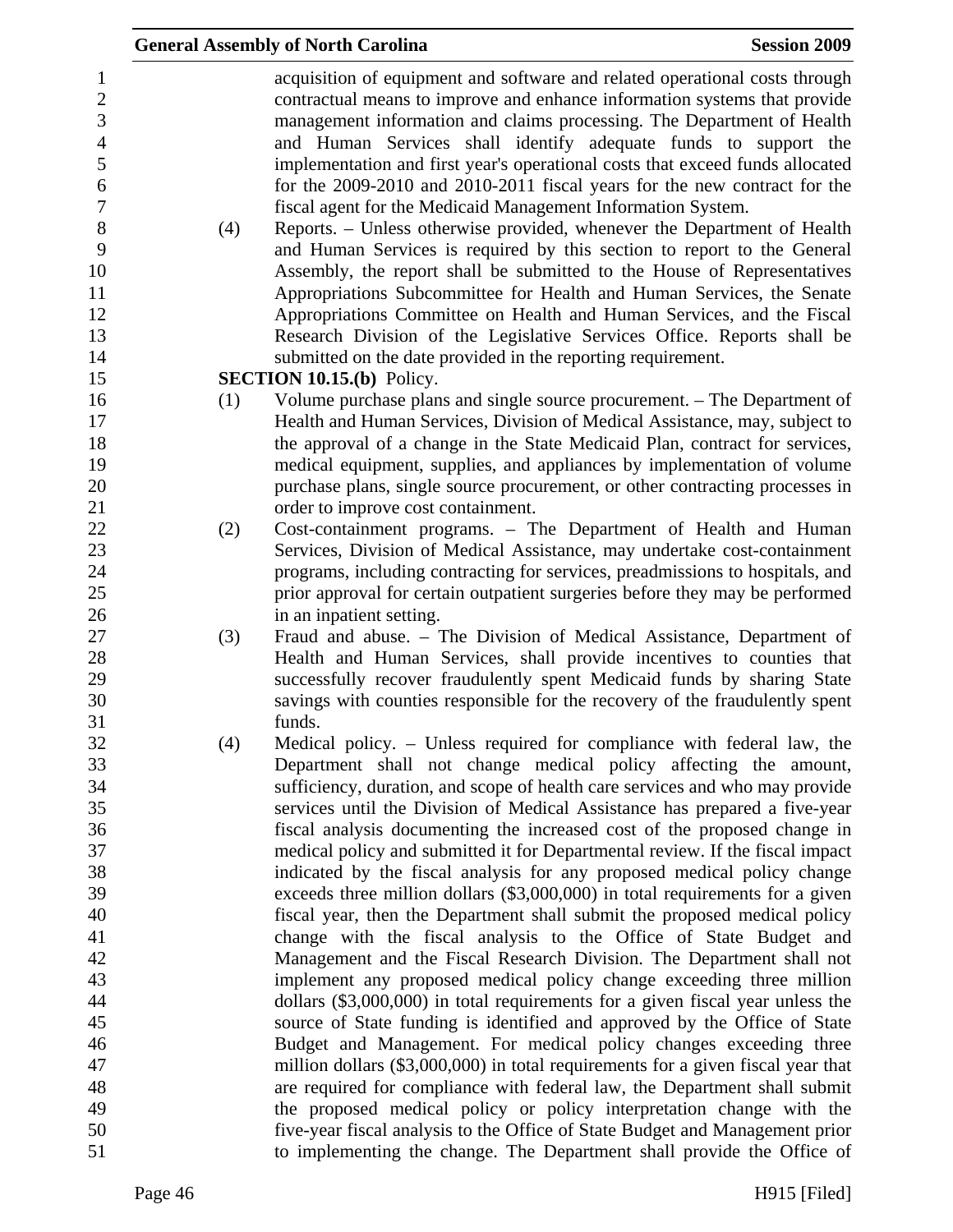|                                | <b>General Assembly of North Carolina</b>  |                                                          | <b>Session 2009</b>                                                                     |
|--------------------------------|--------------------------------------------|----------------------------------------------------------|-----------------------------------------------------------------------------------------|
|                                |                                            |                                                          | State Budget and Management and the Fiscal Research Division a quarterly                |
|                                |                                            |                                                          | report itemizing all medical policy changes with total requirements of less             |
|                                | than three million dollars (\$3,000,000).  |                                                          |                                                                                         |
|                                |                                            |                                                          | <b>SECTION 10.15.(c)</b> Eligibility. - Eligibility for Medicaid shall be determined in |
| accordance with the following: |                                            |                                                          |                                                                                         |
| (1)                            | Medicaid and Work First Family Assistance. |                                                          |                                                                                         |
| a.                             |                                            |                                                          | Income eligibility standards. - The maximum net family annual                           |
|                                |                                            |                                                          | income eligibility standards for Medicaid and Work First Family                         |
|                                |                                            |                                                          | Assistance and the Standard of Need for Work First Family                               |
|                                | Assistance shall be as follows:            |                                                          |                                                                                         |
|                                |                                            |                                                          |                                                                                         |
|                                | <b>CATEGORICALLY</b>                       |                                                          | <b>MEDICALLY</b>                                                                        |
|                                | NEEDY - WFFA*                              |                                                          | <b>NEEDY</b>                                                                            |
|                                |                                            |                                                          |                                                                                         |
|                                | <b>Standard of Need</b>                    |                                                          |                                                                                         |
|                                | $\&$                                       |                                                          |                                                                                         |
|                                | Families and                               |                                                          |                                                                                         |
|                                | Families and                               | WFFA*                                                    | Children &                                                                              |
| Family                         | Children                                   | Payment                                                  | AA, AB, AD*                                                                             |
| Size                           | Income Level                               | Level                                                    | <b>Income Level</b>                                                                     |
| $\mathbf{1}$                   | \$4,344                                    | \$2,172                                                  | \$2,900                                                                                 |
| $\overline{2}$                 | 5,664                                      | 2,832                                                    | 3,800                                                                                   |
| 3                              | 6,528                                      | 3,264                                                    | 4,400                                                                                   |
| $\overline{4}$                 | 7,128                                      | 3,564                                                    | 4,800                                                                                   |
| 5                              | 7,776                                      | 3,888                                                    | 5,200                                                                                   |
| 6                              | 8,376                                      | 4,188                                                    | 5,600                                                                                   |
| $\boldsymbol{7}$               | 8,952                                      | 4,476                                                    | 6,000                                                                                   |
| 8                              | 9,256                                      | 4,680                                                    | 6,300                                                                                   |
|                                |                                            |                                                          |                                                                                         |
|                                |                                            |                                                          | *Work First Family Assistance (WFFA); Aid to the Aged (AA); Aid to the                  |
|                                | Blind (AB); and Aid to the Disabled (AD).  |                                                          |                                                                                         |
| b.                             |                                            |                                                          | The payment level for Work First Family Assistance shall be fifty                       |
|                                |                                            |                                                          | percent (50%) of the standard of need. These standards may be                           |
|                                |                                            | changed with the approval of the Director of the Budget. |                                                                                         |
| c.                             |                                            |                                                          | The Department of Health and Human Services shall provide                               |
|                                |                                            |                                                          | Medicaid coverage to 19- and 20-year-olds in accordance with                            |
|                                | federal rules and regulations.             |                                                          |                                                                                         |
| d.                             |                                            |                                                          | Medicaid enrollment of categorically needy families with children                       |
|                                |                                            |                                                          | shall be continuous for one year without regard to changes in income                    |
|                                | or assets.                                 |                                                          |                                                                                         |
| (2)                            |                                            |                                                          | For the following Medicaid eligibility classifications for which the federal            |
|                                |                                            |                                                          | poverty guidelines are used as income limits for eligibility determinations,            |
|                                |                                            |                                                          | the income limits will be updated each April 1 immediately following                    |
|                                |                                            |                                                          | publication of federal poverty guidelines. The Department of Health and                 |
|                                |                                            |                                                          | Human Services, Division of Medical Assistance, shall provide Medicaid                  |
|                                | coverage to the following:                 |                                                          |                                                                                         |
| a.                             |                                            |                                                          | All elderly, blind, and disabled people who have incomes equal to or                    |
|                                |                                            |                                                          | less than one hundred percent (100%) of the federal poverty                             |
|                                | guidelines.                                |                                                          |                                                                                         |
| b.                             |                                            |                                                          | Pregnant women with incomes equal to or less than one hundred                           |
|                                |                                            |                                                          | eighty-five percent (185%) of the federal poverty guidelines and                        |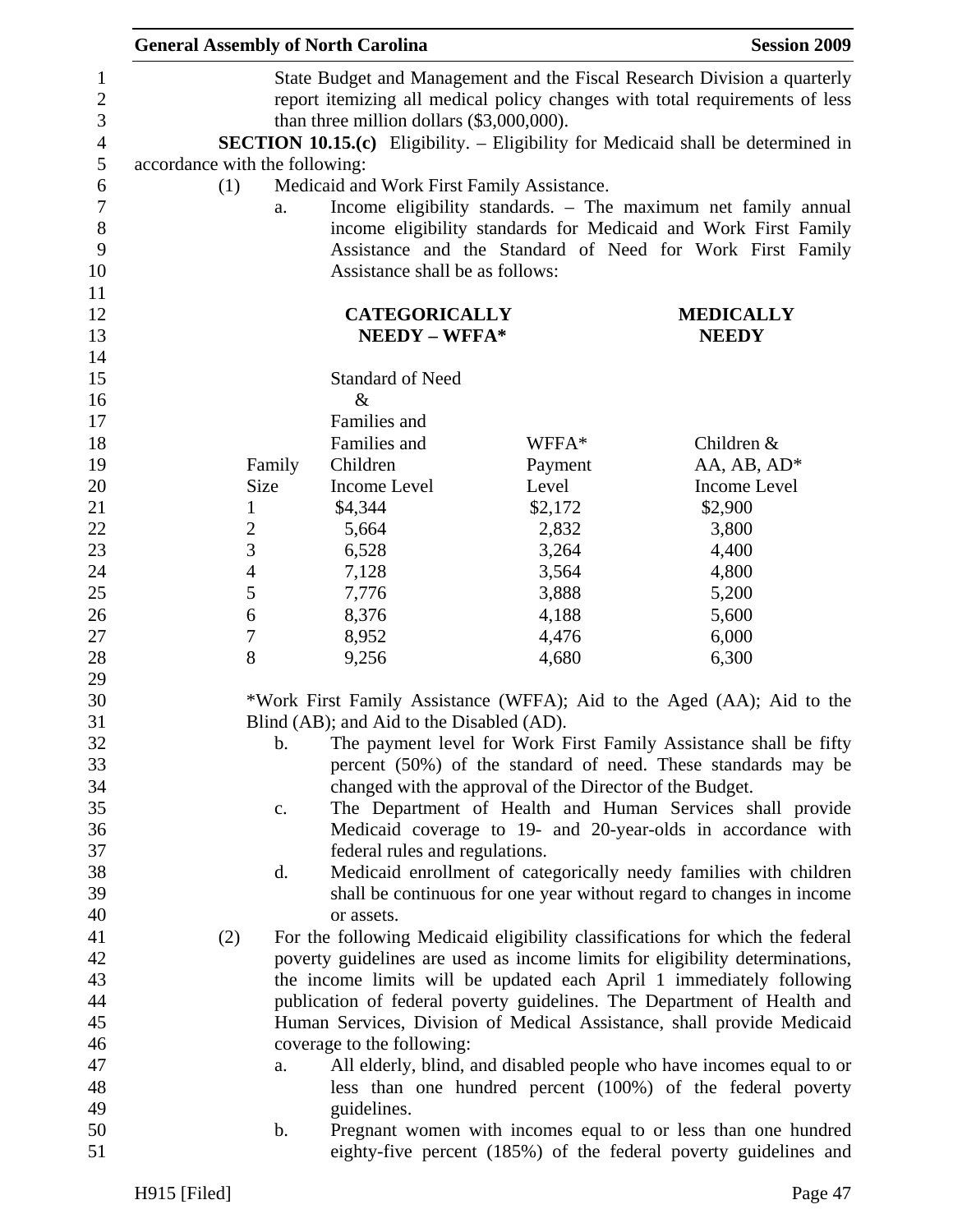|                                                                           |     | <b>General Assembly of North Carolina</b>                          | <b>Session 2009</b>                                                                                                                                                                                                                                                                                                                                                                   |
|---------------------------------------------------------------------------|-----|--------------------------------------------------------------------|---------------------------------------------------------------------------------------------------------------------------------------------------------------------------------------------------------------------------------------------------------------------------------------------------------------------------------------------------------------------------------------|
| $\mathbf{1}$<br>$\boldsymbol{2}$<br>3<br>$\overline{4}$<br>$\mathfrak{S}$ |     | pregnancy.                                                         | without regard to resources. Services to pregnant women eligible<br>under this subsection continue throughout the pregnancy but include<br>only those related to pregnancy and to those other conditions<br>determined by the Department as conditions that may complicate                                                                                                            |
| 6<br>$\boldsymbol{7}$<br>$8\,$                                            |     | $\mathbf{c}$ .<br>and without regard to resources.                 | Infants under the age of one with family incomes equal to or less<br>than two hundred percent (200%) of the federal poverty guidelines                                                                                                                                                                                                                                                |
| 9<br>10<br>11                                                             |     | d.<br>and without regard to resources.                             | Children aged one through five with family incomes equal to or less<br>than two hundred percent (200%) of the federal poverty guidelines                                                                                                                                                                                                                                              |
| 12<br>13<br>14                                                            |     | e.<br>and without regard to resources.                             | Children aged six through 18 with family incomes equal to or less<br>than one hundred percent (100%) of the federal poverty guidelines                                                                                                                                                                                                                                                |
| 15<br>16<br>17<br>18                                                      |     | f.<br>to resources.                                                | Family planning services to men and women of childbearing age<br>with family incomes equal to or less than one hundred eighty-five<br>percent (185%) of the federal poverty guidelines and without regard                                                                                                                                                                             |
| 19<br>20<br>21                                                            |     | g.<br>poverty guidelines.                                          | Workers with disabilities described in G.S. 108A-54.1 with unearned<br>income equal to or less than one hundred fifty (150%) of the federal                                                                                                                                                                                                                                           |
| 22<br>23                                                                  | (3) |                                                                    | The Department of Health and Human Services, Division of Medical<br>Assistance, shall provide Medicaid coverage to adoptive children with                                                                                                                                                                                                                                             |
| 24<br>25<br>26<br>27<br>28<br>29                                          | (4) | adolescent's assets, resources, or income levels.                  | special or rehabilitative needs regardless of the adoptive family's income.<br>The Department of Health and Human Services, Division of Medical<br>Assistance, shall provide Medicaid coverage to "independent foster care<br>adolescents," ages 18, 19, and 20, as defined in section $1905(w)(1)$ of the<br>Social Security Act [42 U.S.C. $\S$ 1396d(w)(1)], without regard to the |
| 30<br>31<br>32<br>33                                                      | (5) | Services may<br>and Human                                          | ICF and ICF/MR work incentive allowances. - The Department of Health<br>provide an incentive<br>allowance<br>to<br>Medicaid-eligible recipients of ICF and ICF/MR services, who are regularly<br>engaged in work activities as part of their developmental plan, and for whom                                                                                                         |
| 34<br>35<br>36                                                            |     |                                                                    | retention of additional income contributes to their achievement of<br>independence. The State funds required to match the federal funds that are<br>required by these allowances shall be provided from savings within the                                                                                                                                                            |
| 37<br>38<br>39                                                            |     | <b>Monthly Net Wages</b>                                           | Medicaid budget or from other unbudgeted funds available to the<br>Department. The incentive allowances may be as follows:<br><b>Monthly Incentive Allowance</b>                                                                                                                                                                                                                      |
| 40<br>41<br>42                                                            |     | \$1.00 to \$100.99<br>\$101.00 to \$200.99<br>\$201.00 to \$300.99 | Up to \$50.00<br>\$80.00<br>\$130.00                                                                                                                                                                                                                                                                                                                                                  |
| 43<br>44                                                                  | (6) | \$301.00 and greater                                               | \$212.00<br>The Department of Health and Human Services, Division of Medical                                                                                                                                                                                                                                                                                                          |
| 45<br>46<br>47                                                            |     | 1396a.(a)(10)(A)(ii)(XVIII).                                       | Assistance, shall provide Medicaid coverage to women who need treatment<br>for breast or cervical cancer and who are defined in 42 U.S.C. $\S$                                                                                                                                                                                                                                        |
| 48<br>49                                                                  |     |                                                                    | <b>SECTION 10.15.(d)</b> Services and Payment Bases. – The Department shall spend<br>funds appropriated for Medicaid services in accordance with the following schedule of services                                                                                                                                                                                                   |
| 50                                                                        |     |                                                                    | and payment bases. All services and payments are subject to the language at the end of this                                                                                                                                                                                                                                                                                           |

51 subsection. Unless otherwise provided, services and payment bases will be as prescribed in the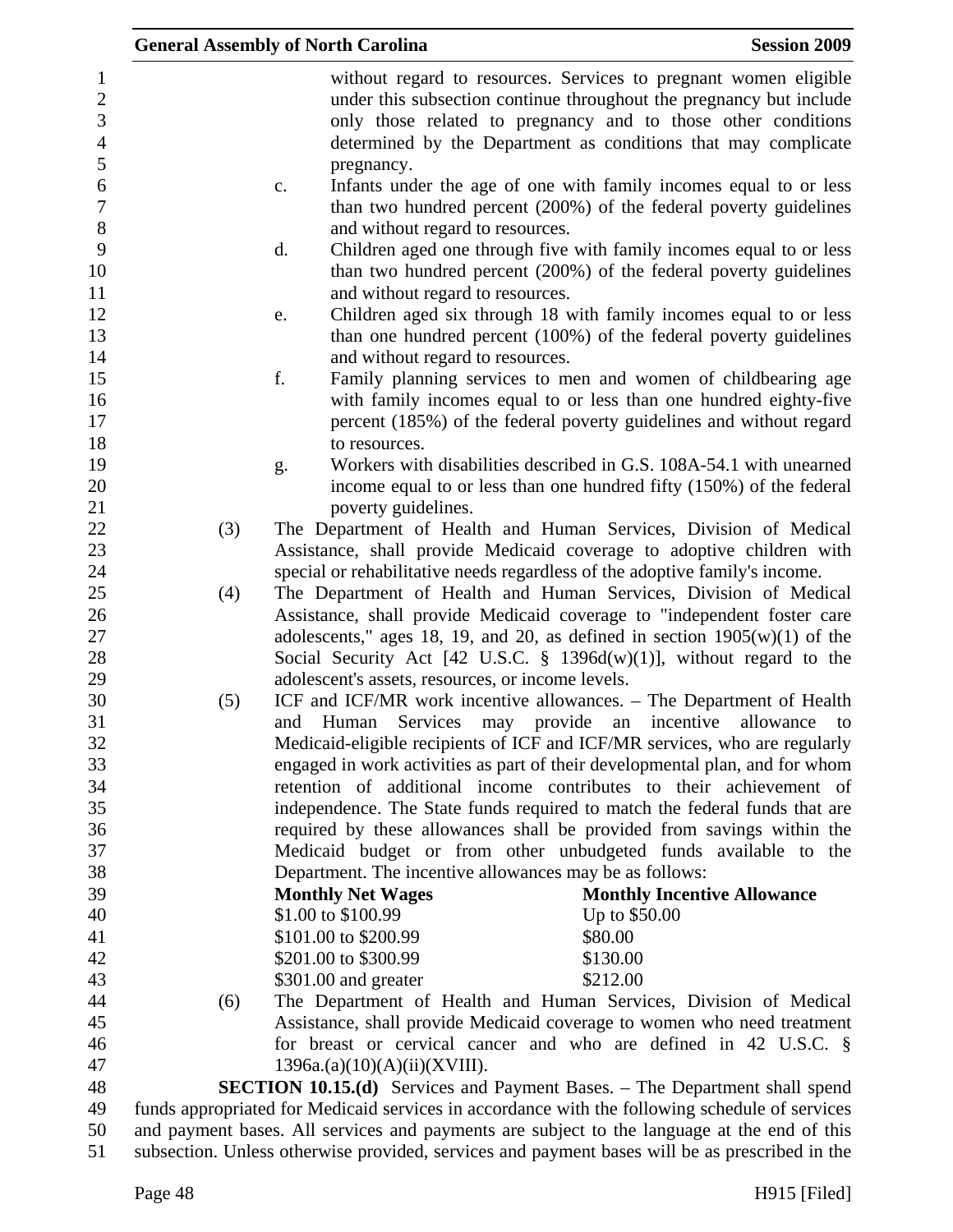|      | <b>General Assembly of North Carolina</b>                                                               | <b>Session 2009</b> |
|------|---------------------------------------------------------------------------------------------------------|---------------------|
|      | State Plan as established by the Department of Health and Human Services and may be                     |                     |
|      | changed with the approval of the Director of the Budget.                                                |                     |
| (1)  | Hospital inpatient. – Payment for hospital inpatient services will be                                   |                     |
|      | prescribed by the State Plan as established by the Department of Health and                             |                     |
|      | Human Services.                                                                                         |                     |
| (2)  | Hospital outpatient. – Eighty percent (80%) of allowable costs or a                                     |                     |
|      | prospective reimbursement plan as established by the Department of Health                               |                     |
|      | and Human Services.                                                                                     |                     |
| (3)  | Nursing facilities. – Nursing facilities providing services to Medicaid                                 |                     |
|      | recipients who also qualify for Medicare must be enrolled in the Medicare                               |                     |
|      | program as a condition of participation in the Medicaid program. State                                  |                     |
|      | facilities are not subject to the requirement to enroll in the Medicare                                 |                     |
|      | program. Residents of nursing facilities who are eligible for Medicare                                  |                     |
|      | coverage of nursing facility services must be placed in a Medicare-certified                            |                     |
|      | bed. Medicaid shall cover facility services only after the appropriate services                         |                     |
|      | have been billed to Medicare.                                                                           |                     |
| (4)  | Physicians, certified nurse midwife services, certified registered nurse                                |                     |
|      | anesthetists, nurse practitioners. – Fee schedules as developed by the                                  |                     |
|      | Department of Health and Human Services.                                                                |                     |
| (5)  | Community Alternative Program, EPSDT Screens. - Payments in                                             |                     |
|      | accordance with rate schedule developed by the Department of Health and                                 |                     |
|      | Human Services.                                                                                         |                     |
| (6)  | Home health and related services, durable medical equipment. – Payments                                 |                     |
|      | according to reimbursement plans developed by the Department of Health                                  |                     |
|      | and Human Services.                                                                                     |                     |
| (7)  | Hearing aids. – Wholesale cost plus dispensing fee to provider.                                         |                     |
| (8)  | Rural health clinical services. – Provider-based, reasonable                                            | cost,               |
|      | nonprovider-based, single-cost reimbursement rate per clinic visit.                                     |                     |
| (9)  | Family planning. – Negotiated rate for local health departments. For other                              |                     |
|      | providers see specific services, e.g., hospitals, physicians.                                           |                     |
| (10) | Independent laboratory and X-ray services. - Uniform fee schedules as                                   |                     |
|      | developed by the Department of Health and Human Services.                                               |                     |
| (11) | Ambulatory surgical centers.                                                                            |                     |
|      | Private duty nursing, clinic services, prepaid health plans.<br>(12)                                    |                     |
|      | Intermediate care facilities for the mentally retarded.<br>(13)                                         |                     |
|      | Chiropractors, podiatrists, optometrists, dentists.<br>(14)                                             |                     |
|      | Limitations on dental coverage. – Dental services shall be provided on a<br>(15)                        |                     |
|      | restricted basis in accordance with criteria adopted by the Department to<br>implement this subsection. |                     |
|      | Medicare Buy-In. - Social Security Administration premium.<br>(16)                                      |                     |
|      | Ambulance services. - Uniform fee schedules as developed by the<br>(17)                                 |                     |
|      | Department of Health and Human Services. Public ambulance providers will                                |                     |
|      | be reimbursed at cost.                                                                                  |                     |
|      | Optical supplies. – Payment for materials is made to a contractor in<br>(18)                            |                     |
|      | accordance with 42 C.F.R. $\S$ 431.54(d). Fees paid to dispensing providers                             |                     |
|      | are negotiated fees established by the State agency based on industry                                   |                     |
|      | charges.                                                                                                |                     |
|      | Medicare crossover claims. – The Department shall apply Medicaid medical<br>(19)                        |                     |
|      | policy to Medicare claims for dually eligible recipients. The Department                                |                     |
|      | shall pay an amount up to the actual coinsurance or deductible or both, in                              |                     |
|      | accordance with the State Plan, as approved by the Department of Health                                 |                     |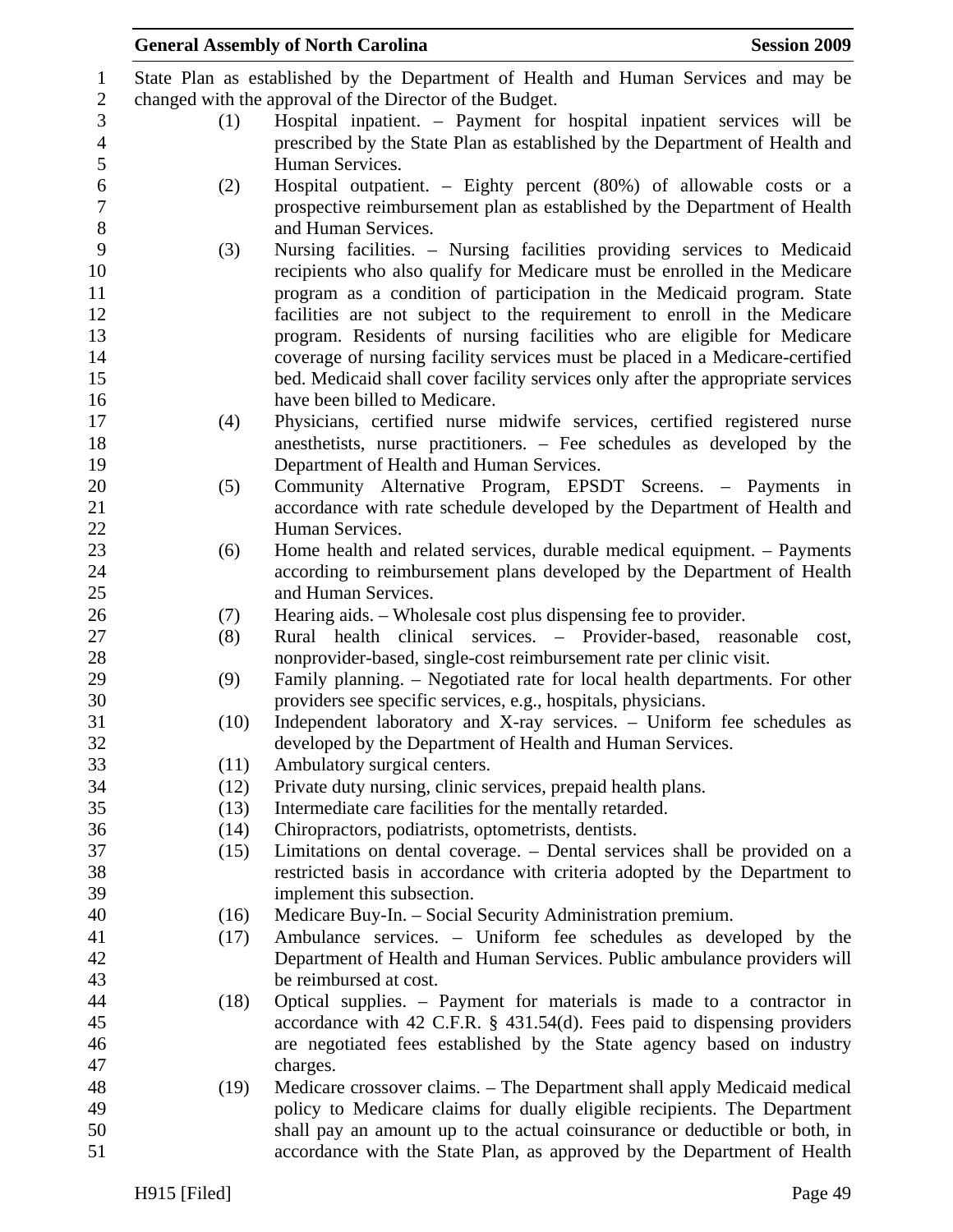|      | <b>General Assembly of North Carolina</b><br><b>Session 2009</b>                                                                               |
|------|------------------------------------------------------------------------------------------------------------------------------------------------|
|      | and Human Services. The Department may disregard application of this<br>policy in cases where application of the policy would adversely affect |
| (20) | patient care.<br>Physical therapy, occupational therapy, and speech therapy. – Services                                                        |
|      | limited to EPSDT-eligible children. Payments are to be made only to<br>qualified providers at rates negotiated by the Department of Health and |
|      | Human Services.                                                                                                                                |
| (21) | Personal care services. Payment in accordance with the State Plan developed<br>by the Department of Health and Human Services.                 |
| (22) | Case management services. – Reimbursement in accordance with the                                                                               |
|      | availability of funds to be transferred within the Department of Health and                                                                    |
|      | Human Services.                                                                                                                                |
| (23) | Hospice.                                                                                                                                       |
| (24) | Medically necessary prosthetics or orthotics. $-$ In order to be eligible for                                                                  |
|      | reimbursement, providers must be licensed or certified by the occupational                                                                     |
|      | licensing board or the certification authority having authority over the                                                                       |
|      | provider's license or certification. Medically necessary prosthetics and                                                                       |
|      | orthotics are subject to prior approval and utilization review.                                                                                |
| (25) | Health insurance premiums.                                                                                                                     |
| (26) | Medical care/other remedial care. – Services not covered elsewhere in this                                                                     |
|      | section include related services in schools; health professional services                                                                      |
|      | provided outside the clinic setting to meet maternal and infant health goals;                                                                  |
|      | and services to meet federal EPSDT mandates.                                                                                                   |
| (27) | Pregnancy-related services. – Covered services for pregnant women shall                                                                        |
|      | include nutritional counseling, psychosocial counseling, and predelivery and                                                                   |
|      | postpartum home visits by maternity care coordinators and public health                                                                        |
|      | nurses.                                                                                                                                        |
| (28) | Drugs. – Reimbursements. Reimbursements shall be available for<br>prescription drugs as allowed by federal regulations plus a professional     |
|      | services fee per month, excluding refills for the same drug or generic                                                                         |
|      | equivalent during the same month. Payments for drugs are subject to the                                                                        |
|      | provisions of this subdivision or in accordance with the State Plan adopted                                                                    |
|      | by the Department of Health and Human Services, consistent with federal                                                                        |
|      | reimbursement regulations. Payment of the professional services fee shall be                                                                   |
|      | made in accordance with the State Plan adopted by the Department of Health                                                                     |
|      | and Human Services, consistent with federal reimbursement regulations. The                                                                     |
|      | professional services fee shall be five dollars and sixty cents (\$5.60) per                                                                   |
|      | prescription for generic drugs and four dollars (\$4.00) per prescription for                                                                  |
|      | brand-name drugs. Adjustments to the professional services fee shall be                                                                        |
|      | established by the General Assembly. In addition to the professional services                                                                  |
|      | fee, the Department may pay an enhanced fee for pharmacy services.                                                                             |
|      | Limitations on quantity. - The Department of Health and Human                                                                                  |
|      | Services may establish authorizations, limitations, and reviews for specific                                                                   |
|      | drugs, drug classes, brands, or quantities in order to manage effectively the                                                                  |
|      | Medicaid pharmacy program, except that the Department shall not impose                                                                         |
|      | limitations on brand-name medications for which there is a generic                                                                             |
|      | equivalent in cases where the prescriber has determined, at the time the drug                                                                  |
|      | is prescribed, that the brand-name drug is medically necessary and has                                                                         |
|      | written on the prescription order the phrase "medically necessary."                                                                            |
|      | Dispensing of generic drugs. – Notwithstanding G.S. 90-85.27 through                                                                           |
|      | G.S. 90-85.31, or any other law to the contrary, under the Medical                                                                             |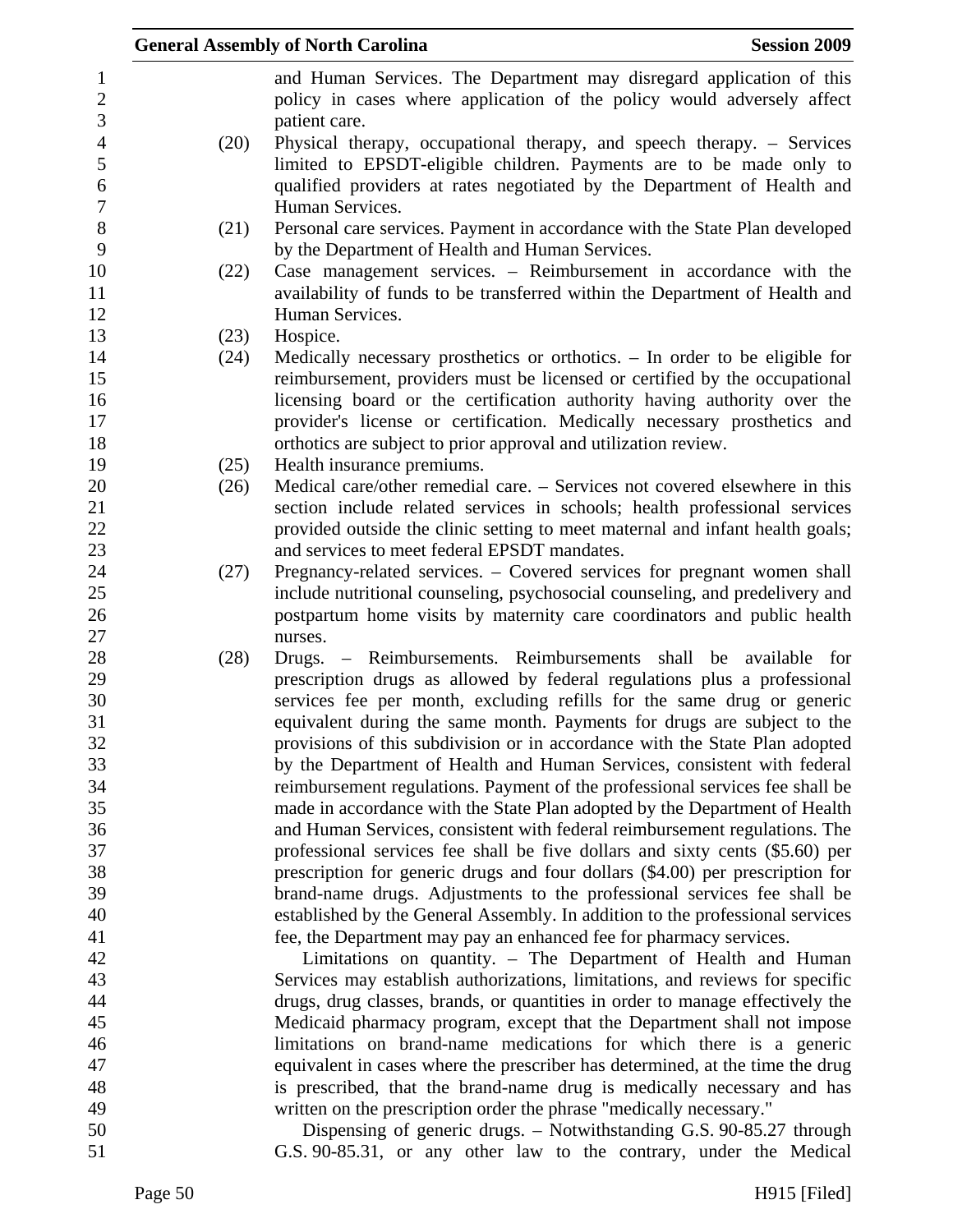| $\mathbf{1}$     |      |    |    | Assistance Program (Title XIX of the Social Security Act), and except as       |
|------------------|------|----|----|--------------------------------------------------------------------------------|
| $\sqrt{2}$       |      |    |    | otherwise provided in this subsection for drugs listed in the narrow           |
| 3                |      |    |    | therapeutic index, a prescription order for a drug designated by a trade or    |
| $\overline{4}$   |      |    |    | brand name shall be considered to be an order for the drug by its established  |
| 5                |      |    |    | or generic name, except when the prescriber has determined, at the time the    |
| $\boldsymbol{6}$ |      |    |    | drug is prescribed, that the brand-name drug is medically necessary and has    |
| $\boldsymbol{7}$ |      |    |    | written on the prescription order the phrase "medically necessary." An initial |
| 8                |      |    |    |                                                                                |
|                  |      |    |    | prescription order for a drug listed in the narrow therapeutic drug index that |
| 9                |      |    |    | does not contain the phrase "medically necessary" shall be considered an       |
| 10               |      |    |    | order for the drug by its established or generic name, except that a pharmacy  |
| 11               |      |    |    | shall not substitute a generic or established name prescription drug for       |
| 12               |      |    |    | subsequent brand or trade name prescription orders of the same prescription    |
| 13               |      |    |    | drug without explicit oral or written approval of the prescriber given at the  |
| 14               |      |    |    | time the order is filled. Generic drugs shall be dispensed at a lower cost to  |
| 15               |      |    |    | the Medical Assistance Program rather than trade or brand-name drugs. As       |
| 16               |      |    |    | used in this subsection, "brand name" means the proprietary name the           |
| 17               |      |    |    | manufacturer places upon a drug product or on its container, label, or         |
| 18               |      |    |    | wrapping at the time of packaging; and "established name" has the same         |
| 19               |      |    |    | meaning as in section $502(e)(3)$ of the Federal Food, Drug, and Cosmetic      |
| 20               |      |    |    | Act, as amended, 21 U.S.C. § 352(e)(3).                                        |
| 21               |      |    |    | Prior authorization. – The Department of Health and Human Services             |
| 22               |      |    |    | shall not impose prior authorization requirements or other restrictions under  |
|                  |      |    |    |                                                                                |
| 23               |      |    |    | the State Medical Assistance Program on medications prescribed for             |
| 24               |      |    |    | Medicaid recipients for the treatment of HIV/AIDS.                             |
| 25               | (29) |    |    | Other mental health services. – Unless otherwise covered by this section,      |
| 26               |      |    |    | coverage is limited to:                                                        |
| 27               |      | a. |    | Services as defined by the Division of Mental Health, Developmental            |
| 28               |      |    |    | Disabilities, and Substance Abuse Services and approved by the                 |
| 29               |      |    |    | Centers for Medicare and Medicaid Services (CMS) when provided                 |
| 30               |      |    |    | in agencies meeting the requirements of the rules established by the           |
| 31               |      |    |    | Commission for Mental Health, Developmental Disabilities, and                  |
| 32               |      |    |    | Substance Abuse Services and reimbursement is made in accordance               |
| 33               |      |    |    | with a State Plan developed by the Department of Health and Human              |
| 34               |      |    |    | Services not to exceed the upper limits established in federal                 |
| 35               |      |    |    | regulations, and                                                               |
| 36               |      | b. |    | For children eligible for EPSDT services provided by:                          |
| 37               |      |    | 1. | Licensed or certified psychologists, licensed clinical social                  |
| 38               |      |    |    | workers, certified clinical nurse specialists in psychiatric                   |
| 39               |      |    |    |                                                                                |
|                  |      |    |    | mental health advanced practice, nurse practitioners certified                 |
| 40               |      |    |    | as clinical nurse specialists in psychiatric mental health                     |
| 41               |      |    |    | advanced practice, licensed psychological associates, licensed                 |
| 42               |      |    |    | professional counselors, licensed marriage and family                          |
| 43               |      |    |    | therapists, licensed clinical addictions specialists, and                      |
| 44               |      |    |    | certified clinical supervisors, when Medicaid-eligible children                |
| 45               |      |    |    | are referred by the Community Care of North Carolina                           |
| 46               |      |    |    | primary care physician, a Medicaid-enrolled psychiatrist, or                   |
| 47               |      |    |    | the area mental health program or local management entity,                     |
| 48               |      |    |    | and                                                                            |
| 49               |      |    | 2. | Institutional providers of residential services as defined by the              |
| 50               |      |    |    | Division of Mental Health, Developmental Disabilities, and                     |
| 51               |      |    |    | Substance Abuse Services and approved by the Centers for                       |
|                  |      |    |    |                                                                                |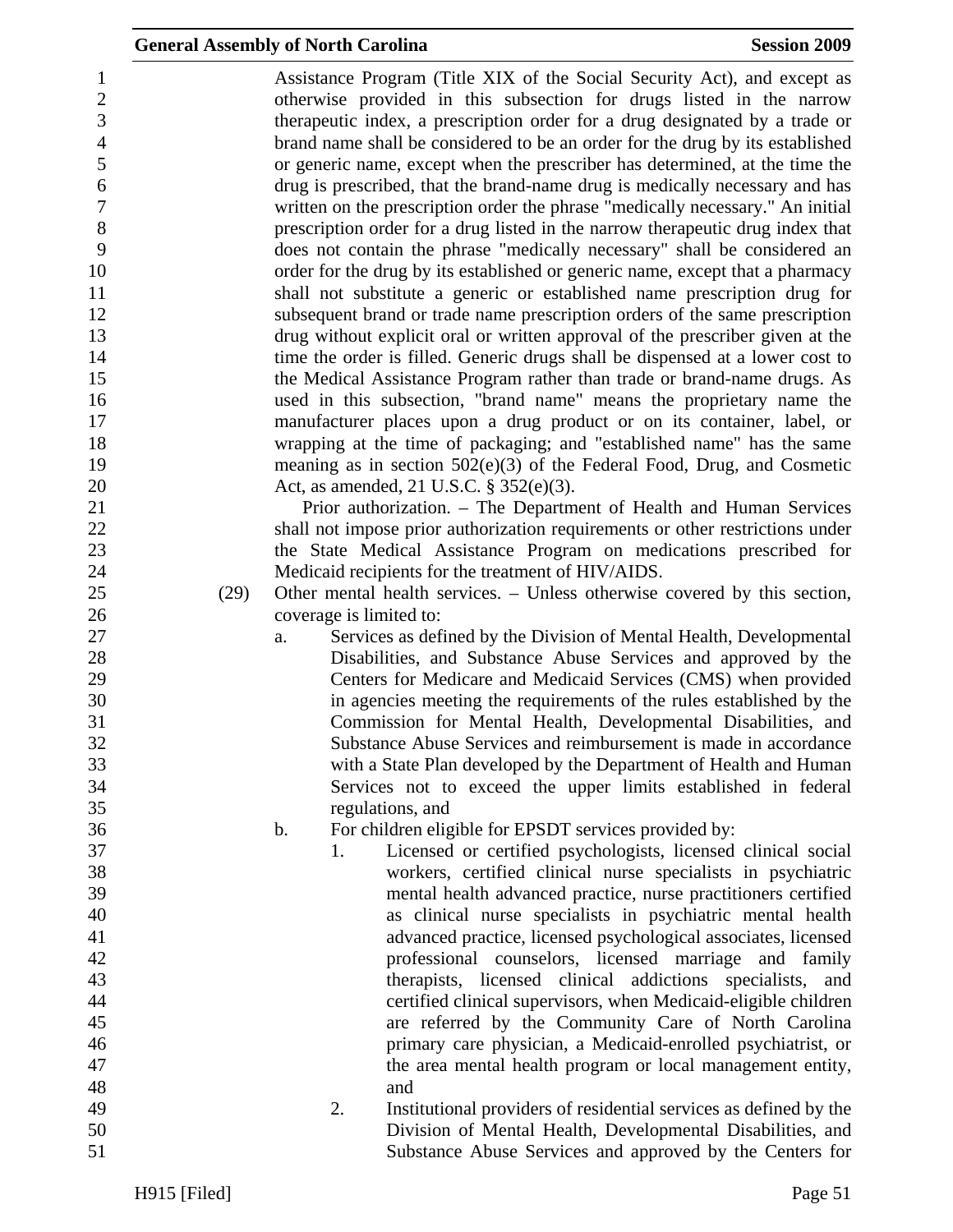| <b>General Assembly of North Carolina</b><br><b>Session 2009</b>                                                                                                                                                                                                                                                                                                                                                                                                                                                                                                                                                                                                                                   |  |
|----------------------------------------------------------------------------------------------------------------------------------------------------------------------------------------------------------------------------------------------------------------------------------------------------------------------------------------------------------------------------------------------------------------------------------------------------------------------------------------------------------------------------------------------------------------------------------------------------------------------------------------------------------------------------------------------------|--|
| Medicare and Medicaid Services (CMS) for children and<br>Psychiatric Residential Treatment Facility services that meet<br>federal and State requirements as defined by the Department.<br>For Medicaid-eligible adults, services provided by licensed or<br>c.<br>certified psychologists, licensed clinical social workers, certified<br>clinical nurse specialists in psychiatric mental health advanced<br>practice, and nurse practitioners certified as clinical nurse specialists<br>psychiatric mental health<br>advanced practice, licensed<br>in<br>psychological associates, licensed professional counselors, licensed<br>marriage and family therapists, certified clinical addictions |  |
| specialists, and licensed clinical supervisors, Medicaid-eligible adults                                                                                                                                                                                                                                                                                                                                                                                                                                                                                                                                                                                                                           |  |
| may be self-referred.                                                                                                                                                                                                                                                                                                                                                                                                                                                                                                                                                                                                                                                                              |  |
| d.<br>Payments made for services rendered in accordance with this<br>subdivision shall be to qualified providers in accordance with<br>approved policies and the State Plan. Nothing in sub-subdivision b.                                                                                                                                                                                                                                                                                                                                                                                                                                                                                         |  |
| or c. of this subdivision shall be interpreted to modify the scope of                                                                                                                                                                                                                                                                                                                                                                                                                                                                                                                                                                                                                              |  |
| practice of any service provider, practitioner, or licensee, nor to<br>modify or attenuate any collaboration or supervision requirement                                                                                                                                                                                                                                                                                                                                                                                                                                                                                                                                                            |  |
| related to the professional activities of any service provider,                                                                                                                                                                                                                                                                                                                                                                                                                                                                                                                                                                                                                                    |  |
| practitioner, or licensee. Nothing in sub-subdivision b. or c. of this                                                                                                                                                                                                                                                                                                                                                                                                                                                                                                                                                                                                                             |  |
| subdivision shall be interpreted to require any private health insurer                                                                                                                                                                                                                                                                                                                                                                                                                                                                                                                                                                                                                             |  |
| or health plan to make direct third-party reimbursements or payments                                                                                                                                                                                                                                                                                                                                                                                                                                                                                                                                                                                                                               |  |
| to any service provider, practitioner, or licensee.                                                                                                                                                                                                                                                                                                                                                                                                                                                                                                                                                                                                                                                |  |
| Notwithstanding G.S. 150B-21.1(a), the Department of Health and Human                                                                                                                                                                                                                                                                                                                                                                                                                                                                                                                                                                                                                              |  |
| Services may adopt temporary rules in accordance with Chapter 150B of the                                                                                                                                                                                                                                                                                                                                                                                                                                                                                                                                                                                                                          |  |
| General Statutes further defining the qualifications of providers and referral                                                                                                                                                                                                                                                                                                                                                                                                                                                                                                                                                                                                                     |  |
| procedures in order to implement this subdivision. Coverage policy for                                                                                                                                                                                                                                                                                                                                                                                                                                                                                                                                                                                                                             |  |
| services defined by the Division of Mental Health, Developmental                                                                                                                                                                                                                                                                                                                                                                                                                                                                                                                                                                                                                                   |  |
| Disabilities, and Substance Abuse Services under sub-subdivisions a. and<br>b.2. of this subdivision shall be established by the Division of Medical                                                                                                                                                                                                                                                                                                                                                                                                                                                                                                                                               |  |
| Assistance.                                                                                                                                                                                                                                                                                                                                                                                                                                                                                                                                                                                                                                                                                        |  |
| <b>SECTION 10.15.(e)</b> Provider Performance Bonds and Visits. –                                                                                                                                                                                                                                                                                                                                                                                                                                                                                                                                                                                                                                  |  |
| Subject to the provisions of this subdivision, the Department may require<br>(1)                                                                                                                                                                                                                                                                                                                                                                                                                                                                                                                                                                                                                   |  |
| Medicaid-enrolled providers to purchase a performance bond in an amount                                                                                                                                                                                                                                                                                                                                                                                                                                                                                                                                                                                                                            |  |
| not to exceed one hundred thousand dollars (\$100,000) naming as                                                                                                                                                                                                                                                                                                                                                                                                                                                                                                                                                                                                                                   |  |
| beneficiary the Department of Health and Human Services, Division of                                                                                                                                                                                                                                                                                                                                                                                                                                                                                                                                                                                                                               |  |
| Medical Assistance, or provide to the Department a validly executed letter of                                                                                                                                                                                                                                                                                                                                                                                                                                                                                                                                                                                                                      |  |
| credit or other financial instrument issued by a financial institution or agency                                                                                                                                                                                                                                                                                                                                                                                                                                                                                                                                                                                                                   |  |
| honoring a demand for payment in an equivalent amount. The Department                                                                                                                                                                                                                                                                                                                                                                                                                                                                                                                                                                                                                              |  |
| may require the purchase of a performance bond or the submission of an<br>executed letter of credit or financial instrument as a condition of initial                                                                                                                                                                                                                                                                                                                                                                                                                                                                                                                                              |  |
| enrollment, reenrollment, or reinstatement if:                                                                                                                                                                                                                                                                                                                                                                                                                                                                                                                                                                                                                                                     |  |
| The provider fails to demonstrate financial viability,<br>a.                                                                                                                                                                                                                                                                                                                                                                                                                                                                                                                                                                                                                                       |  |
| The Department determines there is significant potential for fraud<br>$\mathbf b$ .                                                                                                                                                                                                                                                                                                                                                                                                                                                                                                                                                                                                                |  |
| and abuse,                                                                                                                                                                                                                                                                                                                                                                                                                                                                                                                                                                                                                                                                                         |  |
| The Department otherwise finds it is in the best interest of the<br>c.                                                                                                                                                                                                                                                                                                                                                                                                                                                                                                                                                                                                                             |  |
| Medicaid program to do so.                                                                                                                                                                                                                                                                                                                                                                                                                                                                                                                                                                                                                                                                         |  |
| The Department shall specify the circumstances under which a performance                                                                                                                                                                                                                                                                                                                                                                                                                                                                                                                                                                                                                           |  |
| bond or executed letter of credit will be required.                                                                                                                                                                                                                                                                                                                                                                                                                                                                                                                                                                                                                                                |  |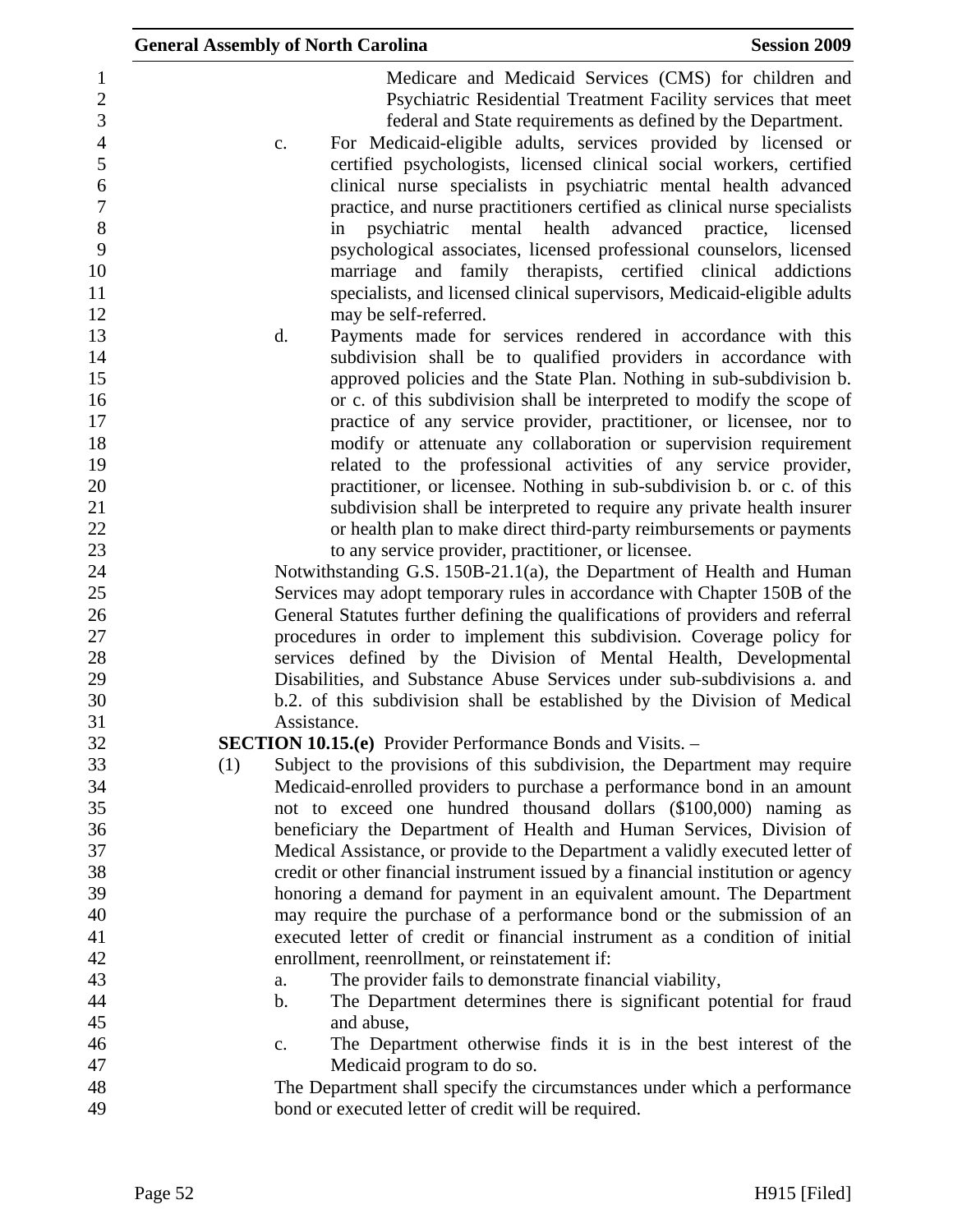|                                   | <b>General Assembly of North Carolina</b>                                                                                                                 | <b>Session 2009</b> |
|-----------------------------------|-----------------------------------------------------------------------------------------------------------------------------------------------------------|---------------------|
| (1a)                              | The Department may waive or limit the requirements of this paragraph for<br>individual Medicaid-enrolled providers or for one or more classes of          |                     |
|                                   | Medicaid-enrolled providers based on the following:                                                                                                       |                     |
|                                   | The provider's or provider class's dollar amount of monthly billings<br>a.<br>to Medicaid.                                                                |                     |
|                                   | The length of time an individual provider has been licensed,<br>b.                                                                                        |                     |
|                                   | endorsed, certified, or accredited in this State to provide services.<br>The length of time an individual provider has been enrolled to<br>$\mathbf{C}$ . |                     |
|                                   | provide Medicaid services in this State.                                                                                                                  |                     |
|                                   | d.<br>The provider's demonstrated ability to ensure adequate record<br>keeping, staffing, and services.                                                   |                     |
|                                   | The need to ensure adequate access to care.<br>e.                                                                                                         |                     |
|                                   | In waiving or limiting requirements of this paragraph, the Department shall                                                                               |                     |
|                                   | take into consideration the potential fiscal impact of the waiver or limitation                                                                           |                     |
|                                   | on the State Medicaid Program. The Department shall provide to the affected                                                                               |                     |
|                                   | provider written notice of the findings upon which its action is based and                                                                                |                     |
|                                   | shall include the performance bond requirements and the conditions under                                                                                  |                     |
|                                   | which a waiver or limitation apply. The Department may adopt temporary                                                                                    |                     |
|                                   | rules in accordance with G.S. 150B-21.1 as necessary to implement this                                                                                    |                     |
| (2)                               | provision.<br>Reimbursement is available for up to 30 visits per recipient per fiscal year                                                                |                     |
|                                   | for the following professional services: hospital outpatient providers,                                                                                   |                     |
|                                   | physicians, nurse practitioners, nurse midwives, clinics, health departments,                                                                             |                     |
|                                   | optometrists, chiropractors, and podiatrists. The Department of Health and                                                                                |                     |
|                                   | Human Services shall adopt medical policies in accordance with                                                                                            |                     |
|                                   | G.S. 108A-54.2 to distribute the allowable number of visits for each service                                                                              |                     |
|                                   | or each group of services consistent with federal law. In addition, the                                                                                   |                     |
|                                   | Department shall establish a threshold of some number of visits for these                                                                                 |                     |
|                                   | services. The Department shall ensure that primary care providers or the                                                                                  |                     |
|                                   | appropriate CCNC network are notified when a patient is nearing the                                                                                       |                     |
|                                   | established threshold to facilitate care coordination and intervention as<br>needed.                                                                      |                     |
|                                   | Prenatal services, all EPSDT children, emergency room visits, and                                                                                         |                     |
|                                   | mental health visits subject to independent utilization review are exempt                                                                                 |                     |
|                                   | from the visit limitations contained in this subdivision. Subject to                                                                                      |                     |
|                                   | appropriate medical review, the Department may authorize exceptions when                                                                                  |                     |
|                                   | additional care is medically necessary. Routine or maintenance visits above                                                                               |                     |
|                                   | the established visit limit will not be covered unless necessary to actively                                                                              |                     |
|                                   | manage a life threatening disorder or as an alternative to more costly care                                                                               |                     |
|                                   | options.                                                                                                                                                  |                     |
| Co-Payments and Other Services. - | <b>SECTION 10.15.(f)</b> Exceptions and Limitations on Services; Authorization of                                                                         |                     |
| (1)                               | Exceptions to service limitations, eligibility requirements, and payments. -                                                                              |                     |
|                                   | Service limitations, eligibility requirements, and payment bases in this                                                                                  |                     |
|                                   | section may be waived by the Department of Health and Human Services,                                                                                     |                     |
|                                   | with the approval of the Director of the Budget, to allow the Department to                                                                               |                     |
|                                   | carry out pilot programs for prepaid health plans, contracting for services,                                                                              |                     |
|                                   | managed care plans, or community-based services programs in accordance                                                                                    |                     |
|                                   | with plans approved by the United States Department of Health and Human                                                                                   |                     |
|                                   | Services or when the Department determines that such a waiver will result in                                                                              |                     |
|                                   | a reduction in the total Medicaid costs for the recipient.                                                                                                |                     |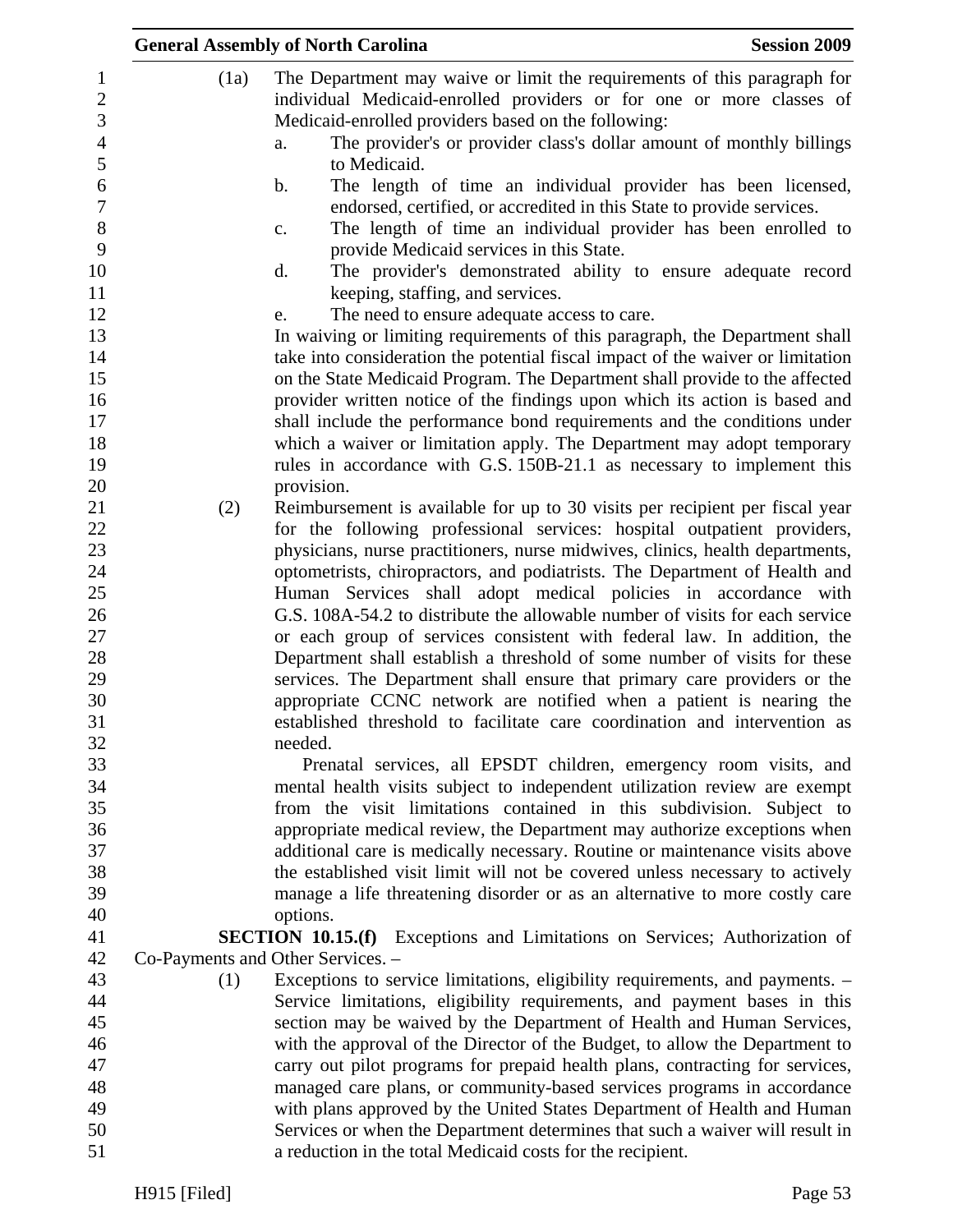|     | <b>General Assembly of North Carolina</b>                                                                                                                                                                                                                                                                                                                                                                                                                                                                                                                                                                                                                                                                                                                                                                                                                                                                              | <b>Session 2009</b> |
|-----|------------------------------------------------------------------------------------------------------------------------------------------------------------------------------------------------------------------------------------------------------------------------------------------------------------------------------------------------------------------------------------------------------------------------------------------------------------------------------------------------------------------------------------------------------------------------------------------------------------------------------------------------------------------------------------------------------------------------------------------------------------------------------------------------------------------------------------------------------------------------------------------------------------------------|---------------------|
| (2) | Co-payment for Medicaid services. – The Department of Health and Human<br>Services may establish co-payments up to the maximum permitted by federal<br>law and regulation.                                                                                                                                                                                                                                                                                                                                                                                                                                                                                                                                                                                                                                                                                                                                             |                     |
|     | <b>SECTION 10.15.(g)</b> Rules, Reports, and Other Matters. –                                                                                                                                                                                                                                                                                                                                                                                                                                                                                                                                                                                                                                                                                                                                                                                                                                                          |                     |
| (1) | Rules. - The Department of Health and Human Services may adopt<br>temporary or emergency rules according to the procedures established in<br>G.S. 150B-21.1 and G.S. 150B-21.1A when it finds that these rules are<br>necessary to maximize receipt of federal funds within existing State<br>appropriations, to reduce Medicaid expenditures, and to reduce fraud and<br>abuse. The Department of Health and Human Services shall adopt rules<br>requiring providers to attend training as a condition of enrollment and may<br>adopt temporary or emergency rules to implement the training requirement.<br>Prior to the filing of the temporary or emergency rules authorized under<br>this subsection with the Rules Review Commission and the Office of<br>Administrative Hearings, the Department shall consult with the Office of<br>State Budget and Management on the possible fiscal impact of the temporary |                     |
|     | or emergency rule and its effect on State appropriations and local                                                                                                                                                                                                                                                                                                                                                                                                                                                                                                                                                                                                                                                                                                                                                                                                                                                     |                     |
|     | governments.                                                                                                                                                                                                                                                                                                                                                                                                                                                                                                                                                                                                                                                                                                                                                                                                                                                                                                           |                     |
|     | Changes to Medicaid program; reports. - The Department shall report on                                                                                                                                                                                                                                                                                                                                                                                                                                                                                                                                                                                                                                                                                                                                                                                                                                                 |                     |
| (2) | any change it anticipates making in the Medicaid program that impacts the                                                                                                                                                                                                                                                                                                                                                                                                                                                                                                                                                                                                                                                                                                                                                                                                                                              |                     |
|     | type or level of service, reimbursement methods, or waivers, any of which                                                                                                                                                                                                                                                                                                                                                                                                                                                                                                                                                                                                                                                                                                                                                                                                                                              |                     |
|     | require a change in the State Plan or other approval by the Centers for                                                                                                                                                                                                                                                                                                                                                                                                                                                                                                                                                                                                                                                                                                                                                                                                                                                |                     |
|     | Medicare and Medicaid Services (CMS). The reports shall be provided at the                                                                                                                                                                                                                                                                                                                                                                                                                                                                                                                                                                                                                                                                                                                                                                                                                                             |                     |
|     | same time they are submitted to CMS for approval. In addition to the entities                                                                                                                                                                                                                                                                                                                                                                                                                                                                                                                                                                                                                                                                                                                                                                                                                                          |                     |
|     | listed in subdivision $(a)(4)$ of this section, the report shall be submitted to the                                                                                                                                                                                                                                                                                                                                                                                                                                                                                                                                                                                                                                                                                                                                                                                                                                   |                     |
|     | Joint Legislative Health Care Oversight Committee.                                                                                                                                                                                                                                                                                                                                                                                                                                                                                                                                                                                                                                                                                                                                                                                                                                                                     |                     |
|     |                                                                                                                                                                                                                                                                                                                                                                                                                                                                                                                                                                                                                                                                                                                                                                                                                                                                                                                        |                     |
|     | <b>DMA CONTRACT SHORTFALL</b>                                                                                                                                                                                                                                                                                                                                                                                                                                                                                                                                                                                                                                                                                                                                                                                                                                                                                          |                     |
|     | <b>SECTION 10.16.(a)</b> Budget approval is required by the Office of State Budget and                                                                                                                                                                                                                                                                                                                                                                                                                                                                                                                                                                                                                                                                                                                                                                                                                                 |                     |
|     | Management prior to the Department of Health and Human Services, Division of Medical                                                                                                                                                                                                                                                                                                                                                                                                                                                                                                                                                                                                                                                                                                                                                                                                                                   |                     |
|     | Assistance, entering into any new contract or the renewal or amendment of existing contracts                                                                                                                                                                                                                                                                                                                                                                                                                                                                                                                                                                                                                                                                                                                                                                                                                           |                     |
|     | that exceed the current contract amounts.                                                                                                                                                                                                                                                                                                                                                                                                                                                                                                                                                                                                                                                                                                                                                                                                                                                                              |                     |
|     | <b>SECTION 10.16.(b)</b> The Division of Medical Assistance shall make every effort to                                                                                                                                                                                                                                                                                                                                                                                                                                                                                                                                                                                                                                                                                                                                                                                                                                 |                     |
|     | effect savings within its operational budget and use those savings to offset its contract shortfall.                                                                                                                                                                                                                                                                                                                                                                                                                                                                                                                                                                                                                                                                                                                                                                                                                   |                     |
|     | Notwithstanding G.S. 143C-6-4(b)(3), the department may use funds appropriated in this act to                                                                                                                                                                                                                                                                                                                                                                                                                                                                                                                                                                                                                                                                                                                                                                                                                          |                     |
|     | the department to cover the contract shortfall in the Division of Medical Assistance if                                                                                                                                                                                                                                                                                                                                                                                                                                                                                                                                                                                                                                                                                                                                                                                                                                |                     |
|     | insufficient funds exist within the division.                                                                                                                                                                                                                                                                                                                                                                                                                                                                                                                                                                                                                                                                                                                                                                                                                                                                          |                     |
|     |                                                                                                                                                                                                                                                                                                                                                                                                                                                                                                                                                                                                                                                                                                                                                                                                                                                                                                                        |                     |
|     | <b>MEDICAID COST-CONTAINMENT ACTIVITIES</b>                                                                                                                                                                                                                                                                                                                                                                                                                                                                                                                                                                                                                                                                                                                                                                                                                                                                            |                     |
|     | <b>SECTION 10.17.</b> The Department of Health and Human Services may use up to                                                                                                                                                                                                                                                                                                                                                                                                                                                                                                                                                                                                                                                                                                                                                                                                                                        |                     |
|     | five million dollars (\$5,000,000) in the 2009-2010 fiscal year and up to five million dollars                                                                                                                                                                                                                                                                                                                                                                                                                                                                                                                                                                                                                                                                                                                                                                                                                         |                     |
|     | (\$5,000,000) in the 2010-2011 fiscal year in Medicaid funds budgeted for program services to                                                                                                                                                                                                                                                                                                                                                                                                                                                                                                                                                                                                                                                                                                                                                                                                                          |                     |
|     | support the cost of administrative activities when cost-effectiveness and savings are<br>demonstrated. The funds shall be used to support activities that will contain the cost of the                                                                                                                                                                                                                                                                                                                                                                                                                                                                                                                                                                                                                                                                                                                                 |                     |

45 Medicaid Program, including contracting for services, hiring additional staff, or providing 46 grants through the Office of Rural Health and Community Care to plan, develop, and 47 implement cost-containment programs.

48 Medicaid cost-containment activities may include prospective reimbursement 49 methods, incentive-based reimbursement methods, service limits, prior authorization of 50 services, periodic medical necessity reviews, revised medical necessity criteria, service 51 provision in the least costly settings, plastic magnetic stripped Medicaid identification cards for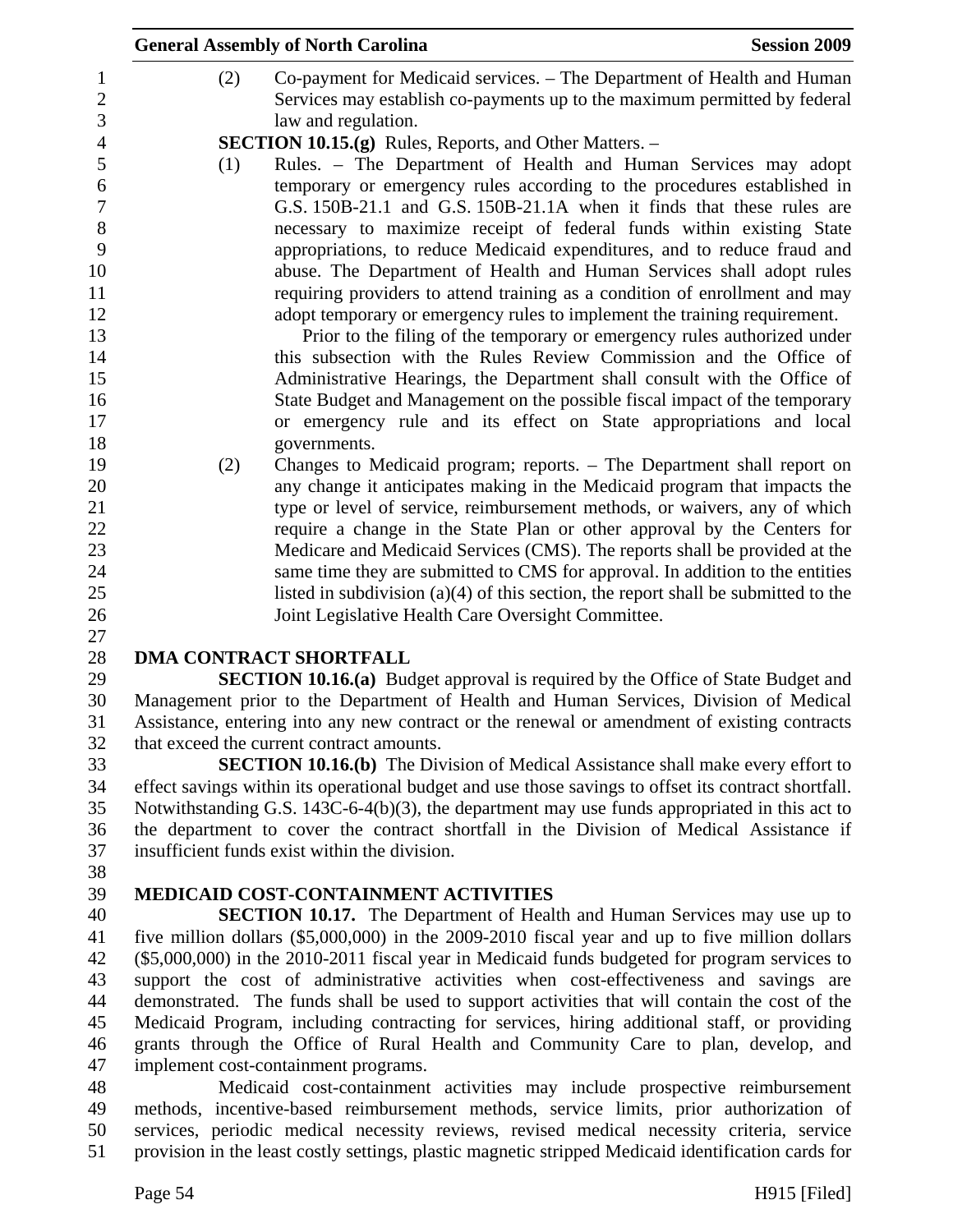1 issuance to Medicaid enrollees, fraud detection software or other fraud detection activities, 2 technology that improves clinical decision making, credit balance recovery and data mining 3 services, and other cost-containment activities. Funds may be expended under this section only 4 after the Office of State Budget and Management has approved a proposal for the expenditure 5 submitted by the Department. Proposals for expenditure of funds under this section shall 6 include the cost of implementing the cost-containment activity and documentation of the 7 amount of savings expected to be realized from the cost-containment activity. The Department 8 shall provide a copy of proposals for expenditures under this section to the House of 9 Representatives Appropriations Subcommittee on Health and Human Services, the Senate 10 Appropriations Committee on Health and Human Services, and the Fiscal Research Division.

11

## 12 **MEDICAID SPECIAL FUND TRANSFER**

13 **SECTION 10.18.** Of the funds transferred to the Department of Health and Human 14 Services for Medicaid programs pursuant to G.S. 143C-9-1, there is appropriated from the 15 Medicaid Special Fund to the Department of Health and Human Services the sum of forty-three 16 million dollars (\$43,000,000) for the 2009-2010 fiscal year and the sum of forty-three million 17 dollars (\$43,000,000) for the 2010-2011 fiscal year. These funds shall be allocated as 18 prescribed by G.S. 143C-9-1(b) for Medicaid programs. Notwithstanding the prescription in 19 G.S. 143C-9-1(b) that these funds not reduce State general revenue funding, these funds shall 20 replace the reduction in general revenue funding effected in this act. The Department may also 21 use funds in the Medicaid Special Fund to fund the settlement of the Disproportionate Share 22 Hospital payment audit issues between the Department of Health and Human Services and the 23 federal government related to fiscal years 1997-2002, and funds are appropriated from the Fund 24 for the 2009-2010 fiscal year for this purpose.

25

## 26 **EXTEND IMPLEMENTATION OF COMMUNITY ALTERNATIVES PROGRAMS**  27 **REIMBURSEMENT SYSTEM**

28 **SECTION 10.19.** Full implementation for the Community Alternatives Programs 29 reimbursement system shall be not later than 12 months after the date on which the replacement 30 Medicaid Management Information System becomes operational and stabilized.

31

## 32 **FAMILIES PAY PART OF THE COST OF SERVICES UNDER THE CAP-MR/DD**  33 **PROGRAM AND THE CAP-CHILDREN'S PROGRAM BASED ON FAMILY**  34 **INCOME**

35 **SECTION 10.20.(a)** Subject to approval from the Centers for Medicare and 36 Medicaid Services (CMS), the Department of Health and Human Services, Division of Medical 37 Assistance, shall, in consultation with the Division of Mental Health, Developmental 38 Disabilities, and Substance Abuse Services, and Community Alternatives Program (CAP) 39 stakeholders, develop a schedule of cost-sharing requirements for families of children with 40 incomes above the Medicaid allowable limit to share in the costs of their child's Medicaid 41 expenses under the CAP-MR/DD (Community Alternatives Program for Mental Retardation 42 and Developmentally Disabled) Program and the CAP-C (Community Alternatives Program for 43 Children). The cost-sharing amounts shall be based on a sliding scale of family income and 44 shall take into account the impact on families with more than one child in the CAP programs. 45 In developing the schedule, the Department shall also take into consideration how other states 46 have implemented cost-sharing in their CAP programs. The Division of Medical Assistance 47 may establish monthly deductibles as a means of implementing this cost-sharing. The 48 Department shall provide for at least one public hearing and other opportunities for individuals 49 to comment on the imposition of cost-sharing under the CAP program schedule.

50 **SECTION 10.20.(b)** The Division of Medical Assistance shall also, in 51 collaboration with the Controller's Office of the Department of Health and Human Services, the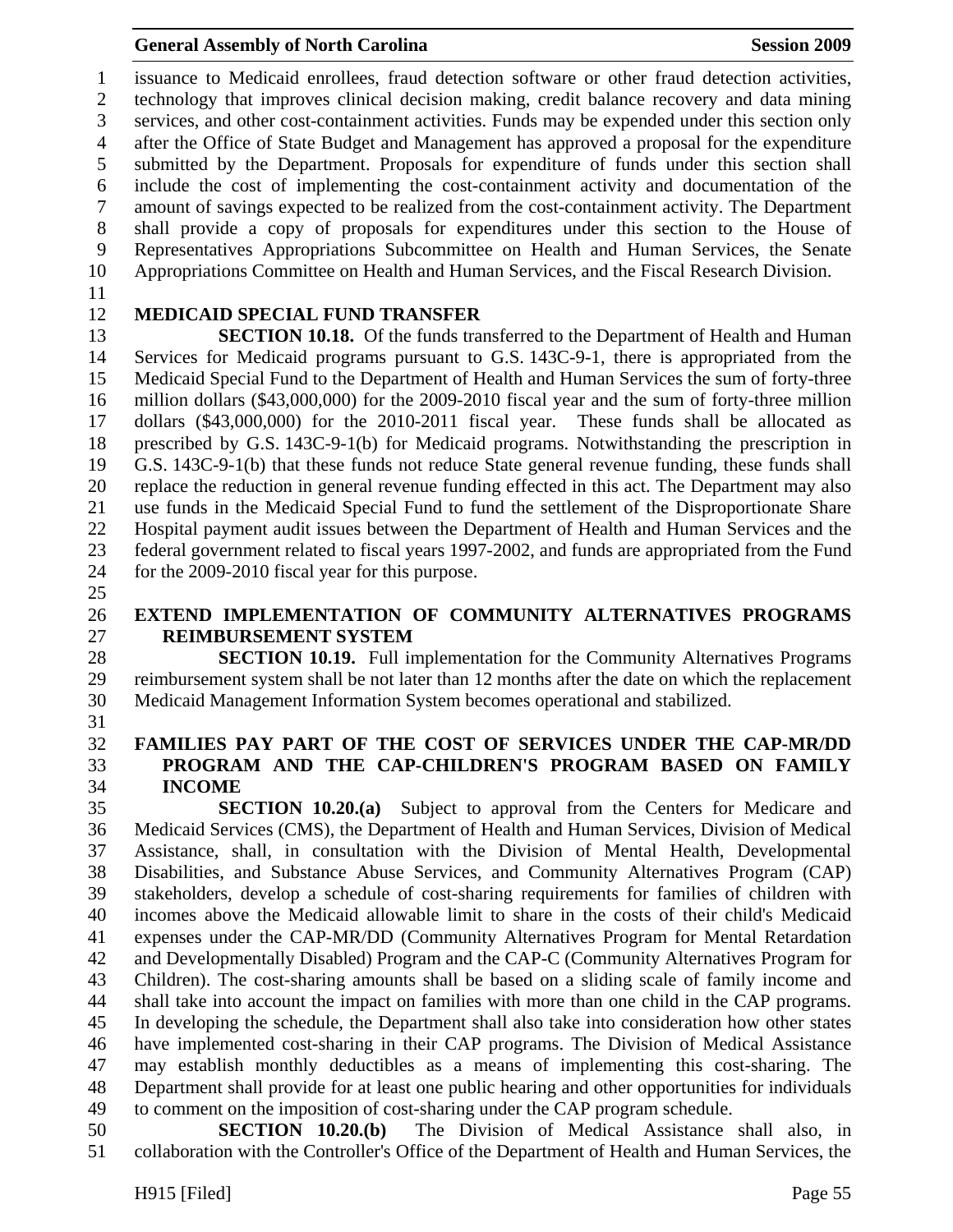#### General Assembly of North Carolina **Session 2009**

1 Division of Information Resource Management (DIRM), and the new vendor of the 2 replacement Medicaid Management Information System, develop business rules, program 3 policies and procedures, and define relevant technical requirements.

4 **SECTION 10.20.(c)** Prior to seeking approval from CMS, but not later than 5 October 1, 2009, the Department shall report to the Joint Legislative Oversight Committee on 6 Mental Health, Developmental Disabilities, and Substance Abuse Services and Bridge Funding 7 Needs, and to the Senate Appropriations Committee on Health and Human Services, the House 8 of Representatives Appropriations Subcommittee on Health and Human Services, and the 9 Fiscal Research Division. The report shall include a summary of comments the Department 10 has received at the public hearing, business rules, policies and procedures, and technical 11 requirements of the initiative and shall also indicate any barriers to implementing the 12 cost-sharing.

13

#### 14 **CONTINUE EFFORTS TO EXPAND COMMUNITY CARE AND IMPROVE**  15 **QUALITY OF CARE FOR AGED, BLIND, AND DISABLED MEDICAID**  16 **RECIPIENTS**

17 **SECTION 10.21.** The Department of Health and Human Services shall continue its 18 efforts to expand the scope of Community Care of North Carolina care management model to 19 recipients of Medicaid and dually eligible individuals with a chronic condition and long-term 20 care needs. In expanding the scope, the Department shall focus on the aged, blind, and 21 disabled, and CAP-DA populations for improvement in management, cost-effectiveness, and 22 local coordination of services through Community Care of North Carolina and in collaboration 23 with local providers of care. The Department shall target personal care services, private duty 24 nursing, home health, durable medical equipment, ancillary professional services, specialty 25 care, residential services, including skilled nursing facilities, home infusion therapy, pharmacy, 26 and other services determined target-worthy by the Department.

27

## 28 **MEDICAID PROVIDER AND RECIPIENT APPEALS**

29 **SECTION 10.22.(a)** For the purpose of expediting the resolution of community 30 support provider appeals and thereby saving State and federal funds that are paid for services 31 that are found to be unnecessary or otherwise ineligible for payment, the Department shall 32 implement on a temporary basis a community support provider appeals process. The process 33 shall be a substitute for informal provider appeals at the Department level and formal provider 34 appeals by the Office of Administrative Hearings. The community support provider appeals 35 process shall apply to a community support services provider:

- 
- 
- 36 (1) Who is aggrieved by a decision of the Department to reduce, deny, recoup, 37 or recover reimbursement for community support services, or to deny, 38 suspend, or revoke a provider agreement to provide community support 39 services.
- 
- 40 (2) Whose endorsement has been withdrawn or whose application for 41 endorsement has been denied by a local management entity.

42 **SECTION 10.22.(b)** The community support provider appeals process shall be 43 developed and implemented as follows:

44 (1) A hearing under this section shall be commenced by filing a petition with the 45 chief hearings clerk of the Department within 30 days of the mailing of the 46 notice by the Department of the action giving rise to the contested case. The 47 petition shall identify the petitioner, be signed by the party or representative 48 of the party, and shall describe the agency action giving rise to the contested 49 case. As used in this section, "file or filing" means to place the paper or item 50 to be filed into the care and custody of the chief hearings clerk of the 51 Department and acceptance thereof by the chief hearings clerk, except that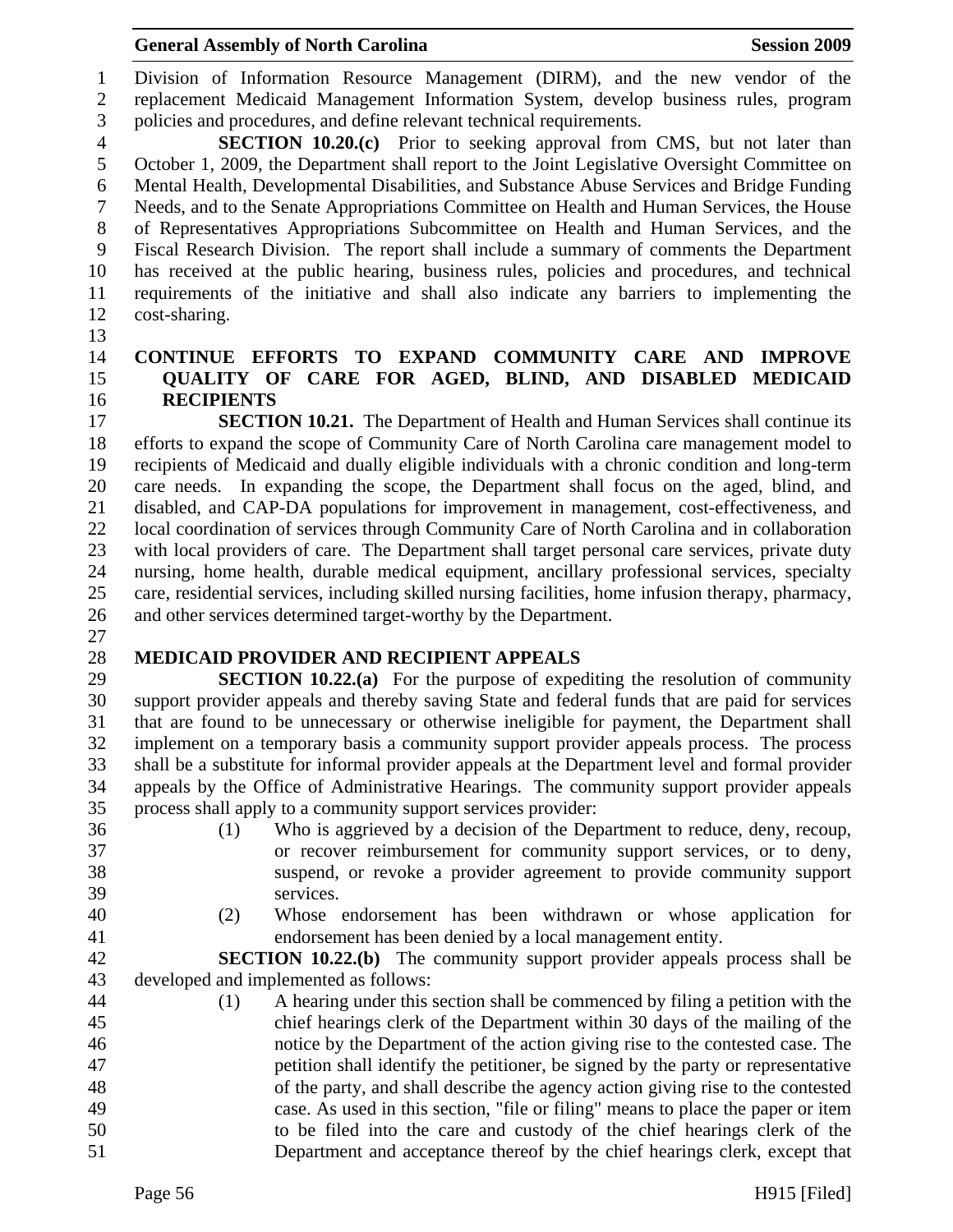|     | <b>General Assembly of North Carolina</b>                                                                                                                                                                                                                                                                                                     | <b>Session 2009</b> |
|-----|-----------------------------------------------------------------------------------------------------------------------------------------------------------------------------------------------------------------------------------------------------------------------------------------------------------------------------------------------|---------------------|
|     | the hearing officer may permit the papers to be filed with the hearing officer,<br>in which event the hearing officer shall note thereon the filing date. The<br>Department shall supply forms for use in these contested cases.                                                                                                              |                     |
| (2) | If there is a timely request for an appeal, the Department shall promptly<br>designate a hearing officer who shall hold an evidentiary hearing. The                                                                                                                                                                                           |                     |
|     | hearing officer shall conduct the hearing according to applicable federal law<br>and regulations and shall ensure that:                                                                                                                                                                                                                       |                     |
|     | Notice of the hearing is given not less than 15 days before the<br>a.<br>hearing. The notice shall state the date, hour, and place of the hearing<br>and shall be deemed to have been given on the date that a copy of the<br>notice is mailed, via certified mail, to the address provided by the<br>petitioner in the petition for hearing. |                     |
|     | b.<br>The hearing is held in Wake County, except that the hearing officer                                                                                                                                                                                                                                                                     |                     |
|     | may, after consideration of the numbers, locations, and convenience<br>of witnesses and in order to promote the ends of justice, hold the                                                                                                                                                                                                     |                     |
|     | hearing by telephone or other electronic means or hold the hearing in                                                                                                                                                                                                                                                                         |                     |
|     | a county in which the petitioner resides.<br>Discovery is no more extensive or formal than that required by<br>$\mathbf{C}$ .                                                                                                                                                                                                                 |                     |
|     | federal law and regulations applicable to the hearings. Prior to and                                                                                                                                                                                                                                                                          |                     |
|     | during the hearing, a provider representative shall have adequate                                                                                                                                                                                                                                                                             |                     |
|     | opportunity to examine the provider's own case file. No later than                                                                                                                                                                                                                                                                            |                     |
|     | five days before the date of the hearing, each party to a contested                                                                                                                                                                                                                                                                           |                     |
|     | case shall provide to each other party a copy of any documentary                                                                                                                                                                                                                                                                              |                     |
|     | evidence that the party intends to introduce at the hearing and shall                                                                                                                                                                                                                                                                         |                     |
| (3) | identify each witness that the party intends to call.<br>The hearing officer shall have the power to administer oaths and                                                                                                                                                                                                                     |                     |
|     | affirmations, subpoena the attendance of witnesses, rule on prehearing                                                                                                                                                                                                                                                                        |                     |
|     | motions, and regulate the conduct of the hearing. The following shall apply                                                                                                                                                                                                                                                                   |                     |
|     | to hearings held pursuant to this section:                                                                                                                                                                                                                                                                                                    |                     |
|     | At the hearing, the parties may present such sworn evidence, law,<br>a.                                                                                                                                                                                                                                                                       |                     |
|     | and regulations as are relevant to the issues in the case.                                                                                                                                                                                                                                                                                    |                     |
|     | The petitioner and the respondent agency each have a right to be<br>b.                                                                                                                                                                                                                                                                        |                     |
|     | represented by a person of his choice, including an attorney obtained                                                                                                                                                                                                                                                                         |                     |
|     | at the party's own expense.                                                                                                                                                                                                                                                                                                                   |                     |
|     | The petitioner and the respondent agency shall each have the right to<br>$\mathbf{c}$ .<br>cross-examine witnesses as well as make a closing argument                                                                                                                                                                                         |                     |
|     | summarizing his view of the case and the law.                                                                                                                                                                                                                                                                                                 |                     |
|     | The appeal hearing shall be recorded. If a petition for judicial review<br>d.                                                                                                                                                                                                                                                                 |                     |
|     | is filed pursuant to subsection (f) of this section, a transcript will be                                                                                                                                                                                                                                                                     |                     |
|     | prepared and made part of the official report and shall be prepared at                                                                                                                                                                                                                                                                        |                     |
|     | no cost to the appellant. In the absence of the filing of a petition for a                                                                                                                                                                                                                                                                    |                     |
|     | judicial review, no transcript will be prepared unless requested by a                                                                                                                                                                                                                                                                         |                     |
|     | party, in which case each party shall bear the cost of the transcript or                                                                                                                                                                                                                                                                      |                     |
|     | part thereof or copy of the transcript or part thereof requested by the                                                                                                                                                                                                                                                                       |                     |
|     | party. The recording of the appeal hearing may be erased or                                                                                                                                                                                                                                                                                   |                     |
|     | otherwise destroyed 180 days after the final decision is mailed as                                                                                                                                                                                                                                                                            |                     |
|     | provided in G.S. $108A-79(i)(5)$ .                                                                                                                                                                                                                                                                                                            |                     |
| (4) | The hearing officer shall decide the case based upon a preponderance of the<br>evidence, giving deference to the demonstrated knowledge and expertise of                                                                                                                                                                                      |                     |
|     | the agency as provided in G.S. $150B-34(a)$ . The hearing officer shall prepare                                                                                                                                                                                                                                                               |                     |
|     | a proposal for the decision, citing relevant law, regulations, and evidence,                                                                                                                                                                                                                                                                  |                     |
|     |                                                                                                                                                                                                                                                                                                                                               |                     |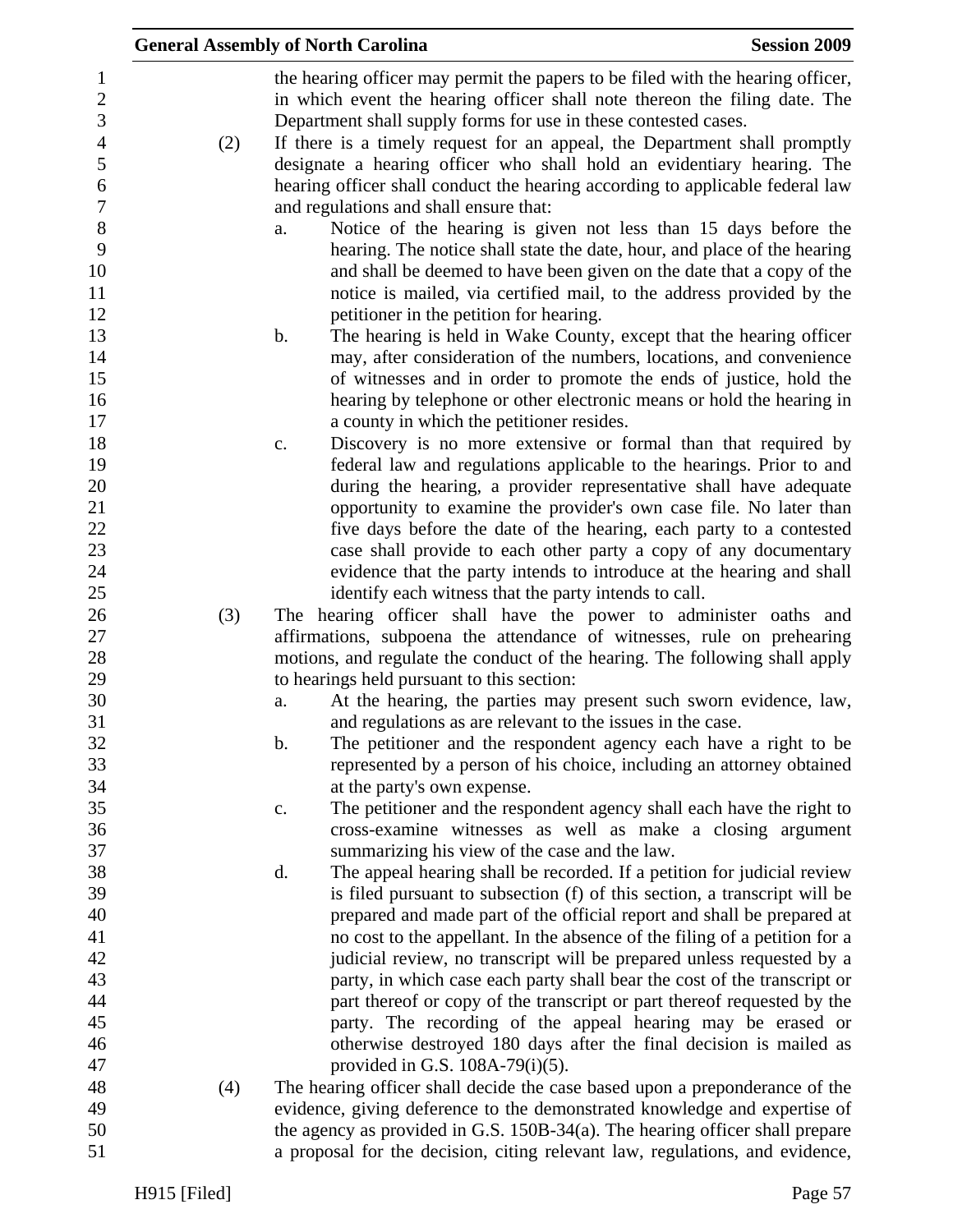|                       |     | <b>General Assembly of North Carolina</b>                                                                                                                    | <b>Session 2009</b> |
|-----------------------|-----|--------------------------------------------------------------------------------------------------------------------------------------------------------------|---------------------|
| 1<br>$\boldsymbol{2}$ |     | which shall be served upon the petitioner or the petitioner's representative by<br>certified mail, with a copy furnished to the respondent agency.           |                     |
| 3<br>$\overline{4}$   | (5) | The petitioner and the respondent agency shall have 15 days from the date of<br>the mailing of the proposal for decision to present written arguments in     |                     |
| $\mathfrak s$         |     | opposition to or in support of the proposal for decision to the designated                                                                                   |                     |
| 6<br>$\tau$           |     | official of the Department who will make the final decision. If neither<br>written arguments are presented, nor extension of time granted by the final       |                     |
| 8                     |     | agency decision maker for good cause, within 15 days of the date of the                                                                                      |                     |
| 9                     |     | mailing of the proposal for decision, the proposal for decision becomes final.                                                                               |                     |
| 10<br>11              |     | If written arguments are presented, such arguments shall be considered and<br>the final decision shall be rendered. The final decision shall be rendered not |                     |
| 12                    |     | more than 90 days from the date of the filing of the petition. This time limit                                                                               |                     |
| 13                    |     | may be extended by agreement of the parties or by final agency decision                                                                                      |                     |
| 14<br>15              |     | maker, for good cause shown, for an additional period of up to 30 days. The<br>final decision shall be served upon the petitioner or the petitioner's        |                     |
| 16                    |     | representative by certified mail, with a copy furnished to the respondent                                                                                    |                     |
| 17                    |     | agency. In the absence of a petition for judicial review filed pursuant to                                                                                   |                     |
| 18<br>19              |     | subsection (f) of this section, the final decision shall be binding upon the<br>petitioner and the Department.                                               |                     |
| 20                    | (6) | A petitioner who is dissatisfied with the final decision of the Department                                                                                   |                     |
| 21                    |     | may file, within 30 days of the service of the decision, a petition for judicial                                                                             |                     |
| 22<br>23              |     | review in the Superior Court of Wake County or of the county from which<br>the case arose. The judicial review shall be conducted according to Article 4     |                     |
| 24                    |     | of Chapter 150B of the General Statutes.                                                                                                                     |                     |
| 25                    | (7) | In the event of a conflict between federal law or regulations and State law or                                                                               |                     |
| 26<br>27              |     | regulations, federal law or regulations shall control. This section applies to<br>all petitions that are filed by a Medicaid community support services      |                     |
| 28                    |     | provider on or after July 1, 2008, and for all Medicaid community support                                                                                    |                     |
| 29                    |     | services provider petitions that have been filed at the Office of                                                                                            |                     |
| 30<br>31              |     | Administrative Hearings previous to July 1, 2008, but for which a hearing on<br>the merits has not been commenced prior to that date. The requirement that   |                     |
| 32                    |     | the agency decision must be rendered not more than 90 days from the date of                                                                                  |                     |
| 33                    |     | the filing of the petition for hearing shall not apply to (i) community support                                                                              |                     |
| 34<br>35              |     | services provider petitions that were filed at the Office of Administrative<br>Hearings or (ii) requests for a hearing under the Department's informal       |                     |
| 36                    |     | settlement process prior to the effective date of this act. The Office of                                                                                    |                     |
| 37                    |     | Administrative Hearings shall transfer all cases affected by this section to                                                                                 |                     |
| 38<br>39              |     | the Department of Health and Human Services within 30 days of the                                                                                            |                     |
| 40                    |     | effective date of this section. This act preempts the existing informal appeal<br>process and reconsideration review process at the Department of Health and |                     |
| 41                    |     | Human Services and the existing appeal process at the Office of                                                                                              |                     |
| 42                    |     | Administrative Hearings with regard to all appeals filed by Medicaid                                                                                         |                     |
| 43<br>44              |     | community support services providers under the Medical Assistance<br>program.                                                                                |                     |
| 45                    |     | <b>SECTION 10.22.(c)</b> Notwithstanding any other provision of law to the contrary,                                                                         |                     |
| 46                    |     | the Department of Health and Human Services may, pursuant to its statutory authority or                                                                      |                     |
| 47                    |     | federal Medicaid requirements, suspend the endorsement or Medicaid participation of a                                                                        |                     |

48 provider of community support services pending a final agency decision based on a fair hearing<br>49 of the provider's appeal filed with the Department under its community support provider appeal of the provider's appeal filed with the Department under its community support provider appeal 50 process. A provider of community support services whose endorsement, Medicaid 51 participation, or services have been suspended is not entitled to payment during the period the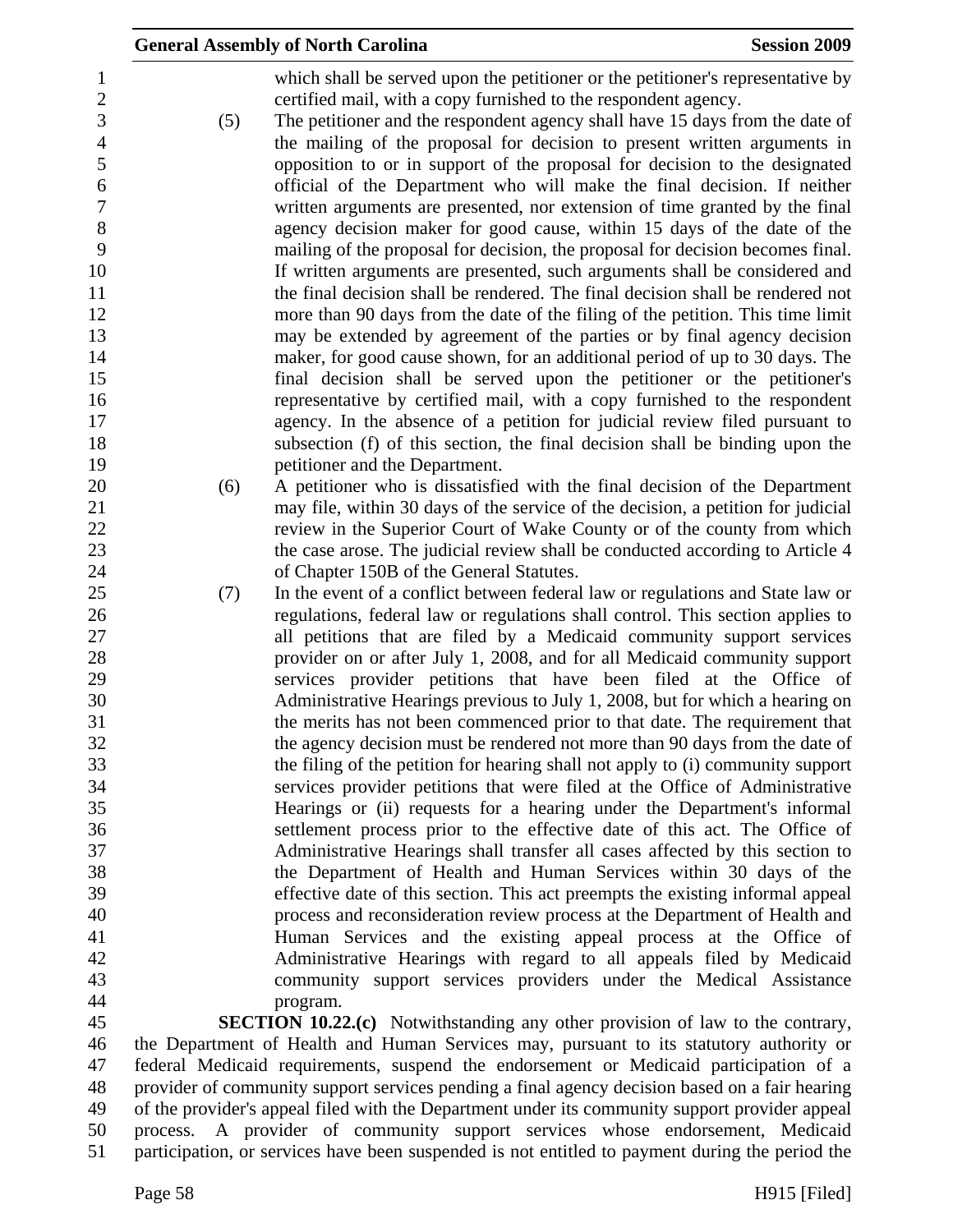#### **General Assembly of North Carolina**  Session 2009 **Session 2009**

1 appeal is pending, and the Department shall make no such payment to the provider during that 2 period. If the final agency decision is in favor of the provider, the Department shall remove the 3 suspension, commence payment for provider services, and reimburse the provider for payments 4 withheld during the period of appeal. Contracts between the Department or a local 5 management entity and the provider shall contain a provision indicating the circumstances 6 under which a provider may appeal an agency decision and giving notice of the suspension of 7 payments to the provider while the appeal is pending. This subsection applies to community 8 support provider appeals pending in the Department of Health and Human Services or the 9 Office of Administrative Hearings, as applicable, on and after July 1, 2008.

10 **SECTION 10.22.(d)** The Department's community support provider appeals 11 process established under this section shall expire July 1, 2010. The Department shall report to 12 the House of Representatives Appropriations Subcommittee on Health and Human Services, 13 the Senate Appropriations Committee on Health and Human Services, the Joint Legislative 14 Oversight Committee on Mental Health, Developmental Disabilities, and Substance Abuse 15 Services, and the Fiscal Research Division on October 1, 2009, and March 1, 2010, on the 16 effectiveness and efficiency of the community support provider appeals process.

#### 17 **SECTION 10.22.(e)**

- 18 (1) General rule. Notwithstanding any provision of State law or rules to the 19 contrary, this subsection shall govern the process used by a Medicaid 20 applicant or recipient to appeal a determination made by the Department of 21 Health and Human Services to deny, terminate, suspend, or reduce Medicaid 22 covered services. For purposes of this subsection, the phrase "adverse 23 determination" means a determination by the Department to deny, terminate, 24 suspend, or reduce Medicaid covered services. For purposes of this 25 subsection, all references to an applicant or recipient include the applicant or 26 recipient's parent, guardian, or legal representative; however, notice need 27 only be given to a parent, guardian, or legal representative who has 28 requested in writing to receive the notice.
- 29 (2) Notice. Except as otherwise provided by federal law or regulation, at least 30 30 days before the effective date of an adverse determination, the 31 Department shall notify the applicant or recipient, and the provider, if 32 applicable, in writing of the determination and of the applicant's or 33 recipient's right to appeal the determination. The notice shall be mailed on 34 the date indicated on the notice as the date of the determination. The notice 35 shall include:
- 36 a. An identification of the applicant or recipient whose services are 37 being affected by the adverse determination, including full name and 38 Medicaid identification number.
- 39 b. An explanation of what service is being denied, terminated, 40 suspended, or reduced and the reason for the determination.
- 41 c. The specific regulation, statute, or medical policy that supports or 42 requires the adverse determination.
- 43 d. The effective date of the adverse determination.
- 44 e. An explanation of the applicant's or recipient's right to appeal the 45 Department's adverse determination in an evidentiary hearing before 46 an administrative law judge.
- 47 f. An explanation of how the applicant or recipient can request a 48 hearing and a statement that the applicant or recipient may represent 49 himself or use legal counsel, a relative, or other spokesperson.
- 50 g. A statement that the applicant or recipient will continue to receive 51 Medicaid services at the level provided on the day immediately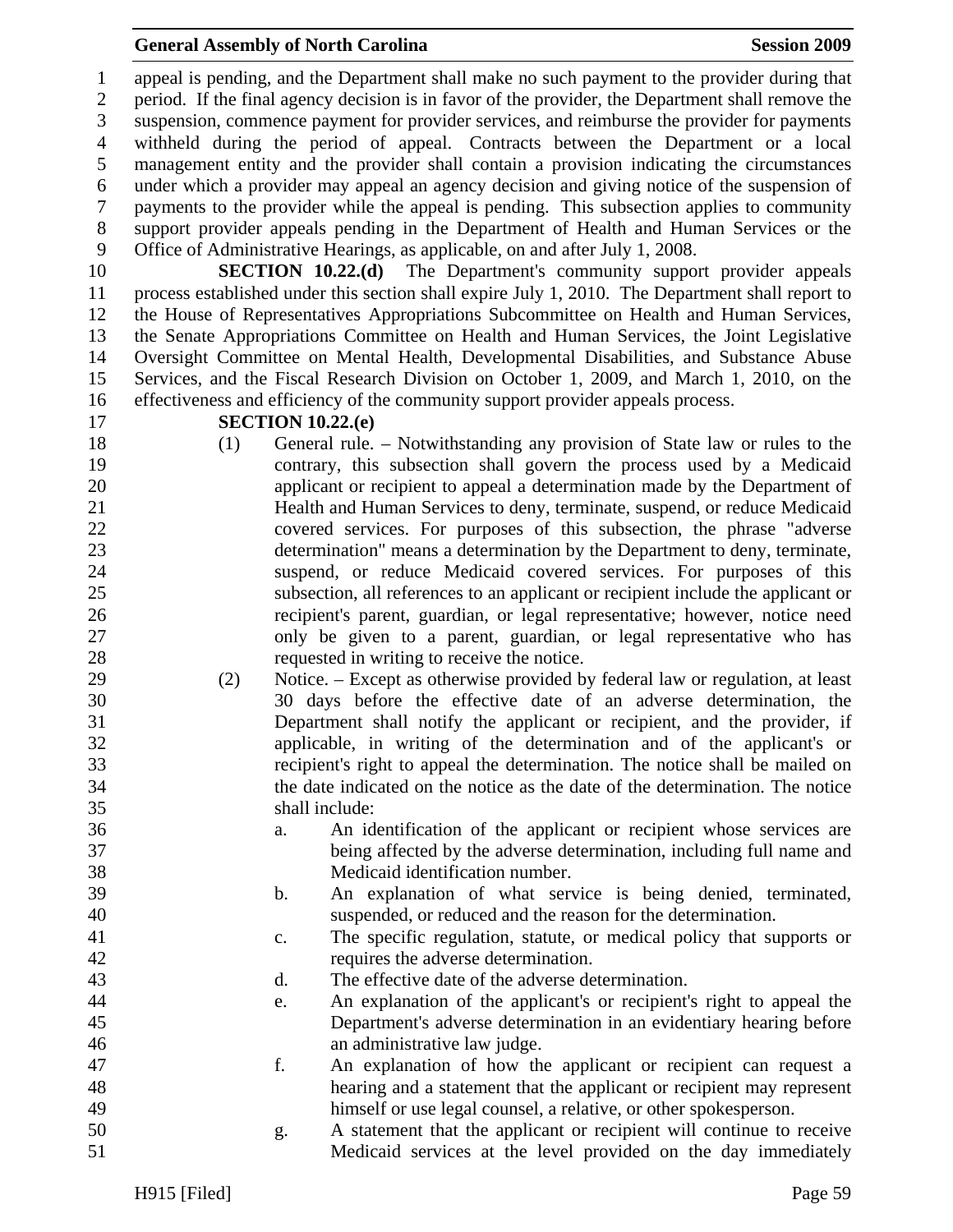|                                                     |     | <b>General Assembly of North Carolina</b><br><b>Session 2009</b>                                                                                                                                                                                                                   |
|-----------------------------------------------------|-----|------------------------------------------------------------------------------------------------------------------------------------------------------------------------------------------------------------------------------------------------------------------------------------|
| $\mathbf{1}$<br>$\mathbf{2}$<br>3<br>$\overline{4}$ |     | preceding the Department's adverse determination or the amount<br>requested by the applicant or recipient, whichever is less, if the<br>applicant or recipient requests a hearing before the effective date of<br>the adverse determination. The services shall continue until the |
| 5<br>6<br>$\overline{7}$                            |     | hearing is completed and a final decision is rendered.<br>The name and telephone number of a contact person at the<br>h.<br>Department to respond in a timely fashion to the applicant's or                                                                                        |
| $8\,$<br>9                                          |     | recipient's questions.<br>i.<br>The telephone number by which the applicant or recipient may                                                                                                                                                                                       |
| 10<br>11                                            |     | contact a Legal Aid/Legal Services office.<br>j.<br>The appeal request form described in subdivision (4) of this                                                                                                                                                                   |
| 12<br>13                                            |     | subsection that the applicant or recipient may use to request a<br>hearing.                                                                                                                                                                                                        |
| 14<br>15<br>16                                      | (3) | Appeals. – Except as provided by this subdivision and subdivisions of<br>subsection (f) of this section, a request for a hearing to appeal an adverse<br>determination of the Department under this section is a contested case                                                    |
| 17<br>18                                            |     | subject to the provisions of Article 3 of Chapter 150B of the General<br>Statutes. The applicant or recipient must request a hearing within 30 days of                                                                                                                             |
| 19<br>20                                            |     | the mailing of the notice required by subdivision (2) of this subsection by<br>sending an appeal request form to the Office of Administrative Hearings and                                                                                                                         |
| 21                                                  |     | the Department. The Department shall immediately forward a copy of the                                                                                                                                                                                                             |
| 22                                                  |     | notice to the Office of Administrative Hearings electronically. The                                                                                                                                                                                                                |
| 23<br>24                                            |     | information contained in the notice is confidential unless the recipient<br>appeals. The Office of Administrative Hearings may dispose of the records                                                                                                                              |
| 25                                                  |     | after one year. The Department may not influence, limit, or interfere with the                                                                                                                                                                                                     |
| 26                                                  |     | applicant's or recipient's decision to request a hearing.                                                                                                                                                                                                                          |
| 27                                                  | (4) | Appeal request form. $-$ Along with the notice required by subdivision (2) of                                                                                                                                                                                                      |
| 28<br>29                                            |     | this subsection, the Department shall also provide the applicant or recipient<br>with an appeal request form which shall be no more than one side of one                                                                                                                           |
| 30                                                  |     | page. The form shall include the following:                                                                                                                                                                                                                                        |
| 31                                                  |     | A statement that in order to request an appeal, the applicant or<br>a.                                                                                                                                                                                                             |
| 32<br>33                                            |     | recipient must send the form by mail or fax to the address or fax<br>number listed on the form within 30 days of mailing of the notice.                                                                                                                                            |
| 34                                                  |     | The applicant's or recipient's name, address, telephone number, and<br>$\mathbf b$ .                                                                                                                                                                                               |
| 35                                                  |     | Medicaid identification number.                                                                                                                                                                                                                                                    |
| 36<br>37                                            |     | A preprinted statement that indicates that the applicant or recipient<br>c.<br>would like to appeal the specific adverse determination of which the                                                                                                                                |
| 38                                                  |     | applicant or recipient was notified in the notice.                                                                                                                                                                                                                                 |
| 39                                                  |     | A statement informing the applicant or recipient that he or she may<br>d.                                                                                                                                                                                                          |
| 40                                                  |     | choose to be represented by a lawyer, a relative, a friend, or other                                                                                                                                                                                                               |
| 41                                                  |     | spokesperson.                                                                                                                                                                                                                                                                      |
| 42                                                  |     | A space for the applicant's or recipient's signature and date.<br>e.                                                                                                                                                                                                               |
| 43                                                  | (5) | Final decision. - After a hearing before an administrative law judge, the                                                                                                                                                                                                          |
| 44                                                  |     | judge shall return the decision and record to the Department in accordance                                                                                                                                                                                                         |
| 45                                                  |     | with subsection (f) of this section. The Department shall make a final                                                                                                                                                                                                             |
| 46                                                  |     | decision in the case within 20 days of receipt of the decision and record from                                                                                                                                                                                                     |
| 47<br>48                                            |     | the administrative law judge and promptly notify the applicant or recipient<br>of the final decision and of the right to judicial review of the decision                                                                                                                           |
| 49                                                  |     | pursuant to Article 4 of Chapter 150B of the General Statutes.                                                                                                                                                                                                                     |
| 50                                                  |     | <b>SECTION 10.22.(f)</b>                                                                                                                                                                                                                                                           |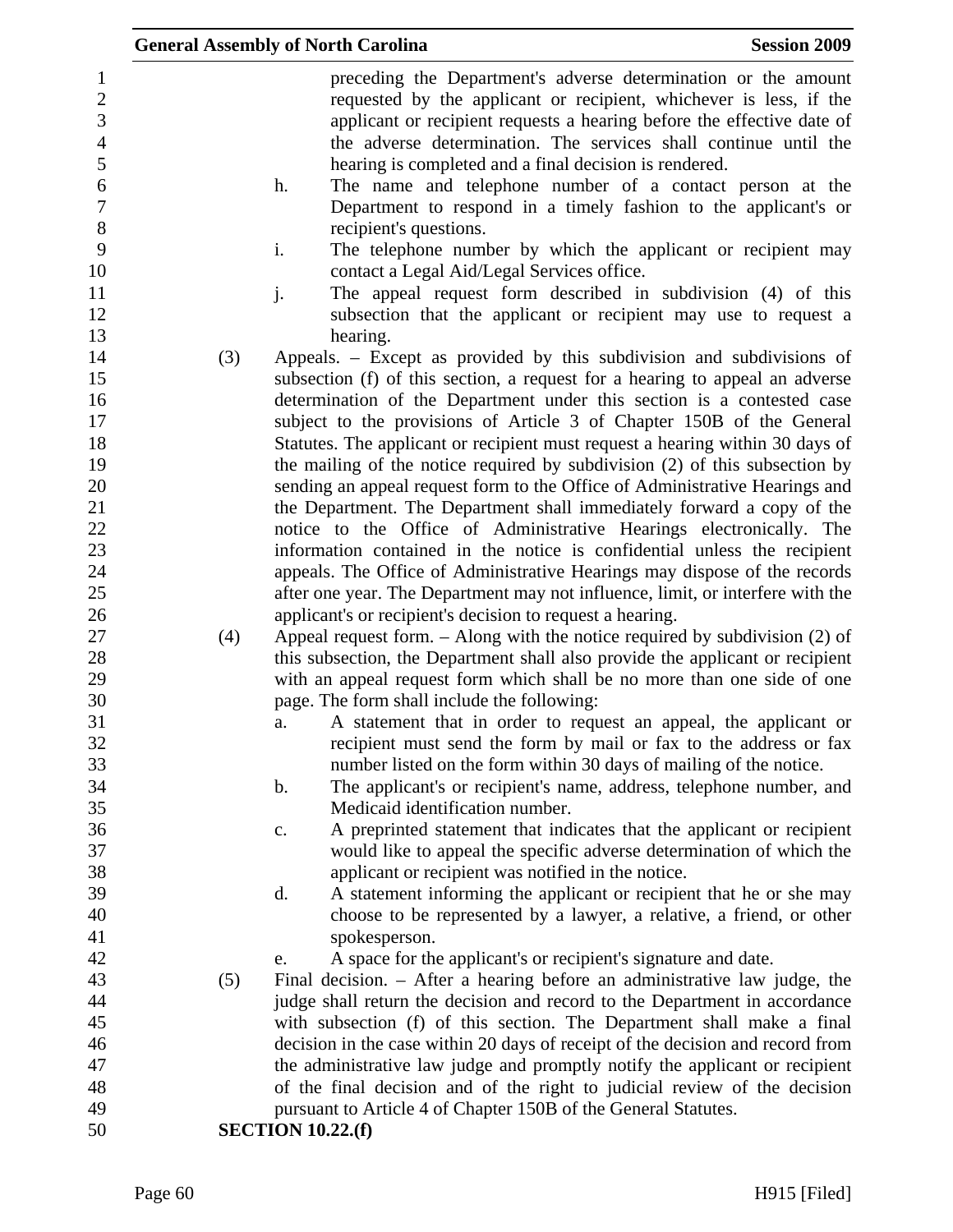|                                                   | <b>General Assembly of North Carolina</b>                                                                                                                                                                                                                                                                              | <b>Session 2009</b> |
|---------------------------------------------------|------------------------------------------------------------------------------------------------------------------------------------------------------------------------------------------------------------------------------------------------------------------------------------------------------------------------|---------------------|
| (1)<br>1<br>$\overline{2}$<br>3<br>$\overline{4}$ | Application. – This subsection applies only to contested Medicaid cases<br>commenced by Medicaid applicants or recipients under subsection (f) of this<br>section. Except as otherwise provided by subsection (f) of this section<br>governing time lines and procedural steps, a contested Medicaid case              |                     |
| 5<br>6<br>$\boldsymbol{7}$<br>$8\,$               | commenced by a Medicaid applicant or recipient is subject to the provisions<br>of Article 3 of Chapter 150B of the General Statutes. To the extent any<br>provision in this subsection conflicts with another provision in Article 3 of<br>Chapter 150B of the General Statutes, this subsection and subsection (e) of |                     |
| 9                                                 | this section control.                                                                                                                                                                                                                                                                                                  |                     |
| 10<br>(2)                                         | Simple Procedures. - Notwithstanding any other provision of Article 3 of                                                                                                                                                                                                                                               |                     |
| 11                                                | Chapter 150B of the General Statutes, the chief administrative law judge                                                                                                                                                                                                                                               |                     |
| 12                                                | may limit and simplify the procedures that apply to a contested Medicaid                                                                                                                                                                                                                                               |                     |
| 13                                                | case involving a Medicaid applicant or recipient in order to complete the                                                                                                                                                                                                                                              |                     |
| 14                                                | case as quickly as possible. To the extent possible, the Hearings Division                                                                                                                                                                                                                                             |                     |
| 15<br>16                                          | shall schedule and hear contested Medicaid cases within 45 days of<br>submission of a request for appeal. The simplified procedure may include                                                                                                                                                                         |                     |
| 17                                                | requiring that all prehearing motions be considered and ruled on by the                                                                                                                                                                                                                                                |                     |
| 18                                                | administrative law judge in the course of the hearing of the case on the                                                                                                                                                                                                                                               |                     |
| 19                                                | merits. An administrative law judge assigned to a contested Medicaid case                                                                                                                                                                                                                                              |                     |
| 20                                                | shall make reasonable efforts in a case involving a Medicaid applicant or                                                                                                                                                                                                                                              |                     |
| 21                                                | recipient who is not represented by an attorney to assure a fair hearing and to                                                                                                                                                                                                                                        |                     |
| 22                                                | maintain a complete record of the hearing. The administrative law judge may                                                                                                                                                                                                                                            |                     |
| 23                                                | allow brief extensions of the time limits contained in this section for good                                                                                                                                                                                                                                           |                     |
| 24                                                | cause and to ensure that the record is complete. Good cause includes delays                                                                                                                                                                                                                                            |                     |
| 25                                                | resulting from untimely receipt of documentation needed to render a                                                                                                                                                                                                                                                    |                     |
| 26                                                | decision and other unavoidable and unforeseen circumstances.                                                                                                                                                                                                                                                           |                     |
| 27<br>(3)                                         | Mediation. – Upon receipt of an appeal request form as provided by<br>subdivision $(e)(4)$ of this section or other clear request for a hearing by a                                                                                                                                                                   |                     |
| 28<br>29                                          | Medicaid applicant or recipient, the chief administrative law judge shall                                                                                                                                                                                                                                              |                     |
| 30                                                | immediately notify the Mediation Network of North Carolina which shall                                                                                                                                                                                                                                                 |                     |
| 31                                                | within five days contact the petitioner to offer mediation in an attempt to                                                                                                                                                                                                                                            |                     |
| 32                                                | resolve the dispute. If mediation is accepted, the mediation must be                                                                                                                                                                                                                                                   |                     |
| 33                                                | completed within 25 days of submission of the request for appeal. If                                                                                                                                                                                                                                                   |                     |
| 34                                                | mediation is successful, the mediator shall inform the Hearings Division,                                                                                                                                                                                                                                              |                     |
| 35                                                | which shall confirm with the agency that a settlement has been achieved, and                                                                                                                                                                                                                                           |                     |
| 36                                                | the case shall be dismissed. If the petitioner rejects the offer of mediation or                                                                                                                                                                                                                                       |                     |
| 37                                                | the mediation is unsuccessful, the mediator shall notify the Hearings                                                                                                                                                                                                                                                  |                     |
| 38<br>39                                          | Division that the case will proceed to hearing. Nothing in this subdivision                                                                                                                                                                                                                                            |                     |
| 40<br>(4)                                         | shall restrict the right to a contested case hearing.<br>Burden of proof. - The petitioner has the burden of proof to show                                                                                                                                                                                             |                     |
|                                                   | entitlement to a requested benefit or the propriety of requested agency action                                                                                                                                                                                                                                         |                     |
| 42                                                | when the agency has denied the benefit or refused to take the particular                                                                                                                                                                                                                                               |                     |
| 43                                                | action. The agency has the burden of proof when the appeal is from an                                                                                                                                                                                                                                                  |                     |
| 44                                                | agency determination to impose a penalty or reduce, terminate, or suspend a                                                                                                                                                                                                                                            |                     |
| 45                                                | benefit previously granted. The party with the burden of proof on any issue                                                                                                                                                                                                                                            |                     |
|                                                   | has the burden of going forward, and the administrative law judge shall not                                                                                                                                                                                                                                            |                     |
|                                                   | make any ruling on the preponderance of evidence until the close of all                                                                                                                                                                                                                                                |                     |
| 48<br>49                                          | evidence.                                                                                                                                                                                                                                                                                                              |                     |
| (5)<br>50                                         | Decision. – The administrative law judge assigned to a contested Medicaid                                                                                                                                                                                                                                              |                     |
|                                                   | case shall hear and decide the case without unnecessary delay. The Hearings<br>Division shall send a copy of the audiotape or diskette of the hearing to the                                                                                                                                                           |                     |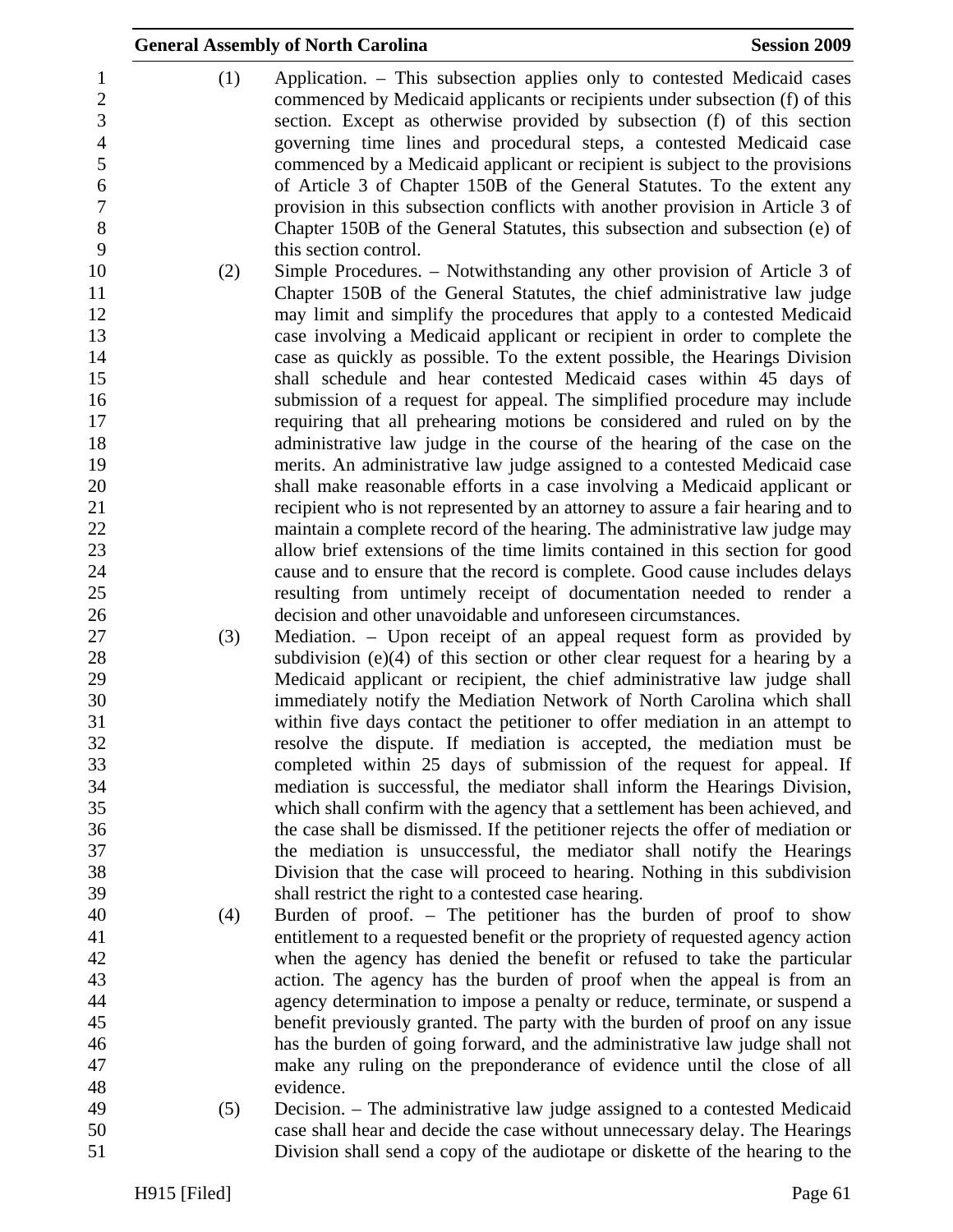| agency within five days of completion of the hearing. The judge shall<br>$\mathbf{1}$<br>$\overline{c}$<br>prepare a written decision and send it to the parties. The decision must be<br>$\overline{3}$<br>sent together with the record to the agency within 20 days of the conclusion<br>$\overline{4}$<br>of the hearing.<br>5<br><b>SECTION 10.22.(g)</b> Nothing in this act shall prevent the Department of Health and<br>Human Services from engaging in an informal review of the case with the applicant or recipient<br>6<br>$\boldsymbol{7}$<br>prior to issuing a notice of adverse determination as provided by subsection (e) of this section.<br>8<br><b>SECTION 10.22.(h)</b> The appeals process for Medicaid applicants and recipients<br>9<br>established under this section shall expire July 1, 2010. The Department of Health and Human<br>Services and the Office of Administrative Hearings shall each report to the House of<br>10<br>Representatives Appropriations Subcommittee on Health and Human Services, the Senate<br>11<br>12<br>Appropriations Subcommittee on Health and Human Services, the Joint Legislative Oversight<br>13<br>Committee on Mental Health, Developmental Disabilities, and Substance Abuse Services, and<br>the Fiscal Research Division on October 1, 2009, and March 1, 2010, on the costs,<br>14<br>15<br>effectiveness, and efficiency of the appeals process for Medicaid applicants and recipients and<br>make recommendations regarding the continuation of the process.<br>16<br>17<br><b>SECTION 10.22.(i)</b> The Department of Health and Human Services, Division of<br>18<br>Medical Assistance, shall adopt a policy reducing the maximum allowable hours for<br>19<br>community support services to eight hours per week. This subsection does not apply to<br>community support services offered under a Medicaid managed care, capitated at-risk waiver.<br>20<br>21<br>22<br><b>CLARIFYING CHANGES TO STATE MEDICAID RESPONSIBILITIES</b><br>23<br><b>SECTION 10.23.</b> Consistent with Sections 31.16.1(c) and (d) of S.L. 2007-323<br>24<br>that requires the State to assume responsibility for the nonfederal share of the costs of medical<br>services provided under the Medicaid Program starting June 1, 2009, the counties shall neither<br>25<br>26<br>bear any responsibility for settlement payments to providers or refunds of expenditure for<br>27<br>program service claims paid on or before June 1, 2009. Counties will continue to participate in<br>28<br>their share of administrative costs.<br>29<br>30<br>DMA REDUCTION OPTION FLEXIBILITY<br>31<br><b>SECTION 10.24.(a)</b> The Department of Health and Human Services, Division of<br>32<br>Medical Assistance, shall, in consultation with provider groups and other interested parties,<br>33<br>review ways to improve health care quality, ensure appropriate use of services, improve clinical<br>34<br>outcomes, and reduce the cost of care for beneficiaries with medically complex conditions as<br>35<br>well as to strengthen fraud and abuse oversight efforts. In the review the Division shall explore<br>36<br>all viable options to improve the quality of care and to control health care costs, including, but<br>37<br>not limited to, the following options:<br>38<br>(1)<br>Increasing utilization review and management practices to improve value<br>39<br>and quality internally or with private vendors with proven records in other<br>40<br>states' Medicaid programs;<br>41<br>Expanding and enhancing programs that increase Aged, Blind, and Disabled<br>(2)<br>42<br>(ABD) Medicaid eligibles participation within CCNC's medical home efforts<br>43<br>and/or encourage single physician care management;<br>44<br>Developing and enhancing incentives for increased provider participation in<br>(3)<br>45<br>CCNC;<br>46<br>Requiring inpatient and outpatient care management for select Medicaid<br>(4)<br>47<br>enrollees;<br>48<br>Adopting specific network and physician performance and compliance<br>(5) |    | <b>General Assembly of North Carolina</b> | <b>Session 2009</b> |
|----------------------------------------------------------------------------------------------------------------------------------------------------------------------------------------------------------------------------------------------------------------------------------------------------------------------------------------------------------------------------------------------------------------------------------------------------------------------------------------------------------------------------------------------------------------------------------------------------------------------------------------------------------------------------------------------------------------------------------------------------------------------------------------------------------------------------------------------------------------------------------------------------------------------------------------------------------------------------------------------------------------------------------------------------------------------------------------------------------------------------------------------------------------------------------------------------------------------------------------------------------------------------------------------------------------------------------------------------------------------------------------------------------------------------------------------------------------------------------------------------------------------------------------------------------------------------------------------------------------------------------------------------------------------------------------------------------------------------------------------------------------------------------------------------------------------------------------------------------------------------------------------------------------------------------------------------------------------------------------------------------------------------------------------------------------------------------------------------------------------------------------------------------------------------------------------------------------------------------------------------------------------------------------------------------------------------------------------------------------------------------------------------------------------------------------------------------------------------------------------------------------------------------------------------------------------------------------------------------------------------------------------------------------------------------------------------------------------------------------------------------------------------------------------------------------------------------------------------------------------------------------------------------------------------------------------------------------------------------------------------------------------------------------------------------------------------------------------------------------------------------------------------------------------------------------------------------------------------------------------------------------------------------------------------------------------------------------------------------------------------------------------------------------------------------------------------------------------------------------------------------------------------------------------------------------------------------------------------------------------------------------------------------------------------------------------------------------------------------------------------------------------------------------------------------------------------------------------------------------------------------------------------------------------------------------------------------------------------------------------------------------------------------------------------------------------------------------------------------|----|-------------------------------------------|---------------------|
|                                                                                                                                                                                                                                                                                                                                                                                                                                                                                                                                                                                                                                                                                                                                                                                                                                                                                                                                                                                                                                                                                                                                                                                                                                                                                                                                                                                                                                                                                                                                                                                                                                                                                                                                                                                                                                                                                                                                                                                                                                                                                                                                                                                                                                                                                                                                                                                                                                                                                                                                                                                                                                                                                                                                                                                                                                                                                                                                                                                                                                                                                                                                                                                                                                                                                                                                                                                                                                                                                                                                                                                                                                                                                                                                                                                                                                                                                                                                                                                                                                                                                                          |    |                                           |                     |
|                                                                                                                                                                                                                                                                                                                                                                                                                                                                                                                                                                                                                                                                                                                                                                                                                                                                                                                                                                                                                                                                                                                                                                                                                                                                                                                                                                                                                                                                                                                                                                                                                                                                                                                                                                                                                                                                                                                                                                                                                                                                                                                                                                                                                                                                                                                                                                                                                                                                                                                                                                                                                                                                                                                                                                                                                                                                                                                                                                                                                                                                                                                                                                                                                                                                                                                                                                                                                                                                                                                                                                                                                                                                                                                                                                                                                                                                                                                                                                                                                                                                                                          |    |                                           |                     |
|                                                                                                                                                                                                                                                                                                                                                                                                                                                                                                                                                                                                                                                                                                                                                                                                                                                                                                                                                                                                                                                                                                                                                                                                                                                                                                                                                                                                                                                                                                                                                                                                                                                                                                                                                                                                                                                                                                                                                                                                                                                                                                                                                                                                                                                                                                                                                                                                                                                                                                                                                                                                                                                                                                                                                                                                                                                                                                                                                                                                                                                                                                                                                                                                                                                                                                                                                                                                                                                                                                                                                                                                                                                                                                                                                                                                                                                                                                                                                                                                                                                                                                          |    |                                           |                     |
|                                                                                                                                                                                                                                                                                                                                                                                                                                                                                                                                                                                                                                                                                                                                                                                                                                                                                                                                                                                                                                                                                                                                                                                                                                                                                                                                                                                                                                                                                                                                                                                                                                                                                                                                                                                                                                                                                                                                                                                                                                                                                                                                                                                                                                                                                                                                                                                                                                                                                                                                                                                                                                                                                                                                                                                                                                                                                                                                                                                                                                                                                                                                                                                                                                                                                                                                                                                                                                                                                                                                                                                                                                                                                                                                                                                                                                                                                                                                                                                                                                                                                                          |    |                                           |                     |
|                                                                                                                                                                                                                                                                                                                                                                                                                                                                                                                                                                                                                                                                                                                                                                                                                                                                                                                                                                                                                                                                                                                                                                                                                                                                                                                                                                                                                                                                                                                                                                                                                                                                                                                                                                                                                                                                                                                                                                                                                                                                                                                                                                                                                                                                                                                                                                                                                                                                                                                                                                                                                                                                                                                                                                                                                                                                                                                                                                                                                                                                                                                                                                                                                                                                                                                                                                                                                                                                                                                                                                                                                                                                                                                                                                                                                                                                                                                                                                                                                                                                                                          |    |                                           |                     |
|                                                                                                                                                                                                                                                                                                                                                                                                                                                                                                                                                                                                                                                                                                                                                                                                                                                                                                                                                                                                                                                                                                                                                                                                                                                                                                                                                                                                                                                                                                                                                                                                                                                                                                                                                                                                                                                                                                                                                                                                                                                                                                                                                                                                                                                                                                                                                                                                                                                                                                                                                                                                                                                                                                                                                                                                                                                                                                                                                                                                                                                                                                                                                                                                                                                                                                                                                                                                                                                                                                                                                                                                                                                                                                                                                                                                                                                                                                                                                                                                                                                                                                          |    |                                           |                     |
|                                                                                                                                                                                                                                                                                                                                                                                                                                                                                                                                                                                                                                                                                                                                                                                                                                                                                                                                                                                                                                                                                                                                                                                                                                                                                                                                                                                                                                                                                                                                                                                                                                                                                                                                                                                                                                                                                                                                                                                                                                                                                                                                                                                                                                                                                                                                                                                                                                                                                                                                                                                                                                                                                                                                                                                                                                                                                                                                                                                                                                                                                                                                                                                                                                                                                                                                                                                                                                                                                                                                                                                                                                                                                                                                                                                                                                                                                                                                                                                                                                                                                                          |    |                                           |                     |
|                                                                                                                                                                                                                                                                                                                                                                                                                                                                                                                                                                                                                                                                                                                                                                                                                                                                                                                                                                                                                                                                                                                                                                                                                                                                                                                                                                                                                                                                                                                                                                                                                                                                                                                                                                                                                                                                                                                                                                                                                                                                                                                                                                                                                                                                                                                                                                                                                                                                                                                                                                                                                                                                                                                                                                                                                                                                                                                                                                                                                                                                                                                                                                                                                                                                                                                                                                                                                                                                                                                                                                                                                                                                                                                                                                                                                                                                                                                                                                                                                                                                                                          |    |                                           |                     |
|                                                                                                                                                                                                                                                                                                                                                                                                                                                                                                                                                                                                                                                                                                                                                                                                                                                                                                                                                                                                                                                                                                                                                                                                                                                                                                                                                                                                                                                                                                                                                                                                                                                                                                                                                                                                                                                                                                                                                                                                                                                                                                                                                                                                                                                                                                                                                                                                                                                                                                                                                                                                                                                                                                                                                                                                                                                                                                                                                                                                                                                                                                                                                                                                                                                                                                                                                                                                                                                                                                                                                                                                                                                                                                                                                                                                                                                                                                                                                                                                                                                                                                          |    |                                           |                     |
|                                                                                                                                                                                                                                                                                                                                                                                                                                                                                                                                                                                                                                                                                                                                                                                                                                                                                                                                                                                                                                                                                                                                                                                                                                                                                                                                                                                                                                                                                                                                                                                                                                                                                                                                                                                                                                                                                                                                                                                                                                                                                                                                                                                                                                                                                                                                                                                                                                                                                                                                                                                                                                                                                                                                                                                                                                                                                                                                                                                                                                                                                                                                                                                                                                                                                                                                                                                                                                                                                                                                                                                                                                                                                                                                                                                                                                                                                                                                                                                                                                                                                                          |    |                                           |                     |
|                                                                                                                                                                                                                                                                                                                                                                                                                                                                                                                                                                                                                                                                                                                                                                                                                                                                                                                                                                                                                                                                                                                                                                                                                                                                                                                                                                                                                                                                                                                                                                                                                                                                                                                                                                                                                                                                                                                                                                                                                                                                                                                                                                                                                                                                                                                                                                                                                                                                                                                                                                                                                                                                                                                                                                                                                                                                                                                                                                                                                                                                                                                                                                                                                                                                                                                                                                                                                                                                                                                                                                                                                                                                                                                                                                                                                                                                                                                                                                                                                                                                                                          |    |                                           |                     |
|                                                                                                                                                                                                                                                                                                                                                                                                                                                                                                                                                                                                                                                                                                                                                                                                                                                                                                                                                                                                                                                                                                                                                                                                                                                                                                                                                                                                                                                                                                                                                                                                                                                                                                                                                                                                                                                                                                                                                                                                                                                                                                                                                                                                                                                                                                                                                                                                                                                                                                                                                                                                                                                                                                                                                                                                                                                                                                                                                                                                                                                                                                                                                                                                                                                                                                                                                                                                                                                                                                                                                                                                                                                                                                                                                                                                                                                                                                                                                                                                                                                                                                          |    |                                           |                     |
|                                                                                                                                                                                                                                                                                                                                                                                                                                                                                                                                                                                                                                                                                                                                                                                                                                                                                                                                                                                                                                                                                                                                                                                                                                                                                                                                                                                                                                                                                                                                                                                                                                                                                                                                                                                                                                                                                                                                                                                                                                                                                                                                                                                                                                                                                                                                                                                                                                                                                                                                                                                                                                                                                                                                                                                                                                                                                                                                                                                                                                                                                                                                                                                                                                                                                                                                                                                                                                                                                                                                                                                                                                                                                                                                                                                                                                                                                                                                                                                                                                                                                                          |    |                                           |                     |
|                                                                                                                                                                                                                                                                                                                                                                                                                                                                                                                                                                                                                                                                                                                                                                                                                                                                                                                                                                                                                                                                                                                                                                                                                                                                                                                                                                                                                                                                                                                                                                                                                                                                                                                                                                                                                                                                                                                                                                                                                                                                                                                                                                                                                                                                                                                                                                                                                                                                                                                                                                                                                                                                                                                                                                                                                                                                                                                                                                                                                                                                                                                                                                                                                                                                                                                                                                                                                                                                                                                                                                                                                                                                                                                                                                                                                                                                                                                                                                                                                                                                                                          |    |                                           |                     |
|                                                                                                                                                                                                                                                                                                                                                                                                                                                                                                                                                                                                                                                                                                                                                                                                                                                                                                                                                                                                                                                                                                                                                                                                                                                                                                                                                                                                                                                                                                                                                                                                                                                                                                                                                                                                                                                                                                                                                                                                                                                                                                                                                                                                                                                                                                                                                                                                                                                                                                                                                                                                                                                                                                                                                                                                                                                                                                                                                                                                                                                                                                                                                                                                                                                                                                                                                                                                                                                                                                                                                                                                                                                                                                                                                                                                                                                                                                                                                                                                                                                                                                          |    |                                           |                     |
|                                                                                                                                                                                                                                                                                                                                                                                                                                                                                                                                                                                                                                                                                                                                                                                                                                                                                                                                                                                                                                                                                                                                                                                                                                                                                                                                                                                                                                                                                                                                                                                                                                                                                                                                                                                                                                                                                                                                                                                                                                                                                                                                                                                                                                                                                                                                                                                                                                                                                                                                                                                                                                                                                                                                                                                                                                                                                                                                                                                                                                                                                                                                                                                                                                                                                                                                                                                                                                                                                                                                                                                                                                                                                                                                                                                                                                                                                                                                                                                                                                                                                                          |    |                                           |                     |
|                                                                                                                                                                                                                                                                                                                                                                                                                                                                                                                                                                                                                                                                                                                                                                                                                                                                                                                                                                                                                                                                                                                                                                                                                                                                                                                                                                                                                                                                                                                                                                                                                                                                                                                                                                                                                                                                                                                                                                                                                                                                                                                                                                                                                                                                                                                                                                                                                                                                                                                                                                                                                                                                                                                                                                                                                                                                                                                                                                                                                                                                                                                                                                                                                                                                                                                                                                                                                                                                                                                                                                                                                                                                                                                                                                                                                                                                                                                                                                                                                                                                                                          |    |                                           |                     |
|                                                                                                                                                                                                                                                                                                                                                                                                                                                                                                                                                                                                                                                                                                                                                                                                                                                                                                                                                                                                                                                                                                                                                                                                                                                                                                                                                                                                                                                                                                                                                                                                                                                                                                                                                                                                                                                                                                                                                                                                                                                                                                                                                                                                                                                                                                                                                                                                                                                                                                                                                                                                                                                                                                                                                                                                                                                                                                                                                                                                                                                                                                                                                                                                                                                                                                                                                                                                                                                                                                                                                                                                                                                                                                                                                                                                                                                                                                                                                                                                                                                                                                          |    |                                           |                     |
|                                                                                                                                                                                                                                                                                                                                                                                                                                                                                                                                                                                                                                                                                                                                                                                                                                                                                                                                                                                                                                                                                                                                                                                                                                                                                                                                                                                                                                                                                                                                                                                                                                                                                                                                                                                                                                                                                                                                                                                                                                                                                                                                                                                                                                                                                                                                                                                                                                                                                                                                                                                                                                                                                                                                                                                                                                                                                                                                                                                                                                                                                                                                                                                                                                                                                                                                                                                                                                                                                                                                                                                                                                                                                                                                                                                                                                                                                                                                                                                                                                                                                                          |    |                                           |                     |
|                                                                                                                                                                                                                                                                                                                                                                                                                                                                                                                                                                                                                                                                                                                                                                                                                                                                                                                                                                                                                                                                                                                                                                                                                                                                                                                                                                                                                                                                                                                                                                                                                                                                                                                                                                                                                                                                                                                                                                                                                                                                                                                                                                                                                                                                                                                                                                                                                                                                                                                                                                                                                                                                                                                                                                                                                                                                                                                                                                                                                                                                                                                                                                                                                                                                                                                                                                                                                                                                                                                                                                                                                                                                                                                                                                                                                                                                                                                                                                                                                                                                                                          |    |                                           |                     |
|                                                                                                                                                                                                                                                                                                                                                                                                                                                                                                                                                                                                                                                                                                                                                                                                                                                                                                                                                                                                                                                                                                                                                                                                                                                                                                                                                                                                                                                                                                                                                                                                                                                                                                                                                                                                                                                                                                                                                                                                                                                                                                                                                                                                                                                                                                                                                                                                                                                                                                                                                                                                                                                                                                                                                                                                                                                                                                                                                                                                                                                                                                                                                                                                                                                                                                                                                                                                                                                                                                                                                                                                                                                                                                                                                                                                                                                                                                                                                                                                                                                                                                          |    |                                           |                     |
|                                                                                                                                                                                                                                                                                                                                                                                                                                                                                                                                                                                                                                                                                                                                                                                                                                                                                                                                                                                                                                                                                                                                                                                                                                                                                                                                                                                                                                                                                                                                                                                                                                                                                                                                                                                                                                                                                                                                                                                                                                                                                                                                                                                                                                                                                                                                                                                                                                                                                                                                                                                                                                                                                                                                                                                                                                                                                                                                                                                                                                                                                                                                                                                                                                                                                                                                                                                                                                                                                                                                                                                                                                                                                                                                                                                                                                                                                                                                                                                                                                                                                                          |    |                                           |                     |
|                                                                                                                                                                                                                                                                                                                                                                                                                                                                                                                                                                                                                                                                                                                                                                                                                                                                                                                                                                                                                                                                                                                                                                                                                                                                                                                                                                                                                                                                                                                                                                                                                                                                                                                                                                                                                                                                                                                                                                                                                                                                                                                                                                                                                                                                                                                                                                                                                                                                                                                                                                                                                                                                                                                                                                                                                                                                                                                                                                                                                                                                                                                                                                                                                                                                                                                                                                                                                                                                                                                                                                                                                                                                                                                                                                                                                                                                                                                                                                                                                                                                                                          |    |                                           |                     |
|                                                                                                                                                                                                                                                                                                                                                                                                                                                                                                                                                                                                                                                                                                                                                                                                                                                                                                                                                                                                                                                                                                                                                                                                                                                                                                                                                                                                                                                                                                                                                                                                                                                                                                                                                                                                                                                                                                                                                                                                                                                                                                                                                                                                                                                                                                                                                                                                                                                                                                                                                                                                                                                                                                                                                                                                                                                                                                                                                                                                                                                                                                                                                                                                                                                                                                                                                                                                                                                                                                                                                                                                                                                                                                                                                                                                                                                                                                                                                                                                                                                                                                          |    |                                           |                     |
|                                                                                                                                                                                                                                                                                                                                                                                                                                                                                                                                                                                                                                                                                                                                                                                                                                                                                                                                                                                                                                                                                                                                                                                                                                                                                                                                                                                                                                                                                                                                                                                                                                                                                                                                                                                                                                                                                                                                                                                                                                                                                                                                                                                                                                                                                                                                                                                                                                                                                                                                                                                                                                                                                                                                                                                                                                                                                                                                                                                                                                                                                                                                                                                                                                                                                                                                                                                                                                                                                                                                                                                                                                                                                                                                                                                                                                                                                                                                                                                                                                                                                                          |    |                                           |                     |
|                                                                                                                                                                                                                                                                                                                                                                                                                                                                                                                                                                                                                                                                                                                                                                                                                                                                                                                                                                                                                                                                                                                                                                                                                                                                                                                                                                                                                                                                                                                                                                                                                                                                                                                                                                                                                                                                                                                                                                                                                                                                                                                                                                                                                                                                                                                                                                                                                                                                                                                                                                                                                                                                                                                                                                                                                                                                                                                                                                                                                                                                                                                                                                                                                                                                                                                                                                                                                                                                                                                                                                                                                                                                                                                                                                                                                                                                                                                                                                                                                                                                                                          |    |                                           |                     |
|                                                                                                                                                                                                                                                                                                                                                                                                                                                                                                                                                                                                                                                                                                                                                                                                                                                                                                                                                                                                                                                                                                                                                                                                                                                                                                                                                                                                                                                                                                                                                                                                                                                                                                                                                                                                                                                                                                                                                                                                                                                                                                                                                                                                                                                                                                                                                                                                                                                                                                                                                                                                                                                                                                                                                                                                                                                                                                                                                                                                                                                                                                                                                                                                                                                                                                                                                                                                                                                                                                                                                                                                                                                                                                                                                                                                                                                                                                                                                                                                                                                                                                          |    |                                           |                     |
|                                                                                                                                                                                                                                                                                                                                                                                                                                                                                                                                                                                                                                                                                                                                                                                                                                                                                                                                                                                                                                                                                                                                                                                                                                                                                                                                                                                                                                                                                                                                                                                                                                                                                                                                                                                                                                                                                                                                                                                                                                                                                                                                                                                                                                                                                                                                                                                                                                                                                                                                                                                                                                                                                                                                                                                                                                                                                                                                                                                                                                                                                                                                                                                                                                                                                                                                                                                                                                                                                                                                                                                                                                                                                                                                                                                                                                                                                                                                                                                                                                                                                                          |    |                                           |                     |
|                                                                                                                                                                                                                                                                                                                                                                                                                                                                                                                                                                                                                                                                                                                                                                                                                                                                                                                                                                                                                                                                                                                                                                                                                                                                                                                                                                                                                                                                                                                                                                                                                                                                                                                                                                                                                                                                                                                                                                                                                                                                                                                                                                                                                                                                                                                                                                                                                                                                                                                                                                                                                                                                                                                                                                                                                                                                                                                                                                                                                                                                                                                                                                                                                                                                                                                                                                                                                                                                                                                                                                                                                                                                                                                                                                                                                                                                                                                                                                                                                                                                                                          |    |                                           |                     |
|                                                                                                                                                                                                                                                                                                                                                                                                                                                                                                                                                                                                                                                                                                                                                                                                                                                                                                                                                                                                                                                                                                                                                                                                                                                                                                                                                                                                                                                                                                                                                                                                                                                                                                                                                                                                                                                                                                                                                                                                                                                                                                                                                                                                                                                                                                                                                                                                                                                                                                                                                                                                                                                                                                                                                                                                                                                                                                                                                                                                                                                                                                                                                                                                                                                                                                                                                                                                                                                                                                                                                                                                                                                                                                                                                                                                                                                                                                                                                                                                                                                                                                          |    |                                           |                     |
|                                                                                                                                                                                                                                                                                                                                                                                                                                                                                                                                                                                                                                                                                                                                                                                                                                                                                                                                                                                                                                                                                                                                                                                                                                                                                                                                                                                                                                                                                                                                                                                                                                                                                                                                                                                                                                                                                                                                                                                                                                                                                                                                                                                                                                                                                                                                                                                                                                                                                                                                                                                                                                                                                                                                                                                                                                                                                                                                                                                                                                                                                                                                                                                                                                                                                                                                                                                                                                                                                                                                                                                                                                                                                                                                                                                                                                                                                                                                                                                                                                                                                                          |    |                                           |                     |
|                                                                                                                                                                                                                                                                                                                                                                                                                                                                                                                                                                                                                                                                                                                                                                                                                                                                                                                                                                                                                                                                                                                                                                                                                                                                                                                                                                                                                                                                                                                                                                                                                                                                                                                                                                                                                                                                                                                                                                                                                                                                                                                                                                                                                                                                                                                                                                                                                                                                                                                                                                                                                                                                                                                                                                                                                                                                                                                                                                                                                                                                                                                                                                                                                                                                                                                                                                                                                                                                                                                                                                                                                                                                                                                                                                                                                                                                                                                                                                                                                                                                                                          |    |                                           |                     |
|                                                                                                                                                                                                                                                                                                                                                                                                                                                                                                                                                                                                                                                                                                                                                                                                                                                                                                                                                                                                                                                                                                                                                                                                                                                                                                                                                                                                                                                                                                                                                                                                                                                                                                                                                                                                                                                                                                                                                                                                                                                                                                                                                                                                                                                                                                                                                                                                                                                                                                                                                                                                                                                                                                                                                                                                                                                                                                                                                                                                                                                                                                                                                                                                                                                                                                                                                                                                                                                                                                                                                                                                                                                                                                                                                                                                                                                                                                                                                                                                                                                                                                          |    |                                           |                     |
|                                                                                                                                                                                                                                                                                                                                                                                                                                                                                                                                                                                                                                                                                                                                                                                                                                                                                                                                                                                                                                                                                                                                                                                                                                                                                                                                                                                                                                                                                                                                                                                                                                                                                                                                                                                                                                                                                                                                                                                                                                                                                                                                                                                                                                                                                                                                                                                                                                                                                                                                                                                                                                                                                                                                                                                                                                                                                                                                                                                                                                                                                                                                                                                                                                                                                                                                                                                                                                                                                                                                                                                                                                                                                                                                                                                                                                                                                                                                                                                                                                                                                                          |    |                                           |                     |
|                                                                                                                                                                                                                                                                                                                                                                                                                                                                                                                                                                                                                                                                                                                                                                                                                                                                                                                                                                                                                                                                                                                                                                                                                                                                                                                                                                                                                                                                                                                                                                                                                                                                                                                                                                                                                                                                                                                                                                                                                                                                                                                                                                                                                                                                                                                                                                                                                                                                                                                                                                                                                                                                                                                                                                                                                                                                                                                                                                                                                                                                                                                                                                                                                                                                                                                                                                                                                                                                                                                                                                                                                                                                                                                                                                                                                                                                                                                                                                                                                                                                                                          |    |                                           |                     |
|                                                                                                                                                                                                                                                                                                                                                                                                                                                                                                                                                                                                                                                                                                                                                                                                                                                                                                                                                                                                                                                                                                                                                                                                                                                                                                                                                                                                                                                                                                                                                                                                                                                                                                                                                                                                                                                                                                                                                                                                                                                                                                                                                                                                                                                                                                                                                                                                                                                                                                                                                                                                                                                                                                                                                                                                                                                                                                                                                                                                                                                                                                                                                                                                                                                                                                                                                                                                                                                                                                                                                                                                                                                                                                                                                                                                                                                                                                                                                                                                                                                                                                          |    |                                           |                     |
|                                                                                                                                                                                                                                                                                                                                                                                                                                                                                                                                                                                                                                                                                                                                                                                                                                                                                                                                                                                                                                                                                                                                                                                                                                                                                                                                                                                                                                                                                                                                                                                                                                                                                                                                                                                                                                                                                                                                                                                                                                                                                                                                                                                                                                                                                                                                                                                                                                                                                                                                                                                                                                                                                                                                                                                                                                                                                                                                                                                                                                                                                                                                                                                                                                                                                                                                                                                                                                                                                                                                                                                                                                                                                                                                                                                                                                                                                                                                                                                                                                                                                                          |    |                                           |                     |
|                                                                                                                                                                                                                                                                                                                                                                                                                                                                                                                                                                                                                                                                                                                                                                                                                                                                                                                                                                                                                                                                                                                                                                                                                                                                                                                                                                                                                                                                                                                                                                                                                                                                                                                                                                                                                                                                                                                                                                                                                                                                                                                                                                                                                                                                                                                                                                                                                                                                                                                                                                                                                                                                                                                                                                                                                                                                                                                                                                                                                                                                                                                                                                                                                                                                                                                                                                                                                                                                                                                                                                                                                                                                                                                                                                                                                                                                                                                                                                                                                                                                                                          |    |                                           |                     |
|                                                                                                                                                                                                                                                                                                                                                                                                                                                                                                                                                                                                                                                                                                                                                                                                                                                                                                                                                                                                                                                                                                                                                                                                                                                                                                                                                                                                                                                                                                                                                                                                                                                                                                                                                                                                                                                                                                                                                                                                                                                                                                                                                                                                                                                                                                                                                                                                                                                                                                                                                                                                                                                                                                                                                                                                                                                                                                                                                                                                                                                                                                                                                                                                                                                                                                                                                                                                                                                                                                                                                                                                                                                                                                                                                                                                                                                                                                                                                                                                                                                                                                          |    |                                           |                     |
|                                                                                                                                                                                                                                                                                                                                                                                                                                                                                                                                                                                                                                                                                                                                                                                                                                                                                                                                                                                                                                                                                                                                                                                                                                                                                                                                                                                                                                                                                                                                                                                                                                                                                                                                                                                                                                                                                                                                                                                                                                                                                                                                                                                                                                                                                                                                                                                                                                                                                                                                                                                                                                                                                                                                                                                                                                                                                                                                                                                                                                                                                                                                                                                                                                                                                                                                                                                                                                                                                                                                                                                                                                                                                                                                                                                                                                                                                                                                                                                                                                                                                                          |    |                                           |                     |
|                                                                                                                                                                                                                                                                                                                                                                                                                                                                                                                                                                                                                                                                                                                                                                                                                                                                                                                                                                                                                                                                                                                                                                                                                                                                                                                                                                                                                                                                                                                                                                                                                                                                                                                                                                                                                                                                                                                                                                                                                                                                                                                                                                                                                                                                                                                                                                                                                                                                                                                                                                                                                                                                                                                                                                                                                                                                                                                                                                                                                                                                                                                                                                                                                                                                                                                                                                                                                                                                                                                                                                                                                                                                                                                                                                                                                                                                                                                                                                                                                                                                                                          |    |                                           |                     |
|                                                                                                                                                                                                                                                                                                                                                                                                                                                                                                                                                                                                                                                                                                                                                                                                                                                                                                                                                                                                                                                                                                                                                                                                                                                                                                                                                                                                                                                                                                                                                                                                                                                                                                                                                                                                                                                                                                                                                                                                                                                                                                                                                                                                                                                                                                                                                                                                                                                                                                                                                                                                                                                                                                                                                                                                                                                                                                                                                                                                                                                                                                                                                                                                                                                                                                                                                                                                                                                                                                                                                                                                                                                                                                                                                                                                                                                                                                                                                                                                                                                                                                          |    |                                           |                     |
|                                                                                                                                                                                                                                                                                                                                                                                                                                                                                                                                                                                                                                                                                                                                                                                                                                                                                                                                                                                                                                                                                                                                                                                                                                                                                                                                                                                                                                                                                                                                                                                                                                                                                                                                                                                                                                                                                                                                                                                                                                                                                                                                                                                                                                                                                                                                                                                                                                                                                                                                                                                                                                                                                                                                                                                                                                                                                                                                                                                                                                                                                                                                                                                                                                                                                                                                                                                                                                                                                                                                                                                                                                                                                                                                                                                                                                                                                                                                                                                                                                                                                                          |    |                                           |                     |
|                                                                                                                                                                                                                                                                                                                                                                                                                                                                                                                                                                                                                                                                                                                                                                                                                                                                                                                                                                                                                                                                                                                                                                                                                                                                                                                                                                                                                                                                                                                                                                                                                                                                                                                                                                                                                                                                                                                                                                                                                                                                                                                                                                                                                                                                                                                                                                                                                                                                                                                                                                                                                                                                                                                                                                                                                                                                                                                                                                                                                                                                                                                                                                                                                                                                                                                                                                                                                                                                                                                                                                                                                                                                                                                                                                                                                                                                                                                                                                                                                                                                                                          |    |                                           |                     |
| standards within the Community Care of NC (CCNC) that are tied to any                                                                                                                                                                                                                                                                                                                                                                                                                                                                                                                                                                                                                                                                                                                                                                                                                                                                                                                                                                                                                                                                                                                                                                                                                                                                                                                                                                                                                                                                                                                                                                                                                                                                                                                                                                                                                                                                                                                                                                                                                                                                                                                                                                                                                                                                                                                                                                                                                                                                                                                                                                                                                                                                                                                                                                                                                                                                                                                                                                                                                                                                                                                                                                                                                                                                                                                                                                                                                                                                                                                                                                                                                                                                                                                                                                                                                                                                                                                                                                                                                                    | 49 |                                           |                     |
| 50<br>enhanced reimbursement structure;                                                                                                                                                                                                                                                                                                                                                                                                                                                                                                                                                                                                                                                                                                                                                                                                                                                                                                                                                                                                                                                                                                                                                                                                                                                                                                                                                                                                                                                                                                                                                                                                                                                                                                                                                                                                                                                                                                                                                                                                                                                                                                                                                                                                                                                                                                                                                                                                                                                                                                                                                                                                                                                                                                                                                                                                                                                                                                                                                                                                                                                                                                                                                                                                                                                                                                                                                                                                                                                                                                                                                                                                                                                                                                                                                                                                                                                                                                                                                                                                                                                                  |    |                                           |                     |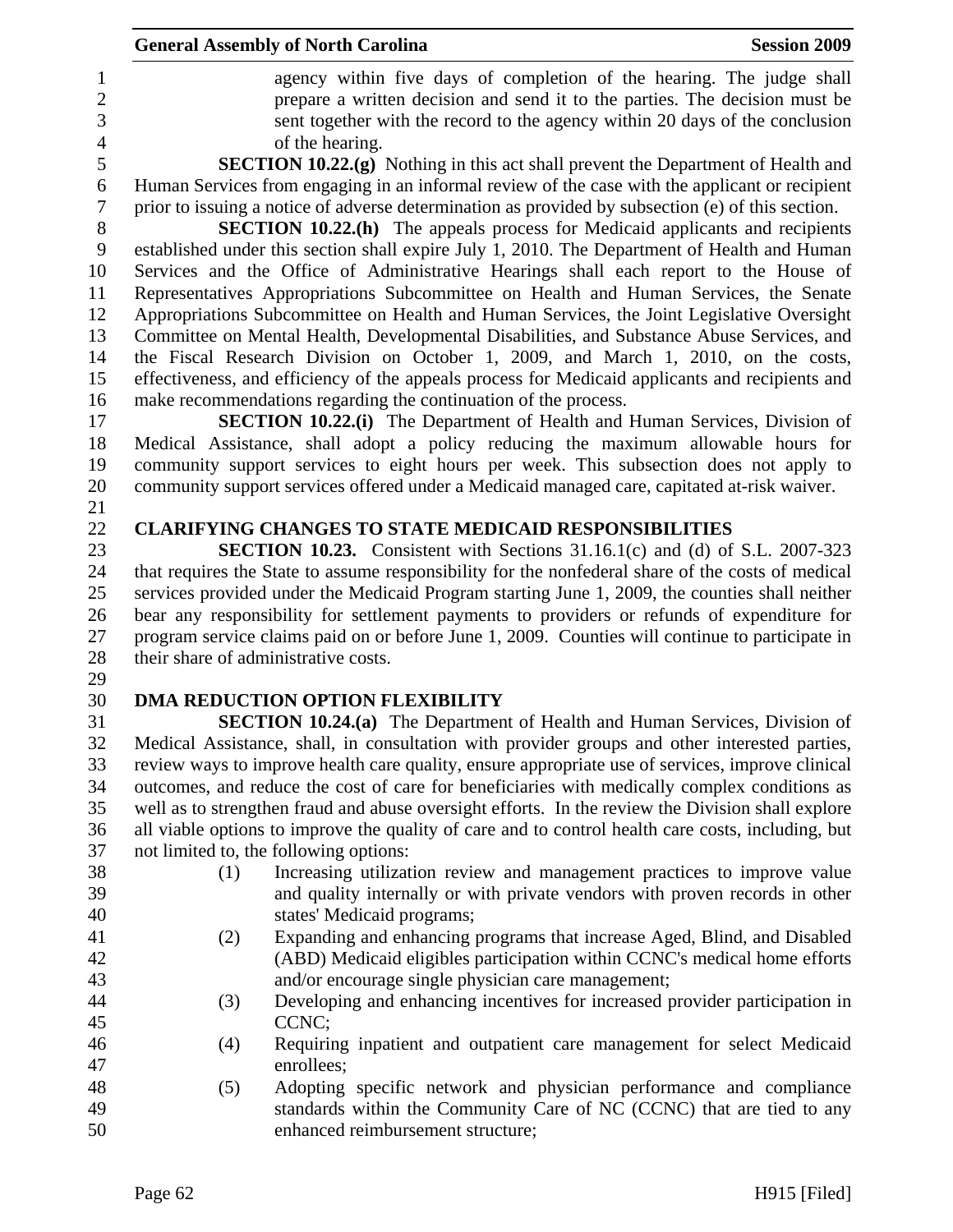|                                                |          |            | <b>General Assembly of North Carolina</b>                                                                                                                                                                                   | <b>Session 2009</b> |
|------------------------------------------------|----------|------------|-----------------------------------------------------------------------------------------------------------------------------------------------------------------------------------------------------------------------------|---------------------|
| $\mathbf{1}$<br>$\mathbf{2}$<br>$\mathfrak{Z}$ |          | (6)<br>(7) | Initiative to address State nursing home payment methods and to offer<br>incentives in payment methods to achieve certain quality and cost goals;<br>Initiative to control drug cost and utilization as well as to maximize |                     |
| $\overline{4}$<br>5                            |          | (8)        | collection of supplemental rebates;<br>Increasing third-party recovery and/or cost avoidance efforts, including                                                                                                             |                     |
| $\sqrt{6}$                                     |          |            | enhancing Medicaid fraud and abuse oversight initiatives;                                                                                                                                                                   |                     |
| $\tau$<br>$8\,$                                |          | (9)        | Reducing or eliminating the occurrence of hospital "never events" –<br>nonreimbursement for serious and costly errors in the provision of health                                                                            |                     |
| 9                                              |          |            | care services that should never happen.                                                                                                                                                                                     |                     |
| 10                                             |          |            | <b>SECTION 10.24.(b)</b> In order to consider all proposals prior to preparing                                                                                                                                              |                     |
| 11<br>12                                       |          |            | adjustments to the fiscal year 2010-2011 budget, the Division shall report its recommendations<br>on methods to better manage and save Medicaid costs to the Governor's Office by January 15                                |                     |
| 13                                             |          |            | of 2010. All proposals shall include the steps necessary for implementation, including time                                                                                                                                 |                     |
| 14                                             |          |            | frames, and the amount of projected savings over a five-year period.                                                                                                                                                        |                     |
| 15                                             |          |            |                                                                                                                                                                                                                             |                     |
| 16                                             |          |            | <b>CO-PAYMENTS FOR TICKET TO WORK</b>                                                                                                                                                                                       |                     |
| 17                                             |          |            | SECTION 10.25. G.S. 108A-54.1 reads as rewritten:                                                                                                                                                                           |                     |
| 18                                             |          |            | "§ 108A-54.1. Medicaid buy-in for workers with disabilities.                                                                                                                                                                |                     |
| 19                                             | (a)      |            | Title. – This act may be cited as the Health Coverage for Workers with Disabilities                                                                                                                                         |                     |
| 20                                             |          |            | Act. The Department shall implement a Medicaid buy-in eligibility category as permitted under                                                                                                                               |                     |
| 21                                             |          |            | P.L. 106-170, Ticket to Work and Work Incentives Improvement Act of 1999. The Department                                                                                                                                    |                     |
| 22                                             |          |            | shall establish rules, policies, and procedures to implement this act in accordance with this                                                                                                                               |                     |
| 23                                             | section. |            |                                                                                                                                                                                                                             |                     |
| 24                                             | (b)      |            | Definitions. – As used in this section, unless the context clearly requires otherwise:                                                                                                                                      |                     |
| 25                                             |          | (1)        | "FPG" means the federal poverty guidelines.                                                                                                                                                                                 |                     |
| 26                                             |          | (2)        | "HCWD" means Health Coverage for Workers With Disabilities.                                                                                                                                                                 |                     |
| 27                                             |          | (3)        | "SSI" means Supplemental Security Income.                                                                                                                                                                                   |                     |
| 28                                             |          | (4)        | "Ticket to Work" means the Ticket to Work and Work Incentives                                                                                                                                                               |                     |
| 29                                             |          |            | Improvement Act of 1999.                                                                                                                                                                                                    |                     |
| 30                                             | (c)      |            | Eligibility. - An individual is eligible for HCWD if:                                                                                                                                                                       |                     |
| 31                                             |          | (1)        | The individual is at least 16 years of age and is less than 65 years of age;                                                                                                                                                |                     |
| 32                                             |          | (2)        | The individual meets Social Security Disability criteria, or the individual has                                                                                                                                             |                     |
| 33                                             |          |            | been enrolled in HCWD and then becomes medically improved as defined in                                                                                                                                                     |                     |
| 34                                             |          |            | Ticket to Work and as further specified by the Department. An individual                                                                                                                                                    |                     |
| 35                                             |          |            | shall be determined to be eligible under this section without regard to the                                                                                                                                                 |                     |
| 36<br>37                                       |          |            | individual's ability to engage in, or actual engagement in, substantial gainful                                                                                                                                             |                     |
| 38                                             |          |            | activity as defined in section 223 of the Social Security Act (42 U.S.C. §<br>$423(d)(4)$ ). In conducting annual redetermination of eligibility, the                                                                       |                     |
| 39                                             |          |            | Department may not determine that an individual participating in HCWD is                                                                                                                                                    |                     |
| 40                                             |          |            | no longer disabled based solely on the individual's participation in                                                                                                                                                        |                     |
| 41                                             |          |            | employment or earned income;                                                                                                                                                                                                |                     |
| 42                                             |          | (3)        | The individual's unearned income does not exceed one hundred fifty percent                                                                                                                                                  |                     |
| 43                                             |          |            | (150%) of FPG, and countable resources for the individual do not exceed the                                                                                                                                                 |                     |
| 44                                             |          |            | resource limit for the minimum community spouse resource standard under                                                                                                                                                     |                     |
| 45                                             |          |            | 42 U.S.C. § 1396r, and as further determined by the Department. In                                                                                                                                                          |                     |
| 46                                             |          |            | determining an individual's countable income and resources, the Department                                                                                                                                                  |                     |
| 47                                             |          |            | may not consider income or resources that are disregarded under the State                                                                                                                                                   |                     |
| 48                                             |          |            | Plan's<br>financial<br>Medical<br>Assistance<br>methodology,                                                                                                                                                                | including<br>the    |
| 49                                             |          |            | sixty-five-dollar (\$65.00) disregard, impairment-related work expenses,                                                                                                                                                    |                     |
| 50                                             |          |            | student earned-income exclusions, and other SSI program work incentive                                                                                                                                                      |                     |
| 51                                             |          |            | income disregards; and                                                                                                                                                                                                      |                     |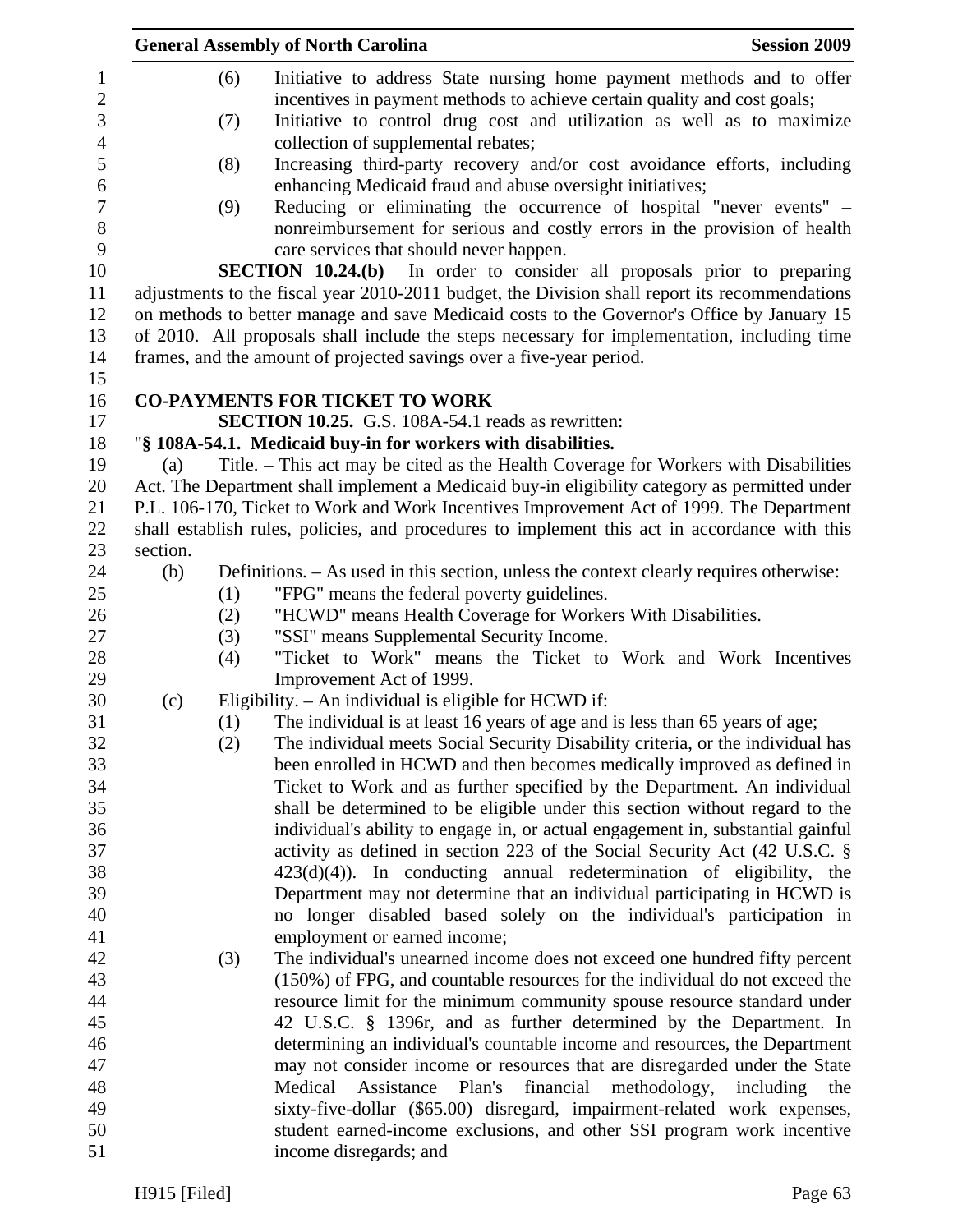|                                      | <b>General Assembly of North Carolina</b><br><b>Session 2009</b>                                                                                                                                                             |
|--------------------------------------|------------------------------------------------------------------------------------------------------------------------------------------------------------------------------------------------------------------------------|
| $\mathbf{1}$<br>$\overline{c}$<br>3  | (4)<br>The individual is engaged in a substantial and reasonable work effort<br>(employed) as provided in this subdivision and as further defined by the<br>Department and allowable under federal law. For purposes of this |
| $\overline{4}$<br>5                  | subsection, "engaged in substantial and reasonable work effort" means all of<br>the following:                                                                                                                               |
| $\boldsymbol{6}$<br>$\boldsymbol{7}$ | Working in a competitive, inclusive work setting, or self-employed.<br>a.                                                                                                                                                    |
| 8                                    | Earning at least the applicable minimum wage.<br>$\mathbf b$ .<br>Having monthly earnings above the SSI basic sixty-five-dollar<br>c.                                                                                        |
| 9<br>10                              | (\$65.00) earned-income disregard.<br>Being able to provide evidence of paying applicable Medicare, Social<br>d.                                                                                                             |
| 11<br>12                             | Security, and State and federal income taxes.<br>The Department may impose additional earnings requirements in                                                                                                               |
| 13<br>14                             | defining "engaged in substantial and reasonable work effort" for individuals<br>who are eligible for HCWD based on medical improvement.                                                                                      |
| 15                                   | Individuals who participate in HCWD but thereafter become                                                                                                                                                                    |
| 16<br>17                             | unemployed for involuntary reasons, including health reasons, shall have<br>continued eligibility in HCWD for up to 12 months from the time of                                                                               |
| 18<br>19                             | involuntary unemployment, so long as the individual (i) maintains a<br>connection with the workforce, as determined by the Department, (ii) meets                                                                            |
| 20<br>21                             | all other eligibility criteria for HCWD during the period, and (iii) pays<br>applicable fees, premiums, and co-payments.                                                                                                     |
| 22                                   | Fees, Premiums, and Co-Payments. – Individuals who participate in HCWD and<br>(d)                                                                                                                                            |
| 23<br>24                             | have countable income greater than one hundred fifty percent (150%) of FPG shall pay an<br>annual enrollment fee of fifty dollars (\$50.00) to their county department of social services.                                   |
| 25                                   | Individuals who participate in HCWD and have countable income greater than or equal to two                                                                                                                                   |
| 26                                   | hundred percent (200%) of FPG shall pay a monthly premium in addition to the annual fee. The                                                                                                                                 |
| 27<br>28                             | Department shall set a sliding scale for premiums, which is consistent with applicable federal                                                                                                                               |
| 29                                   | law. An individual with countable income equal to or greater than four hundred fifty percent<br>$(450%)$ of FPG shall pay not less than one hundred percent $(100%)$ of the cost of the premium,                             |
| 30                                   | as determined by the Department. The premium shall be based on the experience of all                                                                                                                                         |
| 31                                   | individuals participating in the Medical Assistance Program. Individuals who participate in                                                                                                                                  |
| 32                                   | HCWD are subject to co-payments equal to those required under the North Carolina Health                                                                                                                                      |
| 33<br>34                             | Choice Program. Medical Assistance Program."                                                                                                                                                                                 |
| 35                                   | <b>ACCOUNTING FOR MEDICAID RECEIVABLES AS NONTAX REVENUE</b>                                                                                                                                                                 |
| 36                                   | <b>SECTION 10.26.(a)</b> Receivables reserved at the end of the 2009-2010 and                                                                                                                                                |
| 37<br>38                             | 2010-2011 fiscal years shall, when received, be accounted for as nontax revenue for each of                                                                                                                                  |
| 39                                   | those fiscal years.<br><b>SECTION 10.26.(b)</b> For the 2009-2010 fiscal year, the Department of Health and                                                                                                                  |
| 40                                   | Human Services shall deposit from its revenues one hundred twenty-four million nine hundred                                                                                                                                  |
| 41                                   | ninety four thousand nine hundred fifty four dollars (\$124,994,954) with the Department of                                                                                                                                  |
| 42                                   | State Treasurer to be accounted for as nontax revenue. For the 2010-2011 fiscal year, the                                                                                                                                    |
| 43                                   | Department of Health and Human Services shall deposit from its revenues one hundred million                                                                                                                                  |
| 44                                   | dollars (\$100,000,000) with the Department of State Treasurer to be accounted for as nontax                                                                                                                                 |
| 45                                   | revenue. Any revenue collected in each of the fiscal years in excess of one of the amounts                                                                                                                                   |
| 46                                   | listed above shall be reserved by the State Treasurer in the Department's account for future                                                                                                                                 |
| 47                                   | appropriations by the General Assembly. These deposits shall represent the return of General                                                                                                                                 |
| 48<br>49                             | Fund appropriations provided to the Department of Health and Human Services to provide<br>indigent care services at State-owned and operated mental hospitals. The treatment of any                                          |
| 50                                   | revenue derived from federal programs shall be in accordance with the requirements specified                                                                                                                                 |
| 51                                   | in the Code of Federal Regulations, Volume 2, Part 225.                                                                                                                                                                      |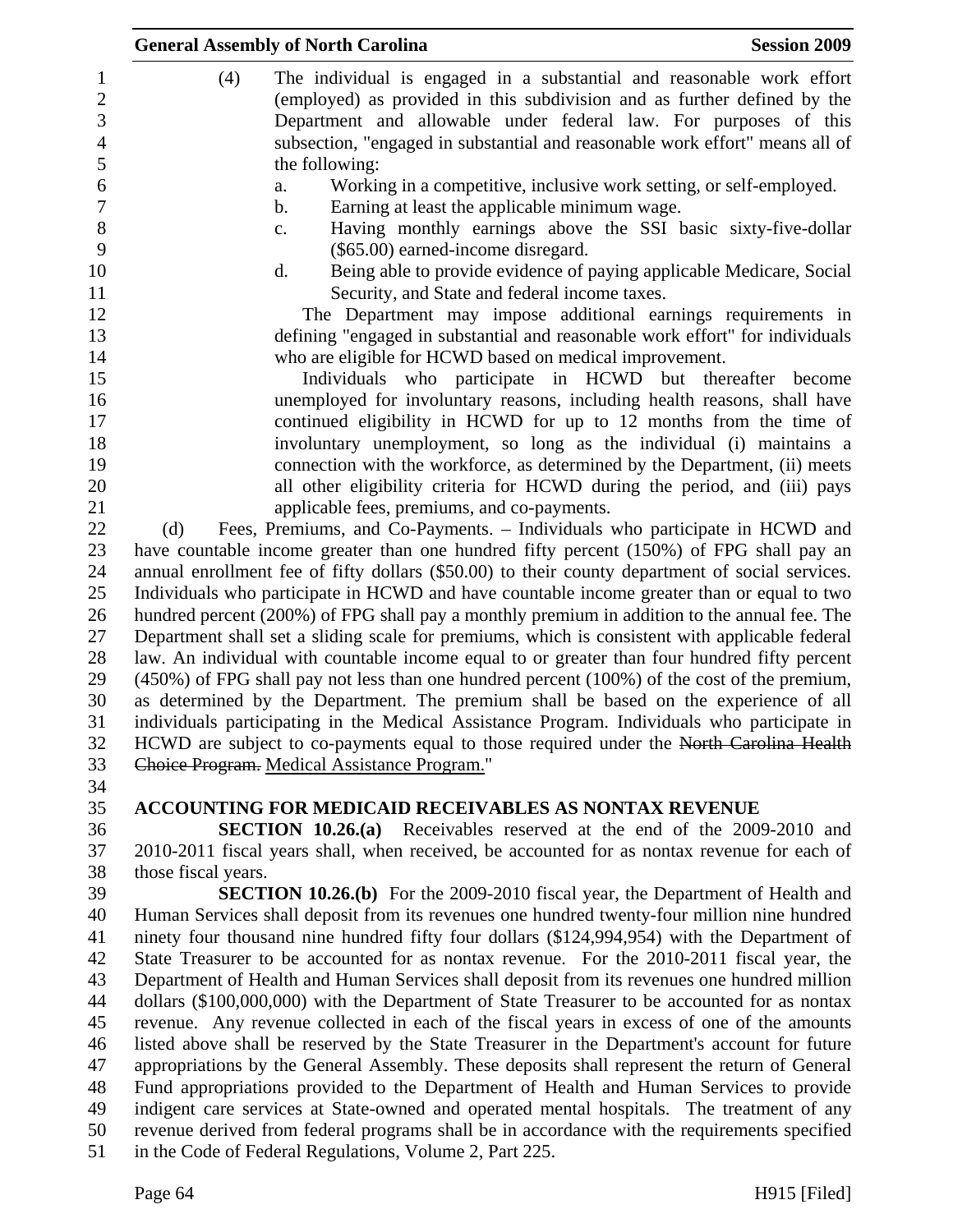| $\mathbf{1}$   |                                                                                                                                                                                      |
|----------------|--------------------------------------------------------------------------------------------------------------------------------------------------------------------------------------|
| $\overline{c}$ | PREFERRED DRUG LIST PROGRAM                                                                                                                                                          |
| 3              | <b>SECTION 10.27.(a)</b> In the event insufficient savings are realized from enhancing                                                                                               |
| $\overline{4}$ | the utilization management of the Prescription Advantage List, increasing the utilization of                                                                                         |
| 5              | generic drugs in place of brand-name drugs and increasing rebate collections on generic drugs,                                                                                       |
| 6              | the Department of Health and Human Services shall establish and implement a preferred drug                                                                                           |
| 7              | list program under the Division of Medical Assistance. The Department shall submit a medical                                                                                         |
| $8\,$          | assistance State Plan amendment to the Centers for Medicare and Medicaid Services (CMS) of                                                                                           |
| 9              | the United States Department of Health and Human Services to implement the program.                                                                                                  |
| 10             | <b>SECTION 10.27.(b)</b> The pharmaceutical and therapeutics committee of the                                                                                                        |
| 11<br>12       | Physician's Advisory Group (PAG) shall provide ongoing review of the preferred drug list.<br>Members of the committee shall submit conflict of interest disclosure statements to the |
| 13             | Department and shall have an ongoing duty to disclose conflicts of interest not included in the                                                                                      |
| 14             | original disclosure.                                                                                                                                                                 |
| 15             | <b>SECTION 10.27.(c)</b> The Department, in consultation with the PAG, shall adopt                                                                                                   |
| 16             | and publish policies and procedures relating to the preferred drug list, including:                                                                                                  |
| 17             | Guidelines for the presentation and review of drugs for inclusion on the<br>(1)                                                                                                      |
| 18             | preferred drug list,                                                                                                                                                                 |
| 19             | (2)<br>The manner and frequency of audits of the preferred drug list for                                                                                                             |
| 20             | appropriateness of patient care and cost effectiveness,                                                                                                                              |
| 21             | An appeals process for the resolution of disputes, and<br>(3)                                                                                                                        |
| 22             | Such other policies and procedures as the Department deems necessary and<br>(4)                                                                                                      |
| 23             | appropriate.                                                                                                                                                                         |
| 24             | The Department and the pharmaceutical and therapeutics committee shall consider                                                                                                      |
| 25             | all therapeutic classes of prescription drugs for inclusion on the preferred drug list, except                                                                                       |
| 26             | medications for treatment of human immunodeficiency virus or acquired immune deficiency                                                                                              |
| 27             | syndrome, shall not be subject to consideration for inclusion on the preferred drug list.                                                                                            |
| 28             | The Department shall maintain an updated preferred drug list in electronic format                                                                                                    |
| 29             | and shall make the list available to the public on the Department's Internet Web site.                                                                                               |
| 30             | The Department shall: (i) enter into a multistate purchasing pool; (ii) negotiate                                                                                                    |
| 31             | directly with manufacturers or labelers; or (iii) contract with a pharmacy benefit manager for                                                                                       |
| 32             | negotiated discounts or rebates for all prescription drugs under the medical assistance program                                                                                      |
| 33             | in order to achieve the lowest available price for such drugs under such program.                                                                                                    |
| 34             | The Department may negotiate supplemental rebates from manufacturers that are in                                                                                                     |
| 35             | addition to those required by Title XIX of the federal Social Security Act. The committee shall                                                                                      |
| 36             | consider a product for inclusion on the preferred drug list if the manufacturer provides a                                                                                           |
| 37             | supplemental rebate. The Department may procure a sole source contract with an outside entity                                                                                        |
| 38             | or contractor to conduct negotiations for supplemental rebates.                                                                                                                      |
| 39             | SECTION 10.27.(d) This section becomes effective if the Department cannot                                                                                                            |
| 40             | demonstrate by June 1, 2010, that twenty million seven hundred ninety-one thousand two                                                                                               |
| 41<br>42       | hundred sixty-four dollars (\$20,791,264) in prescription drug savings have been realized by<br>employing the methods outlined in subsection (a) of this section.                    |
| 43             |                                                                                                                                                                                      |
| 44             | MEDICAID MANAGEMENT INFORMATION SYSTEM (MMIS) FUNDS                                                                                                                                  |
| 45             | <b>SECTION 10.28.</b> The sum of eleven million seventy-one thousand five hundred                                                                                                    |
| 46             | two dollars (\$11,071,502) for fiscal year 2009-2010 and nine million eight hundred twenty                                                                                           |
| 47             | thousand six hundred eighty-nine dollars (\$9,820,689) for fiscal year 2010-2011 is appropriated                                                                                     |
| 48             | from prior year earned revenues received by the Department of Health and Human Services for                                                                                          |
| 49             | the Medicaid Management Information System (MMIS) replacement project. These funds                                                                                                   |
| 50             | shall be deposited to the Department's information technology budget code and will be used to                                                                                        |
| 51             | match federal funds for the procurement, design, development, and implementation of the new                                                                                          |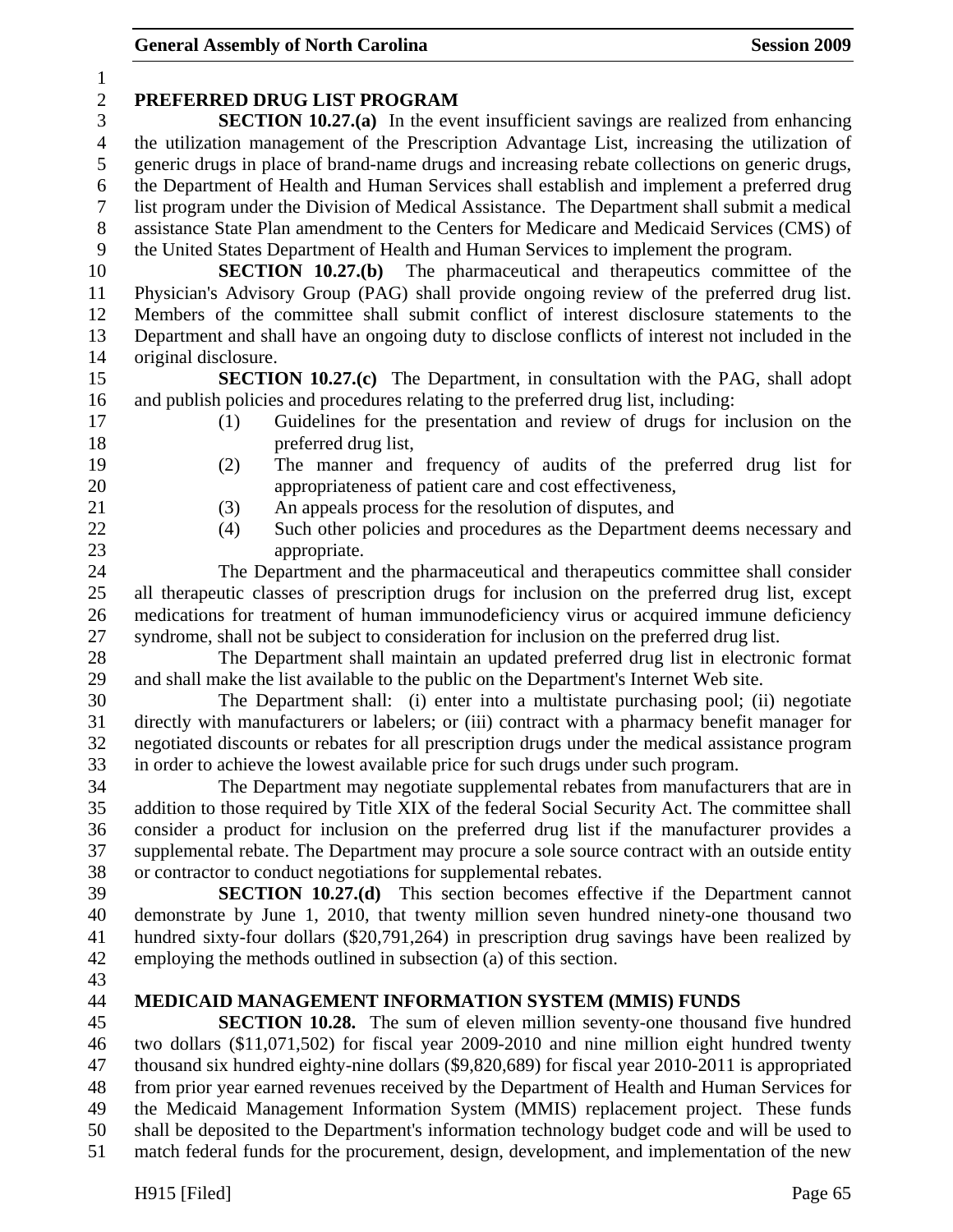|         |                  | <b>General Assembly of North Carolina</b>                                                                                                                                                    | <b>Session 2009</b> |
|---------|------------------|----------------------------------------------------------------------------------------------------------------------------------------------------------------------------------------------|---------------------|
|         |                  | MMIS system and to fund the central management of the project. In the event that prior year                                                                                                  |                     |
|         |                  | earned revenue is not received in these amounts, the Department is authorized with approval of<br>the Office of State Budget and Management to use other over-realized receipts to the level |                     |
|         |                  | appropriated in this section for MMIS expenditures.                                                                                                                                          |                     |
|         |                  | <b>MEDICAID FALSE CLAIMS</b>                                                                                                                                                                 |                     |
|         |                  | <b>SECTION 10.29.(a)</b> G.S. 108A-70.11(5) reads as rewritten:                                                                                                                              |                     |
|         | "(5)             | "Medical Assistance Program" means the Medical Assistance Program<br>established pursuant to G.S. 108A-54 and includes the North Carolina                                                    |                     |
|         |                  | Division of Medical Assistance and or its fiscal agent."                                                                                                                                     |                     |
|         |                  | <b>SECTION 10.29.(b)</b> G.S. 108A-70.12(a) reads as rewritten:                                                                                                                              |                     |
|         |                  | "§ 108A-70.12. Liability for certain acts; damages; effect of repayment.                                                                                                                     |                     |
| (a)     |                  | Liability for Certain Acts. - It shall be unlawful for any provider of medical                                                                                                               |                     |
|         |                  | assistance under the Medical Assistance Program to: to do any of the following:                                                                                                              |                     |
|         | (1)              | Knowingly present, or cause to be presented to the Medical Assistance                                                                                                                        |                     |
|         |                  | Program a false or fraudulent claim for payment or approval; or approval.                                                                                                                    |                     |
|         | (2)              | Knowingly make, use, or cause to be made or used a false record or                                                                                                                           |                     |
|         |                  | statement to get a false or fraudulent claim paid or approved by the Medical                                                                                                                 |                     |
|         |                  | Assistance Program. Program.                                                                                                                                                                 |                     |
|         | (3)              | Conspire to defraud the Medical Assistance Program by obtaining a false or                                                                                                                   |                     |
|         |                  | fraudulent claim allowed or paid.                                                                                                                                                            |                     |
|         | $\left(4\right)$ | Knowingly make, use, or cause to be made or used, a false record or                                                                                                                          |                     |
|         |                  | statement to conceal, avoid, or decrease an obligation to pay or transmit                                                                                                                    |                     |
|         |                  | money or property to the Medical Assistance Program. Each claim presented                                                                                                                    |                     |
|         |                  | or caused to be presented in violation of this section is a separate violation."                                                                                                             |                     |
|         |                  | <b>SECTION 10.29.(c)</b> G.S. 108A-70.12(b)(1) reads as rewritten:                                                                                                                           |                     |
| " $(b)$ |                  | Damages. -                                                                                                                                                                                   |                     |
|         | (1)              | Except as provided in subdivision (2) of this subsection, a court shall assess                                                                                                               |                     |
|         |                  | against any provider of medical assistance under the Medical Assistance                                                                                                                      |                     |
|         |                  | Program who violates this section a civil penalty of not less than five                                                                                                                      |                     |
|         |                  | thousand five hundred dollars $(*5,000)(\$5,500)$ and not more than ten                                                                                                                      |                     |
|         |                  | thousand dollars $(\$10,000)$ eleven thousand dollars $(\$11,000)$ plus three                                                                                                                |                     |
|         |                  | times the amount of damages which the Medicaid Medical Assistance                                                                                                                            |                     |
|         |                  | Program sustained because of the act of the provider."                                                                                                                                       |                     |
|         |                  | <b>SECTION 10.29.(d)</b> Article 2 of Chapter 108A of the General Statutes is amended                                                                                                        |                     |
|         |                  | by adding the following new Part to read:                                                                                                                                                    |                     |
|         |                  | "Part 7A. Civil Action by Private Persons for Provider False Claims.                                                                                                                         |                     |
|         |                  | "§ 108A-70.17. Civil action filed by private persons.                                                                                                                                        |                     |
| (a)     |                  | A person may initiate a civil action for a violation of G.S. 108A-70.12 on behalf of                                                                                                         |                     |
|         |                  | the person and the State. The action shall be brought in the name of the State. The action may                                                                                               |                     |
|         |                  | be dismissed prior to service of the complaint upon the defendant under subsection (c) of this                                                                                               |                     |
|         |                  | section only if the court and the Attorney General have given written consent to the dismissal                                                                                               |                     |
|         |                  | and their reasons for consenting.                                                                                                                                                            |                     |
| (b)     |                  | A copy of the complaint and written disclosure of substantially all material evidence                                                                                                        |                     |
|         |                  | and information the person possesses shall be served on the State. The complaint shall be filed                                                                                              |                     |
|         |                  | in camera, shall remain under seal for at least 120 days, and shall not be served on the                                                                                                     |                     |
|         |                  | defendant until the court so orders. The State may elect to intervene and proceed with the                                                                                                   |                     |
|         |                  | action within 120 days after it receives both the complaint and the material evidence and                                                                                                    |                     |
|         |                  | information. The State may, for good cause shown, move the court for a partial lifting of the                                                                                                |                     |
|         |                  | seal to facilitate the investigative process or settlement.                                                                                                                                  |                     |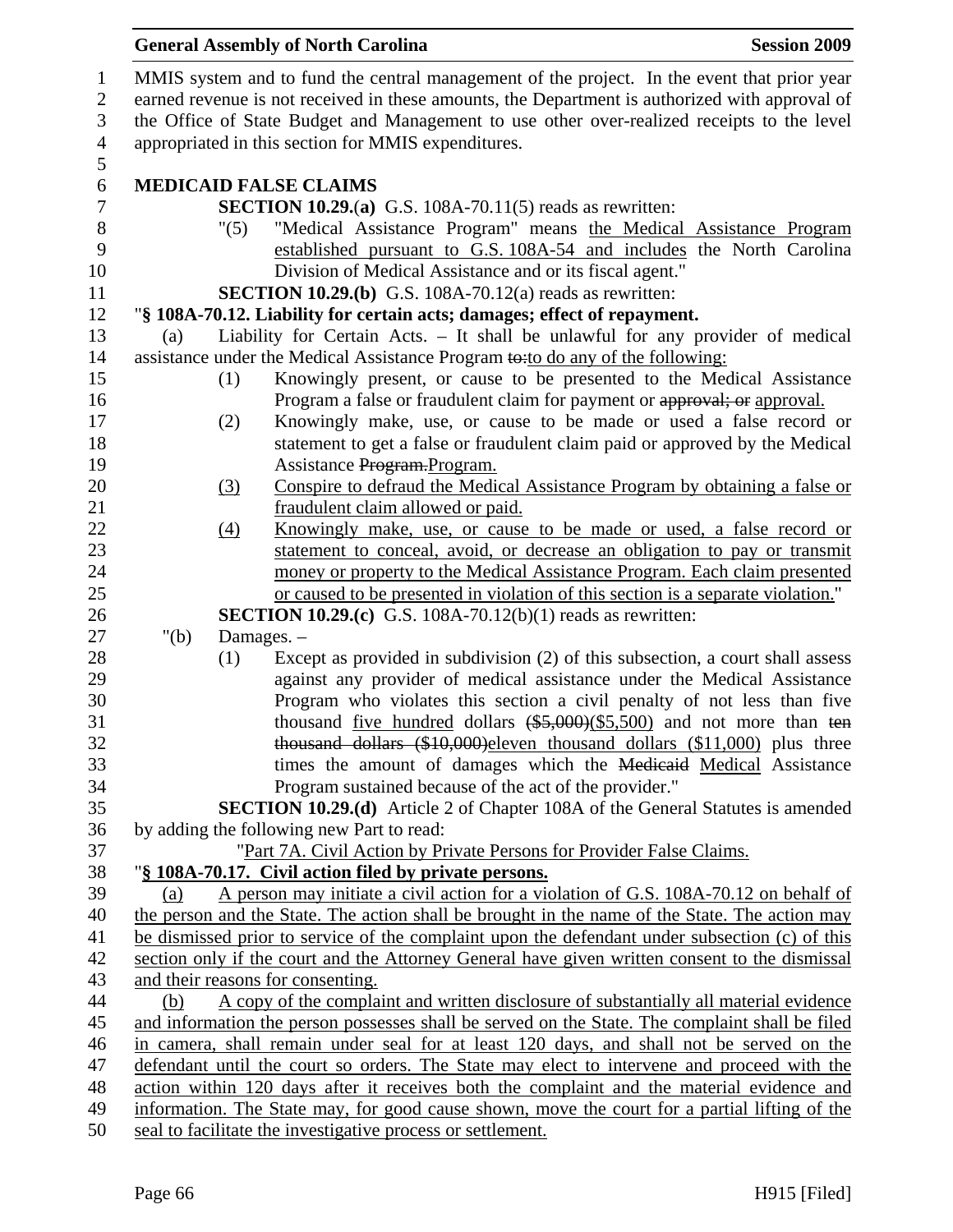|                  |                                | <b>General Assembly of North Carolina</b>                                                             | <b>Session 2009</b> |
|------------------|--------------------------------|-------------------------------------------------------------------------------------------------------|---------------------|
| $\mathbf{1}$     | (c)                            | The State may, for good cause shown, move the court for extensions of the time                        |                     |
| $\overline{2}$   |                                | during which the complaint remains under seal. Any of these motions may be supported by               |                     |
| 3                |                                | affidavits or other submission in camera. The time period to respond to any complaint filed           |                     |
| $\overline{4}$   |                                | under this section shall commence 21 days after the complaint is unsealed and served upon the         |                     |
| 5                | defendant.                     |                                                                                                       |                     |
| $\boldsymbol{6}$ | (d)                            | Before the expiration of the 120-day period or any extensions obtained under                          |                     |
| $\boldsymbol{7}$ |                                | subsection (c) of this section, the State shall either proceed with the action, in which case the     |                     |
| $8\,$            |                                | action shall be conducted by the State, or notify the court that it declines to take over the action, |                     |
| 9                |                                | in which case the person initiating the action shall have the right to prosecute the action.          |                     |
| 10               | (e)                            | When a person initiates an action under this section, no person other than the State                  |                     |
| 11               |                                | may intervene or bring a related action based on the facts underlying the pending action. If          |                     |
| 12               |                                | another action is filed based on the facts underlying the pending action while the complaint is       |                     |
| 13               |                                | sealed under subsections (b) and (c) of this section, the court may consolidate the actions or        |                     |
| 14               | dismiss the subsequent action. |                                                                                                       |                     |
| 15               |                                | "§ 108A-70.17A. Rights of private plaintiff and State.                                                |                     |
| 16               | (a)                            | If the State proceeds with the action, it shall have the primary responsibility for                   |                     |
| 17               |                                | prosecuting the action and shall not be bound by any act of the person initiating the action. The     |                     |
| 18               |                                | person bringing the action shall have the right to continue as a party to the action, subject to the  |                     |
| 19               | limitations of this section.   |                                                                                                       |                     |
| 20               | (b)                            | The State may dismiss the action notwithstanding the objections of the person                         |                     |
| 21               |                                | initiating the action if the person has been notified by the State of the filing of the motion, and   |                     |
| 22               |                                | the court has provided the person with an opportunity for a hearing on the motion.                    |                     |
| 23               | (c)                            | The State may settle the action with the defendant notwithstanding the objections of                  |                     |
| 24               |                                | the person initiating the action if the court determines, after a hearing, that the proposed          |                     |
| 25               |                                | settlement is fair, adequate, and reasonable under all the circumstances. Upon a showing of           |                     |
| 26               |                                | good cause, such hearing may be held in camera.                                                       |                     |
| 27               | (d)                            | If the State proceeds with the action, the court may, in its discretion, impose                       |                     |
| 28               |                                | limitations on the person's participation in the litigation as set forth in subsection (e) of this    |                     |
| 29               |                                | section. Such limitations must be imposed after any of the following:                                 |                     |
| 30               | (1)                            | A showing by the State that unrestricted participation during the course of                           |                     |
| 31               |                                | the litigation by the person initiating the action would interfere with or                            |                     |
| 32               |                                | unduly delay the State's prosecution of the case, or would be repetitious,                            |                     |
| 33               |                                | irrelevant, or for purposes of harassment.                                                            |                     |
| 34               | (2)                            | A showing by the defendant that unrestricted participation during the course                          |                     |
| 35               |                                | of the litigation by the person initiating the action would be for purposes of                        |                     |
| 36               |                                | harassment or would cause the defendant undue burden or unnecessary                                   |                     |
| 37               |                                | expense.                                                                                              |                     |
| 38               | <u>(e)</u>                     | Limitations on participation of the person initiating the action shall include all of the             |                     |
| 39               | <u>following:</u>              |                                                                                                       |                     |
| 40               | <u>(1)</u>                     | Limiting the number of witnesses the person may call.                                                 |                     |
| 41               | (2)                            | Limiting the length of the testimony of such witnesses.                                               |                     |
| 42               | (3)                            | Limiting the person's cross-examination of witnesses.                                                 |                     |
| 43               | (4)                            | Other limits on the participation by the person initiating the action in the                          |                     |
| 44               |                                | litigation as the court deems appropriate.                                                            |                     |
| 45               | (f)                            | If the State elects not to proceed with the action, the person who initiated the action               |                     |
| 46               |                                | shall have the right to conduct the action. If the State so requests, it shall be served with copies  |                     |
| 47               |                                | of all pleadings filed in the action and shall be supplied with copies of all deposition transcripts  |                     |
| 48               |                                | at the State's expense. When a person initiating the action proceeds with the action, the court,      |                     |
| 49               |                                | without limiting the status and rights of the person initiating the action, may nevertheless          |                     |
| 50               |                                | permit the State to intervene at a later date upon a showing of good cause.                           |                     |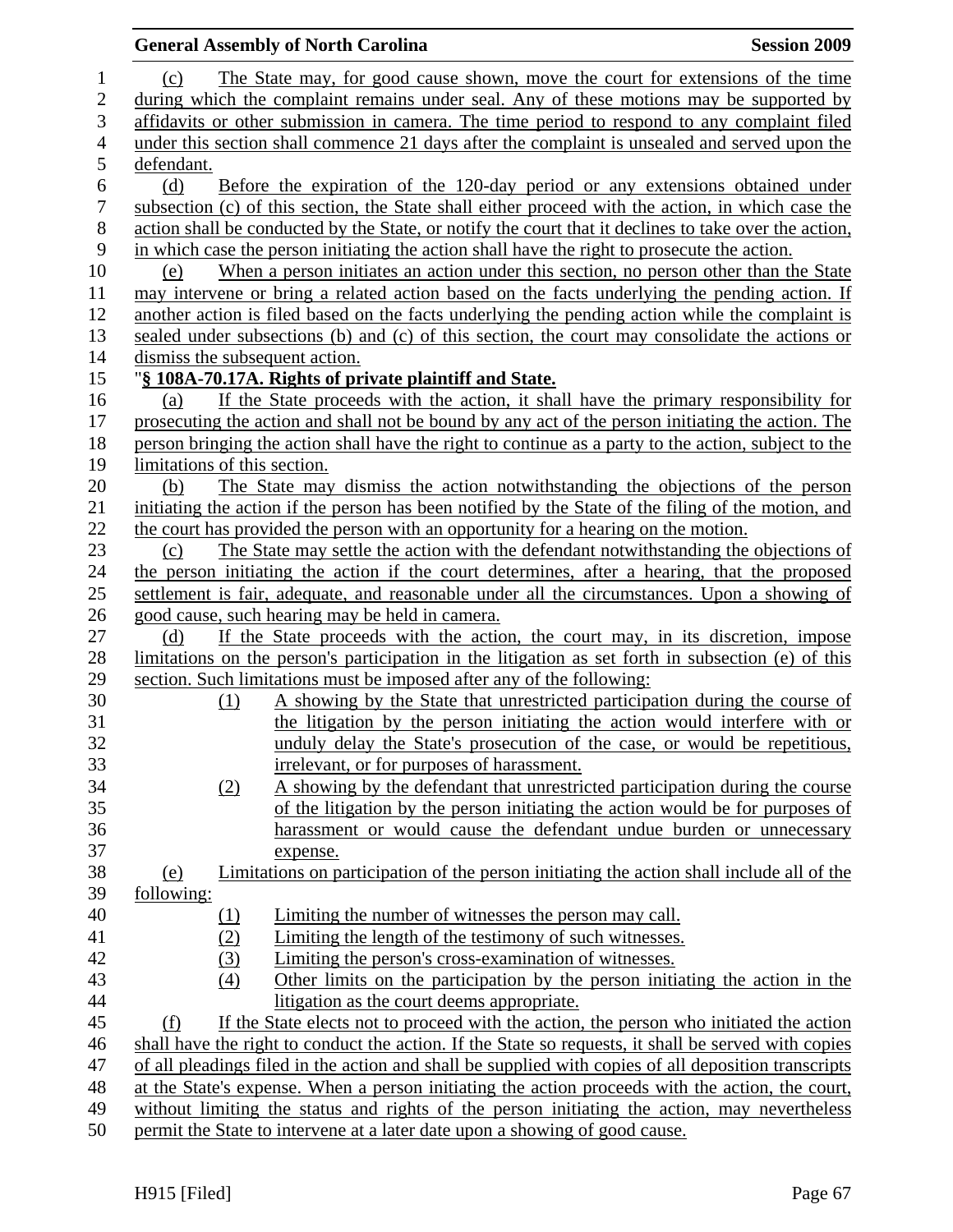#### **General Assembly of North Carolina Session 2009 Session 2009**

1 (g) Whether or not the State proceeds with the action, upon a showing by the State that 2 certain actions of discovery by the person initiating the action would interfere with the State's 3 investigation or prosecution of a criminal or civil matter arising out of the same facts, the court 4 may stay the discovery for a period of not more than 60 days. The showing by the State shall be 5 conducted in camera. The court may extend the 60-day period upon a further showing in 6 camera that the State has pursued the criminal or civil investigation or proceedings with 7 reasonable diligence and any proposed discovery in the civil action will interfere with the 8 ongoing criminal or civil investigation or prosecution of the criminal or civil matter. 9 (h) Notwithstanding G.S. 108A-70.17(b), the State may elect to pursue its claim 10 through any alternate remedy available to the State, including any administrative proceeding to 11 determine a civil money penalty. Any finding of fact or conclusion of law made in the alternate 12 proceeding that has become final shall be conclusive on all parties to an action under this Part. 13 For purposes of this subsection, a finding or conclusion is final if it has been finally determined 14 on appeal by a court of competent jurisdiction of the State, if the time for filing an appeal with 15 respect to the finding or conclusion has expired, or if the finding or conclusions are not subject 16 to judicial review. 17 "**§ 108A-70.17B. Award to qui tam plaintiff.** 18 (a) Except as otherwise provided in this section, if the State proceeds with an action 19 brought by a person under G.S. 108A-70.17, the person shall receive at least fifteen percent 20 (15%) but not more than twenty-five percent (25%) of the proceeds of the action or settlement 21 of the claim, if any, depending upon the extent to which the person substantially contributed to 22 the prosecution of the action. The plaintiff's share in the proceeds of the action or settlement is 23 administrative costs of the action. A share of the proceeds of an action or settlement of the 24 claim shall not be awarded to the person initiating the action in State court under this Part if the 25 person has received or may receive a share of the proceeds or settlement of an action or claim 26 on the same facts brought in federal court. Where the action is one that the court finds to be 27 based primarily on disclosures of specific information, other than information proved by the 28 person initiating the action, relating to allegations or transactions in a criminal, civil, or 29 administrative hearing, in a legislative, administrative, or State Auditor's report, hearing, audit, 30 or investigation, or from the news media, the court may reduce the award under this subsection 31 to such sums as it considers appropriate, but in no case more than ten percent (10%) of the 32 proceeds of the action, taking into account the significance of the information and the role of 33 the person initiating the action in advancing the case to litigation. 34 (b) If the State does not proceed with an action, the person initiating the action or 35 settling the claim shall receive an amount that the court decides is reasonable for collecting the 36 civil penalty and damages, if awarded. The amount shall be not less than twenty-five percent 37 (25%) and not more than thirty percent (30%) of the proceeds of the action or settlement and 38 shall be paid out of the proceeds. 39 (c) Notwithstanding subsections (a) and (b) of this section, if the person initiating the 40 action is a person who primarily planned and initiated the violation of G.S. 108A-70.12 upon 41 which the action was brought, that person shall be dismissed as a qui tam plaintiff and shall not 42 receive any share of the proceeds of the action. If the person initiating the action is convicted of 43 criminal conduct arising from the person's role in the violation of G.S. 108A-70.12, that person 44 shall be dismissed from the civil action and shall not receive any share of the proceeds of the 45 action. The dismissal shall not prejudice the right of the State to continue the action. 46 (d) If the State does not proceed with the action and the person initiating the action 47 conducts the action, the court may award to the defendant its reasonable attorneys' fees and 48 expenses if the defendant prevails in the action and if the court finds that the claim of the 49 person bringing the action was clearly frivolous, clearly vexatious, or brought primarily for 50 purposes of harassment. 51 "**§ 108A-70.17C. Certain actions barred.**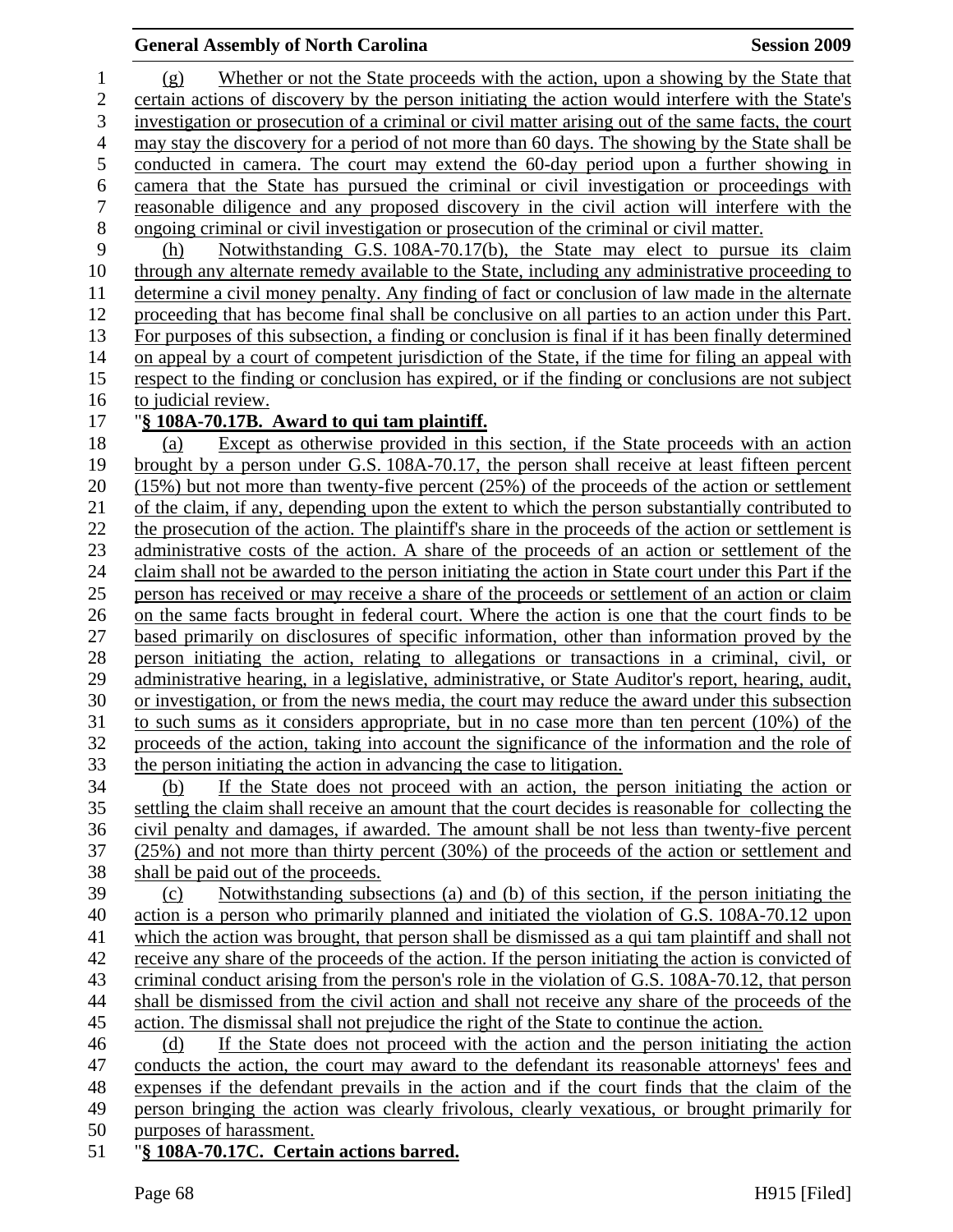## **General Assembly of North Carolina**  Session 2009 **Session 2009** 1 (a) No court shall have jurisdiction over an action brought under this Part based on 2 information discovered by a present or former employee of the State or a political subdivision 3 of the State during the course of the present or former employee's employment unless that 4 employee first, in good faith, exhausted existing internal procedures for reporting and seeking 5 recovery of the falsely claimed sums through official channels, and unless the State or political 6 subdivision failed to act on the information provided within a reasonable period of time. 7 (b) In no event may a person bring an action under this Part that is based upon 8 allegations or transactions that are the subject of a criminal action, civil action, or an 9 administrative proceeding in which the State is already a party. 10 (c) No court shall have jurisdiction over an action under this Part based upon the public 11 disclosure of allegations or transactions in a criminal, civil, or administrative hearing, in a 12 legislative, administrative, or State Auditor's report, hearing, audit, or investigation, or from the 13 news media, unless the action is brought by the Attorney General, or the person initiating the 14 action is an original source of the information. For purposes of this section, "original source" 15 means an individual who has direct and independent knowledge of the information on which 16 the allegations are based and has voluntarily provided the information to the State before filing 17 an action under this Part that is based on the information. 18 (d) The State is not liable for expenses a person incurs in bringing an action under this 19 Part. 20 (e) G.S. 108A-70.14 and G.S. 108A-70.15 apply to this Part. 21 "**§ 108A-70.17D. Procedure; statute of limitations.** 22 (a) A civil action under this Part may not be brought after the later of either of the 23 following: 24 (1) More than six years after the date on which the violation is committed. 25 (2) More than three years after the date when facts material to the right of the 26 action are known or reasonably should have been known by the official of 27 the State charged with responsibility to act in the circumstances. 28 (b) If the civil action is brought under subdivision (a)(2) of this section, it may not be 29 brought more than 10 years after the date on which the violation is committed." 30 **SECTION 10.29.(e)** G.S. 108A-70.15 reads as rewritten: 31 "**§ 108A-70.15. Employee remedies.**  32 (a) In the absence of fraud or malice, no person who furnishes information to officials 33 of the State responsible for investigating false claims violations shall be liable for damages in a 34 civil action for any oral or written statement made or any other action that is necessary to 35 supply information required pursuant to this Part. Part or Part 7A of this Article. 36 (b) Any employee of a provider who is discharged, demoted, suspended, threatened, 37 harassed, or in any other manner discriminated against in the terms and conditions of 38 employment by the employee's employer because of lawful acts done by the employee on 39 behalf of the employee or others in furtherance of an action under G.S. 108A-70.12, 40 G.S. 108A-70.12, or Part 7A of this Article, including investigation for, initiation of, testimony 41 for, or assistance in an action filed or to be filed under G.S. 108A-70.12, G.S. 108A-70.12, or 42 Part 7A of this Article, shall be entitled to all relief necessary to make the employee whole. 43 Relief shall include reinstatement with the same seniority status as the employee would have 44 had but for the discrimination, two times the amount of back pay, interest on the back pay, and 45 compensation for any special damages sustained as a result of the discrimination, including 46 litigation costs and reasonable attorneys' fees. An employee may bring an action in the 47 appropriate court for the relief provided in this section."

48 **SECTION 10.29.(f)** Provided that the Medicaid False Claims State legislation is 49 adopted, and the State legislation meets federal Center for Medicare and Medicaid Services 50 criteria to receive ten percent (10%) bonuses subject to the False Claims Act, the Department of 51 Health and Humans Services, Division of Medical Assistance, shall transfer three hundred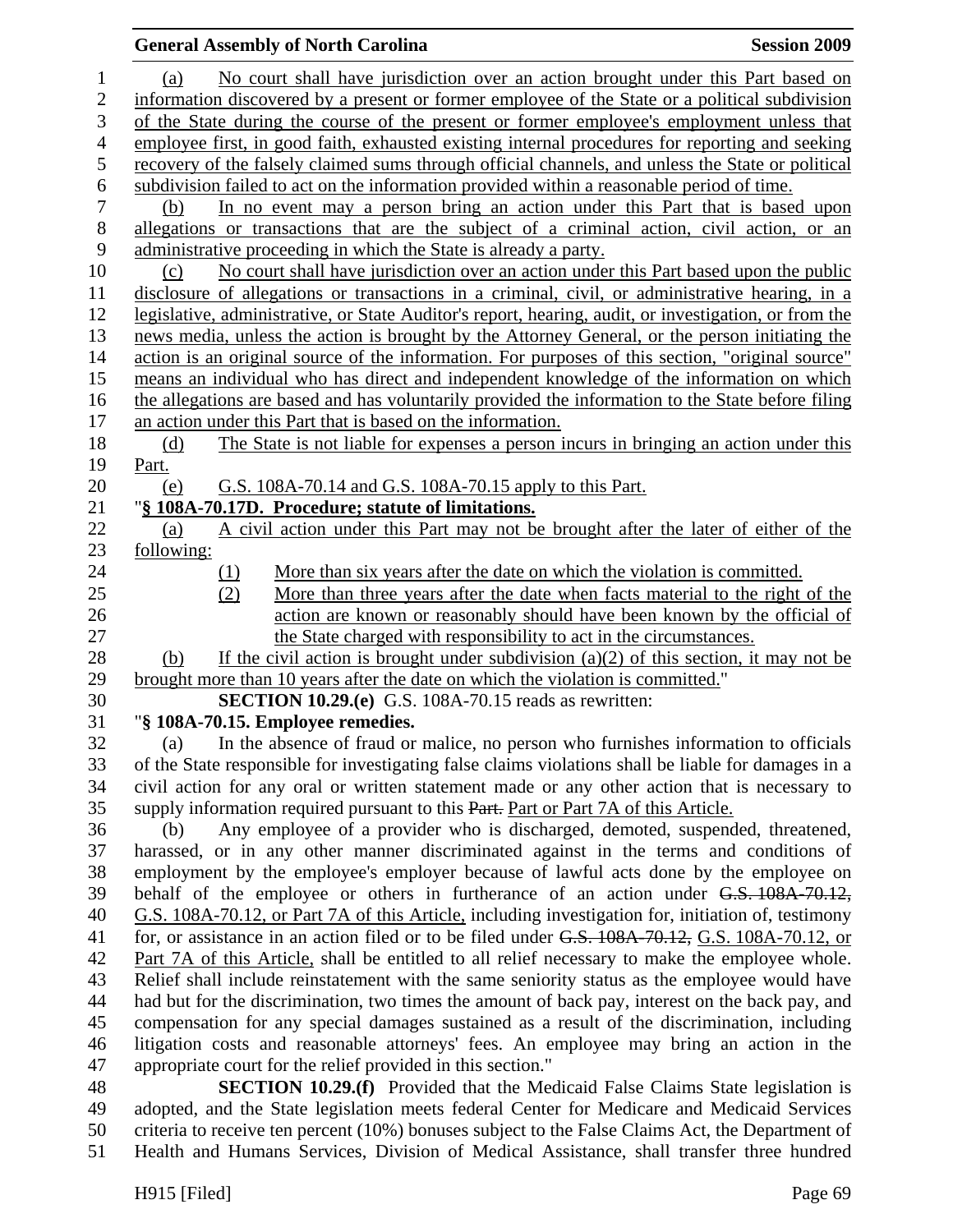## General Assembly of North Carolina **Session 2009**

1 fifty-two thousand one hundred thirty-six dollars (\$352,136) in fiscal year 2010-2011, and each 2 year thereafter, to fund five permanent staff positions at the Attorney General's Office 3 necessary to implement the Medicaid False Claims Act.

4

# 5 **FREEZE MEDICAID PROVIDER RATES**

6 **SECTION 10.30.** The Department of Health and Human Services shall freeze rates 7 for fiscal year 2009-2010 for most Medicaid providers at the level authorized in fiscal year 8 2008-2009. The rate freeze applies to all Medicaid private and public providers with the 9 following exceptions: federally qualified health clinics, rural health centers, state institutions, 10 outpatient hospital, pharmacy, and the noninflationary components of the case-mix 11 reimbursement system for nursing facilities. Medicaid rates predicated upon Medicare fee 12 schedules shall follow Medicare reductions but not Medicare increases unless federally 13 required. Inflationary increases for Medicaid providers paying provider fees (private ICF-MRs 14 and nursing facilities) can occur if the State share of the increases can be funded with provider 15 fees.

16

#### 17 **NON-MEDICAID REIMBURSEMENT CHANGES**

18 **SECTION 10.31.** Providers of medical services under the various State programs, 19 other than Medicaid, offering medical care to citizens of the State shall be reimbursed at rates 20 no more than those under the North Carolina Medical Assistance Program.

21 The Department of Health and Human Services may reimburse hospitals at the full 22 prospective per diem rates without regard to the Medical Assistance Program's annual limits on 23 hospital days. When the Medical Assistance Program's per diem rates for inpatient services and 24 its interim rates for outpatient services are used to reimburse providers in non-Medicaid 25 medical service programs, retroactive adjustments to claims already paid shall not be required.

26 Notwithstanding the provisions of this section, the Department of Health and 27 Human Services may negotiate with providers of medical services under the various 28 Department of Health and Human Services programs, other than Medicaid, for rates as close as 29 possible to Medicaid rates for the following purposes: contracts or agreements for medical 30 services and purchases of medical equipment and other medical supplies. These negotiated 31 rates are allowable only to meet the medical needs of its non-Medicaid eligible patients, 32 residents, and clients who require such services which cannot be provided when limited to the 33 Medicaid rate.

34 Maximum net family annual income eligibility standards for services in these 35 programs shall be as follows:

| 36 | <b>DSB</b> Medical Eye Care          | 125% FPL |
|----|--------------------------------------|----------|
| 37 | DSB Independent Living $< 55$        | 125% FPL |
| 38 | DSB Independent Living 55>           | 200% FPL |
| 39 | <b>DSB</b> Vocational Rehabilitation | 125% FPL |
| 40 | DVR Independent Living               | 125% FPL |
| 41 | <b>DVR Vocational Rehabilitation</b> | 125% FPL |

42 The Department of Health and Human Services shall contract at, or as close as 43 possible to, Medicaid rates for medical services provided to residents of State facilities of the 44 Department.

45

#### 46 **DATA COLLECTION AND CASE MANAGEMENT SYSTEMS**

47 **SECTION 10.32.** The sum of one million five hundred thousand dollars 48 (\$1,500,000) is appropriated from Budget Code 67425, Fund Code 6725, and Fund Code 6726, 49 to Budget Code 24410 for Information Technology Projects in the Department of Health and 50 Human Services, Division of Central Management and Support, for the Data Collection and 51 Case Management Systems initiative. This initiative will also be supported with federal funds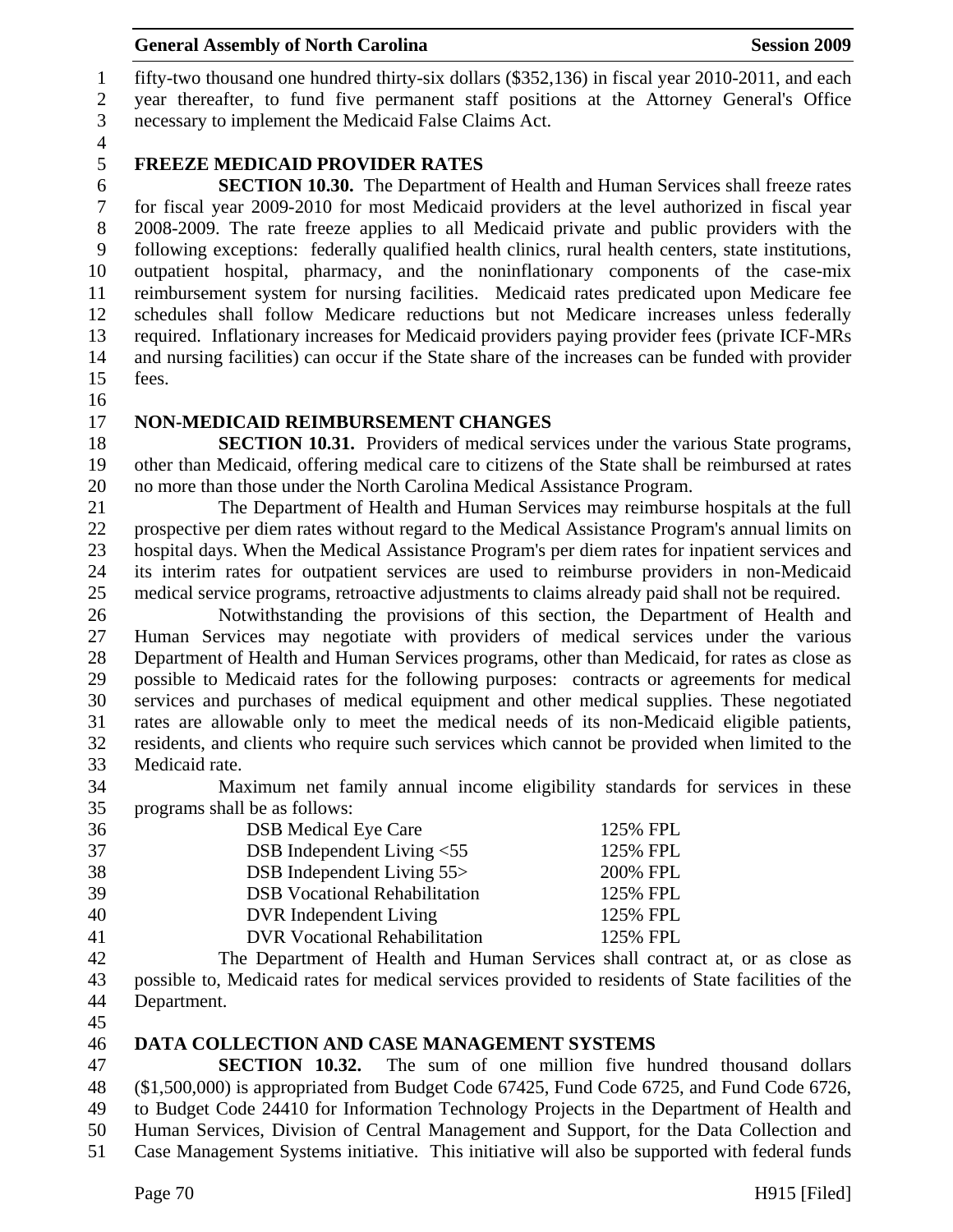#### **General Assembly of North Carolina**  Session 2009 **Session 2009**

1 from the Rehabilitation Act. These funds shall be used for the development and implementation 2 of a data collection and case management information systems to replace the current system in 3 use by the Division of Services for the Blind, the Division of Services for the Deaf and Hard of 4 Hearing, and for the Division of Vocational Rehabilitation Services. Whenever possible, the 5 Department shall use federal funds first and State funds from Budget Code 67425 only as 6 necessary. In accordance with G.S. 143C-1-2(b), funds appropriated for this project shall not 7 revert to the fund from which they came until the project is complete. 8

## 9 **VITAL RECORDS FEES**

10 **SECTION 10.33.** G.S. 130A-93.1 reads as rewritten:

### 11 "**§ 130A-93.1. Fees for vital records copies or search; automation fund.**

- 12 (a) The State Registrar shall collect, process, and utilize fees for services as follows:
- 13 (1) A fee not to exceed fifteen twenty-four dollars (\$15.00) (\$24.00) shall be 14 charged for issuing any copy a first copy of a vital record or for conducting a 15 routine search of the files for the record when no copy is made. A fee of 16 fifteen dollars (\$15.00) shall be charged for each additional certificate copy 17 requested from the same search. When certificates are issued or searches 18 conducted for statewide issuance by local agencies using databases 19 maintained by the State Registrar, the local agency shall charge this these fee 20 **fees and shall <del>forward five dollars</del>** (\$5.00) of this fee retain ten dollars 21 (\$10.00) of these fees to cover local administrative costs and forward the 22 remaining fee to the State Registrar.
- 23 (2) A fee not to exceed fifteen (\$15.00) in-State and twenty dollars (\$20.00) 24 out-of-state shall be charged in addition to the fee charged under subdivision 25 (a) (1) of this subsection and to for all shipping and commercial charges 26 when expedited service is specifically requested.
- 
- 
- 27 (2a) The fee for a copy of a computer or microform database shall not exceed the 28 cost to the agency of making and providing the copy. 29 (3) Except as provided in subsection (b) of this section, fees collected under this

30 subsection shall be used by the Department for public health purposes.

31 (b) The Vital Records Automation Account is established as a nonreverting account 32 within the Department. Five dollars (\$5.00) of each fee collected pursuant to subdivision (a)(1) 33 shall be credited to this Account. The Department shall use the revenue in the Account to fully 34 automate and maintain the vital records system. When funds sufficient to fully automate and 35 maintain the system have accumulated in the Account, fees shall no longer be credited to the 36 Account but shall be used as specified in subdivision (a)(3) of this section."

37

# 38 **CHANGES TO COMMUNITY-FOCUSED ELIMINATING HEALTH DISPARITIES**  39 **INITIATIVE**

40 **SECTION 10.34.(a)** Funds appropriated in this act from the General Fund to the 41 Department of Health and Human Services for the Community-Focused Eliminating Health 42 Disparities Initiative (CFEHDI) shall be used to provide grants-in-aid to local public health 43 departments, American Indian tribes, and faith-based and community-based organizations to 44 close the gap in the health status of African-Americans, Hispanics/Latinos, and American 45 Indians as compared to the health status of white persons. These grants shall focus on the use of 46 preventive measures to support healthy lifestyles. The areas of focus on health status shall be 47 infant mortality, HIV-AIDS and sexually transmitted infections, cancer, diabetes, and 48 homicides and motor vehicle deaths.

49 **SECTION 10.34.(b)** Funds appropriated in this act to the Department of Health 50 and Human Services, Division of Public Health, for the Health Disparities Initiative shall be 51 awarded as a grant-in-aid to honor the memory of the following recently deceased members of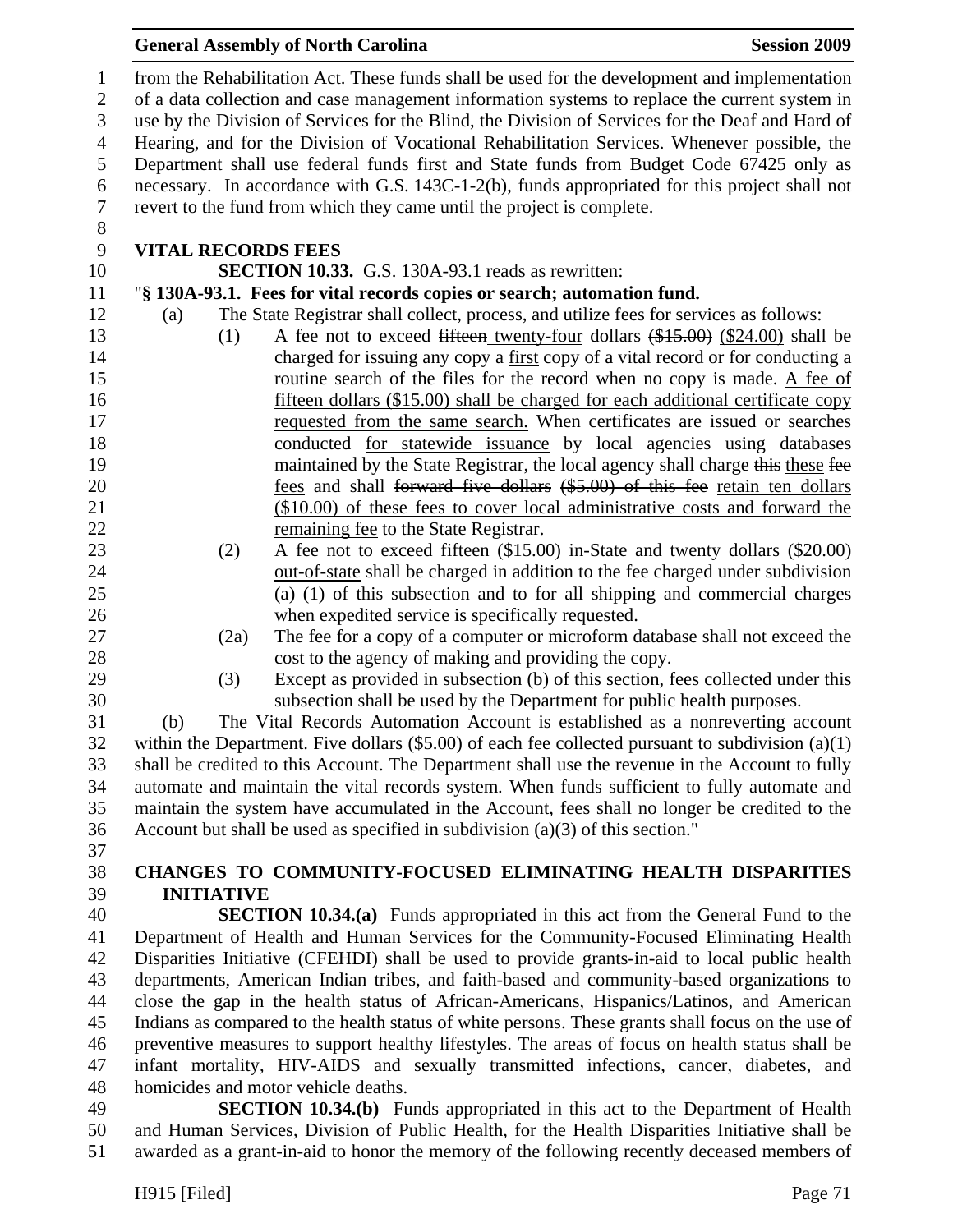1 the General Assembly: Bernard Allen, John Hall, Robert Holloman, Howard Hunter, Jeanne

2 Lucas, and William Martin. These funds shall be used for concerted efforts to address large 3 gaps in health status among North Carolinians who are African-American, as well as disparities

4 among other minority populations in North Carolina.

5 **SECTION 10.34.(c)** The Department of Health and Human Services shall report 6 on the following with respect to funds appropriated to the CFEHDI for the 2009-2010 and 7 2010-2011 fiscal years. The report shall address for each fiscal year:

- 8 (1) Which community programs and local health departments received CFEHDI 9 grants.
- 10 (2) What amount of funding did each program or local health department 11 receive.
- 
- 12 (3) Which of the minority populations were served by the programs or local 13 health departments.
- -
- 14 (4) Which counties were served by the programs or local health departments.
- 15 (5) What activities were planned and implemented by the programs or local 16 health departments to fulfill the community focus of the CFEHDI program.

17 The Department shall solicit from the grantees their observations and 18 recommendations on ways the CFEHDI program can best accomplish its goals. The report shall 19 also include specific activities undertaken pursuant to subsection (a) of this section to address 20 large gaps in health status among North Carolinians who are African-American and other 21 minority populations in this State. The Department shall submit the report not later than 22 January 15, 2010, to the House of Representatives Appropriations Subcommittee on Health and 23 Human Services, the Senate Appropriations Committee on Health and Human Services, and the 24 Fiscal Research Division.

25

# 26 **FUNDS FOR SCHOOL NURSES**

27 **SECTION 10.35.(a)** All funds appropriated for the school nurse initiative shall be 28 used to supplement and not supplant other State, local, or federal funds appropriated or 29 allocated for this purpose. Communities shall maintain their current level of effort and funding 30 for school nurses. These funds shall not be used for funding nurses for State agencies. All 31 funds shall be used for direct services.

32 **SECTION 10.35.(b)** All school nurses funded with State funds shall participate, as 33 needed, in child and family teams. 34

# 35 **AIDS DRUG ASSISTANCE PROGRAM**

36 **SECTION 10.36.** For the 2009-2010 and 2010-2011 fiscal years, the Department 37 may, within existing ADAP Program resources, adjust the financial eligibility criterion of the 38 ADAP up to an amount not exceeding three hundred percent (300%) of the federal poverty 39 level in order to serve as many eligible North Carolinians living with HIV disease as possible 40 within existing resources plus any new federal resources. If a waiting list develops as a result of 41 the eligibility criterion being raised, the Department shall give first priority to those individuals 42 on the waiting list with income at or below one hundred twenty-five percent (125%) of the 43 federal poverty level, and second priority to those individuals with income above one hundred 44 twenty-five percent (125%) and at or below two hundred fifty percent (250%) of federal 45 poverty guidelines.

46

# 47 **PHYSICIAN SERVICES**

48 **SECTION 10.37.** With the approval of the Office of State Budget and 49 Management, the Department of Health and Human Services may use funds appropriated in 50 this act for across-the-board salary increases and performance pay to offset similar increases in 51 the costs of contracting with private and independent universities for the provision of physician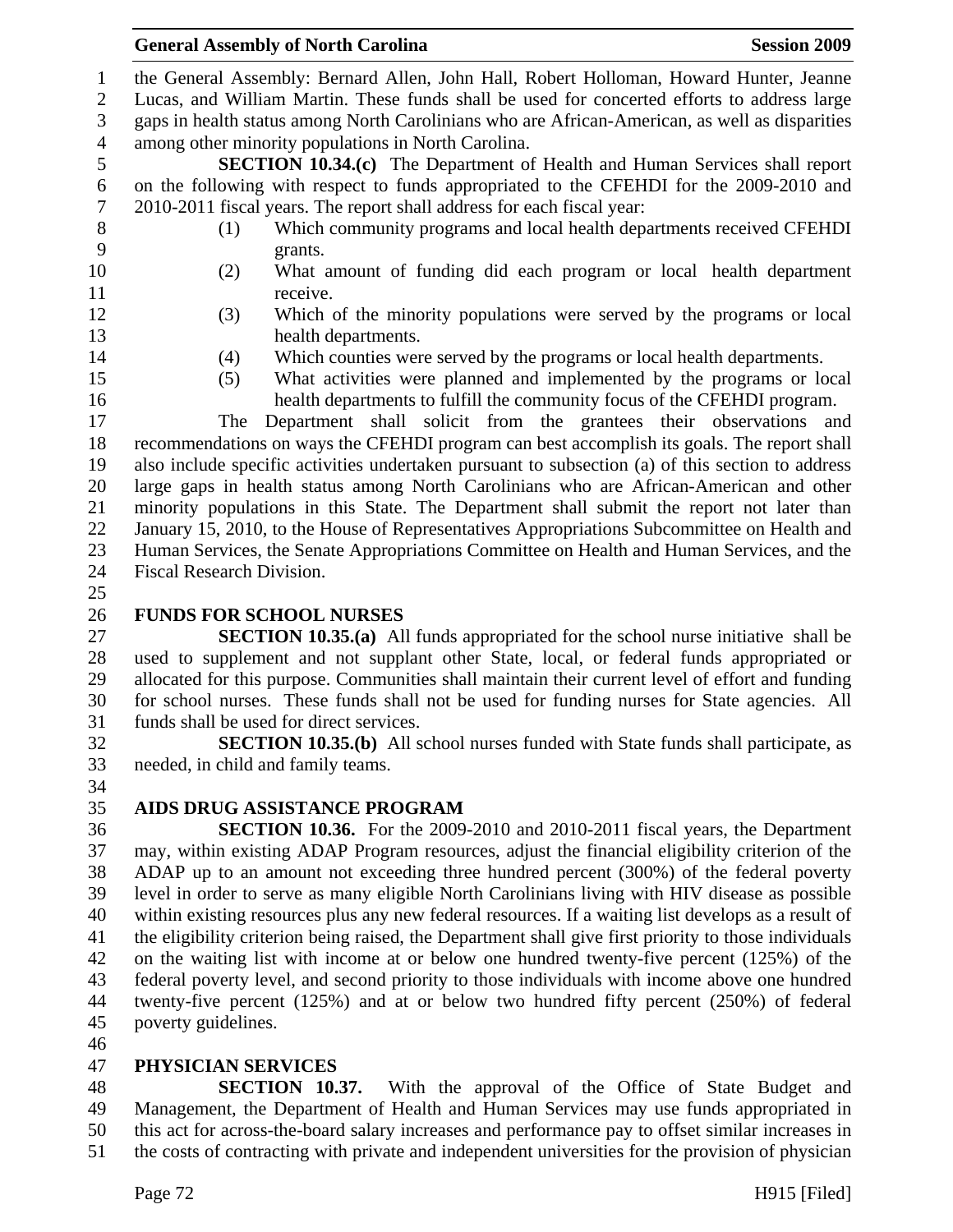1 services to clients in facilities operated by the Division of Mental Health, Developmental 2 Disabilities, and Substance Abuse Services. This offsetting shall be done in the same manner 3 as is currently done with the constituent institutions of The University of North Carolina.

4

# 5 **LIABILITY INSURANCE**

6 **SECTION 10.38.(a)** The Secretary of the Department of Health and Human 7 Services and the Secretary of the Department of Correction may provide medical liability 8 coverage not to exceed one million dollars (\$1,000,000) per incident on behalf of employees of 9 the Departments licensed to practice medicine or dentistry, on behalf of all licensed physicians 10 who are faculty members of The University of North Carolina who work on contract for the 11 Division of Mental Health, Developmental Disabilities, and Substance Abuse Services for 12 incidents that occur in Division programs, and on behalf of physicians in all residency training 13 programs from The University of North Carolina who are in training at institutions operated by 14 the Department of Health and Human Services. This coverage may include commercial 15 insurance or self-insurance and shall cover these individuals for their acts or omissions only 16 while they are engaged in providing medical and dental services pursuant to their State 17 employment or training.

18 **SECTION 10.38.(b)** The coverage provided under this section shall not cover any 19 individual for any act or omission that the individual knows or reasonably should know 20 constitutes a violation of the applicable criminal laws of any state or the United States or that 21 arises out of any sexual, fraudulent, criminal, or malicious act or out of any act amounting to 22 willful or wanton negligence.

23 **SECTION 10.38.(c)** The coverage provided pursuant to this section shall not 24 require any additional appropriations and shall not apply to any individual providing 25 contractual service to the Department of Health and Human Services, with the exception that 26 coverage may include physicians in all residency training programs from The University of 27 North Carolina who are in training at institutions operated by the Department of Health and 28 Human Services and licensed physicians who are faculty members of The University of 29 North Carolina who work for the Division of Mental Health, Developmental Disabilities, and 30 Substance Abuse Services.

31

#### 32 **FUNDS FOR JIM "CATFISH" HUNTER CHAPTER OF THE ALS ASSOCIATION**

33 **SECTION 10.39.** Funds appropriated in this act for the Jim "Catfish" Hunter 34 Chapter of the ALS Association shall be expended only for services provided within North 35 Carolina.

36

# 37 **NORTH CAROLINA FAMILIES ACCESSING SERVICES THROUGH**  38 **TECHNOLOGY (NC FAST) FUNDS**

39 **SECTION 10.41.** The sum of eighteen million three hundred twenty-seven 40 thousand four hundred seventy-eight dollars (\$18,327,478) is appropriated from Budget Code 41 24441, Fund Code 2006, to the Department of Health and Human Services, Division of Central 42 Management Services, for the 2009-2010 fiscal year. These funds shall be used for the 43 development and implementation of North Carolina Families Accessing Services Through 44 Technology (NC FAST). Funds will be placed in the Department's information technology 45 budget code and will match federal funds for project implementation.

46

#### 47 **CHILD SUPPORT PROGRAM/ENHANCED STANDARDS**

48 **SECTION 10.42.** The Department of Health and Human Services shall implement 49 and maintain performance standards for each of the State and county child support enforcement 50 offices across the State. These performance standards shall include the following:

51 (1) Cost per collections.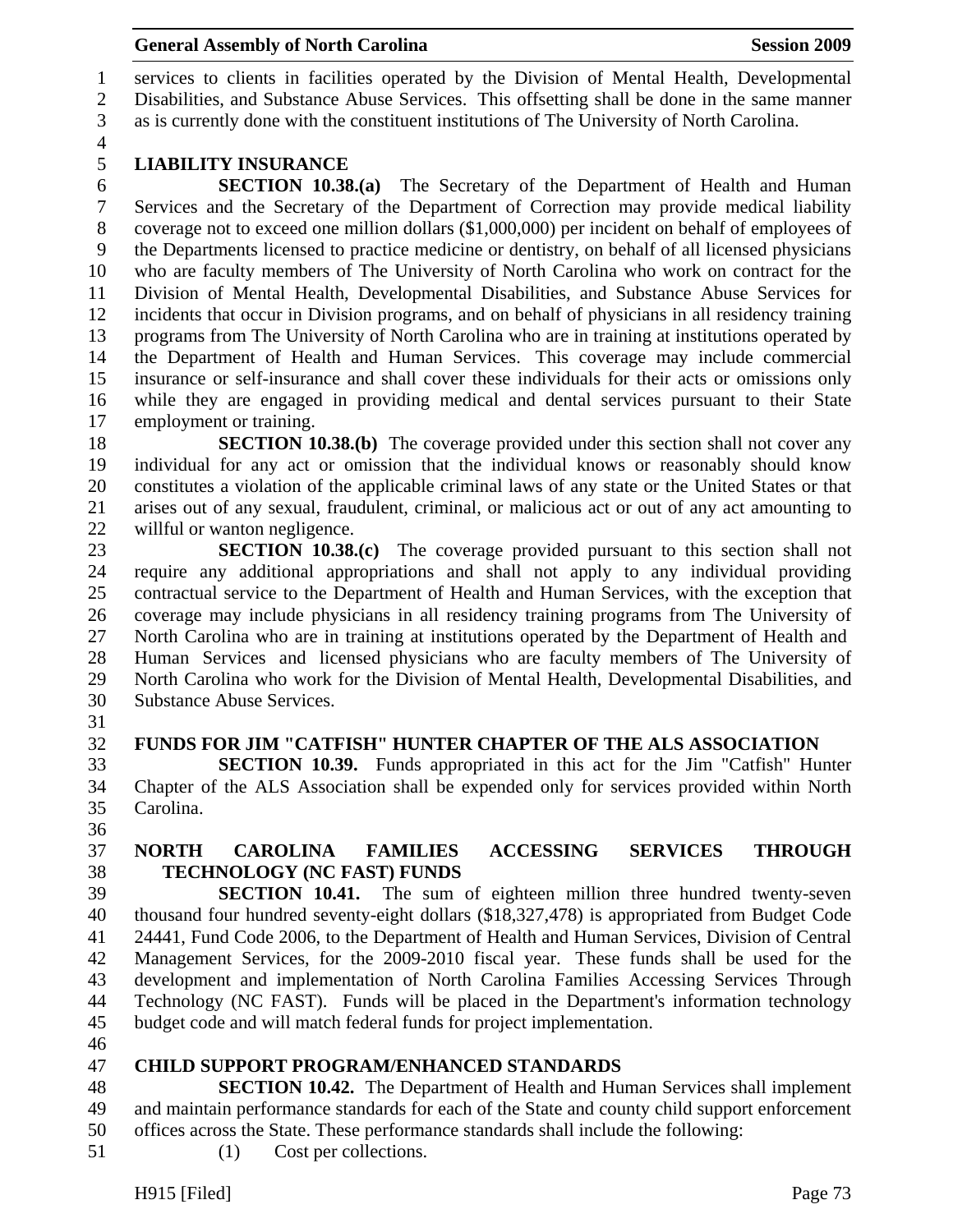|                  | <b>General Assembly of North Carolina</b>                                                         | <b>Session 2009</b> |
|------------------|---------------------------------------------------------------------------------------------------|---------------------|
| $\mathbf{1}$     | (2)<br>Consumer satisfaction.                                                                     |                     |
| $\overline{2}$   | (3)<br>Paternity establishments.                                                                  |                     |
| 3                | Administrative costs.<br>(4)                                                                      |                     |
| $\overline{4}$   | (5)<br>Orders established.                                                                        |                     |
| 5                | Collections on arrearages.<br>(6)                                                                 |                     |
| 6                | Location of absent parents.<br>(7)                                                                |                     |
| $\boldsymbol{7}$ | Other related performance measures.<br>(8)                                                        |                     |
| $\,8\,$          | The Department of Health and Human Services shall monitor the performance of                      |                     |
| $\boldsymbol{9}$ | each office and shall implement a system of reporting that allows each local office to review its |                     |
| 10               | performance as well as the performance of other local offices. The Department of Health and       |                     |
| 11               | Human Services shall publish an annual performance report that shall include the statewide and    |                     |
| 12               | local office performance of each child support office.                                            |                     |
| 13               |                                                                                                   |                     |
| 14               | <b>CHANGES TO FOSTER CARE AND ADOPTION ASSISTANCE PAYMENTS</b>                                    |                     |
| 15               | <b>SECTION 10.43.(a)</b> The maximum rates for State participation in the foster care             |                     |
| 16               | assistance program are established on a graduated scale as follows:                               |                     |
| 17               | \$475.00 per child per month for children aged birth through 5;<br>(1)                            |                     |
| 18               | \$581.00 per child per month for children aged 6 through 12; and<br>(2)                           |                     |
| 19               | \$634.00 per child per month for children aged 13 through 18.<br>(3)                              |                     |
| 20               | <b>SECTION 10.43.(b)</b> The maximum rates for the State adoption assistance program              |                     |
| 21               | are established consistent with the foster care rates as follows:                                 |                     |
| 22               | \$475.00 per child per month for children aged birth through 5;<br>(1)                            |                     |
| 23               | \$581.00 per child per month for children aged 6 through 12; and<br>(2)                           |                     |
| 24               | \$634.00 per child per month for children aged 13 through 18.<br>(3)                              |                     |
| 25               | SECTION 10.43.(c) In addition to providing board payments to foster and                           |                     |
| 26               | adoptive families of HIV-infected children, as prescribed in Section 23.28 of Chapter 324 of      |                     |
| 27               | the 1995 Session Laws, any additional funds remaining that were appropriated for this purpose     |                     |
| 28               | shall be used to provide medical training in avoiding HIV transmission in the home.               |                     |
| 29               | SECTION 10.43.(d) The maximum rates for the State participation in HIV foster                     |                     |
| 30               | care and adoption assistance are established on a graduated scale as follows:                     |                     |
| 31               | \$800.00 per child per month with indeterminate HIV status;<br>(1)                                |                     |
| 32               | \$1,000 per child per month confirmed HIV-infected, asymptomatic;<br>(2)                          |                     |
| 33               | (3)<br>\$1,200 per child per month confirmed HIV-infected, symptomatic; and                       |                     |
| 34               | \$1,600 per child per month terminally ill with complex care needs.<br>(4)                        |                     |
| 35               | SECTION $10.43(e)$<br>The State and a county participating in foster care and                     |                     |
| 36               | adoption assistance shall each contribute fifty percent (50%) of the nonfederal share of the cost |                     |
| 37               | of care for a child placed by a county department of social services or child placing agency in a |                     |
| 38               | family foster home or residential child care facility. A county shall be held harmless from       |                     |
| 39               | contributing fifty percent (50%) of the nonfederal share of the cost for a child placed in a      |                     |
| 40               | family foster home or residential child setting under an agreement with that provider as of       |                     |
| 41               | October 31, 2008, until the child leaves foster care or experiences a placement change.           |                     |
| 42               | <b>SECTION 10.43.(f)</b> The Department of Health and Human Services may establish                |                     |
| 43               | foster care and adoption assistance rates based on the United States Department of Agriculture    |                     |
| 44               | (USDA) 'Expenditures on Children by Families' index subject to State appropriations for each      |                     |
| 45               | fiscal year.                                                                                      |                     |
| 46               |                                                                                                   |                     |
| 47               | <b>CHILD CARING INSTITUTIONS</b>                                                                  |                     |
| 48               | <b>SECTION 10.44.</b> Until the Social Services Commission adopts rules setting                   |                     |
| 49               | standardized rates for child caring institutions as authorized under G.S. 143B-153(8), the        |                     |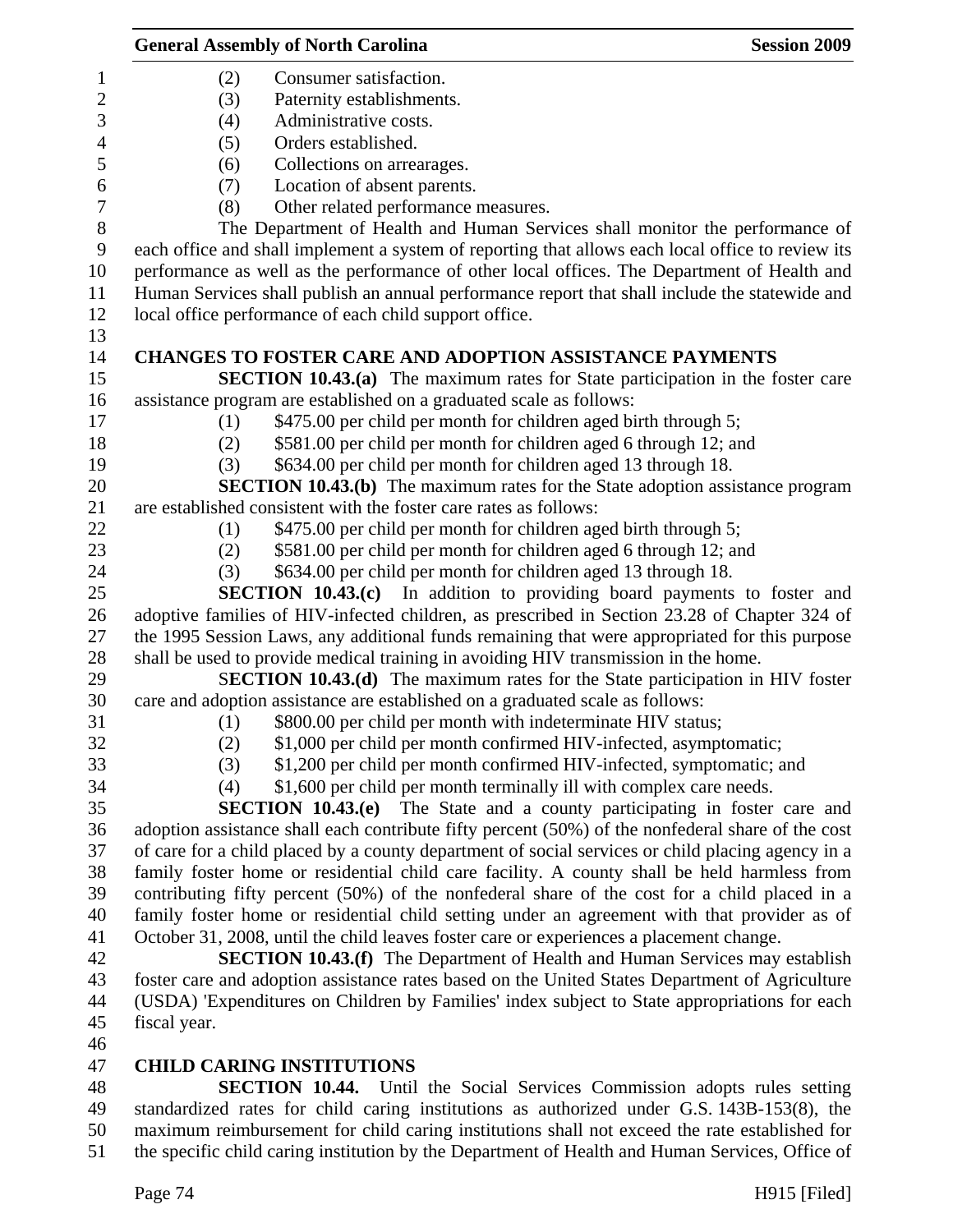1 the Controller. In determining the maximum reimbursement, the State shall include county and 2 IV-E reimbursements.

3

28

# 4 **SPECIAL CHILDREN ADOPTION FUND**

5 **SECTION 10.45.(a)** Of the funds appropriated to the Department of Health and 6 Human Services in this act, the sum of one hundred thousand dollars (\$100,000) shall be used 7 to support the Special Children Adoption Fund for the 2009-2010 and 2010-2011 fiscal years. 8 The Division of Social Services, in consultation with the North Carolina Association of County 9 Directors of Social Services and representatives of licensed private adoption agencies, shall 10 develop guidelines for the awarding of funds to licensed public and private adoption agencies 11 upon the adoption of children described in G.S. 108A-50 and in foster care. Payments received 12 from the Special Children Adoption Fund by participating agencies shall be used exclusively to 13 enhance the adoption services. No local match shall be required as a condition for receipt of 14 these funds. In accordance with State rules for allowable costs, the Special Children Adoption 15 Fund may be used for post-adoption services for families whose income exceeds two hundred 16 percent (200%) of the federal poverty level.

17 **SECTION 10.45.(b)** Of the total funds appropriated for the Special Children 18 Adoption Fund each year, twenty percent (20%) of the total funds available shall be reserved 19 for payment to participating private adoption agencies. If the funds reserved in this subsection 20 for payments to private agencies have not been spent on or before March 31 of each State fiscal 21 year, the Division of Social Services may reallocate those funds, in accordance with this 22 section, to other participating adoption agencies.

23 **SECTION 10.45.(c)** The Division of Social Services shall monitor the total 24 expenditures in the Special Children Adoption Fund and redistribute unspent funds to ensure 25 that the funds are used according to the guidelines established in subsection (a) of this section. 26 The Division shall implement strategies to ensure that funds that have historically reverted for 27 this program are used for the intended purpose.

#### 29 **CHILD WELFARE POSTSECONDARY SUPPORT PROGRAM/USE OF ESCHEAT**  30 **FUND**

31 **SECTION 10.46.(a)** Of the funds appropriated from the Escheat Fund income to 32 the Department of Health and Human Services the sum of three million one hundred sixty-eight 33 thousand two hundred fifty dollars (\$3,168,250) for the 2009-2010 fiscal year and the sum of 34 three million one hundred sixty-eight thousand two hundred fifty dollars (\$3,168,250) for the 35 2010-2011 fiscal year shall be used to support a child welfare postsecondary program in 36 accordance with this section. There is appropriated from the General Fund to the Department 37 of Health and Human Services the sum of one million six hundred sixty-eight thousand two 38 hundred fifty dollars (\$1,668,250) for the 2010-2011 fiscal year. These funds shall be used to 39 support a child welfare postsecondary support program for the educational needs of foster 40 youth aging out of the foster care system and special needs children adopted from foster care 41 after age 12 by providing assistance with the "cost of attendance" as that term is defined in 20 42 U.S.C. § 1087ll. The Department shall collaborate with the State Education Assistance 43 Authority to develop policies and procedures for the distribution of these funds.

44 If the interest income generated from the Escheat Fund is less than the amounts 45 referenced in this subsection, the difference may be taken from the Escheat Fund principal to 46 reach the appropriations referenced in this subsection; however, under no circumstances shall 47 the Escheat Fund principal be reduced below the sum of four hundred million dollars 48 (\$400,000,000).

49 Funds appropriated by this subsection shall be allocated by the State Education 50 Assistance Authority.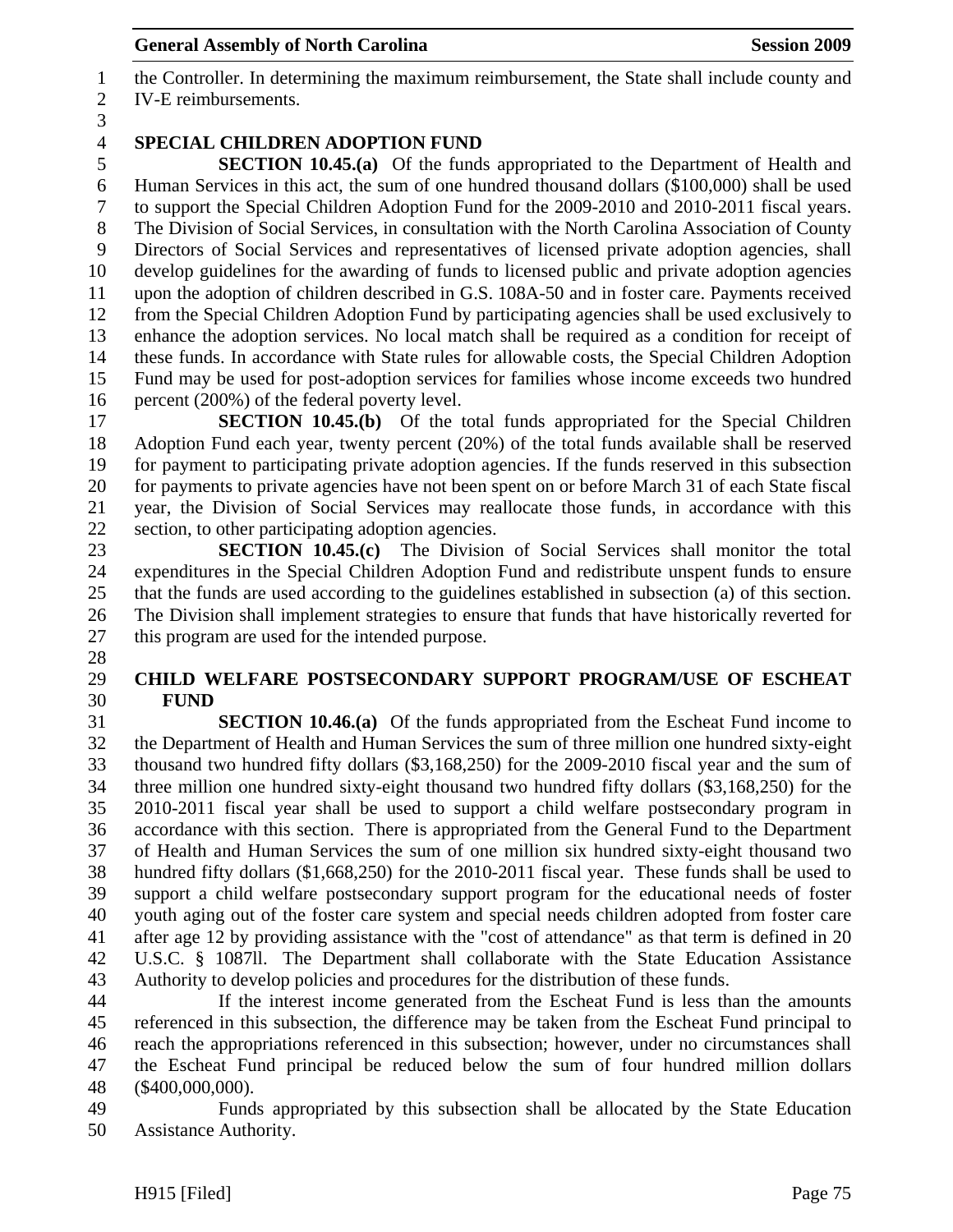1 The purpose for which funds are appropriated under this subsection is in addition to 2 other purposes for which Escheat Fund income is distributed under G.S. 116B-7 and shall not 3 be construed to otherwise affect the distribution of funds under G.S. 116B-7.

4 **SECTION 10.46.(b)** Of the funds appropriated from the General Fund to the 5 Department of Health and Human Services the sum of fifty thousand dollars (\$50,000) for the 6 2009-2010 fiscal year and the sum of fifty thousand dollars (\$50,000) for the 2010-2011 fiscal 7 year shall be allocated to the North Carolina State Education Assistance Authority (SEAA). 8 The SEAA shall use these funds only to perform administrative functions necessary to manage

9 and distribute scholarship funds under the child welfare postsecondary support program.

10 **SECTION 10.46.(c)** Of the funds appropriated from the General Fund to the 11 Department of Health and Human Services the sum of five hundred thousand dollars 12 (\$500,000) for the 2009-2010 fiscal year and the sum of five hundred thousand dollars 13 (\$500,000) for the 2010-2011 fiscal year shall be used to contract with an entity to develop and 14 administer the child welfare postsecondary support program described under subsection (a) of 15 this section, which development and administration shall include the performance of case 16 management services.

17 **SECTION 10.46.(d)** Funds appropriated to the Department of Health and Human 18 Services for the child welfare postsecondary support program shall be used only for students 19 attending public institutions of higher education in this State.

21 **INTENSIVE FAMILY PRESERVATION SERVICES FUNDING AND**  22 **PERFORMANCE ENHANCEMENTS** 

23 **SECTION 10.47.(a)** Notwithstanding the provisions of G.S. 143B-150.6, the 24 Intensive Family Preservation Services (IFPS) Program shall provide intensive services to 25 children and families in cases of abuse, neglect, and dependency where a child is at imminent 26 risk of removal from the home and to children and families in cases of abuse where a child is 27 not at imminent risk of removal. The Program shall be developed and implemented statewide 28 on a regional basis. The IFPS shall ensure the application of standardized assessment criteria 29 for determining imminent risk and clear criteria for determining out-of-home placement.

30 **SECTION 10.47.(b)** The Department of Health and Human Services shall require 31 that any program or entity that receives State, federal, or other funding for the purpose of 32 Intensive Family Preservation Services shall provide information and data that allows for:

- 33 (1) An established follow-up system with a minimum of six months of 34 follow-up services.
- 35 (2) Detailed information on the specific interventions applied including 36 utilization indicators and performance measurement.
- 37 (3) Cost-benefit data.
- 38 (4) Data on long-term benefits associated with Intensive Family Preservation 39 Services. This data shall be obtained by tracking families through the 40 intervention process.
- 41 (5) The number of families remaining intact and the associated interventions 42 while in IFPS and 12 months thereafter.
- 43 (6) The number and percentage by race of children who received Intensive 44 Family Preservation Services compared to the ratio of their distribution in 45 the general population involved with Child Protective Services.

46 **SECTION 10.47.(c)** The Department shall establish performance-based funding 47 protocol and shall only provide funding to those programs and entities providing the required 48 information specified in subsection (b) of this section. The amount of funding shall be based on 49 the individual performance of each program.

20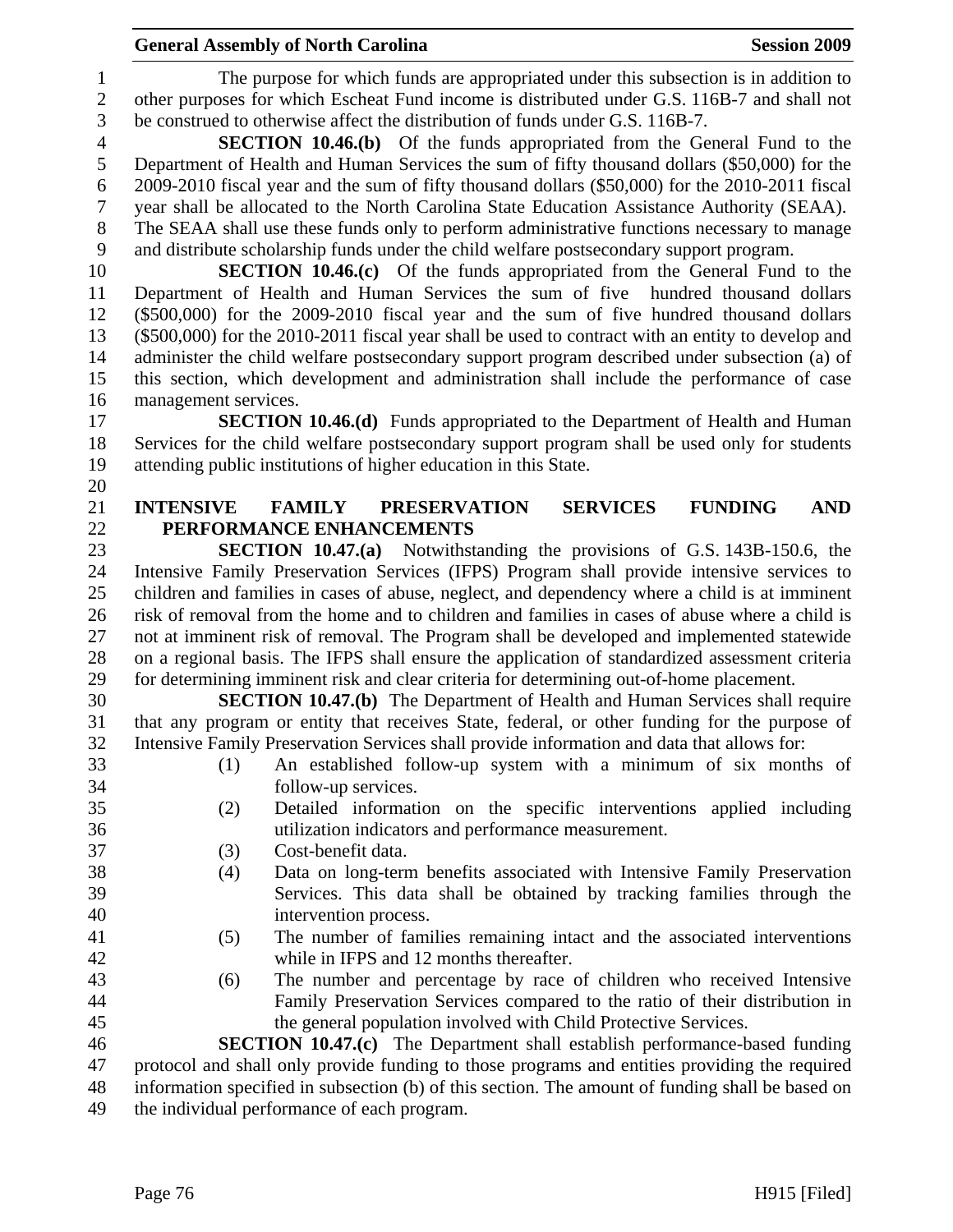1 **SECTION 10.47.(d)** The Department shall publish an annual report on the 2 Intensive Family Preservation Services Program, including the information and data under 3 subdivisions  $(b)(2)$  through  $(b)(6)$  of this section.

4

# 5 **TANF BENEFIT IMPLEMENTATION**

6 **SECTION 10.48.(a)** The General Assembly approves the plan titled "North 7 Carolina Temporary Assistance for Needy Families State Plan fiscal year 2009-2011," prepared 8 by the Department of Health and Human Services and presented to the General Assembly. The 9 North Carolina Temporary Assistance for Needy Families State Plan covers the period October 10 1, 2009, through September 30, 2011. The Department shall submit the State Plan, as revised in 11 accordance with subsection (b) of this section, to the United States Department of Health and 12 Human Services, as amended by this act or any other act of the 2009 General Assembly.

13 **SECTION 10.48.(b)** The counties approved as Electing Counties in North 14 Carolina's Temporary Assistance for Needy Families State Plan fiscal year 2009-2011 as 15 approved by this section are: Beaufort, Caldwell, Catawba, Iredell, Lenoir, Lincoln, Macon, 16 and Wilson.

17 **SECTION 10.48.(c)** Counties that submitted the letter of intent to remain as an 18 Electing County or to be redesignated as an Electing County and the accompanying county plan 19 for fiscal years 2009 through 2011, pursuant to G.S. 108A-27(e), shall operate under the 20 Electing County budget requirements effective July 1, 2009. For programmatic purposes, all 21 counties referred to in this subsection shall remain under their current county designation 22 through September 30, 2009.

23

 $35 -$ 

#### 24 **LIMITATION ON STATE ABORTION FUND**

25 **SECTION 10.49.** The limitations on funding of the performance of abortion 26 established in Section 23.27 of Chapter 324 of the 1995 Session Laws, as amended by Section 27 23.8A of Chapter 507 of the 1995 Session Laws, apply to the 2009-2010 and 2010-2011 fiscal 28 years.

- 29 30 **COLLABORATION AMONG DEPARTMENTS OF ADMINISTRATION, HEALTH**  31 **AND HUMAN SERVICES, JUVENILE JUSTICE AND DELINQUENCY**  32 **PREVENTION, AND PUBLIC INSTRUCTION ON SCHOOL-BASED CHILD AND**  33 **FAMILY TEAM INITIATIVE**
- 34 **SECTION 10.50.(a)** School-Based Child and Family Team Initiative Established.
- 36 (1) Purpose and duties. There is established the School-Based Child and 37 Family Team Initiative. The purpose of the Initiative is to identify and 38 coordinate appropriate community services and supports for children at risk 39 of school failure or out-of-home placement in order to address the physical, 40 social, legal, emotional, and developmental factors that affect academic 41 performance. The Department of Health and Human Services, the 42 Department of Public Instruction, the State Board of Education, the 43 Department of Juvenile Justice and Delinquency Prevention, the 44 Administrative Office of the Courts, and other State agencies that provide 45 services for children shall share responsibility and accountability to improve 46 outcomes for these children and their families. The Initiative shall be based 47 on the following principles:
- 48 a. The development of a strong infrastructure of interagency 49 collaboration;
- 50 b. One child, one team, one plan;
- 51 c. Individualized strengths-based care;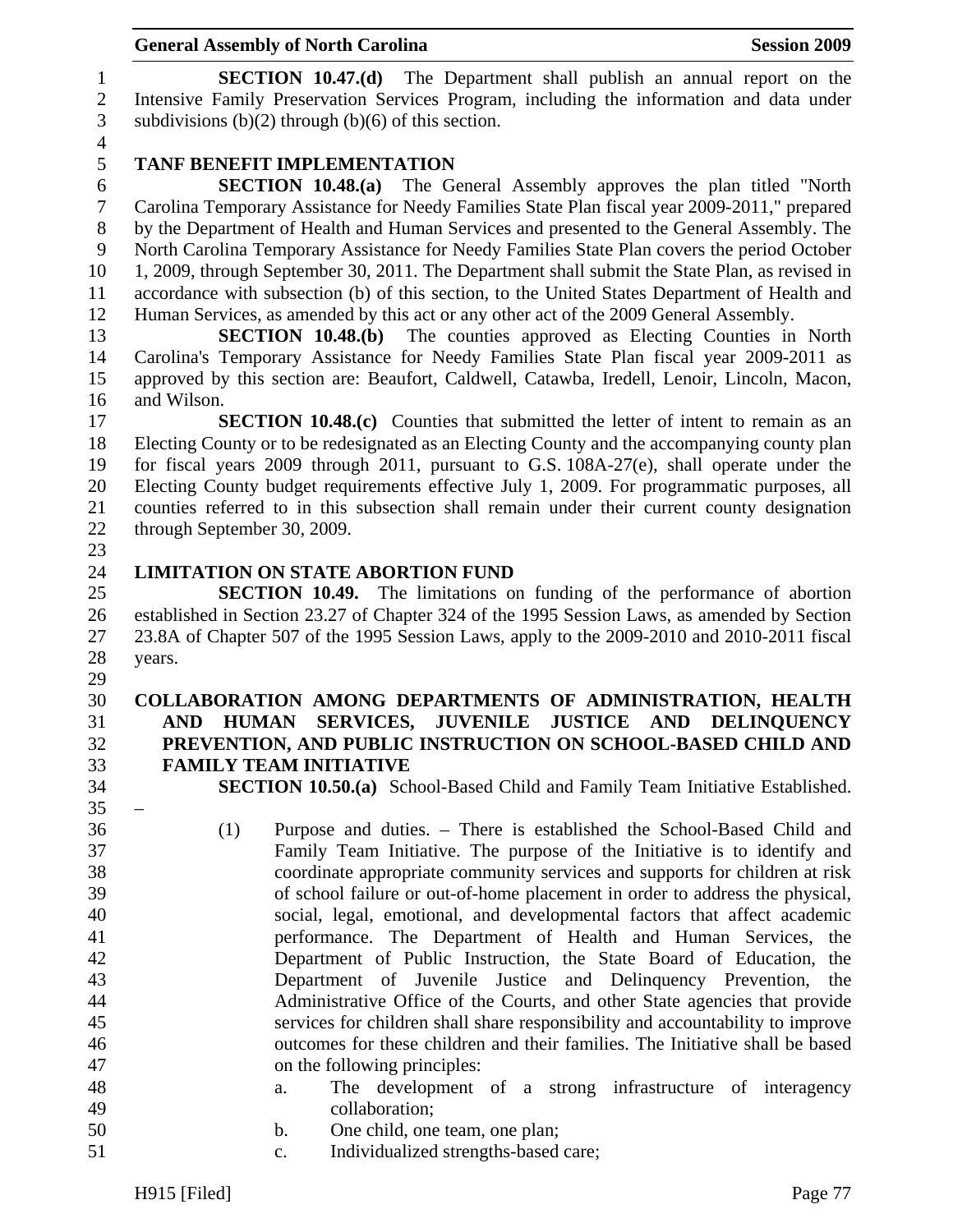|     |               | <b>General Assembly of North Carolina</b>                                       | <b>Session 2009</b>   |
|-----|---------------|---------------------------------------------------------------------------------|-----------------------|
|     | d.            | Accountability;                                                                 |                       |
|     | e.            | Cultural competence;                                                            |                       |
|     | f.            | Children at risk of school failure or out-of-home placement may                 |                       |
|     |               | enter the system through any participating agency;                              |                       |
|     | g.            | Services shall be specified, delivered, and monitored through a                 |                       |
|     |               | unified Child and Family Plan that is outcome-oriented and                      |                       |
|     |               | evaluation-based;                                                               |                       |
|     | h.            | Services shall be the most efficient in terms of cost and effectiveness         |                       |
|     |               | and shall be delivered in the most natural settings possible;                   |                       |
|     | i.            | Out-of-home placements for children shall be a last resort and shall            |                       |
|     |               | include concrete plans to bring the children back to a stable,                  |                       |
|     |               | permanent home, their schools, and their community; and                         |                       |
|     | j.            | Families and consumers shall be involved in decision making                     |                       |
|     |               | throughout service planning, delivery, and monitoring.                          |                       |
| (2) |               | Program goals and services. - In order to ensure that children receiving        |                       |
|     |               | services are appropriately served, the affected State and local agencies shall: |                       |
|     | a.            | Increase capacity in the school setting to address the academic,                |                       |
|     |               | health, mental health, social, and legal needs of children.                     |                       |
|     | $\mathbf b$ . | Ensure that children receiving services are screened initially to               |                       |
|     |               | identify needs and assessed periodically to determine progress and              |                       |
|     |               | sustained improvement in educational, health, safety, behavioral, and           |                       |
|     |               | social outcomes.                                                                |                       |
|     | c.            | Develop uniform screening mechanisms and a set of outcomes that                 |                       |
|     |               | are shared across affected agencies to measure children's progress in           |                       |
|     |               | home, school, and community settings.                                           |                       |
|     | d.            | Promote practices that are known to be effective based upon research            |                       |
|     |               | or national best practice standards.                                            |                       |
|     | e.            | Review services provided across affected State agencies to ensure               |                       |
|     |               | that children's needs are met.                                                  |                       |
|     | f.            | Eliminate<br>shifting and<br>facilitate<br>cost                                 | cost-sharing<br>among |
|     |               | governmental agencies with respect to service development, service              |                       |
|     |               | delivery, and monitoring for participating children and their families.         |                       |
|     | g.            | Participate in a local memorandum of agreement signed annually by               |                       |
|     |               | the participating superintendent of the local LEA, directors of the             |                       |
|     |               | county departments of social services and health, director of the local         |                       |
|     |               | management entity, the chief district court judge, and the chief                |                       |
|     |               | district court counselor.                                                       |                       |
| (3) |               | Local level responsibilities. - In coordination with the North Carolina Child   |                       |
|     |               | and Family Leadership Council (Council), the local board of education shall     |                       |
|     |               | establish the School-Based Child and Family Team Initiative (Initiative) at     |                       |
|     |               | designated schools and shall appoint the Child and Family Team Leaders          |                       |
|     |               | who shall be a school nurse and a school social worker. Each local              |                       |
|     |               | management entity that has any selected schools in its catchment area shall     |                       |
|     |               | appoint a Care Coordinator, and any department of social services that has a    |                       |
|     |               | selected school in its catchment area shall appoint a Child and Family Teams    |                       |
|     |               | Facilitator. The Care Coordinators and Child and Family Team Facilitators       |                       |
|     |               | shall have as their sole responsibility working with the selected schools in    |                       |
|     |               | their catchment areas and shall provide training to school-based personnel,     |                       |
|     |               | as required. The Child and Family Team Leaders shall identify and screen        |                       |
|     |               | children who are potentially at risk of academic failure or out-of-home         |                       |
|     |               | placement due to physical, social, legal, emotional, or developmental factors.  |                       |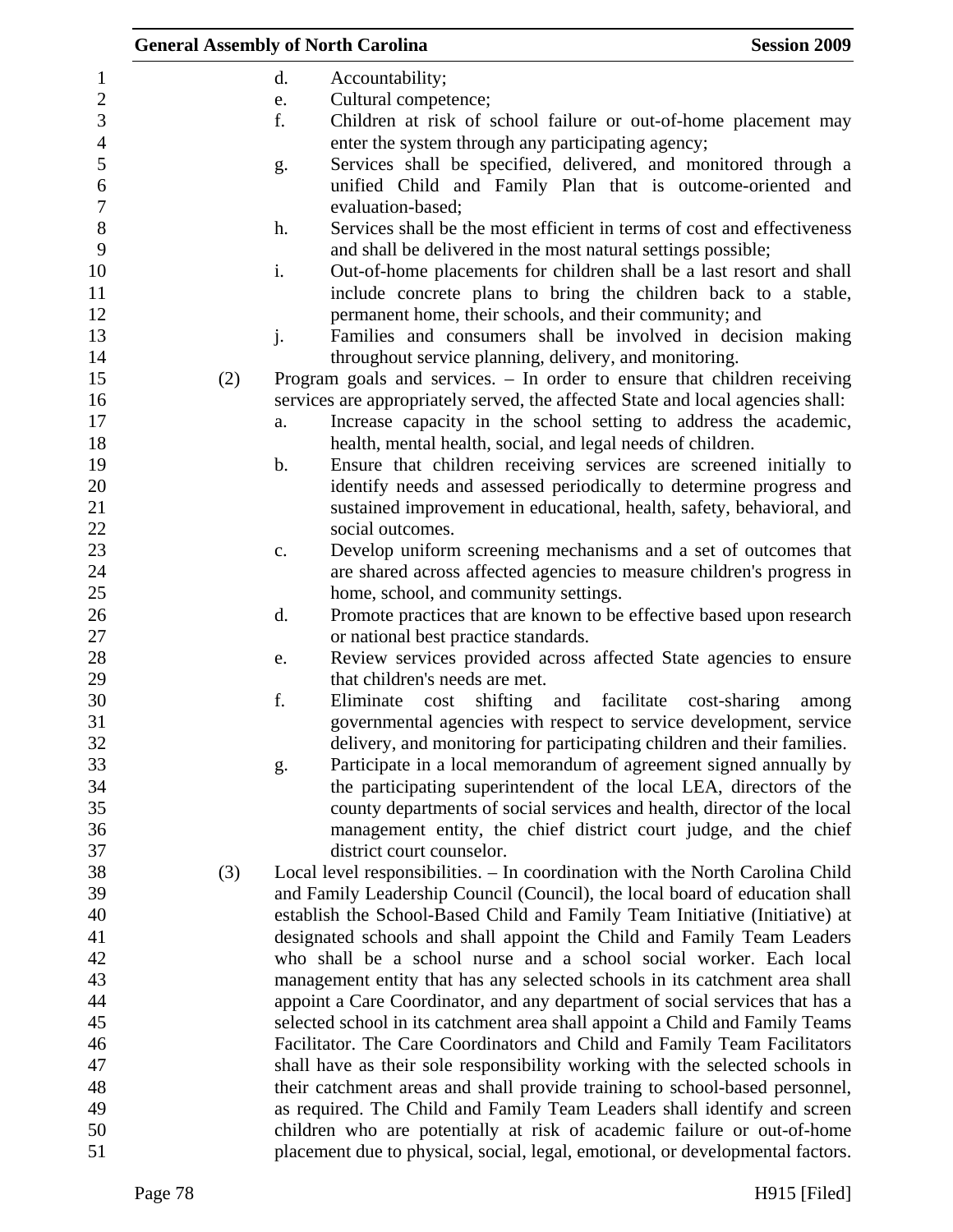|     | <b>General Assembly of North Carolina</b>                                                                                                                                                                                                                                                                                                             | <b>Session 2009</b> |
|-----|-------------------------------------------------------------------------------------------------------------------------------------------------------------------------------------------------------------------------------------------------------------------------------------------------------------------------------------------------------|---------------------|
|     | Based on the screening results, responsibility for developing, convening, and<br>implementing the Child and Family Team Initiative is as follows:<br>School personnel shall take the lead role for those children and their<br>a.                                                                                                                     |                     |
|     | families whose primary unmet needs are related to academic<br>achievement.                                                                                                                                                                                                                                                                            |                     |
|     | The local management entity shall take the lead role for those<br>b.<br>children and their families whose primary unmet needs are related to<br>mental health, substance abuse, or developmental disabilities and<br>who meet the criteria for the target population established by the<br>Division of Mental Health, Developmental Disabilities, and |                     |
|     | <b>Substance Abuse Services.</b><br>The local department of public health shall take the lead role for<br>c.<br>those children and their families whose primary unmet needs are<br>health-related.                                                                                                                                                    |                     |
|     | d.<br>Local departments of social services shall take the lead for those<br>children and their families whose primary unmet needs are related to<br>child welfare, abuse, or neglect.                                                                                                                                                                 |                     |
|     | The chief district court counselor shall take the lead for those<br>e.<br>children and their families whose primary unmet needs are related to<br>juvenile justice issues.                                                                                                                                                                            |                     |
|     | A representative from each named or otherwise identified publicly<br>supported children's agency shall participate as a member of the Team as                                                                                                                                                                                                         |                     |
|     | needed. Team members shall coordinate, monitor, and assure the successful<br>implementation of a unified Child and Family Plan.                                                                                                                                                                                                                       |                     |
| (4) | Reporting requirements. - School-Based Child and Family Team Leaders<br>shall provide data to the Council for inclusion in their report to the North                                                                                                                                                                                                  |                     |
|     | Carolina General Assembly. The report shall include the following:<br>The number of and other demographic information on children<br>a.<br>screened and assigned to a team and a description of the services<br>needed by and provided to these children;                                                                                             |                     |
|     | The number of and information about children assigned to a team<br>b.<br>who are placed in programs or facilities outside the child's home or<br>outside the child's county and the average length of stay in residential                                                                                                                             |                     |
|     | treatment;<br>The amount and source of funds expended to implement the<br>c.                                                                                                                                                                                                                                                                          |                     |
|     | Initiative;<br>Information on how families and consumers are involved in decision<br>d.                                                                                                                                                                                                                                                               |                     |
|     | making throughout service planning, delivery, and monitoring;<br>Other information as required by the Council to evaluate success in<br>e.<br>local programs and ensure appropriate outcomes; and                                                                                                                                                     |                     |
| (5) | f.<br>Recommendations on needed improvements.<br>Local advisory committee. – In each county with a participating school, the                                                                                                                                                                                                                          |                     |
|     | superintendent of the local LEA shall either identify an existing cross agency<br>collaborative or council, or shall form a new group, to serve as a local<br>advisory committee to work with the Initiative. Newly formed committees                                                                                                                 |                     |
|     | shall be chaired by the superintendent and one other member of the<br>committee to be elected by the committee. The local advisory committee                                                                                                                                                                                                          |                     |
|     | shall include the directors of the county departments of social services and<br>health, the directors of the local management entity, the chief district court                                                                                                                                                                                        |                     |
|     | judge, the chief district court counselor, the director of a school-based or<br>school-linked health center if a center is located within the catchment area of                                                                                                                                                                                       |                     |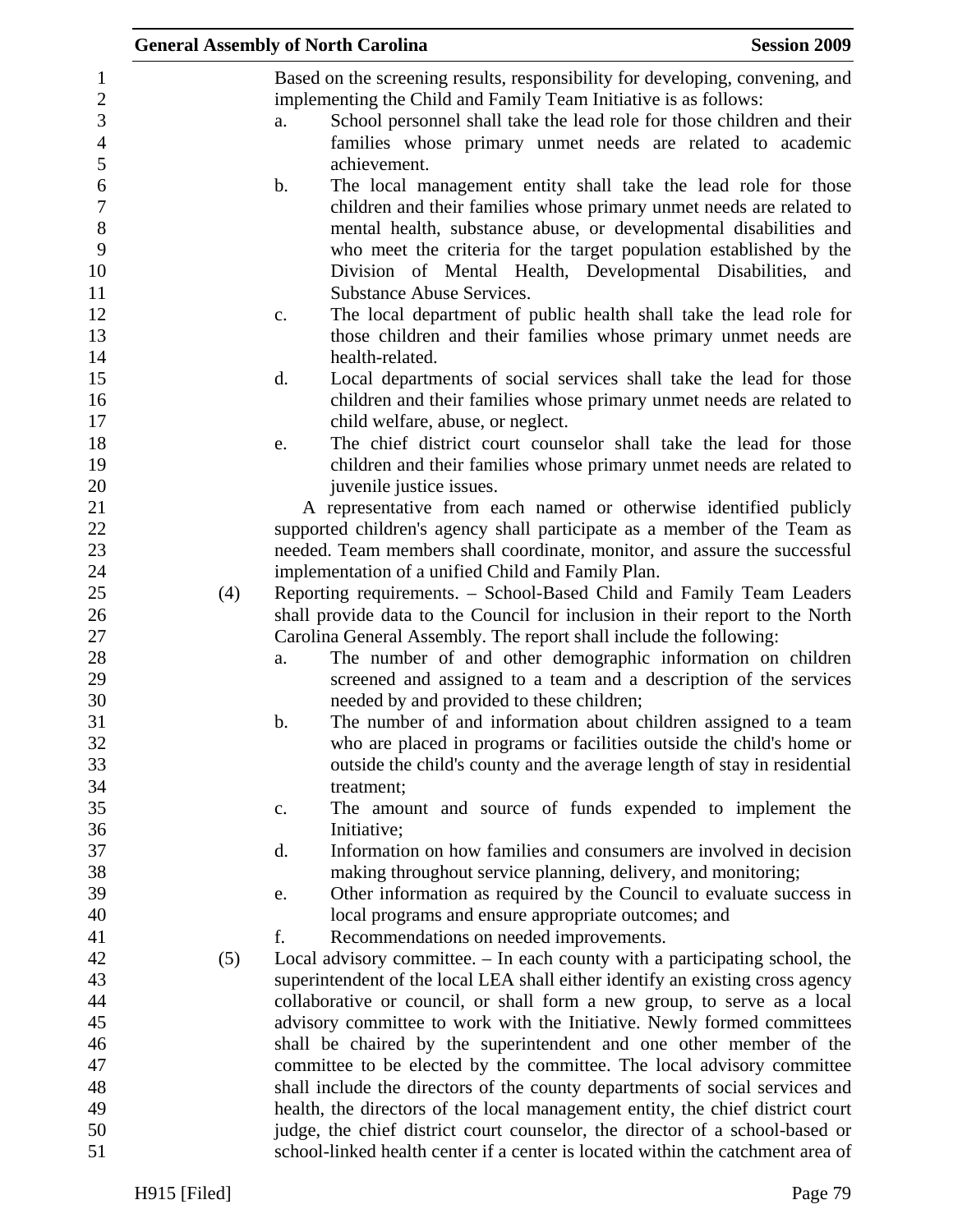|     |          | <b>General Assembly of North Carolina</b>                                                                                                                                                                                                                                                              | <b>Session 2009</b> |
|-----|----------|--------------------------------------------------------------------------------------------------------------------------------------------------------------------------------------------------------------------------------------------------------------------------------------------------------|---------------------|
|     |          | the School-Based Child and Family Team Initiative, and representatives of<br>other agencies providing services to children, as designated by the<br>committee. The members of the committee shall meet as needed to monitor<br>and support the successful implementation of the School-Based Child and |                     |
|     |          | Family Team Initiative.<br>The Local Child and Family Team Advisory Committee may designate                                                                                                                                                                                                            |                     |
|     |          | existing cross agency collaboratives or councils as working groups or to                                                                                                                                                                                                                               |                     |
|     |          | provide assistance in accomplishing established goals.<br><b>SECTION 10.50.(b)</b> North Carolina Child and Family Leadership Council. -                                                                                                                                                               |                     |
| (1) |          | Leadership Council established; location. - There is established the North<br>Carolina Child and Family Leadership Council (Council). The Council shall<br>be located within the Department of Administration for organizational and                                                                   |                     |
|     |          | budgetary purposes.                                                                                                                                                                                                                                                                                    |                     |
| (2) |          | Purpose. – The purpose of the Council is to review and advise the Governor<br>in the development of the School-Based Child and Family Team Initiative                                                                                                                                                  |                     |
|     |          | and to ensure the active participation and collaboration in the Initiative by all                                                                                                                                                                                                                      |                     |
|     |          | State agencies and their local counterparts providing services to children in                                                                                                                                                                                                                          |                     |
|     |          | participating counties in order to increase the academic success and reduce                                                                                                                                                                                                                            |                     |
|     | failure. | out-of-home and out-of-county placements of children at risk of academic                                                                                                                                                                                                                               |                     |
|     |          |                                                                                                                                                                                                                                                                                                        |                     |
| (3) |          | Membership. – The Superintendent of Public Instruction and the Secretary<br>of Health and Human Services shall serve as cochairs of the Council.                                                                                                                                                       |                     |
|     |          | Council membership shall include the Secretary of the Department of                                                                                                                                                                                                                                    |                     |
|     |          | Juvenile Justice and Delinquency Prevention, the Chairman of the State                                                                                                                                                                                                                                 |                     |
|     |          | Board of Education, the Director of the Administrative Office of the Courts,                                                                                                                                                                                                                           |                     |
|     |          | and other members as appointed by the Governor.                                                                                                                                                                                                                                                        |                     |
| (4) |          | The Council shall:                                                                                                                                                                                                                                                                                     |                     |
|     | a.       | Sign an annual memorandum of agreement (MOA) among the named                                                                                                                                                                                                                                           |                     |
|     |          | State agencies to define the purposes of the program and to ensure                                                                                                                                                                                                                                     |                     |
|     |          | that program goals are accomplished.                                                                                                                                                                                                                                                                   |                     |
|     | b.       | Resolve State policy issues, as identified at the local level, which                                                                                                                                                                                                                                   |                     |
|     |          | interfere with effective implementation of the School-Based Child                                                                                                                                                                                                                                      |                     |
|     |          | and Family Team Initiative.                                                                                                                                                                                                                                                                            |                     |
|     | c.       | Direct the integration of resources, as needed, to meet goals and                                                                                                                                                                                                                                      |                     |
|     |          | ensure that the Initiative promotes the most effective and efficient                                                                                                                                                                                                                                   |                     |
|     |          | use of resources and eliminates duplication of effort.                                                                                                                                                                                                                                                 |                     |
|     | d.       | Establish criteria for defining success in local programs and ensure                                                                                                                                                                                                                                   |                     |
|     |          | appropriate outcomes.                                                                                                                                                                                                                                                                                  |                     |
|     | e.       | Develop an evaluation process, based on expected outcomes, to                                                                                                                                                                                                                                          |                     |
|     |          | ensure the goals and objectives of this Initiative are achieved.                                                                                                                                                                                                                                       |                     |
|     | f.       | Review progress made on integrating policies and resources across                                                                                                                                                                                                                                      |                     |
|     |          | State agencies, reaching expected outcomes, and accomplishing other                                                                                                                                                                                                                                    |                     |
|     |          | goals.                                                                                                                                                                                                                                                                                                 |                     |
|     | g.       | Report semiannually, on January 1 and July 1, on progress made and<br>goals achieved to the Office of the Governor, the Joint                                                                                                                                                                          |                     |
|     |          | Appropriations Committees and Subcommittees on Education,                                                                                                                                                                                                                                              |                     |
|     |          | Justice and Public Safety, and Health and Human Services, and the                                                                                                                                                                                                                                      |                     |
|     |          | Fiscal Research Division of the Legislative Services Office.                                                                                                                                                                                                                                           |                     |
|     |          | The Council may designate existing cross agency collaboratives or councils                                                                                                                                                                                                                             |                     |
|     |          | as working groups or to provide assistance in accomplishing established                                                                                                                                                                                                                                |                     |
|     | goals.   |                                                                                                                                                                                                                                                                                                        |                     |
|     |          |                                                                                                                                                                                                                                                                                                        |                     |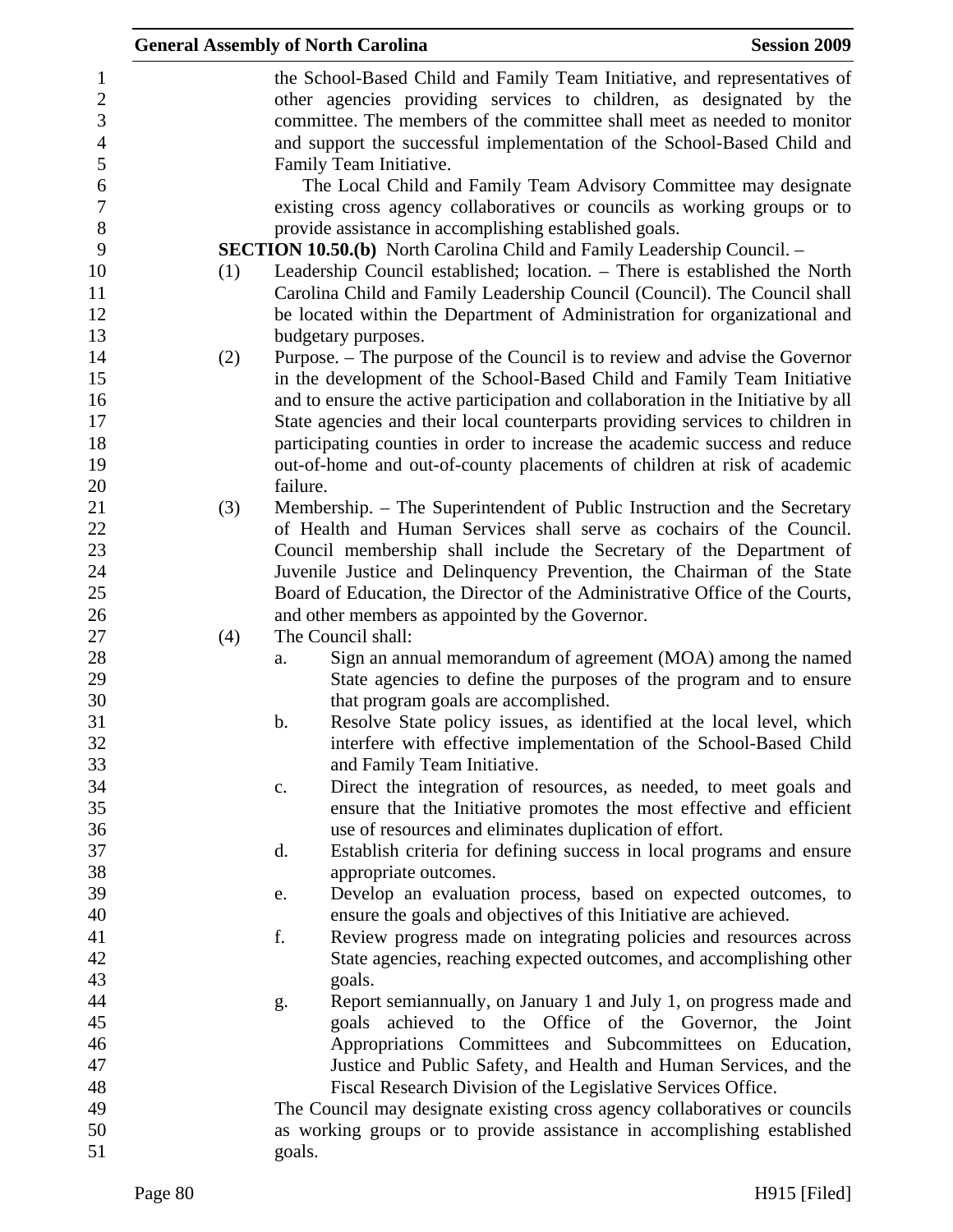#### General Assembly of North Carolina **Session 2009**

1 **SECTION 10.50.(c)** Department of Health and Human Services. – The Secretary 2 of the Department of Health and Human Services shall ensure that all agencies within the 3 Department collaborate in the development and implementation of the School-Based Child and 4 Family Team Initiative and provide all required support to ensure that the Initiative is 5 successful. 6 **SECTION 10.50.(d)** Department of Juvenile Justice and Delinquency Prevention. 7 – The Secretary of the Department of Juvenile Justice and Delinquency Prevention shall ensure 8 that all agencies within the Department collaborate in the development and implementation of 9 the School-Based Child and Family Team Initiative and provide all required support to ensure 10 that the Initiative is successful. 11 **SECTION 10.50.(e)** Administrative Office of the Courts. – The Director of the 12 Administrative Office of the Courts shall ensure that the Office collaborates in the development 13 and implementation of the School-Based Child and Family Team Initiative and shall provide all 14 required support to ensure that the Initiative is successful. 15 **SECTION 10.50.(f)** Department of Public Instruction. – The Superintendent of 16 Public Instruction shall ensure that the Department collaborates in the development and 17 implementation of the School-Based Child and Family Team Initiative and shall provide all 18 required support to ensure that the Initiative is successful. 19 20 **STATE-COUNTY SPECIAL ASSISTANCE**  21 **SECTION 10.51.(a)** The eligibility of Special Assistance recipients residing in 22 adult care homes on August 1, 1995, shall not be affected by an income reduction in the Special 23 Assistance eligibility criteria resulting from adoption of the Rate Setting Methodology Report 24 and Related Services, providing these recipients are otherwise eligible. The maximum monthly 25 rate for these residents in adult care home facilities shall be one thousand two hundred 26 thirty-one dollars (\$1,231) per month per resident. 27 **SECTION 10.51.(b)** Effective January 1, 2009, the maximum monthly rate for 28 residents in adult care home facilities shall be one thousand two hundred seven dollars (\$1,207) 29 per month per resident unless adjusted by the Department in accordance with subsection (d) of 30 this section. 31 **SECTION 10.51.(c)** The maximum monthly rate for residents in 32 Alzheimer/Dementia special care units shall be one thousand five hundred fifteen dollars 33 (\$1,515) per month per resident unless adjusted by the Department in accordance with 34 subsection (d) of this section. 35 **SECTION 10.51.(d)** Notwithstanding any other provision of this section, the 36 Department of Health and Human Services shall review activities and costs related to the 37 provision of care in adult care homes and shall determine what costs may be considered to 38 properly maximize allowable reimbursement available through Medicaid personal care services 39 for adult care homes (ACH-PCS) under federal law. As determined, and with any necessary 40 approval from the Centers for Medicare and Medicaid Services (CMS), and the approval of the 41 Office of State Budget and Management, the Department may transfer necessary funds from 42 the State-County Special Assistance program within the Division of Social Services to the 43 Division of Medical Assistance and may use those funds as State match to draw down federal 44 matching funds to pay for such activities and costs under Medicaid's personal care services for 45 adult care homes (ACH-PCS), thus maximizing available federal funds. The established rate for 46 State-County Special Assistance set forth in subsections (b) and (c) of this section shall be 47 adjusted by the Department to reflect any transfer of funds from the Division of Social Services 48 to the Division of Medical Assistance and related transfer costs and responsibilities from 49 State-County Special Assistance to the Medicaid personal care services for adult care homes 50 (ACH-PCS). Subject to approval by the Centers for Medicare and Medicaid Services (CMS) 51 and prior to implementing this section, the Department may disregard a limited amount of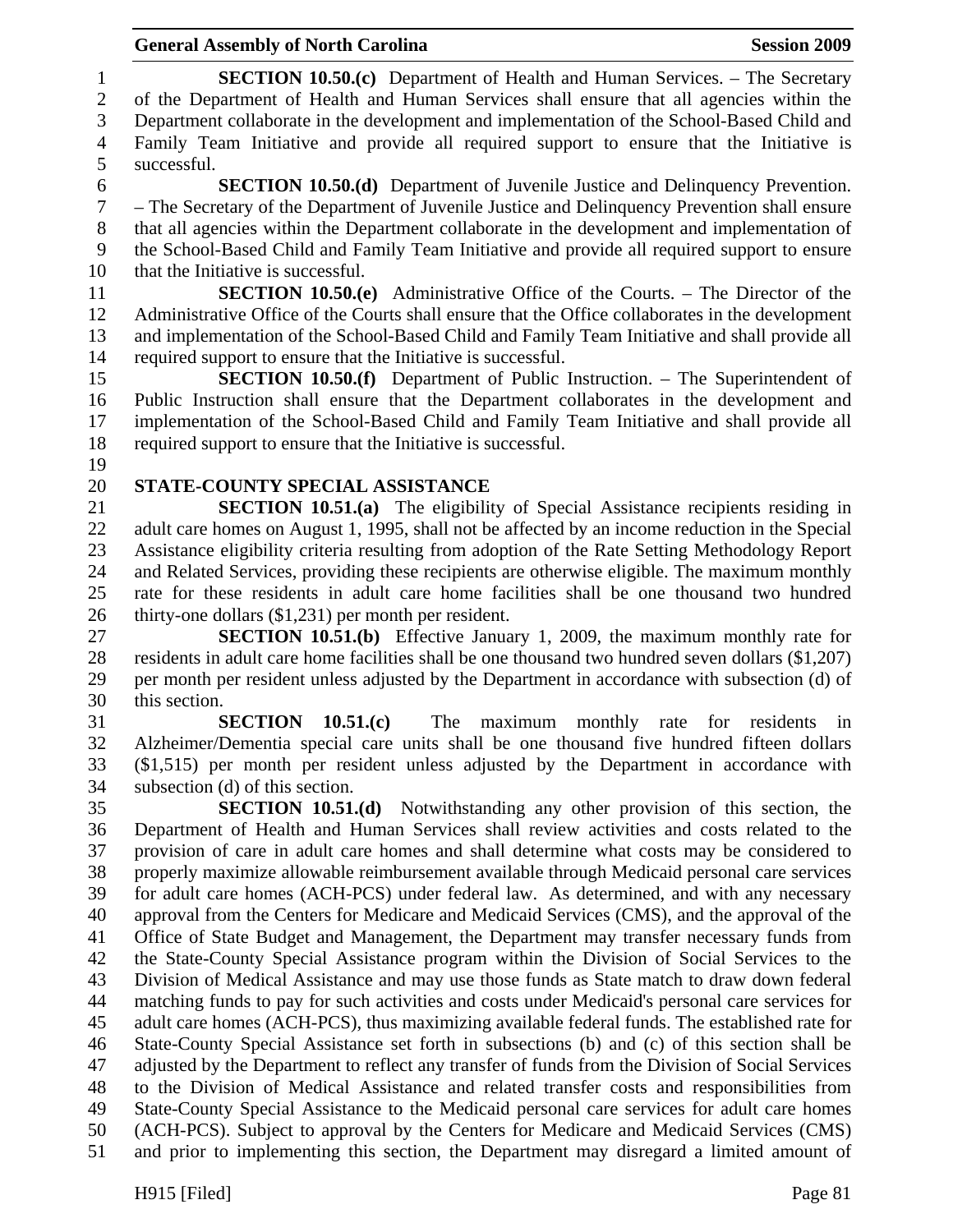1 income for individuals whose countable income exceeds the adjusted State-County Special 2 Assistance rate. The amount of the disregard shall not exceed the difference between the 3 Special Assistance rate prior to the adjustment and the Special Assistance rate after the 4 adjustment and shall be used to pay a portion of the cost of the ACH-PCS and reduce the 5 Medicaid payment for the individual's personal care services provided in an adult care home. In 6 no event shall the reimbursement for services through the ACH-PCS exceed the average cost of 7 the services as determined by the Department from review of cost reports as required and 8 submitted by adult care homes. The Department shall report any transfers of funds and 9 modifications of rates to the House of Representatives Appropriations Subcommittee on Health 10 and Human Services, the Senate Appropriations Committee on Health and Human Services, 11 and the Fiscal Research Division.

12 **SECTION 10.51.(e)** The Department of Health and Human Services shall 13 recommend rates for State-County Special Assistance and for Adult Care Home Personal Care 14 Services. The Department may recommend rates based on appropriate cost methodology and 15 cost reports submitted by adult care homes that receive State-County Special Assistance funds 16 and shall ensure that cost reporting is done for State-County Special Assistance and Adult Care 17 Home Personal Care Services to the same standards as apply to other residential service 18 providers.

19

#### 20 **SPECIAL ASSISTANCE IN-HOME**

21 **SECTION 10.52.** The Department of Health and Human Services may use funds 22 from the existing State-County Special Assistance for Adults budget to provide Special 23 Assistance payments to eligible individuals in in-home living arrangements. These payments 24 may be made for up to 1,500 individuals during the 2009-2010 fiscal year and the 2010-2011 25 fiscal year. The standard monthly payment to individuals enrolled in the Special Assistance 26 in-home program shall be seventy-five percent (75%) of the monthly payment the individual 27 would receive if the individual resided in an adult care home and qualified for Special 28 Assistance, except if a lesser payment amount is appropriate for the individual as determined 29 by the local case manager. For State fiscal year 2009-2010, qualified individuals shall not 30 receive payments at rates less than they would have been eligible to receive in State fiscal year 31 2008-2009. The Department shall implement Special Assistance in-home eligibility policies 32 and procedures to assure that in-home program participants are those individuals who need and, 33 but for the in-home program, would seek placement in an adult care home facility. The 34 Department's policies and procedures shall include the use of a functional assessment. The 35 Department shall make this in-home option available to all counties on a voluntary basis. To 36 the maximum extent possible, the Department shall consider geographic balance in the 37 dispersion of payments to individuals across the State.

38

## 39 **STUDY THE AVAILABILITY OF COMMUNITY MH/DD/SA SERVICES FOR**  40 **MILITARY FAMILIES**

41 **SECTION 10.53.** Funds appropriated in this act to the Department of Health and 42 Human Service for North Carolina Institute of Medicine (NCIOM) shall be used to study the 43 availability of Medicaid and State-funded mental health, developmental disability, and 44 substance abuse services to active duty, reserve, and veteran members of the military and 45 National Guard. The study should discuss the current availability of services, the extent of use, 46 and any gaps in services. The NCIOM shall submit a report of its findings and any 47 recommended legislation to the Governor's Office, the Joint Legislative Commission on 48 Governmental Operations, and the Joint Legislative Oversight Committee on Mental Health, 49 Developmental Disabilities, and Substance Abuse Services by February 15, 2010.

50

#### 51 **STUDY COMMISSION ON THE STATEWIDE TRAUMA SYSTEM**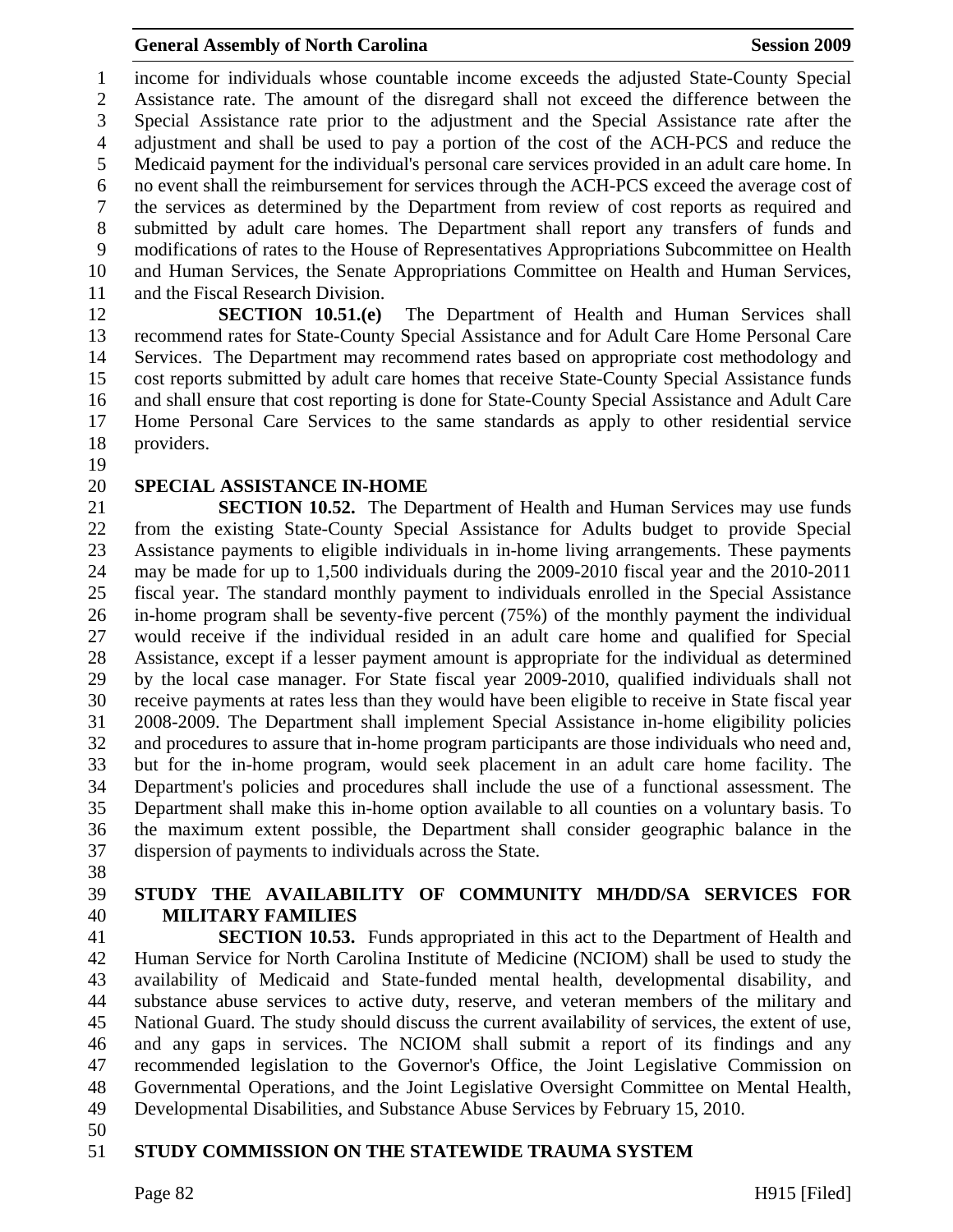|     |     | <b>General Assembly of North Carolina</b>                                                         | <b>Session 2009</b> |
|-----|-----|---------------------------------------------------------------------------------------------------|---------------------|
|     |     | <b>SECTION 10.54.(a)</b> The General Assembly of North Carolina shall create the                  |                     |
|     |     | Legislative Study Commission on the Statewide Trauma System. The Commission shall                 |                     |
|     |     | consist of 12 voting members appointed as follows:                                                |                     |
|     | (1) | Six members appointed by the Speaker of the House of Representatives, to                          |                     |
|     |     | include:                                                                                          |                     |
|     |     | Four members of the House of Representatives.<br>a.                                               |                     |
|     |     | One person who is a member of the North Carolina Emergency<br>$\mathbf b$ .                       |                     |
|     |     | Medical Services Advisory Council.                                                                |                     |
|     |     | One member of the general public.<br>$C_{\bullet}$                                                |                     |
|     | (2) | Six members appointed by the President Pro Tempore of the Senate, to                              |                     |
|     |     | include:                                                                                          |                     |
|     |     | Four members of the Senate.<br>a.                                                                 |                     |
|     |     | One hospital Chief Executive Officer.<br>$\mathbf{b}$ .                                           |                     |
|     |     | One member of the general public.<br>c.                                                           |                     |
|     |     | The Chief, NC Office of Emergency Medical Services, or that officer's designee,                   |                     |
|     |     | shall serve as an ex officio nonvoting member of the Commission.                                  |                     |
|     |     | <b>SECTION 10.54.(b)</b> The Commission shall:                                                    |                     |
|     | (1) | Assess the current General Statutes to determine if changes are needed.                           |                     |
|     | (2) | Assess the financial viability of the Statewide Inclusive Trauma System.                          |                     |
|     | (3) | Determine what level of financial participation the State should appropriate                      |                     |
|     |     | annually.                                                                                         |                     |
|     | (4) | Make a report to the General Assembly by the convening of the 2010                                |                     |
|     |     | Regular Session.                                                                                  |                     |
|     |     | <b>SECTION 10.54.(c)</b> The Speaker of the House of Representatives and the                      |                     |
|     |     | President Pro Tempore of the Senate shall each appoint a cochair for the Commission. The          |                     |
|     |     | Commission may meet in the Legislative Building or the Legislative Office Building upon the       |                     |
|     |     | approval of the Legislative Services Commission. Members of the Commission shall receive          |                     |
|     |     | per diem, subsistence, and travel allowances at the rate established in G.S. 120-3.1. The         |                     |
|     |     | appointing authority shall fill vacancies. The Commission, while in the discharge of its official |                     |
|     |     | duties, may exercise all the powers provided under the provisions of G.S. 120-19 through          |                     |
|     |     | G.S. 120-19.4, including the power to request all officers, agents, agencies, and departments of  |                     |
|     |     | the State to provide any information, data, or documents within their possession, ascertainable   |                     |
|     |     | from their records, or otherwise available to them and the power to subpoena witnesses.           |                     |
|     |     | SECTION 10.54.(d) The Commission shall terminate upon filing its final report.                    |                     |
|     |     | <b>DHSR LICENSE FEE INCREASES</b>                                                                 |                     |
|     |     | <b>SECTION 10.55.(a)</b> G.S. 131D-2(b) reads as rewritten:                                       |                     |
|     |     | "§ 131D-2. Licensing of adult care homes for the aged and disabled.                               |                     |
| (b) |     | Licensure; inspections. -                                                                         |                     |
|     | (1) | The Department of Health and Human Services shall inspect and license,                            |                     |
|     |     | under rules adopted by the Medical Care Commission, all adult care homes                          |                     |
|     |     | for persons who are aged or mentally or physically disabled except those                          |                     |
|     |     | exempt in subsection (c) of this section. Licenses issued under the authority                     |                     |
|     |     | of this section shall be valid for one year from the date of issuance unless                      |                     |
|     |     | revoked earlier by the Secretary for failure to comply with any part of this                      |                     |
|     |     | section or any rules adopted hereunder. Licenses shall be renewed annually                        |                     |
|     |     | upon filing and the Department's approval of the renewal application. The                         |                     |
|     |     | Department shall charge each adult care home with six or fewer beds a                             |                     |
|     |     | nonrefundable annual license fee in the amount of three hundred fifteen                           |                     |
|     |     | dollars (\$315.00) two hundred fifty dollars (\$250.00). The Department shall                     |                     |
|     |     | charge each adult care home with more than six beds a nonrefundable annual                        |                     |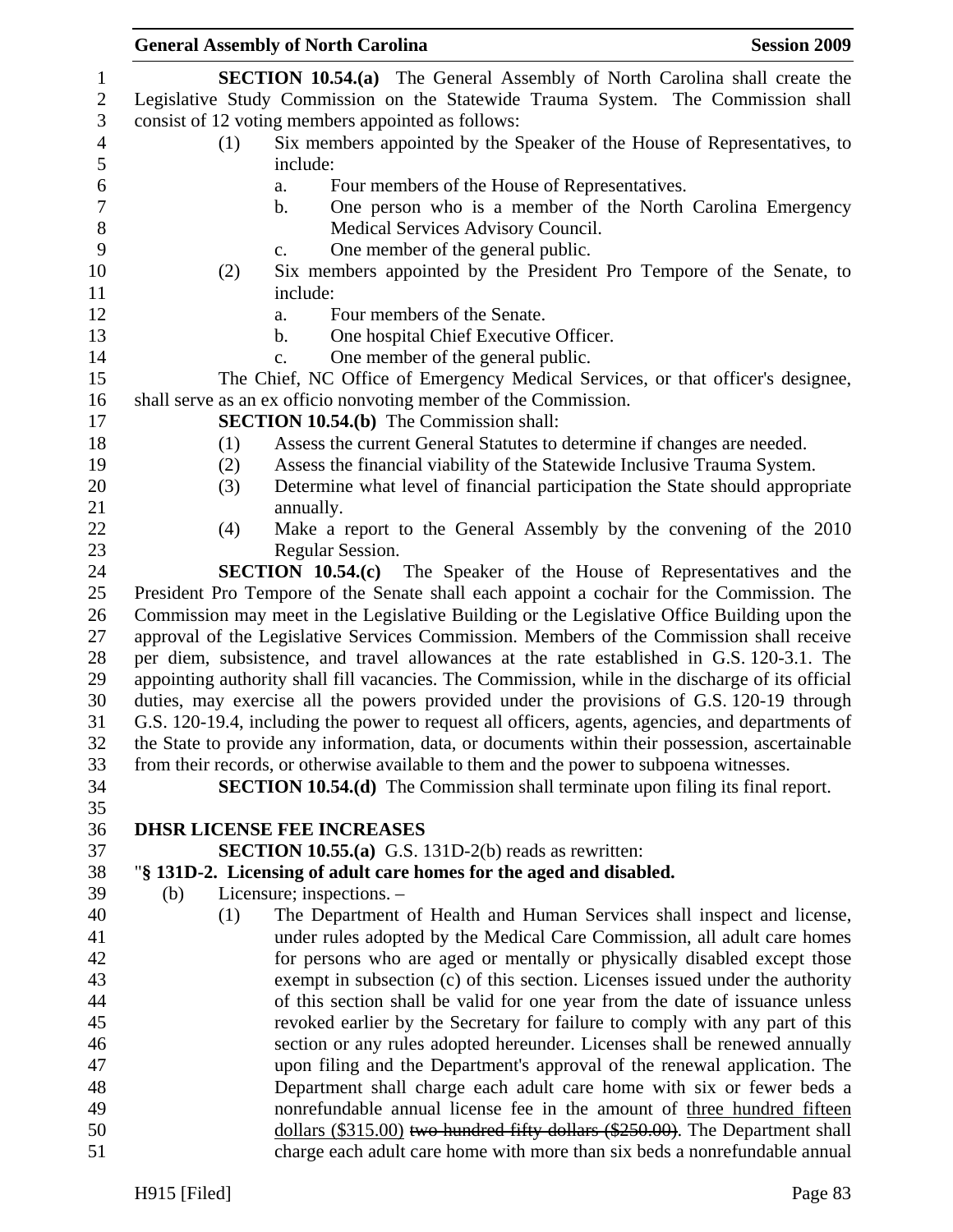|                | <b>General Assembly of North Carolina</b><br><b>Session 2009</b>                                 |
|----------------|--------------------------------------------------------------------------------------------------|
| 1              | license fee in the amount of <u>three hundred sixty dollars (\$360.00</u> ) three                |
| $\overline{2}$ | hundred fifty dollars (\$350.00) plus a nonrefundable annual per-bed fee of                      |
| 3              | seventeen dollars and fifty cents (\$17.50) twelve dollars and fifty cents                       |
| $\overline{4}$ | $$12.50$ ).                                                                                      |
| 5              | <b>SECTION 10.55.(b)</b> G.S. 131E-147 reads as rewritten:                                       |
| 6              | "§ 131E-147. Licensure requirement.                                                              |
| $\tau$         | No person shall operate an ambulatory surgical facility without a license obtained<br>(a)        |
| $8\,$          | from the Department.                                                                             |
| 9              | Applications shall be available from the Department, and each application filed with<br>(b)      |
| 10             | the Department shall contain all necessary and reasonable information that the Department may    |
| 11             | by rule require. A license shall be granted to the applicant upon a determination by the         |
| 12             | Department that the applicant has complied with the provisions of this Part and the rules        |
| 13             | promulgated by the Commission under this Part. The Department shall charge the applicant a       |
| 14             | nonrefundable annual base license fee in the amount of eight hundred fifty dollars (\$850.00)    |
| 15             | seven hundred dollars (\$700.00) plus a nonrefundable annual per-operating room fee in the       |
| 16             | amount of <u>seventy-five dollars</u> (\$75.00) fifty dollars (\$50.00)."                        |
| 17             | <b>SECTION 10.55.(c)</b> G.S. 131E-167 reads as rewritten::                                      |
| 18             | "§ 131E-167. Certificate requirement.                                                            |
| 19             | Applications for certification shall be available from the Department, and each<br>(a)           |
| 20             | application filed with the Department shall contain all necessary and reasonable information     |
| 21             | that the Department may by rule require. A certificate shall be granted to the applicant for a   |
| 22             | period not to exceed one year upon a determination by the Department that the applicant has      |
| 23             | substantially complied with the provisions of this Article and the rules promulgated by the      |
| 24             | Department under this Article. The Department shall charge the applicant a nonrefundable         |
| 25             | annual certification fee in the amount of three hundred eighty-five dollars $(\$385.00)$ two     |
| 26             | hundred fifty dollars (\$250.00)."                                                               |
| 27             | <b>SECTION 10.55.(d)</b> G.S. 131E-138 reads as rewritten:                                       |
| 28             | "§ 131E-138. Licensure requirements.                                                             |
| 29             | (Effective July 1, 2009) An application for a license shall be available from the<br>(c)         |
| 30             | Department, and each application filed with the Department shall contain all information         |
| 31             | requested by the Department. A license shall be granted to the applicant upon a determination    |
| 32             | by the Department that the applicant has complied with the provisions of this Part and the rules |
| 33             | promulgated by the Commission under this Part. The Department shall charge the applicant a       |
| 34             | nonrefundable annual license fee in the amount of five hundred ten dollars (\$510.00) four       |
| 35             | hundred dollars (\$400.00)."                                                                     |
| 36             | <b>SECTION 10.55.(e)</b> G.S. 131E-77 reads as rewritten:                                        |
| 37             | "§ 131E-77. Licensure requirement.                                                               |
| 38             | No person or governmental unit shall establish or operate a hospital in this state<br>(a)        |
| 39             | without a license. An infirmary is not required to obtain a license under this Part.             |
| 40             | The Commission shall prescribe by rule that any licensee or prospective applicant<br>(b)         |
| 41             | seeking to make specified types of alteration or addition to its facilities or to construct new  |
| 42             | facilities shall submit plans and specifications before commencement to the Department for       |
| 43             | preliminary inspection and approval or recommendations with respect to compliance with the       |
| 44             | applicable rules under this Part.                                                                |
| 45             | An applicant for licensing under this Part shall provide information related to<br>(c)           |
| 46             | hospital operations as requested by the Department. The required information shall be            |
| 47             | submitted by the applicant on forms provided by the Department and established by rule.          |
| 48             | The Department shall renew each license in accordance with the rules of the<br>(d)               |
| 49             | Commission. The Department shall charge the applicant a nonrefundable annual base license        |
| 50             | fee plus a nonrefundable annual per-bed fee as follows:                                          |
| 51             |                                                                                                  |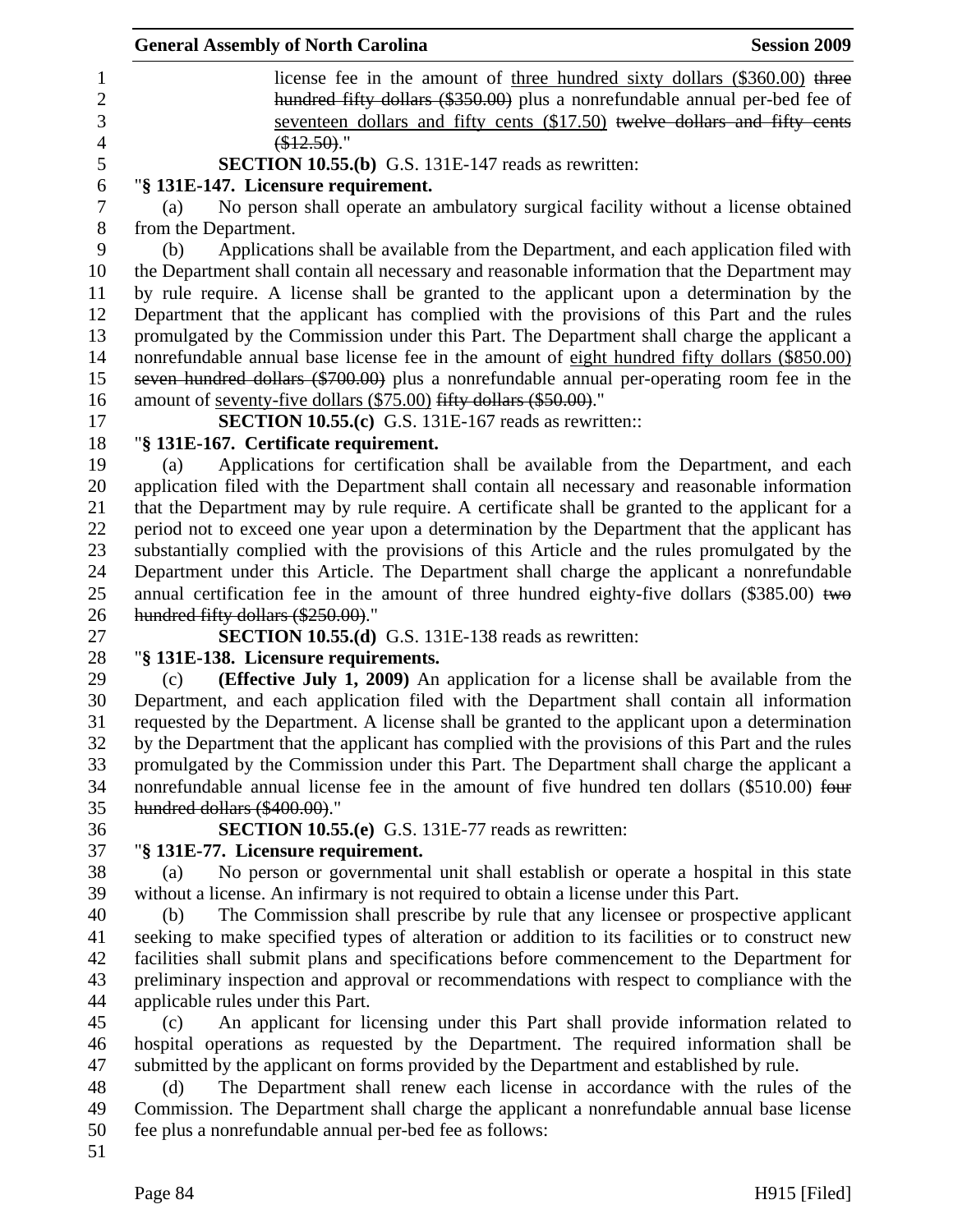|                | <b>General Assembly of North Carolina</b> |                       |                 | <b>Session 2009</b> |  |
|----------------|-------------------------------------------|-----------------------|-----------------|---------------------|--|
| $\mathbf{1}$   | <b>Facility Type</b>                      | <b>Number of Beds</b> | <b>Base Fee</b> | <b>Per-Bed Fee</b>  |  |
| 2              | <b>General Acute Hospitals:</b>           | $1-49$ beds           | \$250.00        | $$12.50$ \$17.50    |  |
| 3              |                                           | $50-99$ beds          | \$350.00        | $$12.50$ \$17.50    |  |
| $\overline{4}$ |                                           | $100-199$ beds        | \$450.00        | $$12.50$ \$17.50    |  |
| 5              |                                           | 200-399 beds          | \$550.00        | $$12.50$ \$17.50    |  |
| 6              |                                           | 400-699 beds          | \$750.00        | \$12.50 \$17.50     |  |
| 7              |                                           | $700+$ beds           | \$950.00        | $$12.50$ \$17.50    |  |
| 8              | Other Hospitals:                          |                       | \$500.00        | \$12.50 \$17.50     |  |
| 9              |                                           |                       |                 |                     |  |

10 (e) The Department shall issue the license to the operator of the hospital who shall not 11 transfer or assign it except with the written approval of the Department. The license shall 12 designate the number and types of inpatient beds, the number of operating rooms, and the 13 number of gastrointestinal endoscopy rooms.

14 (f) The operator shall post the license on the licensed premises in an area accessible to 15 the public."

### 16 **SECTION 10.55.(f)** G.S. 122C-23 reads as rewritten:

#### 17 "**§ 122C-23. Licensure.**

18 (h) The Department shall charge facilities licensed under this Chapter a nonrefundable 19 annual base license fee plus a nonrefundable annual per-bed fee as follows:

21 **Type of Facility Number of Beds Base Fee Per-Bed Fee** 22 23 Facilities (non-ICF/MR): 0 beds \$175.00 \$215.00 \$0 24 1 to 6 beds \$250.00 \$0 25 More than 6 beds \$350.00 \$475.00 \$12.50 \$17.50 26 ICF/MR Only: 1 to 6 beds \$650.00 \$845.00 \$0 27 More than 6 beds \$650.00 \$800.00 \$12.50 \$17.50"

28 **SECTION 10.55.(g)** G.S. 131E-102 reads as rewritten:

# 29 "**§ 131E-102. Licensure requirements.**

30 (a) No person shall operate a nursing home without a license obtained from the 31 Department. Any person may operate a nursing home or a combination home, as defined in this 32 Part, in the same building or in two or more buildings adjoining or next to each other on the 33 same site. Both a nursing home and a combination home must be licensed by the Department 34 under this Part.

35 (b) Applications shall be available from the Department, and each application filed with 36 the Department shall contain all necessary and reasonable information that the Department may 37 by rule require. A license shall be granted to the applicant upon a determination by the 38 Department that the applicant has complied with the provisions of this Part and the rules 39 promulgated under this Part. The Department shall charge the applicant a nonrefundable annual 40 license fee in the amount of four hundred twenty dollars (\$420.00) four hundred fifty dollars 41 (\$450.00) plus a nonrefundable annual per-bed fee of seventeen dollars and fifty cents (\$17.50) 42 twelve dollars and fifty cents (\$12.50)."

43

20

# 44 **NC NOVA**

45 **SECTION 10.56.** The Department of Health and Human Services, Division of 46 Health Services Regulation, may use up to eighty-eight thousand dollars (\$88,000) for SFY 47 2010 and ninety-three thousand seven hundred dollars (\$93,700) for SFY 2011 of existing 48 resources to continue the NC New Organizational Vision Award certification program. The 49 Division shall use federal civil monetary penalty receipts as a source of support for this 50 initiative, when appropriate.

51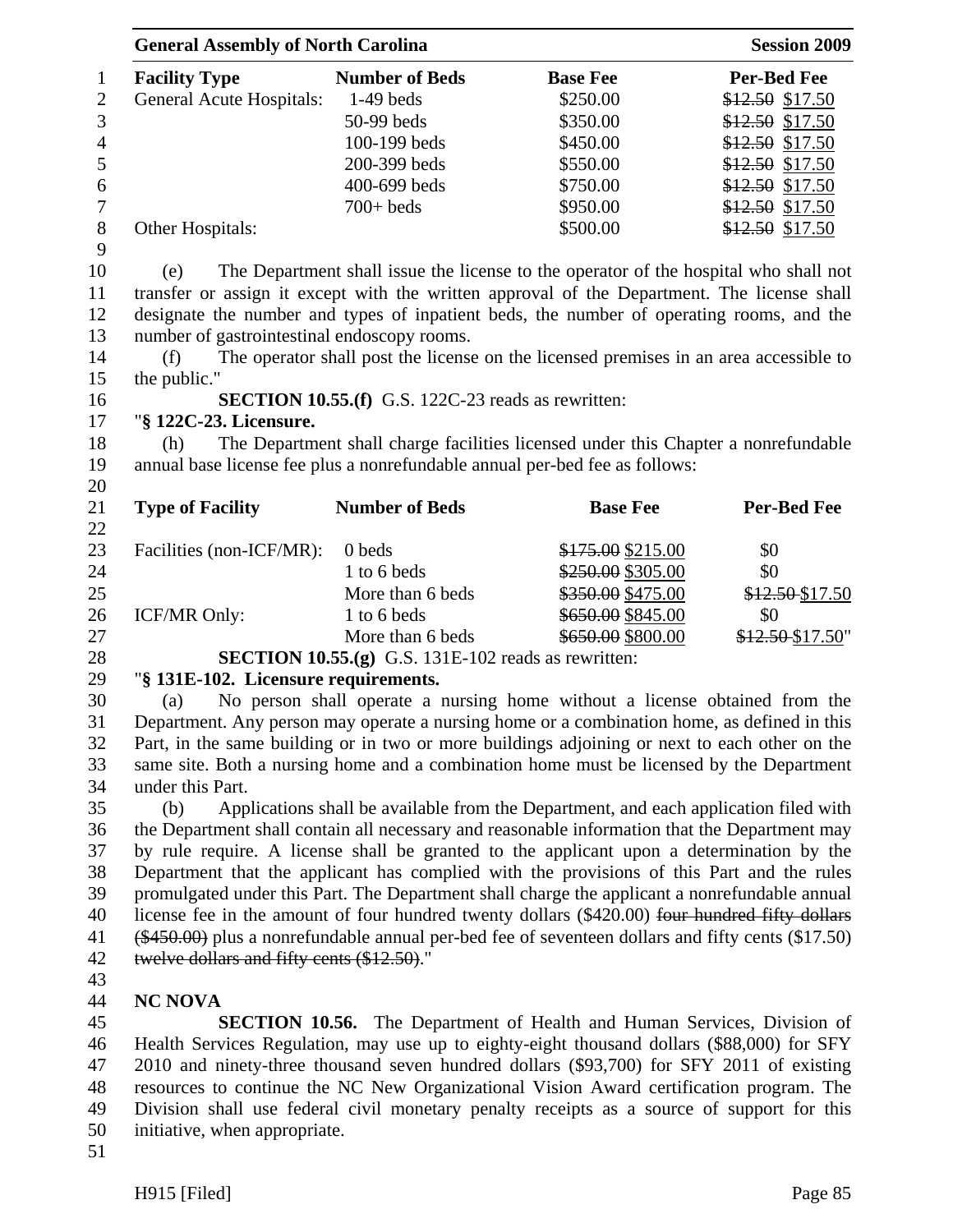General Assembly of North Carolina **Session 2009** 1 **DMH PURCHASING**  2 **SECTION 10.57.** G.S. 146-56 reads as rewritten: 3 "**§ 143-56. Certain purchases excepted from provisions of Article.**  4 Unless as may otherwise be ordered by the Secretary of Administration, the purchase of 5 supplies, materials and equipment through the Secretary of Administration shall be mandatory 6 in the following cases: 7 (1) Published books, manuscripts, maps, pamphlets and periodicals. 8 (2) Perishable articles such as fresh vegetables, fresh fish, fresh meat, eggs, and 9 others as may be classified by the Secretary of Administration. 10 Purchase through the Secretary of Administration shall not be mandatory for information 11 technology purchased in accordance with Article 3D of Chapter 147 of the General Statutes, for 12 a purchase of supplies, materials or equipment for the General Assembly if the total 13 expenditures is less than the expenditure benchmark established under the provisions of 14 G.S. 143-53.1, for group purchases made by hospitals, developmental centers, neuro-medical 15 treatment centers, and alcohol and drug abuse treatment centers through a competitive bidding 16 purchasing program, as defined in G.S. 143-129, by the University of North Carolina Health 17 Care System pursuant to G.S. 116-37(h), by the University of North Carolina Hospitals at 18 Chapel Hill pursuant to G.S. 116-37(a) (4), by the University of North Carolina at Chapel Hill 19 on behalf of the clinical patient care programs of the School of Medicine of the University of 20 North Carolina at Chapel Hill pursuant to G.S. 116-37(a) (4), or by East Carolina University on 21 behalf of the Medical Faculty Practice Plan pursuant to G.S. 116-40.6(c). 22 All purchases of the above articles made directly by the departments, institutions and 23 agencies of the State government shall, whenever possible, be based on competitive bids. 24 Whenever an order is placed or contract awarded for such articles by any of the departments, 25 institutions and agencies of the State government, a copy of such order or contract shall be 26 forwarded to the Secretary of Administration and a record of the competitive bids upon which 27 it was based shall be retained for inspection and review." 28 29 **FILLING SERVICE GAPS**  30 **SECTION 10.58.** Funds appropriated in this act for mental health services and 31 supported employment shall be allocated to local management entities such that each local 32 management entity receives a percentage of the total allocation that is equal to that local 33 management entity's percentage of the State's total population that is below the federal poverty 34 level. Funds appropriated to the Department of Health and Human Services for the 2009-2010

35 and 2010-2011 fiscal years for mental health services, substance abuse services, and crisis 36 services and allocated based on the poverty level shall continue to be allocated by the 37 Department to local management entities such that each local management entity receives a 38 percentage of the total allocation that is equal to that local management entity's percentage of 39 the State's total population that is below the federal poverty level.

40

#### 41 **INCREASE AVAILABILITY OF SUBSTANCE ABUSE TREATMENT**

42 **SECTION 10.59.(a)** Consistent with G.S. 122C-2, the General Assembly strongly 43 encourages LMEs to use a portion of the funds appropriated for substance abuse treatment 44 services to support prevention and education activities.

45 **SECTION 10.59.(b)** An LME may use up to one percent (1%) of funds allocated 46 to it for substance abuse treatment services to provide nominal incentives for consumers who 47 achieve specified treatment benchmarks, in accordance with the federal substance abuse and 48 mental health services administration best practice model entitled Contingency Management.

49 **SECTION 10.59.(c)** In providing treatment and services for adult offenders and 50 increasing the number of TASC case managers, local management entities shall consult with 51 TASC to improve offender access to substance abuse treatment and match evidence-based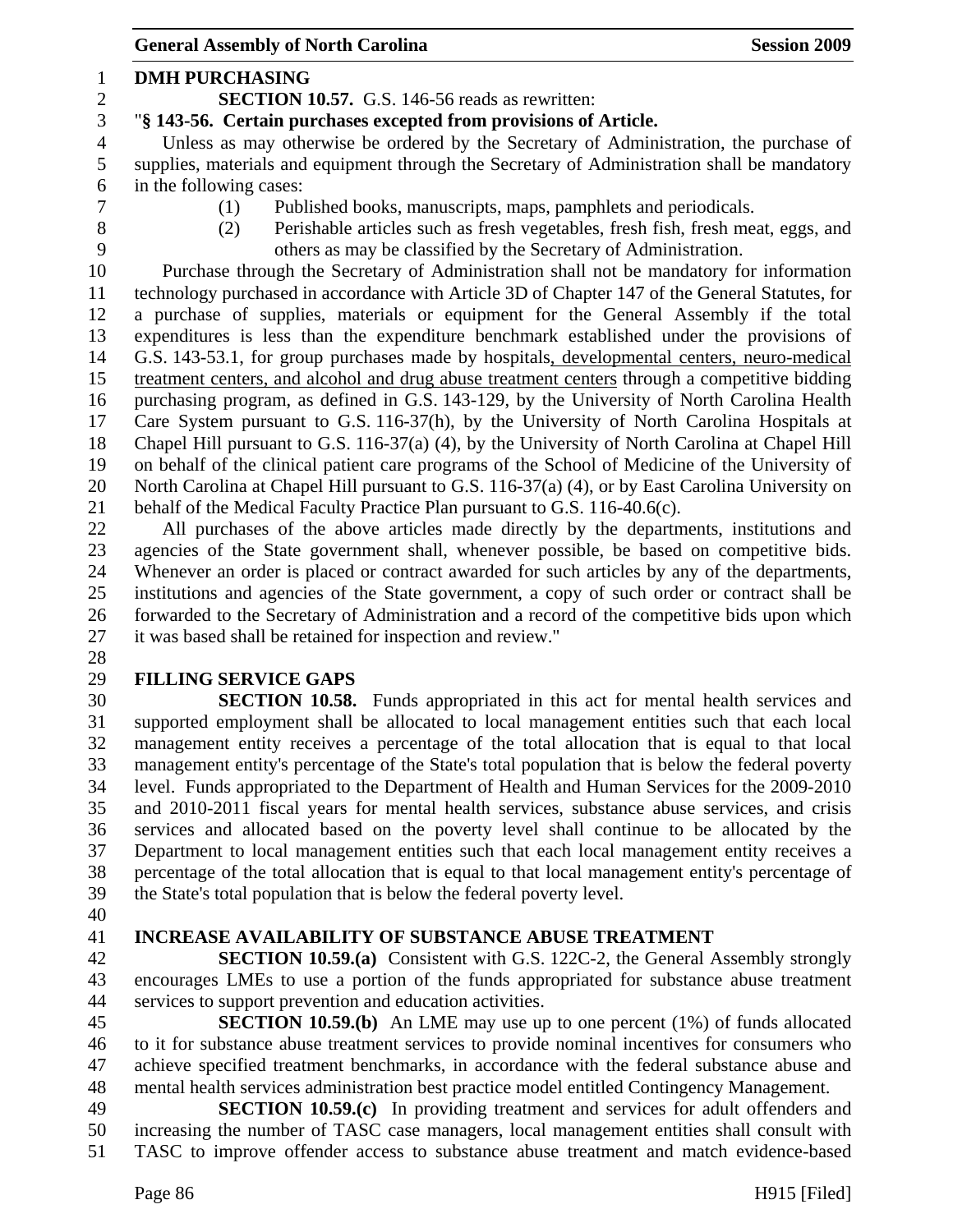1 interventions to individual needs at each stage of substance abuse treatment. Special emphasis 2 should be placed on intermediate punishment offenders, community punishment offenders at

3 risk for revocation, and DOC releasees who have completed substance abuse treatment while in 4 custody.

5 In addition to the funds appropriated in this act to the Department of Health and 6 Human Services, Division of Mental Health, Developmental Disabilities, and Substance Abuse 7 Services, to provide substance abuse services for adult offenders and to increase the number of 8 TASC case managers, the Department shall allocate up to three hundred thousand dollars 9 (\$300,000) to Treatment Accountability for Safer Communities (TASC). These funds shall be 10 allocated to TASC before funds are allocated to local management entities for mental health 11 services, substance abuse services, and crisis services.

12 **SECTION 10.59.(d)** In providing Drug Treatment Court services, local 13 management entities shall consult with the local drug treatment court team and shall select a 14 treatment provider that meets all provider qualification requirements and the drug treatment 15 court's needs. A single treatment provider may be chosen for non-Medicaid-eligible participants 16 only. A single provider may be chosen who can work with all of the non-Medicaid-eligible 17 drug treatment court participants in a single group. During the 52-week Drug Treatment Court 18 program, participants shall receive an array of treatment and aftercare services that meets the 19 participant's level of need, including step-down services that support continued recovery.

20 **SECTION 10.59.(e)** Not later than October 1, 2009, the Department of Health and 21 Human Services shall complete the development of a Uniform Screening Tool (UST) to 22 determine the mental health of any individual admitted to any long-term care facility. The 23 Department shall report on the status of UST development on or before, January 1, 2010, to the 24 Joint Legislative Oversight Committee on Mental Health, Developmental Disabilities, and 25 Substance Abuse Services.

26 **SECTION 10.59.(f)** Notwithstanding G.S. 143C-9-2(b) requiring allocation of 27 funds to area programs, the Department of Health and Human Services may use up to one 28 million five hundred thousand dollars (\$1,500,000) in each of the 2009-2010 and 2010-2011 29 fiscal years from the Trust Fund for Mental Health, Developmental Disabilities, and Substance 30 Abuse Services and Bridge Funding Needs for the purposes authorized under 31 G.S. 143C-9-2(b)(1), (3), and (4).

32

# 33 **MENTAL HEALTH CHANGES**

34 **SECTION 10.60.(a)** For the purpose of mitigating cash-flow problems that many 35 non-single-stream local management entities (LMEs) experience at the beginning of each fiscal 36 year, the Department of Health and Human Services, Division of Mental Health, 37 Developmental Disabilities, and Substance Abuse Services, shall adjust the timing and method 38 by which allocations of service dollars are distributed to each non-single-stream LME. To this 39 end, the allocations shall be adjusted such that at the beginning of the fiscal year the 40 Department shall distribute not less than one-twelfth of the LME's continuation allocation and 41 subtract the amount of the adjusted distribution from the LME's total reimbursements for the 42 fiscal year.

43 **SECTION 10.60.(b)** Of the funds appropriated for substance abuse services to the 44 Department of Health and Human Services, Division of Mental Health, Developmental 45 Disabilities, and Substance Abuse Services, for the 2009-2010 and 2010-2011 fiscal years, the 46 sum of at least eight million dollars (\$8,000,000) shall be allocated for regionally purchased 47 locally hosted substance abuse services. These funds shall be used to support LMEs in 48 establishing additional regionally purchased and locally hosted substance abuse programs. 49 Funds appropriated shall be for the purpose of developing and enhancing the American Society

50 of Addiction Medicine (ASAM) continuum of care at the community level. The Department of

51 Health and Human Services shall work with LMEs in establishing these programs. LMEs shall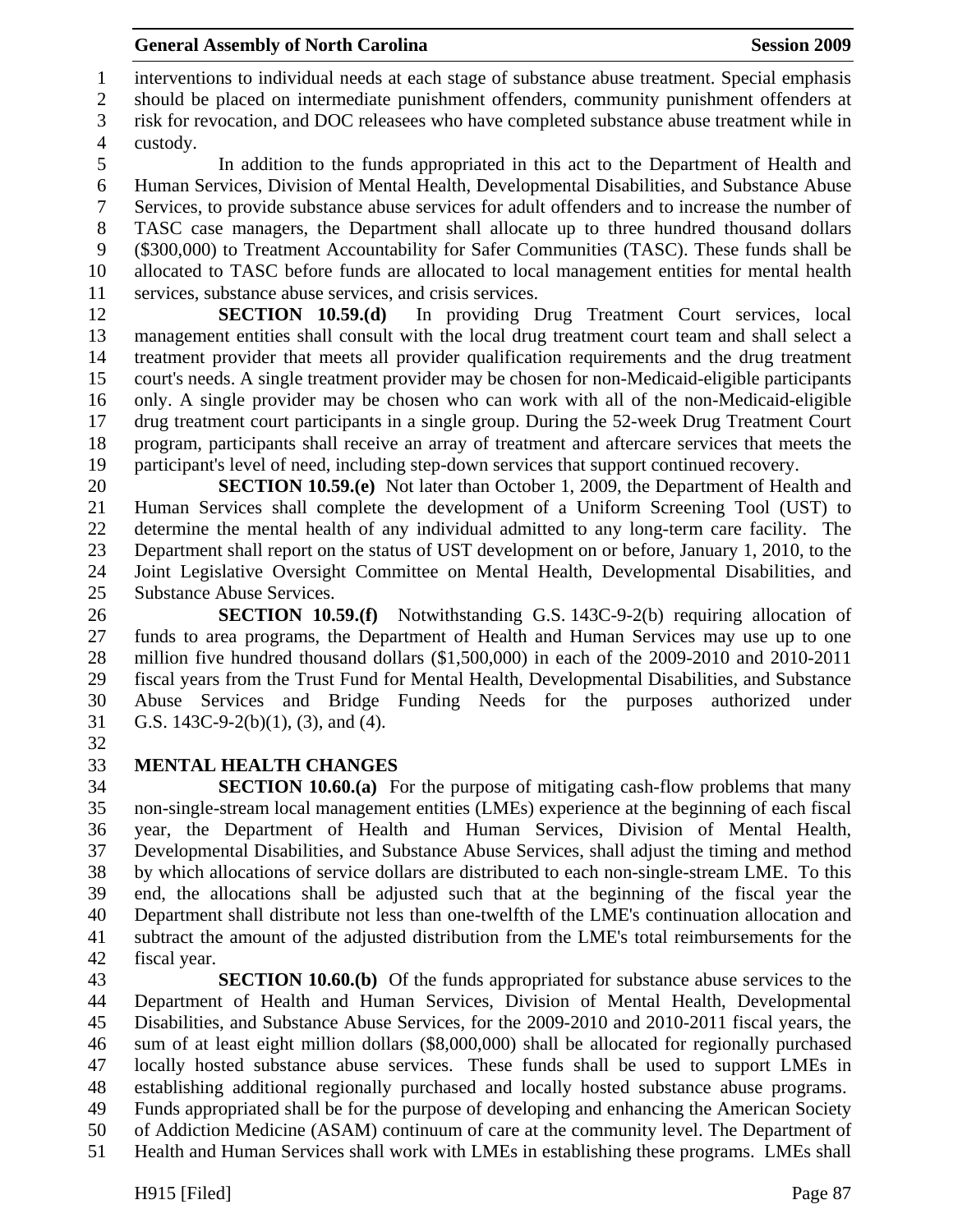1 report to the Department of Health and Human Services on the LMEs' use of the funds. 2 Reporting dates and frequency shall be as determined by the Department.

3 **SECTION 10.60.(c)** The Department shall encourage the conversion of the 4 remaining non-single-stream LMEs to single-stream funding as soon as possible. The 5 Department shall develop prompt-pay guidelines as part of single-stream funding requirements. 6 The Department shall also develop standards for the removal of single-stream designation for 7 those LMEs that do not continue to comply with the applicable requirements for single-stream 8 funding, except that the Department's requirements shall allow for LMEs in the first year of 9 single-stream funding to have a six-month grace period to comply with the requirements from 10 the time the LME begins single-stream funding. For its report on performance measures, the 11 Department shall include a matrix by LME and performance measure of those LMEs that are 12 not meeting the performance measure.

13 **SECTION 10.60.(d)** The Department shall perform a services gap analysis of the 14 Mental Health, Developmental Disabilities, and Substance Abuse Services System. The 15 Department of Health and Human Services shall involve LMEs in performing the gap analysis. 16 The Department shall not contract with an independent entity to perform the gap analysis. The 17 Department shall report the results of its analysis to the House of Representatives 18 Appropriations Subcommittee on Health and Human Services, the Senate Appropriations 19 Committee on Health and Human Services, the Fiscal Research Division, and the Joint 20 Legislative Oversight Committee on Mental Health, Developmental Disabilities, and Substance 21 Abuse Services not later than January 1, 2010.

22 **SECTION 10.60.(e)** Onetime funds appropriated in this act for the Department of 23 Health and Human Services shall be used to support the temporary operation of the Central 24 Regional Hospital Wake Unit on the Dorothea Dix campus. The Department shall evaluate the 25 need to continue the temporary operation of the Wake Unit for one additional year and provide 26 a recommendation to the Governor no later than February 15, 2010. Notwithstanding any other 27 provision of law to the contrary, the Office of State Budget and Management shall establish the 28 positions for the Central Regional Hospital Wake Unit on the Dorothea Dix campus as 29 time-limited positions.

30 **SECTION 10.60.(f)** Of the funds appropriated in this act to the Department of 31 Health and Human Services, Division of Mental Health, Developmental Disabilities, and 32 Substance Abuse Services, for mobile crisis teams, the sum of five million seven hundred 33 fifty-five thousand dollars (\$5,755,000) shall be distributed to LMEs to support 30 mobile 34 crisis teams. The new mobile crisis units shall be distributed across the State according to need 35 as determined by the Department.

36 **SECTION 10.60.(g)** Of the funds appropriated in this act to the Department of 37 Health and Human Services, Division of Mental Health, Developmental Disabilities, and 38 Substance Abuse Services, the sum of eight million one hundred twenty-one thousand six 39 hundred forty-four dollars (\$8,121,644) shall be allocated for the purchase of local inpatient 40 psychiatric beds or bed days. These beds or bed days shall be distributed across the State 41 according to need as determined by the Department. The Department shall enter into contracts 42 with the LMEs and community hospitals for the management of these beds or bed days. Local 43 inpatient psychiatric beds or bed days shall be managed and controlled by the LME, including 44 the determination of which local or State hospital the individual should be admitted to pursuant 45 to an involuntary commitment order. Funds shall not be allocated to LMEs but shall be held in 46 a statewide reserve at the Division of Mental Health, Developmental Disabilities, and 47 Substance Abuse Services to pay for services authorized by the LMEs and billed by the 48 hospitals through the LMEs. LMEs shall remit claims for payment to the Division within 15 49 working days of receipt of a clean claim from the hospital and shall pay the hospital within 10 50 working days of receipt of payment from the Division. If the Department determines (i) that an 51 LME is not effectively managing the beds or bed days for which it has responsibility, as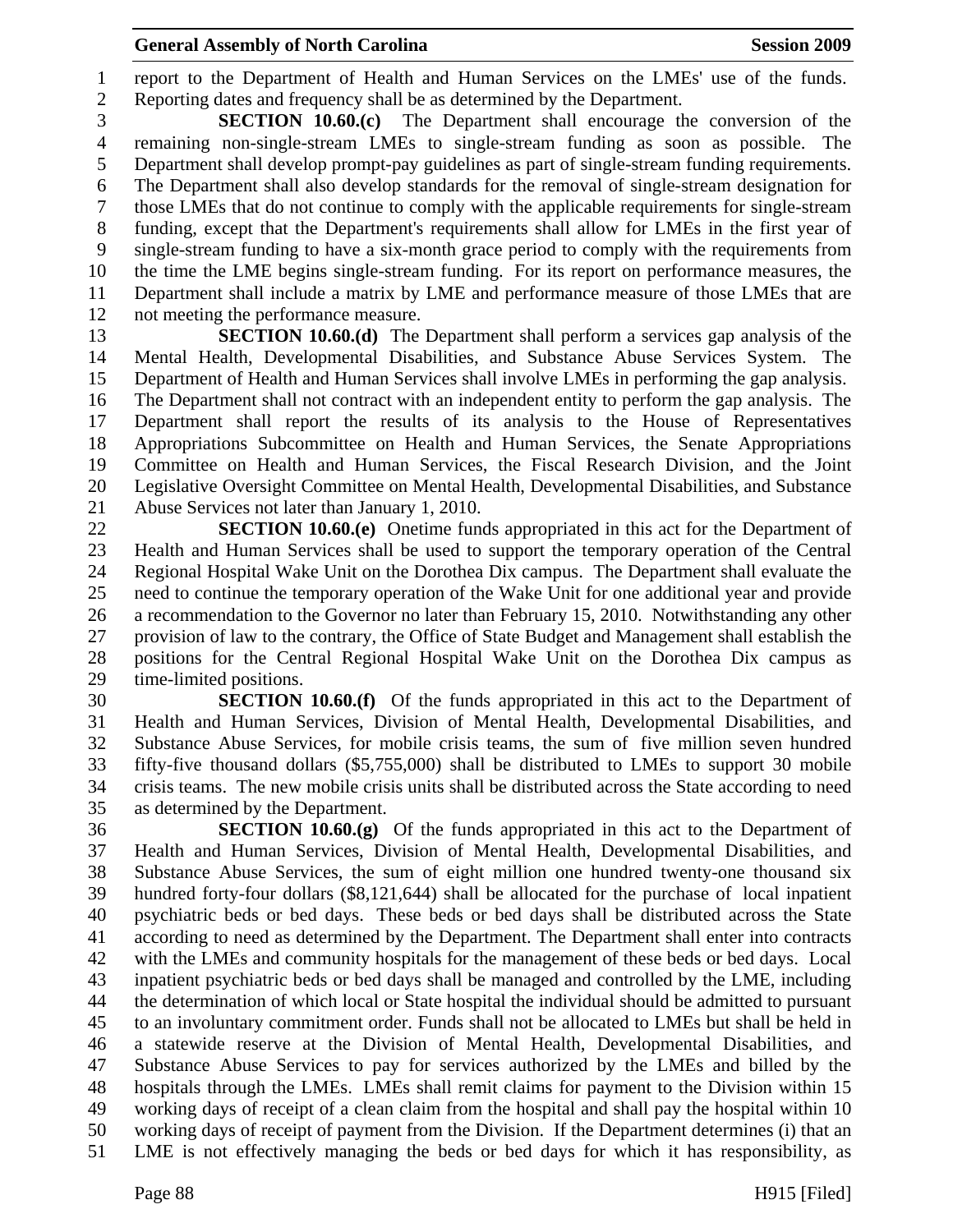1 evidenced by beds or bed days in the local hospital not being utilized while demand for services 2 at the State psychiatric hospitals has not reduced, or (ii) the LME has failed to comply with the 3 prompt payment provisions of this subsection, the Department may contract with another LME 4 to manage the beds or bed days, or, notwithstanding any other provision of law to the contrary, 5 may pay the hospital directly. The Department shall develop reporting requirements for LMEs 6 regarding the utilization of the beds or bed days. Funds appropriated in this section for the 7 purchase of local inpatient psychiatric beds or bed days shall be used to purchase additional 8 beds or bed days not currently funded by or through LMEs and shall not be used to supplant 9 other funds available or otherwise appropriated for the purchase of psychiatric inpatient 10 services under contract with community hospitals, including beds or bed days being purchased 11 through Hospital Pilot funds appropriated in S.L. 2007-323.

12 **SECTION 10.60.(h)** Of the funds appropriated in this act to the Department of 13 Health and Human Services, Division of Mental Health, Developmental Disabilities, and 14 Substance Abuse Services, the sum of one million eight hundred seventy-six thousand two 15 hundred forty-three dollars (\$1,876,243) shall be allocated for the START crisis model for 16 developmental disability services. These funds shall be distributed to LMEs to support six 17 crisis teams. The new crisis teams shall be distributed across the State according to need as 18 determined by the Department.

19 **SECTION 10.60.(i)** Funds appropriated in this act in the amount of one million 20 eighty thousand nine hundred ninety-two dollars (\$1,080,992) for start-up and ongoing support 21 of respite beds for individuals with developmental disabilities shall be distributed across the 22 State by the Department according to need.

23 **SECTION 10.60.(j)** Of the funds appropriated in this act to the Department of 24 Health and Human Services, Division of Mental Health, Developmental Disabilities, and 25 Substance Abuse Services, the sum of six million one hundred thirteen thousand nine hundred 26 forty-seven dollars (\$6,113,947) shall be allocated for walk-in crisis and immediate psychiatric 27 aftercare and shall be distributed to the LMEs to support 30 psychiatrists and related support 28 staff. Of these funds, the sum of one million six hundred fifty thousand dollars (\$1,650,000) 29 shall be used for telepsychiatry equipment to be owned by the LMEs and shall be distributed 30 across the State according to need as determined by the Department.

31 **SECTION 10.60.(k)** The independent and supportive living apartments for persons 32 with disabilities constructed from funds appropriated in this act for that purpose shall be 33 affordable to persons with incomes at the Supplemental Security Income (SSI) level.

34 **SECTION 10.60.(l)** The Department of Health and Human Services, Division of 35 Mental Health, Developmental Disabilities, and Substance Abuse Services, shall implement the 36 tiered CAP-MR/DD waiver program in accordance with Section 10.49(dd) of S.L. 2007-323. 37 The Department shall implement the program with four tiers: (i) up to seventeen thousand five 38 hundred dollars (\$17,500); (ii) between seventeen thousand five hundred one dollars (\$17,501) 39 and forty-five thousand dollars (\$45,000); (iii) between forty-five thousand one dollars 40 (\$45,001) and seventy-five thousand dollars (\$75,000); and (iv) between seventy-five thousand 41 one dollars (\$75,001) and one hundred thousand dollars (\$100,000). The Department shall 42 review on a case-by-case basis tier funding in excess of one hundred thousand dollars 43 (\$100,000) and may authorize the excess amount based on standards adopted by the 44 Department.

45 **SECTION 10.60.(m)** Of the funds appropriated in this act to the Department of 46 Health and Human Services, Division of Medical Assistance, for the 2009-2010 fiscal year for 47 CAP-MR/DD slots, a portion of these funds shall be allocated for slots managed under the 48 North Carolina CAP-MR/DD 1915(c) Medicaid waiver and shall be used for tier one slots as 49 described under Section 10.15(n) of S.L. 2008-107. In addition, a portion of these funds shall 50 be allocated to fund CAP-MR/DD slots statewide to fund a combination of slots managed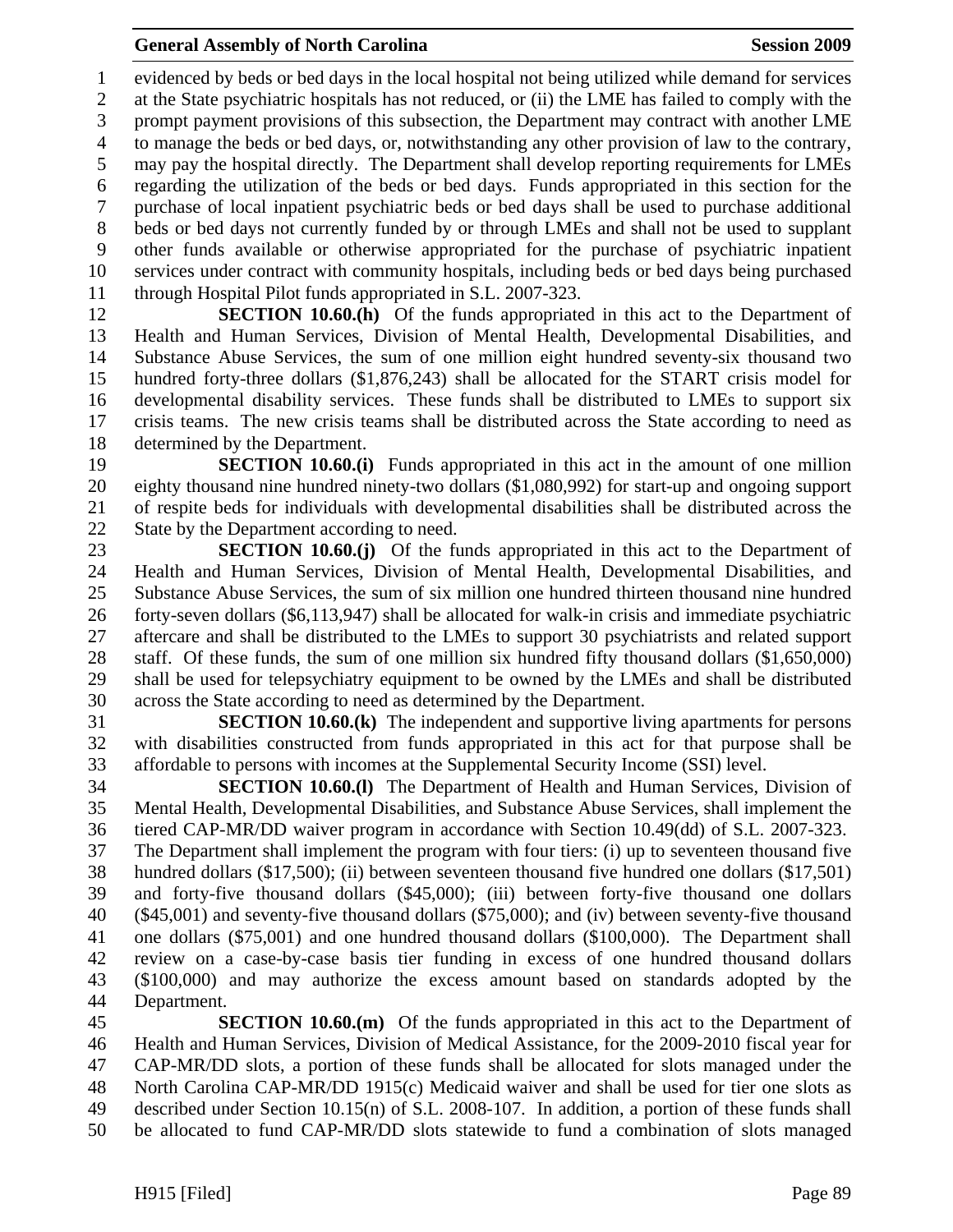1 under the North Carolina CAP-MR/DD 1915(c) Medicaid waiver and slots managed under the 2 North Carolina Piedmont Behavioral Health Care 1915(b) and (c) Medicaid waiver.

3 **SECTION 10.60.(n)** The Department of Health and Human Services shall 4 implement a plan to catch up Piedmont Behavioral Health (PBH) CAP-MR/DD slots to the 5 State average such that one percent (1%) of the funds for turnover CAP-MR/DD slots shall be 6 transferred each year to PBH until PBH CAP-MR/DD slots reach the State per capita average 7 of slots.

8 **SECTION 10.60.(o)** The Department of Health and Human Services shall ensure 9 that veterans and their families comprise one of the target populations for mental health, 10 developmental disabilities, and substance abuse services in order that this population is eligible 11 for existing funding.

12 **SECTION 10.60.(p)** The Department of Health and Human Services shall develop 13 a plan to return the service authorization, utilization review, and utilization management 14 functions to LMEs for all clients. Not later than July 1, 2009, utilization review, utilization 15 management, and service authorization for publicly funded mental health, developmental 16 disabilities, and substance abuse services shall be returned to LMEs representing in total at 17 least thirty percent (30%) of the State's population. An LME must be accredited for national 18 accreditation under behavioral health care standards by a national accrediting entity approved 19 by the Secretary and must demonstrate readiness to meet all requirements of the existing 20 vendor contract with the Department for such services in order to provide service authorization, 21 utilization review, and utilization management to Medicaid recipients in the LME catchment 22 area. The Department shall comply with the requirements of S.L. 2007-323, Section 10.49(ee). 23 The Department shall not contract with an outside vendor for service authorization, utilization 24 review, or utilization management functions, or otherwise obligate the State for these functions 25 beyond September 30, 2010. The Department shall require LMEs to include in their service 26 authorization, utilization management, and utilization review, a review of assessments, as well 27 as person-centered plans and random or triggered audits of services and assessments. The 28 Department may also develop and implement a plan to return plan authorization for 29 CAP-MR/DD slots to LMEs.

30

# 31 **IMPROVE THE QUALITY OF CARE PROVIDED BY DIRECT CARE STAFF**

32 **SECTION 10.61.** To enhance the quality of care provided to clients of the 33 Division's State facilities by improving the recruitment and retention of direct care staff, the 34 Department shall partner with the Office of State Personnel to study the turnover rate and 35 salaries of health care technicians. The collaboration should result in the development of a 36 career plan that links compensation to the demonstration of skills and competencies in those 37 position classifications.

38

# 39 **TRANSITION OF UTILIZATION MANAGEMENT OF COMMUNITY-BASED**  40 **SERVICES TO THE LOCAL MANAGEMENT ENTITIES**

41 **SECTION 10.62.** Consistent with the findings of the Mercer evaluation of Local 42 Management Entities (LMEs), the Department of Health and Human Services shall collaborate 43 with LMEs to enhance their administrative capabilities to assume utilization management 44 responsibilities for the provision of community-based mental health, developmental disabilities, 45 and substance abuse services. The Department may, with approval of the Office of State 46 Budget and Management, use funds available to implement this section.

47

#### 48 **SENIOR CENTER OUTREACH**

49 **SECTION 10.63.(a)** Funds appropriated to the Department of Health and Human 50 Services, Division of Aging and Adult Services, for the 2009-2011 fiscal biennium, shall be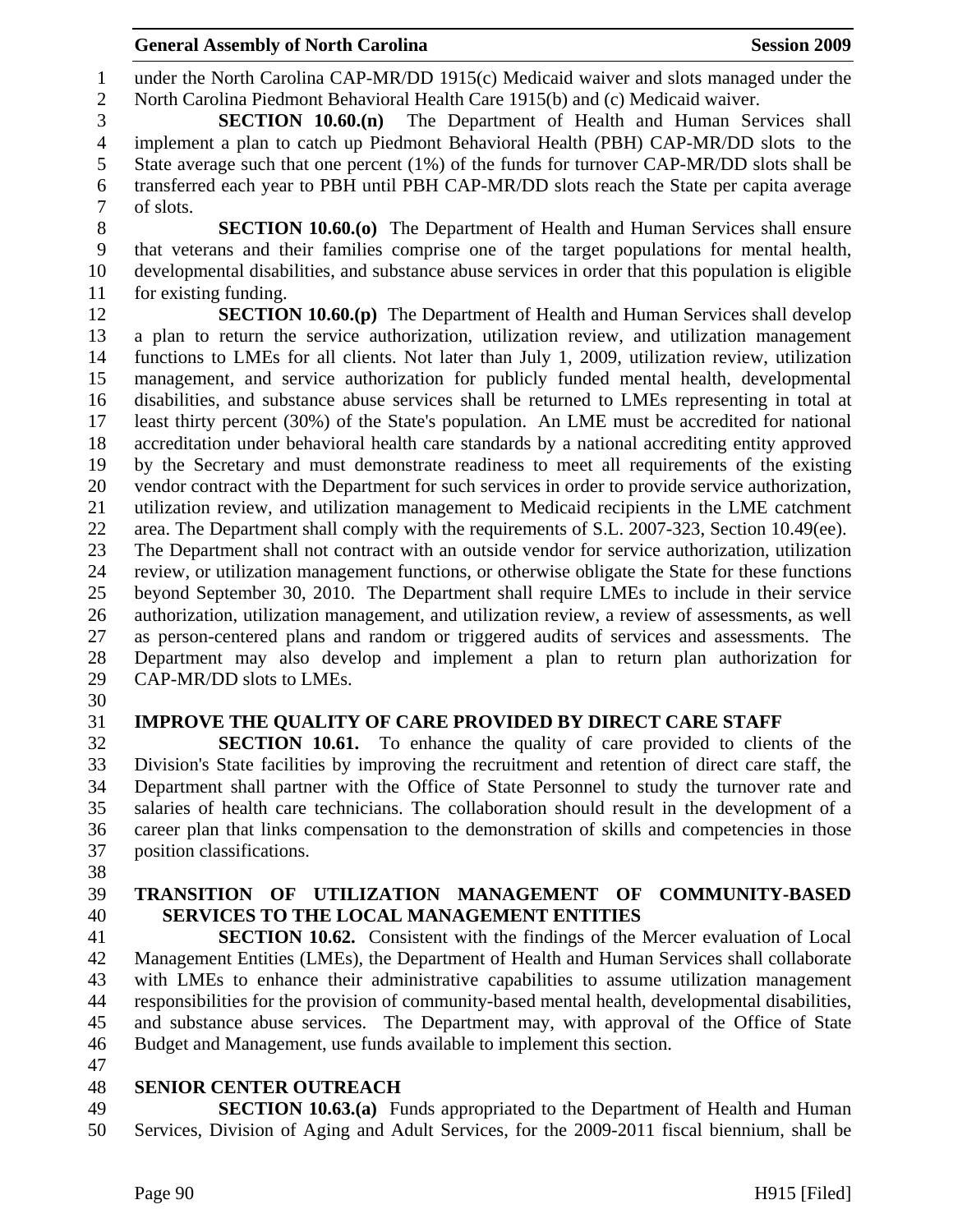|                | <b>General Assembly of North Carolina</b>                                                   | <b>Session 2009</b> |
|----------------|---------------------------------------------------------------------------------------------|---------------------|
| follows:       | used by the Division of Aging and Adult Services to enhance senior center programs as       |                     |
|                | To expand the outreach capacity of senior centers to reach unserved or<br>(1)               |                     |
|                | underserved areas; or                                                                       |                     |
|                | To provide start-up funds for new senior centers.<br>(2)                                    |                     |
|                | All of these funds shall be allocated by October 1 of each fiscal year.                     |                     |
|                | <b>SECTION 10.63.(b)</b> Prior to funds being allocated pursuant to this section for        |                     |
|                | start-up funds for a new senior center, the county commissioners of the county in which the |                     |
|                | new center will be located shall:                                                           |                     |
|                | Formally endorse the need for such a center;<br>(1)                                         |                     |
|                | Formally agree on the sponsoring agency for the center; and<br>(2)                          |                     |
|                | Make a formal commitment to use local funds to support the ongoing<br>(3)                   |                     |
|                | operation of the center.                                                                    |                     |
|                | <b>SECTION 10.63.(c)</b> State funding shall not exceed seventy-five percent (75%) of       |                     |
|                | reimbursable costs.                                                                         |                     |
|                |                                                                                             |                     |
|                | <b>DHHS BLOCK GRANTS</b>                                                                    |                     |
|                | <b>SECTION 10.64.(a)</b> Appropriations from federal block grant funds are made for         |                     |
|                | the fiscal year ending June 30, 2010, according to the following schedule:                  |                     |
|                |                                                                                             |                     |
|                | TEMPORARY ASSISTANCE TO NEEDY FAMILIES BLOCK GRANT                                          |                     |
|                | <b>Local Program Expenditures</b>                                                           |                     |
|                | Division of Social Services                                                                 |                     |
| $\mathbf{1}$   | Work First Family Assistance (Cash Assistance)                                              | \$87,518,579        |
| $\overline{2}$ | <b>Work First County Block Grants</b>                                                       | 94,453,315          |
| 3              | Child Protective Services - Child Welfare Workers for Local DSSs                            | 14,452,391          |
| 4              | Work First – Connect, Inc. (Work Central)                                                   | 38,548              |
| 5              | Child Welfare Collaborative Transition                                                      | 1,019,193           |
|                | Division of Child Development                                                               |                     |
| 6              | <b>Subsidized Child Care Program</b>                                                        | 61,087,077          |
|                | Division of Public Health                                                                   |                     |
| 7              | <b>Teen Pregnancy Prevention Initiatives</b>                                                | 450,000             |
|                | <b>DHHS</b> Administration                                                                  |                     |
| 8              | Division of Social Services                                                                 | 1,093,176           |
| 9              | Office of the Secretary<br>Office of the Secretary/DIRM - TANF Automation Projects<br>10    | 75,392<br>720,000   |
| 11             | Office of the Secretary/DIRM – NCFAST Implementation                                        | 1,200,000           |
|                | <b>Transfers to Other Block Grants</b>                                                      |                     |
|                | Division of Child Development                                                               |                     |
| 12             | Transfer to Child Care and Development Fund                                                 | 84,330,900          |
|                | <b>Division of Social Services</b>                                                          |                     |
|                | Transfer to Social Services Block Grant (SSBG) for<br>13                                    |                     |
|                | Child Protective Services for Child Welfare Training for Counties                           | 2,729,802           |
|                | Transfer to SSBG for Teen Pregnancy Prevention Initiatives<br>14                            | 2,500,000           |
|                | Transfer to SSBG for County Departments of Social Services<br>15                            |                     |
|                | for Children's Services                                                                     | 4,500,000           |
|                | Transfer to SSBG for Foster Care Services<br>16                                             | 390,000             |
|                | TEMPORARY ASSISTANCE TO NEEDY FAMILIES                                                      |                     |
|                | <b>BLOCK GRANT TOTAL</b>                                                                    | \$357,396,373       |
|                |                                                                                             |                     |
|                |                                                                                             |                     |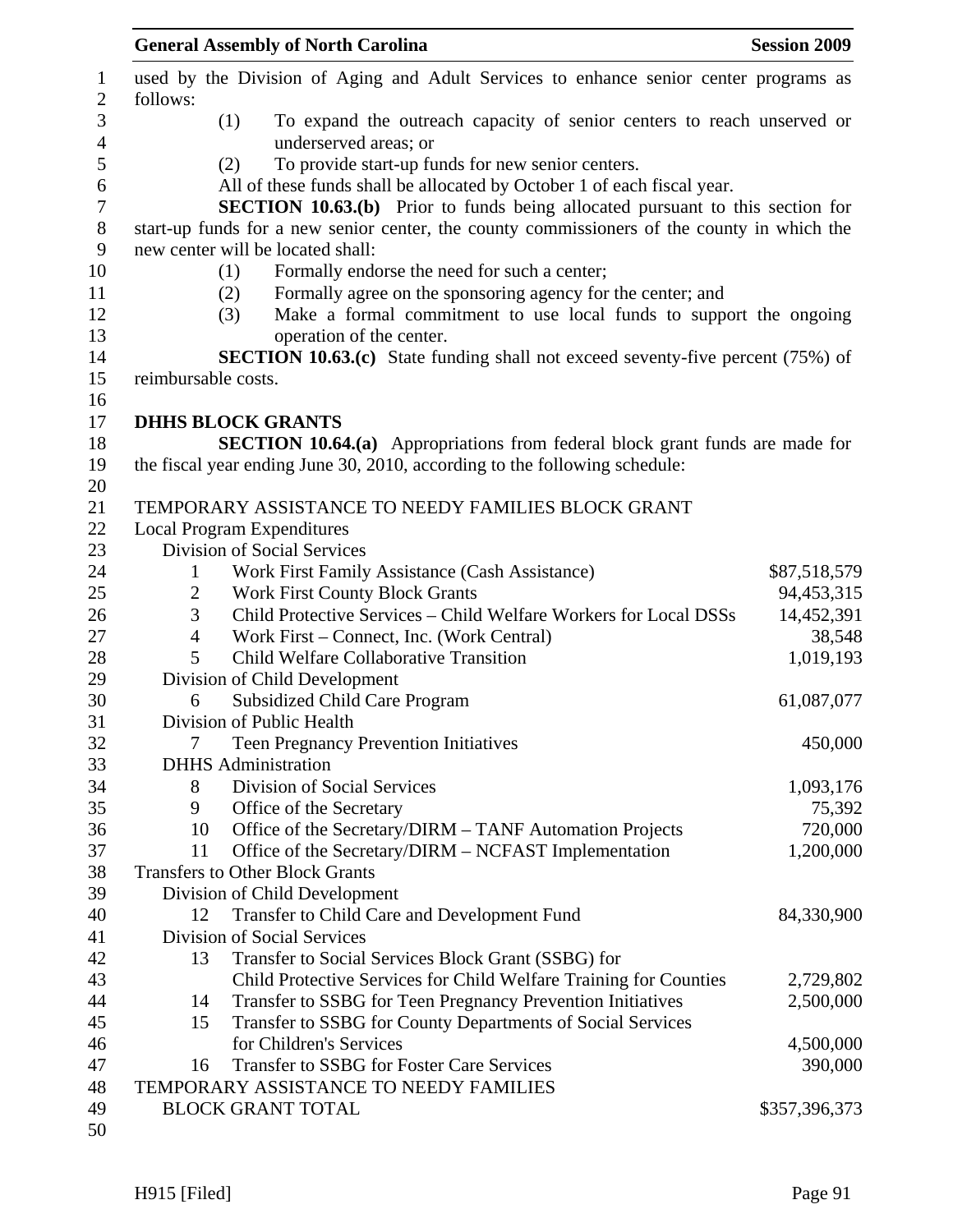| $\mathbf{1}$<br>$\overline{2}$ | <b>GRANT</b>   | TEMPORARY ASSISTANCE TO NEEDY FAMILIES CONTINGENCY FUNDS BLOCK                      |              |
|--------------------------------|----------------|-------------------------------------------------------------------------------------|--------------|
| $\mathfrak{Z}$                 |                | <b>Local Program Expenditures</b>                                                   |              |
| $\overline{4}$                 |                | Division of Social Services                                                         |              |
| $\mathfrak s$                  | 1              | Work First Family Assistance (Cash Assistance)                                      | \$1,857,193  |
| 6                              | $\overline{c}$ | Work First – Boys and Girls Clubs                                                   | 1,200,000    |
| 7                              | 3              | Work First - After-School Services for At-Risk Children                             | 1,229,785    |
| 8                              | 4              | Work First – After-School Programs for At-Risk Youth in Middle Schools              | 300,000      |
| 9                              | 5              | Work First – Connect, Inc. (Work Central)                                           | 330,000      |
| 10                             | 6              |                                                                                     | 360,000      |
| 11                             | 7              | Work First – Citizens Schools Program                                               | 3,239,789    |
| 12                             | 8              | <b>County Demonstration Grants</b>                                                  | 3,000,000    |
| 13                             |                | Adoption Services - Special Children's Adoption Fund                                |              |
|                                | 9              | <b>Conversion Pay for Performance Work First Benefits</b>                           | 1,959,020    |
| 14                             | 10             | <b>Family Violence Prevention</b>                                                   | 1,200,000    |
| 15                             | 11             | <b>Functional Assessment</b>                                                        | 600,000      |
| 16                             | 12             | Electing County State Funding Swap Out                                              | 2,378,213    |
| 17                             | 13             | <b>State Subsidized Child Care Funding Swap</b>                                     | 12,452,484   |
| 18                             |                | TEMPORARY ASSISTANCE TO NEEDY FAMILIES                                              |              |
| 19                             |                | CONTINGENCY FUNDS BLOCK GRANT TOTAL                                                 | \$30,106,484 |
| 20                             |                |                                                                                     |              |
| 21                             |                | SOCIAL SERVICES BLOCK GRANT                                                         |              |
| 22                             |                | <b>Local Program Expenditures</b>                                                   |              |
| 23                             |                | Divisions of Social Services (DSS) and Aging & Adult Services (DAAS)                |              |
| 24                             | 1              | <b>County Departments of Social Services</b>                                        |              |
| 25                             |                | (Transfer from TANF $-$ \$4,500,000)                                                | \$28,868,189 |
| 26                             | $\overline{c}$ | <b>State In-Home Services Fund</b>                                                  | 2,101,113    |
| 27                             | 3              | <b>State Adult Day Care Fund</b>                                                    | 2,155,301    |
| 28                             | $\overline{4}$ | Child Protective Services/CPS Investigative Services -                              |              |
| 29                             |                | Child Medical Evaluation Program                                                    | 238,321      |
| 30                             | 5              | Foster Care Services (Transfer from TANF \$390,000)                                 | 2,372,619    |
| 31                             | 6              | Maternity Homes (Transfer from TANF)                                                | 838,000      |
| 32                             | 7              | Special Children Adoption Incentive Fund                                            | 500,000      |
| 33                             | 8              | CPS - Child Welfare Training for Counties (Transfer from TANF)                      | 2,729,802    |
| 34                             |                | Division of Aging and Adult Services                                                |              |
| 35                             | 9              | Home and Community Care Block Grant (HCCBG)                                         | 1,834,077    |
| 36                             |                | Division of Mental Health, Developmental Disabilities, and Substance Abuse Services |              |
| 37                             | 10             | <b>Mental Health Services Program</b>                                               | 422,003      |
| 38                             | 11             | Developmental Disabilities Services Program                                         | 5,000,000    |
| 39                             | 12             | Mental Health Services-Adult/Mental Health Services-                                |              |
| 40                             |                | Child/Developmental Disabilities Program/Substance                                  |              |
| 41                             |                | <b>Abuse Services-Adult</b>                                                         | 3,234,601    |
| 42                             |                | Division of Child Development                                                       |              |
| 43                             | 13             | <b>Subsidized Child Care Program</b>                                                | 3,150,000    |
| 44                             |                | Division of Vocational Rehabilitation                                               |              |
| 45                             | 14             | Vocational Rehabilitation Services - Easter Seal Society/                           |              |
| 46                             |                | <b>UCP Community Health Program</b>                                                 | 188,263      |
| 47                             |                | Division of Public Health                                                           |              |
| 48                             | 15             | Teen Pregnancy Prevention Initiatives (Transfer from TANF)                          | 2,500,000    |
| 49                             | 16             | Services to Medically Fragile Children (Transfer from TANF)                         | 290,000      |
| 50                             |                | <b>DHHS Program Expenditures</b>                                                    |              |
| 51                             |                | Division of Aging and Adult Services                                                |              |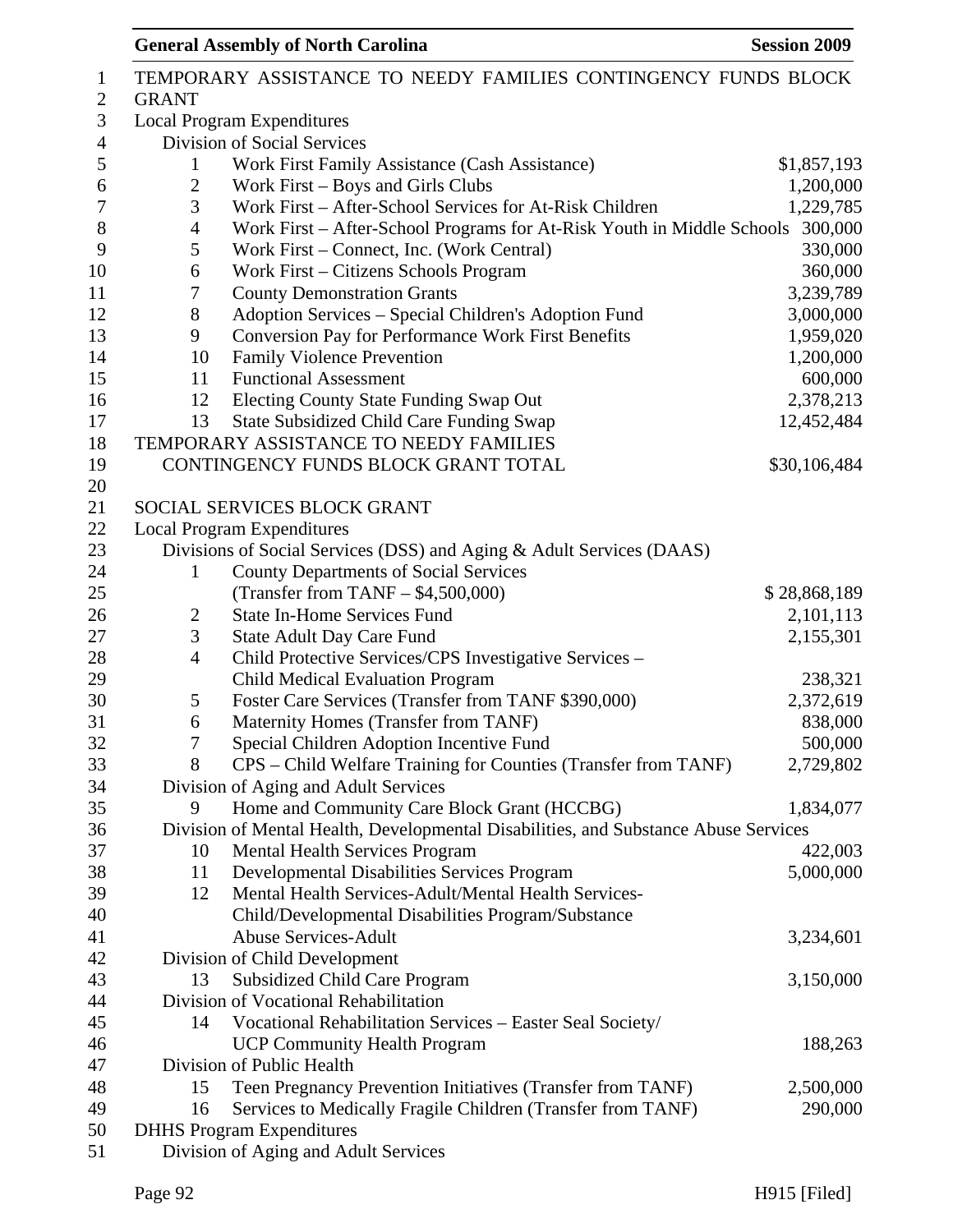|    | <b>General Assembly of North Carolina</b>                        | <b>Session 2009</b> |
|----|------------------------------------------------------------------|---------------------|
| 17 | <b>UNC-CARES Training Contract</b>                               | 247,920             |
|    | Division of Services for the Blind                               |                     |
| 18 | <b>Independent Living Program</b>                                | 3,714,211           |
|    | Division of Health Service Regulation                            |                     |
| 19 | <b>Adult Care Licensure Program</b>                              | 411,897             |
| 20 | Mental Health Licensure and Certification Program                | 205,668             |
|    | <b>DHHS</b> Administration                                       |                     |
| 21 | Division of Aging and Adult Services                             | 688,436             |
| 22 | <b>Division of Social Services</b>                               | 892,624             |
| 23 | Office of the Secretary/Controller's Office                      | 138,058             |
| 24 | Office of the Secretary/DIRM                                     | 87,483              |
| 25 | Division of Child Development                                    | 15,000              |
| 26 | Division of Mental Health, Developmental Disabilities, and       |                     |
|    | <b>Substance Abuse Services</b>                                  | 29,665              |
| 27 | Division of Health Service Regulation                            | 235,625             |
| 28 | Office of the Secretary/NC Inter-Agency Council for              |                     |
|    | <b>Coordinating Homeless Programs</b>                            | 250,000             |
| 29 | Office of the Secretary                                          | 48,053              |
|    | Transfers to Other State Agencies                                |                     |
|    | Department of Administration                                     |                     |
| 30 | NC Commission of Indian Affairs In-Home Services for the Elderly | 203,198             |
|    | <b>Transfers to Other Block Grants</b>                           |                     |
|    | Division of Public Health                                        |                     |
| 31 | Transfer to Preventive Health Services BG for HIV/STD            |                     |
|    | Prevention and Community Planning                                | 145,819             |
|    | SOCIAL SERVICES BLOCK GRANT TOTAL                                | \$63,735,946        |
|    |                                                                  |                     |
|    | LOW INCOME HOME ENERGY ASSISTANCE BLOCK GRANT                    |                     |
|    | <b>Local Program Expenditures</b>                                |                     |
|    | Division of Social Services                                      |                     |
| 1  | Low Income Energy Assistance Program (LIEAP)                     | \$22,612,198        |
| 2  | Crisis Intervention Program (CIP)                                | 16,927,343          |
|    | Office of the Secretary - Office of Economic Opportunity         |                     |
| 3  | <b>Weatherization Program</b>                                    | 7,258,685           |
| 4  | Heating Air Repair & Replacement Program (HARRP)                 | 3,385,583           |
|    | Local Administration                                             |                     |
|    | <b>Division of Social Services</b>                               |                     |
| 5  | <b>County DSS Administration</b>                                 | 3,608,361           |
|    | Office of the Secretary – Office of Economic Opportunity         |                     |
| 6  | Local Residential Energy Efficiency Service Providers -          |                     |
|    | Weatherization                                                   | 420,035             |
| 7  | Local Residential Energy Efficiency Service Providers - HARRP    | 195,910             |
|    | <b>DHHS</b> Administration                                       |                     |
| 8  | Division of Social Services                                      | 275,000             |
| 9  | Division of Mental Health/DD/SAS                                 | 11,577              |
| 10 | Office of the Secretary/DIRM                                     | 384,494             |
| 11 | Office of the Secretary/Controller's Office                      | 17,566              |
| 12 | Office of the Secretary/Office of Economic Opportunity –         |                     |
|    | Weatherization                                                   | 420,035             |
| 13 | Office of the Secretary/Office of Economic Opportunity – HARRP   | 195,910             |
|    | Transfers to Other State Agencies                                |                     |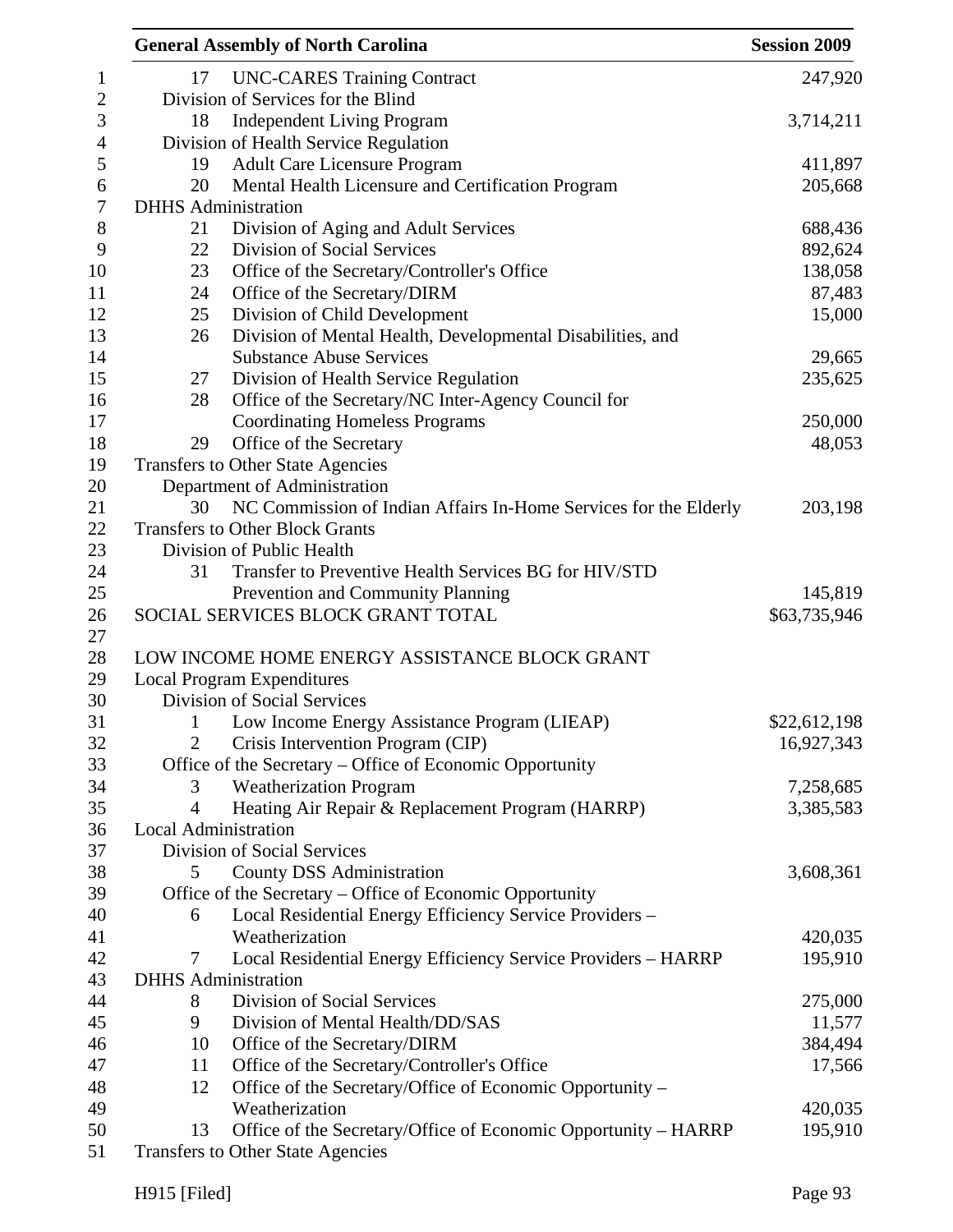| <b>General Assembly of North Carolina</b>                                                                         | <b>Session 2009</b> |
|-------------------------------------------------------------------------------------------------------------------|---------------------|
| Department of Administration - N.C. Commission of Indian Affairs<br>14<br>LOW INCOME HOME ENERGY ASSISTANCE BLOCK | 95,469              |
| <b>GRANT TOTAL</b>                                                                                                | \$55,808,166        |
| CHILD CARE AND DEVELOPMENT BLOCK GRANT                                                                            |                     |
|                                                                                                                   |                     |
| <b>Local Program Expenditures</b>                                                                                 |                     |
| Division of Child Development                                                                                     |                     |
| Subsidized Child Care Services (CCDF)<br>$\mathbf{1}$                                                             | \$144,097,307       |
| <b>Contract Subsidized Child Care Services Support</b><br>$\overline{2}$                                          | 507,617             |
| 3<br>Subsidized Child Care Services (Transfer from TANF)                                                          | 84,330,900          |
| <b>Quality and Availability Initiatives</b><br>4                                                                  | 24,560,876          |
| Division of Social Services                                                                                       |                     |
| 5<br>Local Subsidized Child Care Services Support                                                                 | 16,594,417          |
| <b>DHHS</b> Administration                                                                                        |                     |
| Division of Child Development                                                                                     |                     |
| <b>DCD</b> Administrative Expenses<br>6                                                                           | 6,539,277           |
| Division of Central Administration                                                                                |                     |
| <b>DHHS Central Administration - DIRM Technical Services</b><br>7                                                 | 763,356             |
| CHILD CARE AND DEVELOPMENT BLOCK GRANT TOTAL                                                                      | \$277,393,750       |
|                                                                                                                   |                     |
| ADDITIONAL CHILD CARE AND DEVELOPMENT BLOCK GRANT RECEIVED                                                        |                     |
| THROUGH THE AMERICAN REINVESTMENT AND RECOVERY ACT (ARRA)                                                         |                     |
| <b>Local Program Expenditures</b>                                                                                 |                     |
| Division of Child Development                                                                                     |                     |
| Subsidized Child Care Services (CCDF)<br>1                                                                        | \$53,993,329        |
| <b>Contract Subsidized Child Care Services Support</b>                                                            | 29,030              |
| <b>DHHS</b> Program Expenditures                                                                                  |                     |
| Division of Child Development                                                                                     |                     |
| Quality and Availability Initiatives<br>3                                                                         | 11,519,144          |
| <b>Local Administration</b>                                                                                       |                     |
| Division of Social Services                                                                                       |                     |
| <b>Subsidy Services Support</b><br>4                                                                              | 2,001,631           |
| ADDITIONAL CHILD CARE AND DEVELOPMENT BLOCK GRANT                                                                 |                     |
| RECEIVED THROUGH ARRA TOTAL                                                                                       | \$67,543,143        |
|                                                                                                                   |                     |
| MENTAL HEALTH BLOCK GRANT                                                                                         |                     |
| <b>Local Program Expenditures</b>                                                                                 |                     |
| Division of Mental Health/DD/SAS                                                                                  |                     |
| Mental Health Services - Adult<br>$\mathbf{1}$                                                                    | \$5,877,762         |
| Mental Health Services - Child<br>$\overline{2}$                                                                  | 3,921,991           |
| 3<br><b>Comprehensive Treatment Service Program</b>                                                               | 1,500,000           |
| Mental Health Services - UNC School of Medicine,<br>$\overline{4}$                                                |                     |
| Department of Psychiatry                                                                                          | 300,000             |
| <b>DHHS</b> Administration                                                                                        |                     |
| Division of Mental Health/DD/SAS                                                                                  |                     |
| Division of Mental Health<br>6                                                                                    | 100,000             |
| MENTAL HEALTH BLOCK GRANT                                                                                         | \$11,699,753        |
|                                                                                                                   |                     |
| SUBSTANCE ABUSE PREVENTION AND TREATMENT BLOCK GRANT                                                              |                     |
| <b>Local Program Expenditures</b>                                                                                 |                     |
| Division of Mental Health, Developmental Disabilities, and Substance Abuse Services                               |                     |
|                                                                                                                   |                     |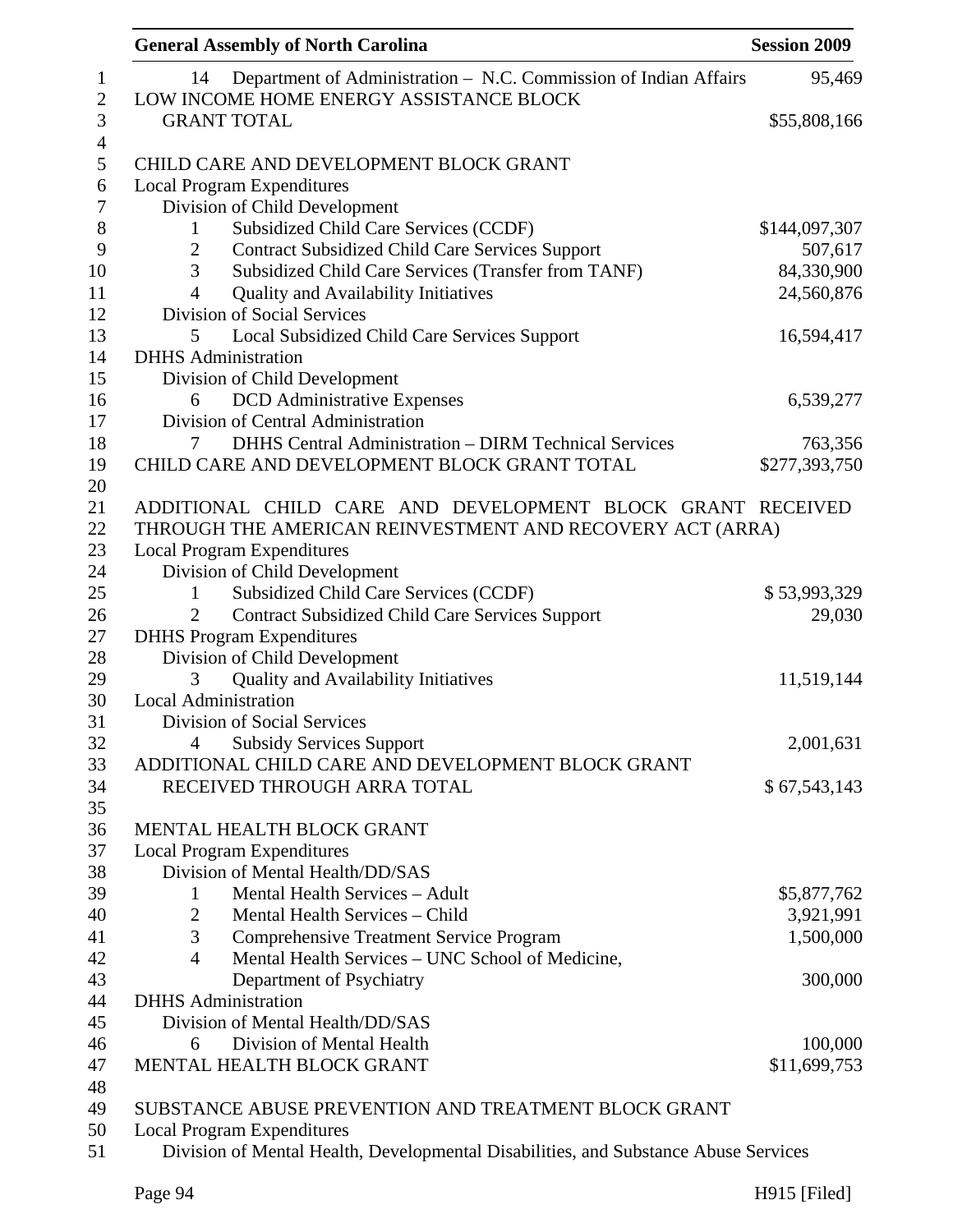|                | <b>General Assembly of North Carolina</b>                                           | <b>Session 2009</b> |
|----------------|-------------------------------------------------------------------------------------|---------------------|
| $\mathbf{1}$   | <b>Substance Abuse Services - Adult</b>                                             | \$22,008,080        |
| $\mathbf{2}$   | <b>Substance Abuse Treatment Alternatives for Women</b>                             | 8,069,524           |
| 3              | Substance Abuse – HIV and IV Drug                                                   | 5,116,378           |
| $\overline{4}$ | Substance Abuse Prevention - Child                                                  | 7,186,857           |
| 5              | Substance Abuse Services - Child                                                    | 4,940,500           |
|                | Division of Public Health                                                           |                     |
| 6              | <b>Risk Reduction Projects</b>                                                      | 633,980             |
| 7              | Aid to Counties                                                                     | 209,576             |
| 8              | Maternal Health                                                                     | 37,779              |
|                | <b>DHHS</b> Administration                                                          |                     |
|                | Division of Mental Health, Developmental Disabilities, and Substance Abuse Services |                     |
| 9              | Division of Mental Health                                                           | 500,000             |
|                | SUBSTANCE ABUSE PREVENTION AND TREATMENT                                            |                     |
|                | <b>BLOCK GRANT TOTAL</b>                                                            | \$48,702,674        |
|                |                                                                                     |                     |
|                | MATERNAL AND CHILD HEALTH BLOCK GRANT                                               |                     |
|                | <b>Local Program Expenditures</b>                                                   |                     |
|                | Division of Public Health                                                           |                     |
|                | <b>Children's Health Services</b>                                                   |                     |
| 1              |                                                                                     | \$7,534,865         |
| $\overline{2}$ | Women's Health                                                                      | 7,701,691           |
| 3              | Oral Health                                                                         | 38,041              |
|                | <b>DHHS Program Expenditures</b>                                                    |                     |
|                | Division of Public Health                                                           |                     |
| $\overline{4}$ | <b>Children's Health Services</b>                                                   | 1,359,636           |
| 5              | Women's Health                                                                      | 135,452             |
| 6              | <b>State Center for Health Statistics</b>                                           | 179,483             |
| 7              | Quality Improvement in Public Health                                                | 14,646              |
| 8              | <b>Health Promotion</b>                                                             | 88,746              |
| 9              | Office of Minority Health                                                           | 55,250              |
| 10             | <b>Immunization Program</b>                                                         | 382,648             |
|                | <b>DHHS</b> Administration                                                          |                     |
|                | Division of Public Health                                                           |                     |
| 11             | Division of Public Health Administration                                            | 631,966             |
|                | MATERNAL AND CHILD HEALTH BLOCK GRANT TOTAL                                         | \$18,122,424        |
|                |                                                                                     |                     |
|                | PREVENTIVE HEALTH AND HEALTH SERVICES BLOCK GRANT                                   |                     |
|                | <b>Local Program Expenditures</b>                                                   |                     |
|                | Division of Public Health                                                           |                     |
| 1              | NC Statewide Health Promotion                                                       | \$1,730,653         |
| 2              | Services to Rape Victims                                                            | 197,112             |
| 3              | HIV/STD Prevention and Community Planning (Transfer from SSBG)                      | 145,819             |
|                | <b>DHHS Program Expenditures</b>                                                    |                     |
|                | Division of Public Health                                                           |                     |
| 4              | NC Statewide Health Promotion                                                       | 1,699,044           |
| 5              | Oral Health                                                                         | 70,000              |
| 6              | <b>State Laboratory of Public Health</b>                                            | 16,600              |
|                | PREVENTIVE HEALTH AND HEALTH SERVICES BLOCK GRANT TOTAL \$3,859,228                 |                     |
|                |                                                                                     |                     |
|                | COMMUNITY SERVICES BLOCK GRANT                                                      |                     |
|                | <b>Local Program Expenditures</b>                                                   |                     |
|                | Office of Economic Opportunity                                                      |                     |
|                |                                                                                     |                     |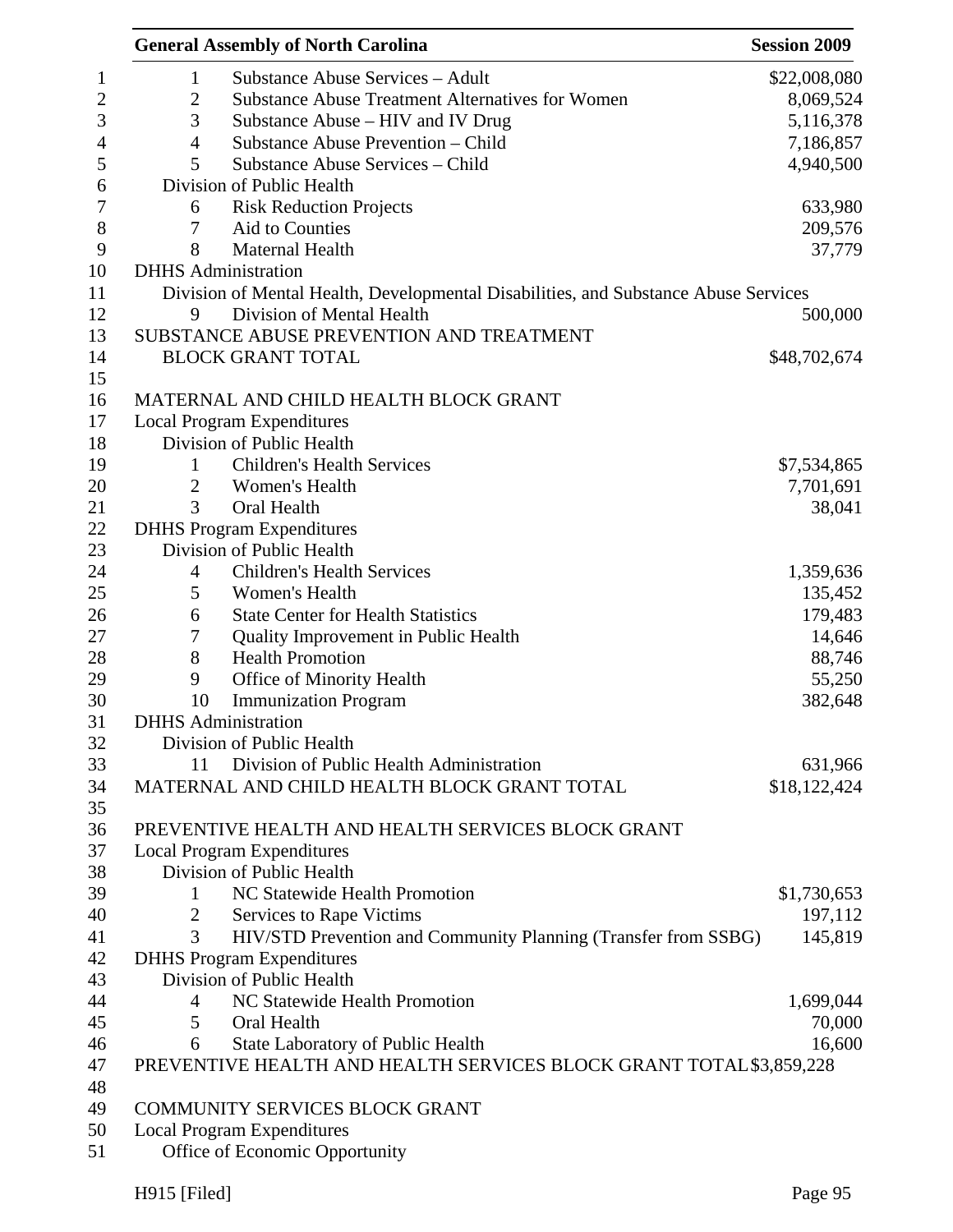| <b>General Assembly of North Carolina</b>                                                                                                                                              | <b>Session 2009</b> |
|----------------------------------------------------------------------------------------------------------------------------------------------------------------------------------------|---------------------|
| <b>Community Action Agencies</b><br>1                                                                                                                                                  | \$16,673,336        |
| <b>Limited Purpose Agencies</b><br>2                                                                                                                                                   | 926,297             |
| <b>DHHS</b> Administration                                                                                                                                                             |                     |
| Office of Economic Opportunity<br>3                                                                                                                                                    | 926,296             |
| COMMUNITY SERVICES BLOCK GRANT TOTAL                                                                                                                                                   | \$18,525,929        |
| COMMUNITY SERVICES RECOVERY FUNDS BLOCK GRANT                                                                                                                                          |                     |
| <b>Local Program Expenditures</b>                                                                                                                                                      |                     |
| Office of Economic Opportunity                                                                                                                                                         |                     |
| <b>Community Action Agencies</b><br>1                                                                                                                                                  | \$20,558,584        |
| <b>Limited Purpose Agencies</b><br>2                                                                                                                                                   | 1,093,541           |
| <b>DHHS</b> Administration                                                                                                                                                             |                     |
| Office of Economic Opportunity<br>3                                                                                                                                                    | 218,709             |
| COMMUNITY SERVICES RECOVERY FUNDS BLOCK GRANT TOTAL                                                                                                                                    | \$21,870,834        |
|                                                                                                                                                                                        |                     |
| <b>SECTION 10.64.(b)</b> Changes in Federal Fund Availability. – If the Congress of                                                                                                    |                     |
| the United States increases the federal fund availability for any of the Block Grants                                                                                                  |                     |
| administered by the Department of Health and Human Services from the amounts appropriated                                                                                              |                     |
| in this section, the Department shall allocate the increase proportionally across the program and                                                                                      |                     |
| activity appropriations identified for that Block Grant in this section. In allocating an increase                                                                                     |                     |
| in federal fund availability, the Department shall not propose funding for new programs or                                                                                             |                     |
| activities not appropriated in this section.                                                                                                                                           |                     |
| If the Congress of the United States decreases the federal fund availability for any of                                                                                                |                     |
| the Block Grants administered by the Department of Health and Human Services from the                                                                                                  |                     |
| amounts appropriated in this section, the Department shall reduce State administration by at                                                                                           |                     |
| least the percentage of the reduction in federal funds. After determining the State                                                                                                    |                     |
| administration, the remaining reductions shall be allocated proportionately across the program                                                                                         |                     |
| and activity appropriations identified for that Block Grant in this section.                                                                                                           |                     |
| Prior to allocating the change in federal fund availability, the proposed allocation                                                                                                   |                     |
| must be approved by the Office of State Budget and Management. If the Department adjusts the                                                                                           |                     |
| allocation of any Block Grant due to changes in federal fund availability, then a report shall be<br>made to the Joint Legislative Commission on Governmental Operations, the House of |                     |
| Representatives Appropriations Subcommittee on Health and Human Services, the Senate                                                                                                   |                     |
| Appropriations Committee on Health and Human Services, and the Fiscal Research Division.                                                                                               |                     |
| <b>SECTION 10.64.(c)</b> Appropriations from federal block grant funds are made for                                                                                                    |                     |
| the fiscal year ending June 30, 2011, according to the schedule enacted for State fiscal year                                                                                          |                     |
| 2009-2010 or until a new schedule is enacted by the North Carolina General Assembly.                                                                                                   |                     |
| <b>SECTION 10.64.(d)</b> All changes to the budgeted allocations to the Block Grants                                                                                                   |                     |
| administered by the Department of Health and Human Services that are not specifically                                                                                                  |                     |
| addressed in this section shall be approved by the Office of State Budget and Management, and                                                                                          |                     |
| a report shall be submitted to the Joint Legislative Commission on Governmental Operations                                                                                             |                     |
| for review prior to implementing the changes. All changes to the budgeted allocations to the                                                                                           |                     |
| Block Grant shall be reported immediately to the House of Representatives Appropriations                                                                                               |                     |
| Subcommittee on Health and Human Services, the Senate Appropriations Committee on Health                                                                                               |                     |
| and Human Services, and the Fiscal Research Division. This subsection does not apply to                                                                                                |                     |
| Block Grant changes caused by legislative salary increases and benefit adjustments.                                                                                                    |                     |
|                                                                                                                                                                                        |                     |
| <b>CHILD CARE AND DEVELOPMENT FUND BLOCK GRANT</b>                                                                                                                                     |                     |
| <b>SECTION 10.64.(e)</b> Payment for subsidized child care services provided with                                                                                                      |                     |
| federal TANF funds shall comply with all regulations and policies issued by the Division of                                                                                            |                     |
| Child Development for the subsidized child care program.                                                                                                                               |                     |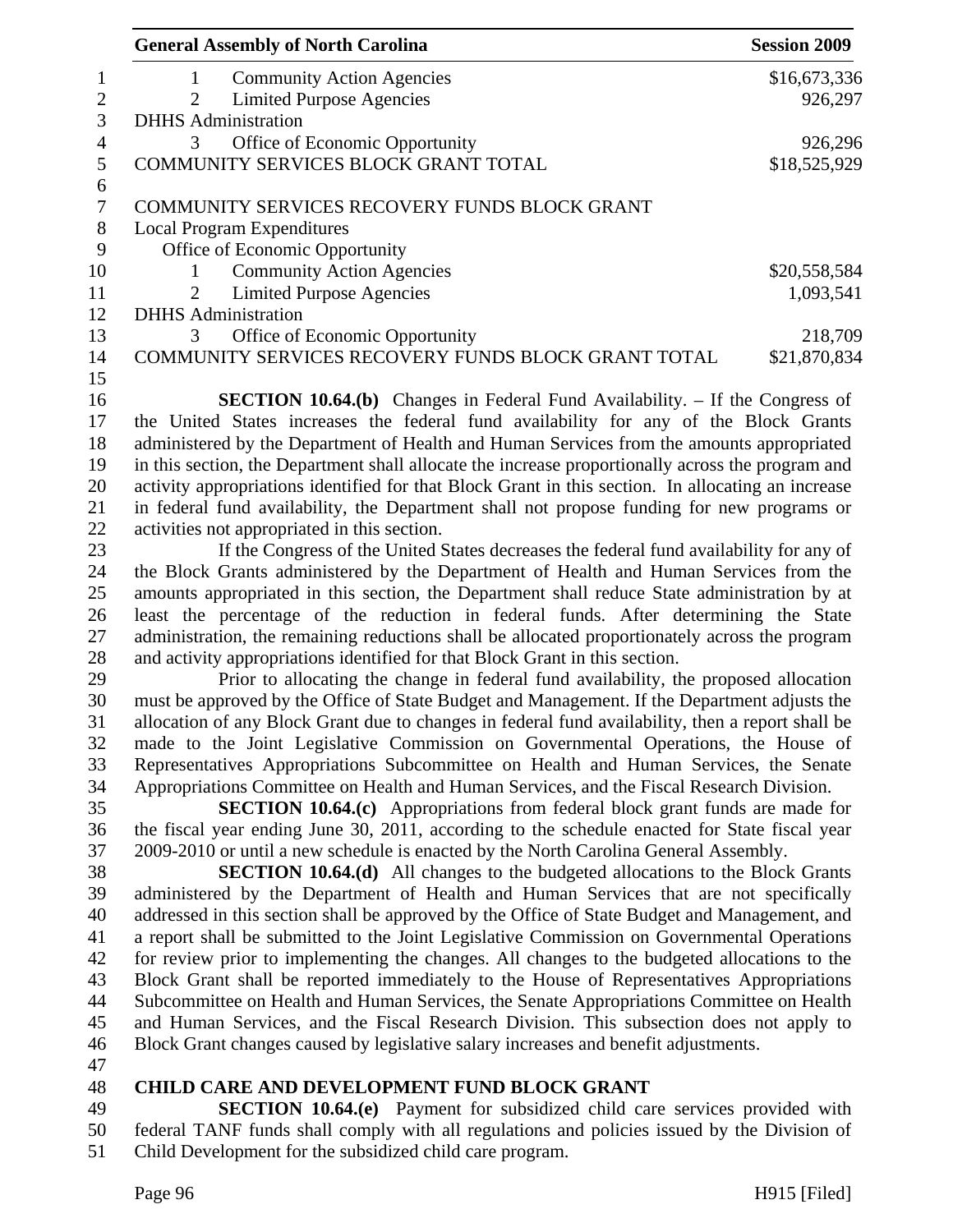|                                                   | <b>General Assembly of North Carolina</b><br><b>Session 2009</b>                                                                                                                                                                                                    |
|---------------------------------------------------|---------------------------------------------------------------------------------------------------------------------------------------------------------------------------------------------------------------------------------------------------------------------|
| $\mathbf{1}$<br>$\sqrt{2}$<br>3<br>$\overline{4}$ | SECTION 10.64(f)<br>If funds appropriated through the Child Care and<br>Development Fund Block Grant for any program cannot be obligated or spent in that program<br>within the obligation or liquidation periods allowed by the federal grants, the Department may |
| 5<br>6                                            | move funds to child care subsidies, unless otherwise prohibited by federal requirements of the<br>grant, in order to use the federal funds fully.                                                                                                                   |
| $\boldsymbol{7}$                                  | <b>ADDITIONAL CHILD CARE AND DEVELOPMENT BLOCK GRANT</b>                                                                                                                                                                                                            |
| $8\,$                                             | <b>SECTION 10.64.(g)</b> Funds from the Child Care and Development Block Grant                                                                                                                                                                                      |
| 9                                                 | made available through the American Reinvestment and Recovery Act shall be used to increase                                                                                                                                                                         |
| 10                                                | access to child care subsidy to the maximum extent possible and shall not be used to supplant                                                                                                                                                                       |
| 11                                                | other appropriations, regardless of the funding source, for child care subsidy. To help address                                                                                                                                                                     |
| 12                                                | the economic downturn and increasing unemployment in North Carolina, the Department of                                                                                                                                                                              |
| 13                                                | Health and Human Services, Division of Child Development shall temporarily adopt policies                                                                                                                                                                           |
| 14                                                | that facilitate and expedite the prudent expenditure of these funds as follows:                                                                                                                                                                                     |
| 15                                                | Permit the local purchasing agencies to issue time-limited vouchers to assist<br>(1)                                                                                                                                                                                |
| 16                                                | counties in managing onetime, nonrecurring subsidy funding,                                                                                                                                                                                                         |
| 17                                                | Extend the current 30/60 day job search policy to six months when a<br>(2)                                                                                                                                                                                          |
| 18                                                | recipient experiences a loss of employment,                                                                                                                                                                                                                         |
| 19                                                | (3)<br>Provide an upfront job search period of six months for former recipients that                                                                                                                                                                                |
| 20                                                | have lost employment since October 1, 2008,                                                                                                                                                                                                                         |
| 21                                                | Provide a job search period of six months for recipients that complete school<br>(4)                                                                                                                                                                                |
| 22                                                | and are entering the job market,                                                                                                                                                                                                                                    |
| 23                                                | Notwithstanding any other provision of law, extend the 24-month education<br>(5)                                                                                                                                                                                    |
| 24                                                | time limit and additional 12 months for a child care recipient that has lost a                                                                                                                                                                                      |
| 25                                                | job since October 1, 2008, or otherwise need additional training to enhance                                                                                                                                                                                         |
| 26                                                | their marketable skills for job placement due to the economic downturn and                                                                                                                                                                                          |
| 27                                                | that have depleted their 24-month allowable education time.                                                                                                                                                                                                         |
| 28                                                | Lower the number of hours a parent must be working in order to be eligible<br>(6)                                                                                                                                                                                   |
| 29                                                | for subsidy to assist parents who are continuing to work but at reduced                                                                                                                                                                                             |
| 30<br>31                                          | hours.                                                                                                                                                                                                                                                              |
| 32                                                | These principles shall apply to persons receiving subsidy prior to September 30,<br>2011, when the Child Care and Development Block grant funds received through the American                                                                                       |
| 33                                                | Reinvestment and Recovery Act are required to be spent or returned to the federal government.                                                                                                                                                                       |
| 34                                                | <b>SECTION 10.64.(h)</b> If American Reinvestment and Recovery Act funds                                                                                                                                                                                            |
| 35                                                | appropriated through the Child Care and Development Fund Block Grant for any program                                                                                                                                                                                |
| 36                                                | cannot be obligated or spent in that program within the obligation or liquidation periods                                                                                                                                                                           |
| 37                                                | allowed by the federal grants, the Department may move funds to child care subsidies, unless                                                                                                                                                                        |
| 38                                                | otherwise prohibited by federal requirements of the grant, in order to use the federal funds                                                                                                                                                                        |
| 39                                                | fully.                                                                                                                                                                                                                                                              |
| 40                                                |                                                                                                                                                                                                                                                                     |
| 41                                                | <b>SOCIAL SERVICES BLOCK GRANT</b>                                                                                                                                                                                                                                  |
| 42                                                | <b>SECTION 10.64.(i)</b> Social Services Block Grant funds appropriated to the North                                                                                                                                                                                |
| 43                                                | Carolina Inter-Agency Council for Coordinating Homeless Programs are exempt from the                                                                                                                                                                                |
| 44                                                | provisions of 10A NCAC 71R 0201(3). The Special Children's Adoption Incentive Fund will                                                                                                                                                                             |
| 45                                                | require fifty percent (50%) local match.                                                                                                                                                                                                                            |
| 46                                                |                                                                                                                                                                                                                                                                     |
| 47                                                | <b>TEMPORARY ASSISTANCE TO NEEDY FAMILIES BLOCK GRANT</b>                                                                                                                                                                                                           |
| $\Delta$ <sup><math>\alpha</math></sup>           | <b>SECTION 10.64 (i)</b> The Department of Health and Human Services shall continue                                                                                                                                                                                 |

48 **SECTION 10.64.(j)** The Department of Health and Human Services shall continue<br>49 to support on a recurring basis payments to maternity home providers. The budget is to support on a recurring basis payments to maternity home providers. The budget is 50 established at one million two hundred fifty-eight thousand dollars (\$1,258,000) per year, 51 funded from eight hundred thirty-eight thousand dollars (\$838,000) in TANF Block Grant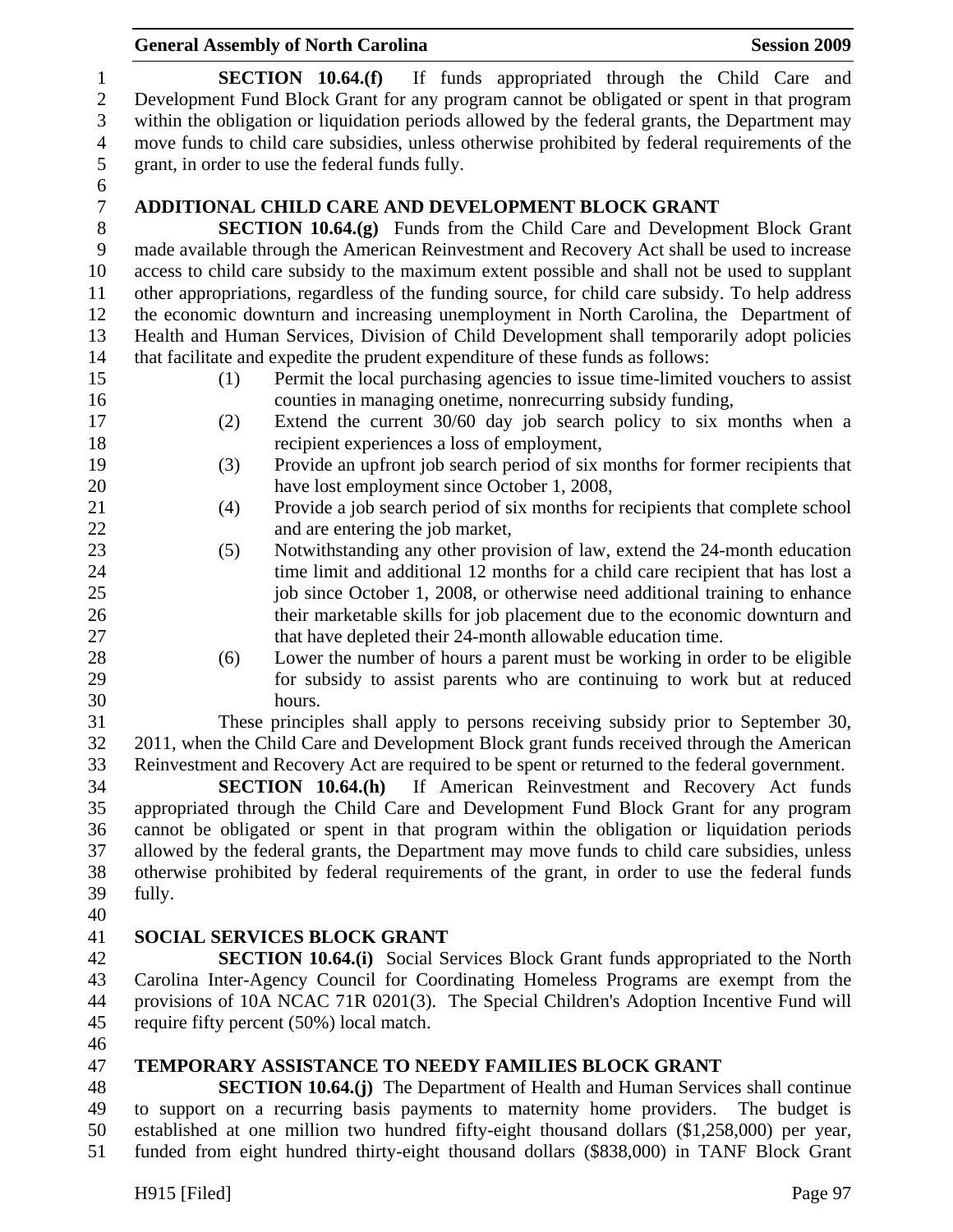1 funds along with federal funds and one hundred five thousand dollars (\$105,000) in state 2 appropriations available to the Department.

#### 4 **PART XI. DEPARTMENT OF AGRICULTURE AND CONSUMER SERVICES**

#### 6 **REMOVE CAP ON ANIMAL DISEASE DIAGNOSTIC TEST FEES**

7 **Section 11.1.** Section 42.1(e) of Session Law 2005-276 is repealed.

# 9 **PESTICIDE REGISTRATION FEE**

10 **SECTION 11.2.** G.S. 143-442(b) reads as rewritten:

11 "(b) The applicant shall pay an annual registration fee of one hundred dollars (\$100.00) 12 one hundred fifty dollars (\$150.00) plus an additional annual assessment for each brand or 13 grade of pesticide registered. The annual assessment shall be fifty dollars (\$50.00) if the 14 applicant's gross sales of the pesticide in this State for the preceding 12 months for the period 15 ending September 30th were more than five thousand dollars (\$5,000.00) and twenty-five 16 dollars (\$25.00) if gross sales were less than five thousand dollars (\$5,000.00). An additional 17 two hundred dollars (\$200.00) delinquent registration penalty shall be assessed against the 18 registrant for each brand or grade of pesticide which is marketed in North Carolina prior to 19 registration as required by this Article. In the case of multi-year registration, the annual fee and 20 additional assessment for each year shall be paid at the time of the initial registration. The 21 Board shall give a pro rata refund of the registration fee and additional assessment to the 22 registrant in the event that registration is canceled by the Board or by the United States 23 Environmental Protection Agency."

24

3

5

8

#### 25 **PETROLEUM DEVICE TECHNICIAN FEE**

26 **SECTION 11.3**. The Department of Agriculture and Consumer Services shall 27 charge an annual fee of twenty dollars (\$20.00) for the registration of petroleum device 28 technicians.

29

#### 30 **PLANT CONSERVATION PROGRAM**

31 **SECTION 11.4.** From funds that are deposited with the State Treasurer pursuant to 32 G.S. 146-30 to the credit of the Department of Agriculture and Consumer Services in a capital 33 improvement account, the sum of thirty thousand dollars (\$30,000) for the 2009-2010 fiscal 34 year shall be transferred to the Department of Agriculture and Consumer Services to be used, 35 notwithstanding G.S. 146-30, by the Department for its plant conservation program under 36 Article 19B of Chapter 106 of the General Statutes for costs incidental to the acquisition of 37 land, such as land appraisals, land surveys, title searches, environmental studies, and for the 38 management of plant conservation program preserves owned by the Department.

- 39
- 

#### 40 **PART XII. DEPARTMENT OF ENVIRONMENT AND NATURAL RESOURCES**

41

#### 42 **TRANSFER OF CENTER FOR GEOGRAPHIC INFORMATION AND ANALSYIS TO**  43 **OFFICE OF INFORMATION TECHNOLOGY SERVICES**

44 **SECTION 12.1.** The Center for Geographic Information and Analysis is 45 transferred from the Department of Environment and Natural Resources to the Office of 46 Information Technology Services. The transfer shall have all of the elements of a Type I 47 transfer, as defined in G.S. 143A-6(a).

48

#### 49 **MARINE FISHERIES FUNDS FOR THE FISHERY RESOURCES GRANT**  50 **PROGRAM**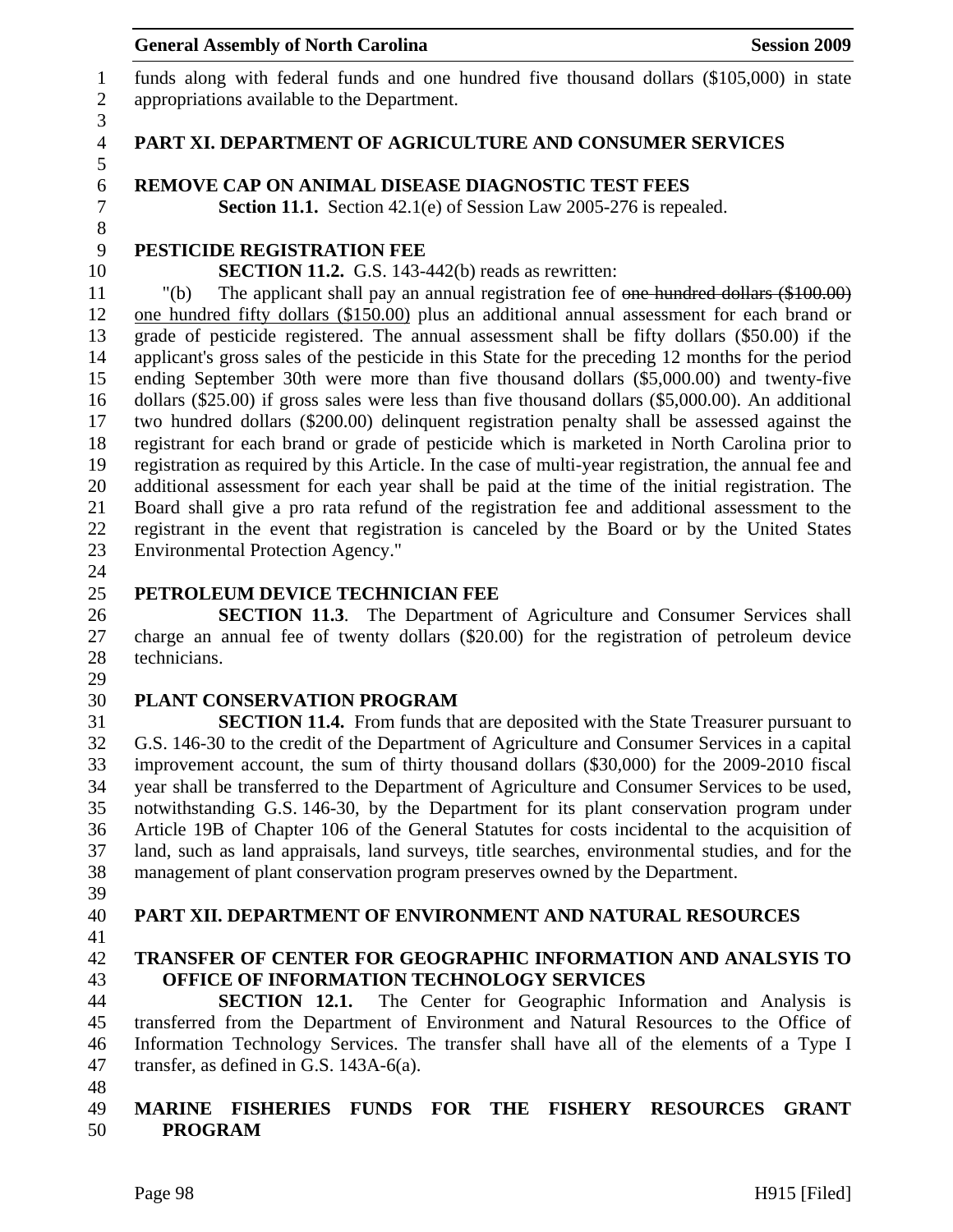1 **SECTION 12.2.** Of the funds appropriated in this act to the Department of 2 Environment and Natural Resources for the Division of Marine Fisheries for the Fishery 3 Resource Grant Program established under G.S. 113-200, the sum of seven hundred thirty-eight 4 thousand seven hundred seventy-one dollars (\$738,771) for each year of the 2009-2011 fiscal 5 biennium shall be used as follows: (1) six hundred thirty-eight thousand four hundred fifty-nine 6 dollars (\$638,459) shall be used for the Fishery Resource Grant Program in accordance with 7 G.S. 113-200; (2) one hundred thousand three hundred twelve dollars (\$100,312) shall be used 8 for river herring research in the Department, notwithstanding G.S. 113-200.

9

# 10 **NEUSE RIVER RAPID RESPONSE TEAM**

11 **SECTION 12.3.** The Neuse River Rapid Response Team within the Department of 12 Environment and Natural Resources is eliminated. In place of this program, the Department 13 shall identify existing resources to develop a statewide rapid response team that will investigate 14 fish kills, spills, algal blooms, and other water quality emergencies throughout North Carolina's 15 watersheds.

16

#### 17 **ELIMINATE OFFICE OF ENVIRONMENTAL EDUCATION**

18 **SECTION 12.4.(a)** Part 4B of Article 7 of Chapter 143B of the General Statutes is 19 repealed.

20 **SECTION 12.4.(b)** The Office of Environmental Education within the Department 21 of Environment and Natural Resources is eliminated, and the responsibilities of the Office are 22 transferred to other programs. The Office's Program Development Coordinator position and 23 the associated functions for strategic planning and assessment of needs for environmental 24 education shall be transferred to the Museum of Natural Sciences in the Department. The 25 functions of promoting public use of environmental education centers and developing 26 partnerships to increase participation shall be transferred to the Division of Public Affairs 27 within the Department to ensure that information to educate about environmental issues is 28 available to the widest possible audience, including education professionals, the general public, 29 and students of all ages.

30 **SECTION 12.4.(c)** To ensure that environmental education is incorporated into the 31 educational programs of the State, the Department of Environment and Natural Resources, as 32 part of the Office elimination, shall transfer information about resources of the Department to 33 the following agencies where environmental education functions shall now reside: the 34 Department of Public Instruction's K-12 Curriculum Units, which develop the standard courses 35 of study related to science; the Academic and Student Services Division of the NC Community 36 College System for incorporation into curricula in Agriculture and Natural Resources and other 37 related courses of study; and the University of North Carolina General Administration's 38 Division of Academic Affairs Academic Planning area, which maintains the inventory of 39 programs of the various campuses of the University system and oversees creation of new 40 programs of study. Library resources shall be transferred to the State Library in the 41 Department of Cultural Resources. The Department of Environment and Natural Resources 42 shall provide links on its Web site to direct the public where to find these resources via 43 Web-based, interlibrary loan, or other sources.

44 **SECTION 12.4.(d)** By March 1, 2010, the Department of Environment and 45 Natural Resources, Department of Public Instruction, NC Community College System, 46 University of North Carolina, and Department of Cultural Resources shall report to the Office 47 of State Budget and Management on the steps taken to incorporate each of the functions 48 designated for transfer.

49

#### 50 **APPROPRIATION FOR CLEAN WATER MANAGEMENT TRUST FUND**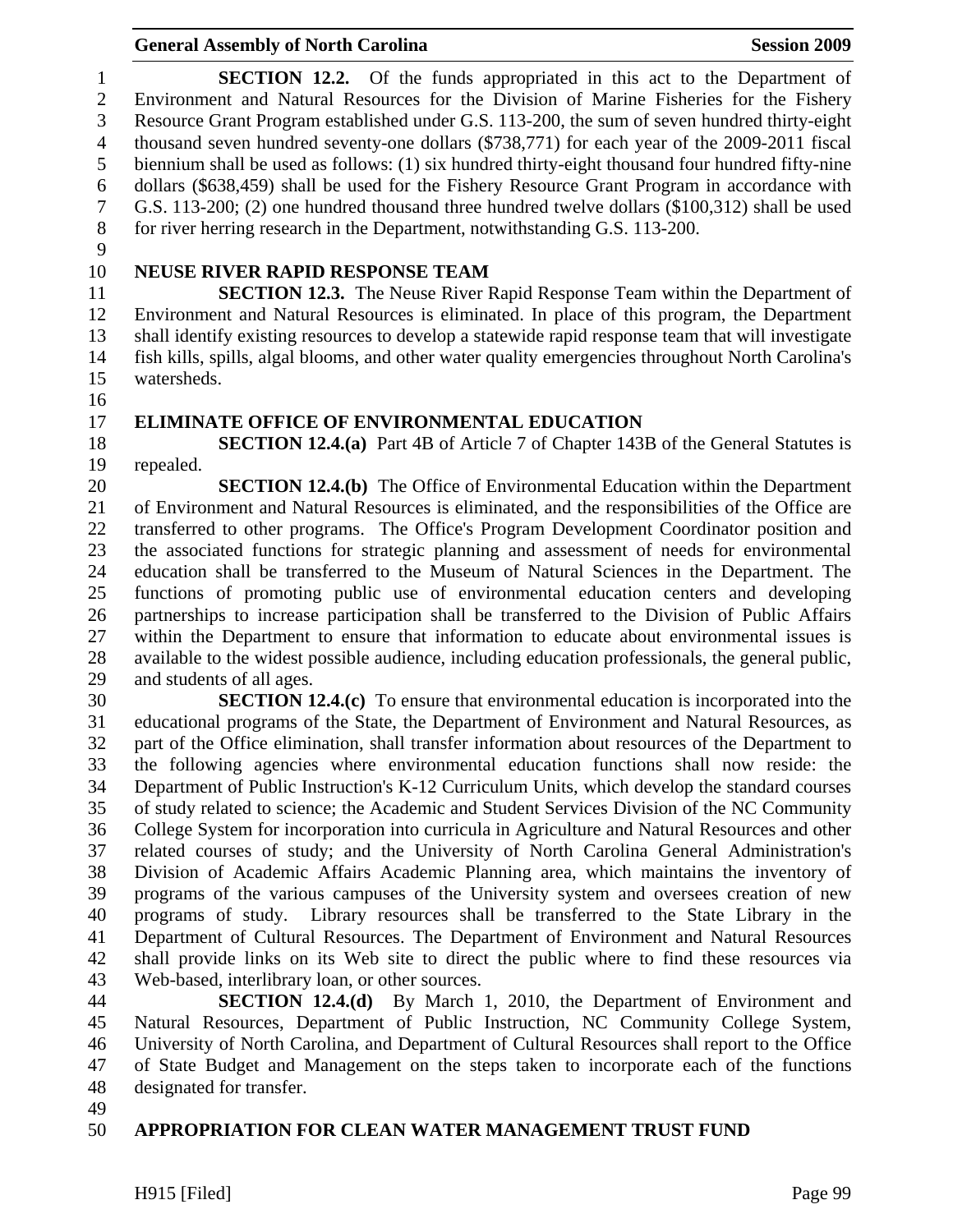| 10 | <b>EMPLOYMENT SECURITY COMMISSION FUNDS</b>                                                       |
|----|---------------------------------------------------------------------------------------------------|
| 11 | <b>SECTION 13.1.(a)</b> Funds from the Employment Security Commission Reserve                     |
| 12 | Fund shall be available to the Employment Security Commission of North Carolina to use as         |
| 13 | collateral to secure federal funds and to pay the administrative costs associated with the        |
| 14 | collection of the Employment Security Commission Reserve Fund surcharge. The total                |
| 15 | administrative costs paid with funds from the Reserve in the 2009-2010 fiscal year shall not      |
| 16 | exceed two million five hundred thousand dollars (\$2,500,000).                                   |
| 17 | There is appropriated from the Employment Security<br>SECTION 13.1(b)                             |
| 18 | Commission Reserve Fund to the Employment Security Commission of North Carolina the sum           |
| 19 | of twenty million dollars (\$20,000,000) for the 2009-2010 fiscal year to be used for the         |
| 20 | following purposes:                                                                               |
| 21 | (1)<br>\$19,700,000 for the operation and support of local ESC offices.                           |
| 22 | \$200,000 for the State Occupational Information Coordinating Committee to<br>(2)                 |
| 23 | develop and operate an interagency system to track former participants in                         |
| 24 | State education and training programs.                                                            |
| 25 | \$100,000 to maintain compliance with Chapter 96 of the General Statutes,<br>(3)                  |
| 26 | which directs the Commission to employ the Common Follow-Up                                       |
| 27 | Management Information System to evaluate the effectiveness of the State's                        |
| 28 | job training, education, and placement programs.                                                  |
| 29 | SECTION $13.1(c)$<br>There is appropriated from the Employment Security                           |
| 30 | Commission Reserve Fund to the Employment Security Commission of North Carolina an                |
| 31 | amount not to exceed one million dollars (\$1,000,000) for the 2009-2010 fiscal year to fund      |
| 32 | State initiatives not currently funded through federal grants.                                    |
| 33 |                                                                                                   |
| 34 | <b>CHANGE SAFETY EDUCATION SECTION TO RECEIPT SUPPORT</b>                                         |
| 35 | <b>SECTION 13.2.</b> The Safety Education Section of the Industrial Commission shall              |
| 36 | become fee supported effective July 1, 2010. The Industrial Commission is authorized to           |
| 37 | establish a fee schedule for all services provided by the Safety Education Section to support the |
| 38 | operations of this program.                                                                       |
| 39 |                                                                                                   |
| 40 | <b>INDUSTRIAL COMMISSION FEES/COMPUTER SYSTEM REPLACEMENT</b>                                     |
| 41 | <b>SECTION 13.3.(a)</b> The North Carolina Industrial Commission may continue to                  |
| 42 | retain the additional revenue generated as a result of the increase in the fee charged to parties |
| 43 | for the filing of compromised settlements from the previous amount of two hundred dollars         |
| 44 | $(\$200.00)$ to the new fee not to exceed three hundred twenty-five dollars $(\$325.00)$ . These  |
| 45 | funds shall be used for the purpose of replacing existing computer hardware and software used     |
| 46 | for the operations of the Commission. These funds may also be used to prepare any assessment      |
| 47 | of hardware and software needs prior to purchase and to develop and administer the needed         |
| 48 | database(s) and new Electronic Case Management System, including the establishment of two         |
| 49 | time-limited positions for application development and support and mainframe migration. The       |
| 50 | Commission may not retain any fees under this section unless they are in excess of the former     |
|    |                                                                                                   |
|    | Page 100<br>$H915$ [Filed]                                                                        |
|    |                                                                                                   |

#### General Assembly of North Carolina **Session 2009**

1 **SECTION 12.5.** Notwithstanding G.S. 113A-253.1(a) for the 2009-2011 fiscal<br>2 biennium only, the appropriation to the Clean Water Management Trust Fund for the biennium only, the appropriation to the Clean Water Management Trust Fund for the 3 2009-2010 fiscal year is seventy-five million dollars (\$75,000,000), and the appropriation for the 2010-2011 fiscal year is seventy-five million dollars (\$75,000,000) as provided by this act. the 2010-2011 fiscal year is seventy-five million dollars (\$75,000,000) as provided by this act. 5 The funds appropriated by this act to the Clean Water Management Trust Fund shall be used as 6 provided by G.S. 113A-253.

 $\begin{array}{c} 7 \\ 8 \end{array}$ 

# 8 **PART XIII. DEPARTMENT OF COMMERCE**

# $\frac{9}{10}$ 10 **EMPLOYMENT SECURITY COMMISSION FUNDS**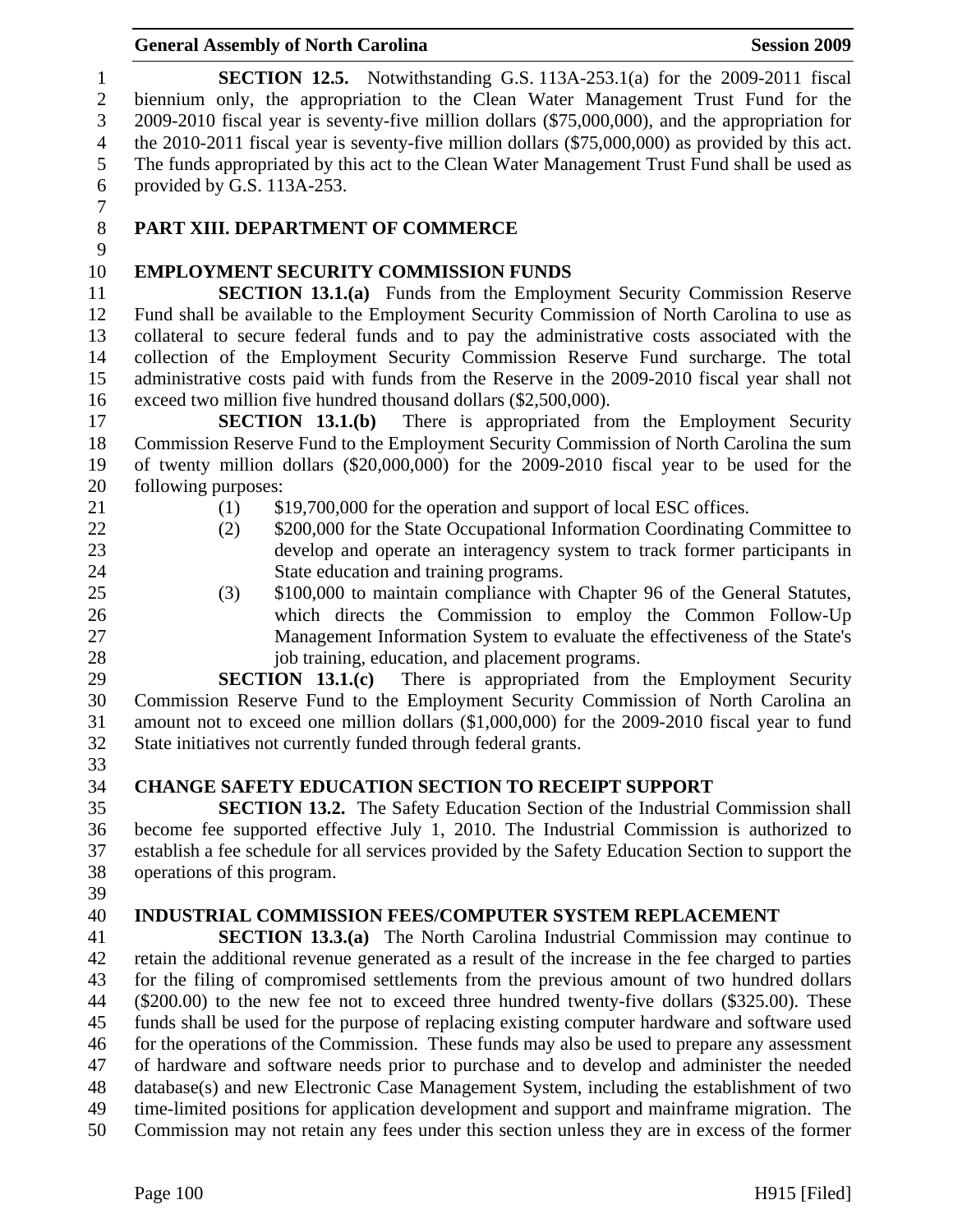1 two hundred dollar (\$200.00) fee charged by the Commission for filing a compromised 2 settlement. 3 **SECTION 13.3.(b)** Nothing in this section shall be deemed to limit or restrict the 4 Commission's authority to increase fees for purposes other than those indicated in subsection 5 (a) of this section. 6 **SECTION 13.3.(c)** Unexpended and unencumbered fees retained by the Industrial 7 Commission under subsection (a) of this section shall not revert to the General Fund on June 30 8 of each fiscal year, but shall remain available to the Commission for the purposes stated in 9 subsection (a) of this section. 10 **SECTION 13.3.(d)** The Commission may retain additional fees as authorized by 11 subsection (a) of this section for the 2009-2011 biennium. 12 13 **NC GREEN BUSINESS FUND**  14 **SECTION 13.4.** Of the funds appropriated to the NC Green Business Fund for 15 prior fiscal years that are unencumbered and unexpended as of June 30, 2009, or that become 16 unencumbered and unexpended thereafter, the Department of Commerce may use up to fifty 17 thousand dollars (\$50,000) in the 2009-2010 fiscal year, if necessary, to cover the Department's 18 expenses in administering the NC Green Business Fund. 19 20 **ONE NORTH CAROLINA FUND**  21 **SECTION 13.5.** Of the funds appropriated to the One North Carolina Fund for 22 prior fiscal years that are unencumbered and unexpended as of June 30, 2009, or that become 23 unencumbered and unexpended thereafter, the Department of Commerce may use up to three 24 hundred thousand dollars (\$300,000) to cover its expenses in administering the One North 25 Carolina Fund and other economic development incentive grant programs during the 26 2009-2010 fiscal year. 27 28 **EXTEND JOB DEVELOPMENT INVESTMENT GRANT PROGRAM**  29 **SECTION 13.6.** G.S. 143B-437.62 reads as rewritten: 30 "The authority of the Committee to enter into new agreements expires January 1, 2010 31 2012." 32 33 **PART XIV. JUDICIAL DEPARTMENT**  34 35 **JUDICIAL DEPARTMENT GRANT FUNDS**  36 **SECTION 14.1.** Notwithstanding G.S. 143C-6-9, the Judicial Department may use 37 up to the sum of one million five hundred thousand dollars (\$1,500,000) during the 2009-2010 38 fiscal year from funds available to the Department to provide the State match needed in order to 39 receive grant funds. Prior to using these funds for this purpose, the Department shall report to 40 the Chairs of the House of Representative and the Senate Appropriations Subcommittees on 41 Justice and Public Safety and to the Joint Legislative Commission of Governmental Operations 42 on the grants to be matched using these funds. 43 44 **GUIDELINES FOR MAXIMIZING EFFICIENCY OF PROCEEDINGS**  45 **SECTION 14.2.** By December 1, 2009, the Administrative Office of the Courts 46 shall develop guidelines to be applied to maximize efficient use of the time of probation 47 officers and court personnel participating in probation revocation proceedings. The 48 Administrative Office of the Courts may also adopt guidelines for maximizing the efficient use 49 of the time of law enforcement personnel participating in the Criminal District Courts. 50

#### 51 **ELIMINATE SENTENCING SERVICES PROGRAM**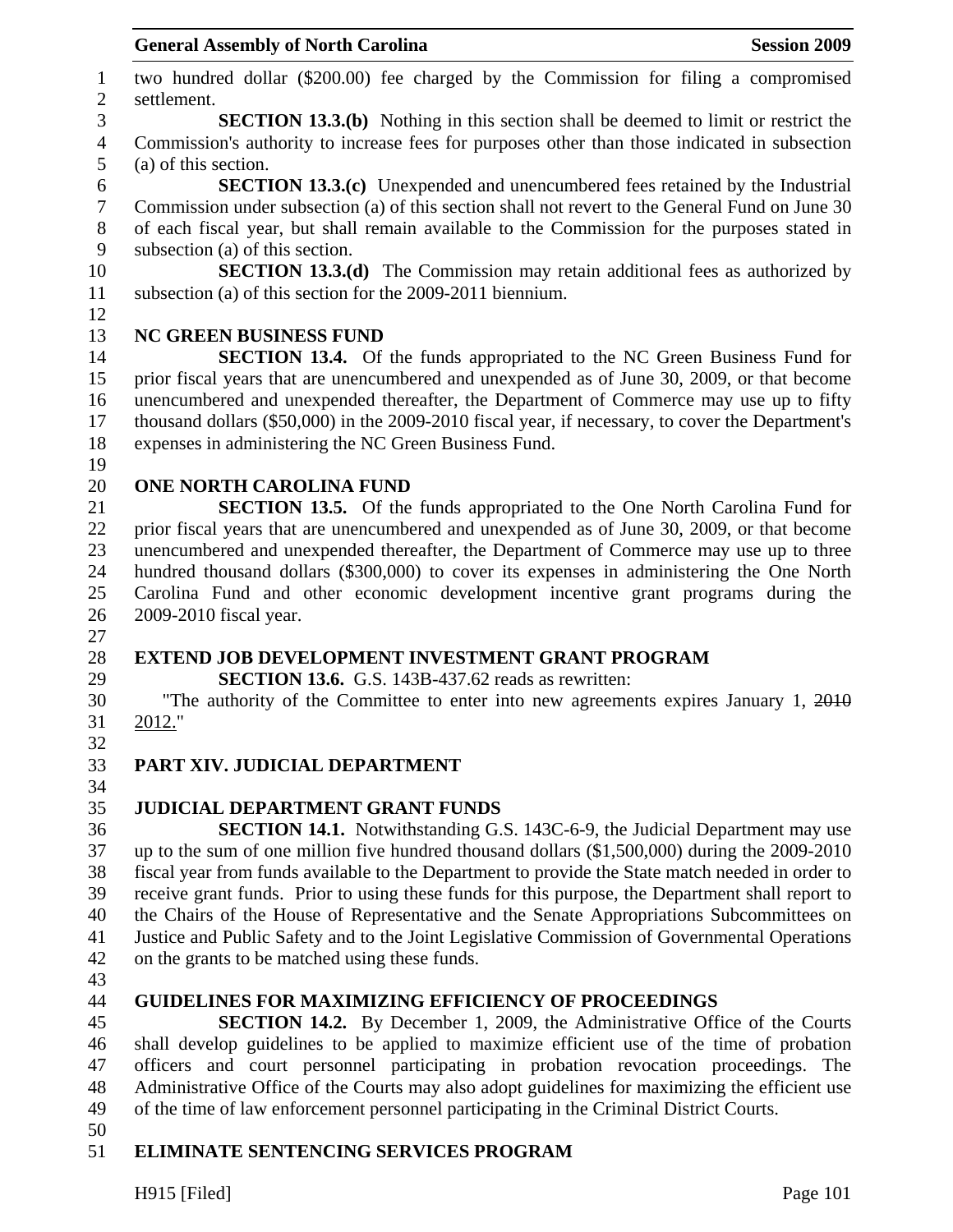|                            | <b>General Assembly of North Carolina</b>                                                                                                                                                                                                                                                                                                                                                                                                                                                                                                                                                                                                                                                                                                                                                                          | <b>Session 2009</b> |
|----------------------------|--------------------------------------------------------------------------------------------------------------------------------------------------------------------------------------------------------------------------------------------------------------------------------------------------------------------------------------------------------------------------------------------------------------------------------------------------------------------------------------------------------------------------------------------------------------------------------------------------------------------------------------------------------------------------------------------------------------------------------------------------------------------------------------------------------------------|---------------------|
|                            | <b>SECTION 14.3.</b> Article 61 of Chapter 7A of the General Statutes is repealed.                                                                                                                                                                                                                                                                                                                                                                                                                                                                                                                                                                                                                                                                                                                                 |                     |
| <b>INCREASE COURT FEES</b> |                                                                                                                                                                                                                                                                                                                                                                                                                                                                                                                                                                                                                                                                                                                                                                                                                    |                     |
|                            | <b>SECTION 14.4.</b> The Administrative Office of the Courts is authorized to increase                                                                                                                                                                                                                                                                                                                                                                                                                                                                                                                                                                                                                                                                                                                             |                     |
|                            | various court fees by a total of ten dollars (\$10.00).                                                                                                                                                                                                                                                                                                                                                                                                                                                                                                                                                                                                                                                                                                                                                            |                     |
|                            | PART XV. DEPARTMENT OF JUSTICE                                                                                                                                                                                                                                                                                                                                                                                                                                                                                                                                                                                                                                                                                                                                                                                     |                     |
|                            | <b>INCREASE CRIME LAB ANALYSIS FEE</b>                                                                                                                                                                                                                                                                                                                                                                                                                                                                                                                                                                                                                                                                                                                                                                             |                     |
|                            | SECTION 15.1. G.S. 7A-304(7) reads as rewritten:                                                                                                                                                                                                                                                                                                                                                                                                                                                                                                                                                                                                                                                                                                                                                                   |                     |
| " $(7)$                    | For the services of the State Bureau of Investigation laboratory facilities, the<br>district or superior court judge shall, upon conviction, order payment of the<br>sum of three hundred dollars (\$300) six hundred dollars (\$600.00) to be<br>remitted to the Department of Justice for support of the State Bureau of<br>Investigation. This cost shall be assessed only in cases in which, as part of<br>the investigation leading to the defendant's conviction, the laboratories have<br>performed DNA analysis of the crime, tests of bodily fluids of the defendant<br>for the presence of alcohol or controlled substances, or analysis of any<br>controlled substance possessed by the defendant or the defendant's agent.<br>The court may waive or reduce the amount of the payment required by this |                     |
|                            | subdivision upon a finding of just cause to grant such a waiver or reduction."                                                                                                                                                                                                                                                                                                                                                                                                                                                                                                                                                                                                                                                                                                                                     |                     |
|                            |                                                                                                                                                                                                                                                                                                                                                                                                                                                                                                                                                                                                                                                                                                                                                                                                                    |                     |
|                            | PART XVI. DEPARTMENT OF JUVENILE JUSTICE AND DELINQUENCY                                                                                                                                                                                                                                                                                                                                                                                                                                                                                                                                                                                                                                                                                                                                                           |                     |
|                            | <b>PREVENTION</b>                                                                                                                                                                                                                                                                                                                                                                                                                                                                                                                                                                                                                                                                                                                                                                                                  |                     |
|                            | ESTABLISHMENT OF A GANG PREVENTION AND INTERVENTION PILOT                                                                                                                                                                                                                                                                                                                                                                                                                                                                                                                                                                                                                                                                                                                                                          |                     |
| <b>PROGRAM</b>             |                                                                                                                                                                                                                                                                                                                                                                                                                                                                                                                                                                                                                                                                                                                                                                                                                    |                     |
|                            | <b>SECTION 16.1.</b> The Department of Juvenile Justice and Delinquency Prevention                                                                                                                                                                                                                                                                                                                                                                                                                                                                                                                                                                                                                                                                                                                                 |                     |
|                            | shall establish a two-year Gang Prevention and Intervention Pilot Program, as part of the                                                                                                                                                                                                                                                                                                                                                                                                                                                                                                                                                                                                                                                                                                                          |                     |
|                            | Governor's Comprehensive Gang Initiative, that will focus on youth at risk for gang                                                                                                                                                                                                                                                                                                                                                                                                                                                                                                                                                                                                                                                                                                                                |                     |
|                            | involvement and those who are already associated with gangs and gang activity.                                                                                                                                                                                                                                                                                                                                                                                                                                                                                                                                                                                                                                                                                                                                     | The                 |
|                            | Department of Juvenile Justice and Delinquency Prevention shall:                                                                                                                                                                                                                                                                                                                                                                                                                                                                                                                                                                                                                                                                                                                                                   |                     |
| (1)                        | Ensure that measurable performance indicators and systems are put in place                                                                                                                                                                                                                                                                                                                                                                                                                                                                                                                                                                                                                                                                                                                                         |                     |
|                            | to evaluate the effectiveness of the pilot program, and                                                                                                                                                                                                                                                                                                                                                                                                                                                                                                                                                                                                                                                                                                                                                            |                     |
| (2)                        | Conduct both process and outcome-focused evaluations of the pilot program                                                                                                                                                                                                                                                                                                                                                                                                                                                                                                                                                                                                                                                                                                                                          |                     |
|                            | to determine community and institutional impacts of the pilot program                                                                                                                                                                                                                                                                                                                                                                                                                                                                                                                                                                                                                                                                                                                                              |                     |
|                            | pertaining to gang behavior, desistance, and/or activities. These evaluations                                                                                                                                                                                                                                                                                                                                                                                                                                                                                                                                                                                                                                                                                                                                      |                     |
|                            | may consider the degree of successful implementation of the program and                                                                                                                                                                                                                                                                                                                                                                                                                                                                                                                                                                                                                                                                                                                                            |                     |
|                            | measurable changes in gang related and/or gang affiliated behaviors noted in                                                                                                                                                                                                                                                                                                                                                                                                                                                                                                                                                                                                                                                                                                                                       |                     |
|                            | institutional, court system, and communities and related programs.                                                                                                                                                                                                                                                                                                                                                                                                                                                                                                                                                                                                                                                                                                                                                 |                     |
|                            |                                                                                                                                                                                                                                                                                                                                                                                                                                                                                                                                                                                                                                                                                                                                                                                                                    |                     |
|                            | <b>ELIMINATE SUPPORT OUR STUDENTS PROGRAM</b>                                                                                                                                                                                                                                                                                                                                                                                                                                                                                                                                                                                                                                                                                                                                                                      |                     |
|                            | <b>SECTION 16.2.</b> Part 5A of Article 3 of Chapter 143B of the General Assembly is                                                                                                                                                                                                                                                                                                                                                                                                                                                                                                                                                                                                                                                                                                                               |                     |
| repealed.                  |                                                                                                                                                                                                                                                                                                                                                                                                                                                                                                                                                                                                                                                                                                                                                                                                                    |                     |
|                            |                                                                                                                                                                                                                                                                                                                                                                                                                                                                                                                                                                                                                                                                                                                                                                                                                    |                     |
|                            | PART XVII. DEPARTMENT OF CORRECTION                                                                                                                                                                                                                                                                                                                                                                                                                                                                                                                                                                                                                                                                                                                                                                                |                     |
|                            |                                                                                                                                                                                                                                                                                                                                                                                                                                                                                                                                                                                                                                                                                                                                                                                                                    |                     |
|                            | <b>INMATE ROAD SQUADS AND LITTER CREWS</b>                                                                                                                                                                                                                                                                                                                                                                                                                                                                                                                                                                                                                                                                                                                                                                         |                     |
|                            | SECTION 17.1. Of the funds appropriated to the Department of Transportation in                                                                                                                                                                                                                                                                                                                                                                                                                                                                                                                                                                                                                                                                                                                                     |                     |
|                            | this act, the sum of eleven million three hundred thousand dollars (\$11,300,000) per year shall<br>be transferred by the Department to the Department of Correction during the 2009-2010 and                                                                                                                                                                                                                                                                                                                                                                                                                                                                                                                                                                                                                      |                     |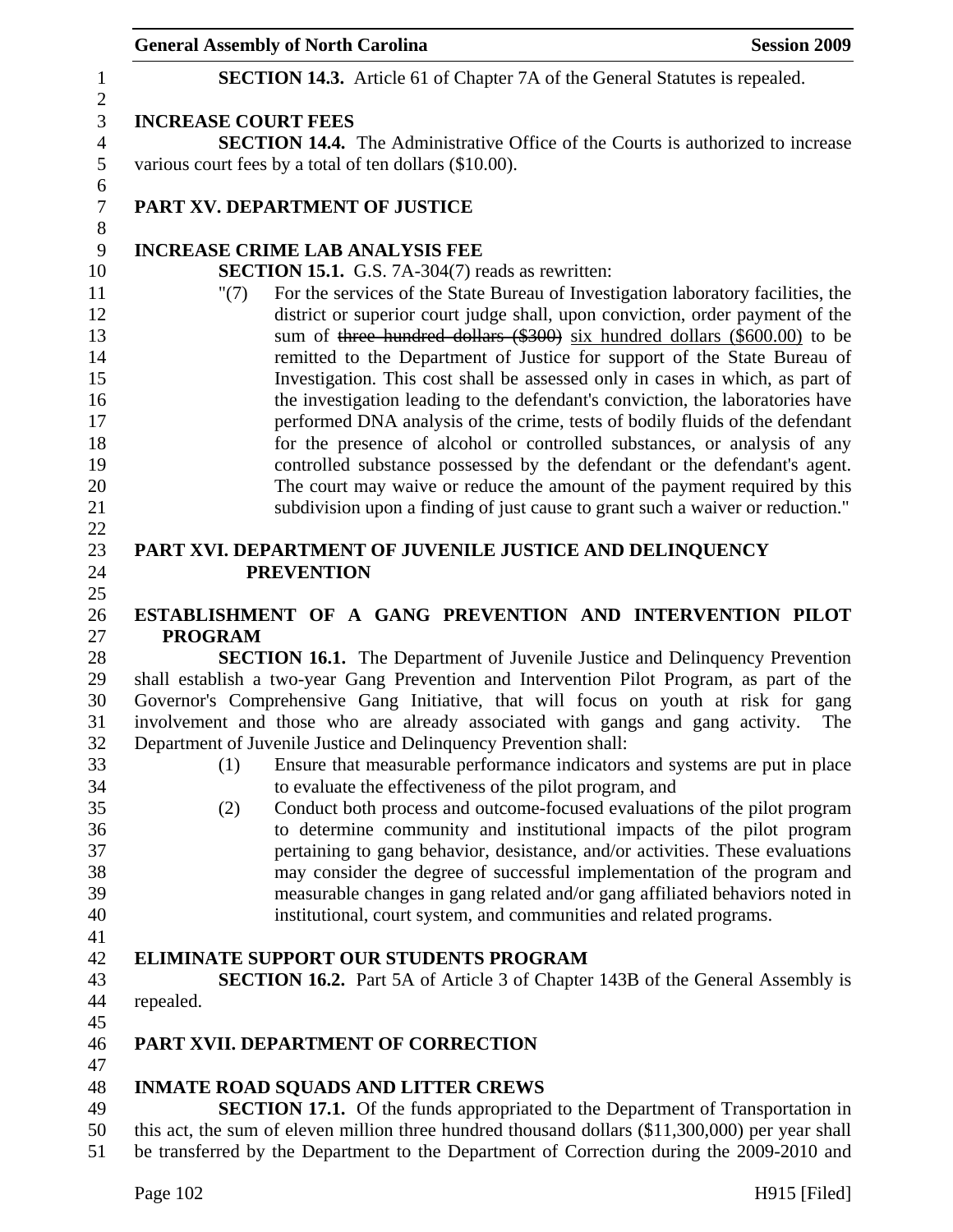1 2010-2011 fiscal years for the cost of operating medium custody inmate road squads, as 2 authorized by G.S. 148-26.5, and minimum custody inmate litter crews. This transfer shall be 3 made quarterly in the amount of two million eight hundred twenty-five thousand dollars 4 (\$2,825,000). The Department of Transportation may use funds appropriated in this act to pay 5 an additional amount exceeding the eleven million three hundred thousand dollars 6 (\$11,300,000), but those payments shall be subject to negotiations among the Department of 7 Transportation, the Department of Correction, and the Office of State Budget and Management 8 prior to payment by the Department of Transportation.

- 9
- 
- 

#### 10 **REIMBURSE COUNTIES FOR HOUSING AND EXTRAORDINARY MEDICAL**  11 **COSTS FOR INMATES, PAROLEES, AND POST-RELEASE SUPERVISEES**  12 **AWAITING TRANSFER TO STATE PRISON SYSTEM**

13 **SECTION 17.2.** Notwithstanding G.S. 143C-6-9, the Department of Correction 14 may use funds available to the Department for the 2009-2011 fiscal biennium to pay the sum of 15 forty dollars (\$40.00) per day as reimbursement to counties for the cost of housing convicted 16 inmates, parolees, and post-release supervisees awaiting transfer to the State prison system, as 17 provided in G.S. 148-29.

- 18
- 

# 19 **USE OF CLOSED PRISON FACILITIES**

20 **SECTION 17.3.** In conjunction with the closing of prison facilities, including 21 small expensive prison units recommended for consolidation by the Government Performance 22 Audit Committee, the Department of Correction shall consult with the county or municipality 23 in which the unit is located, with the elected State and local officials, and with State agencies 24 about the possibility of converting that unit to other use. The Department may also consult with 25 any private for-profit or nonprofit firm about the possibility of converting the unit to other use. 26 In developing a proposal for future use of each unit, the Department shall give priority to 27 converting the unit to other criminal justice use. Consistent with existing law and the future 28 needs of the Department of Correction, the State may provide for the transfer or the lease of 29 any of these units to counties, municipalities, State agencies, or private firms wishing to 30 convert them to other use. The Department of Correction may also consider converting some of 31 the units recommended for closing from one security custody level to another, where that 32 conversion would be cost-effective. A prison unit under lease to a county pursuant to the 33 provisions of this section for use as a jail is exempt for the period of the lease from any of the 34 minimum standards adopted by the Secretary of Health and Human Services pursuant to 35 G.S. 153A-221 for the housing of adult prisoners that would subject the unit to greater 36 standards than those required of a unit of the State prison system.

37 Prior to any transfer or lease of these units, the Department of Correction shall 38 report on the terms of the proposed transfer or lease to the Joint Legislative Commission on 39 Governmental Operations and the Joint Legislative Corrections, Crime Control, and Juvenile 40 Justice Oversight Committee. The Department of Correction shall also provide annual 41 summary reports to the Joint Legislative Commission on Governmental Operations and the 42 Joint Legislative Corrections, Crime Control, and Juvenile Justice Oversight Committee on the 43 conversion of these units to other use and on all leases or transfers entered into pursuant to this 44 section.

45

#### 46 **FEDERAL GRANT MATCHING FUNDS**

47 **SECTION 17.4.** Notwithstanding the provisions of G.S. 143C-6-9, the Department 48 of Correction may use up to the sum of one million dollars (\$1,000,000) during the 2009-2010 49 fiscal year from funds available to the Department to provide the State match needed in order to 50 receive federal grant funds. Prior to using funds for this purpose, the Department shall report to 51 the Chairs of the House of Representatives and Senate Appropriations Subcommittees on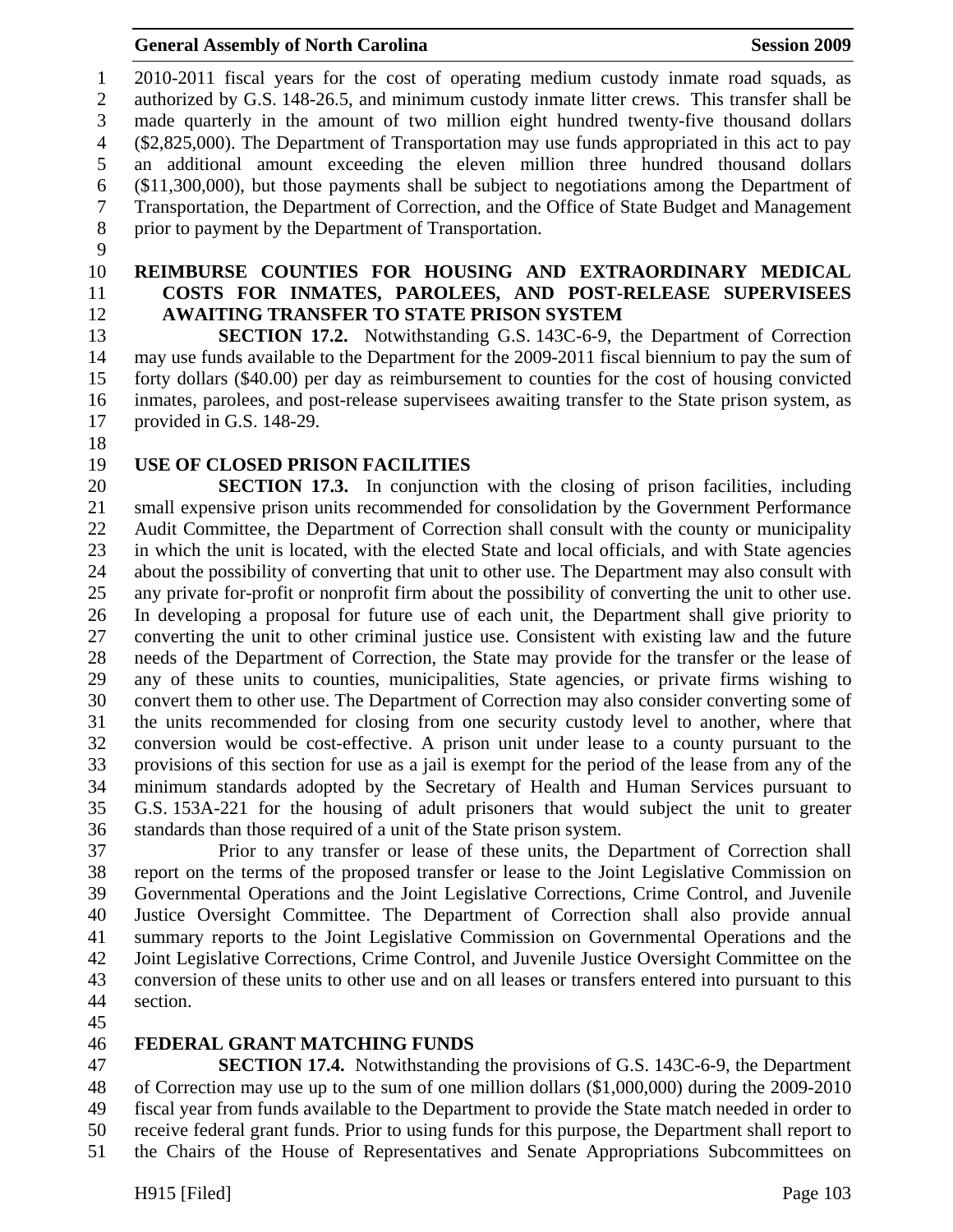| $\tau$ | returned to the State-County Criminal Justice Partnership Account at the end of the grant         |
|--------|---------------------------------------------------------------------------------------------------|
| $8\,$  | period, the Department of Correction may reallocate unspent or unclaimed funds distributed to     |
| 9      | counties participating in the State-County Criminal Justice Partnership Program in an effort to   |
| 10     | maintain the level of services realized in previous fiscal years.                                 |
| 11     |                                                                                                   |
| 12     | <b>ENERGY COMMITTED TO OFFENDERS/CONTRACT AND REPORT</b>                                          |
| 13     | <b>SECTION 17.6.</b> The Department of Correction may continue to contract with                   |
| 14     | Energy Committed To Offenders, Inc., for the purchase of prison beds for minimum security         |
| 15     | female inmates during the 2009-2011 fiscal biennium. Energy Committed To Offenders, Inc.,         |
| 16     | shall report by February 1 of each year to the Joint Legislative Commission on Governmental       |
| 17     | Operations on the annual cost per inmate and the average daily inmate population compared to      |
| 18     | bed capacity using the same methodology as that used by the Department of Correction.             |
| 19     |                                                                                                   |
| 20     | PART XVIII. OFFICE OF STATE BUDGET AND MANAGEMENT                                                 |
| 21     |                                                                                                   |
| 22     | MILITARY MORALE, RECREATION, AND WELFARE FUNDS                                                    |
| 23     | <b>SECTION 18.1.(a).</b> There is appropriated from the General Fund to a Reserve for             |
| 24     | the Military Morale, Recreation, and Welfare Fund in the Office of State Budget and               |
| 25     | Management the sum of one million dollars (\$1,000,000) in the 2009-2010 fiscal year.             |
| 26     | <b>SECTION 18.1.(b)</b> The Office of State Budget and Management shall distribute                |
| 27     | for the purposes described in this section the amount appropriated by subsection (a) of this      |
| 28     | section. That amount shall be distributed to each military installation on a per capita basis.    |
| 29     | <b>SECTION 18.1.(c)</b> Funds distributed to a military installation exchange under this          |
| 30     | section must be deposited in the Military Morale, Recreation, and Welfare Fund for that           |
| 31     | installation and used only for community services and other expenditures to improve quality of    |
| 32     | life programs for military members and their families in North Carolina.                          |
| 33     |                                                                                                   |
| 34     | LICENSING BOARD REPORTING REQUIREMENT                                                             |
| 35     | <b>SECTION 18.2.</b> G.S. 93B-2(b) reads as rewritten:                                            |
| 36     | Each occupational licensing board shall file with the Secretary of State, the Attorney<br>" $(b)$ |
| 37     | General, the Office of State Budget and Management, and the Joint Legislative Administrative      |
| 38     | Procedure Oversight Committee a financial report that includes the source and amount of all       |
| 39     | funds credited to the occupational licensing board and the purpose and amount of all funds        |
| 40     | disbursed by the occupational licensing board during the previous 12-month period."               |
| 41     |                                                                                                   |
| 42     | <b>GOVERNMENT BUDGET AND EFFICIENCY REFORM</b>                                                    |
| 43     | <b>SECTION 18.3.</b> The Office of State Budget and Management (OSBM) may use                     |
| 44     | available funds to identify and implement efficiencies and government reorganization in           |
| 45     | compliance with G.S. 143B-12, 143B-10, and 143B-28. The efficiencies should include, but          |
| 46     | are not limited to, the identification of program functions which could operate more efficiently  |
| 47     | if consolidated; identification of programs which no longer meet critical needs of the State      |
| 48     | which can be eliminated; recommendation of ways to reconfigure selected State agencies to         |
| 49     | achieve greater efficiency and improve accountability; calculation of costs and benefits of       |
| 50     | privatizing selected operations; calculation of costs and benefits of bringing certain contracted |
| 51     | services into government; and enhancement of systems to support such decision making on a         |
|        |                                                                                                   |
|        | Page 104<br>$H915$ [Filed]                                                                        |
|        |                                                                                                   |
|        |                                                                                                   |

# General Assembly of North Carolina **Session 2009**

1 Justice and Public Safety and the Joint Legislative Commission on Governmental Operations on the grants to be matched using these funds.

# $\frac{3}{4}$

# 4 **CRIMINAL JUSTICE PARTNERSHIP**<br>5 **SECTION 17.5.** Notwithstand

5 **SECTION 17.5.** Notwithstanding the provisions of G.S. 143B-273.15 specifying that grants to participating counties are for the full fiscal year and that unobligated funds are that grants to participating counties are for the full fiscal year and that unobligated funds are 7 returned to the State-County Criminal Justice Partnership Account at the end of the grant 8 period, the Department of Correction may reallocate unspent or unclaimed funds distributed to 9 counties participating in the State-County Criminal Justice Partnership Program in an effort to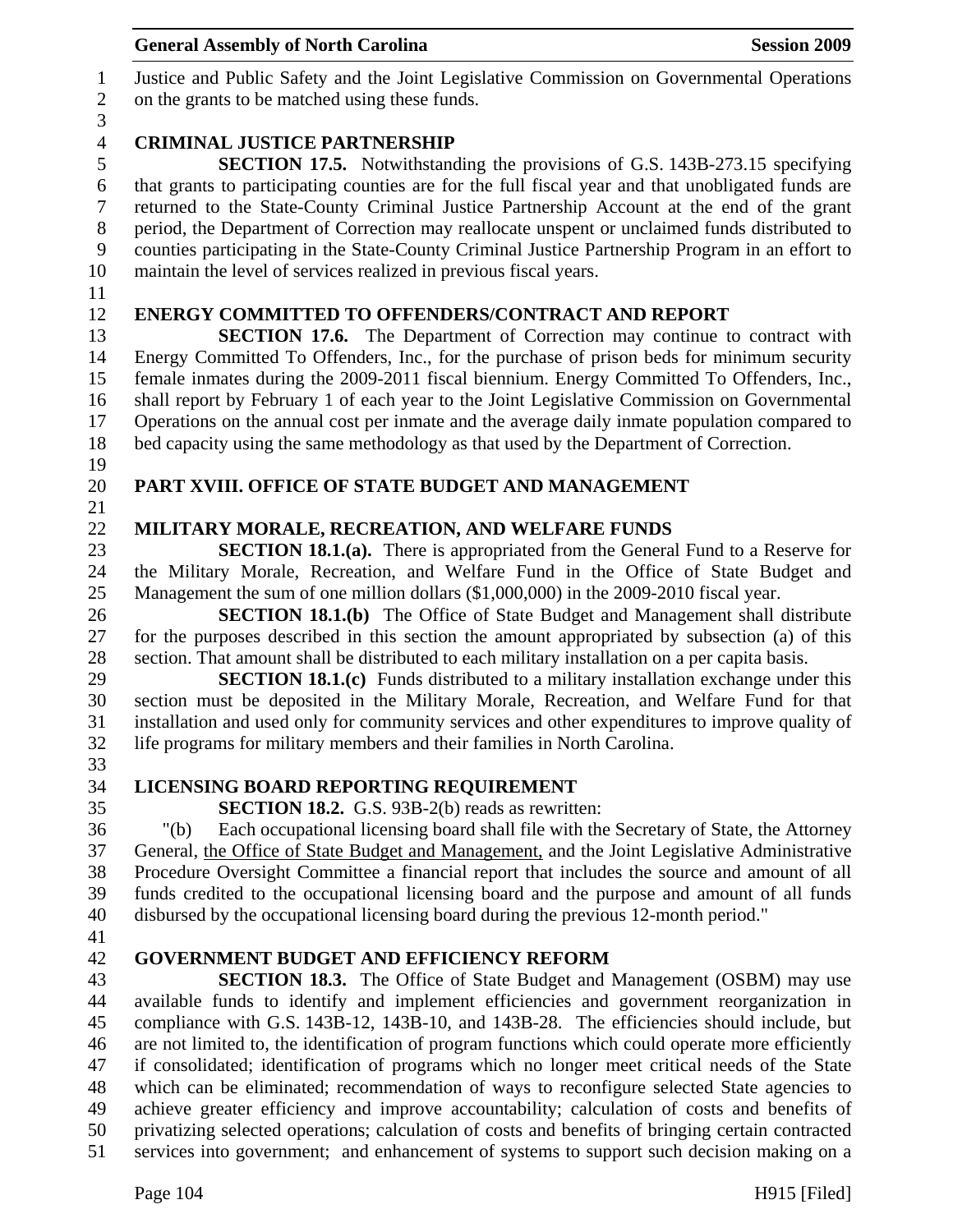#### General Assembly of North Carolina **Session 2009**

1 continuous basis in the future. Where appropriate, such studies shall be conducted in 2 consultation with other regulatory or oversight agencies, such as the Office of State Personnel, 3 the Office of State Controller, the Division of Purchase & Contract, the Fiscal Research 4 Division, or the Office of the Chief Information Officer. OSBM may contract with outside 5 resources where necessary and appropriate. 6 7 **STAFFING ANALYSIS OF STATE AGENCY BUSINESS FUNCTIONS**  8 **SECTION 18.4.(a)** Section 6.7(a) and (c) of S.L. 2007-323 are repealed. 9 **SECTION 18.4.(b)** Section 6.7 of S.L. 2007-323 is amended by adding a new 10 subsection to read: 11 "**SECTION 6.7.(f)** The Office of State Budget and Management shall conduct annual 12 follow-up analyses of the core business functions of State government agencies, and shall 13 report on its findings to the Chairs of the House of Representatives Appropriations Committee, 14 to the Chairs of the Senate Committee on Appropriations/Base Budget, to the Joint Legislative 15 Oversight Committee on Information Technology, and to the Fiscal Research Division, using 16 the same format as prior years, to provide comparative information regarding staffing 17 requirements for central business functions of State government. This report shall be due March 18 1, 2010 and March 1, 2011." 19 20 **PART XIX. DEPARTMENT OF STATE TREASURER**  21 22 **ESCHEAT FUND TRANSFERS TO STATE EDUCATION ASSISTANCE**  23 **AUTHORITY**  24 **SECTION 19.1.** Notwithstanding G.S. 116B-7, the income earned in 2008-2009 25 and derived from the investment or deposit of the Escheat Fund shall be distributed in two 26 semiannual payments to the State Education Assistance Authority. These payments shall be 27 made on or before July 15, 2009, and on or before November 15, 2009. 28 29 **PART XX. DEPARTMENT OF REVENUE**  30 31 **20% COLLECTION ASSISTANCE FEE**  32 **SECTION 20.1.** G.S. 105-243.1(e) reads as rewritten: 33 "(e) Use. – The fee is a receipt of the Department and must be applied to the costs of 34 collecting overdue tax debts. The proceeds of the fee must be credited to a special account 35 within the Department and may be expended only as provided in this subsection. The proceeds 36 of the fee may not be used for any purpose that is not directly and primarily related to 37 collecting overdue tax debts. The Department may apply the proceeds of the fee for the 38 purposes listed in this subsection. The remaining proceeds of the fee may be spent only 39 pursuant to appropriation by the General Assembly. The fee proceeds do not revert but remain 40 in the special account until spent for the costs of collecting overdue tax debts. The Department 41 and the Office of State Budget and Management must account for all expenditures using 42 accounting procedures that clearly distinguish costs allocable to collecting overdue tax debts 43 from costs allocable to other purposes and must demonstrate that none of the fee proceeds are 44 used for any purpose other than collecting overdue tax debts. 45 The Department may apply the fee proceeds for the following purposes: 46 (1) To pay contractors for collecting overdue tax debts under subsection (b) of 47 this section. 48 (2) To pay the fee the United States Department of the Treasury charges for 49 setoff to recover tax owed to North Carolina.

50 (3) To pay for taxpayer locater services, not to exceed one hundred fifty 51 thousand dollars (\$150,000) a year.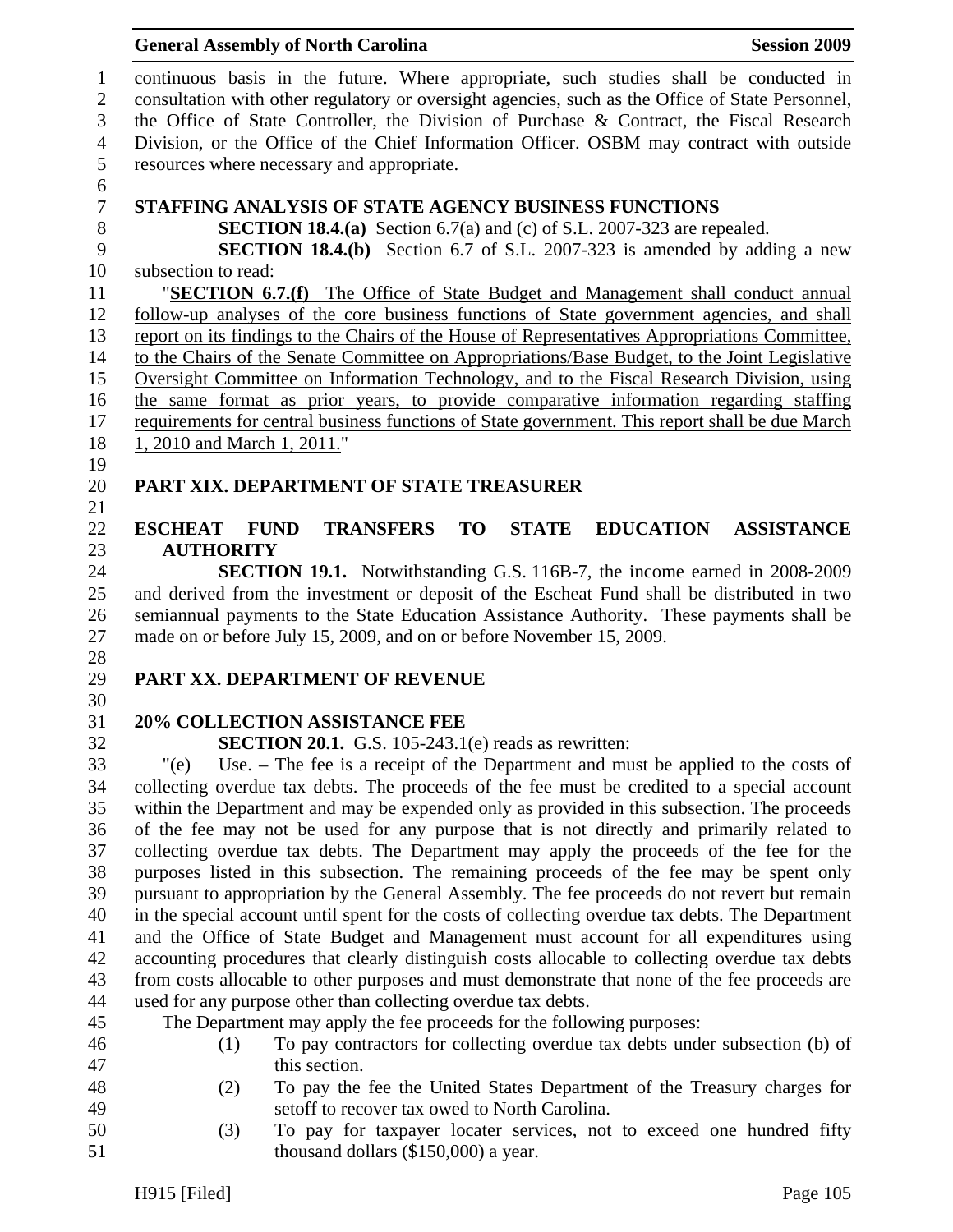|          |                  | <b>General Assembly of North Carolina</b>                                                                                                                                      | <b>Session 2009</b> |
|----------|------------------|--------------------------------------------------------------------------------------------------------------------------------------------------------------------------------|---------------------|
|          | (4)              | To pay for postage or other delivery charges for correspondence directly and<br>primarily relating to collecting overdue tax debts, not to exceed three                        |                     |
|          |                  | hundred fifty-three thousand dollars (\$353,000) a year.                                                                                                                       |                     |
|          | (5)              | To pay for operating expenses for Project Collection Tax and the Taxpayer<br>Assistance Call Center.                                                                           |                     |
|          | (6)              | To pay for expenses of the Examination and Collection Division directly and<br>primarily relating to collecting overdue tax debts.                                             |                     |
|          | (7)              | To pay for the replacement of the integrated tax administration system<br>(ITAS) and related e-Business initiatives, not to exceed forty million dollars<br>$($40,000,000).$ " |                     |
|          |                  | PART XXI. NORTH CAROLINA TURNPIKE AUTHORITY                                                                                                                                    |                     |
|          |                  | <b>NORTH CAROLINA TURNPIKE AUTHORITY</b>                                                                                                                                       |                     |
|          |                  | <b>SECTION 21.1.</b> G.S. 136-89.182 reads as rewritten:                                                                                                                       |                     |
| 16       | " $(b)$          | Administrative Placement. - The Authority shall be located within the Department                                                                                               |                     |
|          |                  | of Transportation for administrative purposes but shall exercise all of its powers independently                                                                               |                     |
|          |                  | of the Department of Transportation except as otherwise specified in this Article. and shall be                                                                                |                     |
|          |                  | subject to and under the direct supervision of the Secretary of Transportation. This shall be                                                                                  |                     |
|          |                  | treated as a Type I transfer under G.S. 143A-6.                                                                                                                                |                     |
|          |                  |                                                                                                                                                                                |                     |
|          | (d)              | Board of Transportation Members. -No more than two members -Members of the                                                                                                     |                     |
|          |                  | North Carolina Board of Transportation may serve as members of the Authority Board."                                                                                           |                     |
|          |                  |                                                                                                                                                                                |                     |
|          |                  | PART XXII. DEPARTMENT OF TRANSPORTATION                                                                                                                                        |                     |
| 25<br>26 |                  | <b>SECTION 22.1.</b> G.S. 20-7 (i1) is amended as follows:                                                                                                                     |                     |
|          | "(i1)            | Restoration Fee. – Any person whose drivers license has been revoked pursuant to                                                                                               |                     |
|          |                  | the provisions of this Chapter, other than G.S. 20-17(2), Chapter shall pay a restoration fee of                                                                               |                     |
|          |                  | fifty dollars (\$50.00). A person whose drivers license has been revoked under G.S. 20-17(2)                                                                                   |                     |
|          |                  | shall pay a restoration fee of seventy-five dollars (\$75.00) until the end of the fiscal year in                                                                              |                     |
|          |                  | which the cumulative total amount of fees deposited under this subsection in the General Fund                                                                                  |                     |
|          |                  | exceeds ten million dollars (\$10,000,000), and shall pay a restoration fee of fifty dollars                                                                                   |                     |
|          |                  | (\$50.00) thereafter. The fee shall be paid to the Division prior to the issuance to such person of                                                                            |                     |
|          |                  | a new drivers license or the restoration of the drivers license. The restoration fee shall be paid                                                                             |                     |
|          |                  | to the Division in addition to any and all fees which may be provided by law. This restoration                                                                                 |                     |
|          |                  | fee shall not be required from any licensee whose license was revoked or voluntarily                                                                                           |                     |
|          |                  | surrendered for medical or health reasons whether or not a medical evaluation was conducted                                                                                    |                     |
|          |                  | pursuant to this Chapter. The fifty-dollar (\$50.00) fee, and the first fifty dollars (\$50.00) of the                                                                         |                     |
|          |                  | seventy-five-dollar (\$75.00) fee, fee shall be deposited in the Highway Fund. The remaining                                                                                   |                     |
|          |                  | twenty-five dollars (\$25.00) of the seventy-five-dollar (\$75.00) fee shall be deposited in the                                                                               |                     |
|          |                  | General Fund of the State. The Office of State Budget and Management shall certify to the                                                                                      |                     |
|          |                  | Department of Transportation and the General Assembly when the cumulative total amount of                                                                                      |                     |
|          |                  | fees deposited in the General Fund under this subsection exceeds ten million dollars                                                                                           |                     |
|          |                  | (\$10,000,000), and shall annually report to the General Assembly the amount of fees deposited                                                                                 |                     |
|          |                  | in the General Fund under this subsection.                                                                                                                                     |                     |
|          |                  | It is the intent of the General Assembly to annually appropriate the funds deposited in the                                                                                    |                     |
|          |                  | General Fund under this subsection to the Board of Governors of The University of North                                                                                        |                     |
|          |                  | Carolina to be used for the Center for Alcohol Studies Endowment at The University of North                                                                                    |                     |
|          |                  | Carolina at Chapel Hill, but not to exceed this cumulative total of ten million dollars                                                                                        |                     |
|          | $(*10,000,000).$ |                                                                                                                                                                                |                     |
|          |                  |                                                                                                                                                                                |                     |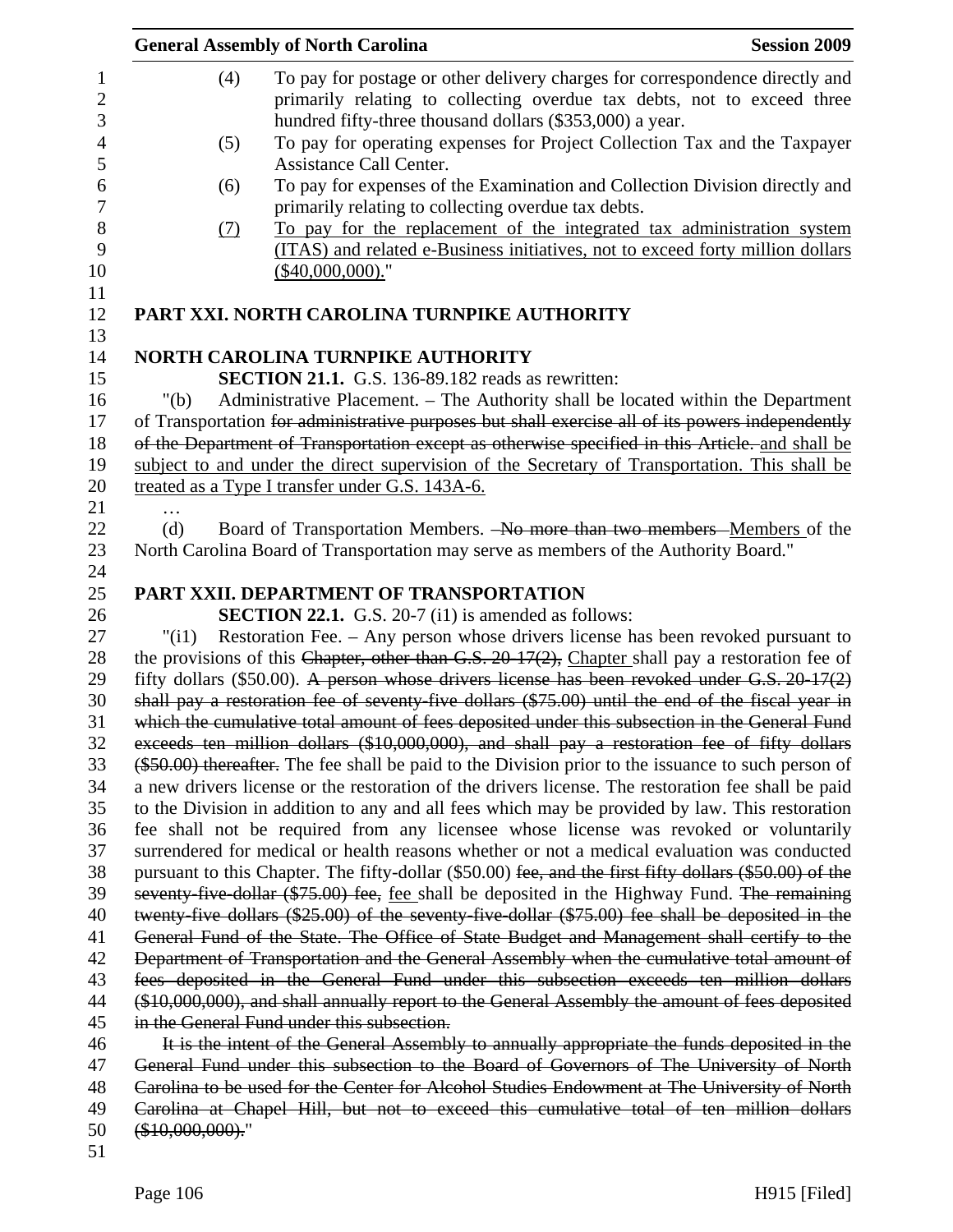|                                |             | <b>General Assembly of North Carolina</b>                      |                            |                |              |            |                                                                                                   |              | <b>Session 2009</b>  |
|--------------------------------|-------------|----------------------------------------------------------------|----------------------------|----------------|--------------|------------|---------------------------------------------------------------------------------------------------|--------------|----------------------|
| $\mathbf{1}$<br>$\overline{2}$ | <b>CASH</b> | <b>FLOW</b><br><b>APPROPRIATIONS</b>                           |                            | <b>HIGHWAY</b> | <b>FUNDS</b> | <b>AND</b> | <b>HIGHWAY</b>                                                                                    | <b>TRUST</b> | <b>FUND</b>          |
| $\mathfrak{Z}$                 |             | SECTION 22.2.                                                  |                            |                |              |            | The General Assembly authorizes and certifies anticipated                                         |              |                      |
| $\overline{4}$                 |             | revenues of the Highway Fund as follows:                       |                            |                |              |            |                                                                                                   |              |                      |
| 5                              |             |                                                                |                            |                |              |            |                                                                                                   |              |                      |
| 6                              |             |                                                                | For Fiscal Year 2011-2012  |                |              |            | \$1,736.5 million                                                                                 |              |                      |
| $\boldsymbol{7}$               |             |                                                                | For Fiscal Year 2012-2013  |                |              |            | \$1,835.2 million                                                                                 |              |                      |
| $8\,$                          |             |                                                                | For Fiscal Year 2013-2014  |                |              |            | \$1,945.3 million                                                                                 |              |                      |
| 9                              |             |                                                                | For Fiscal Year 2014-2015  |                |              |            | \$2,008.7 million                                                                                 |              |                      |
| 10                             |             |                                                                |                            |                |              |            |                                                                                                   |              |                      |
| 11                             |             | SECTION 22.3.                                                  |                            |                |              |            | The General Assembly authorizes and certifies anticipated                                         |              |                      |
| 12                             |             | revenues of the Highway Trust Fund as follows:                 |                            |                |              |            |                                                                                                   |              |                      |
| 13                             |             |                                                                |                            |                |              |            |                                                                                                   |              |                      |
| 14                             |             |                                                                | For Fiscal Year 2011-2012  |                |              |            | $$950.4$ million                                                                                  |              |                      |
| 15                             |             |                                                                | For Fiscal Year 2012-2013  |                |              |            | \$1,006.9 million                                                                                 |              |                      |
| 16                             |             |                                                                | For Fiscal Year 2013-2014  |                |              |            | \$1,066.4 million                                                                                 |              |                      |
| 17                             |             |                                                                | For Fiscal Year 2014-2015  |                |              |            | $$1,108.3$ million                                                                                |              |                      |
| 18                             |             |                                                                |                            |                |              |            |                                                                                                   |              |                      |
| 19                             |             | PART XXIII. SALARIES AND BENEFITS                              |                            |                |              |            |                                                                                                   |              |                      |
| 20                             |             |                                                                |                            |                |              |            |                                                                                                   |              |                      |
| 21                             |             | BONUS LEAVE IN LIEU OF LONGEVITY PAYMENTS                      |                            |                |              |            |                                                                                                   |              |                      |
| 22                             |             |                                                                |                            |                |              |            | <b>SECTION 23.1.</b> For the 2009-2011 fiscal biennium, State employees eligible for              |              |                      |
| 23                             |             |                                                                |                            |                |              |            | longevity pay each year shall receive bonus leave in place of longevity pay. Bonus leave shall    |              |                      |
| 24                             |             |                                                                |                            |                |              |            | be awarded on the following schedule, which represents the working hours' equivalent of the       |              |                      |
| 25                             |             | longevity rate for each of the longevity schedules:            |                            |                |              |            |                                                                                                   |              |                      |
| 26<br>27                       |             |                                                                |                            |                |              |            | For those with more than 10 years of service, but less than 15:                                   | 32 hours     |                      |
| 28                             |             | For those with 15 years or more, but less than 20:             |                            |                |              |            |                                                                                                   | 48 hours     |                      |
| 29                             |             | For those with 20 years or more, but less than 25:             |                            |                |              |            |                                                                                                   | 68 hours     |                      |
| 30                             |             | For those with 25 years or more:                               |                            |                |              |            |                                                                                                   | 94 hours     |                      |
| 31                             |             |                                                                |                            |                |              |            |                                                                                                   |              |                      |
| 32                             |             |                                                                |                            |                |              |            | For those teachers and State employees with 26 years or more, basis for the                       |              |                      |
| 33                             |             |                                                                |                            |                |              |            | calculation for retirement pay shall be based upon their salary plus the amount of longevity that |              |                      |
| 34                             |             |                                                                |                            |                |              |            | would have been a part of their salary computation during the 2009-2011 fiscal biennium. The      |              |                      |
| 35                             |             |                                                                |                            |                |              |            | additional leave shall be accounted for either separately or together with the leave provided by  |              |                      |
| 36                             |             |                                                                |                            |                |              |            | Section 28.3A of S.L. 2002-126, Section 30.12B(a) of S.L. 2003-284, and Section 29.14A of         |              |                      |
| 37                             |             |                                                                |                            |                |              |            | S.L. 2005-276 and shall remain available until used, notwithstanding any other limitation on      |              |                      |
| 38                             |             |                                                                |                            |                |              |            | the total number of days of annual leave that may be carried forward.                             |              |                      |
| 39                             |             |                                                                |                            |                |              |            | This section includes employees eligible for legislative and judicial longevity.                  |              |                      |
| 40                             |             |                                                                |                            |                |              |            |                                                                                                   |              |                      |
| 41                             |             | <b>GOVERNOR AND COUNCIL OF STATE</b>                           |                            |                |              |            |                                                                                                   |              |                      |
| 42                             |             |                                                                |                            |                |              |            | <b>SECTION 23.2.(a)</b> Effective July 1, 2009, G.S. 147-11(a) is rewritten to read:              |              |                      |
| 43                             | " $(a)$     |                                                                |                            |                |              |            | The salary of the Governor shall remain one hundred thirty-nine thousand five                     |              |                      |
| 44                             |             | hundred ninety dollars (\$139,590) annually, payable monthly." |                            |                |              |            |                                                                                                   |              |                      |
| 45                             |             |                                                                |                            |                |              |            | <b>SECTION 23.2.(b)</b> Effective July 1, 2009, the annual salaries for the members of            |              |                      |
| 46                             |             |                                                                |                            |                |              |            | the Council of State, payable monthly, for the 2009-2010 and 2010-2011 fiscal years shall         |              |                      |
| 47                             | remain:     |                                                                |                            |                |              |            |                                                                                                   |              |                      |
| 48                             |             |                                                                |                            |                |              |            |                                                                                                   |              |                      |
| 49                             |             |                                                                | <b>Council of State</b>    |                |              |            |                                                                                                   |              | <b>Annual Salary</b> |
| 50                             |             |                                                                | <b>Lieutenant Governor</b> |                |              |            |                                                                                                   |              | \$123,198            |
| 51                             |             |                                                                | <b>Attorney General</b>    |                |              |            |                                                                                                   |              | 123,198              |

H915 [Filed] Page 107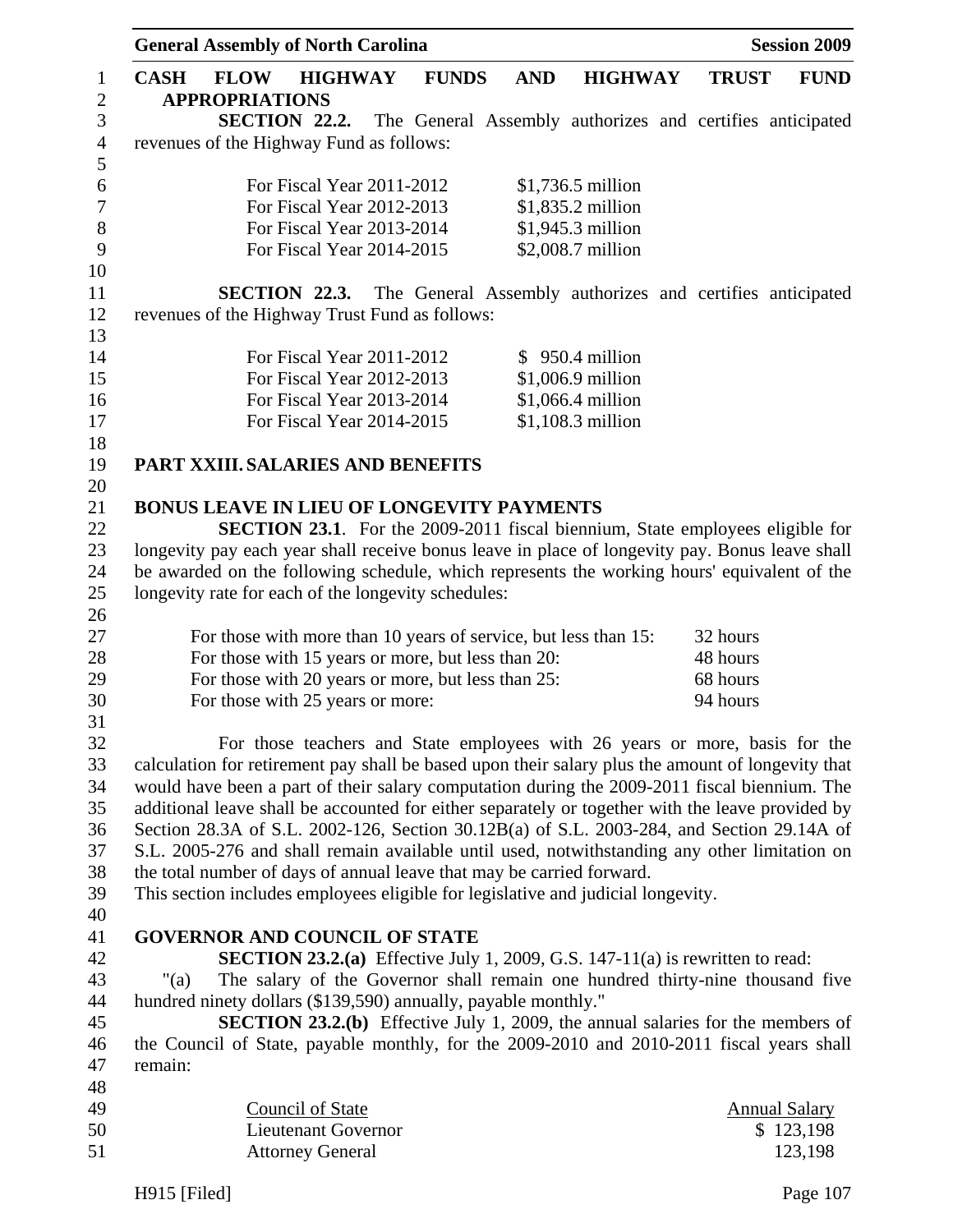| <b>General Assembly of North Carolina</b>                                                                                                                           | <b>Session 2009</b>  |
|---------------------------------------------------------------------------------------------------------------------------------------------------------------------|----------------------|
| Secretary of State                                                                                                                                                  | 123,198              |
| <b>State Treasurer</b>                                                                                                                                              | 123,198              |
| <b>State Auditor</b>                                                                                                                                                | 123,198              |
| Superintendent of Public Instruction                                                                                                                                | 123,198              |
| <b>Agriculture Commissioner</b>                                                                                                                                     | 123,198              |
| <b>Insurance Commissioner</b>                                                                                                                                       | 123,198              |
| <b>Labor Commissioner</b>                                                                                                                                           | 123,198              |
| NONELECTED DEPARTMENT HEAD/SALARIES                                                                                                                                 |                      |
| <b>SECTION 23.3.</b> In accordance with G.S. 143B-9, the maximum annual salaries,                                                                                   |                      |
| payable monthly, for the nonelected heads of the principal State departments for the 2009-2010                                                                      |                      |
| and 2010-2011 fiscal years shall remain:                                                                                                                            |                      |
| <b>Nonelected Department Heads</b>                                                                                                                                  | <b>Annual Salary</b> |
| Secretary of Administration                                                                                                                                         | \$120,363            |
| Secretary of Correction                                                                                                                                             | 120,363              |
| Secretary of Crime Control and Public Safety                                                                                                                        | 120,363              |
| <b>Secretary of Cultural Resources</b>                                                                                                                              | 120,363              |
| Secretary of Commerce                                                                                                                                               | 120,363              |
| Secretary of Environment, Health, and Natural Resources                                                                                                             | 120,363              |
| Secretary of Human Resources                                                                                                                                        | 120,363              |
| Secretary of Revenue                                                                                                                                                | 120,363              |
| Secretary of Transportation                                                                                                                                         | 120,363              |
| <b>CERTAIN EXECUTIVE BRANCH OFFICIALS/SALARIES</b>                                                                                                                  |                      |
| <b>SECTION 23.4.</b> The annual salaries, payable monthly, for the 2009-2010 and                                                                                    |                      |
| 2010-2011 fiscal years for the following executive branch officials shall remain:                                                                                   |                      |
|                                                                                                                                                                     |                      |
| <b>Executive Branch Officials</b>                                                                                                                                   | <b>Annual Salary</b> |
| Chairman, Alcoholic Beverage Control Commission                                                                                                                     | \$109,553            |
| <b>State Controller</b>                                                                                                                                             | 153,319              |
| <b>Commissioner of Motor Vehicles</b>                                                                                                                               | 109,553              |
| <b>Commissioner of Banks</b>                                                                                                                                        | 123,198              |
| <b>State Personnel Director</b>                                                                                                                                     | 120,363              |
| Chairman, Parole Commission                                                                                                                                         | 100,035              |
| Members of the Parole Commission                                                                                                                                    | 46,178               |
| Chairman, Utilities Commission                                                                                                                                      | 137,203              |
| Members of the Utilities Commission                                                                                                                                 | 123,198              |
| Executive Director, Agency for Public Telecommunications                                                                                                            | 92,356               |
| Director, Museum of Art                                                                                                                                             | 112,256              |
| Executive Director, North Carolina Agricultural Finance Authority                                                                                                   | 106,635              |
| <b>State Chief Information Officer</b>                                                                                                                              | 153,227              |
| <b>JUDICIAL BRANCH OFFICIALS/SALARIES</b>                                                                                                                           |                      |
|                                                                                                                                                                     |                      |
| <b>SECTION 23.5.(a)</b> The annual salaries, payable monthly, for specified judicial<br>branch officials for the 2009-2010 and 2010-2011 fiscal years shall remain: |                      |
|                                                                                                                                                                     |                      |
| <b>Judicial Branch Officials</b>                                                                                                                                    | <b>Annual Salary</b> |
| Chief Justice, Supreme Court                                                                                                                                        | \$140,932            |
| Associate Justice, Supreme Court                                                                                                                                    | 137,249              |
| Chief Judge, Court of Appeals                                                                                                                                       | 135,061              |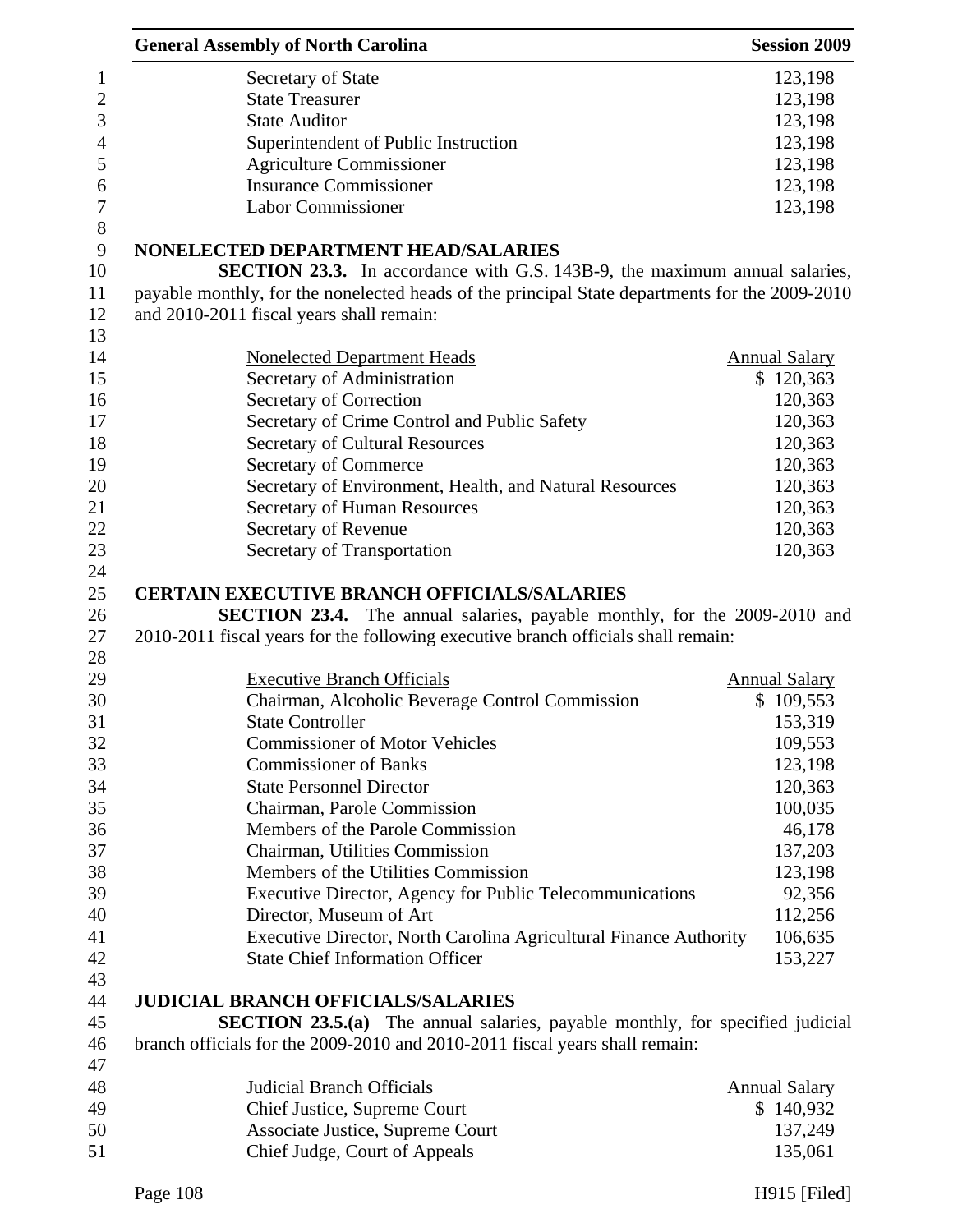| <b>General Assembly of North Carolina</b>                                                                                                                                                                | <b>Session 2009</b> |
|----------------------------------------------------------------------------------------------------------------------------------------------------------------------------------------------------------|---------------------|
| Judge, Court of Appeals                                                                                                                                                                                  | 131,531             |
| Judge, Senior Regular Resident Superior Court                                                                                                                                                            | 127,957             |
| Judge, Superior Court                                                                                                                                                                                    | 124,382             |
| Chief Judge, District Court                                                                                                                                                                              | 112,946             |
| Judge, District Court                                                                                                                                                                                    | 109,372             |
| <b>District Attorney</b>                                                                                                                                                                                 | 119,305             |
| Administrative Officer of the Courts                                                                                                                                                                     | 126,738             |
| Assistant Administrative Officer of the Courts                                                                                                                                                           | 115,763             |
| <b>Public Defender</b>                                                                                                                                                                                   | 119,305             |
| Director of Indigent Defense Services                                                                                                                                                                    | 123,022             |
| <b>SECTION 23.5.(b)</b> The district attorney or public defender of a judicial district,                                                                                                                 |                     |
| with the approval of the Administrative Officer of the Courts or the Commission on Indigent                                                                                                              |                     |
| Defense Services, respectively, shall set the salaries of assistant district attorneys or assistant                                                                                                      |                     |
| public defenders, respectively, in that district such that the average salaries of assistant district                                                                                                    |                     |
| attorneys or assistant public defenders in that district do not exceed sixty-nine thousand                                                                                                               |                     |
| forty-seven dollars (\$69,047), and the minimum salary of any assistant district attorney or                                                                                                             |                     |
| assistant public defender is at least thirty-six thousand eight-two dollars (\$36,082) effective                                                                                                         |                     |
| July 1, 2009.                                                                                                                                                                                            |                     |
| <b>SECTION 23.5.(b1)</b> The district attorney or public defender of a judicial district,                                                                                                                |                     |
| with the approval of the Administrative Officer of the Courts or the Commission on Indigent                                                                                                              |                     |
| Defense Services, respectively, shall set the salaries of assistant district attorneys or assistant                                                                                                      |                     |
| public defenders, respectively, in that district such that the average salaries of assistant district                                                                                                    |                     |
| attorneys or assistant public defenders in that district do not exceed seventy thousand nine                                                                                                             |                     |
| hundred forty-six dollars (\$70,946), and the minimum salary of any assistant district attorney or                                                                                                       |                     |
| assistant public defender is at least thirty-seven thousand one hundred eighty-two dollars                                                                                                               |                     |
| (\$37,182), effective July 1, 2009.                                                                                                                                                                      |                     |
| <b>SECTION 23.5.(c)</b> Effective July 1, 2009, the annual salaries of permanent,                                                                                                                        |                     |
| full-time employees of the Judicial Department whose salaries are not itemized in this act shall                                                                                                         |                     |
| be increased by zero percent $(0\%)$ .                                                                                                                                                                   |                     |
| <b>SECTION 23.5.(d)</b> Effective July 1, 2009, the annual salaries of permanent,                                                                                                                        |                     |
| part-time employees of the Judicial Department whose salaries are not itemized in this act shall                                                                                                         |                     |
| be increased by zero percent $(0\%)$ .                                                                                                                                                                   |                     |
| SECTION 23.5.(e) Effective July 1, 2009, G.S. 7A-498.6(a) is rewritten to read:                                                                                                                          |                     |
| The Director of Indigent Defense Services shall be appointed by the Commission<br>" $(a)$                                                                                                                |                     |
| for a term of four years. The salary of the Director shall be set by the General Assembly in the                                                                                                         |                     |
| Current Operations Act after consultation with the Commission. The Director may be removed                                                                                                               |                     |
| during this term in the discretion of the Commission by a vote of two-thirds of all of the                                                                                                               |                     |
| Commission members. The Director shall be an attorney licensed and eligible to practice in the                                                                                                           |                     |
| courts of this State at the time of appointment and at all times during service as the Director."                                                                                                        |                     |
| <b>SECTION 23.5.(f)</b> Effective July 1, 2009, G.S. 7A-498.6 is amended by adding a                                                                                                                     |                     |
| new subsection to read:                                                                                                                                                                                  |                     |
| In lieu of merit and other increment raises paid to regular State employees, the<br>"(c)                                                                                                                 |                     |
| Director of Indigent Defense Services shall receive as longevity pay an amount equal to four                                                                                                             |                     |
| and eight-tenths percent (4.8%) of the annual salary set forth in the Current Operations                                                                                                                 |                     |
| Appropriations Act payable monthly after five years of service, nine and six-tenths (9.6%) after                                                                                                         |                     |
|                                                                                                                                                                                                          |                     |
| 10 years of service, fourteen and four-tenths percent (14.4%) after 15 years of service, nineteen                                                                                                        |                     |
| and two-tenths percent (19.2%) after 20 years of service, and twenty-four percent (24%) after                                                                                                            |                     |
| 25 years of service. "Service" means service as Director of Indigent Defense Services, a public                                                                                                          |                     |
| defender, appellate defender, assistant public or appellate defender, district attorney, assistant<br>district attorney, justice, or judge of the General Court of Justice, or clerk of superior court." |                     |
|                                                                                                                                                                                                          |                     |
| H915 [Filed]                                                                                                                                                                                             | Page 109            |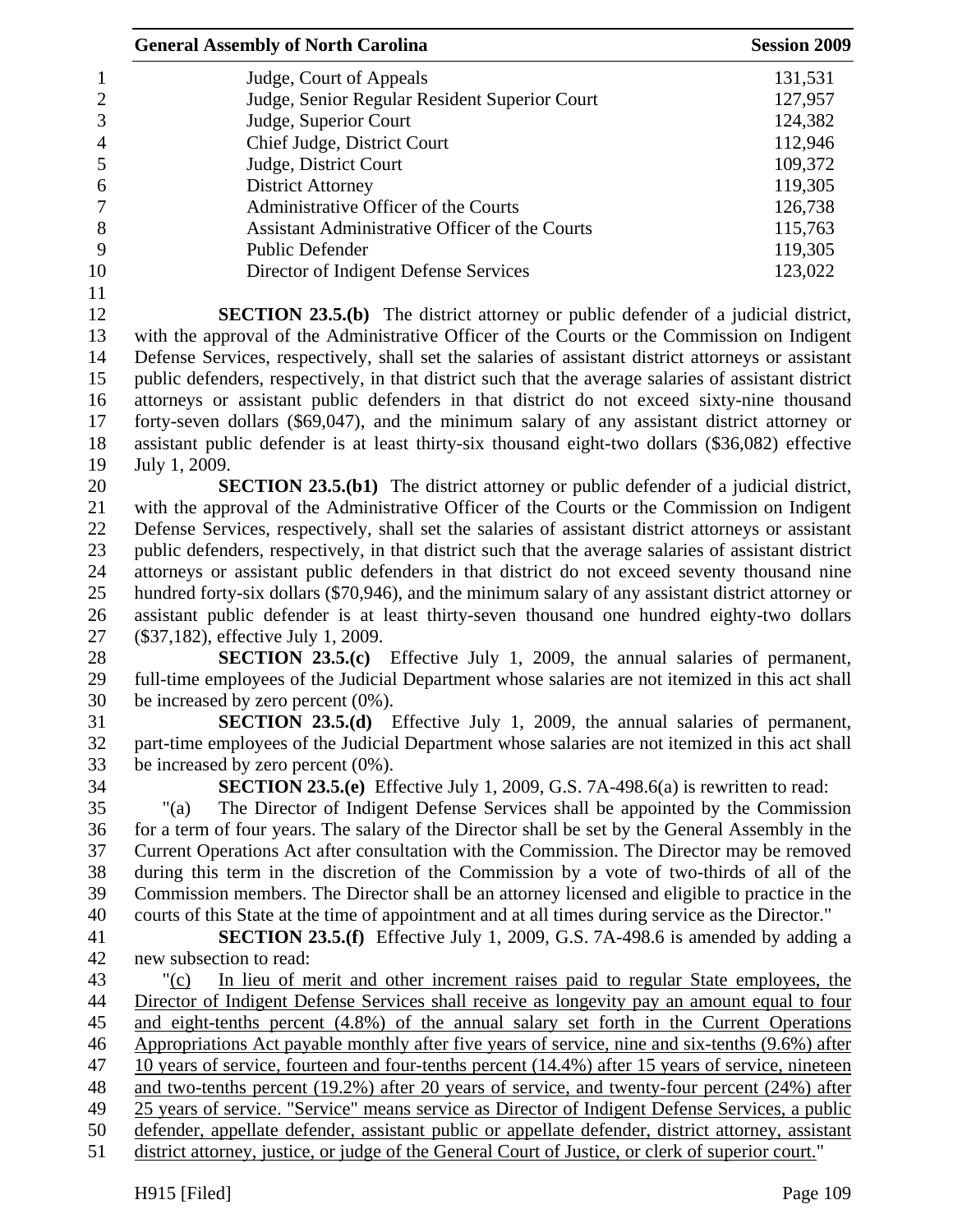### 1 2 **SUSPEND STEP INCREASES FOR MEMBERS OF THE STATE HIGHWAY**  3 **PATROL**  4 **SECTION 23.7.** Notwithstanding G.S. 20-187.3 for the 2009-2010 fiscal year 5 only, the annual step increases for the salaries of members of the State Highway Patrol shall be 6 suspended. 7 8 **SUSPEND STEP INCREASES FOR ASSISTANT CLERKS AND DEPUTY CLERKS**  9 **SECTION 23.8.** Notwithstanding G.S. 7A-102(c) for the 2009-2010 fiscal year 10 only, the step increases for the salaries of Assistant Clerks and Deputy Clerks shall be 11 suspended. 12 13 **SUSPEND STEP INCREASES FOR MAGISTRATES**  14 **SECTION 23.9.** Notwithstanding G.S. 7A-171.1(a) and G.S. 7A-171.1(a1) for the 15 2009-2010 fiscal year only, the step increases for the salaries of Magistrates shall be suspended. 16 17 **LEGISLATIVE EMPLOYEES**  18 **SECTION 23.14.** The Legislative Services Officer shall increase the salaries of 19 nonelected employees of the General Assembly in effect for fiscal year 2009-2010 by zero 20 percent (0%). Nothing in this act limits any of the provisions of G.S. 120-32. 21 22 **COMMUNITY COLLEGES PERSONNEL/SALARIES**  23 **SECTION 23.15.** The Director of the Budget shall transfer from the Reserve for 24 Compensation Increases, created in this act for fiscal years 2009-2010 and 2010-2011, funds to 25 the North Carolina Community Colleges System Office necessary to provide an annual salary 26 increase of zero percent (0%), commencing July 1, 2009, for all permanent full-time 27 community college institutional personnel supported by State funds. 28 29 **UNIVERSITY OF NORTH CAROLINA SYSTEM/EPA SALARIES**  30 **SECTION 23.16.(a)** The Director of the Budget shall transfer to the Board of 31 Governors of The University of North Carolina sufficient funds from the Reserve for 32 Compensation Increases, created in this act for fiscal years 2009-2010 and 2010-2011, to 33 provide an annual salary increase of zero percent (0%), commencing July 1, 2009, for all 34 employees of The University of North Carolina, as well as employees other than teachers of the 35 North Carolina School of Science and Mathematics, supported by State funds and whose 36 salaries are exempt from the State Personnel Act (EPA). 37 **SECTION 23.16.(b)** The Director of the Budget shall transfer to the Board of 38 Governors of The University of North Carolina sufficient funds from the Reserve for 39 Compensation Increases, created in this act for fiscal years 2009-2010 and 2010-2011, to 40 provide an average annual salary increase of zero percent (0%), commencing July 1, 2009, for 41 all teaching employees of the North Carolina School of Science and Mathematics, supported by 42 State funds and whose salaries are exempt from the State Personnel Act (EPA). 43 44 **MOST STATE EMPLOYEES**  45 **SECTION 23.17.(a)** The salaries in effect June 30, 2009, of all permanent 46 full-time State employees whose salaries are set in accordance with the State Personnel Act, 47 and who are paid from the General Fund or the Highway Fund shall be increased, on or after 48 July 1, 2009, unless otherwise provided by this act, by zero percent (0%). 49 **SECTION 23.17.(b)** Except as otherwise provided in this act, the fiscal year

50 2009-2010 salaries for permanent full-time State officials and persons in exempt positions that 51 are recommended by the Governor or the Governor and the Advisory Budget Commission and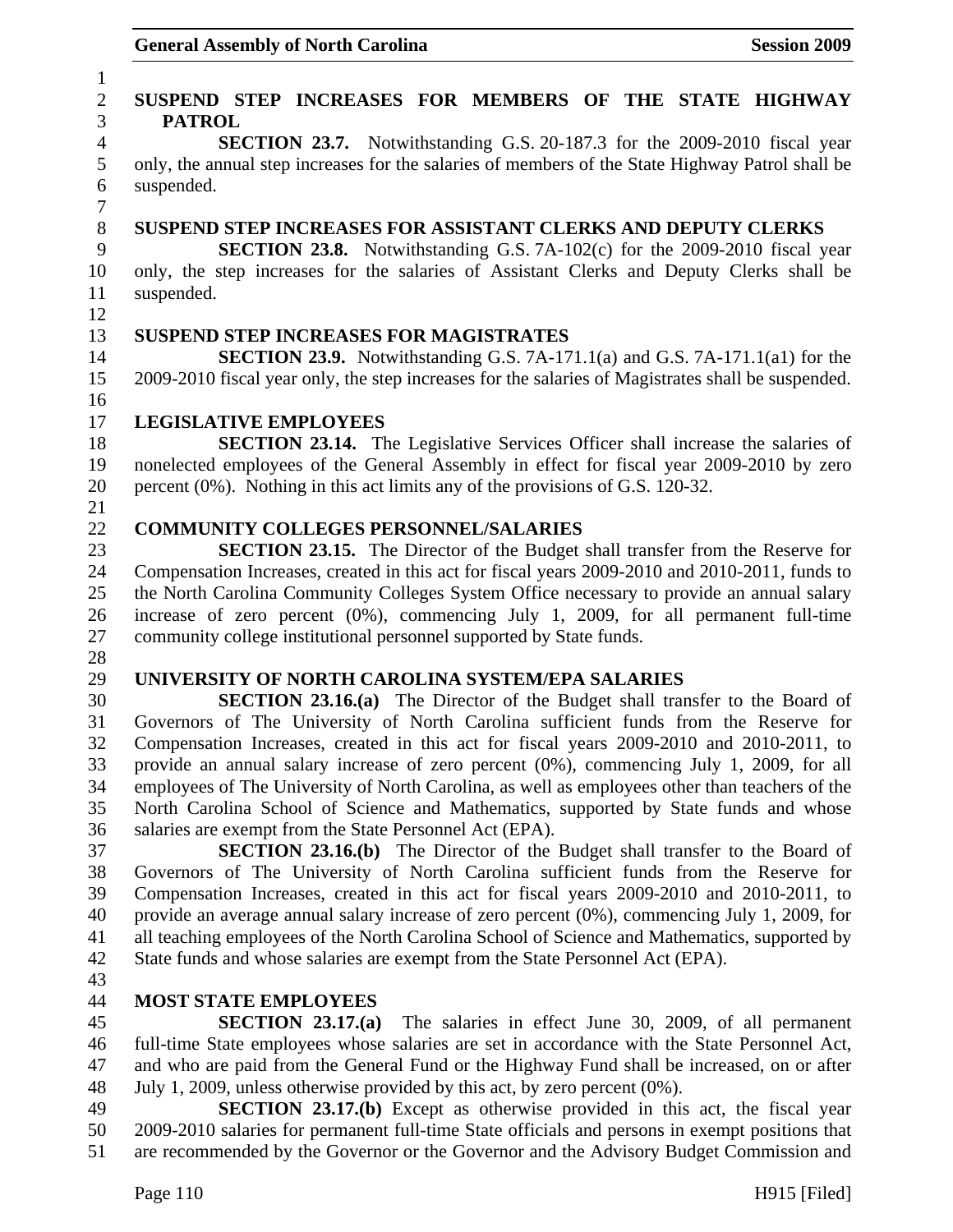1 set by the General Assembly shall be increased by zero percent (0%), commencing July 1, 2 2009. 3 4 **ALL STATE-SUPPORTED PERSONNEL**  5 **SECTION 23.18.(a)** Salaries and related benefits for positions that are funded 6 partially from the General Fund or Highway Fund and partially from sources other than the 7 General Fund or Highway Fund shall be increased from the General Fund or Highway Fund 8 appropriation only to the extent of the proportionate part of the salaries paid from the General 9 Fund or Highway Fund. 10 **SECTION 23.18.(b)** The granting of the salary increases under this act does not 11 affect the status of eligibility for salary increments for which employees may be eligible unless 12 otherwise required by this act. 13 **SECTION 23.18.(c)** The salary increases provided in this act are to be effective 14 July 1, 2009, and do not apply to persons separated from State service due to resignation, 15 dismissal, reduction in force, death, or retirement, or whose last workday is prior to July 1, 16 2009. 17 Payroll checks issued to employees after July 1, 2009, which represent payment of 18 services provided prior to July 1, 2009, shall not be eligible for salary increases provided for in 19 this act. This subsection shall apply to all employees, subject to or exempt from the State 20 Personnel Act, paid from State funds, including public schools, community colleges, and The 21 University of North Carolina. 22 **SECTION 23.18.(d)** The Director of the Budget shall transfer from the Reserve for 23 Compensation Increases in this act for fiscal year 2009-2010 all funds necessary for the salary 24 increases provided by this act, including funds for the employer's retirement and social security 25 contributions. 26 **SECTION 23.18.(e)** Nothing in this act authorizes the transfer of funds between 27 the General Fund and the Highway Fund for salary increases. 28 29 **TEACHER SALARY SCHEDULES**  30 **SECTION 23.19.(a)** Effective for the 2009-2010 school year, the Director of the 31 Budget shall transfer from the Reserve for Compensation Increases funds necessary to 32 implement the teacher salary schedules set out in subsection (b) of this section and for 33 longevity in accordance with subsection (d) of this section, including funds for the employer's 34 retirement and social security contributions for all teachers whose salaries are supported from 35 the State's General Fund. 36 These funds shall be allocated to individuals according to rules adopted by the State 37 Board of Education. 38 **SECTION 23.19.(b)** The following monthly salary schedules shall apply for the 39 2009-2010 fiscal year to certified personnel of the public schools who are classified as teachers. 40 The schedule contains 32 steps with each step corresponding to one year of teaching 41 experience. 42 43 2009-2010 Monthly Salary Schedule 44 "A" Teachers 45 Years of Experience "A" Teachers NBPTS Certification 46 0 \$3,043 N/A 47 1 \$3,085 N/A 48 2 \$3,129 N/A 49  $\qquad$  3  $\qquad$  \$3,264 \$3,656 50 4 \$3,404 \$3,812 5 \$3,538 \$3,963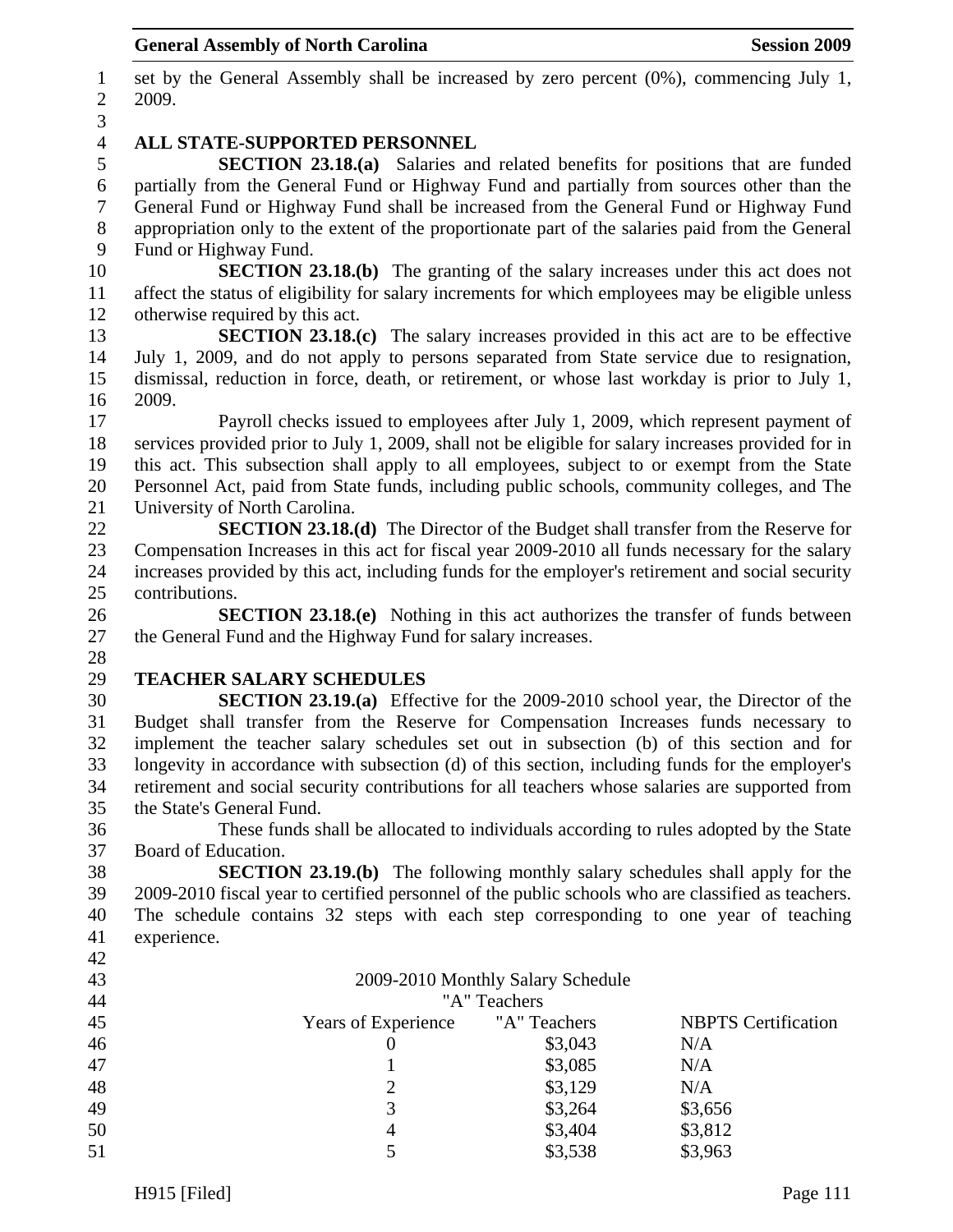|                | <b>General Assembly of North Carolina</b> |                                   | <b>Session 2009</b>        |
|----------------|-------------------------------------------|-----------------------------------|----------------------------|
| 1              | 6                                         | \$3,667                           | \$4,107                    |
| $\overline{c}$ | $\overline{7}$                            | \$3,771                           | \$4,224                    |
| 3              | 8                                         | \$3,819                           | \$4,277                    |
| 4              | 9                                         | \$3,868                           | \$4,332                    |
| 5              | 10                                        | \$3,918                           | \$4,388                    |
| 6              | 11                                        | \$3,967                           | \$4,443                    |
| 7              | 12                                        | \$4,018                           | \$4,500                    |
| 8              | 13                                        | \$4,069                           | \$4,557                    |
| 9              | 14                                        | \$4,122                           | \$4,617                    |
| 10             | 15                                        | \$4,176                           | \$4,677                    |
| 11             | 16                                        | \$4,231                           | \$4,739                    |
| 12             | 17                                        | \$4,286                           | \$4,800                    |
| 13             | 18                                        | \$4,345                           | \$4,866                    |
| 14             | 19                                        | \$4,403                           | \$4,931                    |
| 15             | 20                                        | \$4,461                           | \$4,996                    |
| 16             | 21                                        | \$4,523                           | \$5,066                    |
| 17             | 22                                        | \$4,584                           | \$5,134                    |
| 18             | 23                                        | \$4,650                           | \$5,208                    |
| 19             | 24                                        | \$4,714                           | \$5,280                    |
| 20             | 25                                        | \$4,779                           | \$5,352                    |
| 21             | 26                                        | \$4,845                           | \$5,426                    |
| 22             | 27                                        | \$4,913                           | \$5,503                    |
| 23             | 28                                        | \$4,984                           | \$5,582                    |
| 24             | 29                                        | \$5,055                           | \$5,662                    |
| 25             | 30                                        | \$5,153                           | \$5,771                    |
| 26             | $31+$                                     | \$5,255                           | \$5,886                    |
| 27             |                                           |                                   |                            |
| 28             |                                           | 2009-2010 Monthly Salary Schedule |                            |
| 29             |                                           | "M" Teachers                      |                            |
| 30             | Years of Experience                       | "M" Teachers                      | <b>NBPTS</b> Certification |
| 31             | $\overline{0}$                            | \$3,347                           | N/A                        |
| 32             | $\mathbf{1}$                              | \$3,394                           | N/A                        |
| 33             | $\overline{c}$                            | \$3,442                           | N/A                        |
| 34             | 3                                         | \$3,590                           | \$4,021                    |
| 35             | $\overline{4}$                            | \$3,744                           | \$4,193                    |
| 36             | 5                                         | \$3,892                           | \$4,359                    |
| 37             | 6                                         | \$4,034                           | \$4,518                    |
| 38             | 7                                         | \$4,148                           | \$4,646                    |
| 39             | 8                                         | \$4,201                           | \$4,705                    |
| 40             | 9                                         | \$4,255                           | \$4,766                    |
| 41             | 10                                        | \$4,310                           | \$4,827                    |
| 42             | 11                                        | \$4,364                           | \$4,888                    |
| 43             | 12                                        | \$4,420                           | \$4,950                    |
| 44             | 13                                        | \$4,476                           | \$5,013                    |
| 45             | 14                                        | \$4,534                           | \$5,078                    |
| 46             | 15                                        | \$4,594                           | \$5,145                    |
| 47             | 16                                        | \$4,654                           | \$5,212                    |
| 48             | 17                                        | \$4,715                           | \$5,281                    |
| 49             | 18                                        | \$4,780                           | \$5,354                    |
| 50             | 19                                        | \$4,843                           | \$5,424                    |
| 51             | 20                                        | \$4,907                           | \$5,496                    |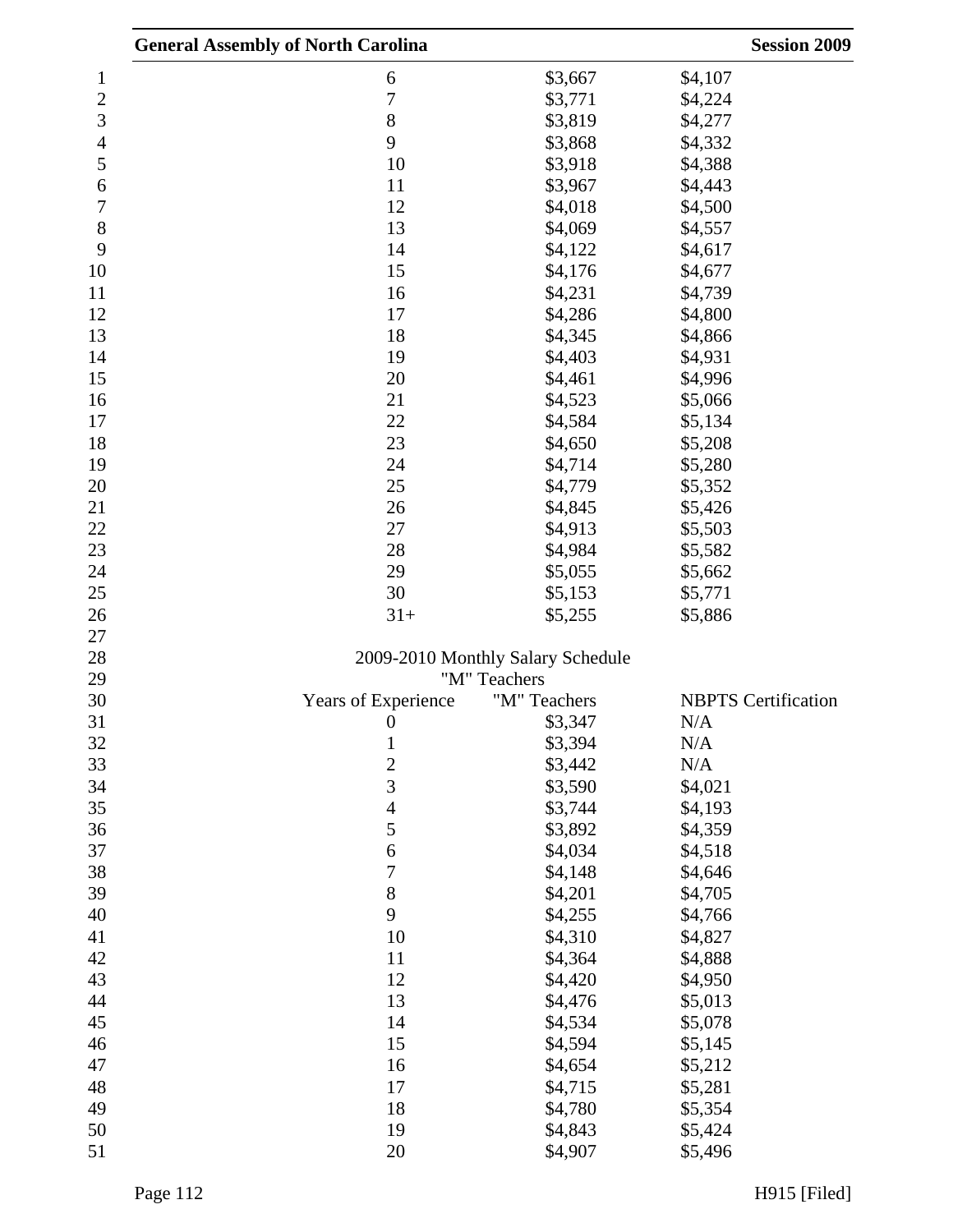|    | <b>General Assembly of North Carolina</b> |         | <b>Session 2009</b> |  |
|----|-------------------------------------------|---------|---------------------|--|
|    | 21                                        | \$4,975 | \$5,572             |  |
| 2  | 22                                        | \$5,042 | \$5,647             |  |
| 3  | 23                                        | \$5,115 | \$5,729             |  |
| 4  | 24                                        | \$5,185 | \$5,807             |  |
| 5  | 25                                        | \$5,257 | \$5,888             |  |
| 6  | 26                                        | \$5,330 | \$5,970             |  |
|    | 27                                        | \$5,404 | \$6,052             |  |
| 8  | 28                                        | \$5,482 | \$6,140             |  |
| 9  | 29                                        | \$5,561 | \$6,228             |  |
| 10 | 30                                        | \$5,668 | \$6,348             |  |
| 11 | $31+$                                     | \$5,781 | \$6,475             |  |
| 12 |                                           |         |                     |  |

13 **SECTION 23.19.(c)** Annual longevity payments for teachers shall be at the rate of 14 one and one-half percent (1.5%) of base salary for 10 to 14 years of State service, two and 15 twenty-five hundredths percent (2.25%) of base salary for 15 to 19 years of State service, three 16 and twenty-five hundredths percent (3.25%) of base salary for 20 to 24 years of State service, 17 and four and one-half percent (4.5%) of base salary for 25 or more years of State service. The 18 longevity payment shall be paid in a lump sum once a year.

19 **SECTION 23.19.(d)** Certified public schoolteachers with certification based on 20 academic preparation at the six-year degree level shall receive a salary supplement of one 21 hundred twenty-six dollars (\$126.00) per month in addition to the compensation provided for 22 certified personnel of the public schools who are classified as "M" teachers. Certified public 23 schoolteachers with certification based on academic preparation at the doctoral degree level 24 shall receive a salary supplement of two hundred fifty-three dollars (\$253.00) per month in 25 addition to the compensation provided for certified personnel of the public schools who are 26 classified as "M" teachers.

27 **SECTION 23.19.(e)** The first step of the salary schedule for school psychologists 28 shall be equivalent to Step 5, corresponding to five years of experience, on the salary schedule 29 established in this section for certified personnel of the public schools who are classified as 30 "M" teachers. Certified psychologists shall be placed on the salary schedule at an appropriate 31 step based on their years of experience. Certified psychologists shall receive longevity 32 payments based on years of State service in the same manner as teachers.

33 Certified psychologists with certification based on academic preparation at the 34 six-year degree level shall receive a salary supplement of one hundred twenty-six dollars 35 (\$126.00) per month in addition to the compensation provided for certified psychologists. 36 Certified psychologists with certification based on academic preparation at the doctoral degree 37 level shall receive a salary supplement of two hundred fifty-three dollars (\$253.00) per month 38 in addition to the compensation provided for certified psychologists.

39 **SECTION 23.19.(f)** Speech pathologists who are certified as speech pathologists at 40 the master's degree level and audiologists who are certified as audiologists at the master's 41 degree level and who are employed in the public schools as speech and language specialists and 42 audiologists shall be paid on the school psychologist salary schedule.

43 Speech pathologists and audiologists with certification based on academic 44 preparation at the six-year degree level shall receive a salary supplement of one hundred 45 twenty-six dollars (\$126.00) per month in addition to the compensation provided for speech 46 pathologists and audiologists. Speech pathologists and audiologists with certification based on 47 academic preparation at the doctoral degree level shall receive a salary supplement of two 48 hundred fifty-three dollars (\$253.00) per month in addition to the compensation provided for 49 speech pathologists and audiologists.

50 **SECTION 23.19.(g)** Certified school nurses who are employed in the public 51 schools as nurses shall be paid on the "M" salary schedule.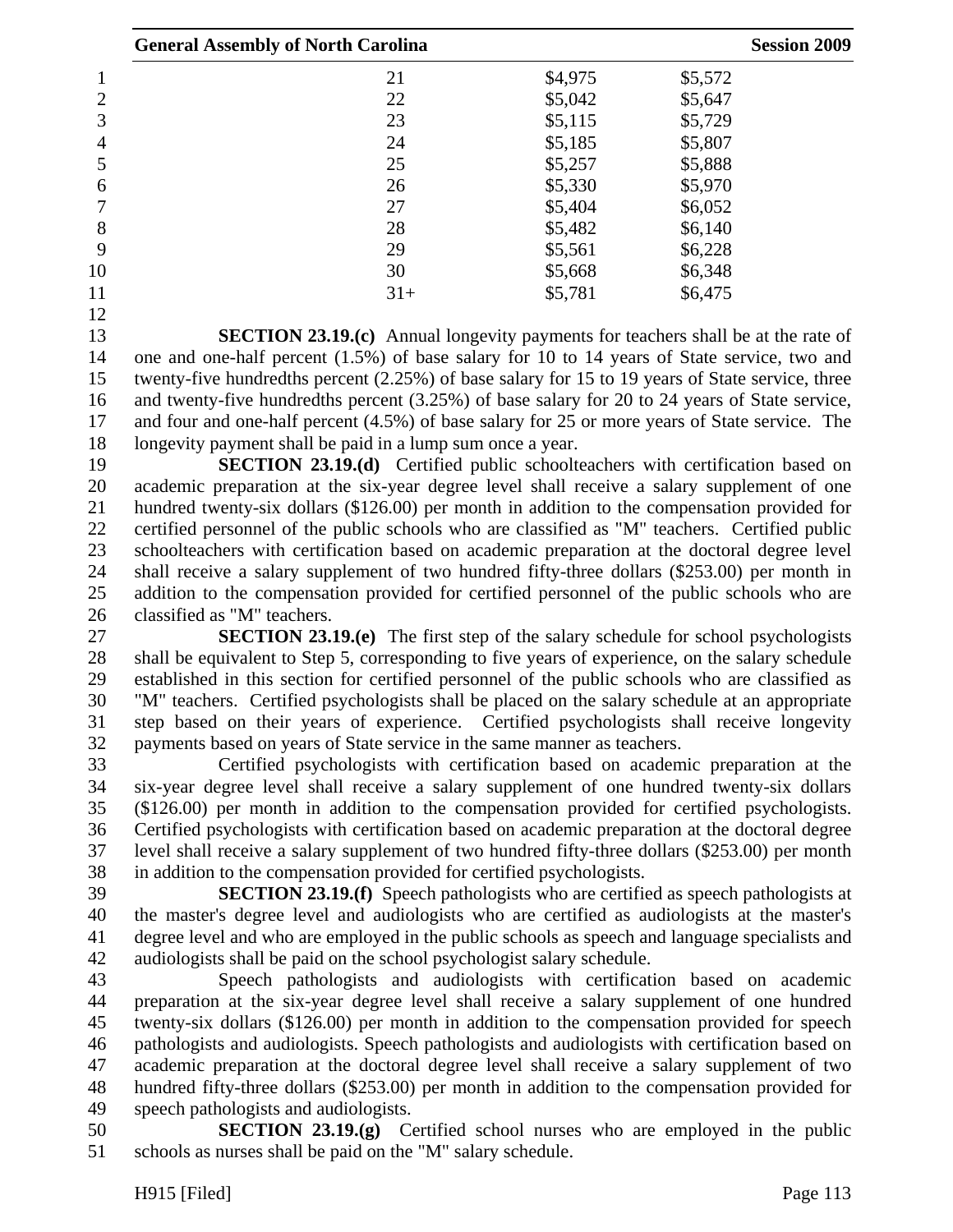|                | <b>General Assembly of North Carolina</b>                                               |                                                                                                                                            | <b>Session 2009</b>                                      |                                                                |           |                                                                                             |  |  |  |  |
|----------------|-----------------------------------------------------------------------------------------|--------------------------------------------------------------------------------------------------------------------------------------------|----------------------------------------------------------|----------------------------------------------------------------|-----------|---------------------------------------------------------------------------------------------|--|--|--|--|
| $\mathbf{1}$   | <b>SECTION 23.19.(h)</b> As used in this section, the term "teacher" shall also include |                                                                                                                                            |                                                          |                                                                |           |                                                                                             |  |  |  |  |
| $\mathbf{2}$   | instructional support personnel.                                                        |                                                                                                                                            |                                                          |                                                                |           |                                                                                             |  |  |  |  |
| $\mathfrak{Z}$ |                                                                                         |                                                                                                                                            |                                                          |                                                                |           |                                                                                             |  |  |  |  |
| $\overline{4}$ |                                                                                         |                                                                                                                                            |                                                          |                                                                |           |                                                                                             |  |  |  |  |
| 5              |                                                                                         | <b>SCHOOL BASED ADMINISTRATOR SALARY SCHEDULE</b><br><b>SECTION 23.20.(a)</b> Effective for the 2009-2010 school year, the Director of the |                                                          |                                                                |           |                                                                                             |  |  |  |  |
| 6              |                                                                                         |                                                                                                                                            |                                                          |                                                                |           | Budget shall transfer from the Reserve for Compensation Increases funds necessary to        |  |  |  |  |
| 7              |                                                                                         |                                                                                                                                            |                                                          |                                                                |           | implement the salary schedules for school-based administrators as provided in this section. |  |  |  |  |
| $8\,$          |                                                                                         |                                                                                                                                            | These funds shall be used for State-paid employees only. |                                                                |           |                                                                                             |  |  |  |  |
| 9              |                                                                                         |                                                                                                                                            |                                                          |                                                                |           | <b>SECTION 23.20.(b)</b> The base salary schedule for school-based administrators           |  |  |  |  |
| 10             |                                                                                         |                                                                                                                                            |                                                          |                                                                |           | shall apply only to principals and assistant principals. The base salary schedule for the   |  |  |  |  |
| 11             |                                                                                         |                                                                                                                                            |                                                          | 2009-2010 fiscal year, commencing July 1, 2009, is as follows: |           |                                                                                             |  |  |  |  |
| 12             |                                                                                         |                                                                                                                                            |                                                          |                                                                |           |                                                                                             |  |  |  |  |
| 13             |                                                                                         |                                                                                                                                            |                                                          | 2009-2010 Principal and Assistant Principal Salary Schedules   |           |                                                                                             |  |  |  |  |
| 14             |                                                                                         |                                                                                                                                            |                                                          | Classification                                                 |           |                                                                                             |  |  |  |  |
| 15             | Years of Exp                                                                            | Assistant                                                                                                                                  | Prin I                                                   | Prin II                                                        | Prin III  | Prin IV                                                                                     |  |  |  |  |
| 16             |                                                                                         | Principal                                                                                                                                  | $(0-10)$                                                 | $(11-21)$                                                      | $(22-32)$ | $(33-43)$                                                                                   |  |  |  |  |
| 17             | $0 - 4$                                                                                 | \$3,781                                                                                                                                    |                                                          |                                                                |           |                                                                                             |  |  |  |  |
| 18             | 5                                                                                       | \$3,931                                                                                                                                    |                                                          |                                                                |           |                                                                                             |  |  |  |  |
| 19             | 6                                                                                       | \$4,074                                                                                                                                    |                                                          |                                                                |           |                                                                                             |  |  |  |  |
| 20             | 7                                                                                       | \$4,189                                                                                                                                    |                                                          |                                                                |           |                                                                                             |  |  |  |  |
| 21             | 8                                                                                       | \$4,243                                                                                                                                    | \$4,243                                                  |                                                                |           |                                                                                             |  |  |  |  |
| 22             | 9                                                                                       | \$4,298                                                                                                                                    | \$4,298                                                  |                                                                |           |                                                                                             |  |  |  |  |
| 23             | 10                                                                                      | \$4,353                                                                                                                                    | \$4,353                                                  | \$4,408                                                        |           |                                                                                             |  |  |  |  |
| 24             | 11                                                                                      | \$4,408                                                                                                                                    | \$4,408                                                  | \$4,464                                                        |           |                                                                                             |  |  |  |  |
| 25             | 12                                                                                      | \$4,464                                                                                                                                    | \$4,464                                                  | \$4,521                                                        | \$4,579   |                                                                                             |  |  |  |  |
| 26             | 13                                                                                      | \$4,521                                                                                                                                    | \$4,521                                                  | \$4,579                                                        | \$4,640   | \$4,701                                                                                     |  |  |  |  |
| 27             | 14                                                                                      | \$4,579                                                                                                                                    | \$4,579                                                  | \$4,640                                                        | \$4,701   | \$4,762                                                                                     |  |  |  |  |
| 28             | 15                                                                                      | \$4,640                                                                                                                                    | \$4,640                                                  | \$4,701                                                        | \$4,762   | \$4,828                                                                                     |  |  |  |  |
| 29             | 16                                                                                      | \$4,701                                                                                                                                    | \$4,701                                                  | \$4,762                                                        | \$4,828   | \$4,891                                                                                     |  |  |  |  |
| 30             | 17                                                                                      | \$4,762                                                                                                                                    | \$4,762                                                  | \$4,828                                                        | \$4,891   | \$4,956                                                                                     |  |  |  |  |
| 31             | 18                                                                                      | \$4,828                                                                                                                                    | \$4,828                                                  | \$4,891                                                        | \$4,956   | \$5,025                                                                                     |  |  |  |  |
| 32             | 19                                                                                      | \$4,891                                                                                                                                    | \$4,891                                                  | \$4,956                                                        | \$5,025   | \$5,092                                                                                     |  |  |  |  |
| 33             | 20                                                                                      | \$4,956                                                                                                                                    | \$4,956                                                  | \$5,025                                                        | \$5,092   | \$5,166                                                                                     |  |  |  |  |
| 34             | 21                                                                                      | \$5,025                                                                                                                                    | \$5,025                                                  | \$5,092                                                        | \$5,166   | \$5,237                                                                                     |  |  |  |  |
| 35             | 22                                                                                      | \$5,092                                                                                                                                    | \$5,092                                                  | \$5,166                                                        | \$5,237   | \$5,310                                                                                     |  |  |  |  |
| 36             | 23                                                                                      | \$5,166                                                                                                                                    | \$5,166                                                  | \$5,237                                                        | \$5,310   | \$5,383                                                                                     |  |  |  |  |
| 37             | 24                                                                                      | \$5,237                                                                                                                                    | \$5,237                                                  | \$5,310                                                        | \$5,383   | \$5,458                                                                                     |  |  |  |  |
| 38             | 25                                                                                      | \$5,310                                                                                                                                    | \$5,310                                                  | \$5,383                                                        | \$5,458   | \$5,537                                                                                     |  |  |  |  |
| 39             | 26                                                                                      | \$5,383                                                                                                                                    | \$5,383                                                  | \$5,458                                                        | \$5,537   | \$5,617                                                                                     |  |  |  |  |
| 40             | 27                                                                                      | \$5,458                                                                                                                                    | \$5,458                                                  | \$5,537                                                        | \$5,617   | \$5,725                                                                                     |  |  |  |  |
| 41             | 28                                                                                      | \$5,537                                                                                                                                    | \$5,537                                                  | \$5,617                                                        | \$5,725   | \$5,839                                                                                     |  |  |  |  |
| 42             | 29                                                                                      | \$5,617                                                                                                                                    | \$5,617                                                  | \$5,725                                                        | \$5,839   | \$5,956                                                                                     |  |  |  |  |
| 43             | 30                                                                                      | \$5,725                                                                                                                                    | \$5,725                                                  | \$5,839                                                        | \$5,956   | \$6,075                                                                                     |  |  |  |  |
| 44             | 31                                                                                      | \$5,839                                                                                                                                    | \$5,839                                                  | \$5,956                                                        | \$6,075   | \$6,197                                                                                     |  |  |  |  |
| 45             | 32                                                                                      |                                                                                                                                            | \$5,956                                                  | \$6,075                                                        | \$6,197   | \$6,321                                                                                     |  |  |  |  |
| 46             | 33                                                                                      |                                                                                                                                            |                                                          | \$6,197                                                        | \$6,321   | \$6,447                                                                                     |  |  |  |  |
| 47             | 34                                                                                      |                                                                                                                                            |                                                          | \$6,321                                                        | \$6,447   | \$6,576                                                                                     |  |  |  |  |
| 48             | 35                                                                                      |                                                                                                                                            |                                                          |                                                                | \$6,576   | \$6,708                                                                                     |  |  |  |  |
| 49             | 36                                                                                      |                                                                                                                                            |                                                          |                                                                | \$6,708   | \$6,842                                                                                     |  |  |  |  |
| 50             | 37                                                                                      |                                                                                                                                            |                                                          |                                                                |           | \$6,979                                                                                     |  |  |  |  |
| 51             |                                                                                         |                                                                                                                                            |                                                          |                                                                |           |                                                                                             |  |  |  |  |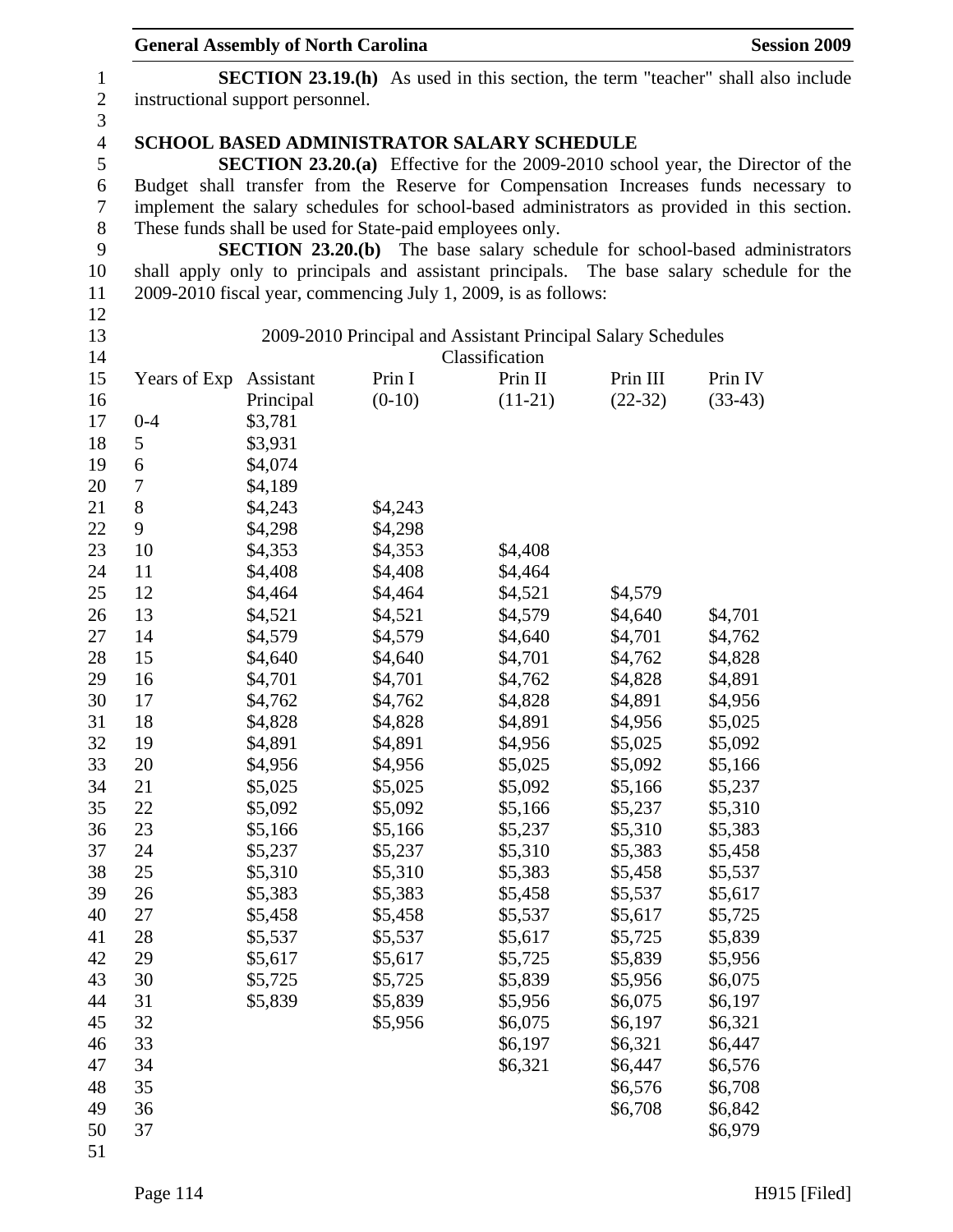|              | <b>General Assembly of North Carolina</b> |           |            | <b>Session 2009</b>                                                                              |  |  |
|--------------|-------------------------------------------|-----------|------------|--------------------------------------------------------------------------------------------------|--|--|
|              |                                           |           |            | 2009-2010 Principal and Assistant Principal Salary Schedules                                     |  |  |
|              | Classification                            |           |            |                                                                                                  |  |  |
| Years of Exp | Prin V                                    | Prin VI   | Prin VII   | Prin VIII                                                                                        |  |  |
|              | $(44-54)$                                 | $(55-65)$ | $(66-100)$ | $(101+)$                                                                                         |  |  |
| $0 - 14$     | \$4,828                                   |           |            |                                                                                                  |  |  |
| 15           | \$4,891                                   |           |            |                                                                                                  |  |  |
| 16           | \$4,956                                   | \$5,025   |            |                                                                                                  |  |  |
| 17           | \$5,025                                   | \$5,092   | \$5,237    |                                                                                                  |  |  |
| 18           | \$5,092                                   | \$5,166   | \$5,310    | \$5,383                                                                                          |  |  |
| 19           | \$5,166                                   | \$5,237   | \$5,383    | \$5,458                                                                                          |  |  |
| 20           | \$5,237                                   | \$5,310   | \$5,458    | \$5,537                                                                                          |  |  |
| 21           | \$5,310                                   | \$5,383   | \$5,537    | \$5,617                                                                                          |  |  |
| 22           | \$5,383                                   | \$5,458   | \$5,617    | \$5,725                                                                                          |  |  |
| 23           | \$5,458                                   | \$5,537   | \$5,725    | \$5,839                                                                                          |  |  |
| 24           | \$5,537                                   | \$5,617   | \$5,839    | \$5,956                                                                                          |  |  |
| 25           | \$5,617                                   | \$5,725   | \$5,956    | \$6,075                                                                                          |  |  |
| 26           | \$5,725                                   | \$5,839   | \$6,075    | \$6,197                                                                                          |  |  |
| 27           | \$5,839                                   | \$5,956   | \$6,197    | \$6,321                                                                                          |  |  |
| 28           | \$5,956                                   | \$6,075   | \$6,321    | \$6,447                                                                                          |  |  |
| 29           | \$6,075                                   | \$6,197   | \$6,447    | \$6,576                                                                                          |  |  |
| 30           | \$6,197                                   | \$6,321   | \$6,576    | \$6,708                                                                                          |  |  |
| 31           | \$6,321                                   | \$6,447   | \$6,708    | \$6,842                                                                                          |  |  |
| 32           | \$6,447                                   | \$6,576   | \$6,842    | \$6,979                                                                                          |  |  |
| 33           | \$6,576                                   | \$6,708   | \$6,979    | \$7,119                                                                                          |  |  |
| 34           | \$6,708                                   | \$6,842   | \$7,119    | \$7,261                                                                                          |  |  |
| 35           | \$6,842                                   | \$6,979   | \$7,261    | \$7,406                                                                                          |  |  |
| 36           | \$6,979                                   | \$7,119   | \$7,406    | \$7,554                                                                                          |  |  |
| 37           | \$7,119                                   | \$7,261   | \$7,554    | \$7,705                                                                                          |  |  |
| 38           | \$7,261                                   | \$7,406   | \$7,705    | \$7,859                                                                                          |  |  |
| 39           |                                           | \$7,554   | \$7,859    | \$8,016                                                                                          |  |  |
| 40           |                                           | \$7,705   | \$8,016    | \$8,176                                                                                          |  |  |
| 41           |                                           |           | \$8,176    | \$8,340                                                                                          |  |  |
|              |                                           |           |            |                                                                                                  |  |  |
|              |                                           |           |            | <b>SECTION 23.20.(c)</b> The appropriate classification for placement of principals and          |  |  |
|              |                                           |           |            | assistant principals on the salary schedule, except for principals in alternative schools and in |  |  |
|              |                                           |           |            | cooperative innovative high schools, shall be determined in accordance with the following        |  |  |
| schedule:    |                                           |           |            |                                                                                                  |  |  |
|              |                                           |           |            |                                                                                                  |  |  |
|              |                                           |           |            | Number of Teachers                                                                               |  |  |
|              | Classification                            |           |            | Supervised                                                                                       |  |  |
|              | <b>Assistant Principal</b>                |           |            |                                                                                                  |  |  |
|              | Principal I                               |           |            | Fewer than 11 Teachers                                                                           |  |  |
|              | Principal II                              |           |            | 11-21 Teachers                                                                                   |  |  |
|              | Principal III                             |           |            | 22-32 Teachers                                                                                   |  |  |
|              | Principal IV                              |           |            | 33-43 Teachers                                                                                   |  |  |
|              | Principal V                               |           |            | 44-54 Teachers                                                                                   |  |  |
|              | Principal VI                              |           |            | 55-65 Teachers                                                                                   |  |  |
|              | Principal VII                             |           |            | 66-100 Teachers                                                                                  |  |  |
|              | Principal VIII                            |           |            | More than 100 Teachers                                                                           |  |  |
|              |                                           |           |            |                                                                                                  |  |  |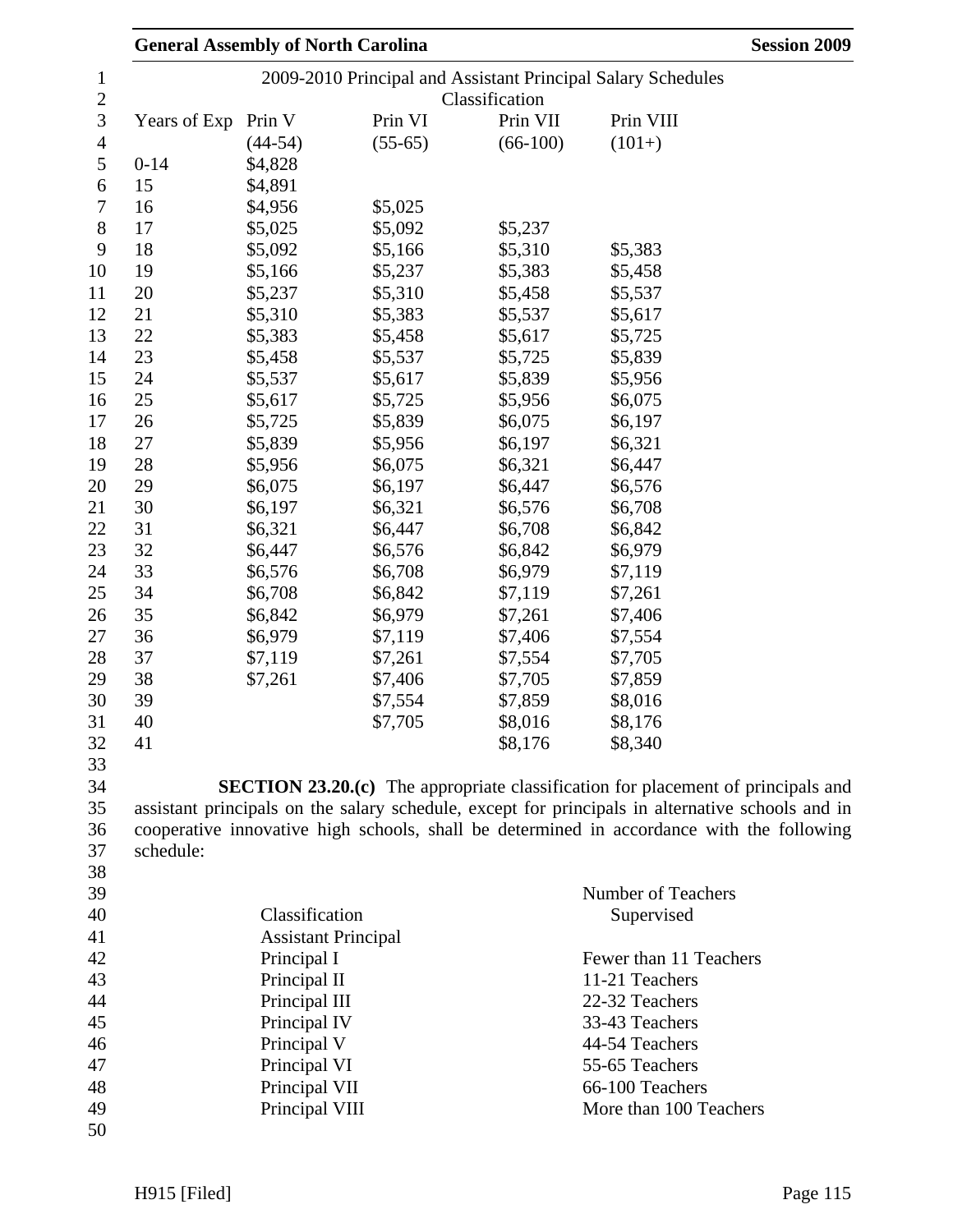1 The number of teachers supervised includes teachers and assistant principals paid 2 from State funds only; it does not include teachers or assistant principals paid from non-State 3 funds or the principal or teacher assistants.

4 The beginning classification for principals in alternative schools and in cooperative 5 innovative high school programs shall be the Principal III level. Principals in alternative 6 schools who supervise 33 or more teachers shall be classified according to the number of 7 teachers supervised.

8 **SECTION 23.20.(d)** A principal shall be placed on the step on the salary schedule 9 that reflects total number of years of experience as a certificated employee of the public schools 10 and an additional step for every three years of experience as a principal. A principal or assistant 11 principal shall also continue to receive any additional State-funded percentage increases earned 12 for the 1997-1998, 1998-1999, and 1999-2000 school years for improvement in student 13 performance or maintaining a safe and orderly school.

14 **SECTION 23.20.(e)** Principals and assistant principals with certification based on 15 academic preparation at the six-year degree level shall be paid a salary supplement of one 16 hundred twenty-six dollars (\$126.00) per month and at the doctoral degree level shall be paid a 17 salary supplement of two hundred fifty-three dollars (\$253.00) per month.

18 **SECTION 23.20.(f)** Longevity pay for principals and assistant principals shall be 19 as provided for State employees under the State Personnel Act.

20 **SECTION 23.20.(g)** If a principal is reassigned to a higher job classification 21 because the principal is transferred to a school within a local school administrative unit with a 22 larger number of State-allotted teachers, the principal shall be placed on the salary schedule as 23 if the principal had served the principal's entire career as a principal at the higher job 24 classification.

25 If a principal is reassigned to a lower job classification because the principal is 26 transferred to a school within a local school administrative unit with a smaller number of 27 State-allotted teachers, the principal shall be placed on the salary schedule as if the principal 28 had served the principal's entire career as a principal at the lower job classification.

29 This subsection applies to all transfers on or after the effective date of this section, 30 except transfers in school systems that have been created, or will be created, by merging two or 31 more school systems. Transfers in these merged systems are exempt from the provisions of this 32 subsection for one calendar year following the date of the merger.

33 **SECTION 23.20.(h)** Participants in an approved full-time master's in school 34 administration program shall receive up to a 10-month stipend at the beginning salary of an 35 assistant principal during the internship period of the master's program. For the 2006-2007 36 fiscal year and subsequent fiscal years, the stipend shall not exceed the difference between the 37 beginning salary of an assistant principal plus the cost of tuition, fees, and books and any 38 fellowship funds received by the intern as a full-time student, including awards of the Principal 39 Fellows Program. The Principal Fellows Program or the school of education where the intern 40 participates in a full-time master's in school administration program shall supply the 41 Department of Public Instruction with certification of eligible full-time interns.

42 **SECTION 23.20.(i)** During the 2009-2010 fiscal year, the placement on the salary 43 schedule of an administrator with a one-year provisional assistant principal's certificate shall be 44 at the entry-level salary for an assistant principal or the appropriate step on the teacher salary 45 schedule, whichever is higher.

46

### 47 **CENTRAL OFFICE SALARIES**

48 **SECTION 23.21.(a)** The monthly salary ranges that follow apply to assistant 49 superintendents, associate superintendents, directors/coordinators, supervisors, and finance 50 officers for the 2009-2010 fiscal year, beginning July 1, 2009.

51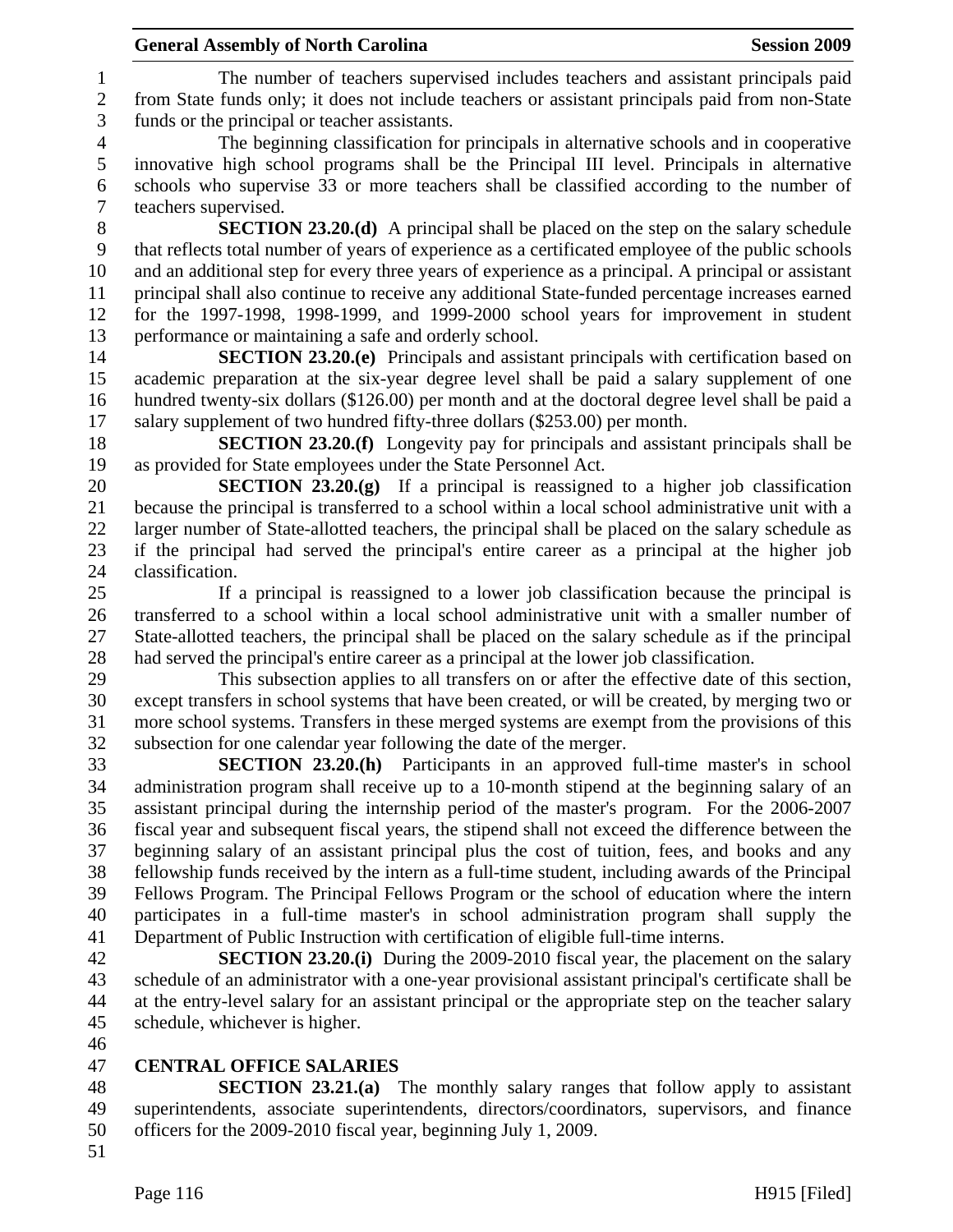|                  | <b>General Assembly of North Carolina</b>                                                          |         |                                             | <b>Session 2009</b> |
|------------------|----------------------------------------------------------------------------------------------------|---------|---------------------------------------------|---------------------|
| $\mathbf{1}$     | School Administrator I                                                                             | \$3,309 | \$6,207                                     |                     |
| $\overline{c}$   | School Administrator II                                                                            | \$3,508 | \$6,583                                     |                     |
| $\overline{3}$   | School Administrator III                                                                           | \$3,724 | \$6,984                                     |                     |
| $\overline{4}$   | School Administrator IV                                                                            | \$3,874 | \$7,262                                     |                     |
| 5                | School Administrator V                                                                             | \$4,030 | \$7,556                                     |                     |
| 6                | School Administrator VI                                                                            | \$4,275 | \$8,013                                     |                     |
| $\boldsymbol{7}$ | School Administrator VII                                                                           | \$4,447 | \$8,336                                     |                     |
| 8                |                                                                                                    |         |                                             |                     |
| 9                | The local board of education shall determine the appropriate category and                          |         |                                             |                     |
| 10               | placement for each assistant superintendent, associate superintendent, director/coordinator,       |         |                                             |                     |
| 11               | supervisor, or finance officer within the salary ranges and within funds appropriated by the       |         |                                             |                     |
| 12               | General Assembly for central office administrators and superintendents. The category in which      |         |                                             |                     |
| 13               | an employee is placed shall be included in the contract of any employee.                           |         |                                             |                     |
| 14               | <b>SECTION 23.21.(b)</b> The monthly salary ranges that follow apply to public school              |         |                                             |                     |
| 15               | superintendents for the 2009-2010 fiscal year, beginning July 1, 2009.                             |         |                                             |                     |
| 16               |                                                                                                    |         |                                             |                     |
| 17               | Superintendent I                                                                                   | \$4,720 | \$8,843                                     |                     |
| 18               | Superintendent II                                                                                  | \$5,011 | \$9,377                                     |                     |
| 19               | Superintendent III                                                                                 | \$5,316 | \$9,948                                     |                     |
| 20               |                                                                                                    | \$5,642 | \$10,552                                    |                     |
|                  | Superintendent IV                                                                                  |         |                                             |                     |
| 21<br>22         | Superintendent V                                                                                   | \$5,988 | \$11,196                                    |                     |
|                  |                                                                                                    |         |                                             |                     |
| 23               | The local board of education shall determine the appropriate category and                          |         |                                             |                     |
| 24               | placement for the superintendent based on the average daily membership of the local school         |         |                                             |                     |
| 25               | administrative unit and within funds appropriated by the General Assembly for central office       |         |                                             |                     |
| 26               | administrators and superintendents.                                                                |         |                                             |                     |
| 27               | <b>SECTION 23.21.(c)</b> Longevity pay for superintendents, assistant superintendents,             |         |                                             |                     |
| 28               | associate superintendents, directors/coordinators, supervisors, and finance officers shall be as   |         |                                             |                     |
| 29               | provided for State employees under the State Personnel Act.                                        |         |                                             |                     |
| 30               | SECTION 23.21(d)                                                                                   |         | Superintendents, assistant superintendents, | associate           |
| 31               | superintendents, directors/coordinators, supervisors, and finance officers with certification      |         |                                             |                     |
| 32               | based on academic preparation at the six-year degree level shall receive a salary supplement of    |         |                                             |                     |
| 33               | one hundred twenty-six dollars (\$126.00) per month in addition to the compensation provided       |         |                                             |                     |
| 34               | pursuant to this section. Superintendents, assistant superintendents, associate superintendents,   |         |                                             |                     |
| 35               | directors/coordinators, supervisors, and finance officers with certification based on academic     |         |                                             |                     |
| 36               | preparation at the doctoral degree level shall receive a salary supplement of two hundred          |         |                                             |                     |
| 37               | fifty-three dollars (\$253.00) per month in addition to the compensation provided for under this   |         |                                             |                     |
| 38               | section.                                                                                           |         |                                             |                     |
| 39               | <b>SECTION 23.21.(e)</b> The State Board of Education shall not permit local school                |         |                                             |                     |
| 40               | administrative units to transfer State funds from other funding categories for salaries for public |         |                                             |                     |
| 41               | school central office administrators.                                                              |         |                                             |                     |
| 42               |                                                                                                    |         |                                             |                     |
| 43               | BONUS FOR CERTIFIED PERSONNEL AT THE TOP OF THEIR SALARY                                           |         |                                             |                     |
| 44               | <b>SCHEDULES</b>                                                                                   |         |                                             |                     |
| 45               | <b>SECTION 23.22.</b> Effective July 1, 2009, any permanent personnel employed on                  |         |                                             |                     |
| 46               | July 1, 2009, and paid at the top of the principal and assistant principal salary schedule shall   |         |                                             |                     |
| 47               | receive a one-time bonus equivalent to two percent (2%).                                           |         |                                             |                     |
| 48               | Effective July 1, 2009, any permanent certified personnel employed on July 1, 2009,                |         |                                             |                     |
| 49               | and paid on the teacher salary schedule with $31+$ years of experience shall receive a onetime     |         |                                             |                     |
| 50               | bonus equivalent to one and eight-tenths percent (1.8%). Personnel defined under                   |         |                                             |                     |
| 51               | G.S. $115C-325(a)(5a)$ are not eligible to receive the bonus.                                      |         |                                             |                     |
|                  |                                                                                                    |         |                                             |                     |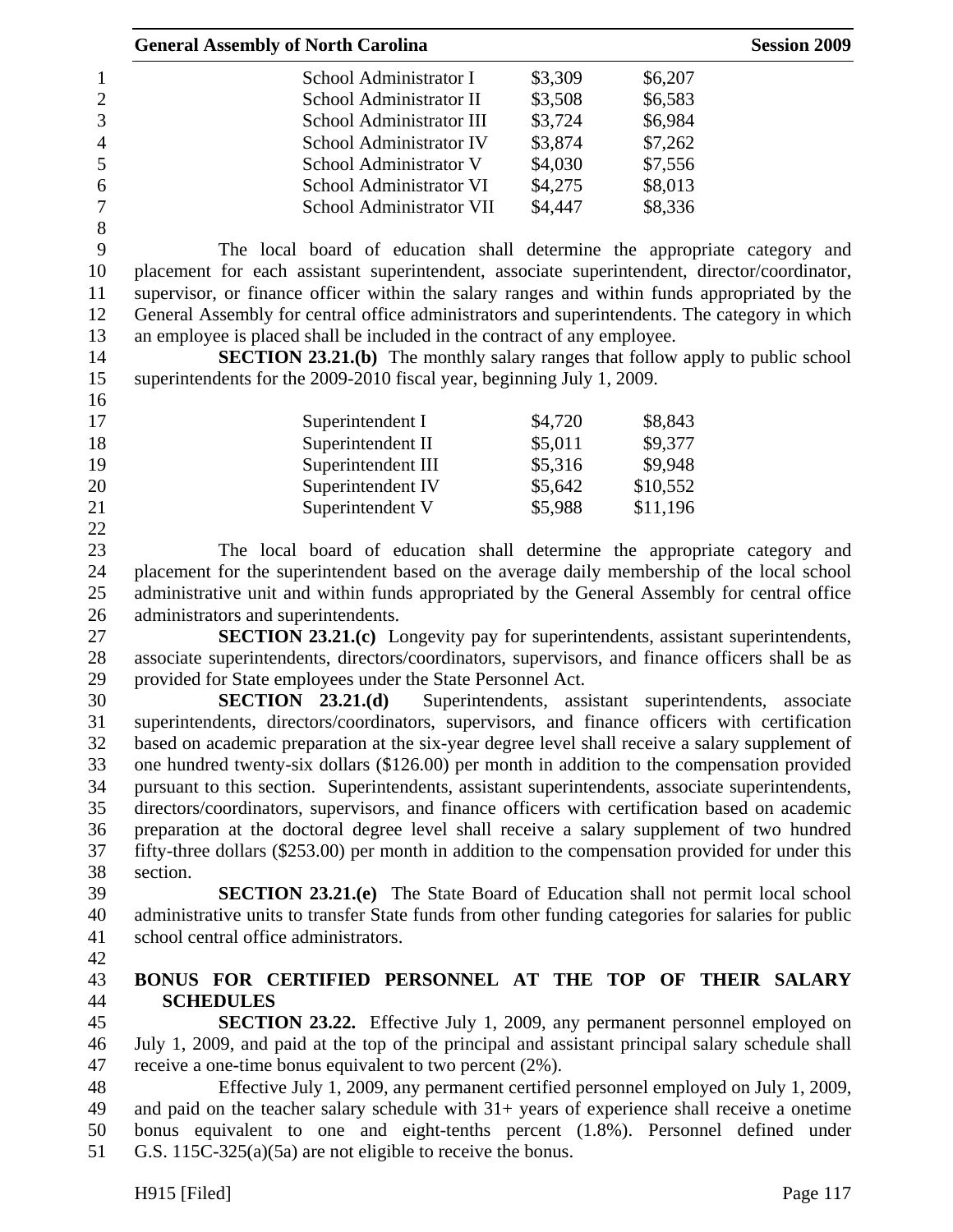# 2 **FREEZE LONGEVITY PAYMENTS/HOLD HARMLESS EMPLOYEES WHO**  3 **RETIRE**

4 **SECTION 23.23.** Teacher and State employee longevity payments shall be frozen 5 for fiscal years 2009-2010 and 2010-2011. Teachers' and State employees' final retirement 6 calculations shall be held harmless from this longevity reduction. For those employees with 26 7 years or more of service, basis for the calculation of retirement pay shall be based upon their 8 salary plus the amount of longevity that would have been a part of their salary computation 9 during the 2009-2011 fiscal biennium.

10

1

# 11 **SALARY-RELATED CONTRIBUTIONS/EMPLOYER**

12 **SECTION 23.24.(a)** Required employer salary-related contributions for employees 13 whose salaries are paid from department, office, institution, or agency receipts shall be paid 14 from the same source as the source of the employees' salary. If an employee's salary is paid in 15 part from the General Fund or Highway Fund and in part from department, office, institution, 16 or agency receipts, required employer salary-related contributions may be paid from the 17 General Fund or Highway Fund only to the extent of the proportionate part paid from the 18 General Fund or Highway Fund in support of the salary of the employee, and the remainder of 19 the employer's requirements shall be paid from the source that supplies the remainder of the 20 employee's salary. The requirements of this section as to source of payment are also applicable 21 to payments on behalf of the employee for hospital-medical benefits, longevity pay, 22 unemployment compensation, accumulated leave, workers' compensation, severance pay, 23 separation allowances, and applicable disability income benefits.

24 **SECTION 23.24.(b)** Effective July 1, 2009, the State's employer contribution rates 25 budgeted for retirement and related benefits as percentage of covered salaries for the 2009-2010 26 fiscal year are (i) eight and fifty-four hundredths percent (8.54%) – Teachers and State 27 Employees; (ii) thirteen and fifty-four hundredths percent (13.54%) – State Law Enforcement 28 Officers; (iii) eleven and eighty-six hundredths percent (11.86%) – University Employees' 29 Optional Retirement System; (iv) eleven and eighty-six hundredths percent (11.86%) – 30 Community College Optional Retirement Program; (v) seventeen and seventy-one hundredths 31 percent (17.71%) – Consolidated Judicial Retirement System; and (vi) four and fifty 32 hundredths percent (4.50%) – Legislative Retirement System. Each of the foregoing 33 contribution rates includes four and fifty hundredths percent (4.50%) for hospital and medical 34 benefits. The rate for Teachers and State Employees, State Law Enforcement Officers, 35 Community College Optional Retirement Program, and for the University Employees' Optional 36 Retirement Program includes fifty-two hundredths percent (0.52%) for the Disability Income 37 Plan. The rates for Teachers and State Employees and State Law Enforcement Officers include 38 sixteen-hundredths percent (0.16%) for the Death Benefits Plan. The rate for State Law 39 Enforcement Officers includes five percent (5%) for Supplemental Retirement Income.

40 **SECTION 23.24.(c)** Effective July 1, 2010, the State's employer contribution rates 41 budgeted for retirement and related benefits as percentage of covered salaries for the 2010-2011 42 fiscal year are (i) eight and fifty-four hundredths percent (8.54%) – Teachers and State 43 Employees; (ii) thirteen and fifty-four hundredths percent (13.54%) – State Law Enforcement 44 Officers; (iii) eleven and eighty-six hundredths percent (11.86%) – University Employees' 45 Optional Retirement System; (iv) eleven and eighty-six hundredths percent (11.86%) – 46 Community College Optional Retirement Program; (v) seventeen and seventy-one hundredths 47 percent (17.71%) – Consolidated Judicial Retirement System; and (vi) four and fifty 48 hundredths percent (4.50%) – Legislative Retirement System. Each of the foregoing 49 contribution rates includes four and fifty hundredths percent (4.50%) for hospital and medical 50 benefits. The rate for Teachers and State Employees, State Law Enforcement Officers, 51 Community College Optional Retirement Program, and for the University Employees' Optional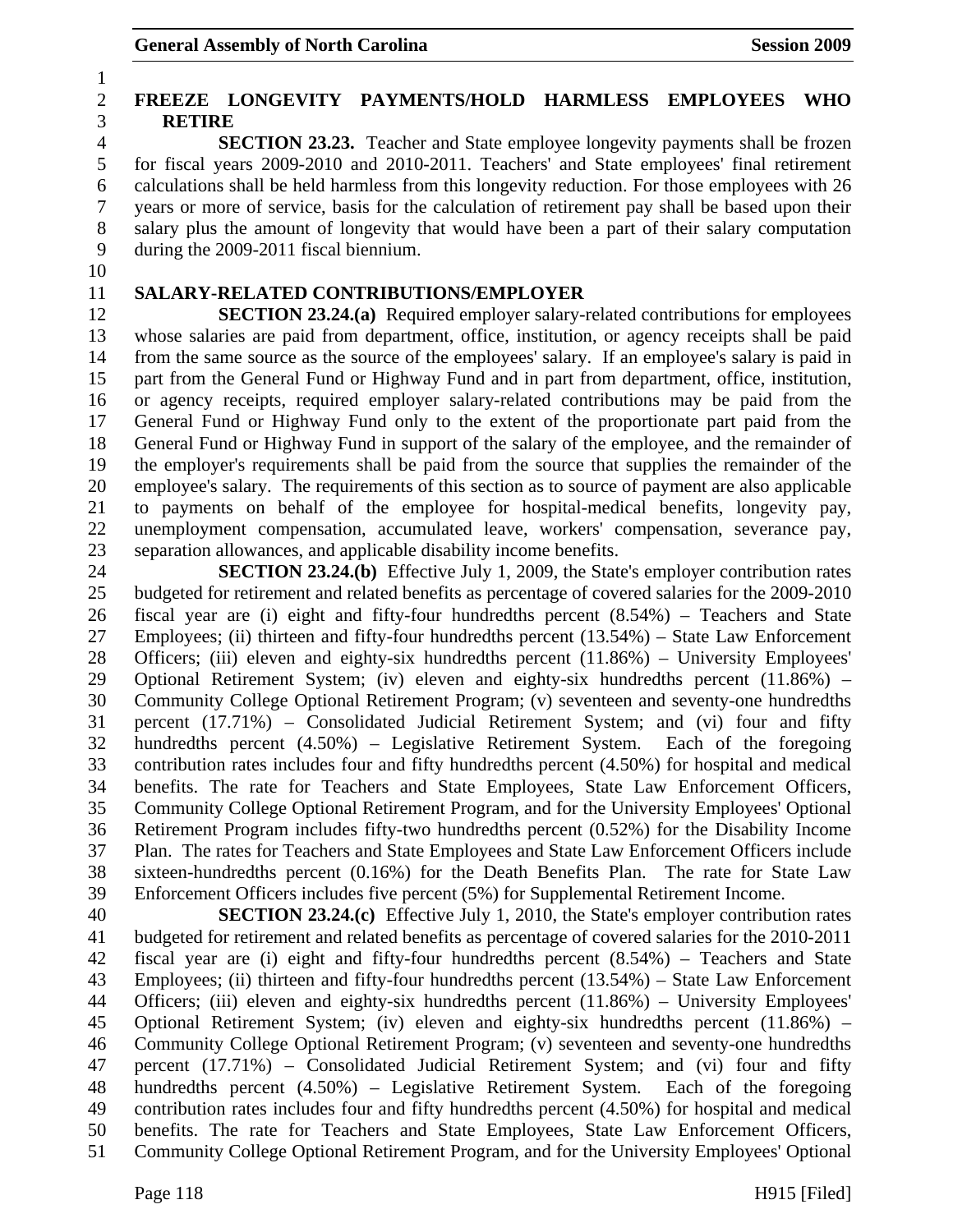| 49 |         | Income Years Beginning Tax |
|----|---------|----------------------------|
| 50 | In 1997 | 7.5%                       |
| 51 | In 1998 | 7.25%                      |

## General Assembly of North Carolina **Session 2009**

1 Retirement Program includes fifty-two hundredths percent (0.52%) for the Disability Income 2 Plan. The rates for Teachers and State Employees and State Law Enforcement Officers include 3 sixteen-hundredths percent (0.16%) for the Death Benefits Plan. The rate for State Law 4 Enforcement Officers includes five percent (5%) for Supplemental Retirement Income.

5 **SECTION 23.24.(d)** General Fund appropriation for 2009-2011 fiscal biennium. 6 Notwithstanding G.S. 143C-5-2, there is appropriated from the General Fund to the Reserve for 7 State Health Plan in the Office of State Budget and Management the sum of one hundred 8 twenty-five million dollars (\$125,000,000) for the 2009-2010 fiscal year and the sum of two 9 hundred twenty-eight million dollars (\$228,000,000) for the 2010-2011 fiscal year. These funds 10 shall be used to cover health care and administrative costs to the Plan in the 2009-2011 fiscal 11 biennium.

12 **SECTION 23.24.(e)** Highway Fund appropriation for 2009-2011 fiscal biennium. 13 Notwithstanding G.S. 143C-5-2, there is appropriated from the Highway Fund to the Reserve 14 for State Health Plan in the Office of State Budget and Management the sum of five million 15 two hundred thousand dollars (\$5,200,000) for the 2009-2010 fiscal year and the sum of ten 16 million six hundred thousand dollars (\$10,600,000) for the 2010-2011 fiscal year. These funds 17 shall be used to cover health care and administrative costs to the Plan in the 2009-2011 fiscal 18 biennium.

19 **SECTION 23.24.(f)** All other agency funds required to fund the premium increase 20 enacted in this act, other than funds appropriated in subsections (d) and (e) of this section, are 21 appropriated for the 2009-2011 fiscal biennium.

22 **SECTION 23.24.(f)** Effective July 1, 2009, the maximum annual employer 23 contributions, payable monthly, by the State for each covered employee or retiree for the 24 2009-2010 fiscal year to the State Health Plan for Teachers and State Employees are: (i) 25 Medicare-eligible employees and retirees – three thousand three hundred ninety-nine dollars 26 (\$3,399); (ii) non-Medicare-eligible employees and retirees – four thousand four hundred 27 sixty-five dollars (\$4,465).

28 **SECTION 23.24.(g)** Effective July 1, 2010, the maximum annual employer 29 contributions, payable monthly, by the State for each covered employee or retiree for the 30 2010-2011 fiscal year to the State Health Plan for Teachers and State Employees are: (i) 31 Medicare-eligible employees and retirees – three thousand six hundred fifty-one dollars 32 (\$3,651) and (ii) non-Medicare-eligible employees and retirees – four thousand seven hundred 33 ninety-five dollars (\$4,795).

- 34
- 

# 35 **BUDGET HEALTH CARE PREMIUMS AT ACTUAL COSTS**

36 **SECTION 23.25.** Funds for employer-paid health care premiums shall be budgeted 37 at actual costs, since some State employees choose not to participate in the State Health Plan 38 for Teachers and State Employees. Budgeting employer health care premiums at actual costs 39 shall not affect any employee who is covered by the Plan.

40

# 41 **PART XXIV. REVENUE LAW CHANGES**

42

# 43 **SMALL BUSINESS TAX RELIEF**

44 **SECTION 24.1.(a)** G.S. 105-130.3 reads as rewritten:

### 45 "**§ 105-130.3. Corporations.**

46 (a) Tax. – A tax is imposed on the State net income of every C Corporation doing 47 business in this State. An S Corporation is not subject to the tax levied in this section. The tax 48 is a percentage of the taxpayer's State net income computed as follows: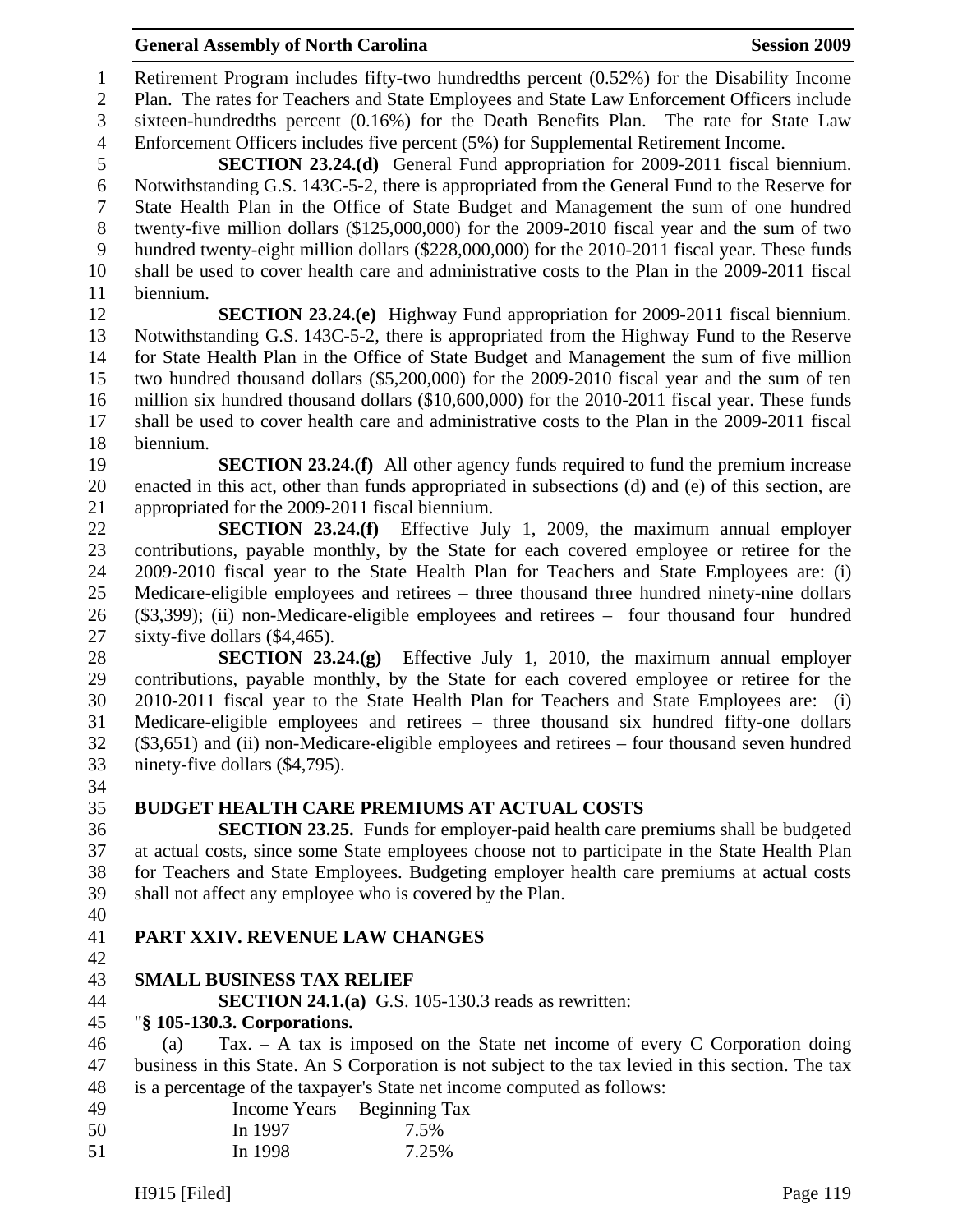|                |                            |         | <b>General Assembly of North Carolina</b> |                                                                                                           | <b>Session 2009</b>                                                                                                                                                                |
|----------------|----------------------------|---------|-------------------------------------------|-----------------------------------------------------------------------------------------------------------|------------------------------------------------------------------------------------------------------------------------------------------------------------------------------------|
| $\mathbf{1}$   |                            | In 1999 |                                           | 7%                                                                                                        |                                                                                                                                                                                    |
| $\overline{2}$ |                            |         | <b>After 1999</b>                         | 6.9%.                                                                                                     |                                                                                                                                                                                    |
| $\mathfrak{Z}$ | (b)                        |         |                                           |                                                                                                           | Exemption. – Before computing the tax in subsection (a) of this section, a $C$                                                                                                     |
| $\overline{4}$ |                            |         |                                           |                                                                                                           | Corporation may subtract from State net income the applicable exemption amount. If the                                                                                             |
| 5              |                            |         |                                           |                                                                                                           | corporation is not required to apportion income to this State, the applicable exemption amount                                                                                     |
|                |                            |         |                                           |                                                                                                           | is the amount provided in the table below based on the corporation's State net income. If the                                                                                      |
|                |                            |         |                                           |                                                                                                           | corporation is required to apportion income to this State, the applicable exemption amount is                                                                                      |
|                |                            |         |                                           |                                                                                                           | the product of the corporation's apportionment fraction determined under G.S. 105-130.4(i)                                                                                         |
|                |                            |         |                                           |                                                                                                           | multiplied by the amount provided in the table below based on the corporation's State net                                                                                          |
|                | income.                    |         |                                           |                                                                                                           |                                                                                                                                                                                    |
|                |                            |         | <b>State Net Income</b>                   |                                                                                                           | <b>Exemption Amount</b>                                                                                                                                                            |
|                |                            |         | \$100,000 or less                         |                                                                                                           | \$25,000                                                                                                                                                                           |
|                |                            |         |                                           | Over \$100,000 through \$200,000                                                                          | \$12,500                                                                                                                                                                           |
|                |                            |         | Over \$200,000                            |                                                                                                           | $-0-$ "                                                                                                                                                                            |
|                |                            |         |                                           |                                                                                                           | <b>SECTION 24.1.(b)</b> This section is effective for taxable years beginning on or after                                                                                          |
|                | January 1, 2010.           |         |                                           |                                                                                                           |                                                                                                                                                                                    |
|                |                            |         |                                           |                                                                                                           |                                                                                                                                                                                    |
|                |                            |         |                                           | <b>CIGARETTE INCREASE (\$1.00 INCREASE)</b><br><b>SECTION 24.2.(a)</b> G.S. 105-113.5 reads as rewritten: |                                                                                                                                                                                    |
|                |                            |         | "§ 105-113.5. Tax on cigarettes.          |                                                                                                           |                                                                                                                                                                                    |
|                |                            |         |                                           |                                                                                                           | A tax is levied on the sale or possession for sale in this State, by a distributor, of all                                                                                         |
|                |                            |         |                                           |                                                                                                           | cigarettes at the rate of <del>one and three fourths cents (1.75¢)</del> six and three-fourths cents (6.75¢)                                                                       |
|                | per individual cigarette." |         |                                           |                                                                                                           |                                                                                                                                                                                    |
|                |                            |         |                                           |                                                                                                           | <b>SECTION 24.2.(b)</b> This section becomes effective September 1, 2009.                                                                                                          |
|                |                            |         |                                           |                                                                                                           |                                                                                                                                                                                    |
|                | <b>FOUNDER'S CREDIT</b>    |         |                                           |                                                                                                           |                                                                                                                                                                                    |
|                |                            |         |                                           |                                                                                                           | <b>SECTION 24.3.(a)</b> G.S. 105-130.5(b) is amended by adding a new subdivision to                                                                                                |
|                | read:                      |         |                                           |                                                                                                           |                                                                                                                                                                                    |
|                | " $(b)$                    |         |                                           |                                                                                                           | The following deductions from federal taxable income shall be made in determining                                                                                                  |
|                | State net income:          |         |                                           |                                                                                                           |                                                                                                                                                                                    |
|                |                            |         |                                           |                                                                                                           |                                                                                                                                                                                    |
|                |                            | (23)    |                                           |                                                                                                           | The amount of any exclusion of gain for qualified businesses allowed under                                                                                                         |
|                |                            |         |                                           |                                                                                                           | Part 5 of this Article, to the extent included in federal taxable income, less                                                                                                     |
|                |                            |         |                                           |                                                                                                           | the amount of the credits recaptured pursuant to G.S. 105-163.021; provided                                                                                                        |
|                |                            |         |                                           |                                                                                                           | however, that a taxpayer is not required to claim this exclusion."                                                                                                                 |
|                |                            |         |                                           |                                                                                                           | <b>SECTION 24.3.(b)</b> G.S. 105-134.6(b) is amended by adding a new subdivision to                                                                                                |
|                | read:                      |         |                                           |                                                                                                           |                                                                                                                                                                                    |
|                | " $(b)$                    |         |                                           |                                                                                                           | Deductions. - The following deductions from taxable income shall be made in                                                                                                        |
|                |                            |         |                                           |                                                                                                           | calculating North Carolina taxable income, to the extent each item is included in taxable                                                                                          |
|                | income:                    |         |                                           |                                                                                                           |                                                                                                                                                                                    |
|                |                            |         |                                           |                                                                                                           |                                                                                                                                                                                    |
|                |                            | (19)    |                                           |                                                                                                           | The amount of the exclusion of gain for qualified businesses allowed under                                                                                                         |
|                |                            |         |                                           |                                                                                                           | Part 5 of this Article, less the amount of the credits recaptured pursuant to                                                                                                      |
|                |                            |         |                                           |                                                                                                           | G.S. 105-163.021; provided however, that a taxpayer is not required to claim                                                                                                       |
|                |                            |         | this exclusion."                          |                                                                                                           |                                                                                                                                                                                    |
|                |                            |         |                                           |                                                                                                           | <b>SECTION 24.3.(c)</b> Part 5 of Article 4 of Chapter 105 of the General Statutes is                                                                                              |
|                |                            |         | amended by adding the following sections: |                                                                                                           |                                                                                                                                                                                    |
|                |                            |         |                                           | "§ 105-163.020. Exclusion of gain allowed.                                                                |                                                                                                                                                                                    |
|                | (a)                        |         |                                           |                                                                                                           | Election. $-$ A taxpayer may elect to exclude from the taxpayer's income taxable<br>under this Article any gain or other taxable income recognized for federal income tax purposes |
|                |                            |         |                                           | from the sale or exchange of qualified securities.                                                        |                                                                                                                                                                                    |
|                |                            |         |                                           |                                                                                                           |                                                                                                                                                                                    |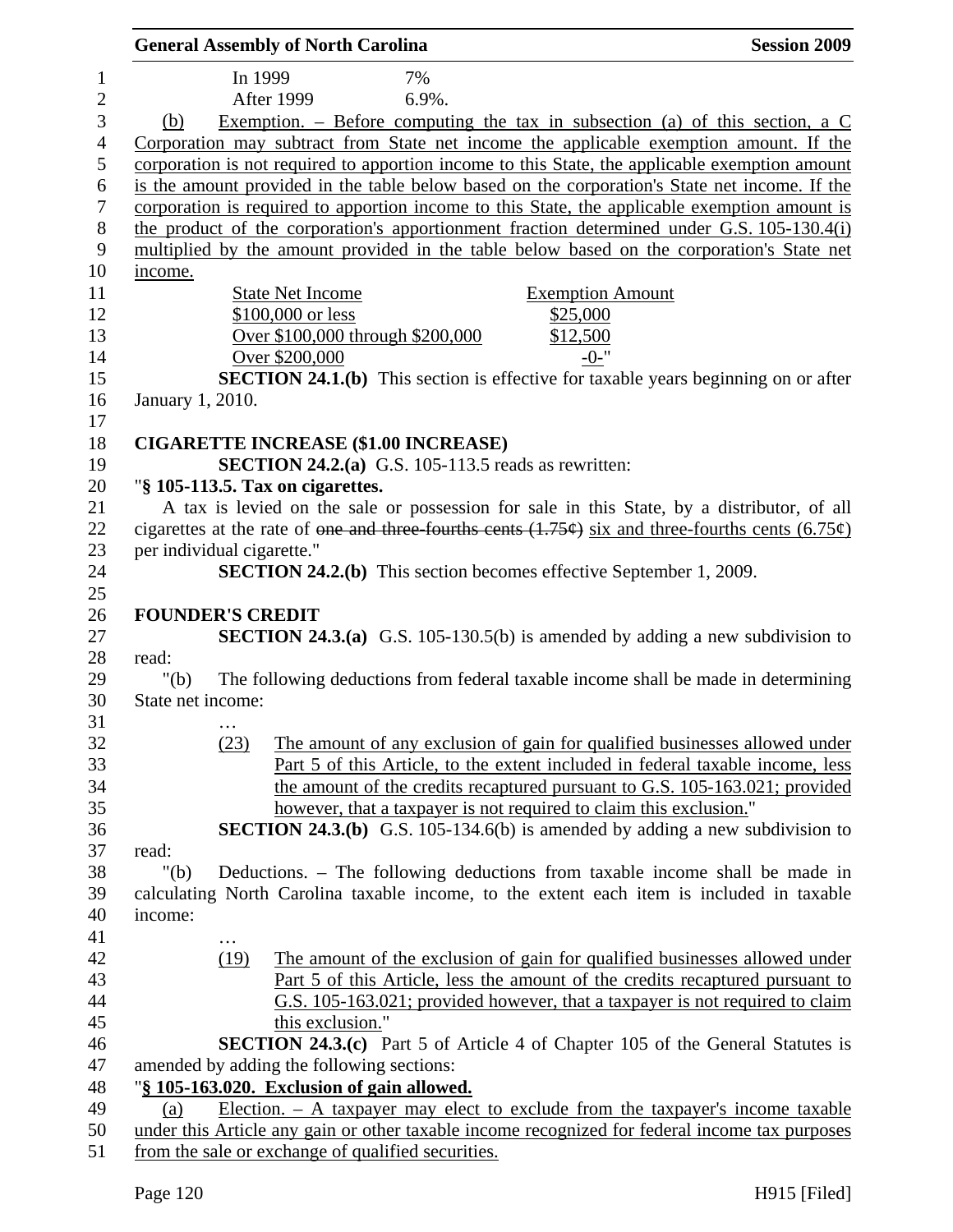|                  |            | <b>General Assembly of North Carolina</b>                                                                                                                                                      | <b>Session 2009</b> |
|------------------|------------|------------------------------------------------------------------------------------------------------------------------------------------------------------------------------------------------|---------------------|
| $\mathbf{1}$     | (b)        | <u>Pass-Through Entity. – Except as provided in subsection (c) of this section, a</u>                                                                                                          |                     |
| $\overline{c}$   |            | taxpayer that is an owner of a pass-through entity may exclude from the taxpayer's income                                                                                                      |                     |
| 3                |            | taxable under this Article an amount equal to the taxpayer's allocated share of the exclusion for                                                                                              |                     |
| $\overline{4}$   |            | which the pass-through entity is eligible under subsection (a) of this section.                                                                                                                |                     |
| 5                | (c)        | <u>Qualified Grantee Pass-Through Entity. – If a taxpayer is an owner of a</u>                                                                                                                 |                     |
| $\boldsymbol{6}$ |            | pass-through entity that was a qualified grantee business at the time of the taxpayer's                                                                                                        |                     |
| $\tau$           |            | investment in the pass-through entity, the taxpayer may exclude from the taxpayer's income                                                                                                     |                     |
| $8\,$            |            | taxable under this Article an amount equal to the gain or other taxable income recognized as a                                                                                                 |                     |
| 9                |            | result of the taxpayer's ownership in the pass-through entity, multiplied by a fraction, the                                                                                                   |                     |
| 10               |            | numerator of which is the total amount invested by the pass-through entity in qualified                                                                                                        |                     |
| 11               |            | businesses and the denominator of which is the total amount invested by the pass-through                                                                                                       |                     |
| 12               |            | entity. For purposes of this subsection, the amounts invested by a pass-through entity shall be                                                                                                |                     |
| 13               |            | the amounts invested immediately before the pass-through entity's sale or exchange producing                                                                                                   |                     |
| 14               |            | the gain or taxable income excluded under this subsection.                                                                                                                                     |                     |
| 15               |            | "§ 105-163.021. Recapture of credit.                                                                                                                                                           |                     |
| 16               |            | If a taxpayer claims an exclusion of gain from income pursuant to G.S. 105-163.020, the                                                                                                        |                     |
| 17               |            | income tax of the taxpayer for the tax year for which the exclusion is claimed shall be increased                                                                                              |                     |
| 18               |            | by the amount of all credits previously claimed by the taxpayer pursuant to G.S. 105-163.011                                                                                                   |                     |
| 19               |            | with respect to qualified securities that (i) have been sold or exchanged and (ii) the gain from                                                                                               |                     |
| 20               |            | which has been excluded pursuant to G.S. 105-163.020.                                                                                                                                          |                     |
| 21               |            | "§ 105-163.022. Qualified securities.                                                                                                                                                          |                     |
| 22               | (a)        | Qualified Security. – Except as otherwise provided in this section, any equity                                                                                                                 |                     |
| 23               |            | security or subordinated debt instrument issued by a qualified business is a qualified security if                                                                                             |                     |
| 24               |            | it satisfies all of the following conditions:                                                                                                                                                  |                     |
| 25               | $\Omega$   | It is originally issued by the business on or after January 1, 2010.                                                                                                                           |                     |
| 26               | (2)        | As of the date of issuance, the issuing business is a qualified business.                                                                                                                      |                     |
| 27               | (3)        | The security or instrument is acquired by the taxpayer at its original issue in                                                                                                                |                     |
| 28               |            | exchange for any tangible or intangible property or benefit to the business,                                                                                                                   |                     |
| 29               |            | including cash, promissory notes, services performed, contracts for services                                                                                                                   |                     |
| 30               |            | to be performed, or other equity securities of the business.                                                                                                                                   |                     |
| 31               | (4)        | It is held by the taxpayer for a continuous period of more than one year.                                                                                                                      |                     |
| 32               | (5)        | No broker's fee or commission or other similar remuneration is paid or given                                                                                                                   |                     |
| 33               |            | directly or indirectly for soliciting the purchase.                                                                                                                                            |                     |
| 34               | <u>(6)</u> | If the security or instrument was purchased by a pass-through entity, the                                                                                                                      |                     |
| 35               |            | entity met the requirements of G.S. 105-163.011(b1) at the time of purchase.                                                                                                                   |                     |
| 36<br>37         | (b)        | Registration. – Securities of a qualified business acquired before the effective date                                                                                                          |                     |
|                  |            | of its registration are not qualified securities. Revocation of the registration of a qualified                                                                                                |                     |
| 38<br>39         |            | business pursuant to G.S. 105-163.010A does not affect the exclusion of gain from qualified<br>securities acquired while the registration was in effect if all conditions for registration are |                     |
| 40               | satisfied. |                                                                                                                                                                                                |                     |
| 41               | (c)        | Effect of Redemptions and Other Distributions. – An equity security or subordinated                                                                                                            |                     |
|                  |            | debt instrument is not a qualified security to the extent the taxpayer purchased it with the                                                                                                   |                     |
| 42<br>43         |            | proceeds of a redemption, dividend, or distribution made by the business that issued the                                                                                                       |                     |
| 44               |            | security or instrument. For the purpose of this subsection, when a business makes a redemption,                                                                                                |                     |
| 45               |            | dividend, or distribution during the four-year period beginning two years before the issuance of                                                                                               |                     |
| 46               |            | securities or instruments to a taxpayer, the taxpayer is considered to have used the proceeds of                                                                                               |                     |
| 47               |            | the redemption, dividend, or distribution toward the purchase of the securities or instruments. A                                                                                              |                     |
| 48               |            | redemption, dividend, or distribution occurs when the business issuing the security or                                                                                                         |                     |
| 49               |            | instrument does either of the following:                                                                                                                                                       |                     |
|                  |            |                                                                                                                                                                                                |                     |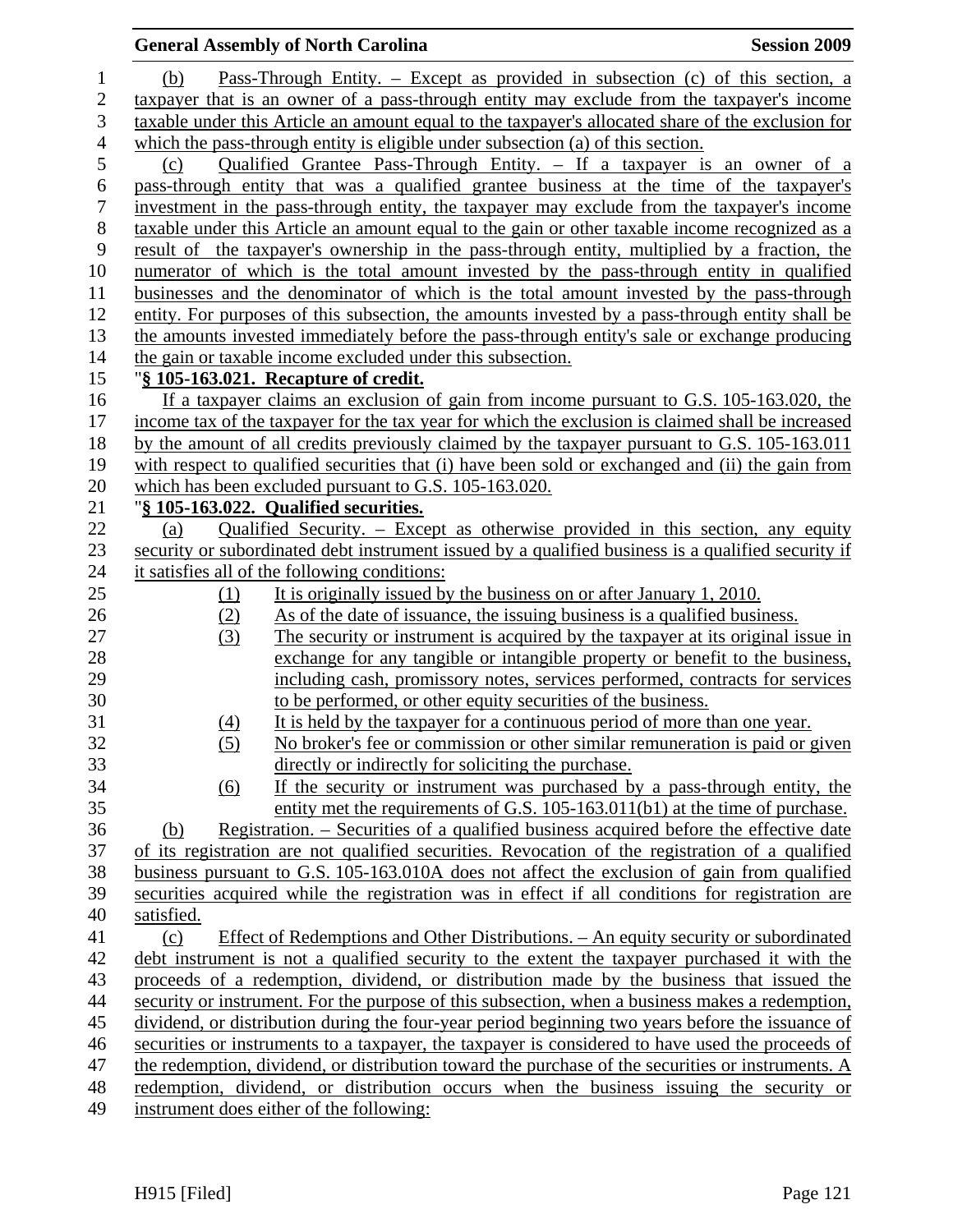|                         | <b>General Assembly of North Carolina</b>                                                            | <b>Session 2009</b> |
|-------------------------|------------------------------------------------------------------------------------------------------|---------------------|
| (1)                     | Purchases, directly or indirectly, any of its outstanding equity securities or                       |                     |
|                         | subordinated debt, other than qualified securities, from the taxpayer or a                           |                     |
|                         | related person.                                                                                      |                     |
| (2)                     | Declares a dividend or makes a distribution with respect to any of its                               |                     |
|                         | outstanding equity securities or subordinated debt, other than qualified                             |                     |
|                         | securities, to the taxpayer or a related person. This subdivision does not                           |                     |
|                         | apply, however, to a distribution in connection with one of the following:                           |                     |
|                         | The reimbursement to the taxpayer of the reasonable costs of<br><u>a.</u>                            |                     |
|                         | forming, syndicating, managing, and operating the business.                                          |                     |
|                         | An increase in the taxpayer's taxes, penalties, or interest to the extent<br><u>b.</u>               |                     |
|                         | the increase is caused by the allocation to the taxpayer of income of                                |                     |
|                         | the business.                                                                                        |                     |
|                         | The repayment of principal on subordinated debt is a purchase of the debt except to the              |                     |
|                         | extent the repayment is repayment of principal due on the subordinated debt at its maturity          |                     |
|                         | pursuant to the terms of the subordinated debt instrument. If a transaction is treated under         |                     |
|                         | section $304(a)$ of the Code as a distribution in redemption of the equity securities of a business, |                     |
|                         | that business has, for the purpose of this subsection, purchased an amount of its equity             |                     |
|                         | securities equal to the amount treated as such a distribution under section 304(a) of the Code.      |                     |
| (d)                     | Exception for Certain Transactions. – The following transactions are not treated as a                |                     |
|                         | redemption or distribution for the purposes of subsection (c) of this section:                       |                     |
| (1)                     | Any deemed liquidation of a business pursuant to section $708(b)(1)(A)$ of                           |                     |
|                         | the Code by reason of the business becoming a disregarded entity for federal                         |                     |
|                         | tax purposes, to the extent there is not actual distribution of money or other                       |                     |
|                         | property to the taxpayer of a related person.                                                        |                     |
| (2)                     | Any deemed distribution or redemption by reason of a technical termination                           |                     |
|                         | of a business pursuant to section $708(b)(1)(B)$ of the Code to the extent there                     |                     |
|                         | is no actual distribution of money or other property to the taxpayer or a                            |                     |
|                         | related person.                                                                                      |                     |
| (e)                     | Conversion of Other Securities. - Any equity security or subordinated debt                           |                     |
|                         | instrument issued by a business and acquired by the taxpayer solely through the conversion of        |                     |
|                         | another equity security or subordinated debt instrument that was issued by the business and was      |                     |
|                         | a qualified security in the hands of the taxpayer is considered, for the purpose of this section, a  |                     |
|                         | qualified security in the hands of the taxpayer and acquired by the taxpayer on the date the         |                     |
|                         | taxpayer acquired the converted qualified security.                                                  |                     |
| (f)                     | <u>Transfers. – In the case of a transfer by gift, by death, or from a pass-through entity</u>       |                     |
|                         | to one of its owners, the transferee is considered, for the purpose of this section, to have         |                     |
|                         | acquired the qualified security in the same manner as the transferor and to have held it during      |                     |
|                         | any continuous period immediately preceding the transfer during which it was held or treated as      |                     |
| held by the transferor. |                                                                                                      |                     |
|                         | In the case of a transaction described in section 351 or 721 of the Code or a reorganization         |                     |
|                         | described in section 368 of the Code, if qualified securities are exchanged for other securities,    |                     |
|                         | the other securities are considered, for the purpose of this section, qualified securities acquired  |                     |
|                         | on the date the exchanged qualified securities were acquired. In the case of a transaction           |                     |
|                         | described in section 351 or 721 of the Code, the newly acquired securities are considered            |                     |
|                         | qualified securities, however, only if, immediately after the transaction, the business issuing the  |                     |
|                         | securities owns, directly or indirectly, securities representing control, within the meaning of      |                     |
|                         | section $368(c)$ of the Code, of the business whose securities were exchanged.                       |                     |
|                         | "§ 105-163.023. Limitations.                                                                         |                     |
| (a)                     | Contributions and Exchanges of Property. - In the case of a transaction described in                 |                     |
|                         |                                                                                                      |                     |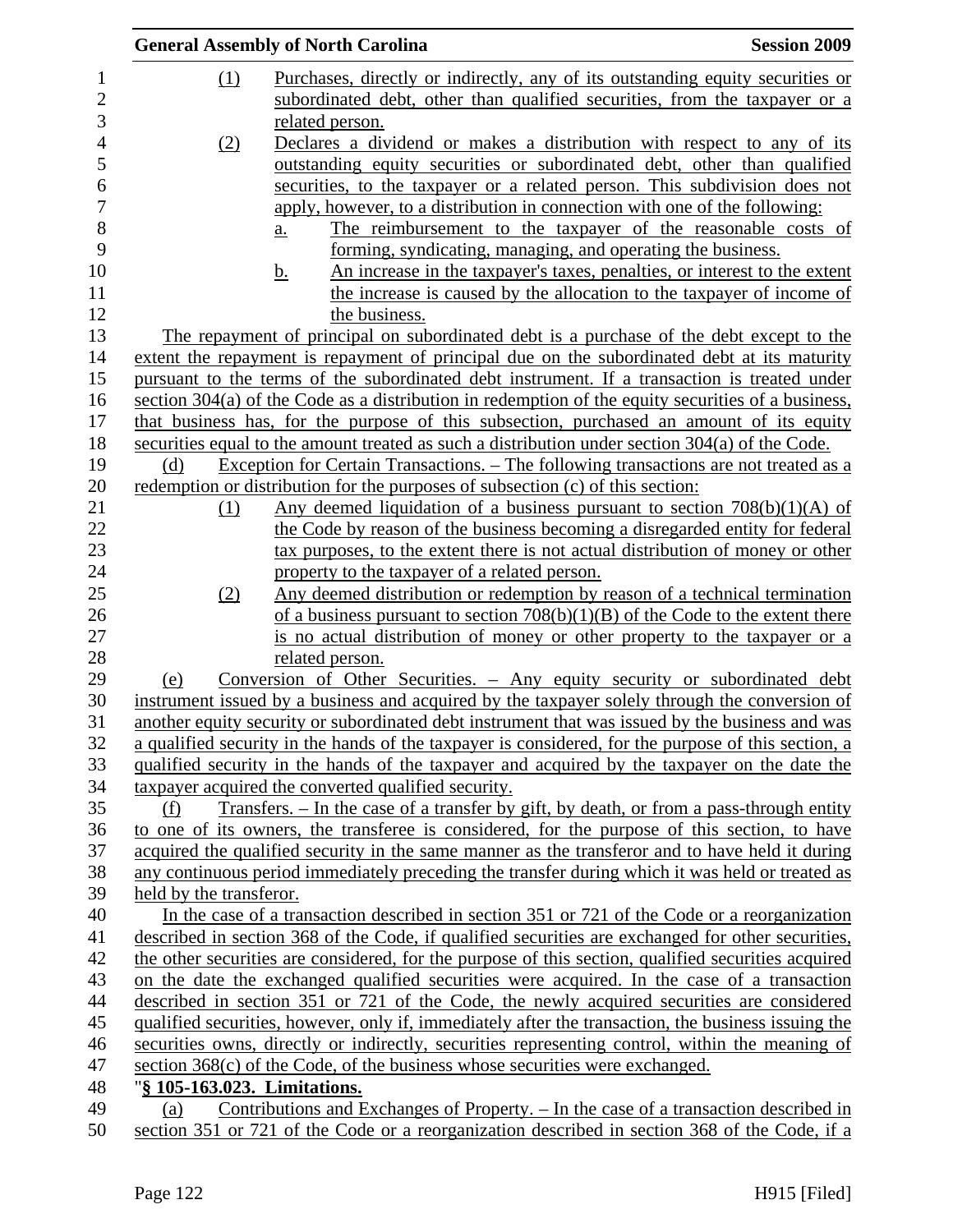|              | <b>General Assembly of North Carolina</b>                                                                                                                                                                                                                                                                                 | <b>Session 2009</b> |
|--------------|---------------------------------------------------------------------------------------------------------------------------------------------------------------------------------------------------------------------------------------------------------------------------------------------------------------------------|---------------------|
|              | taxpayer contributes property to or exchanges property with a qualified business, the following                                                                                                                                                                                                                           |                     |
| rules apply: |                                                                                                                                                                                                                                                                                                                           |                     |
| <u>(1)</u>   | Qualified securities exchanged for property. – Except as otherwise provided<br>in subdivision (3) of this subsection, a taxpayer who transfers property to a<br>business in exchange for qualified securities in the business must, for<br>purposes of determining North Carolina taxable income, recognize gain          |                     |
|              | equal to the amount by which the fair market value of the property exceeded<br>the taxpayer's basis in the property on the date the property was exchanged<br>for the qualified securities. This gain must be recognized for the years for<br>which the taxpayer claims an exclusion of gain under this Part with respect |                     |
|              | to the disposition of qualified securities received in exchange for the<br>property.                                                                                                                                                                                                                                      |                     |
| (2)          | Contributions to capital. – Except as otherwise provided in subdivision (3) of<br>this subsection, if the adjusted basis of a qualified security is adjusted due to                                                                                                                                                       |                     |
|              | a contribution to capital after the date the qualified security was issued                                                                                                                                                                                                                                                |                     |
|              | originally, for purposes of determining North Carolina taxable income, the                                                                                                                                                                                                                                                |                     |
|              | taxpayer must recognize gain equal to the amount by which the fair market                                                                                                                                                                                                                                                 |                     |
|              | value of the contributed property exceeded the taxpayer's basis in the<br>property on the date the property was contributed. This gain must be                                                                                                                                                                            |                     |
|              | recognized for the years for which the taxpayer claims an exclusion of gain                                                                                                                                                                                                                                               |                     |
|              | under this Part with respect to the disposition of the qualified securities.                                                                                                                                                                                                                                              |                     |
| (3)          | Disposition of contributed property. $-$ If a qualified business disposes of                                                                                                                                                                                                                                              |                     |
|              | property contributed to it, the disposition occurs before the taxpayer who                                                                                                                                                                                                                                                |                     |
|              | contributed the property claims an exclusion of gain pursuant to this Part                                                                                                                                                                                                                                                |                     |
|              | with respect to qualified securities affected by the contribution, and the<br>taxpayer recognizes gain from the disposition, then for purposes of                                                                                                                                                                         |                     |
|              | subdivisions (1) and (2) of this subsection, the taxpayer's basis in the                                                                                                                                                                                                                                                  |                     |
|              | contributed property is increased by any gain the taxpayer recognized from                                                                                                                                                                                                                                                |                     |
|              | the disposition.                                                                                                                                                                                                                                                                                                          |                     |
| (b)          | Transactions That Substantially Reduce the Risk of Loss. – If a taxpayer has entered                                                                                                                                                                                                                                      |                     |
|              | into any transaction that substantially reduces the risk of loss from holding the qualified                                                                                                                                                                                                                               |                     |
|              | securities, there is no exclusion of gain under this Part from the sale or exchange of the<br>qualified securities unless the taxpayer entered into the transaction on or after January 1, 2010,                                                                                                                          |                     |
|              | and elects to recognize gain as if the qualified securities were sold at fair market value on the                                                                                                                                                                                                                         |                     |
|              | date the taxpayer first entered into that transaction. The following are examples of a transaction                                                                                                                                                                                                                        |                     |
|              | that substantially reduces the risk of loss from holding the qualified securities:                                                                                                                                                                                                                                        |                     |
| (1)          | The taxpayer or a related person has made a short sale of substantially                                                                                                                                                                                                                                                   |                     |
|              | identical property.                                                                                                                                                                                                                                                                                                       |                     |
| (2)          | The taxpayer or a related person has acquired an option to sell substantially                                                                                                                                                                                                                                             |                     |
|              | identical property at a fixed price."<br><b>SECTION 24.3.(d)</b> This section is effective when it becomes law.                                                                                                                                                                                                           |                     |
|              |                                                                                                                                                                                                                                                                                                                           |                     |
|              | <b>EARNED INCOME TAX CREDIT</b>                                                                                                                                                                                                                                                                                           |                     |
|              | <b>SECTION 24.4.(a)</b> G.S. 105-151.31(a) reads as rewritten:                                                                                                                                                                                                                                                            |                     |
| "(a)         | Credit. – An individual who claims for the taxable year an earned income tax credit                                                                                                                                                                                                                                       |                     |
|              | under section 32 of the Code is allowed a credit against the tax imposed by this Part equal to                                                                                                                                                                                                                            |                     |
|              | five percent $(5\%)$ six and one-half percent $(6.5\%)$ of the amount of credit the individual                                                                                                                                                                                                                            |                     |
|              | qualified for under section 32 of the Code. A nonresident or part-year resident who claims the<br>credit allowed by this section must reduce the amount of the credit by multiplying it by the                                                                                                                            |                     |
|              | fraction calculated under G.S. 105-134.5(b) or (c), as appropriate."                                                                                                                                                                                                                                                      |                     |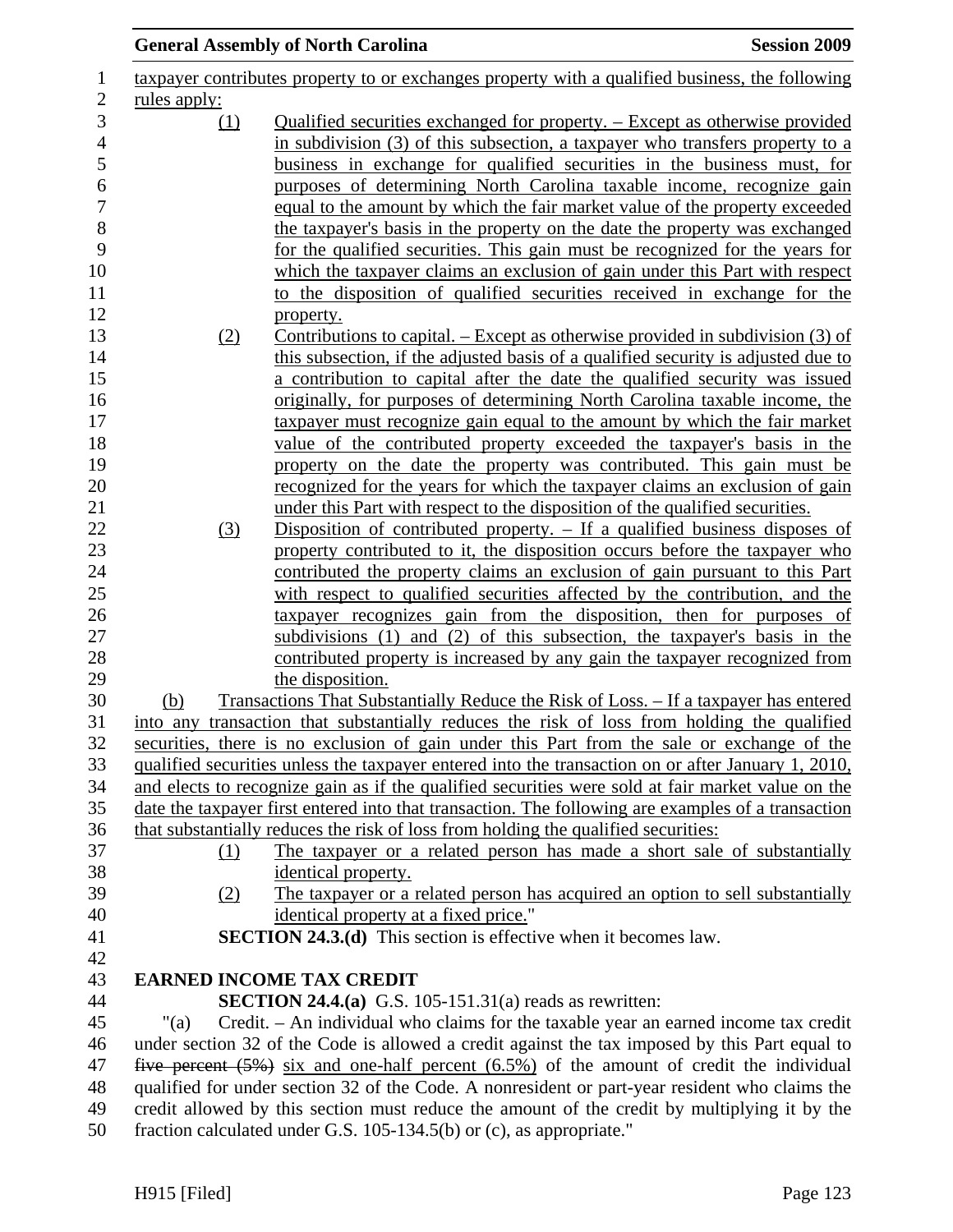|                  | <b>General Assembly of North Carolina</b>                                                                                                                                                         | <b>Session 2009</b> |
|------------------|---------------------------------------------------------------------------------------------------------------------------------------------------------------------------------------------------|---------------------|
| $\mathbf{1}$     | <b>SECTION 24.4.(b)</b> This section is effective for taxable years beginning on or after                                                                                                         |                     |
| $\overline{c}$   | January 1, 2010.                                                                                                                                                                                  |                     |
| 3                |                                                                                                                                                                                                   |                     |
| $\overline{4}$   | <b>OTHER TOBACCO PRODUCTS (18% INCREASE)</b>                                                                                                                                                      |                     |
| 5                | SECTION 24.5. G.S. 105-113.35 reads as rewritten:                                                                                                                                                 |                     |
| $\boldsymbol{6}$ | "§ 105-113.35. Tax on tobacco products other than cigarettes; use of proceeds.                                                                                                                    |                     |
| $\boldsymbol{7}$ | Tax. - An excise tax is levied on tobacco products other than cigarettes at the rate of<br>(a)                                                                                                    |                     |
| $8\,$            | ten percent $(10\%)$ twenty-eight percent $(28\%)$ of the cost price of the products. This tax does                                                                                               |                     |
| 9                | not apply to the following:                                                                                                                                                                       |                     |
| 10               | (1)<br>A tobacco product sold outside the State.                                                                                                                                                  |                     |
| 11               | A tobacco product sold to the federal government.<br>(2)                                                                                                                                          |                     |
| 12               | A sample tobacco product distributed without charge.<br>(3)                                                                                                                                       |                     |
| 13               | Primary Liability. – The wholesale dealer or retail dealer who first acquires or<br>(b)                                                                                                           |                     |
| 14               | otherwise handles tobacco products subject to the tax imposed by this section is liable for the                                                                                                   |                     |
| 15               | tax imposed by this section. A wholesale dealer or retail dealer who brings into this State a                                                                                                     |                     |
| 16<br>17         | tobacco product made outside the State is the first person to handle the tobacco product in this<br>State. A wholesale dealer or retail dealer who is the original consignee of a tobacco product |                     |
| 18               | that is made outside the State and is shipped into the State is the first person to handle the                                                                                                    |                     |
| 19               | tobacco product in this State.                                                                                                                                                                    |                     |
| 20               | Secondary Liability. - A retail dealer who acquires non-tax-paid tobacco products<br>(c)                                                                                                          |                     |
| 21               | subject to the tax imposed by this section from a wholesale dealer is liable for any tax due on                                                                                                   |                     |
| 22               | the tobacco products. A retail dealer who is liable for tax under this subsection may not deduct                                                                                                  |                     |
| 23               | a discount from the amount of tax due when reporting the tax.                                                                                                                                     |                     |
| 24               | Manufacturer's Option. - A manufacturer who is not a retail dealer and who ships<br>(d)                                                                                                           |                     |
| 25               | tobacco products other than cigarettes to either a wholesale dealer or retail dealer licensed                                                                                                     |                     |
| 26               | under this Part may apply to the Secretary to be relieved of paying the tax imposed by this                                                                                                       |                     |
| 27               | section on the tobacco products. Once granted permission, a manufacturer may choose not to                                                                                                        |                     |
| 28               | pay the tax until otherwise notified by the Secretary. To be relieved of payment of the tax                                                                                                       |                     |
| 29               | imposed by this section, a manufacturer must comply with the requirements set by the                                                                                                              |                     |
| 30               | Secretary.                                                                                                                                                                                        |                     |
| 31               | Permission granted under this subsection to a manufacturer to be relieved of paying the tax                                                                                                       |                     |
| 32               | imposed by this section applies to an integrated wholesale dealer with whom the manufacturer                                                                                                      |                     |
| 33               | is an affiliate. A manufacturer must notify the Secretary of any integrated wholesale dealer with                                                                                                 |                     |
| 34               | whom it is an affiliate when the manufacturer applies to the Secretary for permission to be                                                                                                       |                     |
| 35               | relieved of paying the tax and when an integrated wholesale dealer becomes an affiliate of the                                                                                                    |                     |
| 36<br>37         | manufacturer after the Secretary has given the manufacturer permission to be relieved of<br>paying the tax.                                                                                       |                     |
| 38               | If a person is both a manufacturer of cigarettes and a wholesale dealer of tobacco products                                                                                                       |                     |
| 39               | other than cigarettes and the person is granted permission under G.S. 105-113.10 to be relieved                                                                                                   |                     |
| 40               | of paying the cigarette excise tax, the permission applies to the tax imposed by this section on                                                                                                  |                     |
| 41               | tobacco products other than cigarettes. A cigarette manufacturer who becomes a wholesale                                                                                                          |                     |
| 42               | dealer after receiving permission to be relieved of the cigarette excise tax must notify the                                                                                                      |                     |
| 43               | Secretary of the permission received under G.S. 105-113.10 when applying for a license as a                                                                                                       |                     |
| 44               | wholesale dealer.                                                                                                                                                                                 |                     |
| 45               | Use. – Of the funds collected pursuant to this section, the Secretary shall deposit an<br>(e)                                                                                                     |                     |
| 46               | amount equal to three percent $(3%)$ twenty-one percent $(21%)$ of the cost price of the products                                                                                                 |                     |
| 47               | to the General Fund, and the Secretary shall remit the remainder of the funds to the University                                                                                                   |                     |
| 48               | Cancer Research Fund established pursuant to G.S. 116-29.1."                                                                                                                                      |                     |
| 49               |                                                                                                                                                                                                   |                     |
| 50               | <b>WATERSENSE SALES TAX HOLIDAY</b>                                                                                                                                                               |                     |
| 51               | <b>SECTION 24.6.</b> G.S. 105-164.13D reads as rewritten:                                                                                                                                         |                     |
|                  |                                                                                                                                                                                                   |                     |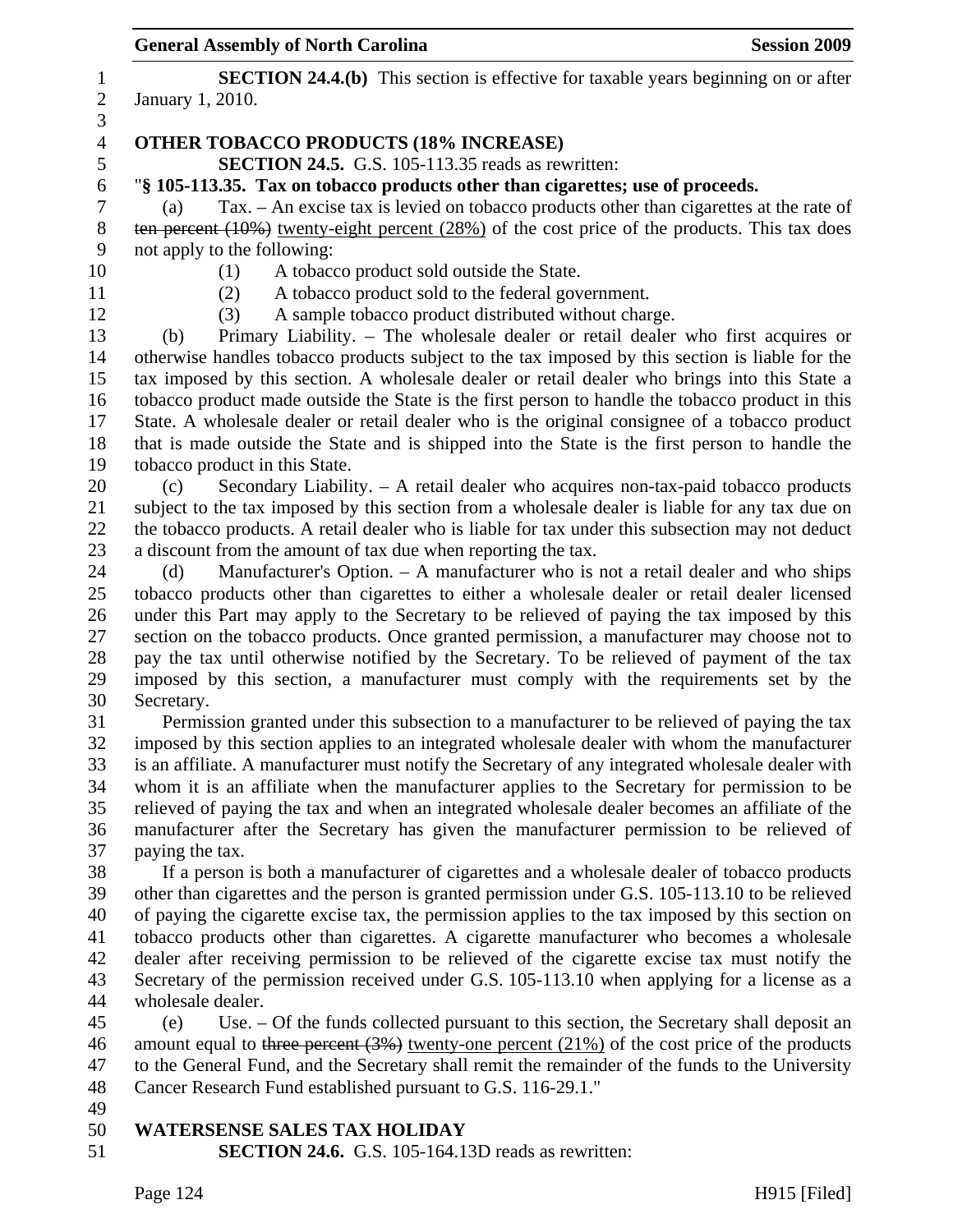|                  |           |            | <b>General Assembly of North Carolina</b><br><b>Session 2009</b>                                                                                  |  |  |  |  |  |
|------------------|-----------|------------|---------------------------------------------------------------------------------------------------------------------------------------------------|--|--|--|--|--|
| $\mathbf{1}$     |           |            | "\\$ 105-164.13D. Sales and use tax holiday for Energy Star and WaterSense qualified                                                              |  |  |  |  |  |
| $\mathbf{2}$     | products. |            |                                                                                                                                                   |  |  |  |  |  |
| 3                | (a)       |            | The taxes imposed by this Article do not apply to the Energy Star and WaterSense                                                                  |  |  |  |  |  |
| $\overline{4}$   |           |            | qualified products listed in this section if sold between 12:01 A.M. on the first Friday of                                                       |  |  |  |  |  |
| 5                |           |            | November and 11:59 P.M. the following Sunday. The qualified products are:                                                                         |  |  |  |  |  |
| 6                |           | (1)        | Clothes washers.                                                                                                                                  |  |  |  |  |  |
| $\boldsymbol{7}$ |           | (2)        | Freezers and refrigerators.                                                                                                                       |  |  |  |  |  |
| $8\,$            |           | (3)        | Central air conditioners and room air conditioners.                                                                                               |  |  |  |  |  |
| 9                |           | (4)        | Air-source heat pumps and geothermal heat pumps.                                                                                                  |  |  |  |  |  |
| 10<br>11         |           | (5)        | Ceiling fans.<br>Dehumidifiers.                                                                                                                   |  |  |  |  |  |
| 12               |           | (6)        | Programmable thermostats.                                                                                                                         |  |  |  |  |  |
| 13               |           | (7)<br>(8) | WaterSense labeled toilets.                                                                                                                       |  |  |  |  |  |
| 14               |           | (9)        | WaterSense labeled faucets.                                                                                                                       |  |  |  |  |  |
| 15               | (b)       |            | The exemption allowed by this section does not apply to the following:                                                                            |  |  |  |  |  |
| 16               |           | (1)        | The sale of a product for use in a trade or business.                                                                                             |  |  |  |  |  |
| 17               |           | (2)        | The rental of a product."                                                                                                                         |  |  |  |  |  |
| 18               |           |            |                                                                                                                                                   |  |  |  |  |  |
| 19               |           |            | PROFESSIONAL BUSINESS FEES                                                                                                                        |  |  |  |  |  |
| 20               |           |            | <b>SECTION 24.7.</b> G.S. 105-41 reads as rewritten:                                                                                              |  |  |  |  |  |
| 21               |           |            | "§ 105-41. Attorneys-at-law and other professionals.                                                                                              |  |  |  |  |  |
| 22               | (a)       |            | Every individual in this State who practices a profession or engages in a business                                                                |  |  |  |  |  |
| 23               |           |            | and is included in the list below must obtain from the Secretary a statewide license for the                                                      |  |  |  |  |  |
| 24               |           |            | privilege of practicing the profession or engaging in the business. A license required by this                                                    |  |  |  |  |  |
| 25               |           |            | section is not transferable to another person. The tax for each license is fifty dollars (\$50.00)                                                |  |  |  |  |  |
| 26               |           |            | two hundred dollars (\$200.00).                                                                                                                   |  |  |  |  |  |
| 27               |           | (1)        | An attorney-at-law.                                                                                                                               |  |  |  |  |  |
| 28               |           | (2)        | A physician, a veterinarian, a surgeon, an osteopath, a chiropractor, a                                                                           |  |  |  |  |  |
| 29               |           |            | chiropodist, a dentist, an ophthalmologist, an optician, an optometrist, or                                                                       |  |  |  |  |  |
| 30               |           |            | another person who practices a professional art of healing.                                                                                       |  |  |  |  |  |
| 31               |           | (3)        | A professional engineer, as defined in G.S. 89C-3.                                                                                                |  |  |  |  |  |
| 32               |           | (4)        | A registered land surveyor, as defined in G.S. 89C-3.                                                                                             |  |  |  |  |  |
| 33               |           | (5)        | An architect.                                                                                                                                     |  |  |  |  |  |
| 34               |           | (6)        | A landscape architect.                                                                                                                            |  |  |  |  |  |
| 35               |           | (7)        | A photographer, a canvasser for any photographer, or an agent of a                                                                                |  |  |  |  |  |
| 36               |           |            | photographer in transmitting photographs to be copied, enlarged, or colored.                                                                      |  |  |  |  |  |
| 37               |           | (8)        | A real estate broker or a real estate salesman, as defined in G.S. 93A-2. A                                                                       |  |  |  |  |  |
| 38               |           |            | real estate broker or a real estate salesman who is also a real estate appraiser                                                                  |  |  |  |  |  |
| 39               |           |            | is required to obtain only one license under this section to cover both                                                                           |  |  |  |  |  |
| 40<br>41         |           |            | activities.                                                                                                                                       |  |  |  |  |  |
| 42               |           | (9)        | A real estate appraiser, as defined in G.S. 93E-1-4. A real estate appraiser                                                                      |  |  |  |  |  |
| 43               |           |            | who is also a real estate broker or a real estate salesman is required to obtain<br>only one license under this section to cover both activities. |  |  |  |  |  |
| 44               |           | (10)       | A person who solicits or negotiates loans on real estate as agent for another                                                                     |  |  |  |  |  |
| 45               |           |            | for a commission, brokerage, or other compensation.                                                                                               |  |  |  |  |  |
| 46               |           | (11)       | A mortician or embalmer licensed under G.S. 90-210.25.                                                                                            |  |  |  |  |  |
| 47               |           | (12)       | A home inspector licensed under Article 9F of Chapter 143 of the General                                                                          |  |  |  |  |  |
| 48               |           |            | Statutes.                                                                                                                                         |  |  |  |  |  |
| 49               | (b)       |            | The following persons are exempt from the tax:                                                                                                    |  |  |  |  |  |
| 50               |           | (1)        | A person who is at least 75 years old.                                                                                                            |  |  |  |  |  |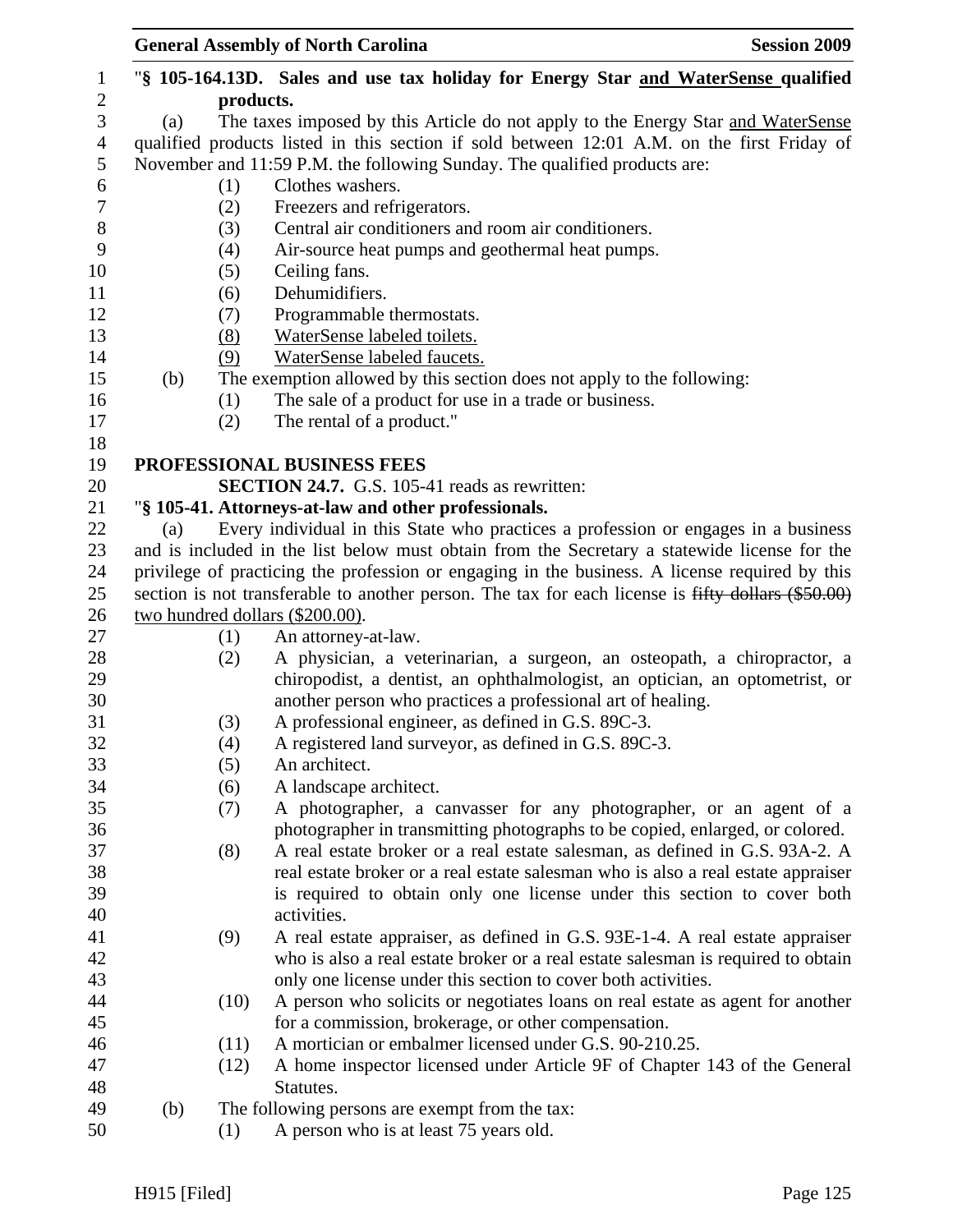|                      | <b>General Assembly of North Carolina</b>                                                                                                                                                                                                                                                                          | <b>Session 2009</b> |
|----------------------|--------------------------------------------------------------------------------------------------------------------------------------------------------------------------------------------------------------------------------------------------------------------------------------------------------------------|---------------------|
| (2)                  | A person practicing the professional art of healing for a fee or reward, if the<br>person is an adherent of an established church or religious organization and<br>confines the healing practice to prayer or spiritual means.                                                                                     |                     |
| (3)                  | A blind person engaging in a trade or profession as a sole proprietor. A<br>"blind person" means any person who is totally blind or whose central visual<br>acuity does not exceed 20/200 in the better eye with correcting lenses, or                                                                             |                     |
|                      | where the widest diameter of visual field subtends an angle no greater than                                                                                                                                                                                                                                        |                     |
|                      | 20 degrees. This exemption shall not extend to any sole proprietor who<br>permits more than one person other than the proprietor to work regularly in<br>connection with the trade or profession for remuneration or recompense of<br>any kind, unless the other person in excess of one so remunerated is a blind |                     |
| (c)                  | person.<br>Every person engaged in the public practice of accounting as a principal, or as a                                                                                                                                                                                                                       |                     |
|                      | manager of the business of public accountant, shall pay for such license fifty dollars (\$50.00)                                                                                                                                                                                                                   |                     |
|                      | two hundred dollars (\$200.00), and in addition shall pay a license of twelve dollars and fifty                                                                                                                                                                                                                    |                     |
|                      | cents (\$12.50) for each person employed who is engaged in the capacity of supervising or                                                                                                                                                                                                                          |                     |
|                      | handling the work of auditing, devising or installing systems of accounts."                                                                                                                                                                                                                                        |                     |
|                      |                                                                                                                                                                                                                                                                                                                    |                     |
|                      | <b>CAREGIVER TAX CREDIT</b>                                                                                                                                                                                                                                                                                        |                     |
| new section to read: | <b>SECTION 24.8.(a)</b> Chapter 105 of the General Statutes is amended by adding a                                                                                                                                                                                                                                 |                     |
|                      | "§ 105-151.33. Caregiver tax credit.                                                                                                                                                                                                                                                                               |                     |
| (a)                  | $Credit. - A taxpayer shall be allowed a credit against the tax imposed by this Part$                                                                                                                                                                                                                              |                     |
|                      | for qualified caregiving expenses in an amount not to exceed ten percent (10%) of the total                                                                                                                                                                                                                        |                     |
|                      | amount expended for qualified caregiving expenses. In no event shall the amount of the tax                                                                                                                                                                                                                         |                     |
|                      | credit exceed one hundred fifty dollars (\$150.00) or the taxpayer's income tax liability,                                                                                                                                                                                                                         |                     |
|                      | whichever is less. No taxpayer shall be entitled to such credit with respect to the same                                                                                                                                                                                                                           |                     |
|                      | qualified caregiving expenses claimed by another taxpayer.                                                                                                                                                                                                                                                         |                     |
| (b)                  | As used in this Code section, the term:                                                                                                                                                                                                                                                                            |                     |
| (1)                  | Qualified caregiving expenses' means payments by the taxpayer for home                                                                                                                                                                                                                                             |                     |
|                      | health agency services, personal care services, personal care attendant                                                                                                                                                                                                                                            |                     |
|                      | services, homemaker services, adult day care, respite care, or health care                                                                                                                                                                                                                                         |                     |
|                      | equipment and supplies which equipment and supplies have been determined                                                                                                                                                                                                                                           |                     |
|                      | to be medically necessary by a physician which services, care, or equipment                                                                                                                                                                                                                                        |                     |
|                      | and supplies are:<br>Provided to the qualifying family member; and                                                                                                                                                                                                                                                 |                     |
|                      | <u>a.</u><br>Purchased or obtained from an organization or individual not related<br>b.                                                                                                                                                                                                                            |                     |
|                      | to the taxpayer or the qualifying family member.                                                                                                                                                                                                                                                                   |                     |
| (2)                  | 'Qualifying family member' means the taxpayer or an individual who is                                                                                                                                                                                                                                              |                     |
|                      | related to the taxpayer by blood, marriage, or adoption and who:                                                                                                                                                                                                                                                   |                     |
|                      | Is at least 62 years of age; or<br><u>a.</u>                                                                                                                                                                                                                                                                       |                     |
|                      | <u>b.</u><br>Has been determined to be disabled by the Social Security                                                                                                                                                                                                                                             |                     |
|                      | Administration.                                                                                                                                                                                                                                                                                                    |                     |
| (c)                  | A taxpayer shall only be authorized to claim and receive the credit under this Code                                                                                                                                                                                                                                |                     |
|                      | section if the taxpayer's North Carolina taxable net income does not exceed forty thousand                                                                                                                                                                                                                         |                     |
|                      | dollars (\$40,000.00) in the taxable year for which the credit under this Code section is claimed.                                                                                                                                                                                                                 |                     |
| (d)                  | In no event shall the amount of the tax credit exceed the taxpayer's income tax                                                                                                                                                                                                                                    |                     |
|                      | liability. Any unused tax credit shall not be allowed to be carried forward to apply to the                                                                                                                                                                                                                        |                     |
|                      | taxpayer's succeeding years' tax liability. No such tax credit shall be allowed the taxpayer                                                                                                                                                                                                                       |                     |
|                      | against prior years' tax liability.                                                                                                                                                                                                                                                                                |                     |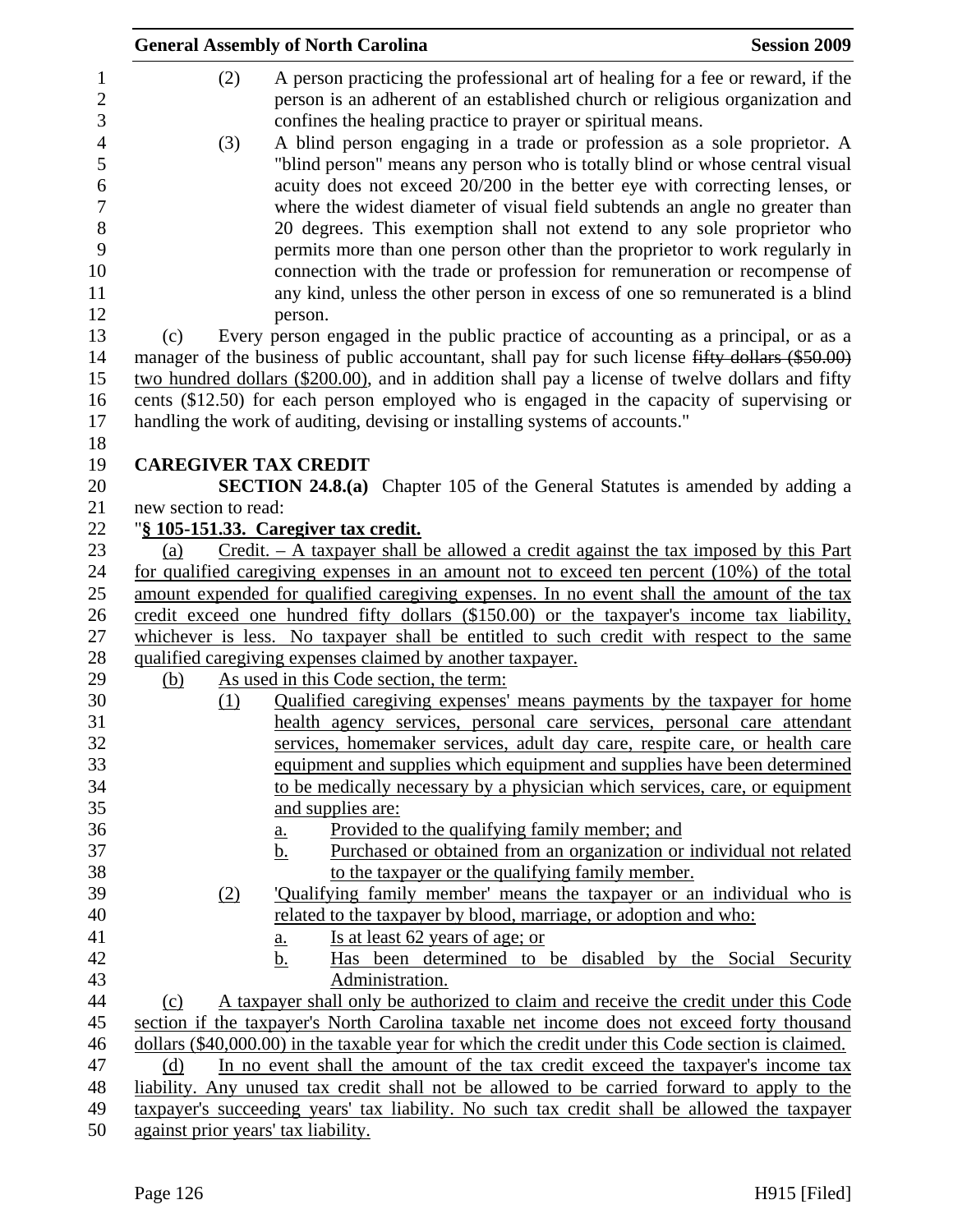| No credit shall be allowed under this Code section with respect to any qualifying<br>1<br>(e)<br>$\mathbf{2}$<br>caregiving expenses either deducted or subtracted by the taxpayer in arriving at North Carolina<br>$\mathfrak{Z}$<br>taxable net income or with respect to any qualified caregiving expenses for which amounts<br>$\overline{4}$<br>were excluded from North Carolina taxable net income."<br>$\mathfrak s$<br>$\boldsymbol{6}$<br>all taxable years beginning on or after that date.<br>$\tau$<br>$8\,$<br>PART XXV. CAPITAL APPROPRIATIONS<br>9<br>10<br><b>GENERAL FUND CAPITAL APPROPRIATIONS/INTRODUCTION</b><br>11<br>12<br>other capital facilities, for acquiring sites for them where necessary, and acquiring buildings<br>13<br>14<br>and land for State government purposes.<br>15<br>16<br><b>CAPITAL APPROPRIATIONS/GENERAL FUND</b><br><b>SECTION 25.2.</b> There is appropriated from the General Fund for the 2009-2010<br>17<br>18<br>fiscal year the following amount for capital improvements:<br>19<br>20<br><b>Capital Improvements - General Fund</b><br>2009-2010 | <b>Session 2009</b>                                                                                                                                                                  |  |  |  |  |  |  |
|------------------------------------------------------------------------------------------------------------------------------------------------------------------------------------------------------------------------------------------------------------------------------------------------------------------------------------------------------------------------------------------------------------------------------------------------------------------------------------------------------------------------------------------------------------------------------------------------------------------------------------------------------------------------------------------------------------------------------------------------------------------------------------------------------------------------------------------------------------------------------------------------------------------------------------------------------------------------------------------------------------------------------------------------------------------------------------------------------------|--------------------------------------------------------------------------------------------------------------------------------------------------------------------------------------|--|--|--|--|--|--|
|                                                                                                                                                                                                                                                                                                                                                                                                                                                                                                                                                                                                                                                                                                                                                                                                                                                                                                                                                                                                                                                                                                            |                                                                                                                                                                                      |  |  |  |  |  |  |
|                                                                                                                                                                                                                                                                                                                                                                                                                                                                                                                                                                                                                                                                                                                                                                                                                                                                                                                                                                                                                                                                                                            | <b>SECTION 24.8.(b)</b> This section becomes effective January 1, 2010, and applies to                                                                                               |  |  |  |  |  |  |
|                                                                                                                                                                                                                                                                                                                                                                                                                                                                                                                                                                                                                                                                                                                                                                                                                                                                                                                                                                                                                                                                                                            |                                                                                                                                                                                      |  |  |  |  |  |  |
|                                                                                                                                                                                                                                                                                                                                                                                                                                                                                                                                                                                                                                                                                                                                                                                                                                                                                                                                                                                                                                                                                                            |                                                                                                                                                                                      |  |  |  |  |  |  |
|                                                                                                                                                                                                                                                                                                                                                                                                                                                                                                                                                                                                                                                                                                                                                                                                                                                                                                                                                                                                                                                                                                            |                                                                                                                                                                                      |  |  |  |  |  |  |
|                                                                                                                                                                                                                                                                                                                                                                                                                                                                                                                                                                                                                                                                                                                                                                                                                                                                                                                                                                                                                                                                                                            | <b>SECTION 25.1.</b> The appropriations made by the 2009 General Assembly for<br>capital improvements are for constructing, repairing, or renovating State buildings, utilities, and |  |  |  |  |  |  |
|                                                                                                                                                                                                                                                                                                                                                                                                                                                                                                                                                                                                                                                                                                                                                                                                                                                                                                                                                                                                                                                                                                            |                                                                                                                                                                                      |  |  |  |  |  |  |
|                                                                                                                                                                                                                                                                                                                                                                                                                                                                                                                                                                                                                                                                                                                                                                                                                                                                                                                                                                                                                                                                                                            |                                                                                                                                                                                      |  |  |  |  |  |  |
|                                                                                                                                                                                                                                                                                                                                                                                                                                                                                                                                                                                                                                                                                                                                                                                                                                                                                                                                                                                                                                                                                                            |                                                                                                                                                                                      |  |  |  |  |  |  |
| 21                                                                                                                                                                                                                                                                                                                                                                                                                                                                                                                                                                                                                                                                                                                                                                                                                                                                                                                                                                                                                                                                                                         |                                                                                                                                                                                      |  |  |  |  |  |  |
| 22<br>Department of Environment and Natural Resources                                                                                                                                                                                                                                                                                                                                                                                                                                                                                                                                                                                                                                                                                                                                                                                                                                                                                                                                                                                                                                                      |                                                                                                                                                                                      |  |  |  |  |  |  |
| 23<br>Water Resources Development Projects<br>17,600,000                                                                                                                                                                                                                                                                                                                                                                                                                                                                                                                                                                                                                                                                                                                                                                                                                                                                                                                                                                                                                                                   |                                                                                                                                                                                      |  |  |  |  |  |  |
| University of North Carolina at Chapel Hill<br>24                                                                                                                                                                                                                                                                                                                                                                                                                                                                                                                                                                                                                                                                                                                                                                                                                                                                                                                                                                                                                                                          |                                                                                                                                                                                      |  |  |  |  |  |  |
| 25<br><b>Biomedical Research Imaging Center</b><br>10,000,000                                                                                                                                                                                                                                                                                                                                                                                                                                                                                                                                                                                                                                                                                                                                                                                                                                                                                                                                                                                                                                              |                                                                                                                                                                                      |  |  |  |  |  |  |
| TOTAL CAPITAL IMPROVEMENTS - GENERAL FUND<br>\$27,600,000<br>26<br>27                                                                                                                                                                                                                                                                                                                                                                                                                                                                                                                                                                                                                                                                                                                                                                                                                                                                                                                                                                                                                                      |                                                                                                                                                                                      |  |  |  |  |  |  |
| <b>WATER RESOURCES DEVELOPMENT PROJECT FUNDS</b><br>28                                                                                                                                                                                                                                                                                                                                                                                                                                                                                                                                                                                                                                                                                                                                                                                                                                                                                                                                                                                                                                                     |                                                                                                                                                                                      |  |  |  |  |  |  |
| SECTION 25.3.(a) The Department of Environment and Natural Resources shall<br>29                                                                                                                                                                                                                                                                                                                                                                                                                                                                                                                                                                                                                                                                                                                                                                                                                                                                                                                                                                                                                           |                                                                                                                                                                                      |  |  |  |  |  |  |
| allocate the funds appropriated in this act for water resources development projects to the<br>30                                                                                                                                                                                                                                                                                                                                                                                                                                                                                                                                                                                                                                                                                                                                                                                                                                                                                                                                                                                                          |                                                                                                                                                                                      |  |  |  |  |  |  |
| following projects whose costs are as indicated:<br>31                                                                                                                                                                                                                                                                                                                                                                                                                                                                                                                                                                                                                                                                                                                                                                                                                                                                                                                                                                                                                                                     |                                                                                                                                                                                      |  |  |  |  |  |  |
| <b>Name of Project</b><br>32                                                                                                                                                                                                                                                                                                                                                                                                                                                                                                                                                                                                                                                                                                                                                                                                                                                                                                                                                                                                                                                                               | 2009-2010                                                                                                                                                                            |  |  |  |  |  |  |
| 33<br>(1)<br><b>AIWW</b> Dredging                                                                                                                                                                                                                                                                                                                                                                                                                                                                                                                                                                                                                                                                                                                                                                                                                                                                                                                                                                                                                                                                          |                                                                                                                                                                                      |  |  |  |  |  |  |
| 34<br><b>Aquatic Obstruction Removal - Statewide</b><br>(2)                                                                                                                                                                                                                                                                                                                                                                                                                                                                                                                                                                                                                                                                                                                                                                                                                                                                                                                                                                                                                                                | 300,000                                                                                                                                                                              |  |  |  |  |  |  |
| 35<br><b>Aquatic Plant Control</b><br>(3)                                                                                                                                                                                                                                                                                                                                                                                                                                                                                                                                                                                                                                                                                                                                                                                                                                                                                                                                                                                                                                                                  | 300,000                                                                                                                                                                              |  |  |  |  |  |  |
| 36<br>(4)<br>B. Everett Jordan Lake Water Supply Storage                                                                                                                                                                                                                                                                                                                                                                                                                                                                                                                                                                                                                                                                                                                                                                                                                                                                                                                                                                                                                                                   | 200,000                                                                                                                                                                              |  |  |  |  |  |  |
| 37<br>(5)<br><b>Bald Head Island Beach Renourishment</b>                                                                                                                                                                                                                                                                                                                                                                                                                                                                                                                                                                                                                                                                                                                                                                                                                                                                                                                                                                                                                                                   | 5,000,000                                                                                                                                                                            |  |  |  |  |  |  |
| 38<br><b>Beaufort Harbor Maintenance</b><br>(6)                                                                                                                                                                                                                                                                                                                                                                                                                                                                                                                                                                                                                                                                                                                                                                                                                                                                                                                                                                                                                                                            | 50,000                                                                                                                                                                               |  |  |  |  |  |  |
| 39<br>(7)<br><b>Belhaven Harbor Feasibility</b><br>40<br><b>Bogue Banks Beach Protection</b>                                                                                                                                                                                                                                                                                                                                                                                                                                                                                                                                                                                                                                                                                                                                                                                                                                                                                                                                                                                                               |                                                                                                                                                                                      |  |  |  |  |  |  |
| (8)<br>41<br>Carolina Beach Renourishment<br>(9)                                                                                                                                                                                                                                                                                                                                                                                                                                                                                                                                                                                                                                                                                                                                                                                                                                                                                                                                                                                                                                                           | 738,000                                                                                                                                                                              |  |  |  |  |  |  |
| 42<br>Carolina Beach South (Kure Beach) Renourishment<br>(10)                                                                                                                                                                                                                                                                                                                                                                                                                                                                                                                                                                                                                                                                                                                                                                                                                                                                                                                                                                                                                                              | 842,000                                                                                                                                                                              |  |  |  |  |  |  |
| 43<br>(11)<br>Concord Stream Restoration (Cabarrus County)                                                                                                                                                                                                                                                                                                                                                                                                                                                                                                                                                                                                                                                                                                                                                                                                                                                                                                                                                                                                                                                 | 350,000                                                                                                                                                                              |  |  |  |  |  |  |
| <b>Currituck Sound Environmental Restoration</b><br>44<br>(12)                                                                                                                                                                                                                                                                                                                                                                                                                                                                                                                                                                                                                                                                                                                                                                                                                                                                                                                                                                                                                                             | 100,000                                                                                                                                                                              |  |  |  |  |  |  |
| 45<br>(13)<br>Dredging Contingency Fund                                                                                                                                                                                                                                                                                                                                                                                                                                                                                                                                                                                                                                                                                                                                                                                                                                                                                                                                                                                                                                                                    |                                                                                                                                                                                      |  |  |  |  |  |  |
| <b>Emerald Isle Boat Launch</b><br>46<br>(14)                                                                                                                                                                                                                                                                                                                                                                                                                                                                                                                                                                                                                                                                                                                                                                                                                                                                                                                                                                                                                                                              | 1,000,000                                                                                                                                                                            |  |  |  |  |  |  |
| 47<br>John H. Kerr Dam and Reservoir<br>(15)                                                                                                                                                                                                                                                                                                                                                                                                                                                                                                                                                                                                                                                                                                                                                                                                                                                                                                                                                                                                                                                               |                                                                                                                                                                                      |  |  |  |  |  |  |
| 48<br>Little Fork Creek (Rendezvous State Park)<br>(16)                                                                                                                                                                                                                                                                                                                                                                                                                                                                                                                                                                                                                                                                                                                                                                                                                                                                                                                                                                                                                                                    | 400,000                                                                                                                                                                              |  |  |  |  |  |  |
| 49<br>(17)<br>Manteo (Shallowbag) Bay Maintenance Dredging                                                                                                                                                                                                                                                                                                                                                                                                                                                                                                                                                                                                                                                                                                                                                                                                                                                                                                                                                                                                                                                 |                                                                                                                                                                                      |  |  |  |  |  |  |
| 50<br>Morehead City Harbor Maintenance<br>(18)                                                                                                                                                                                                                                                                                                                                                                                                                                                                                                                                                                                                                                                                                                                                                                                                                                                                                                                                                                                                                                                             |                                                                                                                                                                                      |  |  |  |  |  |  |
| Mountain to the Sea Trail - Water Based Recreation<br>51<br>(19)                                                                                                                                                                                                                                                                                                                                                                                                                                                                                                                                                                                                                                                                                                                                                                                                                                                                                                                                                                                                                                           | 250,000                                                                                                                                                                              |  |  |  |  |  |  |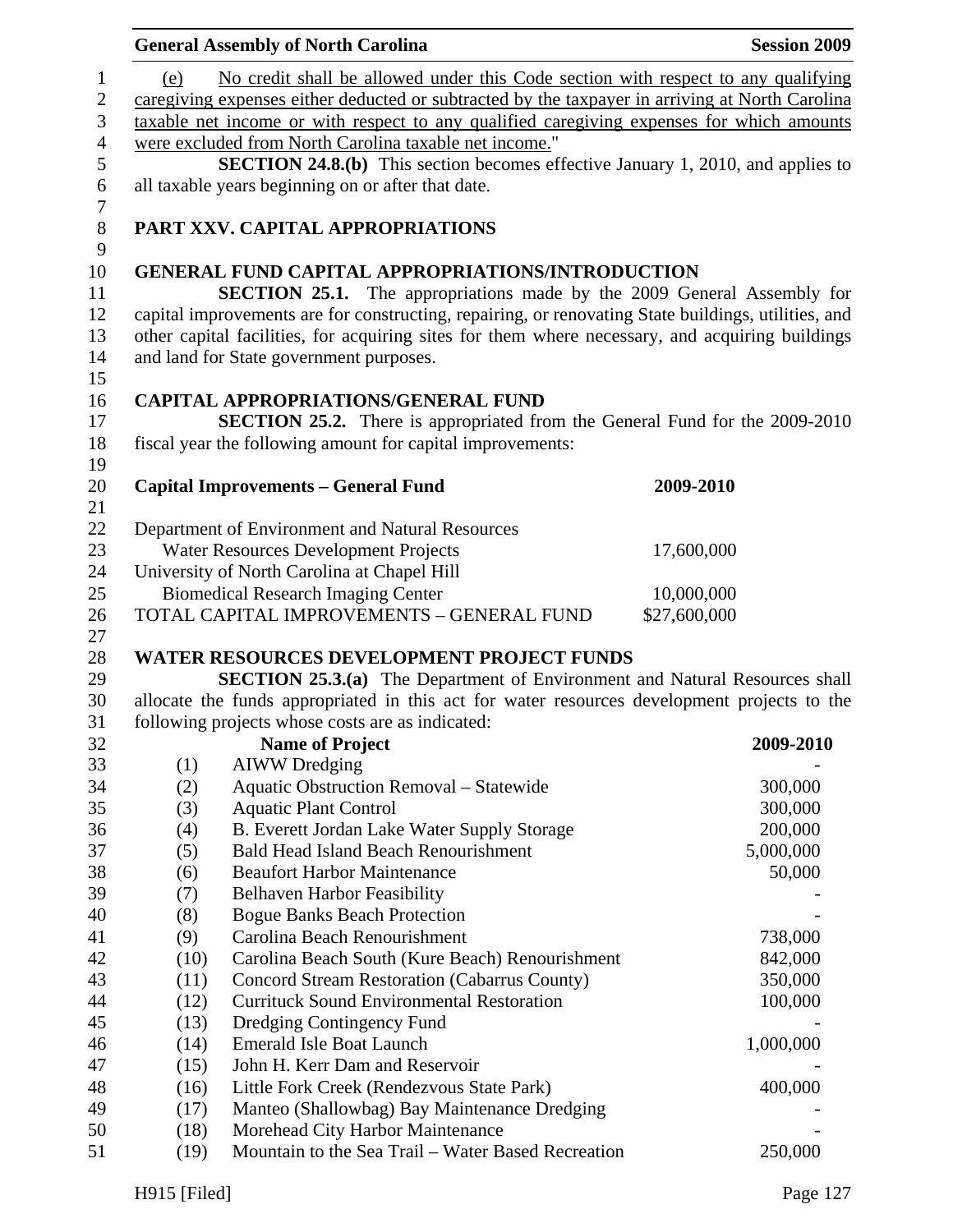|                  | <b>General Assembly of North Carolina</b>                                                         | <b>Session 2009</b>                                                                             |              |  |  |
|------------------|---------------------------------------------------------------------------------------------------|-------------------------------------------------------------------------------------------------|--------------|--|--|
| 1                | (20)                                                                                              | N.C. International Terminal Feasibility Study                                                   |              |  |  |
| $\boldsymbol{2}$ | (21)                                                                                              | <b>Nags Head Beach Renourishment</b>                                                            | 2,000,000    |  |  |
| 3                | (22)                                                                                              | <b>Neuse River Basin Restoration</b>                                                            |              |  |  |
| $\overline{4}$   | (23)                                                                                              | Ocean Isle Beach Renourishment                                                                  | 1,211,000    |  |  |
| 5                | (24)                                                                                              | Planning Assistance to Communities                                                              | 75,000       |  |  |
| 6                | (25)                                                                                              | Princeville Flood Control                                                                       | 100,000      |  |  |
| $\overline{7}$   | (26)                                                                                              | <b>State/Local WRD Grants</b>                                                                   | 1,000,000    |  |  |
| 8                | (27)                                                                                              | Surf City – North Topsail Beach Protection (Pender County)                                      |              |  |  |
| 9                | (28)                                                                                              | West Onslow Beach (Topsail Beach, Pender County)                                                | 75,000       |  |  |
| 10               | (29)                                                                                              | Wilmington Harbor Deepening                                                                     | 1,300,000    |  |  |
| 11               | (30)                                                                                              | Wilmington Harbor Maintenance                                                                   |              |  |  |
| 12               | (31)                                                                                              | <b>Wilson Bay Restoration (Onslow County)</b>                                                   | 250,000      |  |  |
| 13               | (32)                                                                                              | Wrightsville Beach Renourishment                                                                | 2,059,000    |  |  |
| 14               | <b>TOTALS</b>                                                                                     |                                                                                                 | \$17,600,000 |  |  |
| 15               |                                                                                                   |                                                                                                 |              |  |  |
| 16               |                                                                                                   | <b>SECTION 25.3.(b)</b> Where the actual costs are different from the estimated costs           |              |  |  |
| 17               |                                                                                                   | under subsection (a) of this section, the Department may adjust the allocations among projects  |              |  |  |
| 18               |                                                                                                   | as needed. If any projects funded under subsection (a) of this section are delayed and the      |              |  |  |
| 19               |                                                                                                   | budgeted State funds cannot be used during the 2009-2010 fiscal year, or if the projects funded |              |  |  |
| 20               |                                                                                                   | under subsection (a) of this section are accomplished at a lower cost, the Department may use   |              |  |  |
| 21               |                                                                                                   | the resulting fund availability to fund any of the following:                                   |              |  |  |
| 22               |                                                                                                   | U.S. Army Corps of Engineers project feasibility studies.<br>(1)                                |              |  |  |
| 23               |                                                                                                   | U.S. Army Corps of Engineers projects whose schedules have advanced and<br>(2)                  |              |  |  |
| 24               |                                                                                                   | require State-matching funds in fiscal year 2009-2010.                                          |              |  |  |
| 25               |                                                                                                   | (3)<br>State-local water resources development projects.                                        |              |  |  |
| 26               |                                                                                                   | Funds not expended or encumbered for these purposes shall revert to the General Fund at the     |              |  |  |
| 27               |                                                                                                   | end of the 2010-2011 fiscal year.                                                               |              |  |  |
| 28               |                                                                                                   | <b>SECTION 25.3.(c)</b> The Department shall make semiannual reports on the use of              |              |  |  |
| 29               |                                                                                                   | these funds to the Joint Legislative Commission on Governmental Operations, the Fiscal          |              |  |  |
| 30               |                                                                                                   | Research Division, and the Office of State Budget and Management. Each report shall include     |              |  |  |
| 31               | all of the following:                                                                             |                                                                                                 |              |  |  |
| 32               |                                                                                                   | (1)<br>All projects listed in this section.                                                     |              |  |  |
| 33               |                                                                                                   | (2)<br>The estimated cost of each project.                                                      |              |  |  |
| 34               |                                                                                                   | (3)<br>The date that work on each project began or is expected to begin.                        |              |  |  |
| 35               |                                                                                                   | The date that work on each project was completed or is expected to be<br>(4)                    |              |  |  |
| 36               |                                                                                                   | completed.                                                                                      |              |  |  |
| 37               |                                                                                                   | (5)<br>The actual cost of each project.                                                         |              |  |  |
| 38               |                                                                                                   | The semiannual reports shall also show those projects advanced in schedule, those               |              |  |  |
| 39               |                                                                                                   | projects delayed in schedule, and an estimate of the amount of funds expected to revert to the  |              |  |  |
| 40               | General Fund.                                                                                     |                                                                                                 |              |  |  |
| 41               |                                                                                                   |                                                                                                 |              |  |  |
| 42               |                                                                                                   | PROCEDURES FOR DISBURSEMENT OF CAPITAL FUNDS                                                    |              |  |  |
| 43               |                                                                                                   | <b>SECTION 25.4.</b> The appropriations made by the 2009 General Assembly for                   |              |  |  |
| 44               |                                                                                                   | capital improvements shall be disbursed for the purposes provided by this act. Expenditure of   |              |  |  |
| 45               |                                                                                                   | funds shall not be made by any State department, institution, or agency until an allotment has  |              |  |  |
| 46               | been approved by the Governor as Director of the Budget. The allotment shall be approved          |                                                                                                 |              |  |  |
| 47               | only after full compliance with the State Budget Act, Chapter 143C of the General Statutes.       |                                                                                                 |              |  |  |
| 48               | Prior to the award of construction contracts for projects to be financed in whole or in part with |                                                                                                 |              |  |  |
| 49               |                                                                                                   | self-liquidating appropriations, the Director of the Budget shall approve the elements of the   |              |  |  |
| 50               |                                                                                                   | method of financing of those projects including the source of funds, interest rate, and         |              |  |  |
| 51               |                                                                                                   | liquidation period. Provided, however, that if the Director of the Budget approves the method   |              |  |  |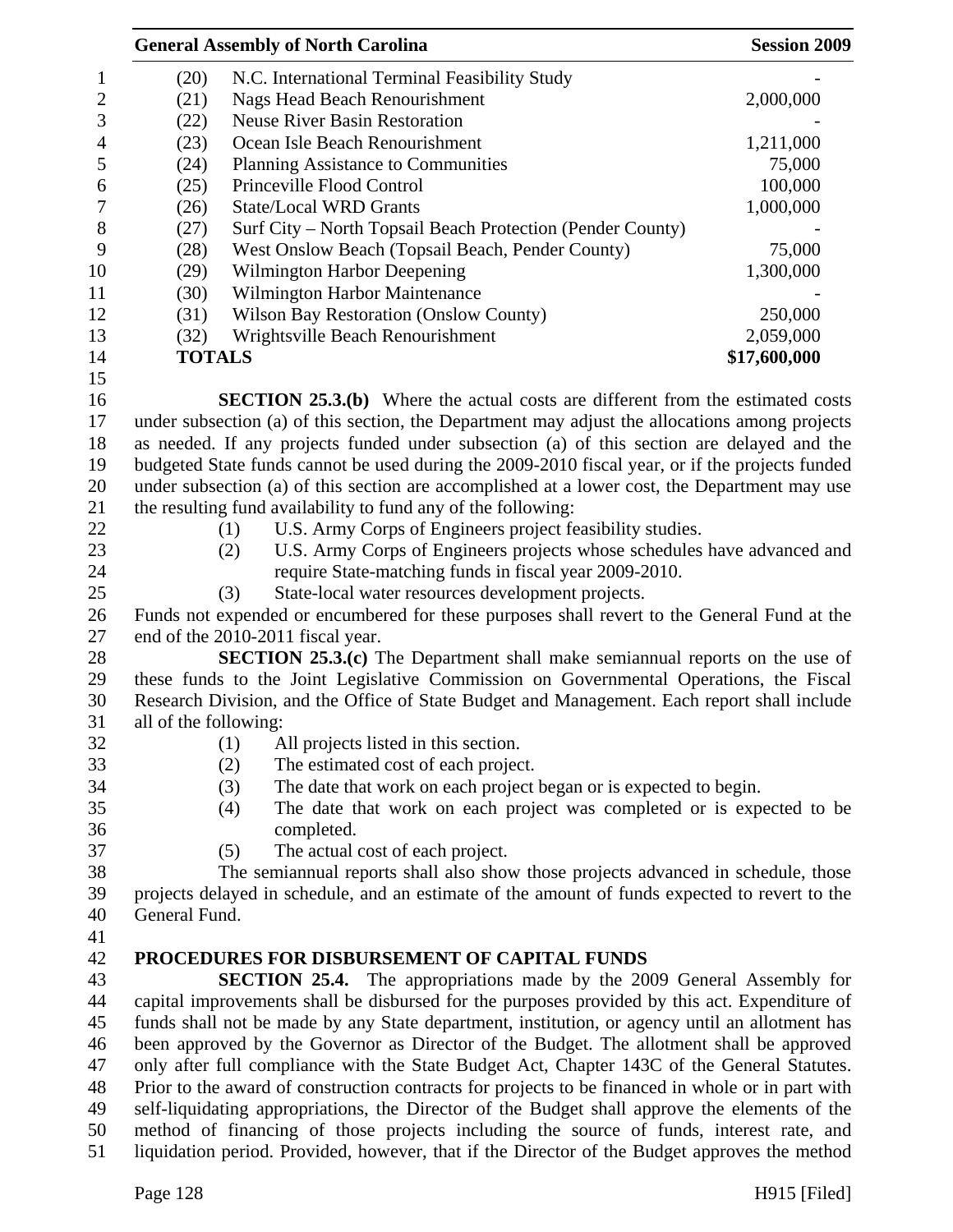**General Assembly of North Carolina**  Session 2009 **Session 2009** 

1 of financing a project, the Director shall report that action to the Joint Legislative Commission 2 on Governmental Operations at its next meeting.

3 Where direct capital improvement appropriations include the purpose of furnishing 4 fixed and movable equipment for any project, those funds for equipment shall not be subject to 5 transfer into construction accounts except as authorized by the Director of the Budget. The 6 expenditure of funds for fixed and movable equipment and furnishings shall be reviewed and 7 approved by the Director of the Budget prior to commitment of funds.

8 Capital improvement projects authorized by the 2009 General Assembly shall be 9 completed, including fixed and movable equipment and furnishings, within the limits of the 10 amounts of the direct or self liquidating appropriations provided, except as otherwise provided 11 in this act.

12

# 13 **BIOMEDICAL RESEARCH IMAGING CENTER**

14 **SECTION 25.5.(a)** The General Assembly finds that continuing the construction 15 of the Biomedical Research Imaging Center at the University of North Carolina at Chapel Hill 16 is a vital component of the State's efforts to improve the health and wellness of its citizens. The 17 General Assembly also finds that the construction of the Center will generate significant 18 economic benefits to the State and its people, including more than 7,800 jobs and more than 19 five hundred million dollars (\$500,000,000) in total economic impact.

20 **SECTION 25.5.(b)** In addition to ten million dollars (\$10,000,000) appropriated 21 herein for FY 2009-2010, it is the intention of the General Assembly to authorize a total of two 22 hundred twenty-nine million five hundred thousand dollars (\$229,500,000) of debt financing in 23 subsequent years to complete the Biomedical Research Imaging Center. Debt repayment will 24 be shared, with the General Fund providing seventy percent (70%) of debt service, the 25 University of North Carolina at Chapel Hill providing fifteen percent (15%), and UNC 26 Hospitals providing fifteen percent (15%) of debt service. In order to meet the cash flow 27 requirements for construction of the project, it is anticipated that the following debt issuance 28 schedule will be required:

- 29
- 30 Fiscal Year Amount 31 2010-2011 \$85,000,000 32 2011-2012 \$55,000,000
- 33 2012-2013 \$85,000,000

34 2013-2014 \$4,500,000

35

36 **SECTION 25.5.(c)** In order to maximize savings in the construction market, the 37 General Assembly authorizes UNC-Chapel Hill and UNC Health Care to use interim financing 38 to keep this project on schedule, in an amount not to exceed twenty-five million dollars 39 (\$25,000,000), from funds available to the University of North Carolina at Chapel Hill from 40 gifts, grants, receipts, self-liquidating indebtedness, Medicare reimbursements for education 41 costs, or other funds, or any combination of these funds, but not including funds received for 42 tuition or appropriated from the General Fund of the State. This financing will be subject to the 43 approval of the President and the Board of Governors of the University of North Carolina. All 44 interim debt will be reimbursed to the UNC-Chapel Hill and UNC Health Care from the 45 proceeds of permanent indebtedness issued by the State pursuant to the schedule of issuance 46 authorized in this provision and will be accomplished within 60 days of issuance.

47

# 48 **BIOMEDICAL RESEARCH IMAGING CENTER INCOME FROM PATENTS**

49 **SECTION 25.6.** In light of the significant financial support that the State provides 50 to the Biomedical Research Imaging Center (BRIC), it is fitting for the State to share in any 51 financial opportunities made possible by the State's support. To this end, the State shall receive